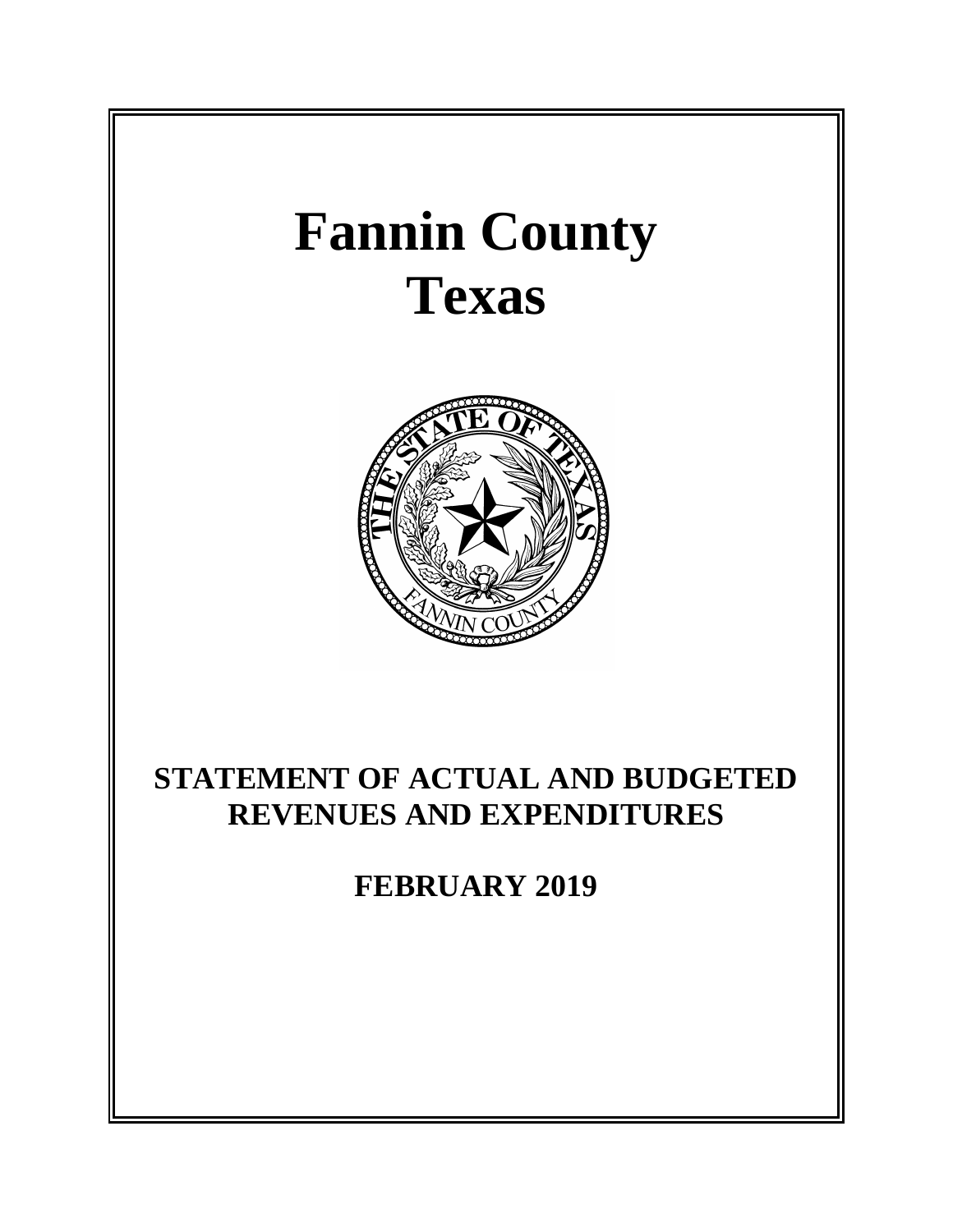|     | 03-01-2019**BUDGET ANALYSIS USAGE REPORT ** ASSET LIABILITY INCOME & EXPENSE<br>TIME: 01:14 PM - EFFECTIVE MONTH: 02 - FOR MONTH ENDING 2-28-19 |                                                                                 |         |            |              |                   | PAGE<br>PREPARER: 0004                         | 1 |
|-----|-------------------------------------------------------------------------------------------------------------------------------------------------|---------------------------------------------------------------------------------|---------|------------|--------------|-------------------|------------------------------------------------|---|
| ACT | NUM ACCOUNT-TITLE                                                                                                                               | ORIGINAL<br>BUDGET-AMOUNT BUDGET-AMOUNT YEAR-TO-DATE YEAR-TO-DATE MONTH-TO-DATE | AMENDED | ENCUMBERED | ACTIVITY     | ACTIVITY          | CURRENT USED<br>BALANCE PCT                    |   |
|     | REPORTING FUND: 0010 GENERAL FUND                                                                                                               |                                                                                 |         |            |              |                   | EFFECTIVE MONTH - 02                           |   |
|     | 0100 PAYROLL                                                                                                                                    |                                                                                 |         |            |              |                   |                                                |   |
|     | 0100 PAYROLL                                                                                                                                    |                                                                                 |         |            |              | 85.34 19.74       | 85.34                                          |   |
|     | PAYROLL                                                                                                                                         |                                                                                 |         |            | 85.34        | 19.74             | 85.34                                          |   |
|     | 0103 CASH                                                                                                                                       |                                                                                 |         |            |              |                   |                                                |   |
|     |                                                                                                                                                 |                                                                                 |         |            |              |                   | 2, 767, 633. 74 757, 888. 96 - 3, 500, 330. 34 |   |
|     | 0100 GENERAL-COMBINED FUNDS CHECKING<br>0110 BUSINESS MONEY FUND ACCOUNT                                                                        |                                                                                 |         |            |              |                   | 2,000,000.00 2,000,000.00 2,000,000.00         |   |
|     | 0175 TEXPOOL                                                                                                                                    |                                                                                 |         |            |              |                   | $1, 258, 052.67 - 6, 775.42$ 3, 345, 730.31    |   |
|     | CASH                                                                                                                                            |                                                                                 |         |            |              |                   | 3,509,581.07 1,248,886.46 8,846,060.65         |   |
|     | 0104 PETTY CASH                                                                                                                                 |                                                                                 |         |            |              |                   |                                                |   |
|     | 0560 SHERIFF PETTY CASH                                                                                                                         |                                                                                 |         |            | 0.00         | 0.00              | 200.00                                         |   |
|     | PETTY CASH                                                                                                                                      |                                                                                 |         |            | 0.00         | 0.00              | 200.00                                         |   |
|     | 0105 CHANGE FUND                                                                                                                                |                                                                                 |         |            |              |                   |                                                |   |
|     |                                                                                                                                                 |                                                                                 |         |            |              |                   |                                                |   |
|     | 0003 COUNTY CLERK CHANGE FUND                                                                                                                   |                                                                                 |         |            | 0.00         | 0.00              | 100.00                                         |   |
|     | 0075 CO. ATTORNEY CHANGE FUND<br>0115 JURY CASH ON HAND                                                                                         |                                                                                 |         |            | 0.00<br>0.00 | 0.00<br>0.00      | 0.00<br>1,000.00                               |   |
|     | 0450 DISTRICT CLK. CHANGE FUND                                                                                                                  |                                                                                 |         |            | 0.00         | 0.00              | 50.00                                          |   |
|     | 0455 JP#1 CASH ON HAND                                                                                                                          |                                                                                 |         |            | 0.00         | 0.00              | 100.00                                         |   |
|     | 0457 JP#3 CASH ON HAND                                                                                                                          |                                                                                 |         |            | 0.00         | 0.00              | 100.00                                         |   |
|     | 0499 TAX ASSESSOR CHANGE FUND                                                                                                                   |                                                                                 |         |            | 0.00         | 0.00              | 1,400.00                                       |   |
|     | CHANGE FUND                                                                                                                                     |                                                                                 |         |            | 0.00         | 0.00              | 2,750.00                                       |   |
|     | 0120 RECEIVABLES                                                                                                                                |                                                                                 |         |            |              |                   |                                                |   |
|     |                                                                                                                                                 |                                                                                 |         |            |              |                   |                                                |   |
|     | 0305 FINES RECEIVABLE                                                                                                                           |                                                                                 |         |            | 0.00         | 0.00              | 6,362,503.45                                   |   |
|     | 0306 ALLOWANCE FOR UNCOLLECTIBLES                                                                                                               |                                                                                 |         |            | 0.00         | 0.00              | 1,820,597.35-                                  |   |
|     | 0307 ALOWANCE FOR UNCOLLECTIBLES HOSPIT<br>0311 TAXES RECEIVABLE                                                                                |                                                                                 |         |            | 0.00<br>0.00 | 0.00<br>0.00      | $100,000.00 -$<br>583, 348.03                  |   |
|     | 0312 DUE FROM OTHER GOVERNMENTS                                                                                                                 |                                                                                 |         |            | 0.00         | 0.00              | 146,204.07                                     |   |
|     | 0313 DUE FROM OTHER FUNDS                                                                                                                       |                                                                                 |         |            | 0.00         | 0.00              | 61,365.99                                      |   |
|     | 0314 ACCOUNTS RECEIVABLE                                                                                                                        |                                                                                 |         |            | 0.00         | 0.00              | 148,570.00<br>-------------                    |   |
|     | <b>RECEIVABLES</b>                                                                                                                              | ------------- ------------                                                      |         |            | 0.00         | ---------<br>0.00 | 5,381,394.19                                   |   |
|     | 0133 ADVANCE TO FUND                                                                                                                            |                                                                                 |         |            |              |                   |                                                |   |
|     |                                                                                                                                                 |                                                                                 |         |            |              |                   |                                                |   |
|     | 0089 DUE FROM T.J.P.C.                                                                                                                          |                                                                                 |         |            | 0.00         | 0.00              | 0.00                                           |   |
|     | ADVANCE TO FUND                                                                                                                                 |                                                                                 |         |            | 0.00         | 0.00              | 0.00                                           |   |
|     | 0200 LIABILITY ACCOUNT                                                                                                                          |                                                                                 |         |            |              |                   |                                                |   |
|     | 0097 DUE TO OTHER GOVERNMENTS-FINES                                                                                                             |                                                                                 |         |            | 0.00         | 0.00              | 723,639.47                                     |   |
|     | 0099 DUE TO OTHERS-FINES                                                                                                                        |                                                                                 |         |            | 0.00         | 0.00              | 2,476,621.92                                   |   |
|     | 0150 ACCRUED SALARY PAYABLE                                                                                                                     |                                                                                 |         |            | 0.00         | 0.00              | 150,403.37                                     |   |
|     |                                                                                                                                                 |                                                                                 |         |            |              |                   |                                                |   |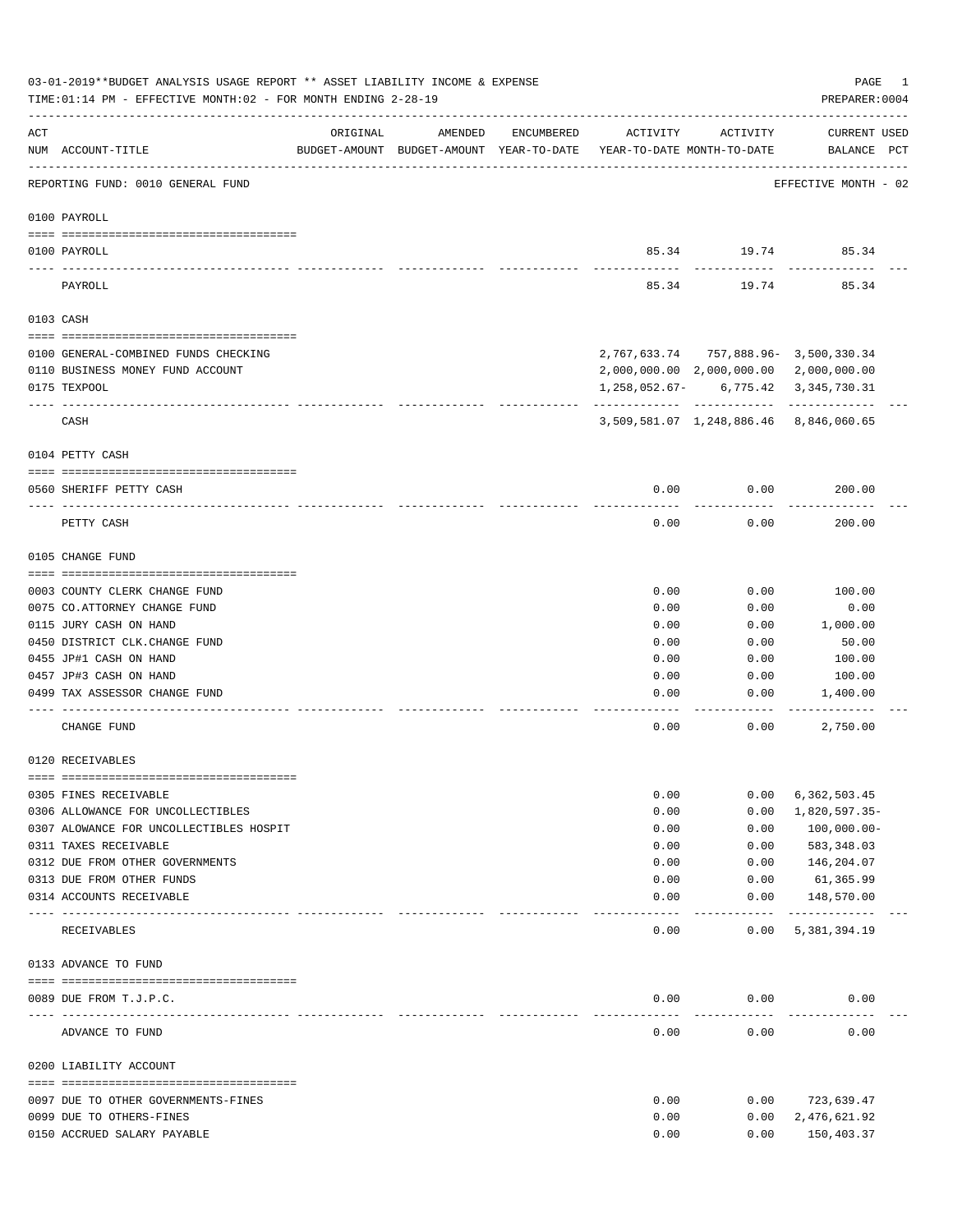|     | 03-01-2019**BUDGET ANALYSIS USAGE REPORT ** ASSET LIABILITY INCOME & EXPENSE<br>TIME: 01:14 PM - EFFECTIVE MONTH: 02 - FOR MONTH ENDING 2-28-19 |                           |                                                     |            |                                        |                   | PAGE<br>PREPARER: 0004               |                |
|-----|-------------------------------------------------------------------------------------------------------------------------------------------------|---------------------------|-----------------------------------------------------|------------|----------------------------------------|-------------------|--------------------------------------|----------------|
| ACT | NUM ACCOUNT-TITLE                                                                                                                               | ORIGINAL                  | AMENDED<br>BUDGET-AMOUNT BUDGET-AMOUNT YEAR-TO-DATE | ENCUMBERED | ACTIVITY<br>YEAR-TO-DATE MONTH-TO-DATE | ACTIVITY          | <b>CURRENT USED</b><br>BALANCE PCT   |                |
|     | REPORTING FUND: 0010 GENERAL FUND                                                                                                               |                           |                                                     |            |                                        |                   | EFFECTIVE MONTH - 02                 |                |
|     | 0155 ACCRUED FRINGE BENEFITS                                                                                                                    |                           |                                                     |            | 0.00                                   | 0.00              | 67,427.05                            |                |
|     | 0200 DEFERRED TAX REVENUE                                                                                                                       |                           |                                                     |            | 0.00                                   | 0.00              | 556,989.63                           |                |
|     | 0205 DEFERRED FINE REVENUE                                                                                                                      |                           |                                                     |            | 0.00                                   | 0.00              | 1,341,644.73                         |                |
|     | 0900 SYSTEM ADDED LIABILITY LINE-ITEM                                                                                                           |                           |                                                     |            | 0.00                                   | 0.00              | 0.00                                 |                |
|     | 0910 SYSTEM ADDED LIABILITY LINE-ITEM                                                                                                           |                           |                                                     |            | $338, 453.81 -$                        | 0.00              | 338,453.81-                          |                |
|     | LIABILITY ACCOUNT                                                                                                                               |                           |                                                     |            | 338,453.81-                            |                   | $0.00 \quad 4,978,272.36$            |                |
|     | 0207 DUE TO FUND                                                                                                                                |                           |                                                     |            |                                        |                   |                                      |                |
|     | 0070 DUE TO R.O.W.                                                                                                                              |                           |                                                     |            | 0.00                                   | 0.00              | 0.00                                 |                |
|     | 0089 DUE TO T.J.P.C.                                                                                                                            |                           |                                                     |            | 0.00                                   | 0.00              | 0.00                                 |                |
|     | 0090 DUE TO CJD                                                                                                                                 |                           |                                                     |            | 0.00                                   | 0.00              | 1,794.00                             |                |
|     | 0970 DUE TO OTHER GOVERNMENTS                                                                                                                   |                           |                                                     |            | 0.00                                   | 0.00              | 0.00                                 |                |
|     | 0990 DUE TO OTHERS                                                                                                                              |                           |                                                     |            | 0.00                                   | 0.00              | 344.79                               |                |
|     | DUE TO FUND                                                                                                                                     |                           |                                                     |            | 0.00                                   | 0.00              | 2,138.79                             |                |
|     | 0225 LONG TERM LIABILITIES                                                                                                                      |                           |                                                     |            |                                        |                   |                                      |                |
|     | 0510 TIME PYMT. WARRANTS ON COMPUTERS                                                                                                           |                           |                                                     |            | 0.00                                   | 0.00              | 0.00                                 |                |
|     | LONG TERM LIABILITIES                                                                                                                           |                           |                                                     |            | 0.00                                   | 0.00              | 0.00                                 |                |
|     | 0271 EQUITY ACCOUNT                                                                                                                             |                           |                                                     |            |                                        |                   |                                      |                |
|     | 0200 EQUITY ACCOUNT                                                                                                                             |                           |                                                     |            | 0.00                                   |                   | 0.00 5,401,958.81                    |                |
|     | EQUITY ACCOUNT                                                                                                                                  |                           |                                                     |            | 0.00                                   |                   | 0.00 5,401,958.81                    |                |
|     | 0300 CASH                                                                                                                                       |                           |                                                     |            |                                        |                   |                                      |                |
|     | 0110 UNENCUMBERED FUND BALANCE                                                                                                                  | 1,992,882.71 1,992,882.71 |                                                     |            | 0.00                                   |                   | $0.00 \quad 1,992,882.71 \quad 00$   |                |
|     | CASH                                                                                                                                            |                           | 1,992,882.71 1,992,882.71 0.00                      |            | 0.00                                   |                   | $0.00 \quad 1,992,882.71 \quad 00$   |                |
|     | 0310 PROPERTY TAXES                                                                                                                             |                           |                                                     |            |                                        |                   |                                      |                |
|     |                                                                                                                                                 |                           |                                                     |            |                                        |                   |                                      |                |
|     | 0110 CURRENT TAXES                                                                                                                              |                           | 8,066,365.09 8,066,365.09                           |            |                                        |                   | 7,634,850.38 1,942,877.99 431,514.71 | 95             |
|     | 0120 DELINQUENT TAXES                                                                                                                           | 150,000.00                | 150,000.00                                          |            | 111,319.83                             | 30,609.81         | 38,680.17                            | 74             |
|     | PROPERTY TAXES                                                                                                                                  |                           | <u>uuuuuuuuuuu</u><br>8, 216, 365.09 8, 216, 365.09 |            | $0.00$ 7,746,170.21 1,973,487.80       |                   | 470,194.88                           | 94             |
|     | 0318 OTHER TAXES                                                                                                                                |                           |                                                     |            |                                        |                   |                                      |                |
|     |                                                                                                                                                 |                           |                                                     |            |                                        |                   |                                      |                |
|     | 0120 PAY N LIEU TAX/GRASSLAND                                                                                                                   | 16,000.00                 | 16,000.00                                           |            | 0.00                                   | 0.00              | 16,000.00                            | 0 <sub>0</sub> |
|     | 0121 PAY N LIEU TAX/UPPER TRINITY                                                                                                               | 15,381.00                 | 15,381.00                                           |            | 12,705.80                              | 0.00              | 2,675.20                             | 83             |
|     | 0122 TAX ABATEMENT/APPLICATION                                                                                                                  | 0.00                      | 0.00                                                |            | 18,300.00                              | 0.00              | 18,300.00+                           |                |
|     | 0130 COURT COSTS/ARREST FEES                                                                                                                    | 280,000.00                | 280,000.00                                          |            | 46,935.16                              | 0.00              | 233,064.84                           | 17             |
|     | 0132 ATTORNEYS & DOCTORS                                                                                                                        | 14,000.00                 | 14,000.00                                           |            | 2,289.74                               | 0.00              | 11,710.26                            | 16             |
|     | 0140 TAX ON MIXED DRINKS<br>0160 SALES TAX REVENUES                                                                                             | 12,000.00<br>750,000.00   | 12,000.00<br>750,000.00                             |            | 9,646.57<br>396,923.26                 | 0.00<br>87,847.55 | 2,353.43<br>353,076.74               | 80<br>53       |
|     |                                                                                                                                                 |                           | 1,087,381.00                                        | 0.00       | ----------<br>486,800.53               | 87,847.55         | 600,580.47                           | 45             |
|     | OTHER TAXES                                                                                                                                     | 1,087,381.00              |                                                     |            |                                        |                   |                                      |                |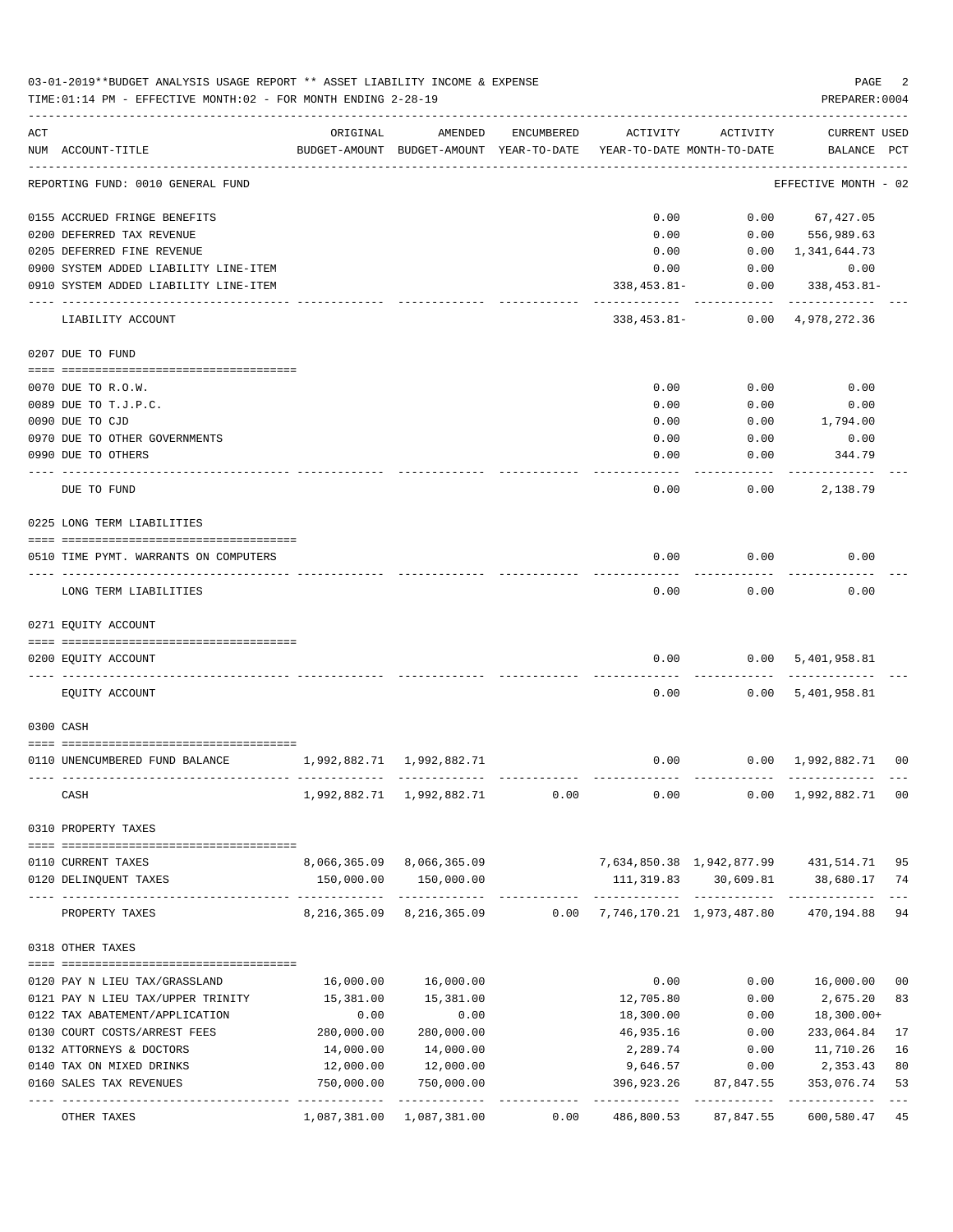|     | 03-01-2019**BUDGET ANALYSIS USAGE REPORT ** ASSET LIABILITY INCOME & EXPENSE<br>TIME: 01:14 PM - EFFECTIVE MONTH: 02 - FOR MONTH ENDING 2-28-19 |            |                                                                                |            |                   |                                        | PAGE<br>PREPARER: 0004      |                |
|-----|-------------------------------------------------------------------------------------------------------------------------------------------------|------------|--------------------------------------------------------------------------------|------------|-------------------|----------------------------------------|-----------------------------|----------------|
| ACT | NUM ACCOUNT-TITLE                                                                                                                               | ORIGINAL   | AMENDED<br>BUDGET-AMOUNT BUDGET-AMOUNT YEAR-TO-DATE YEAR-TO-DATE MONTH-TO-DATE | ENCUMBERED | ACTIVITY          | ACTIVITY                               | CURRENT USED<br>BALANCE PCT |                |
|     | REPORTING FUND: 0010 GENERAL FUND                                                                                                               |            |                                                                                |            |                   |                                        | EFFECTIVE MONTH - 02        |                |
|     | 0319 F.C. DETENTION CENTER                                                                                                                      |            |                                                                                |            |                   |                                        |                             |                |
|     | 0420 JAIL PAY PHONE COMMISSION                                                                                                                  | 150,000.00 | 150,000.00                                                                     |            | 127,706.62        |                                        | $0.00$ 22,293.38            | 85             |
|     | 0429 SCHOLARSHIP FUNDS                                                                                                                          | 0.00       | 0.00                                                                           |            | 0.00              | 0.00                                   | 0.00                        |                |
|     | 0551 ANNUAL PAYMENT                                                                                                                             | 10,000.00  | 10,000.00                                                                      |            | 0.00              | 0.00                                   | 10,000.00                   | 00             |
|     | 0552 MONTHLY MONITORING PAYMEN                                                                                                                  | 0.00       | 0.00                                                                           |            | 0.00              | 0.00                                   | 0.00                        |                |
|     | 0553 ADMINISTRATIVE FEE                                                                                                                         | 0.00       | 0.00                                                                           |            | 0.00              | 0.00                                   | 0.00                        |                |
|     | 0554 REIMB.FOR CONFINEMENT EXP.                                                                                                                 | 0.00       | 0.00                                                                           |            |                   | $0.00$ $0.00$                          | 0.00                        |                |
|     | F.C. DETENTION CENTER                                                                                                                           |            |                                                                                |            | $0.00$ 127,706.62 |                                        | $0.00$ $32,293.38$          | 80             |
|     | 0320 LICENSES & PERMITS                                                                                                                         |            |                                                                                |            |                   |                                        |                             |                |
|     | --------------------------------------                                                                                                          |            |                                                                                |            |                   |                                        |                             |                |
|     | 0200 ALCOHLIC BEVERAGE LICENSE                                                                                                                  |            | 1,500.00 1,500.00                                                              |            |                   | 957.00 0.00 543.00                     |                             | 64             |
|     | 0300 SEWAGE PERMITS/INSPECTIONS                                                                                                                 | 100,000.00 | 100,000.00                                                                     |            |                   | 36,646.05 7,360.15 63,353.95           |                             | 37             |
|     | 0545 FOOD SERV. PERMITS/CLASSES                                                                                                                 | 0.00       | 0.00<br>0.00                                                                   |            | 0.00              | 0.00                                   | 0.00                        |                |
|     | 0546 \$5 COUNTY FEE/FOOD HANDLERS CLASS                                                                                                         | 0.00       |                                                                                |            | 0.00              | 0.00                                   | 0.00                        |                |
|     | LICENSES & PERMITS                                                                                                                              |            | $101,500.00$ $101,500.00$ 0.00 $37,603.05$ 7,360.15 63,896.95                  |            |                   |                                        |                             | 37             |
|     | 0321 FEES OF TAX COLLECTOR                                                                                                                      |            |                                                                                |            |                   |                                        |                             |                |
|     | 0200 COMMISSIONS ON CAR REGIST                                                                                                                  |            | 110,000.00 110,000.00                                                          |            |                   | 39,577.61 6,206.18 70,422.39           |                             | 36             |
|     | 0250 COMMISSION ON CAR TITLES                                                                                                                   | 45,000.00  | 45,000.00                                                                      |            |                   | 19,200.00 3,255.00 25,800.00           |                             | 43             |
|     | 0251 COMM.ON SALES TAX COLLECTIONS 260,000.00 260,000.00                                                                                        |            |                                                                                |            |                   | $0.00$ $0.00$ $260,000.00$             |                             | 0 <sub>0</sub> |
|     | 0901 TAX CERTIFICATES                                                                                                                           | 7,500.00   | 7,500.00                                                                       |            |                   | 3,650.71 904.73<br>----------          | 3,849.29                    | 49             |
|     | FEES OF TAX COLLECTOR                                                                                                                           |            | 422,500.00  422,500.00                                                         |            |                   | 0.00 62,428.32 10,365.91 360,071.68 15 |                             |                |
|     | 0330 GRANTS                                                                                                                                     |            |                                                                                |            |                   |                                        |                             |                |
|     | 0396 RIFLE RESISTANT BODY ARMOR 3439801                                                                                                         | 0.00       | 0.00                                                                           |            | 0.00              | 0.00                                   | 0.00                        |                |
|     | 0403 TEAM REDEVELOPMENT TRAINING                                                                                                                | 0.00       | 0.00                                                                           |            | 0.00              | 0.00                                   | 0.00                        |                |
|     | 0437 INDIGENT DEFENSE GRANT                                                                                                                     | 34,000.00  | 34,000.00                                                                      |            | 8,481.25          | 0.00                                   | 25,518.75                   | 25             |
|     | GRANTS                                                                                                                                          | 34,000.00  | 34,000.00                                                                      | 0.00       | 8,481.25          | 0.00                                   | 25,518.75                   | 25             |
|     | 0340 FEES OF OFFICE                                                                                                                             |            |                                                                                |            |                   |                                        |                             |                |
|     | 0135 FAMILY PROTECTION FEE                                                                                                                      | 0.00       | 0.00                                                                           |            | 660.95            | 0.00                                   | 660.95+                     |                |
|     | 0400 COUNTY JUDGE FEES                                                                                                                          | 300.00     | 300.00                                                                         |            | 50.00             | 0.00                                   | 250.00                      | 17             |
|     | 0403 COUNTY CLERK FEES                                                                                                                          | 225,000.00 | 225,000.00                                                                     |            | 19,305.85         | 0.00                                   | 205,694.15                  | 09             |
|     | 0450 DISTRICT CLERK FEES                                                                                                                        | 85,000.00  | 85,000.00                                                                      |            | 18,563.16         | 0.00                                   | 66,436.84                   | 22             |
|     | 0455 J. P. #1 FEES                                                                                                                              | 20,000.00  | 20,000.00                                                                      |            | 4,377.17          | 0.00                                   | 15,622.83                   | 22             |
|     | 0456 J. P. #2 FEES                                                                                                                              | 4,500.00   | 4,500.00                                                                       |            | 775.00            | 0.00                                   | 3,725.00                    | 17             |
|     | 0457 J. P. #3 FEES                                                                                                                              | 10,000.00  | 10,000.00                                                                      |            | 2,871.52          | 0.00                                   | 7,128.48                    | 29             |
|     | 0475 DISTRICT ATTORNEY FEES                                                                                                                     | 7,000.00   | 7,000.00                                                                       |            | 501.01            | 4.71                                   | 6,498.99                    | 07             |
|     | 0480 BOND APPLICATION FEE                                                                                                                       | 0.00       | 0.00                                                                           |            | 0.00              | 0.00                                   | 0.00                        |                |
|     | 0484 ELECTION REIMBURSEMENTS                                                                                                                    | 0.00       | 0.00                                                                           |            | 0.00              | 0.00                                   | 0.00                        |                |
|     | 0551 CONSTABLE PCT. 1 FEES                                                                                                                      | 10,000.00  | 10,000.00                                                                      |            | 3,780.00          | 150.00                                 | 6,220.00                    | 38             |
|     | 0552 CONSTABLE PCT. 2 FEES                                                                                                                      | 3,000.00   | 3,000.00                                                                       |            | 350.00            | 140.00                                 | 2,650.00                    | 12             |
|     | 0553 CONSTABLE PCT. 3 FEES                                                                                                                      | 2,000.00   | 2,000.00                                                                       |            | 1,003.50          | 0.00                                   | 996.50                      | 50             |
|     | 0560 SHERIFF FEES                                                                                                                               | 45,000.00  | 45,000.00                                                                      |            | 13,217.21         | 6,404.80                               | 31,782.79                   | 29             |
|     | 0573 BOND SUPERVISION FEES<br>0600 D.C.6TH COURT OF APPEALS FEE                                                                                 | 60,000.00  | 60,000.00                                                                      |            | 26, 225.00        | 5,180.00                               | 33,775.00                   | 44<br>31       |
|     |                                                                                                                                                 | 1,500.00   | 1,500.00                                                                       |            | 461.60            | 0.00                                   | 1,038.40                    |                |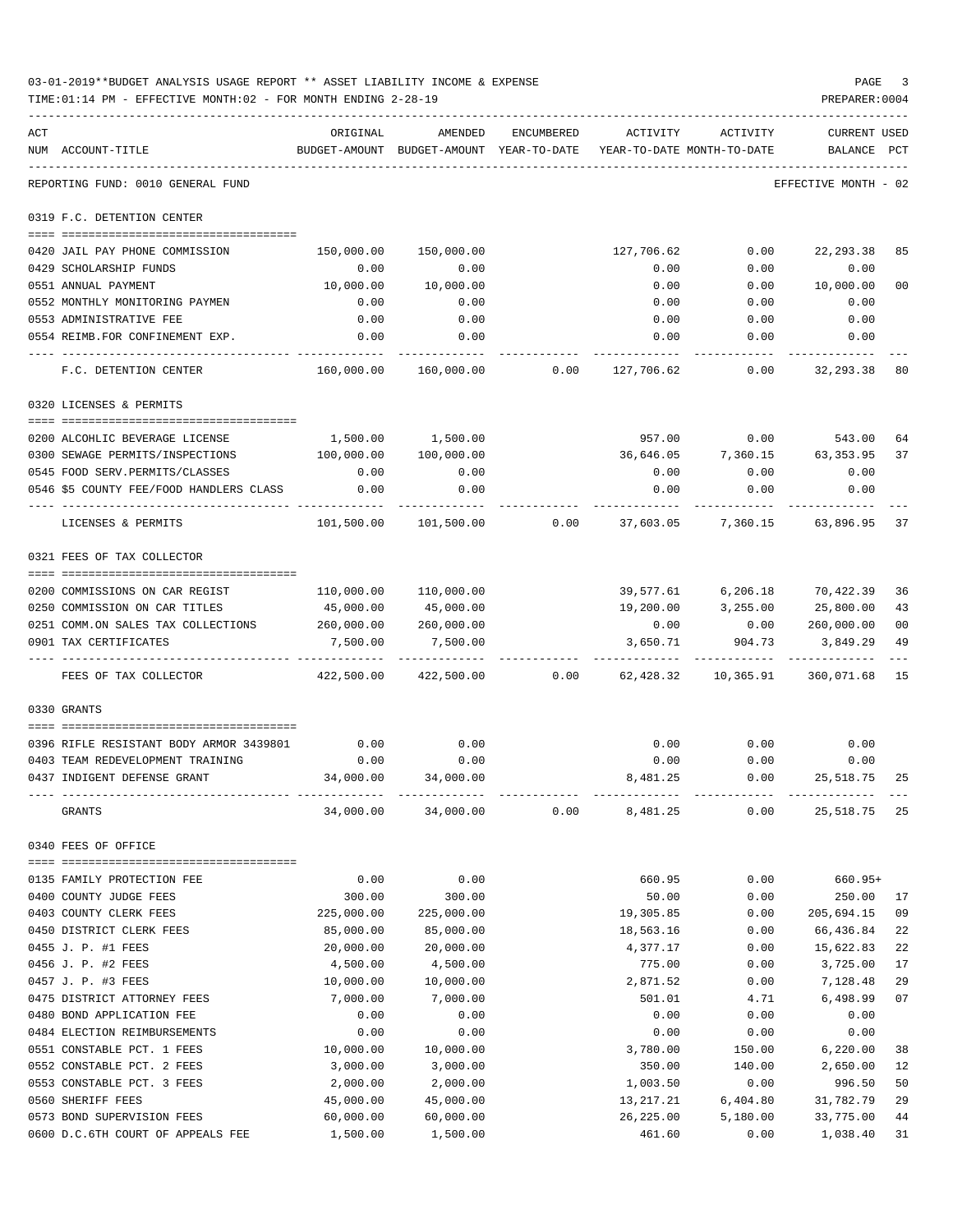### 03-01-2019\*\*BUDGET ANALYSIS USAGE REPORT \*\* ASSET LIABILITY INCOME & EXPENSE PAGE 4 TIME:01:14 PM - EFFECTIVE MONTH:02 - FOR MONTH ENDING 2-28-19 PREPARER:0004

| ACT | NUM ACCOUNT-TITLE                                     | ORIGINAL              | AMENDED<br>BUDGET-AMOUNT BUDGET-AMOUNT YEAR-TO-DATE | ENCUMBERED | ACTIVITY<br>YEAR-TO-DATE MONTH-TO-DATE | ACTIVITY                    | <b>CURRENT USED</b><br>BALANCE PCT |                      |
|-----|-------------------------------------------------------|-----------------------|-----------------------------------------------------|------------|----------------------------------------|-----------------------------|------------------------------------|----------------------|
|     | REPORTING FUND: 0010 GENERAL FUND                     |                       |                                                     |            |                                        |                             | EFFECTIVE MONTH - 02               |                      |
|     |                                                       |                       |                                                     |            |                                        |                             |                                    |                      |
|     | 0601 C.C.6TH COURT OF APPEALS FEE                     | 800.00                | 800.00<br>5,000.00                                  |            | 60.00                                  | 0.00                        | 740.00<br>$0.00$ 1,405.93+128      | 08                   |
|     | 0652 SUBDIVISION FEES<br>0900 OTHER FEES              | 5,000.00<br>0.00      | 0.00                                                |            | 6,405.93<br>0.00                       | 0.00                        | 0.00                               |                      |
|     |                                                       |                       |                                                     |            |                                        |                             |                                    |                      |
|     | FEES OF OFFICE                                        | 479,100.00            | 479,100.00                                          | 0.00       | 98,607.90                              | 11,879.51                   | 380,492.10                         | 21                   |
|     | 0350 FINES                                            |                       |                                                     |            |                                        |                             |                                    |                      |
|     | 0455 J. P. #1 FINES                                   | 8,000.00              | 8,000.00                                            |            | 1,414.70                               | 0.00                        | 6,585.30                           | 18                   |
|     | 0456 J. P. #2 FINES                                   | 1,000.00              | 1,000.00                                            |            | 0.00                                   | 0.00                        | 1,000.00                           | 0 <sub>0</sub>       |
|     | 0457 J. P. #3 FINES                                   | 3,000.00              | 3,000.00                                            |            | 843.85                                 | 0.00                        | 2,156.15                           | 28                   |
|     | FINES                                                 | 12,000.00             | 12,000.00                                           | 0.00       | 2,258.55                               | 0.00                        | 9,741.45                           | 19                   |
|     | 0352 FINES & FORFEITURES                              |                       |                                                     |            |                                        |                             |                                    |                      |
|     | 0100 10% COMM.ON SURETY BAIL BOND FEE                 | 400.00                | 400.00                                              |            | 331.50                                 | 0.00                        | 68.50 83                           |                      |
|     | 0201 BOND FORFEITURES                                 | 200.00                | 200.00                                              |            | 5,020.00                               | 0.00                        | 4,820.00+ 510                      |                      |
|     |                                                       |                       |                                                     |            |                                        |                             |                                    |                      |
|     | FINES & FORFEITURES                                   | 600.00                | 600.00                                              | 0.00       | 5,351.50                               | 0.00                        | 4,751.50+892                       |                      |
|     | 0360 INTEREST EARNINGS                                |                       |                                                     |            |                                        |                             |                                    |                      |
|     | 0100 INTEREST EARNINGS                                |                       | 40,000.00 40,000.00                                 |            |                                        | 38,570.97 9,143.81 1,429.03 |                                    | 96                   |
|     | 0110 INTEREST EARNINGS BUSINESS MONEY F               | 0.00                  | 0.00                                                |            | 0.00                                   | 0.00                        | 0.00                               |                      |
|     | INTEREST EARNINGS                                     | 40,000.00             | 40,000.00                                           | 0.00       | 38,570.97                              | 9,143.81                    | 1,429.03                           | 96                   |
|     | 0364 SALE OF ASSETS LAND/BUILDING                     |                       |                                                     |            |                                        |                             |                                    |                      |
|     |                                                       |                       |                                                     |            |                                        |                             |                                    |                      |
|     | 0162 SALE OF ASSETS LAND/BUILDING                     | $1,000.00$ $1,000.00$ |                                                     |            |                                        | $0.00$ $0.00$ $1,000.00$    |                                    | 0 <sub>0</sub>       |
|     | 0163 SALE OF EQUIPMENT                                | 0.00                  | 0.00                                                |            | 0.00                                   | 0.00                        | 0.00                               |                      |
|     | SALE OF ASSETS LAND/BUILDING                          | 1,000.00              | 1,000.00                                            | 0.00       | 0.00                                   | 0.00                        | 1,000.00                           | 0 <sub>0</sub>       |
|     | 0370 MISCELLANEOUS                                    |                       |                                                     |            |                                        |                             |                                    |                      |
|     |                                                       |                       |                                                     |            |                                        |                             |                                    |                      |
|     | 0100 KFYN-RADIO TOWER RENT<br>0112 TOBACCO SETTLEMENT | 2,400.00<br>18,000.00 | 2,400.00<br>18,000.00                               |            | 1,000.00<br>0.00                       | 200.00<br>0.00              | 1,400.00<br>18,000.00              | 42<br>0 <sub>0</sub> |
|     | 0115 RENT- VERIZON TOWER                              | 11,109.00             | 11,109.00                                           |            | 5,323.05                               | 1,064.61                    | 5,785.95                           | 48                   |
|     | 0120 CONTRIBUTION IHC TRUST                           | 3,500.00              | 3,500.00                                            |            | 3,485.57                               | 3,485.57                    | 14.43                              | 100                  |
|     | 0125 IHC STATE REIMBURSEMENT                          | 0.00                  | 0.00                                                |            | 0.00                                   | 0.00                        | 0.00                               |                      |
|     | 0130 REFUNDS & MISCELLANEOUS                          | 9,500.00              | 9,500.00                                            |            | 9,325.93                               | 0.00                        | 174.07                             | 98                   |
|     | 0131 AUTOMOBILE INSURANCE LOSS PAYMENTS               | 0.00                  | 0.00                                                |            | 0.00                                   | 0.00                        | 0.00                               |                      |
|     | 0132 PROPERTY INSURANCE LOSS PAYMENTS                 | 0.00                  | 0.00                                                |            | 154.82                                 | 0.00                        | $154.82+$                          |                      |
|     | 0135 HEALTH INS. SURPLUS DISTRIBUTION                 | 0.00                  | 0.00                                                |            | 0.00                                   | 0.00                        | 0.00                               |                      |
|     | 0139 STATE JUROR REIMB.FEE                            | 25,000.00             | 25,000.00                                           |            | 9,112.00                               | 6,630.00                    | 15,888.00                          | 36                   |
|     | 0143 D.A.SALARY REIMB.                                | 27,500.00             | 27,500.00                                           |            | 9,166.66                               | 0.00                        | 18,333.34                          | 33                   |
|     | 0144 CO. JUDGE COURT FEES SALARY REIMB.               | 0.00                  | 0.00                                                |            | 0.00                                   | 0.00                        | 0.00                               |                      |
|     | 0147 UTILITIES REIMBURSEMENT                          | 13,000.00             | 13,000.00                                           |            | 6,482.93                               | 1,195.66                    | 6,517.07                           | 50                   |
|     | 0151 ASST. DA LONGEVITY PAY                           | 4,400.00              | 4,400.00                                            |            | 2,280.00                               | 1,080.00                    | 2,120.00                           | 52                   |
|     | 0152 HB 9 D.A. SUPPLEMENTAL FUNDS                     | 3,500.00              | 3,500.00                                            |            | 1,439.24                               | 0.00                        | 2,060.76                           | 41                   |
|     | 0162 COURT REPORTER SERVICE FEE                       | 5,000.00              | 5,000.00                                            |            | 1,564.82                               | 0.00                        | 3,435.18                           | 31                   |
|     | 0163 ADM.OF COURT JUSTICE 10% SB 1417                 | 750.00                | 750.00                                              |            | 157.77                                 | 0.00                        | 592.23                             | 21                   |

0164 TIME PAYMENT FEE 40% SB 1417 3,000.00 3,000.00 631.23 0.00 2,368.77 21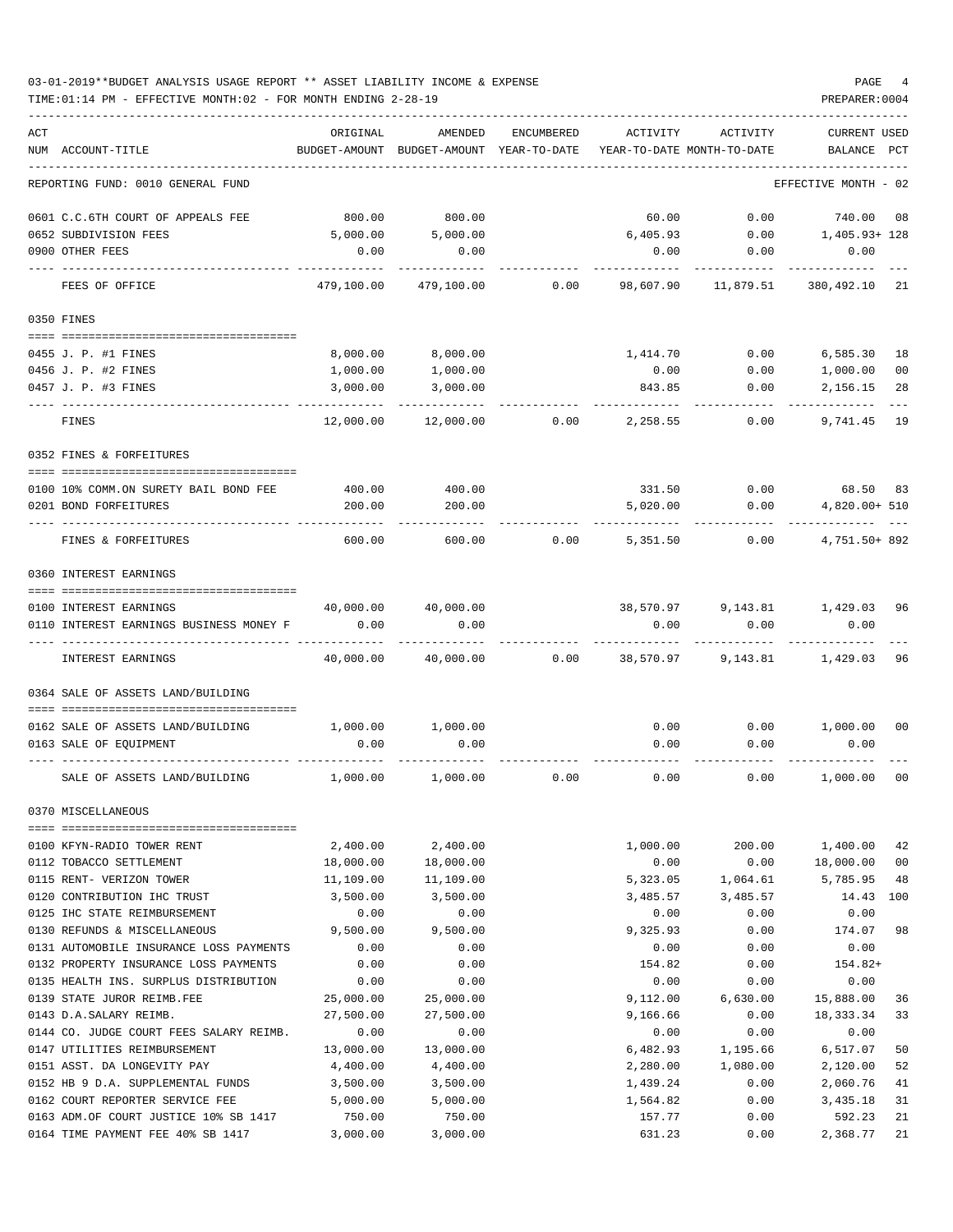| ACT | NUM ACCOUNT-TITLE                    | ORIGINAL    | AMENDED<br>BUDGET-AMOUNT BUDGET-AMOUNT YEAR-TO-DATE | ENCUMBERED   | ACTIVITY<br>YEAR-TO-DATE MONTH-TO-DATE | ACTIVITY                                          | CURRENT USED<br>BALANCE | PCT      |
|-----|--------------------------------------|-------------|-----------------------------------------------------|--------------|----------------------------------------|---------------------------------------------------|-------------------------|----------|
|     |                                      |             |                                                     |              |                                        |                                                   |                         |          |
|     | REPORTING FUND: 0010 GENERAL FUND    |             |                                                     |              |                                        |                                                   | EFFECTIVE MONTH - 02    |          |
|     | 0166 JUDICIAL SUPP.FEE(60 CENTS)     | 900.00      | 900.00                                              |              | 151.84                                 | 0.00                                              | 748.16 17               |          |
|     | 0167 JUROR REIMB.FEE                 | 6,000.00    | 6,000.00                                            |              | 1,005.61                               | 0.00                                              | 4,994.39 17             |          |
|     | 0408 COUNTY WELLNESS PROGRAM         | 3,000.00    | 3,000.00                                            |              | 881.48                                 | 0.00                                              | 2,118.52                | 29       |
|     | 0410 CO CT AT LAW SUPPLEMENT         | 84,000.00   | 84,000.00                                           |              | 42,000.00                              | 21,000.00                                         | 42,000.00               | 50       |
|     | 0432 PROCEEDS OF SALE OF LIVESTOCK   | 0.00        | 4,684.62                                            |              | 4,684.62                               | 3,573.12                                          | 0.00 100                |          |
|     | 0450 DIST. CLK. PASSPORT PHOTO       | 760.00      | 760.00                                              |              | 320.00                                 | 0.00                                              | 440.00                  | 42       |
|     | 0453 REIMB.CEC ODYSSEY SAAS          | 21,593.00   | 21,593.00                                           |              | 5,398.25                               | 0.00                                              | 16,194.75               | 25       |
|     | 0509 CANDY MACHINE COMMISSION        | 0.00        | 0.00                                                |              | 94.56                                  | 0.00                                              | 94.56+                  |          |
|     | 0510 DR. PEPPER COMMISSION           | 0.00        | 0.00                                                |              | 48.00                                  | 0.00                                              | $48.00+$                |          |
|     | 0553 DONATION CONST.3 RADIO EQUIP.   | 0.00        | 0.00                                                |              | 0.00                                   | 0.00                                              | 0.00                    |          |
|     | 0562 STATE REIMB.OFFENDER TRANSPORT  | 3,500.00    | 3,500.00                                            |              | 3,754.40                               | 0.00                                              | $254.40 + 107$          |          |
|     | 0565 COCA-COLA COMMISSIONS           | 0.00        | 0.00                                                |              | 0.00                                   | 0.00                                              | 0.00                    |          |
|     | MISCELLANEOUS                        | 246,412.00  | 251,096.62                                          |              |                                        | $0.00$ $108,462.78$ $38,228.96$ $142,633.84$ $43$ |                         |          |
|     | 0400 COUNTY JUDGE                    |             |                                                     |              |                                        |                                                   |                         |          |
|     |                                      |             |                                                     |              |                                        |                                                   |                         |          |
|     | 0101 SALARY ELECTED OFFICIAL         | 66,658.37   | 66,658.37                                           | 0.00         | 28,201.58                              | 5,127.56                                          | 38,456.79               | 42       |
|     | 0104 STATE PROBATE SALARY SUPPLEMENT | 0.00        | 0.00                                                | 0.00         | 0.00                                   | 0.00                                              | 0.00                    |          |
|     | 0105 SALARY SECRETARY                | 39,121.56   | 39,121.56                                           | 0.00         | 13,573.84                              | 2,138.28                                          | 25,547.72               | 35       |
|     | 0201 SOCIAL SECURITY TAXES           | 6,930.36    | 6,930.36                                            | 0.00         | 2,503.93                               | 481.48                                            | 4,426.43                | 36       |
|     | 0202 GROUP HEALTH & DENTAL INSURANCE | 22,950.24   | 22,950.24                                           | 0.00         | 7,062.47                               | 1,940.58                                          | 15,887.77               | 31       |
|     | 0203 RETIREMENT                      | 12,375.78   | 12,375.78                                           | 0.00         | 4,906.83                               | 851.86                                            | 7,468.95                | 40       |
|     | 0204 WORKERS' COMPENSATION           | 469.48      | 469.48                                              | 0.00         | 149.42                                 | 0.00                                              | 320.06                  | 32       |
|     | 0205 MEDICARE TAX                    | 1,620.81    | 1,620.81                                            | 0.00         | 585.58                                 | 112.61                                            | 1,035.23                | 36       |
|     | 0225 TRAVEL ALLOWANCE                | 3,600.00    | 3,600.00                                            | 0.00         | 1,500.00                               | 300.00                                            | 2,100.00                | 42       |
|     | 0310 OFFICE SUPPLIES                 | 800.00      | 800.00                                              | 204.97       | 357.84                                 | 23.18                                             | 237.19                  | 70       |
|     | 0311 POSTAL EXPENSES                 | 200.00      | 200.00                                              | 0.00         | 37.52                                  | 9.01                                              | 162.48                  | 19       |
|     | 0427 OUT OF COUNTY TRAVEL            | 4,000.00    | 4,000.00                                            | 0.00         | 4,157.38                               | 764.14                                            | 157.38- 104             |          |
|     | 0431 LOCAL TRAVEL                    | 0.00        | 0.00                                                | 0.00         | 0.00                                   | 0.00                                              | 0.00                    |          |
|     | 0435 PRINTING                        | 200.00      | 200.00                                              | 0.00         | 72.50                                  | 23.00                                             | 127.50                  | 36       |
|     | 0437 COURT REPORTER EXPENSE          | 0.00        | 0.00                                                | 0.00         | 0.00                                   | 0.00                                              | 0.00                    |          |
|     | 0468 JUVENILE BOARD SALARY           | 2,400.00    | 2,400.00                                            | 0.00         | 1,000.00                               |                                                   | 200.00 1,400.00         | 42       |
|     | 0480 BOND                            | 400.00      | 1,293.00                                            | 0.00         | 1,243.00                               | 0.00                                              | 50.00                   | 96       |
|     | 0572 OFFICE EQUIPMENT                | 800.00      | 800.00                                              | 0.00         | 217.00                                 | 0.00                                              | 583.00                  | 27       |
|     | 0574 TECHNOLOGY                      | 0.00        | 0.00                                                | 0.00         | 0.00                                   | 0.00                                              | 0.00                    |          |
|     | 0590 BOOKS                           | 0.00        | 0.00                                                | 0.00         | 0.00                                   | 0.00                                              | 0.00                    |          |
|     | COUNTY JUDGE                         |             | 162,526.60 163,419.60                               | ____________ | 204.97 65,568.89                       |                                                   | 11,971.70 97,645.74 40  |          |
|     | 0401 911 COORDINATOR                 |             |                                                     |              |                                        |                                                   |                         |          |
|     |                                      |             |                                                     |              |                                        |                                                   |                         |          |
|     | 0403 TCOG RURAL ADDRESSING           | 23,000.00   | 23,000.00                                           | 0.00         | 23,000.00                              | 0.00                                              | -----------             | 0.00 100 |
|     | 911 COORDINATOR                      | 23,000.00   | 23,000.00                                           | 0.00         | 23,000.00                              | 0.00                                              |                         | 0.00 100 |
|     | 0403 COUNTY CLERK                    |             |                                                     |              |                                        |                                                   |                         |          |
|     | 0101 SALARY ELECTED OFFICIAL         | 58,237.97   | 58,237.97                                           | 0.00         | 24,639.12                              | 4,479.84                                          | 33,598.85               | 42       |
|     | 0104 SALARY DEPUTIES                 | 170,898.20  | 170,898.20                                          | 0.00         | 70,721.87                              | 12,884.95                                         | 100,176.33              | 41       |
|     | 0107 REGULAR-TEMP. PART-TIME         | 17,085.64   | 17,085.64                                           | 0.00         | 7,401.29                               | 1,340.96                                          | 9,684.35                | 43       |
|     | 0201 SOCIAL SECURITY TAXES           | 15,280.63   | 15,280.63                                           | 0.00         | 5,704.80                               | 1,029.88                                          | 9,575.83                | 37       |
|     | 0202 GROUP HEALTH & DENTAL INSURANCE | 80, 325.84  | 80, 325.84                                          | 0.00         | 34,425.36                              | 6,693.82                                          | 45,900.48               | 43       |
|     |                                      |             |                                                     | 0.00         |                                        |                                                   |                         |          |
|     | 0203 RETIREMENT                      | 28, 167. 78 | 28, 167. 78<br>1,035.14                             | 0.00         | 11,783.97                              | 2,134.32<br>0.00                                  | 16,383.81<br>694.57     | 42       |
|     | 0204 WORKERS COMPENSATION            | 1,035.14    |                                                     |              | 340.57                                 |                                                   |                         | 33       |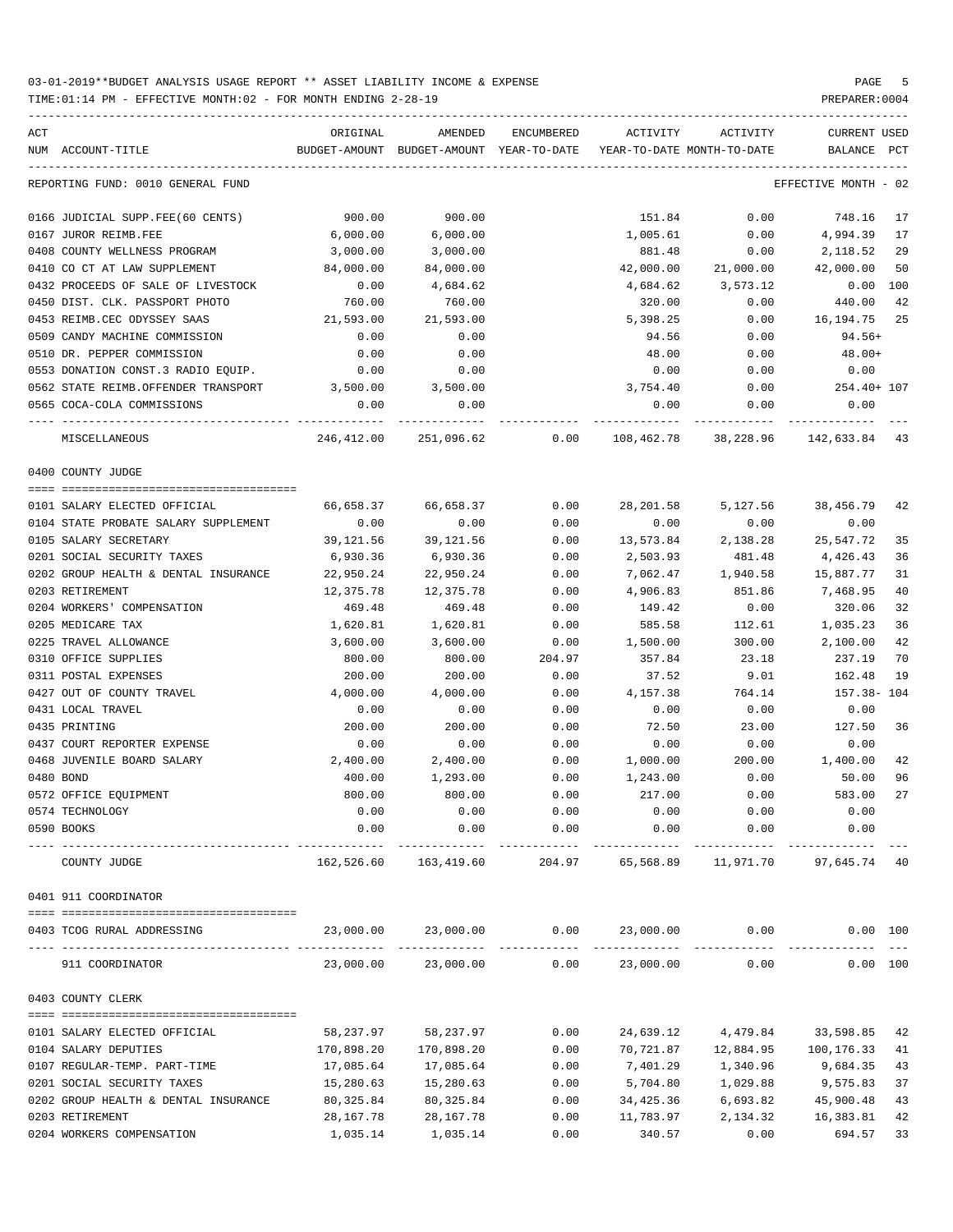TIME:01:14 PM - EFFECTIVE MONTH:02 - FOR MONTH ENDING 2-28-19 PREPARER:0004

| ACT<br>NUM ACCOUNT-TITLE                        | ORIGINAL   | AMENDED<br>BUDGET-AMOUNT BUDGET-AMOUNT YEAR-TO-DATE | ENCUMBERED | ACTIVITY   | ACTIVITY<br>YEAR-TO-DATE MONTH-TO-DATE | <b>CURRENT USED</b><br>BALANCE | $_{\rm PCT}$   |
|-------------------------------------------------|------------|-----------------------------------------------------|------------|------------|----------------------------------------|--------------------------------|----------------|
|                                                 |            |                                                     |            |            |                                        |                                |                |
| REPORTING FUND: 0010 GENERAL FUND               |            |                                                     |            |            |                                        | EFFECTIVE MONTH                | - 02           |
| 0205 MEDICARE TAX                               | 3,573.70   | 3,573.70                                            | 0.00       | 1,334.14   | 240.86                                 | 2,239.56                       | 37             |
| 0310 OFFICE SUPPLIES                            | 3,760.00   | 3,760.00                                            | 0.00       | 1,224.34   | 141.03                                 | 2,535.66                       | 33             |
| 0311 POSTAL EXPENSES                            | 1,500.00   | 1,500.00                                            | 0.00       | 420.17     | 73.60                                  | 1,079.83                       | 28             |
| 0420 UTILITIES TELEPHONE                        | 0.00       | 0.00                                                | 0.00       | 0.00       | 0.00                                   | 0.00                           |                |
| 0427 OUT OF COUNTY TRAVEL                       | 4,000.00   | 4,000.00                                            | 0.00       | 2,652.17   | 34.85                                  | 1,347.83                       | 66             |
| 0431 LOCAL TRAVEL                               | 0.00       | 0.00                                                | 0.00       | 0.00       | 0.00                                   | 0.00                           |                |
| 0435 PRINTING                                   | 1,400.00   | 1,400.00                                            | 990.00     | 0.00       | 0.00                                   | 410.00                         | 71             |
| 0437 IMAGING/INDEXING                           | 14,000.00  | 14,000.00                                           | 1,004.76   | 2,856.76   | 544.29                                 | 10,138.48                      | 28             |
| 0480 BOND                                       | 713.00     | 713.00                                              | 0.00       | 513.00     | 0.00                                   | 200.00                         | 72             |
| 0481 DUES                                       | 225.00     | 225.00                                              | 0.00       | 0.00       | 0.00                                   | 225.00                         | 00             |
| 0572 OFFICE EQUIPMENT                           | 3,478.83   | 3,478.83                                            | 0.00       | 0.00       | 0.00                                   | 3,478.83                       | 00             |
| COUNTY CLERK                                    | 403,681.73 | 403,681.73                                          | 1,994.76   | 164,017.56 | 29,598.40                              | 237,669.41                     | 41             |
| 0404 ELECTION                                   |            |                                                     |            |            |                                        |                                |                |
| 0109 SALARY                                     | 0.00       | 15,900.00                                           | 0.00       | 15,765.41  | 0.00                                   | 134.59                         | 99             |
| 0201 SOCIAL SECURITY TAXES                      | 0.00       | 625.00                                              | 0.00       | 585.65     | 0.00                                   | 39.35                          | 94             |
| 0203 RETIREMENT                                 | 0.00       | 0.00                                                | 0.00       | 0.00       | 0.00                                   | 0.00                           |                |
| 0205 MEDICARE TAX                               | 0.00       | 175.00                                              | 0.00       | 136.96     | 0.00                                   | 38.04                          | 78             |
| 0310 ELECTION SUPPLIES                          | 4,000.00   | 3,700.00                                            | 702.15     | 2,066.57   | 14.98                                  | 931.28                         | 75             |
| 0311 POSTAGE                                    | 8,500.00   | 8,500.00                                            | 0.00       | 958.38     | 132.79                                 | 7,541.62                       | 11             |
| 0423 CELL PHONE                                 | 240.00     | 240.00                                              | 0.00       | 100.00     | 20.00                                  | 140.00                         | 42             |
| 0427 ELECTION TRAVEL                            | 2,900.00   | 2,900.00                                            | 0.00       | 190.53     | 0.00                                   | 2,709.47                       | 07             |
| 0428 EMPLOYEE TRAINING                          | 0.00       | 0.00                                                | 0.00       | 0.00       | 0.00                                   | 0.00                           |                |
| 0429 DPS BACKGROUND CHECK                       | 50.00      | 50.00                                               | 0.00       | 0.00       | 0.00                                   | 50.00                          | 00             |
| 0430 BIDS AND NOTICES                           | 600.00     | 600.00                                              | 0.00       | 331.50     | 0.00                                   | 268.50                         | 55             |
| 0442 PROFESSIONAL SERVICE/TRANSLATOR            | 200.00     | 200.00                                              | 0.00       | 87.50      | 0.00                                   | 112.50                         | 44             |
| 0481 DUES                                       | 0.00       | 300.00                                              | 0.00       | 300.00     | 0.00                                   | 0.00                           | 100            |
| 0483 VOTER REGISTRATION                         | 2,000.00   | 2,000.00                                            | 0.00       | 0.00       | 0.00                                   | 2,000.00                       | 00             |
| 0485 ELECTION MAINT. AGREEMENT                  | 15,911.00  | 15,911.00                                           | 0.00       | 16,077.67  | 0.00                                   | 166.67- 101                    |                |
| 0573 ELECTION EQUIPMENT                         | 2,402.79   | 2,402.79                                            | 0.00       | 0.00       | 0.00                                   | 2,402.79                       | 00             |
| ELECTION                                        | 36,803.79  | 53,503.79                                           | 702.15     | 36,600.17  | 167.77                                 | 16,201.47 70                   |                |
| 0405 VETERANS'SERVICE                           |            |                                                     |            |            |                                        |                                |                |
|                                                 |            |                                                     |            |            |                                        |                                |                |
| 0102 SALARY APPOINTED OFFICIAL                  | 38,816.00  | 38,816.00                                           | 0.00       | 16,422.12  | 2,985.84                               | 22,393.88                      | 42             |
| 0201 SOCIAL SECURITY TAXES                      | 2,406.59   | 2,406.59                                            | 0.00       | 1,003.36   | 182.16                                 | 1,403.23                       | 42             |
| 0202 GROUP HEALTH & DENTAL INSURANCE            | 11,475.12  | 11,475.12                                           | 0.00       | 4,781.30   | 956.26                                 | 6,693.82                       | 42             |
| 0203 RETIREMENT                                 | 4,440.55   | 4,440.55                                            | 0.00       | 1,883.19   | 340.68                                 | 2,557.36                       | 42             |
| 0204 WORKERS' COMPENSATION                      | 163.03     | 163.03                                              | 0.00       | 53.61      | 0.00                                   | 109.42                         | 33             |
| 0205 MEDICARE TAX                               | 562.83     | 562.83                                              | 0.00       | 234.65     | 42.60                                  | 328.18                         | 42             |
| 0310 OFFICE SUPPLIES                            | 250.00     | 250.00                                              | 92.69      | 0.00       | 0.00                                   | 157.31                         | 37             |
| 0311 POSTAL EXPENSES                            | 200.00     | 200.00                                              | 0.00       | 0.00       | 0.00                                   | 200.00                         | 00             |
| 0427 OUT OF COUNTY TRAVEL                       | 750.00     | 750.00                                              | 0.00       | 0.00       | 0.00                                   | 750.00                         | 00             |
| 0428 TRAINING/TUITION                           | 500.00     | 500.00                                              | 0.00       | 0.00       | 0.00                                   | 500.00                         | 0 <sub>0</sub> |
| 0435 PRINTING                                   | 200.00     | 200.00                                              | 0.00       | 0.00       | 0.00                                   | 200.00                         | 00             |
| 0453 COMPUTER SOFTWARE<br>0572 OFFICE EQUIPMENT | 500.00     | 500.00                                              | 0.00       | 0.00       | 0.00                                   | 500.00                         | 00             |
|                                                 | 750.00     | 750.00                                              | 0.00       | 34.99      | 0.00                                   | 715.01                         | 05             |

0406 EMERGENCY MANAGEMENT

==== ===================================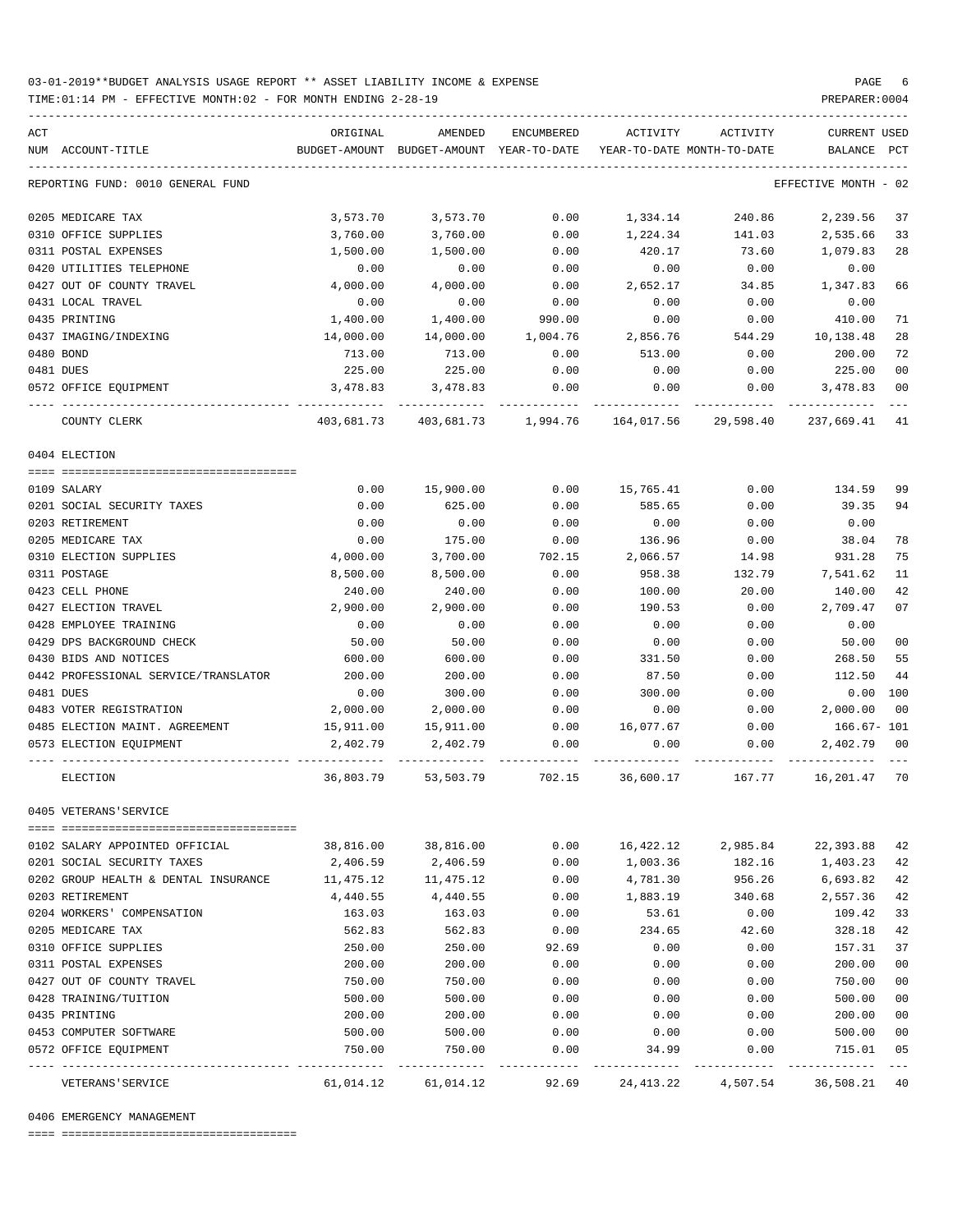| ACT<br>NUM ACCOUNT-TITLE                         | ORIGINAL                                                                    | AMENDED<br>BUDGET-AMOUNT BUDGET-AMOUNT YEAR-TO-DATE | ENCUMBERED | ACTIVITY   | ACTIVITY<br>YEAR-TO-DATE MONTH-TO-DATE | CURRENT USED<br>BALANCE | PCT             |
|--------------------------------------------------|-----------------------------------------------------------------------------|-----------------------------------------------------|------------|------------|----------------------------------------|-------------------------|-----------------|
| REPORTING FUND: 0010 GENERAL FUND                |                                                                             |                                                     |            |            |                                        | EFFECTIVE MONTH - 02    |                 |
| 0103 SALARY                                      | 42,213.08                                                                   | 42,213.08                                           | 0.00       | 14,992.92  | 2,519.78                               | 27,220.16               | 36              |
| 0107 SALARY TEMP./EXTRA                          | 0.00                                                                        | 0.00                                                | 0.00       | 0.00       | 0.00                                   | 0.00                    |                 |
| 0201 SOCIAL SECURITY TAXES                       | 2,646.97                                                                    | 2,646.97                                            | 0.00       | 936.51     | 161.19                                 | 1,710.46                | 35              |
| 0202 GROUP HEALTH & DENTAL INS                   | 11,475.12                                                                   | 11,475.12                                           | 0.00       | 963.00     | 2.54                                   | 10,512.12               | 08              |
| 0203 RETIREMENT                                  | 4,829.18                                                                    | 4,829.18                                            | 0.00       | 1,720.50   | 287.51                                 | 3,108.68                | 36              |
| 0204 WORKERS' COMPENSATION                       | 179.31                                                                      | 179.31                                              | 0.00       | 37.42      | 0.00                                   | 141.89                  | 21              |
| 0205 MEDICARE TAX                                | 619.05                                                                      | 619.05                                              | 0.00       | 219.03     | 37.70                                  | 400.02                  | 35              |
| 0225 TRAVEL ALLOWANCE                            | 0.00                                                                        | 0.00                                                | 0.00       | 0.00       | 0.00                                   | 0.00                    |                 |
| 0310 OFFICE SUPPLIES                             | 150.00                                                                      | 150.00                                              | 52.76      | 8.90       | 0.00                                   | 88.34                   | 41              |
| 0311 POSTAL EXPENSE                              | 50.00                                                                       | 50.00                                               | 0.00       | 0.00       | 0.00                                   | 50.00                   | 00              |
| 0330 AUTO EXPENSE-GAS & OIL                      | 1,000.00                                                                    | 1,000.00                                            | 0.00       | 82.48      | 0.00                                   | 917.52                  | 08              |
| 0422 R&M RADIO                                   | 0.00                                                                        | 0.00                                                | 0.00       | 0.00       | 0.00                                   | 0.00                    |                 |
| 0423 CELL PHONE ALLOWANCE                        | 480.00                                                                      | 480.00                                              | 0.00       | 160.00     | 80.00                                  | 320.00                  | 33              |
| 0427 OUT OF COUNTY TRAVEL                        | 400.00                                                                      | 400.00                                              | 0.00       | 0.00       | 0.00                                   | 400.00                  | 00              |
| 0428 TRAINING & TUITION                          | 0.00                                                                        | 0.00                                                | 0.00       | 0.00       | 0.00                                   | 0.00                    |                 |
| 0454 R&M AUTO                                    | 375.00                                                                      | 375.00                                              | 610.00     | 263.66     | 0.00                                   | 498.66-233              |                 |
| 0487 TRAILER/AUTO INSURANCE                      | 700.00                                                                      | 700.00                                              | 0.00       | 575.00     | 0.00                                   | 125.00                  | 82              |
| 0489 CODE RED EARLY WARNING SYSTEM               | 12,768.00                                                                   | 12,768.00                                           | 0.00       | 12,768.00  | 0.00                                   | $0.00$ 100              |                 |
| 0490 911 RADIO TOWER BUILDING                    | 500.00                                                                      | 500.00                                              | 0.00       | 0.00       | 0.00                                   | 500.00                  | 00              |
| 0573 RADIO EQUIPMENT                             | 0.00                                                                        | 0.00                                                | 0.00       | 0.00       | 0.00                                   | 0.00                    |                 |
| EMERGENCY MANAGEMENT                             | 78,385.71                                                                   | 78,385.71                                           | 662.76     |            | 32,727.42 3,088.72                     | 44,995.53 43            |                 |
| 0409 NON-DEPARTMENTAL                            |                                                                             |                                                     |            |            |                                        |                         |                 |
|                                                  |                                                                             |                                                     |            |            |                                        |                         |                 |
| 0100 COMPENSATION PAY                            | 0.00                                                                        | 0.00                                                | 0.00       | 0.00       | 0.00                                   | 0.00                    |                 |
| 0201 SOCIAL SECURITY TAXES                       | 0.00                                                                        | 0.00                                                | 0.00       | 0.00       | 0.00                                   | 0.00                    |                 |
| 0203 RETIREMENT                                  | 0.00                                                                        | 0.00                                                | 0.00       | 0.00       | 0.00                                   | 0.00                    |                 |
| 0204 WORKERS' COMPENSATION                       | 1,000.00                                                                    | 1,000.00                                            | 0.00       | 415.86     | 0.00                                   | 584.14                  | 42              |
| 0205 MEDICARE TAX                                | 0.00                                                                        | 0.00                                                | 0.00       | 0.00       | 0.00                                   | 0.00                    |                 |
| 0206 UNEMPLOYMENT EXPENSE                        | 0.00                                                                        | 0.00                                                | 0.00       | 0.00       | 0.00                                   | 0.00                    |                 |
| 0395 ERRORS AND OMISSIONS                        | 500.00                                                                      | 500.00                                              | 0.00       | 0.00       | 0.00                                   | 500.00                  | 00              |
| 0399 CLAIMS SETTLEMENTS                          | 5,000.00                                                                    | 5,000.00                                            | 0.00       | 2,046.00   | 1,342.50                               | 2,954.00                | 41              |
| 0400 LEGAL FEES                                  | 20,000.00                                                                   | 20,000.00                                           | 0.00       | 277.50     | 157.50                                 | 19,722.50               | 01              |
| 0401 AUDIT EXPENSE                               | 34,000.00                                                                   | 34,000.00                                           | 0.00       | 0.00       | 0.00                                   | 34,000.00               | 00              |
| 0404 911 EMERGENCY SERVICE                       | 8,917.00                                                                    | 8,917.00                                            | 0.00       | 4,458.50   | 0.00                                   | 4,458.50 50             |                 |
| 0406 TAX APPRAISAL DISTRICT                      | 389,000.00                                                                  | 389,000.00                                          | 0.00       | 323,764.99 | 0.00                                   | 65,235.01 83            |                 |
| 0408 COUNTY WELLNESS PROGRAM                     | 3,000.00                                                                    | 3,000.00                                            | 0.00       | 671.12     | 284.86                                 | 2,328.88                | 22              |
| 0426 PROFESSIONAL FEES                           | 30,000.00                                                                   | 30,000.00                                           | 0.00       | 0.00       | 0.00                                   | 30,000.00               | 00              |
| 0430 BIDS & NOTICES                              | 1,800.00                                                                    | 1,800.00                                            | 0.00       | 2,035.87   | 425.24                                 | 235.87- 113             |                 |
| 0444 LAWN MAINTENANCE                            | 0.00                                                                        | 0.00                                                | 0.00       | 0.00       | 0.00                                   | 0.00                    |                 |
| 0481 DUES                                        | 9,700.00                                                                    | 9,700.00                                            | 1,500.00   | 3,851.71   | 175.00                                 | 4,348.29                | 55              |
| 0483 PUBLIC OFFICIALS INS.                       | 20,000.00                                                                   | 17,975.00                                           | 0.00       | 14,896.80  | 0.00                                   | 3,078.20                | 83              |
| 0484 GENERAL LIABILITY INSURANCE                 | 8,000.00                                                                    | 8,000.00                                            | 0.00       | 6,828.00   | 0.00                                   | 1,172.00                | 85              |
| 0485 WATER SUPPLY AGENCY                         | 1,000.00                                                                    | 1,000.00                                            | 0.00       | 0.00       | 0.00                                   | 1,000.00                | $00\,$          |
| 0487 TCOG-REG. INTERLOCAL AGREEMENT              | 0.00                                                                        | 0.00                                                | 0.00       | 0.00       | 0.00                                   | 0.00                    |                 |
| 0488 FANNIN RURAL RAIL DIST                      | 0.00                                                                        | 0.00                                                | 0.00       | 0.00       | 0.00                                   | 0.00                    |                 |
| 0489 COURT COSTS/ARREST FEES                     | 240,000.00                                                                  | 240,000.00                                          | 0.00       | 39,853.20  | 5.49                                   | 200,146.80              | 17              |
| 0490 MISCELLANEOUS                               | 312.00                                                                      | 312.00                                              | 0.00       | 0.00       | 0.00                                   | 312.00                  | 00              |
| 0491 SULPHUR RIVER REGIONAL MOBILITY AU 2,500.00 |                                                                             | 2,500.00                                            | 0.00       | 0.00       | 0.00                                   | 2,500.00                | $00\,$          |
| 0495 '98 JAIL BOND PAYMENT                       | 0.00                                                                        | 0.00                                                | 0.00       | 0.00       | 0.00                                   | 0.00                    |                 |
| 0499 BANK SERVICE FEES                           | 8,675.00                                                                    | 8,675.00                                            | 0.00       | 4,000.00   | 800.00                                 | 4,675.00                | 46              |
| 0500 6TH COURT OF APPEALS FEE                    | 2,700.00                                                                    | 2,700.00                                            | 0.00       | 701.60     | 0.00                                   | 1,998.40                | 26<br>$- - - -$ |
| NON-DEPARTMENTAL                                 | 786,104.00   784,079.00   1,500.00   403,801.15   3,190.59   378,777.85  52 |                                                     |            |            |                                        |                         |                 |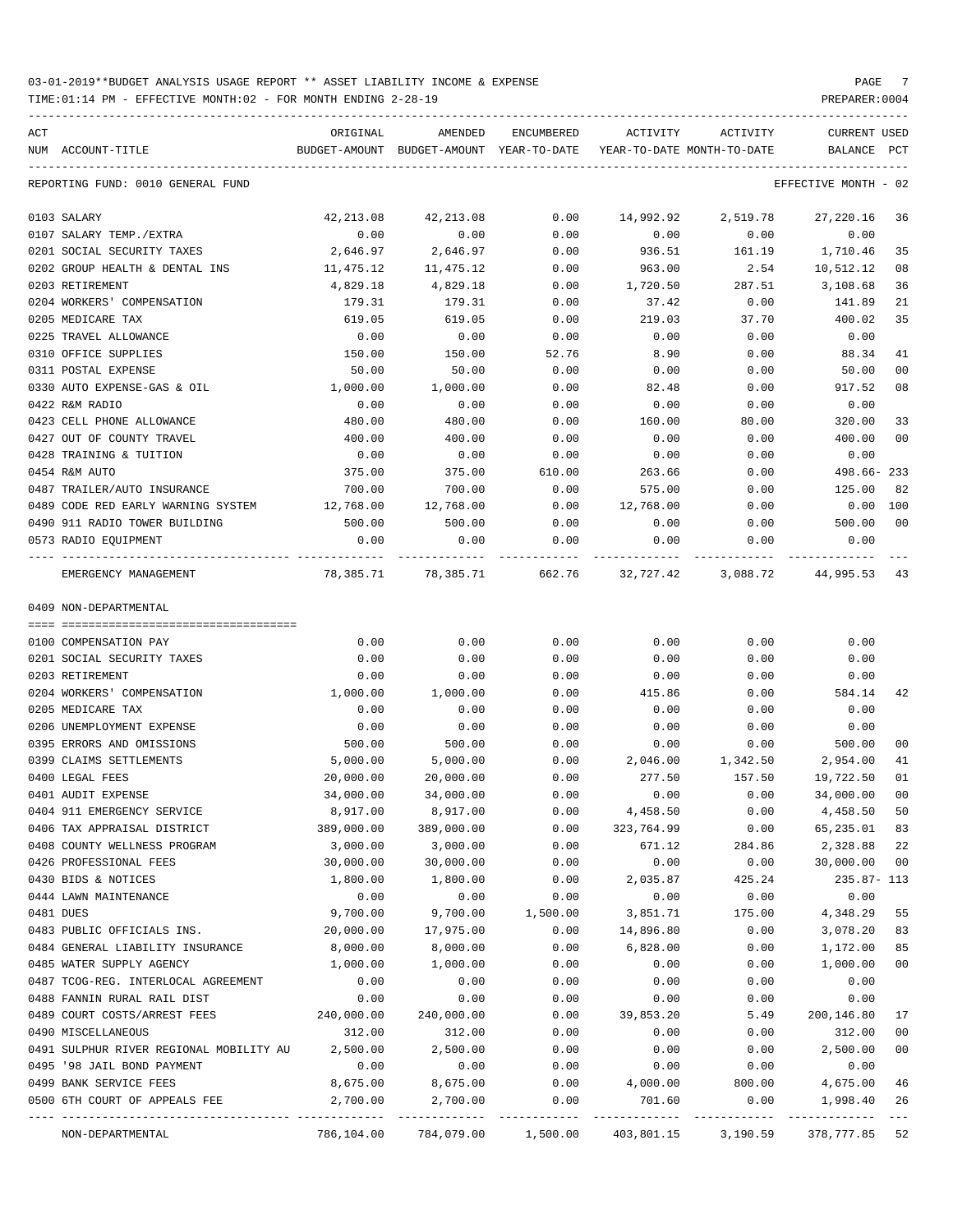|     | TIME:01:14 PM<br>- EFFECTIVE MONTH: 02 - FOR MONTH ENDING 2-28-19 |            |                                                                                |            |            |            | PREPARER: 0004                     |                |
|-----|-------------------------------------------------------------------|------------|--------------------------------------------------------------------------------|------------|------------|------------|------------------------------------|----------------|
| ACT | NUM ACCOUNT-TITLE                                                 | ORIGINAL   | AMENDED<br>BUDGET-AMOUNT BUDGET-AMOUNT YEAR-TO-DATE YEAR-TO-DATE MONTH-TO-DATE | ENCUMBERED | ACTIVITY   | ACTIVITY   | <b>CURRENT USED</b><br>BALANCE PCT |                |
|     | REPORTING FUND: 0010 GENERAL FUND                                 |            |                                                                                |            |            |            | EFFECTIVE MONTH - 02               |                |
|     | 0410 COUNTY COURT AT LAW                                          |            |                                                                                |            |            |            |                                    |                |
|     | 0101 SALARY ELECTED OFFICIAL                                      | 140,000.00 | 140,000.00                                                                     | 0.00       | 59,230.82  | 10,769.24  | 80,769.18                          | 42             |
|     | 0103 SALARY COURT COORDINATOR                                     | 31,199.08  | 31,199.08                                                                      | 0.00       | 13,199.56  | 2,399.92   | 17,999.52                          | 42             |
|     | 0110 SALARY COURT REPORTER                                        | 66,006.10  | 66,006.10                                                                      | 0.00       | 27,573.50  | 4,725.20   | 38,432.60                          | 42             |
|     | 0130 BAILIFF                                                      | 39,308.41  | 39,308.41                                                                      | 0.00       | 16,630.35  | 3,023.70   | 22,678.06                          | 42             |
|     | 0201 SOCIAL SECURITY TAXES                                        | 16,573.44  | 16,573.44                                                                      | 0.00       | 7,060.62   | 1,398.91   | 9,512.82                           | 43             |
|     | 0202 GROUP HEALTH & DENTAL INS                                    | 40,162.92  | 40,162.92                                                                      | 0.00       | 16,937.80  | 3,387.56   | 23, 225. 12                        | 42             |
|     | 0203 RETIREMENT                                                   | 31,907.71  | 31,907.71                                                                      | 0.00       | 13,489.83  | 2,409.61   | 18, 417.88                         | 42             |
|     | 0204 WORKERS COMPENSATION                                         | 1,171.44   | 1,171.44                                                                       | 0.00       | 385.25     | 0.00       | 786.19                             | 33             |
|     | 0205 MEDICARE TAX                                                 | 4,044.25   | 4,044.25                                                                       | 0.00       | 1,715.68   | 327.17     | 2,328.57                           | 42             |
|     | 0310 OFFICE SUPPLIES                                              | 1,200.00   | 1,200.00                                                                       | 0.00       | 75.60      | 0.00       | 1,124.40                           | 06             |
|     | 0311 POSTAGE                                                      | 1,800.00   | 1,800.00                                                                       | 0.00       | 343.95     | 126.21     | 1,456.05                           | 19             |
|     | 0315 COPIER RENTAL                                                | 600.00     | 600.00                                                                         | 0.00       | 233.87     | 104.01     | 366.13                             | 39             |
|     | 0395 BAILIFF UNIFORMS                                             | 0.00       | 0.00                                                                           | 0.00       | 0.00       | 0.00       | 0.00                               |                |
|     | 0420 TELEPHONE                                                    | 2,400.00   | 2,400.00                                                                       | 199.01     | 988.36     | 0.00       | 1,212.63                           | 49             |
|     | 0421 DSL INTERNET                                                 | 0.00       | 0.00                                                                           | 0.00       | 0.00       | 0.00       | 0.00                               |                |
|     | 0424 INDIGENT ATTORNEY FEES                                       | 70,000.00  | 70,000.00                                                                      | 450.00     | 18,636.25  | 7,636.25   | 50,913.75                          | 27             |
|     | 0425 PROFESSIONAL SERVICES                                        | 2,250.00   | 2,250.00                                                                       | 0.00       | 375.00     | 375.00     | 1,875.00                           | 17             |
|     | 0427 OUT OF COUNTY TRAVEL                                         | 2,000.00   | 2,000.00                                                                       | 0.00       | 9.00       | 9.00       | 1,991.00                           | 0 <sub>0</sub> |
|     | 0435 PRINTING                                                     | 250.00     | 250.00                                                                         | 0.00       | 0.00       | 0.00       | 250.00                             | 0 <sub>0</sub> |
|     | 0437 COURT REPORTER EXPENSE                                       | 6,000.00   | 6,000.00                                                                       | 0.00       | 2,400.00   | 350.00     | 3,600.00                           | 40             |
|     | 0439 WITNESS EXPENSE                                              | 500.00     | 500.00                                                                         | 0.00       | 0.00       | 0.00       | 500.00                             | 0 <sub>0</sub> |
|     | 0453 R&M EQUIPMENT                                                | 400.00     | 400.00                                                                         | 0.00       | 0.00       | 0.00       | 400.00                             | 0 <sub>0</sub> |
|     | 0467 VISITING JUDGE                                               | 1,000.00   | 1,000.00                                                                       | 0.00       | 1,237.70   | 0.00       | 237.70- 124                        |                |
|     | 0468 JUVENILE BOARD SALARY                                        | 2,400.00   | 2,400.00                                                                       | 0.00       | 1,000.00   | 200.00     | 1,400.00                           | 42             |
|     | 0480 BONDS                                                        | 350.00     | 1,243.00                                                                       | 0.00       | 1,243.00   | 0.00       | $0.00$ 100                         |                |
|     | 0481 DUES                                                         | 300.00     | 300.00                                                                         | 0.00       | 0.00       | 0.00       | 300.00                             | 0 <sub>0</sub> |
|     | 0572 OFFICE EQUIPMENT                                             | 600.00     | 600.00                                                                         | 0.00       | 0.00       | 0.00       | 600.00                             | 0 <sub>0</sub> |
|     | 0574 TECHNOLOGY                                                   | 0.00       | 0.00                                                                           | 0.00       | 0.00       | 0.00       | 0.00                               |                |
|     | 0590 BOOKS & PUBLICATIONS                                         | 250.00     | 250.00                                                                         | 0.00       | 0.00       | 0.00       | 250.00                             | 0 <sub>0</sub> |
|     | 0591 LEXIS NEXIS ONLINE LEGAL                                     | 62.00      | 62.00                                                                          | 0.00       | 62.00      | 0.00       | 0.00 100                           |                |
|     | COUNTY COURT AT LAW                                               |            | 462, 735.35 463, 628.35                                                        | 649.01     | 182,828.14 | 37, 241.78 | 280,151.20                         | 40             |
|     | 0425 COURT ADMINISTRATION                                         |            |                                                                                |            |            |            |                                    |                |
|     | 0201 SOCIAL SECURITY                                              | 0.00       | 0.00                                                                           | 0.00       | 0.00       | 0.00       | 0.00                               |                |
|     | 0205 MEDICARE TAX                                                 | 0.00       | 0.00                                                                           | 0.00       | 0.00       | 0.00       | 0.00                               |                |
|     | 0311 JURY POSTAGE                                                 | 4,200.00   | 4,200.00                                                                       | 0.00       | 1,215.94   | 338.50     | 2,984.06                           | 29             |
|     | 0312 DISTRICT JURY SUPPLIES                                       | 1,000.00   | 1,000.00                                                                       | 13.56      | 331.78     | 0.00       | 654.66                             | 35             |
|     | 0313 GRAND JURY EXPENSE                                           | 5,000.00   | 5,000.00                                                                       | 0.00       | 1,348.58   | 0.00       | 3,651.42                           | 27             |
|     | 0314 PETIT JURY EXPENSE                                           | 27,466.50  | 27,466.50                                                                      | 0.00       | 9,615.00   | 2,130.00   | 17,851.50                          | 35             |
|     | 0316 COUNTY COURT JURY EXP.                                       | 0.00       | 0.00                                                                           | 0.00       | 0.00       | 0.00       | 0.00                               |                |
|     | 0317 COURT REPORTER SUPPLIES                                      | 100.00     | 100.00                                                                         | 0.00       | 0.00       | 0.00       | 100.00                             | 0 <sub>0</sub> |
|     | 0318 J.P. JURY EXPENSE                                            | 800.00     | 800.00                                                                         | 0.00       | 570.00     | 0.00       | 230.00                             | 71             |
|     | 0319 CO.CT.@LAW JURY EXPENSE                                      | 5,000.00   | 5,000.00                                                                       | 0.00       | 611.27     | 170.00     | 4,388.73                           | 12             |
|     | 0422 REGIONAL INDIGENT DEFENSE PROGRAM                            | 18,056.00  | 18,056.00                                                                      | 0.00       | 18,056.00  | 0.00       | 0.00                               | 100            |
|     | 0424 CO.CT. ATTORNEY FEES                                         | 8,000.00   | 8,000.00                                                                       | 0.00       | 2,456.75   | 0.00       | 5,543.25                           | 31             |
|     | 0425 CO.CT. PROFESSIONAL SERVICES                                 | 1,000.00   | 1,000.00                                                                       | 0.00       | 0.00       | 0.00       | 1,000.00                           | 0 <sub>0</sub> |
|     | 0426 COUNTY COURT SUPPLIES                                        | 0.00       | 0.00                                                                           | 0.00       | 0.00       | 0.00       | 0.00                               |                |
|     | 0435 PRINTING                                                     | 1,500.00   | 1,500.00                                                                       | 0.00       | 1,079.00   | 0.00       | 421.00                             | 72             |
|     | 0465 PHYSICAL EVID. ANALYSES                                      | 1,500.00   | 1,500.00                                                                       | 0.00       | 2,260.25   | 2,669.50   | $760.25 - 151$                     |                |
|     | 0466 AUTOPSIES                                                    | 50,000.00  | 50,000.00                                                                      | 1,112.50   | 17,537.25  | 6,049.25   | 31,350.25                          | 37             |

03-01-2019\*\*BUDGET ANALYSIS USAGE REPORT \*\* ASSET LIABILITY INCOME & EXPENSE<br>
TIME:01:14 PM - EFFECTIVE MONTH:02 - FOR MONTH ENDING 2-28-19  $TTM$ E:01:14 PM - EFFECTIVE MONTH:02 - FOR MONTH ENDING 2-28-19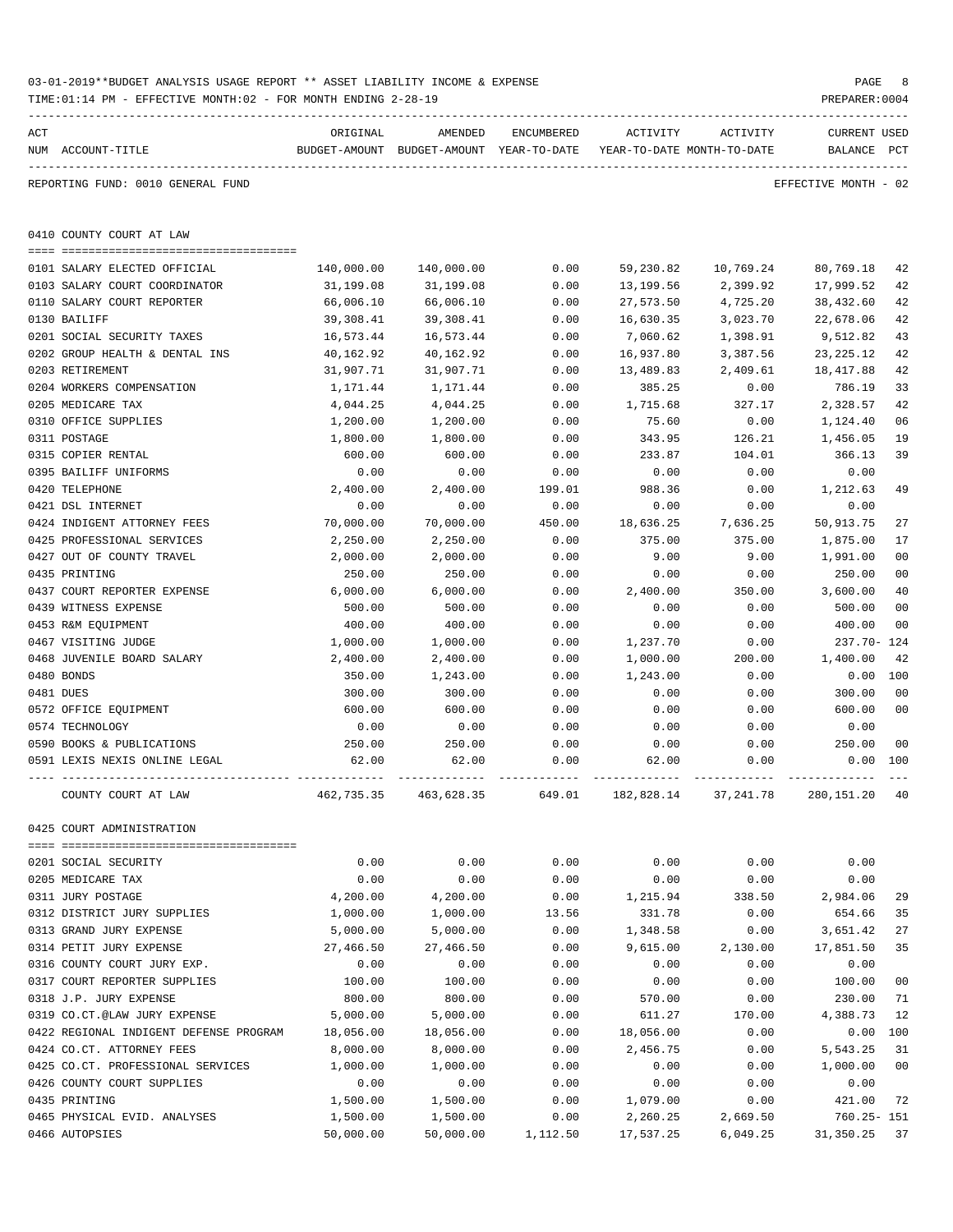| ACT |                                                                                                      | ORIGINAL           | AMENDED                                                             | ENCUMBERED   | ACTIVITY           | ACTIVITY       | CURRENT USED         |          |
|-----|------------------------------------------------------------------------------------------------------|--------------------|---------------------------------------------------------------------|--------------|--------------------|----------------|----------------------|----------|
|     | NUM ACCOUNT-TITLE                                                                                    |                    | BUDGET-AMOUNT BUDGET-AMOUNT YEAR-TO-DATE YEAR-TO-DATE MONTH-TO-DATE |              |                    |                | BALANCE PCT          |          |
|     | REPORTING FUND: 0010 GENERAL FUND                                                                    |                    |                                                                     |              |                    |                | EFFECTIVE MONTH - 02 |          |
|     | 0467 VISITING JUDGE EXPENSE                                                                          | 2,000.00           | 2,000.00                                                            | 0.00         | 80.62              | 80.62          | 1,919.38             | -04      |
|     | COURT ADMINISTRATION                                                                                 | 125,622.50         | 125,622.50 1,126.06                                                 |              | 55,162.44          |                | 11,437.87 69,334.00  | - 45     |
|     | 0435 336TH DISTRICT COURT ADMINISTRATIO                                                              |                    |                                                                     |              |                    |                |                      |          |
|     |                                                                                                      |                    |                                                                     |              |                    |                |                      |          |
|     | 0103 SALARY COURT COORDINATOR                                                                        | 36,413.37          | 36,413.37                                                           | 0.00         | 14,986.08          | 2,459.93       | 21,427.29            | 41       |
|     | 0110 SALARY COURT REPORTER                                                                           | 76,712.05          | 76,712.05                                                           | 0.00         | 31,998.85          | 5,444.71       | 44,713.20            | 42       |
|     | 0130 BAILIFF                                                                                         | 40,236.95          | 40,236.95                                                           | 0.00         | 17,023.38          | 3,095.16       | 23, 213.57           | 42       |
|     | 0201 SOCIAL SECURITY                                                                                 | 9,731.67           | 9,731.67                                                            | 0.00         | 4,026.98           | 743.00         | 5,704.69             | 41       |
|     | 0202 GROUP HEALTH INSURANCE                                                                          | 34,425.36          | 34,425.36                                                           | 0.00         | 14,343.90          | 2,868.78       | 20,081.46            | 42       |
|     | 0203 RETIREMENT<br>0204 WORKERS COMPENSATION                                                         | 17,956.50          | 17,956.50<br>644.12                                                 | 0.00         | 7,512.42<br>211.83 | 1,289.33       | 10,444.08            | 42<br>33 |
|     | 0205 MEDICARE                                                                                        | 644.12<br>2,275.95 | 2,275.95                                                            | 0.00<br>0.00 | 941.82             | 0.00<br>173.77 | 432.29<br>1,334.13   | 41       |
|     | 0310 OFFICE SUPPLIES                                                                                 | 1,800.00           | 1,800.00                                                            | 50.68        | 443.27             | 0.00           | 1,306.05             | 27       |
|     | 0311 DISTRICT JUDGE POSTAGE                                                                          | 400.00             | 400.00                                                              | 0.00         | 39.15              | 11.61          | 360.85               | 10       |
|     | 0352 GPS/SCRAM MONITORS                                                                              | 1,000.00           | 1,000.00                                                            | 0.00         | 0.00               | 0.00           | 1,000.00             | 00       |
|     | 0395 BAILIFF UNIFORMS                                                                                | 400.00             | 400.00                                                              | 0.00         | 435.00             | 0.00           | 35.00- 109           |          |
|     | 0421 LEXIS NEXIS ONLINE LEGAL                                                                        | 780.00             | 780.00                                                              | 0.00         | 256.00             | 64.00          | 524.00               | 33       |
|     | 0427 TRAVEL                                                                                          | 3,000.00           | 3,000.00                                                            | 0.00         | 98.99              | 0.00           | 2,901.01             | 03       |
|     | 0428 TRAINING/TUITION                                                                                | 2,500.00           | 2,500.00                                                            | 0.00         | 0.00               | 0.00           | 2,500.00             | 00       |
|     | 0432 ATTORNEY FEES JUVENILE                                                                          | 20,000.00          | 20,000.00                                                           | 0.00         | 6,645.00           | 1,875.00       | 13,355.00            | 33       |
|     | 0433 ATTORNEY FEES DRUG CT                                                                           | 0.00               | 0.00                                                                | 0.00         | 0.00               | 0.00           | 0.00                 |          |
|     | 0434 APPEAL COURT TRANSCRIPTS                                                                        | 40,000.00          | 40,000.00                                                           | 0.00         | 27,633.50          | 5,283.00       | 12,366.50            | 69       |
|     | 0435 ATTORNEYS FEES APPEALS CT                                                                       | 20,000.00          | 20,000.00                                                           | 0.00         | 7,300.00           | 800.00         | 12,700.00            | 37       |
|     | 0436 ATTORNEY FEES- CPS CASES                                                                        | 300,000.00         | 300,000.00                                                          | 3,497.78     | 137,371.21         | 23,143.99      | 159,131.01           | 47       |
|     | 0437 ATTORNEY FEES                                                                                   | 200,000.00         | 200,000.00                                                          | 3,655.90     | 57,996.00          | 12,007.00      | 138,348.10           | 31       |
|     | 0438 COURT REPORTER EXPENSE                                                                          | 10,000.00          | 10,000.00                                                           | 0.00         | 7,546.50           | 1,463.00       | 2,453.50             | 75       |
|     | 0439 INVESTIGATOR EXPENSE                                                                            | 10,000.00          | 10,000.00                                                           | 0.00         | 231.25             | 0.00           | 9,768.75             | 02       |
|     | 0440 PHYSICIANS EXPENSE                                                                              | 0.00               | 0.00                                                                | 0.00         | 0.00               | 0.00           | 0.00                 |          |
|     | 0442 OTHER PROFESSIONAL SERV.                                                                        | 35,000.00          | 35,000.00                                                           | 0.00         | 2,474.25           | 350.00         | 32,525.75            | 07       |
|     | 0468 JUVENILE BOARD SALARY                                                                           | 3,600.00           | 3,600.00                                                            | 0.00         | 1,500.00           | 300.00         | 2,100.00             | 42       |
|     | 0481 DUES                                                                                            | 771.00             | 771.00                                                              | 0.00         | 200.00             | 0.00           | 571.00               | 26       |
|     | 0572 OFFICE EQUIPMENT                                                                                | 2,500.00           | 2,500.00                                                            | 0.00         | 199.99             | 199.99         | 2,300.01             | 08       |
|     | 0574 TECHNOLOGY                                                                                      | 5,300.00           | 5,300.00                                                            | 0.00         | 0.00               | 0.00           | 5,300.00             | 00       |
|     | 0590 DISTRICT JUDGE BOOKS                                                                            | 500.00             | 500.00                                                              | 0.00         | 0.00               | 0.00           | 500.00 00            |          |
|     | 336TH DISTRICT COURT ADMINISTRATIO 875,946.97 875,946.97 7,204.36 341,415.37 61,572.27 527,327.24 40 |                    |                                                                     |              |                    |                |                      |          |
|     | 0450 DISTRICT CLERK                                                                                  |                    |                                                                     |              |                    |                |                      |          |
|     |                                                                                                      |                    |                                                                     |              |                    |                |                      |          |
|     | 0101 SALARY ELECTED OFFICIAL                                                                         | 58,237.97          | 58,237.97                                                           | 0.00         | 24,639.12          | 4,479.84       | 33,598.85            | 42       |
|     | 0103 SALARY ASST. DIST. CLERK                                                                        | 39,526.53          | 39,526.53                                                           | 0.00         | 16,722.75          | 3,040.50       | 22,803.78            | 42       |
|     | 0104 SALARIES DEPUTIES                                                                               | 157,943.85         | 157,943.85                                                          | 0.00         | 67,129.84          | 11,958.96      | 90,814.01            | 43       |
|     | 0107 SALARY PART-TIME                                                                                | 24,193.05          | 24,193.05                                                           | 0.00         | 9,865.44           | 1,783.32       | 14,327.61            | 41       |
|     | 0201 SOCIAL SECURITY TAXES                                                                           | 17,353.89          | 17,353.89                                                           | 0.00         | 7,009.44           | 1,256.01       | 10,344.45            | 40       |
|     | 0202 GROUP HEALTH & DENTAL INSURANCE                                                                 | 91,800.86          | 91,800.86                                                           | 0.00         | 40,641.05          | 7,650.08       | 51,159.81            | 44       |
|     | 0203 RETIREMENT                                                                                      | 32,020.72          | 32,020.72                                                           | 0.00         | 13,572.64          | 2,426.05       | 18,448.08            | 42       |
|     | 0204 WORKERS COMPENSATION                                                                            | 1,175.59           | 1,175.59                                                            | 0.00         | 386.61             | 0.00           | 788.98               | 33       |
|     | 0205 MEDICARE TAX                                                                                    | 4,058.57           | 4,058.57                                                            | 0.00         | 1,639.31           | 293.75         | 2,419.26             | 40       |
|     | 0310 OFFICE SUPPLIES                                                                                 | 5,000.00           | 5,000.00                                                            | 85.85        | 1,460.52           | 247.58         | 3,453.63             | 31       |
|     | 0311 POSTAL EXPENSES                                                                                 | 5,000.00           | 5,000.00                                                            | 0.00         | 911.98             | 407.43         | 4,088.02             | 18       |
|     | 0313 PASSPORT PHOTO SUPPLIES<br>0315 COPIER RENTAL                                                   | 1,500.00<br>0.00   | 1,500.00<br>0.00                                                    | 0.00         | 0.00               | 0.00<br>0.00   | 1,500.00<br>0.00     | 00       |
|     | 0353 COMPUTER EXPENSE                                                                                | 1,400.00           | 1,400.00                                                            | 0.00<br>0.00 | 0.00<br>0.00       | 0.00           | 1,400.00             | 00       |
|     |                                                                                                      |                    |                                                                     |              |                    |                |                      |          |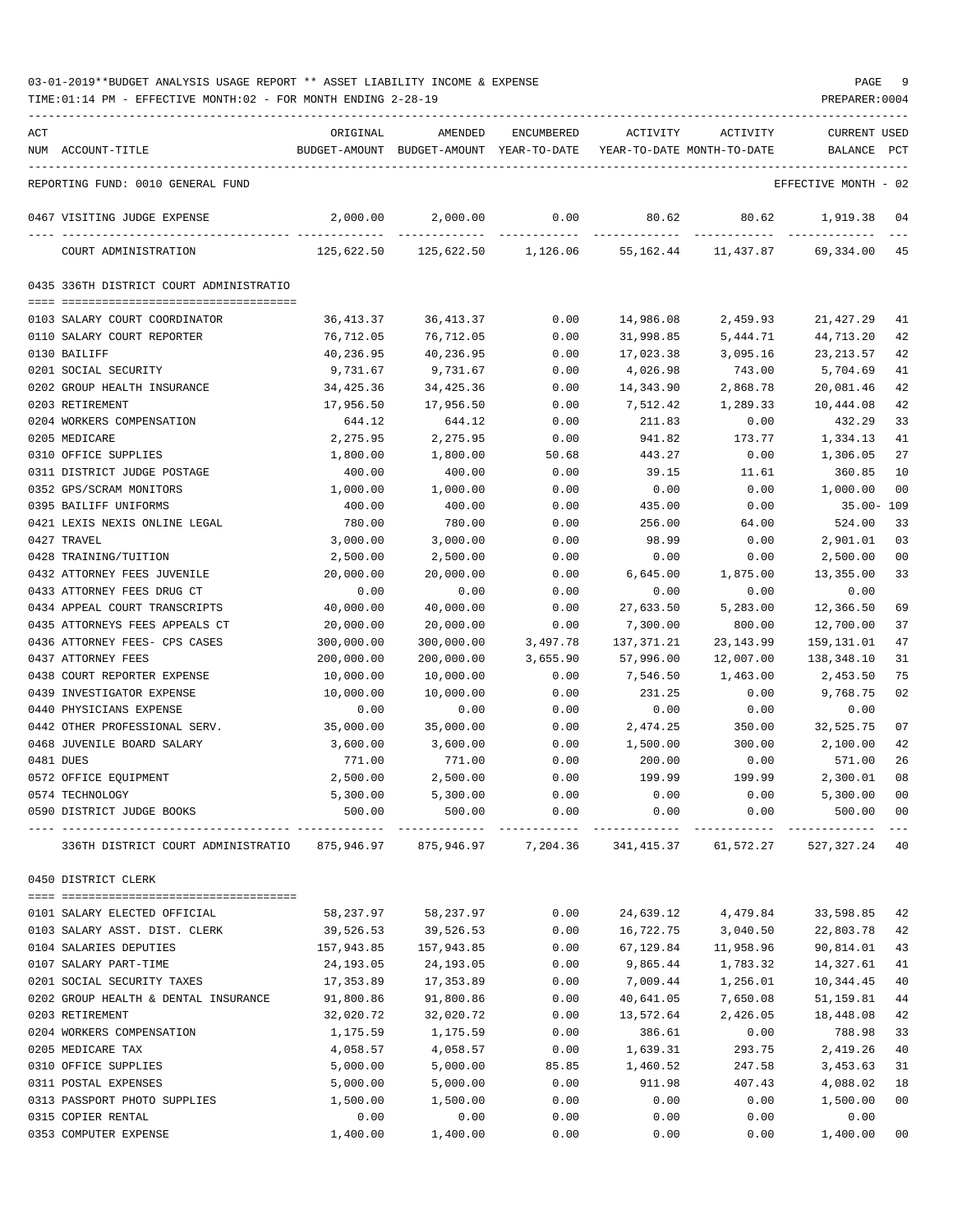TIME:01:14 PM - EFFECTIVE MONTH:02 - FOR MONTH ENDING 2-28-19 PREPARER:0004

| ACT                                          | ORIGINAL       | AMENDED                                                             | ENCUMBERED   | ACTIVITY       | ACTIVITY             | <b>CURRENT USED</b>  |                |
|----------------------------------------------|----------------|---------------------------------------------------------------------|--------------|----------------|----------------------|----------------------|----------------|
| NUM ACCOUNT-TITLE                            |                | BUDGET-AMOUNT BUDGET-AMOUNT YEAR-TO-DATE YEAR-TO-DATE MONTH-TO-DATE |              |                |                      | BALANCE PCT          |                |
| REPORTING FUND: 0010 GENERAL FUND            |                |                                                                     |              |                |                      | EFFECTIVE MONTH - 02 |                |
| 0423 CELL PHONE                              | 0.00           | 0.00                                                                | 0.00         | 0.00           | 0.00                 | 0.00                 |                |
| 0427 OUT OF COUNTY TRAVEL                    | 5,500.00       | 5,500.00                                                            | 0.00         | 4,053.66       | 0.00                 | 1,446.34             | 74             |
| 0428 EMPLOYEE TRAINING                       | 0.00           | 0.00                                                                | 0.00         | 0.00           | 0.00                 | 0.00                 |                |
| 0431 LOCAL TRAVEL                            | 0.00           | 0.00                                                                | 0.00         | 0.00           | 0.00                 | 0.00                 |                |
| 0435 PRINTING                                | 3,000.00       | 3,000.00                                                            | 0.00         | 41.50          | 0.00                 | 2,958.50             | 01             |
| 0480 BONDS                                   | 628.00         | 628.00                                                              | 0.00         | 378.00         | 50.00                | 250.00               | 60             |
| 0481 DUES                                    | 225.00         | 225.00                                                              | 0.00         | 50.00          | 0.00                 | 175.00               | 22             |
| 0572 OFFICE EQUIPMENT                        | 1,000.00       | 1,000.00                                                            | 0.00         | 34.01-         | 759.98               | 1,034.01             | 03             |
| DISTRICT CLERK                               |                | 449,564.03 449,564.03 85.85                                         |              |                | 188,467.85 34,353.50 | 261,010.33           | 42             |
| 0455 JUSTICE OF PEACE PCT # 1                |                |                                                                     |              |                |                      |                      |                |
| 0101 SALARY ELECTED OFFICIAL                 | 44,483.43      | 44,483.43                                                           | 0.00         | 18,819.90      | 3,421.80             | 25,663.53            | 42             |
| 0103 SALARY ASSISTANTS                       | 62,603.86      | 62,603.86                                                           | 0.00         | 26,486.24      | 4,815.68             | 36,117.62            | 42             |
| 0201 SOCIAL SECURITY TAXES                   | 6,788.21       | 6,788.21                                                            | 0.00         | 2,847.67       | 518.46               | 3,940.54             | 42             |
| 0202 GROUP HEALTH & DENTAL INSURANCE         | 34,425.36      | 34,425.36                                                           | 0.00         | 14,343.90      | 2,868.78             | 20,081.46            | 42             |
| 0203 RETIREMENT                              | 12,223.33      | 12,223.33                                                           | 0.00         | 5,195.31       | 939.88               | 7,028.02             | 43             |
| 0204 WORKERS' COMPENSATION                   | 459.85         | 459.85                                                              | 0.00         | 147.58         | 0.00                 | 312.27               | 32             |
| 0205 MEDICARE TAX                            | 1,587.57       | 1,587.57                                                            | 0.00         | 665.92         | 121.24               | 921.65               | 42             |
| 0225 TRAVEL ALLOWANCE                        | 2,400.00       | 2,400.00                                                            | 0.00         | 1,000.00       | 200.00               | 1,400.00             | 42             |
| 0310 OFFICE SUPPLIES                         | 850.00         | 850.00                                                              | 0.00         | 475.30         | 147.50               | 374.70               | 56             |
| 0311 POSTAL EXPENSES                         | 1,200.00       | 1,200.00                                                            | 0.00         | 111.36         | 14.55                | 1,088.64             | 09             |
| 0420 UTILITIES TELEPHONE<br>0422 R & M RADIO | 1,475.00       | 1,475.00<br>0.00                                                    | 1.61<br>0.00 | 533.47<br>0.00 | 116.07<br>0.00       | 939.92               | 36             |
| 0423 CELL PHONE ALLOWANCE                    | 0.00<br>240.00 | 240.00                                                              | 0.00         | 100.00         | 20.00                | 0.00<br>140.00       | 42             |
| 0427 OUT OF COUNTY TRAVEL                    | 4,680.00       | 4,680.00                                                            | 0.00         | 1,040.99       | 740.99               | 3,639.01             | 22             |
| 0435 PRINTING                                | 400.00         | 400.00                                                              | 0.00         | 0.00           | 0.00                 | 400.00               | 0 <sub>0</sub> |
| 0480 BOND                                    | 343.00         | 343.00                                                              | 0.00         | 178.00         | 0.00                 | 165.00               | 52             |
| 0481 DUES                                    | 135.00         | 135.00                                                              | 0.00         | 135.00         | 75.00                | 0.00 100             |                |
| 0572 OFFICE EQUIPMENT                        | 2,500.00       | 2,500.00                                                            | 0.00         | 882.00         | 0.00                 | 1,618.00             | 35             |
| 0573 RADIO EQUIPMENT                         | 0.00           | 0.00                                                                | 0.00         | 0.00           | 0.00                 | 0.00                 |                |
| 0574 TECHNOLOGY                              | 0.00           | 0.00                                                                | 0.00         | 0.00           | 0.00                 | 0.00                 |                |
| JUSTICE OF PEACE PCT # 1                     | 176,794.61     | 176,794.61                                                          | 1.61         |                | 72,962.64 13,999.95  | 103,830.36           | 41             |
| 0456 JUSTICE OF PEACE PCT # 2                |                |                                                                     |              |                |                      |                      |                |
| 0101 SALARY ELECTED OFFICIAL                 | 44,483.43      | 44, 483. 43                                                         | 0.00         | 18,819.90      | 3,421.80             | 25,663.53            | 42             |
| 0104 SALARY DEPUTY                           | 39,525.13      | 39,525.13                                                           | 0.00         | 16,722.20      | 3,040.40             | 22,802.93            | 42             |
| 0201 SOCIAL SECURITY TAXES                   | 5,372.21       | 5,372.21                                                            | 0.00         | 2,271.83       | 414.30               | 3,100.38             | 42             |
| 0202 GROUP HEALTH & DENTAL INSURANCE         | 22,950.24      | 22,950.24                                                           | 0.00         | 9,553.10       | 1,910.62             | 13,397.14            | 42             |
| 0203 RETIREMENT                              | 9,610.58       | 9,610.58                                                            | 0.00         | 4,075.63       | 737.32               | 5,534.95             | 42             |
| 0204 WORKERS' COMPENSATION                   | 363.92         | 363.92                                                              | 0.00         | 116.04         | 0.00                 | 247.88               | 32             |
| 0205 MEDICARE TAX                            | 1,256.40       | 1,256.40                                                            | 0.00         | 531.25         | 96.88                | 725.15               | 42             |
| 0225 TRAVEL ALLOWANCE                        | 2,400.00       | 2,400.00                                                            | 0.00         | 1,000.00       | 200.00               | 1,400.00             | 42             |
| 0310 OFFICE SUPPLIES                         | 700.00         | 700.00                                                              | 17.19        | 299.65         | 54.09                | 383.16               | 45             |
| 0311 POSTAL EXPENSES                         | 350.00         | 350.00                                                              | 0.00         | 142.64         | 0.00                 | 207.36               | 41             |
| 0420 UTILITIES TELEPHONE                     | 1,200.00       | 1,200.00                                                            | 0.00         | 506.41         | 85.90                | 693.59               | 42             |
| 0421 DSL LINE                                | 1,000.00       | 1,000.00                                                            | 0.00         | 312.80         | 81.95                | 687.20               | 31             |
| 0422 R & M RADIO                             | 100.00         | 100.00                                                              | 0.00         | 0.00           | 0.00                 | 100.00               | 0 <sub>0</sub> |
| 0423 CELL PHONE ALLOWANCE                    | 240.00         | 240.00                                                              | 0.00         | 100.00         | 20.00                | 140.00               | 42             |
| 0427 OUT OF COUNTY TRAVEL                    | 4,500.00       | 4,500.00                                                            | 0.00         | 1,683.70       | 0.00                 | 2,816.30             | 37<br>31       |
| 0435 PRINTING                                | 200.00         | 200.00                                                              | 0.00         | 61.92          | 29.50                | 138.08               |                |

0460 OFFICE RENTAL 4,200.00 4,200.00 0.00 1,750.00 350.00 2,450.00 42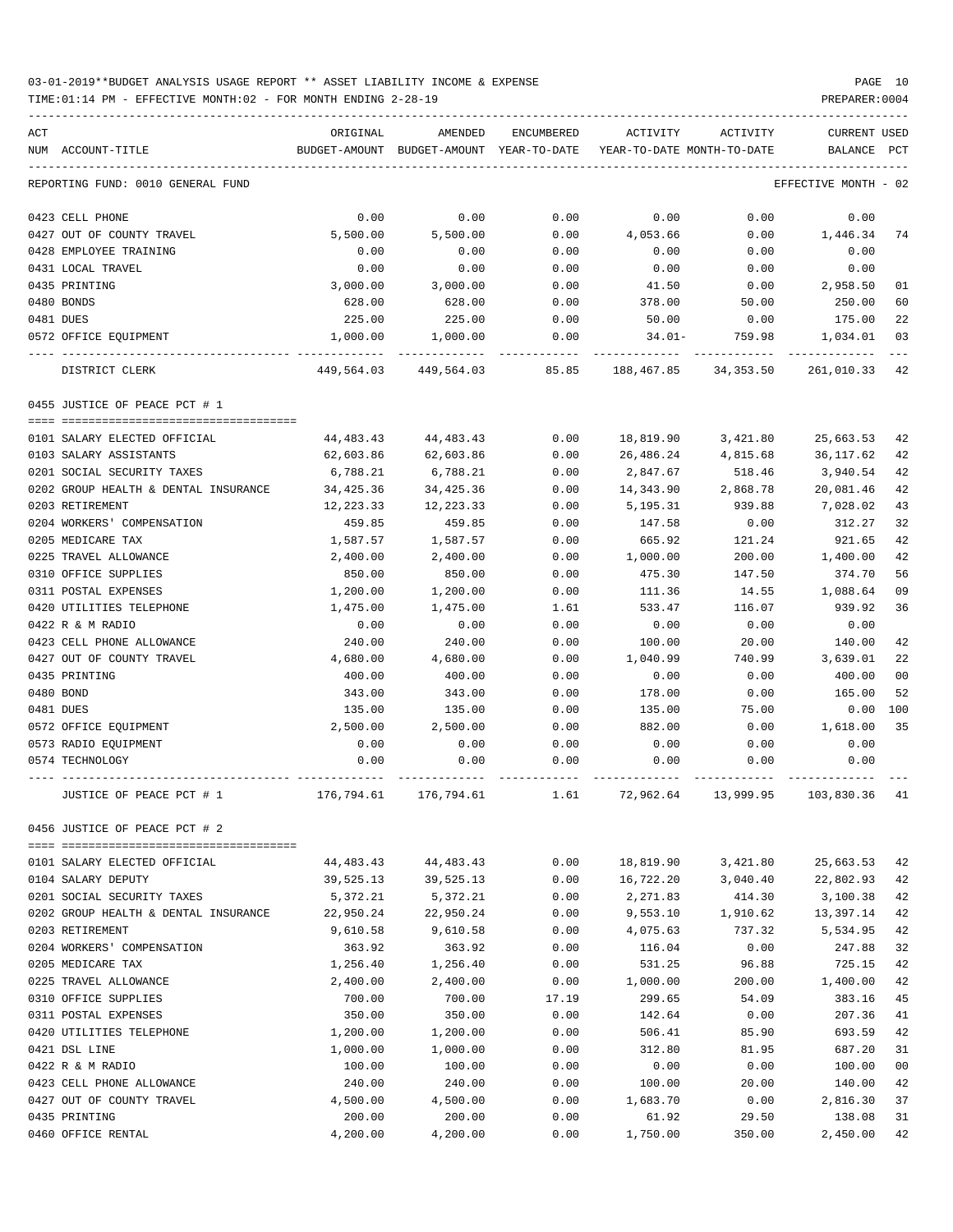| ACT                                    | ORIGINAL                                                                    | AMENDED                    | <b>ENCUMBERED</b> | ACTIVITY                   | ACTIVITY                                         | <b>CURRENT USED</b>  |     |
|----------------------------------------|-----------------------------------------------------------------------------|----------------------------|-------------------|----------------------------|--------------------------------------------------|----------------------|-----|
| NUM ACCOUNT-TITLE                      | BUDGET-AMOUNT                                                               | BUDGET-AMOUNT YEAR-TO-DATE |                   | YEAR-TO-DATE MONTH-TO-DATE |                                                  | BALANCE              | PCT |
| REPORTING FUND: 0010 GENERAL FUND      |                                                                             |                            |                   |                            |                                                  | EFFECTIVE MONTH - 02 |     |
| 0480 BOND                              | 278.00                                                                      | 278.00                     | 0.00              | 278.00                     | 0.00                                             | 0.00                 | 100 |
| 0481 DUES                              | 95.00                                                                       | 95.00                      | 0.00              | 95.00                      | 0.00                                             | $0.00$ 100           |     |
| 0572 OFFICE EQUIPMENT                  | 1,400.00                                                                    | 1,225.00                   | 83.10             | 824.49                     | 0.00                                             | 317.41               | 74  |
| 0573 RADIO EQUIPMENT                   | 1,000.00                                                                    | 1,175.00                   | 0.00              | 1,175.00                   | 0.00                                             | 0.00                 | 100 |
| 0574 TECHNOLOGY                        | 0.00                                                                        | 0.00                       | 0.00              | 0.00                       | 0.00                                             | 0.00                 |     |
| JUSTICE OF PEACE PCT # 2               | 141,224.91 141,224.91 100.29 60,319.56 10,442.76 80,805.06 43               |                            |                   |                            |                                                  |                      |     |
| 0457 JUSTICE OF THE PEACE # 3          |                                                                             |                            |                   |                            |                                                  |                      |     |
|                                        |                                                                             |                            |                   |                            |                                                  |                      |     |
| 0101 SALARY ELECTED OFFICIAL           | 44,483.43                                                                   | 44,483.43                  | 0.00              | 18,819.90                  | 3,421.80                                         | 25,663.53            | 42  |
| 0103 SALARY ASSISTANT                  | 28,000.00                                                                   | 28,000.00                  | 0.00              | 11,223.60                  | 2,020.86                                         | 16,776.40            | 40  |
| 0201 SOCIAL SECURITY TAXES             | 4,657.65                                                                    | 4,657.65                   | 0.00              | 1,930.95                   | 351.09                                           | 2,726.70             | 41  |
| 0202 GROUP HEALTH & DENTAL INSURANCE   | 22,950.24                                                                   | 22,950.24                  | 0.00              | 9,562.60                   | 1,912.52                                         | 13,387.64            | 42  |
| 0203 RETIREMENT                        | 8,292.10                                                                    | 8,292.10                   | 0.00              | 3,445.08                   | 621.00                                           | 4,847.02             | 42  |
| 0204 WORKERS' COMPENSATION             | 315.52                                                                      | 315.52                     | 0.00              | 100.12                     | 0.00                                             | 215.40               | 32  |
| 0205 MEDICARE TAX                      | 1,089.29                                                                    | 1,089.29                   | 0.00              | 451.60                     | 82.11                                            | 637.69               | 41  |
| 0225 TRAVEL ALLOWANCE                  | 2,400.00                                                                    | 2,400.00                   | 0.00              | 1,000.00                   | 200.00                                           | 1,400.00             | 42  |
| 0310 OFFICE SUPPLIES                   | 500.00                                                                      | 500.00                     | 0.00              | 116.37                     | 0.00                                             | 383.63               | 23  |
| 0311 POSTAL EXPENSES                   | 250.00                                                                      | 250.00                     | 0.00              | 100.00                     | 0.00                                             | 150.00               | 40  |
| 0420 UTILITIES TELEPHONE               | 200.00                                                                      | 200.00                     | 0.00              | 0.00                       | 0.00                                             | 200.00               | 00  |
| 0423 CELL PHONE ALLOWANCE              | 240.00                                                                      | 240.00                     | 0.00              | 100.00                     | 20.00                                            | 140.00               | 42  |
| 0427 OUT OF COUNTY TRAVEL              | 2,000.00                                                                    | 2,000.00                   | 0.00              | 150.00                     | 0.00                                             | 1,850.00             | 08  |
| 0435 PRINTING                          | 250.00                                                                      | 250.00                     | 0.00              | 57.25                      | 0.00                                             | 192.75               | 23  |
| 0460 OFFICE RENTAL                     | 2,500.00                                                                    | 2,500.00                   | 0.00              | 1,249.98                   | 208.33                                           | 1,250.02             | 50  |
| 0480 BOND                              | 228.00                                                                      | 228.00                     | 0.00              | 228.00                     | 0.00                                             | 0.00                 | 100 |
| 0481 DUES                              | 60.00                                                                       | 60.00                      | 0.00              | 60.00                      | 0.00                                             | 0.00                 | 100 |
| 0572 OFFICE EQUIPMENT                  | 1,500.00                                                                    | 1,500.00                   | 0.00              | 0.00                       | 0.00                                             | 1,500.00             | 00  |
| 0574 TECHNOLOGY                        | 0.00                                                                        | 0.00                       | 0.00              | 0.00                       | 0.00                                             | 0.00                 |     |
| JUSTICE OF THE PEACE # 3               | 119,916.23   119,916.23      0.00    48,595.45    8,837.71    71,320.78  41 |                            |                   |                            |                                                  |                      |     |
| 0475 DISTRICT & CO. ATTORNEY           |                                                                             |                            |                   |                            |                                                  |                      |     |
| 0101 DA. SALARY SUPPLEMENT             | 5,000.00                                                                    |                            |                   |                            | $5,000.00$ $0.00$ $2,115.41$ $384.62$ $2,884.59$ |                      | 42  |
| 0102 HB 9 D.A. SUPPLEMENTAL FUNDS      | 3,640.00                                                                    | 3,640.00                   | 0.00              | 1,540.00                   | 280.00                                           | 2,100.00             | 42  |
| 0103 SALARY ASSISTANT D.A.             | 325, 362.54                                                                 | 325, 362.54                | 0.00              | 129,360.36                 | 23,465.72                                        | 196,002.18           | 40  |
| 0104 ASST. DA LONGEVITY PAY            | 4,760.00                                                                    | 4,760.00                   | 0.00              | 1,960.00                   | 400.00                                           | 2,800.00             | 41  |
| 0105 SALARIES SECRETARIES              | 183,451.04                                                                  | 183,451.04                 | 0.00              | 77,613.91                  | 14,111.62                                        | 105,837.13           | 42  |
| 0106 DA SALARY REIMB. GC CH 46         | 27,500.00                                                                   | 27,500.00                  | 0.00              | 11,611.53                  | 2,118.46                                         | 15,888.47            | 42  |
| 0107 SALARY TEMP./EXTRA                | 0.00                                                                        | 0.00                       | 0.00              | 0.00                       | 0.00                                             | 0.00                 |     |
| 0108 INVESTIGATOR CRIMES AGAINST WOMEN | 0.00                                                                        | 0.00                       | 0.00              | 0.00                       | 0.00                                             | 0.00                 |     |
| 0109 INVESTIGATOR                      | 60,403.53                                                                   | 60,403.53                  | 0.00              | 25,555.42                  | 4,646.44                                         | 34,848.11            | 42  |
| 0110 DISCOVERY CLERK                   | 36, 171. 21                                                                 | 36,171.21                  | 0.00              | 13,912.00                  | 2,782.40                                         | 22, 259.21           | 38  |
| 0201 SOCIAL SECURITY TAXES             | 40,092.20                                                                   | 40,092.20                  | 0.00              | 15,590.17                  | 2,835.70                                         | 24,502.03            | 39  |
| 0202 GROUP HEALTH INSURANCE            | 126,226.32                                                                  | 126, 226.32                | 0.00              | 51,155.51                  | 10,517.98                                        | 75,070.81            | 41  |
| 0203 RETIREMENT                        | 73,935.38                                                                   | 73,935.38                  | 0.00              | 30,235.29                  | 5,498.40                                         | 43,700.09            | 41  |
| 0204 WORKERS' COMPENSATION             | 1,898.84                                                                    | 1,898.84                   | 0.00              | 634.11                     | 0.00                                             | 1,264.73             | 33  |
| 0205 MEDICARE TAX                      | 9,376.40                                                                    | 9,376.40                   | 0.00              | 3,646.05                   | 663.18                                           | 5,730.35             | 39  |
| 0310 OFFICE SUPPLIES                   | 8,000.00                                                                    | 8,000.00                   | 222.32            | 4,467.68                   | 497.36                                           | 3,310.00             | 59  |
| 0311 POSTAL EXPENSES                   | 3,000.00                                                                    | 3,000.00                   | 0.00              | 278.19                     | 101.46                                           | 2,721.81             | 09  |
| 0315 COPIER EXPENSE                    | 1,500.00                                                                    | 1,500.00                   | 0.00              | 427.28                     | 104.03                                           | 1,072.72             | 28  |
| 0421 INTERNET/ONLINE LEGAL RE          | 8,400.00                                                                    | 8,400.00                   | 0.00              | 2,861.76                   | 715.44                                           | 5,538.24             | 34  |
| 0422 INVESTIGATOR CELL PHONE           | 360.00                                                                      | 360.00                     | 0.00              | 150.00                     | 30.00                                            | 210.00               | 42  |
| 0427 OUT OF COUNTY TRAVEL              | 9,000.00                                                                    | 9,000.00                   | 0.00              | 1,343.50                   | 139.68-                                          | 7,656.50             | 15  |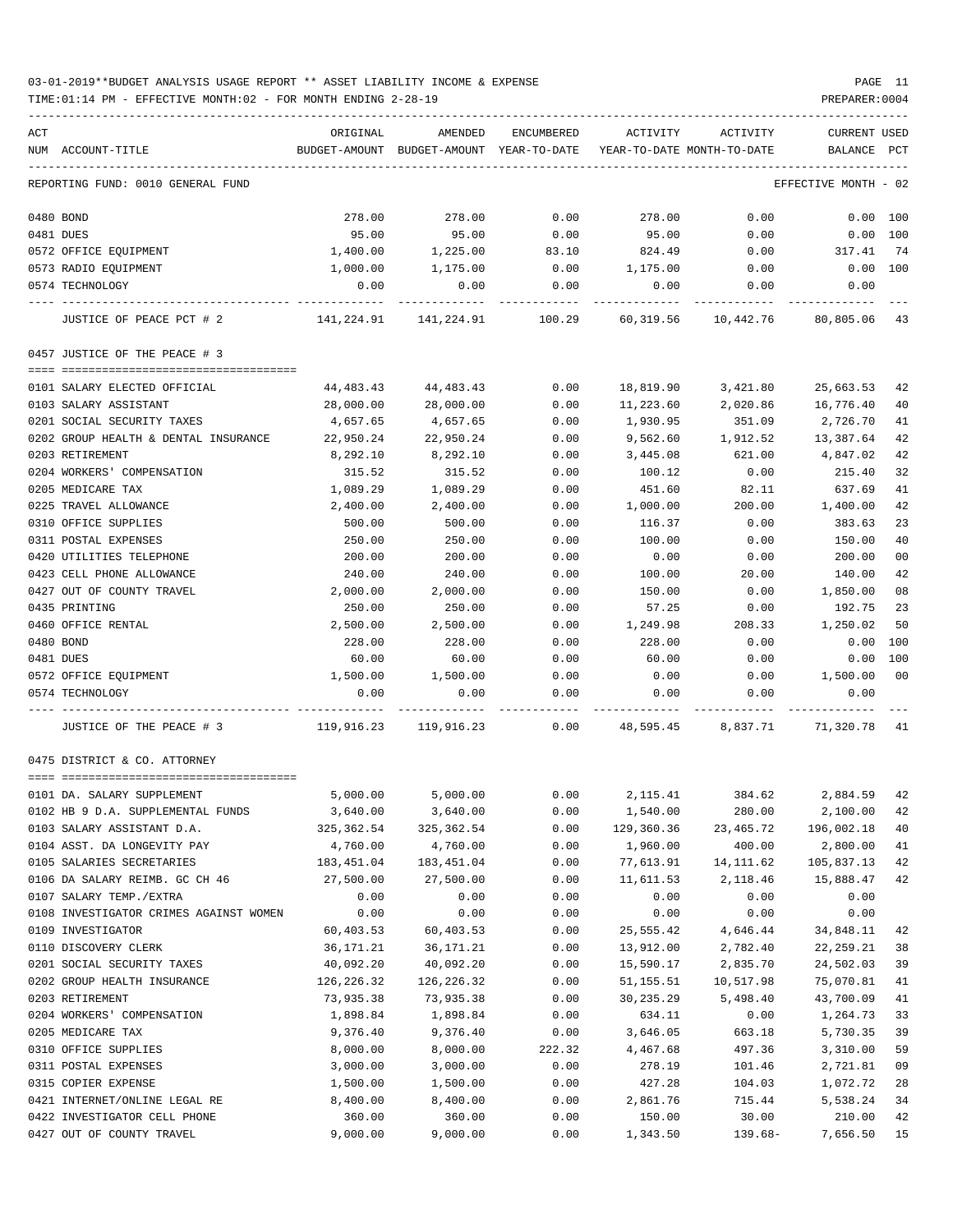TIME:01:14 PM - EFFECTIVE MONTH:02 - FOR MONTH ENDING 2-28-19 PREPARER:0004

| ACT<br>NUM ACCOUNT-TITLE             | ORIGINAL<br>BUDGET-AMOUNT | AMENDED<br>BUDGET-AMOUNT YEAR-TO-DATE | ENCUMBERED   | ACTIVITY         | ACTIVITY<br>YEAR-TO-DATE MONTH-TO-DATE | CURRENT USED<br>BALANCE | PCT            |
|--------------------------------------|---------------------------|---------------------------------------|--------------|------------------|----------------------------------------|-------------------------|----------------|
| REPORTING FUND: 0010 GENERAL FUND    |                           |                                       |              |                  |                                        | EFFECTIVE MONTH - 02    |                |
| 0428 TRAINING/TUITION                | 8,000.00                  | 8,000.00                              | 0.00         | 465.00           | 0.00                                   | 7,535.00                | 06             |
| 0431 LOCAL TRAVEL                    | 0.00                      | 0.00                                  | 0.00         | 0.00             | 0.00                                   | 0.00                    |                |
| 0435 PRINTING                        | 1,500.00                  | 1,500.00                              | 0.00         | 99.55            | 0.00                                   | 1,400.45                | 07             |
| 0438 CT.REPORTER-TRANSCRIPTS         | 8,750.00                  | 8,750.00                              | 0.00         | 100.00           | 0.00                                   | 8,650.00                | 01             |
| 0439 WITNESS EXPENSE                 | 5,000.00                  | 5,000.00                              | 0.00         | 0.00             | 0.00                                   | 5,000.00                | 00             |
| 0465 PHYS. EVIDENCE ANALYSIS         | 4,000.00                  | 4,000.00                              | 0.00         | 81.32            | 0.00                                   | 3,918.68                | 02             |
| 0469 DPS TESTING                     | 0.00                      | 0.00                                  | 0.00         | 0.00             | 0.00                                   | 0.00                    |                |
| 0480 BOND                            | 365.00                    | 365.00                                | 0.00         | 71.00            | 0.00                                   | 294.00                  | 19             |
| 0481 DUES                            | 3,000.00                  | 3,000.00                              | 0.00         | 60.00            | 0.00                                   | 2,940.00                | 02             |
| 0572 OFFICE EQUIPMENT                | 3,000.00                  | 3,000.00                              | 374.00       | 1,179.70         | 0.00                                   | 1,446.30                | 52             |
| 0574 TECHNOLOGY                      | 2,000.00                  | 2,000.00                              | 0.00         | 1,984.25         | 0.00                                   | 15.75                   | 99             |
| 0590 BOOKS                           | 750.00                    | 750.00                                | 0.00         | 575.30           | 310.74                                 | 174.70                  | 77             |
| DISTRICT & CO. ATTORNEY              | 964,442.46                | 964,442.46                            | 596.32       | 379,074.29       | 69,323.87                              | 584,771.85              | 39             |
| 0495 COUNTY AUDITOR                  |                           |                                       |              |                  |                                        |                         |                |
| 0102 SALARY APPOINTED OFFICIAL       | 72,658.37                 | 72,658.37                             | 0.00         | 30,740.05        | 5,589.10                               | 41,918.32               | 42             |
| 0103 SALARIES ASSISTANTS             | 126,237.62                | 126,237.62                            | 0.00         | 50,041.53        | 7,754.67                               | 76,196.09               | 40             |
| 0201 SOCIAL SECURITY TAXES           | 12,331.55                 | 12,331.55                             | 0.00         | 4,920.15         | 816.52                                 | 7,411.40                | 40             |
| 0202 GROUP HEALTH & DENTAL INSURANCE | 45,900.48                 | 45,900.48                             | 0.00         | 19,012.53        | 4,781.30                               | 26,887.95               | 41             |
| 0203 RETIREMENT                      | 22,753.70                 | 22,753.70                             | 0.00         | 9,265.23         | 1,522.54                               | 13,488.47               | 41             |
| 0204 WORKERS COMPENSATION            | 835.36                    | 835.36                                | 0.00         | 274.72           | 0.00                                   | 560.64                  | 33             |
| 0205 MEDICARE TAX                    | 2,883.99                  | 2,883.99                              | 0.00         | 1,150.62         | 190.95                                 | 1,733.37                | 40             |
| 0310 OFFICE SUPPLIES                 | 900.00                    | 900.00                                | 0.00         | 599.35           | 599.35                                 | 300.65                  | 67             |
| 0353 COMPUTER SOFTWARE MAINTENANCE   | 2,810.00                  | 5,225.00                              | 0.00         | 5,041.00         | 0.00                                   | 184.00                  | 96             |
| 0427 OUT OF COUNTY TRAVEL            | 3,500.00                  | 3,500.00                              | 0.00         | 1,347.04         | 0.00                                   | 2,152.96                | 38             |
| 0431 LOCAL TRAVEL                    | 0.00                      | 0.00                                  | 0.00         | 0.00             | 0.00                                   | 0.00                    |                |
| 0435 PRINTING                        | 50.00                     | 50.00                                 | 0.00         | 39.00            | 39.00                                  | 11.00                   | 78             |
| 0452 R & M EQUIPMENT                 | 500.00                    | 500.00                                | 0.00         | 0.00             | 0.00                                   | 500.00                  | 0 <sub>0</sub> |
| 0480 BOND                            | 286.00                    | 286.00                                | 143.00       | 143.00           | 50.00                                  | 0.00                    | 100            |
| 0481 DUES                            |                           |                                       |              |                  |                                        | 295.00                  | 50             |
| 0572 OFFICE EQUIPMENT                | 590.00<br>1,300.00        | 590.00<br>1,300.00                    | 0.00<br>0.00 | 295.00<br>472.98 | 0.00<br>132.99                         | 827.02                  | 36             |
| COUNTY AUDITOR                       | 293,537.07                | 295,952.07                            | 143.00       | 123,342.20       |                                        | 21,476.42 172,466.87    | 42             |
| 0496 COUNTY PURCHASING               |                           |                                       |              |                  |                                        |                         |                |
|                                      |                           |                                       |              |                  |                                        |                         |                |
| 0103 SALARY PURCHASING AGENT         | 51,695.70                 | 51,695.70                             | 0.00         | 8,947.52         | 2,385.92                               | 42,748.18               | 17             |
| 0201 SOCIAL SECURITY TAXES           | 3,227.45                  | 3,227.45                              | 0.00         | 559.60           | 149.78                                 | 2,667.85                | 17             |
| 0202 GROUP HEALTH INSURANCE          | 11,475.12                 | 11,475.12                             | 0.00         | 2,024.31         | 1,912.52                               | 9,450.81                | 18             |
| 0203 RETIREMENT                      | 5,913.99                  | 5,913.99                              | 0.00         | 1,026.82         | 272.23                                 | 4,887.17                | 17             |
| 0204 WORKERS' COMPENSATION           | 218.63                    | 218.63                                | 0.00         | 50.52            | 0.00                                   | 168.11                  | 23             |
| 0205 MEDICARE TAX                    | 754.81                    | 754.81                                | 0.00         | 130.88           | 35.03                                  | 623.93                  | 17             |
| 0310 OFFICE SUPPLIES                 | 400.00                    | 400.00                                | 7.73         | 309.68           | 0.00                                   | 82.59                   | 79             |
| 0353 COMPUTER SOFTWARE MAINTENANCE   | 350.00                    | 655.00                                | 0.00         | 655.00           | 0.00                                   | 0.00                    | 100            |
| 0421 CELL PHONE                      | 360.00                    | 360.00                                | 0.00         | 90.00            | 30.00                                  | 270.00                  | 25             |
| 0427 OUT OF COUNTY TRAVEL            | 2,000.00                  | 2,000.00                              | 0.00         | 1,365.79         | 0.00                                   | 634.21                  | 68             |
| 0431 LOCAL TRAVEL                    | 0.00                      | 0.00                                  | 0.00         | 0.00             | 0.00                                   | 0.00                    |                |
| 0435 PRINTING                        | 70.00                     | 70.00                                 | 0.00         | 18.00            | 18.00                                  | 52.00                   | 26             |
| 0452 R & M EQUIPMENT                 | 0.00                      | 0.00                                  | 0.00         | 0.00             | 0.00                                   | 0.00                    |                |
| 0480 BOND                            | 0.00                      | 0.00                                  | 93.00        | 0.00             | 0.00                                   | $93.00 -$               |                |
| 0481 DUES                            | 450.00                    | 450.00                                | 0.00         | 164.00           | 0.00                                   | 286.00                  | 36             |
| 0572 OFFICE EQUIPMENT                | 500.00                    | 500.00                                | 0.00         | 0.00             | 0.00                                   | 500.00                  | 0 <sub>0</sub> |

---- ---------------------------------- ------------- ------------- ------------ ------------- ------------ ------------- ---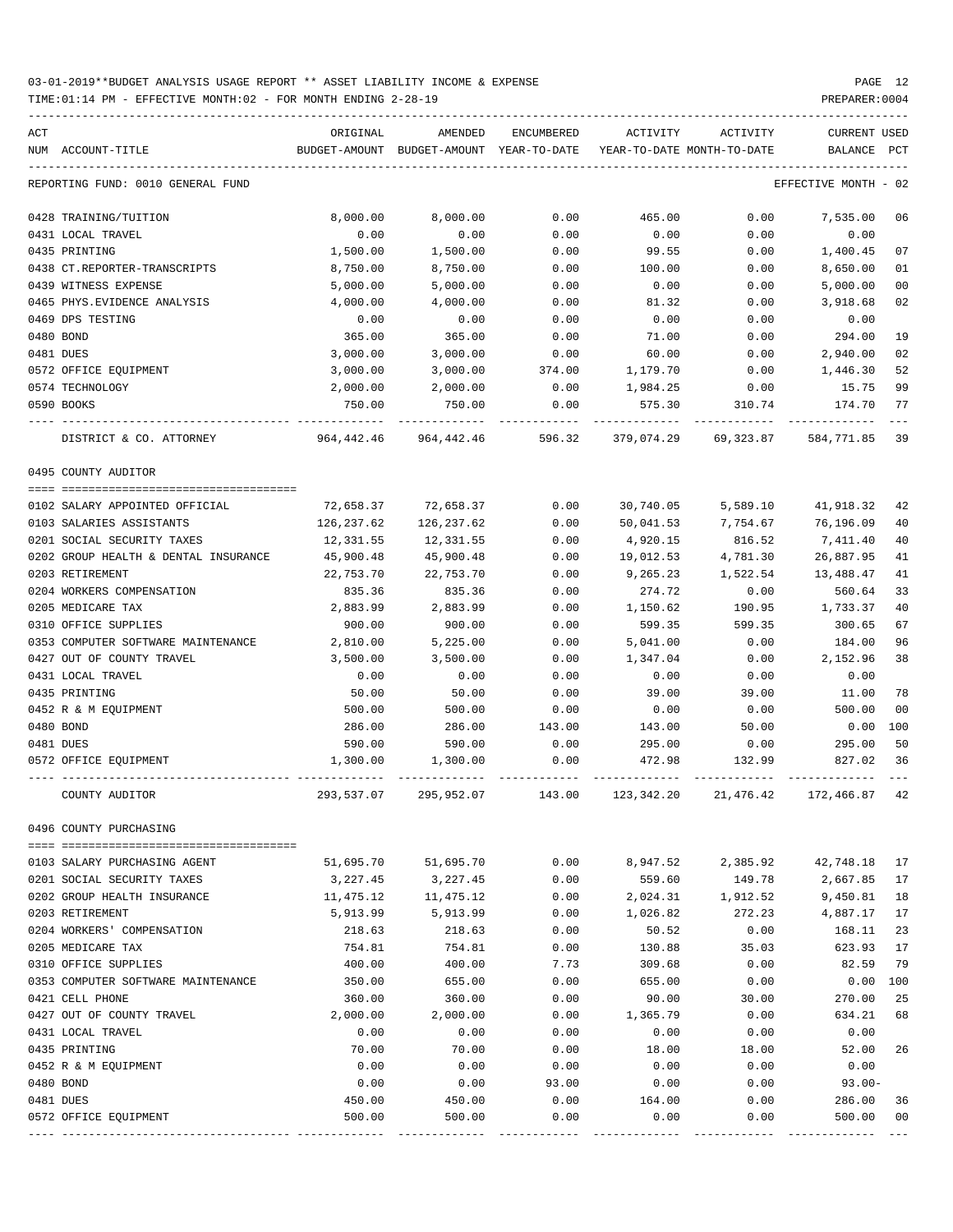| ACT | NUM ACCOUNT-TITLE                    | ORIGINAL<br>BUDGET-AMOUNT     | AMENDED<br>BUDGET-AMOUNT YEAR-TO-DATE | ENCUMBERED        | ACTIVITY   | ACTIVITY<br>YEAR-TO-DATE MONTH-TO-DATE | CURRENT USED<br>BALANCE | PCT |
|-----|--------------------------------------|-------------------------------|---------------------------------------|-------------------|------------|----------------------------------------|-------------------------|-----|
|     | REPORTING FUND: 0010 GENERAL FUND    |                               |                                       |                   |            |                                        | EFFECTIVE MONTH - 02    |     |
|     |                                      |                               |                                       |                   |            |                                        |                         |     |
|     | COUNTY PURCHASING                    | 77,415.70                     | 77,720.70                             | 100.73            | 15,342.12  | 4,803.48                               | 62,277.85               | 20  |
|     | 0497 COUNTY TREASURER                |                               |                                       |                   |            |                                        |                         |     |
|     | 0101 SALARY ELECTED OFFICIAL         | 58,237.97                     | 58,237.97                             | 0.00              | 24,639.12  | 4,479.84                               | 33,598.85               | 42  |
|     | 0103 SALARY ASSISTANT                | 47,000.00                     | 47,000.00                             | 0.00              | 19,884.59  | 3,615.38                               | 27,115.41               | 42  |
|     | 0201 SOCIAL SECURITY TAXES           | 6,524.75                      | 6,524.75                              | 0.00              | 2,129.02   | 375.72                                 | 4,395.73                | 33  |
|     | 0202 GROUP HEALTH & DENTAL INSURANCE | 22,950.24                     | 22,950.24                             | 0.00              | 9,562.60   | 1,912.52                               | 13,387.64               | 42  |
|     | 0203 RETIREMENT                      | 12,039.22                     | 12,039.22                             | 0.00              | 5,105.61   | 923.66                                 | 6,933.61                | 42  |
|     | 0204 WORKERS' COMPENSATION           | 442.00                        | 442.00                                | 0.00              | 145.36     | 0.00                                   | 296.64                  | 33  |
|     | 0205 MEDICARE TAX                    | 1,525.95                      | 1,525.95                              | 0.00              | 497.87     | 87.86                                  | 1,028.08                | 33  |
|     | 0310 OFFICE SUPPLIES                 | 200.00                        | 200.00                                | 0.00              | 0.00       | 0.00                                   | 200.00                  | 00  |
|     | 0427 OUT OF COUNTY TRAVEL            | 1,500.00                      | 1,500.00                              | 0.00              | 180.00     | 0.00                                   | 1,320.00                | 12  |
|     | 0431 LOCAL TRAVEL                    | 0.00                          | 0.00                                  | 0.00              | 0.00       | 0.00                                   | 0.00                    |     |
|     | 0435 PRINTING                        | 200.00                        | 200.00                                | 0.00              | 0.00       | 0.00                                   | 200.00                  | 00  |
|     | 0452 R&M EQUIPMENT                   | 250.00                        | 250.00                                | 0.00              | 0.00       | 0.00                                   | 250.00                  | 00  |
|     | 0453 COMPUTER SOFTWARE MAINTEN       | 1,300.00                      | 2,410.00                              | 0.00              | 2,314.00   | 0.00                                   | 96.00                   | 96  |
|     | 0480 BOND                            | 271.00                        | 271.00                                | 0.00              | 271.00     | 0.00                                   | 0.00                    | 100 |
|     | 0481 DUES                            | 175.00                        | 175.00                                | 0.00              | 175.00     | 175.00                                 | 0.00                    | 100 |
|     | 0572 OFFICE EQUIPMENT                | 0.00                          | 0.00                                  | 0.00              | 0.00       | 0.00                                   | 0.00                    |     |
|     | 0574 TECHNOLOGY                      | 0.00<br>. _ _ _ _ _ _ _ _ _ _ | 0.00                                  | 0.00<br>-----     | 0.00       | 0.00<br>---------                      | 0.00                    |     |
|     | COUNTY TREASURER                     | 152,616.13                    | 153,726.13                            | 0.00              | 64,904.17  | 11,569.98                              | 88,821.96               | 42  |
|     | 0499 TAX ASSESSOR-COLLECTOR          |                               |                                       |                   |            |                                        |                         |     |
|     |                                      |                               |                                       |                   |            |                                        |                         |     |
|     | 0101 SALARIES ELECTED OFFICIAL       | 58,237.97                     | 58,237.97                             | 0.00              | 24,639.12  | 4,479.84                               | 33,598.85               | 42  |
|     | 0103 SALARIES ASSISTANTS             | 40,712.36                     | 40,712.36                             | 0.00              | 17,224.46  | 3,131.72                               | 23,487.90               | 42  |
|     | 0104 SALARIES DEPUTIES               | 97,746.15                     | 97,746.15                             | 0.00              | 41,354.17  | 7,518.94                               | 56,391.98               | 42  |
|     | 0107 SALARY TEMP./EXTRA              | 14,678.12                     | 14,678.12                             | 0.00              | 3,307.22   | 1,093.88                               | 11,370.90               | 23  |
|     | 0201 SOCIAL SECURITY TAXES           | 13,105.23                     | 13,105.23                             | 0.00              | 5,012.90   | 936.42                                 | 8,092.33                | 38  |
|     | 0202 GROUP HEALTH & DENTAL INSURANCE | 57,375.60                     | 57,375.60                             | 0.00              | 23,906.50  | 4,781.30                               | 33,469.10               | 42  |
|     | 0203 RETIREMENT                      | 24, 181. 25                   | 24,181.25                             | 0.00              | 9,921.83   | 1,851.18                               | 14,259.42               | 41  |
|     | 0204 WORKERS COMPENSATION            | 887.77                        | 887.77                                | 0.00              | 288.17     | 0.00                                   | 599.60                  | 32  |
|     | 0205 MEDICARE TAX                    | 3,064.93                      | 3,064.93                              | 0.00              | 1,172.27   | 218.98                                 | 1,892.66                | 38  |
|     | 0225 LEONARD OFFICE TRAVEL           | 900.00                        | 900.00                                | 0.00              | 301.64     | 74.24                                  | 598.36 34               |     |
|     | 0310 OFFICE SUPPLIES                 | 1,300.00                      | 1,300.00                              | 0.00              | 480.85     | 179.45                                 | 819.15                  | 37  |
|     | 0311 POSTAL EXPENSES                 | 6,500.00                      | 6,500.00                              | 0.00              | 307.56     | 49.99                                  | 6,192.44                | 05  |
|     | 0315 COPIER EXPENSE                  | 500.00                        | 500.00                                | 0.00              | 193.26     | 80.56                                  | 306.74                  | 39  |
|     | 0420 TELEPHONE LEONARD OFFICE        | 735.00                        | 735.00                                | 0.00              | 308.38     | 61.94                                  | 426.62                  | 42  |
|     | 0423 CELL PHONE                      | 0.00                          | 0.00                                  | 0.00              | 0.00       | 0.00                                   | 0.00                    |     |
|     | 0427 OUT OF COUNTY TRAVEL            | 4,500.00                      | 4,500.00                              | 0.00              | 2,667.35   | 878.32                                 | 1,832.65                | 59  |
|     | 0435 PRINTING                        | 250.00                        | 250.00                                | 0.00              | 96.15      | 0.00                                   | 153.85                  | 38  |
|     | 0460 LEONARD OFFICE RENT             | 1,200.00                      | 1,200.00                              | 0.00              | 500.00     | 100.00                                 | 700.00                  | 42  |
|     | 0480 BOND                            | 368.00                        | 368.00                                | 0.00              | 0.00       | 0.00                                   | 368.00                  | 00  |
|     | 0481 DUES                            | 175.00                        | 175.00                                | 0.00              | 175.00     | 0.00                                   | 0.00                    | 100 |
|     | 0572 OFFICE EQUIPMENT                | 700.00                        | 700.00                                | 0.00              | 368.72     | 0.00                                   | 331.28                  | 53  |
|     | 0574 TECHNOLOGY                      | 0.00                          | 0.00<br>------------                  | 0.00<br>$--- - -$ | 0.00       | 0.00                                   | 0.00<br>-----------     |     |
|     | TAX ASSESSOR-COLLECTOR               | 327,117.38                    | 327,117.38                            | 0.00              | 132,225.55 | 25,436.76                              | 194,891.83 40           |     |
|     | 0503 COMPUTER/IT DEPT.               |                               |                                       |                   |            |                                        |                         |     |
|     | 0103 SALARY-TECHNICIAN               | 41,257.02                     | 41,257.02                             | 0.00              | 17,454.91  | 3,173.62                               | 23,802.11 42            |     |
|     | 0107 PART TIME TECHNICIAN            | 19,502.02                     | 19,502.02                             | 0.00              |            | 7,941.12 1,431.06                      | 11,560.90               | 41  |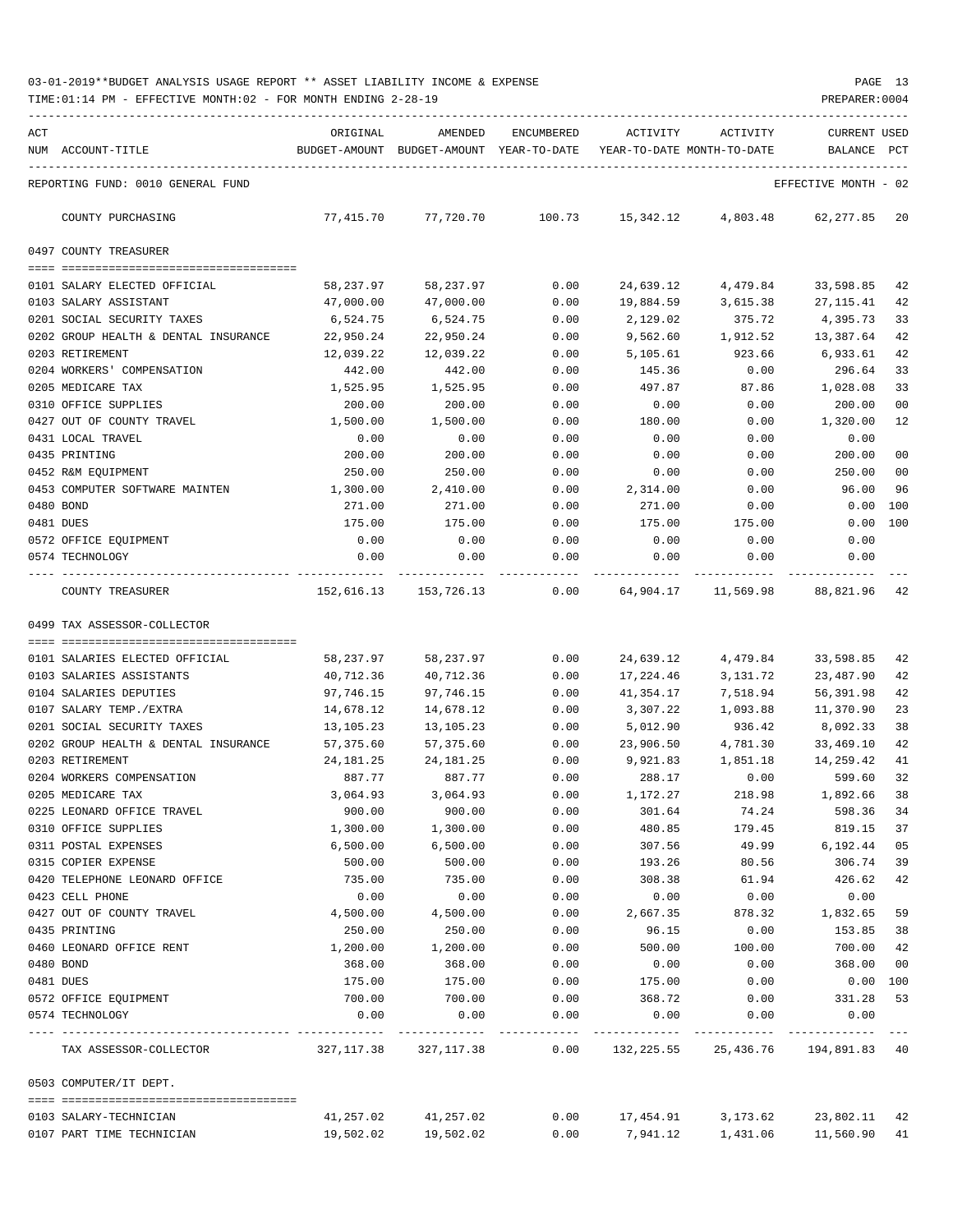TIME:01:14 PM - EFFECTIVE MONTH:02 - FOR MONTH ENDING 2-28-19 PREPARER:0004 ----------------------------------------------------------------------------------------------------------------------------------- ACT ORIGINAL AMENDED ENCUMBERED ACTIVITY ACTIVITY CURRENT USED NUM ACCOUNT-TITLE BUDGET-AMOUNT BUDGET-AMOUNT YEAR-TO-DATE YEAR-TO-DATE MONTH-TO-DATE BALANCE PCT ----------------------------------------------------------------------------------------------------------------------------------- REPORTING FUND: 0010 GENERAL FUND EFFECTIVE MONTH - 02 0201 SOCIAL SECURITY 3,767.06 3,767.06 0.00 1,483.50 267.28 2,283.56 39 0202 GROUP HEALTH INSURANCE 11,475.12 11,475.12 0.00 4,781.30 956.26 6,693.82 42 0203 RETIREMENT 6,950.83 6,950.83 0.00 2,912.27 525.41 4,038.56 42 0204 WORKERS COMPENSATION 322.41 322.41 0.00 103.50 0.00 218.91 32 0205 MEDICARE TAX 881.01 881.01 0.00 346.91 62.50 534.10 39 0225 TRAVEL ALLOWANCE 828.00 828.00 0.00 345.00 69.00 483.00 42 0310 OFFICE SUPPLIES 200.00 200.00 0.00 0.00 0.00 200.00 00 0421 CELL PHONE ALLOWANCE 414.00 414.00 0.00 172.50 34.50 241.50 42 0423 EMERGENCY INTERNET 0.00 455.88 37.99 125.00 0.00 292.89 36 0427 OUT OF COUNTY TRAVEL 900.00 900.00 0.00 0.00 0.00 900.00 00 0435 PRINTING 0.00 0.00 0.00 0.00 0.00 0.00 0453 R&M COMPUTER/TRAINING  $0.00$  0.00 0.00 0.00 0.00 0.00 0.00 0.00 0572 OFFICE EQUIPMENT **3,550.00** 3,094.12 0.00 1,186.80 0.00 1,907.32 38 0574 COMPUTER/WEB SOFTWARE 3,000.00 3,000.00 0.00 0.00 0.00 3,000.00 00 0576 COUNTY COMPUTER REPLACEMENT 40,000.00 40,000.00 0.00 0.00 0.00 40,000.00 00 ---- ---------------------------------- ------------- ------------- ------------ ------------- ------------ ------------- --- COMPUTER/IT DEPT. 133,047.47 133,047.47 37.99 36,852.81 6,519.63 96,156.67 28 0509 CONTINGENCY ==== =================================== 0475 CONTINGENCY 250,000.00 211,834.00 0.00 0.00 0.00 211,834.00 00 ---- ---------------------------------- ------------- ------------- ------------ ------------- ------------ ------------- --- CONTINGENCY 250,000.00 211,834.00 0.00 0.00 0.00 211,834.00 00 0510 COURTHOUSE ==== =================================== 0107 REGULAR TEMP.- PART TIME  $0.00$  0.00 0.00 0.00 0.00 0.00 0.00 0.00 0115 SALARY JANITOR 39,527.92 39,527.92 0.00 16,723.30 3,040.60 22,804.62 42 0201 SOCIAL SECURITY TAXES 2,450.73 2,450.73 0.00 1,022.06 185.56 1,428.67 42 0202 GROUP HEALTH & DENTAL INSURANCE  $11,475.12$   $11,475.12$   $0.00$   $4,781.30$   $956.26$   $6,693.82$   $42$ 0203 RETIREMENT 4,521.99 4,521.99 0.00 1,917.69 346.94 2,604.30 42 0204 WORKERS' COMPENSATION 1,628.55 1,628.55 0.00 746.17 0.00 882.38 46 0205 MEDICARE TAX 573.15 573.15 0.00 239.04 43.40 334.11 42 0310 OFFICE SUPPLIES  $\begin{array}{cccc} 4,000.00 & 4,000.00 & 69.85 & 1,927.78 & 739.87 & 2,002.37 & 50 \end{array}$ 0311 POSTAL EXPENSE 9,000.00 9,000.00 0.00 3,133.01- 1,124.68- 12,133.01 35 0315 COPIER RENTAL **4,300.00** 4,300.00 0.00 1,398.80 363.58 2,901.20 33 0316 EMPLOYEE AWARDS BANQUET  $2,500.00$   $2,500.00$   $0.00$   $2,462.00$  0.00  $38.00$  98 0330 AUTO EXPENSE-GAS AND OIL 700.00 700.00 0.00 174.40 0.00 525.60 25 0332 JANITOR SUPPLIES 0.00 0.00 0.00 0.00 0.00 0.00 0353 R&M COMPUTER  $0.00$  0.00 0.00 0.00 0.00 0.00 0.00 0.00 0420 TELEPHONE 0.00 0.00 0.00 0.00 0.00 0.00

| $0.120$ $1.0011$                 | .          |            |        |           |        |            |    |
|----------------------------------|------------|------------|--------|-----------|--------|------------|----|
| 0421 INTERNET LINES              | 0.00       | 0.00       | 0.00   | 0.00      | 0.00   | 0.00       |    |
| 0423 CELL PHONE                  | 340.00     | 340.00     | 26.21  | 104.72    | 0.00   | 209.07     | 39 |
| 0440 UTILITIES ELECTRICITY       | 7,000.00   | 7,000.00   | 0.00   | 645.36    | 67.53  | 6,354.64   | 09 |
| 0441 UTILITIES GAS               | 0.00       | 0.00       | 0.00   | 0.00      | 0.00   | 0.00       |    |
| 0442 UTILITIES WATER             | 3,600.00   | 3,600.00   | 0.00   | 1,121.20  | 280.30 | 2,478.80   | 31 |
| 0443 TRASH PICK-UP               | 1,000.00   | 1,000.00   | 0.00   | 328.32    | 82.08  | 671.68     | 33 |
| 0445 AIR CONDITIONER MAINTENANCE | 0.00       | 0.00       | 0.00   | 0.00      | 0.00   | 0.00       |    |
| 0446 ELEVATOR MAINTENANCE CONTR  | 0.00       | 0.00       | 0.00   | 0.00      | 0.00   | 0.00       |    |
| 0450 R & M BUILDINGS             | 0.00       | 0.00       | 0.00   | 0.00      | 0.00   | 0.00       |    |
| 0453 COMPUTER SOFTWARE MAINTEN   | 165,000.00 | 151,322.00 | 800.00 | 36,504.50 | 0.00   | 114,017.50 | 25 |
| 0463 RENTAL PERSONNEL PAGER      | 0.00       | 0.00       | 0.00   | 0.00      | 0.00   | 0.00       |    |
| 0482 FIRE INSURANCE              | 16,500.00  | 16,500.00  | 0.00   | 0.00      | 0.00   | 16,500.00  | 00 |
| 0500 LAND                        | 0.00       | 0.00       | 0.00   | 0.00      | 0.00   | 0.00       |    |
| 0530 PERMANENT IMPROVEMENTS      | 0.00       | 0.00       | 0.00   | 0.00      | 0.00   | 0.00       |    |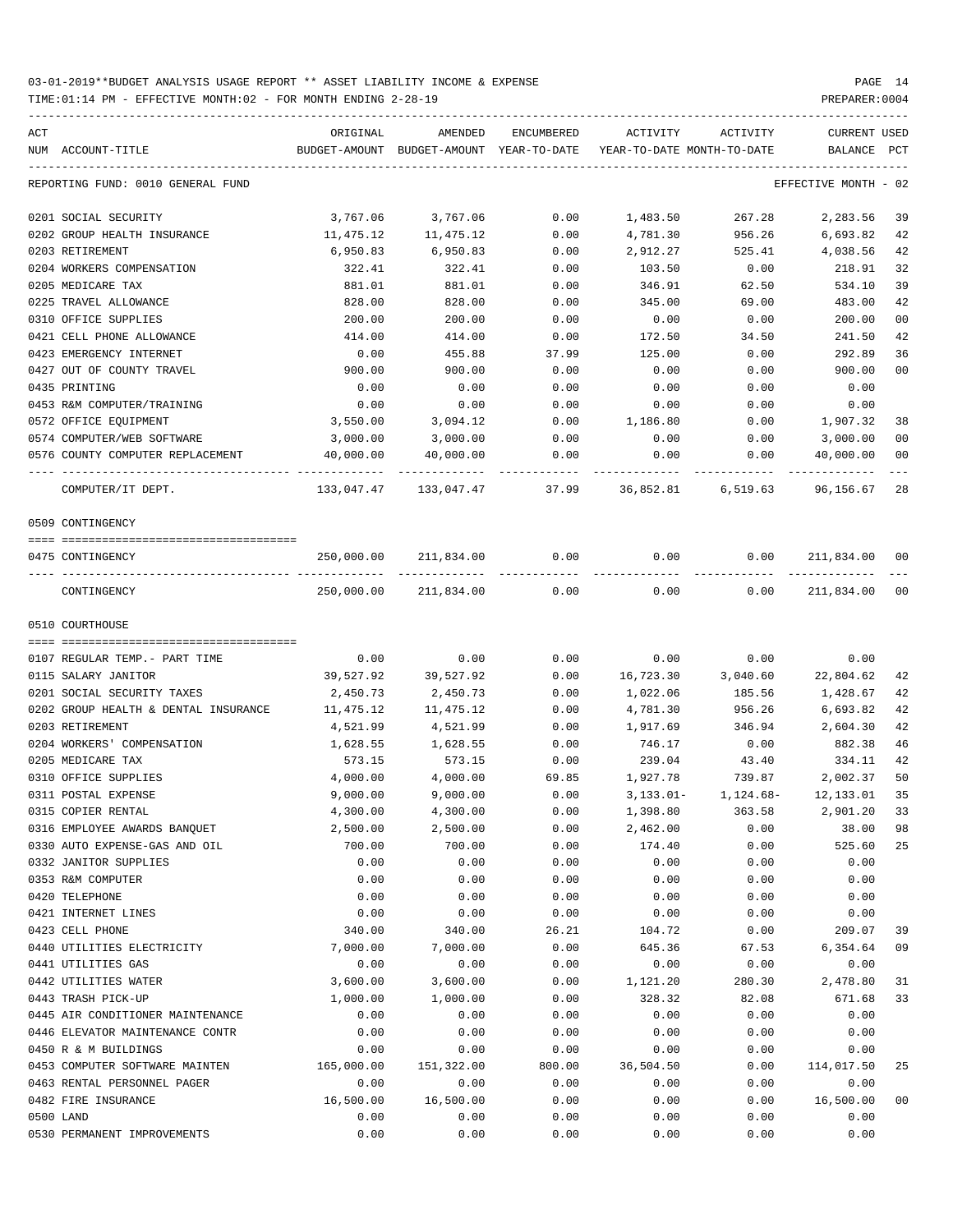TIME:01:14 PM - EFFECTIVE MONTH:02 - FOR MONTH ENDING 2-28-19 PREPARER:0004 ----------------------------------------------------------------------------------------------------------------------------------- ACT ORIGINAL AMENDED ENCUMBERED ACTIVITY ACTIVITY CURRENT USED NUM ACCOUNT-TITLE BUDGET-AMOUNT BUDGET-AMOUNT YEAR-TO-DATE YEAR-TO-DATE MONTH-TO-DATE BALANCE PCT ----------------------------------------------------------------------------------------------------------------------------------- REPORTING FUND: 0010 GENERAL FUND EFFECTIVE MONTH - 02

| 0572 OFFICE EQUIPMENT                        | 0.00             | 0.00             | 0.00   | 0.00         | 0.00         | 0.00             |                |
|----------------------------------------------|------------------|------------------|--------|--------------|--------------|------------------|----------------|
| 0573 ODYSSEY SOFTWARE/EQUIPMENT              | 0.00             | 0.00             | 0.00   | 0.00         | 0.00         | 0.00             |                |
| 0574 TECHNOLOGY                              | 1,323.00         | 1,323.00         | 0.00   | 0.00         | 0.00         | 1,323.00         | 00             |
| 0575 LAND/BUILDING<br>0577 JANITOR EQUIPMENT | 0.00<br>1,000.00 | 0.00<br>1,000.00 | 0.00   | 0.00<br>0.00 | 0.00<br>0.00 | 0.00<br>1,000.00 | 00             |
|                                              | .                |                  | 0.00   |              |              |                  |                |
| COURTHOUSE                                   | 276,440.46       | 262,762.46       | 896.06 | 66,963.63    | 4,981.44     | 194,902.77       | 26             |
| 0511 COUNTY OFFICE BUILDING                  |                  |                  |        |              |              |                  |                |
|                                              |                  |                  |        |              |              |                  |                |
| 0115 SALARY JANITOR                          | 3,304.49         | 3,304.49         | 0.00   | 2,136.31     |              | 585.69 1,168.18  | 65             |
| 0201 SOCIAL SECURITY TAXES                   | 204.88           | 204.88           | 0.00   | 132.45       | 36.31        | 72.43            | 65             |
| 0203 RETIREMENT                              | 378.03           | 378.03           | 0.00   | 244.84       | 66.82        | 133.19           | 65             |
| 0204 WORKER' COMPENSATION                    | 136.14           | 136.14           | 0.00   | 62.39        | 0.00         | 73.75            | 46             |
| 0205 MEDICARE TAX                            | 47.92            | 47.92            | 0.00   | 30.98        | 8.50         | 16.94            | 65             |
| 0225 JANITOR TRAVEL                          | 175.00           | 175.00           | 0.00   | 52.06        | 9.05         | 122.94           | 30             |
| 0332 JANITOR SUPPLIES                        | 1,000.00         | 1,000.00         | 87.44  | 454.13       | 104.86       | 458.43           | 54             |
| 0440 UTILITIES ELECTRICITY                   | 5,000.00         | 5,000.00         | 0.00   | 1,631.93     | 321.46       | 3,368.07         | 33             |
| 0441 UTILITIES GAS                           | 1,000.00         | 1,000.00         | 99.17  | 355.29       | 120.45       | 545.54           | 45             |
| 0442 UTILITIES WATER                         | 1,000.00         | 1,000.00         | 0.00   | 332.24       | 102.95       | 667.76           | 33             |
| 0443 TRASH PICK-UP SERVICE                   | 480.00           | 480.00           | 0.00   | 164.16       | 41.04        | 315.84           | 34             |
| 0444 LAWN MAINTENANCE                        | 0.00             | 0.00             | 0.00   | 0.00         | 0.00         | 0.00             |                |
| 0450 R & M BUILDING                          | 9,000.00         | 9,000.00         | 0.00   | 729.47       | 0.00         | 8,270.53         | 08             |
| 0482 FIRE INSURANCE                          | 1,000.00         | 1,000.00         | 0.00   | 0.00         | 0.00         | 1,000.00         | 0 <sub>0</sub> |
| 0535 BUILDINGS                               | 0.00             | 0.00             | 0.00   | 0.00         | 0.00         | 0.00             |                |
| COUNTY OFFICE BUILDING                       | 22,726.46        | 22,726.46        | 186.61 | 6,326.25     | 1,397.13     | 16,213.60        | 29             |
| 0512 CO-OP OFFICE BUILDING                   |                  |                  |        |              |              |                  |                |
| 0332 JANITOR SUPPLIES                        | 500.00           | 500.00           | 0.00   | 153.37       | 88.95        | 346.63           | 31             |
| 0440 UTILITIES ELECTRICITY                   | 6,000.00         | 6,000.00         | 0.00   | 2,405.52     | 631.31       | 3,594.48         | 40             |
| 0442 UTILITIES WATER                         | 700.00           | 700.00           | 0.00   | 230.98       | 54.28        | 469.02           | 33             |
| 0450 R&M BUILDING                            | 1,000.00         | 1,000.00         | 0.00   | 226.00       | 0.00         | 774.00           | 23             |
| 0482 FIRE INSURANCE                          | 1,400.00         | 1,400.00         | 0.00   | 0.00         | 0.00         | 1,400.00         | 0 <sub>0</sub> |
| 0535 BUILDINGS                               | 0.00             | 0.00             | 0.00   | 0.00         | 0.00         | 0.00             |                |
|                                              |                  |                  |        |              |              |                  |                |
| CO-OP OFFICE BUILDING                        | 9,600.00         | 9,600.00         | 0.00   | 3,015.87     | 774.54       | 6,584.13         | 31             |
| 0513 COURTHOUSE SOUTH ANNEX                  |                  |                  |        |              |              |                  |                |
| 0115 SALARY JANITOR                          | 13,209.04        | 13,209.04        | 0.00   | 5,942.39     | 1,735.38     | 7,266.65         | 45             |
| 0201 SOCIAL SECURITY TAXES                   | 818.96           | 818.96           | 0.00   | 368.43       | 107.59       | 450.53           | 45             |
| 0203 RETIREMENT                              | 1,511.11         | 1,511.11         | 0.00   | 680.97       | 198.02       | 830.14           | 45             |
| 0204 WORKERS' COMPENSATION                   | 544.21           | 544.21           | 0.00   | 249.34       | 0.00         | 294.87           | 46             |
| 0205 MEDICARE TAX                            | 191.53           | 191.53           | 0.00   | 86.10        | 25.16        | 105.43           | 45             |
| 0315 COPIER RENTAL                           | 1,500.00         | 1,500.00         | 0.00   | 431.79       | 104.01       | 1,068.21         | 29             |
| 0332 JANITOR SUPPLIES                        | 2,000.00         | 2,000.00         | 69.56  | 327.38       | 4.67         | 1,603.06         | 20             |
| 0420 TELEPHONE                               | 5,500.00         | 5,500.00         | 8.50   | 2,201.90     | 431.27       | 3,289.60         | 40             |
| 0421 INTERNET                                | 3,500.00         | 3,500.00         | 0.00   | 0.00         | 0.00         | 3,500.00         | 00             |
| 0440 UTILITIES ELECTRICITY                   | 6,000.00         | 6,000.00         | 0.00   | 1,759.83     | 329.48       | 4,240.17         | 29             |
| 0441 UTILITIES GAS                           | 1,300.00         | 1,300.00         | 0.00   | 599.77       | 145.81       | 700.23           | 46             |
| 0442 UTILITIES WATER                         | 1,300.00         | 1,300.00         | 0.00   | 364.13       | 76.49        | 935.87           | 28             |
| 0443 TRASH PICKUP SERVICE                    | 1,000.00         | 1,000.00         | 0.00   | 328.32       | 82.08        | 671.68           | 33             |
|                                              |                  |                  |        |              |              |                  |                |

0444 LAWN MAINTENANCE 0.00 0.00 0.00 0.00 0.00 0.00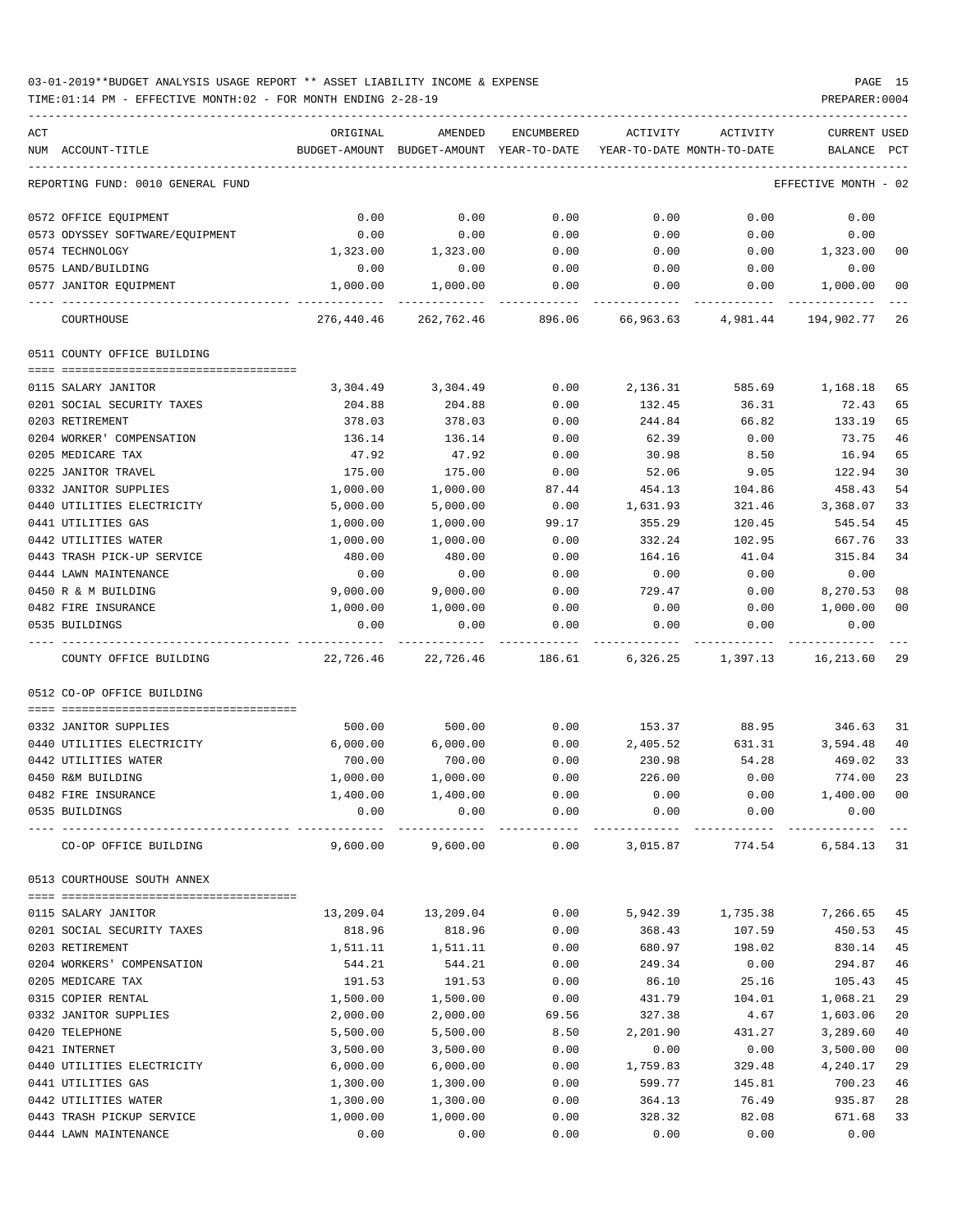TIME:01:14 PM - EFFECTIVE MONTH:02 - FOR MONTH ENDING 2-28-19 PREPARER:0004

| ACT<br>NUM ACCOUNT-TITLE   |                                                                                           | ORIGINAL  | AMENDED<br>BUDGET-AMOUNT BUDGET-AMOUNT YEAR-TO-DATE | ENCUMBERED           | ACTIVITY<br>YEAR-TO-DATE MONTH-TO-DATE | ACTIVITY     | <b>CURRENT USED</b><br>BALANCE PCT |                |
|----------------------------|-------------------------------------------------------------------------------------------|-----------|-----------------------------------------------------|----------------------|----------------------------------------|--------------|------------------------------------|----------------|
|                            | REPORTING FUND: 0010 GENERAL FUND                                                         |           |                                                     |                      |                                        |              | EFFECTIVE MONTH - 02               |                |
| 0450 R&M BUILDING          |                                                                                           | 5,000.00  | 20,850.00                                           | 0.00                 | 424.36                                 | 0.00         | 20,425.64                          | 02             |
| 0455 PARKING LOT           |                                                                                           | 0.00      | 0.00                                                | 0.00                 | 0.00                                   | 0.00         | 0.00                               |                |
| 0482 FIRE INSURANCE        |                                                                                           | 2,300.00  | 2,300.00                                            | 0.00                 | 0.00                                   | 0.00         | 2,300.00                           | 0 <sub>0</sub> |
| 0531 ANNEX                 |                                                                                           | 0.00      | 0.00                                                | 0.00                 | 0.00                                   | 0.00         | 0.00                               |                |
|                            | COURTHOUSE SOUTH ANNEX                                                                    | 45,674.85 | 61,524.85                                           | 78.06                | 13,764.71                              | 3,239.96     | 47,682.08                          | 22             |
| 0514 CITY HALL ANNEX       |                                                                                           |           |                                                     |                      |                                        |              |                                    |                |
| 0421 TELEPHONE/INTERNET    |                                                                                           | 4,400.00  | 4,400.00                                            | 0.00                 | 1,829.87                               | 365.56       | 2,570.13                           | 42             |
|                            |                                                                                           |           |                                                     |                      |                                        |              |                                    |                |
| CITY HALL ANNEX            |                                                                                           | 4,400.00  | 4,400.00                                            | 0.00                 | 1,829.87                               | 365.56       | 2,570.13                           | 42             |
| 0515 WINDOM CO.BLDG.       |                                                                                           |           |                                                     |                      |                                        |              |                                    |                |
| 0440 UTILITIES ELECTRICITY |                                                                                           | 1,500.00  | 1,500.00                                            | 44.30                | 167.29                                 | 0.00         | 1,288.41                           | 14             |
| 0441 UTILITIES GAS         |                                                                                           | 700.00    | 700.00                                              | 34.05                | 200.36                                 | 55.19        | 465.59                             | 33             |
| 0442 UTILITIES WATER       |                                                                                           | 0.00      | 0.00                                                | 0.00                 | 0.00                                   | 0.00         | 0.00                               |                |
| 0444 LAWN MAINTENANCE      |                                                                                           | 800.00    | 800.00                                              | 0.00                 | 100.00                                 | 0.00         | 700.00                             | 13             |
| 0450 R&M BUILDING          |                                                                                           | 1,000.00  | 1,000.00                                            | 0.00                 | 225.00                                 | 0.00         | 775.00                             | 23             |
| 0482 FIRE INSURANCE        |                                                                                           | 1,600.00  | 1,600.00                                            | 0.00                 | 0.00                                   | 0.00         | 1,600.00                           | 0 <sub>0</sub> |
| 0501 PEST CONTROL          |                                                                                           | 120.00    | 120.00                                              | 0.00                 | 0.00                                   | 0.00         | 120.00                             | 0 <sub>0</sub> |
|                            |                                                                                           |           |                                                     |                      |                                        |              |                                    |                |
| WINDOM CO.BLDG.            |                                                                                           | 5,720.00  | 5,720.00                                            | 78.35                | 692.65                                 | 55.19        | 4,949.00                           | 13             |
|                            | 0516 AGRILIFE EXTENSION BUILDING                                                          |           |                                                     |                      |                                        |              |                                    |                |
| 0115 SALARY JANITOR        |                                                                                           | 2,643.42  | 2,643.42                                            | 0.00                 | 1,054.57                               | 342.81       | 1,588.85                           | 40             |
| 0201 SOCIAL SECURITY TAXES |                                                                                           | 163.89    | 163.89                                              | 0.00                 | 65.41                                  | 21.26        | 98.48                              | 40             |
| 0203 RETIREMENT            |                                                                                           | 302.41    | 302.41                                              | 0.00                 | 120.82                                 | 39.10        | 181.59                             | 40             |
| 0204 WORKERS' COMPENSATION |                                                                                           | 108.91    | 108.91                                              | 0.00                 | 49.89                                  | 0.00         | 59.02                              | 46             |
| 0205 MEDICARE TAX          |                                                                                           | 38.33     | 38.33                                               | 0.00                 | 15.32                                  | 4.97         | 23.01                              | 40             |
| 0225 JANITOR TRAVEL        |                                                                                           | 250.00    | 250.00                                              | 0.00                 | 79.30                                  | 11.37        | 170.70                             | 32             |
| 0332 JANITOR SUPPLIES      |                                                                                           | 500.00    | 500.00                                              | 68.94                | 83.43                                  | 0.00         | 347.63                             | 30             |
| 0420 TELEPHONE             |                                                                                           | 0.00      | 0.00                                                | 0.00                 | 0.00                                   | 0.00         | 0.00                               |                |
| 0440 UTILITIES ELECTRICITY |                                                                                           | 5,000.00  | 5,000.00                                            | 0.00                 | 2,432.51                               | 574.29       | 2,567.49                           | 49             |
| 0441 UTILITIES GAS         |                                                                                           | 0.00      | 0.00                                                | 0.00                 | 0.00                                   | 0.00         | 0.00                               |                |
| 0442 UTILITIES WATER       |                                                                                           | 650.00    | 650.00                                              | 0.00                 | 229.84                                 | 54.28        | 420.16                             | 35             |
| 0443 TRASH PICKUP SERVICE  |                                                                                           | 0.00      | 0.00                                                | 0.00                 | 0.00                                   | 0.00         | 0.00                               |                |
| 0444 LAWN MAINTENANCE      |                                                                                           | 0.00      | 0.00                                                | 0.00                 | 0.00                                   | 0.00         | 0.00                               |                |
| 0450 R&M BUILDING          |                                                                                           | 600.00    | 600.00                                              | 0.00                 | 109.00                                 | 0.00         | 491.00                             | 18             |
| 0482 FIRE INSURANCE        |                                                                                           | 1,000.00  | 1,000.00                                            | 0.00                 | 0.00                                   | 0.00         | 1,000.00                           | 0 <sub>0</sub> |
| 0530 BUILDING REMODEL      |                                                                                           | 0.00      | 0.00                                                | 0.00                 | 0.00                                   | 0.00         | 0.00                               |                |
| 0535 BUILDING CONSTRUCTION |                                                                                           | 0.00      | 0.00                                                | 0.00                 | 0.00                                   | 0.00         | 0.00                               |                |
| 0572 OFFICE EQUIPMENT      |                                                                                           | 0.00      | 0.00                                                | 0.00                 | 0.00                                   | 0.00         | 0.00                               |                |
|                            | -------------------------------- -----<br>AGRILIFE EXTENSION BUILDING 11,256.96 11,256.96 |           |                                                     |                      | 68.94 4,240.09 1,048.08                |              | 6,947.93                           | 38             |
| 0517 COURTHOUSE EAST ANNEX |                                                                                           |           |                                                     |                      |                                        |              |                                    |                |
| 0535 BUILDING              |                                                                                           | 0.00      | 0.00                                                | 0.00                 |                                        | 0.00<br>0.00 | 0.00                               |                |
| COURTHOUSE EAST ANNEX      |                                                                                           | 0.00      | ----------<br>0.00                                  | . <u>.</u> .<br>0.00 | 0.00                                   | 0.00         | 0.00                               |                |

0518 COUNTY OFFICES RELOCATION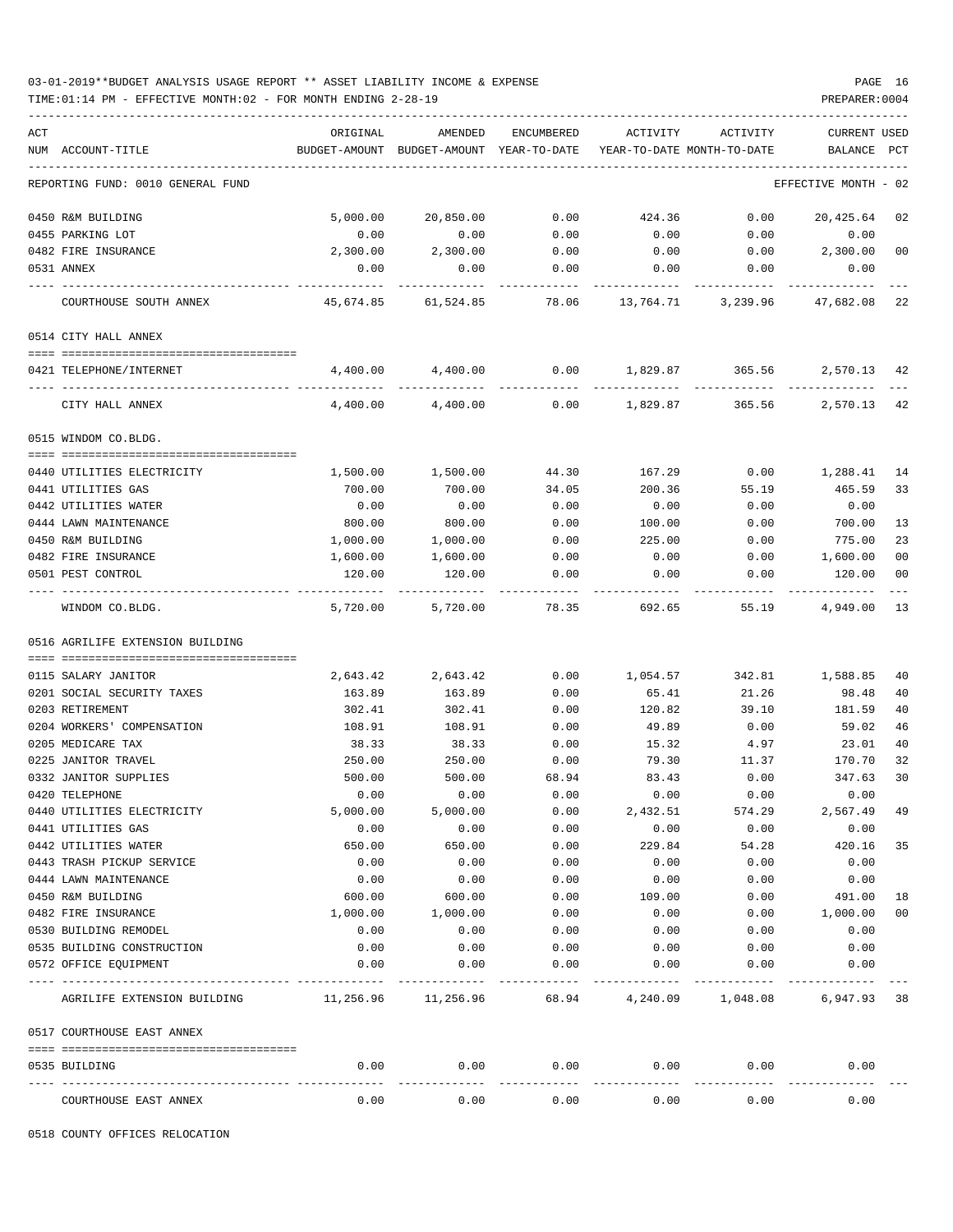| 03-01-2019**BUDGET ANALYSIS USAGE REPORT ** ASSET LIABILITY INCOME & EXPENSE |  |  | <b>PAGE</b> |  |
|------------------------------------------------------------------------------|--|--|-------------|--|
|                                                                              |  |  |             |  |

TIME:01:14 PM - EFFECTIVE MONTH:02 - FOR MONTH ENDING 2-28-19 PREPARER:0004

| ACT<br>NUM<br>ACCOUNT-TITLE                             | ORIGINAL<br>BUDGET-AMOUNT | AMENDED                                                   | ENCUMBERED   | ACTIVITY<br>BUDGET-AMOUNT YEAR-TO-DATE YEAR-TO-DATE MONTH-TO-DATE | ACTIVITY       | CURRENT USED<br>BALANCE | PCT          |
|---------------------------------------------------------|---------------------------|-----------------------------------------------------------|--------------|-------------------------------------------------------------------|----------------|-------------------------|--------------|
| REPORTING FUND: 0010 GENERAL FUND                       |                           |                                                           |              |                                                                   |                | EFFECTIVE MONTH - 02    |              |
|                                                         |                           |                                                           |              |                                                                   |                |                         |              |
| 0311 POSTAL EXPENSES                                    | 344.00                    | 344.00                                                    | 0.00         | 346.00                                                            | 0.00           |                         | $2.00 - 101$ |
| 0332 JANITOR SUPPLIES                                   | 4,500.00                  | 4,500.00                                                  | 358.77       | 1,046.03                                                          | 353.83         | 3,095.20                | 31           |
| 0420 UTILITIES TELEPHONE                                | 19,900.00                 | 19,900.00                                                 | 31.72        | 7,096.78                                                          | 1,402.64       | 12,771.50               | 36           |
| 0421 INTERNET SERVICES                                  | 11,300.00                 | 11,300.00                                                 | 0.00         | 5,478.80                                                          | 1,095.76       | 5,821.20                | 48           |
| 0440 UTILITIES ELECTRICITY                              | 31,600.00                 | 31,600.00                                                 | 0.00         | 8,231.48                                                          | 362.86         | 23,368.52               | 26           |
| 0441 UTILITIES GAS                                      | 4,400.00                  | 4,400.00                                                  | 0.00         | 1,444.27                                                          | 625.72         | 2,955.73                | 33           |
| 0442 UTILITIES WATER                                    | 6,400.00                  | 6,400.00                                                  | 0.00         | 1,671.06                                                          | 237.26         | 4,728.94                | 26           |
| 0443 TRASH PICKUP SERVICE                               | 1,935.00                  | 1,935.00                                                  | 0.00         | 581.52                                                            | 145.38         | 1,353.48                | 30           |
| 0450 R & M BUILDING                                     | 12,000.00                 | 12,000.00                                                 | 0.00         | 2,458.74                                                          | 7.98           | 9,541.26                | 20           |
| 0460 MOVING EXPENSES                                    | 0.00                      | 0.00                                                      | 0.00         | 0.00                                                              | 0.00           | 0.00                    |              |
| 0470 OFFICE SPACE LEASE                                 | 121,200.00                | 121,200.00                                                | 0.00         | 59,425.00                                                         | 10,100.00      | 61,775.00               | 49           |
| 0483 ALARM MONITORING                                   | 900.00                    | 900.00                                                    | 0.00         | 885.60                                                            | 0.00           | 14.40                   | 98           |
| 0484 CLEANING SERVICES                                  | 0.00                      | 0.00                                                      | 0.00         | 0.00                                                              | 0.00           | 0.00                    |              |
| 0501 PEST CONTROL                                       | 1,340.00                  | 1,340.00                                                  | 0.00         | 460.00                                                            | 235.00         | 880.00                  | 34           |
| COUNTY OFFICES RELOCATION                               | 215,819.00                | 215,819.00                                                | 390.49       | 89,125.28                                                         | 14,566.43      | 126,303.23              | 41           |
| 0519 GOVERNMENT BUILDING                                |                           |                                                           |              |                                                                   |                |                         |              |
|                                                         |                           |                                                           |              |                                                                   |                |                         |              |
| 0165 CONSTRUCTION                                       | 200,000.00                | 200,000.00                                                | 0.00         | 0.00                                                              | 0.00           | 200,000.00              | 00           |
| GOVERNMENT BUILDING                                     | 200,000.00                | 200,000.00                                                | 0.00         | 0.00                                                              | 0.00           | 200,000.00              | 00           |
| 0520 LAKE FANNIN                                        |                           |                                                           |              |                                                                   |                |                         |              |
| 0484 GENERAL LIABILITY INSURANCE                        | 0.00                      | 2,025.00                                                  | 0.00         | 2,025.00                                                          | 0.00           |                         | 0.00 100     |
| LAKE FANNIN                                             | 0.00                      | 2,025.00                                                  | 0.00         | 2,025.00                                                          | 0.00           |                         | 0.00 100     |
| 0540 AMBULANCE SERVICE                                  |                           |                                                           |              |                                                                   |                |                         |              |
|                                                         |                           |                                                           |              |                                                                   |                |                         |              |
| 0417 AMBULANCE SERVICE                                  | 540,000.00                | 540,000.00                                                | 0.00         | 225,000.00                                                        | 45,000.00      | 315,000.00              | 42           |
| AMBULANCE SERVICE                                       | 540,000.00                | 540,000.00                                                | 0.00         | 225,000.00                                                        | 45,000.00      | 315,000.00              | 42           |
| 0543 FIRE PROTECTION                                    |                           |                                                           |              |                                                                   |                |                         |              |
| 0416 FIRE PROTECTION SERVICE                            |                           | 84,000.00 84,000.00                                       |              | $0.00$ $42,000.00$ $21,000.00$                                    |                | 42,000.00 50            |              |
| 0422 R&M RADIO/TOWER                                    | 700.00                    | 700.00                                                    | 0.00         | 0.00                                                              | 0.00           | 700.00 00               |              |
| 0440 UTILITIES ELECTRICITY                              | 0.00                      | 0.00                                                      | 0.00         | 0.00                                                              | 0.00           | 0.00                    |              |
| 0447 REPEATER SERVICE CONTRACT                          |                           | 8,507.60 8,507.60                                         |              | $0.00$ 8,507.60                                                   | 0.00           | $0.00$ 100              |              |
| 0490 FCC RADIO LICENSE                                  | 0.00                      | 0.00                                                      | 0.00         | 0.00                                                              | 0.00           | 0.00                    |              |
| FIRE PROTECTION                                         |                           | 93,207.60 93,207.60 0.00 50,507.60 21,000.00 42,700.00 54 | ----------   | ----------                                                        |                |                         |              |
| 0551 CONSTABLE PRECINCT # 1                             |                           |                                                           |              |                                                                   |                |                         |              |
|                                                         |                           |                                                           |              |                                                                   |                |                         |              |
| 0101 SALARY ELECTED OFFICIAL                            | 33,154.57                 | 33,154.57                                                 | 0.00         | 14,026.98                                                         | 2,550.36       | 19,127.59 42            |              |
| 0201 SOCIAL SECURITY TAXES                              | 2,204.38                  | 2,204.38                                                  | 0.00         | 864.56                                                            | 157.10         | 1,339.82                | 39           |
| 0202 GROUP HEALTH & DENTAL INSURANCE<br>0203 RETIREMENT | 5,737.56                  | 5,737.56                                                  | 0.00         | 2,187.40                                                          | 437.48         | 3,550.16                | 38           |
| 0204 WORKERS' COMPENSATION                              | 3,792.88<br>878.20        | 3,792.88<br>878.20                                        | 0.00<br>0.00 | 1,608.37<br>294.61                                                | 290.98<br>0.00 | 2,184.51<br>583.59      | 42<br>34     |
|                                                         |                           | 515.54                                                    |              |                                                                   |                |                         | 39           |
| 0205 MEDICARE TAX                                       | 515.54                    |                                                           | 0.00         | 202.19                                                            | 36.74          | 313.35                  |              |

0310 OFFICE SUPPLIES 50.00 50.00 0.00 0.00 0.00 50.00 00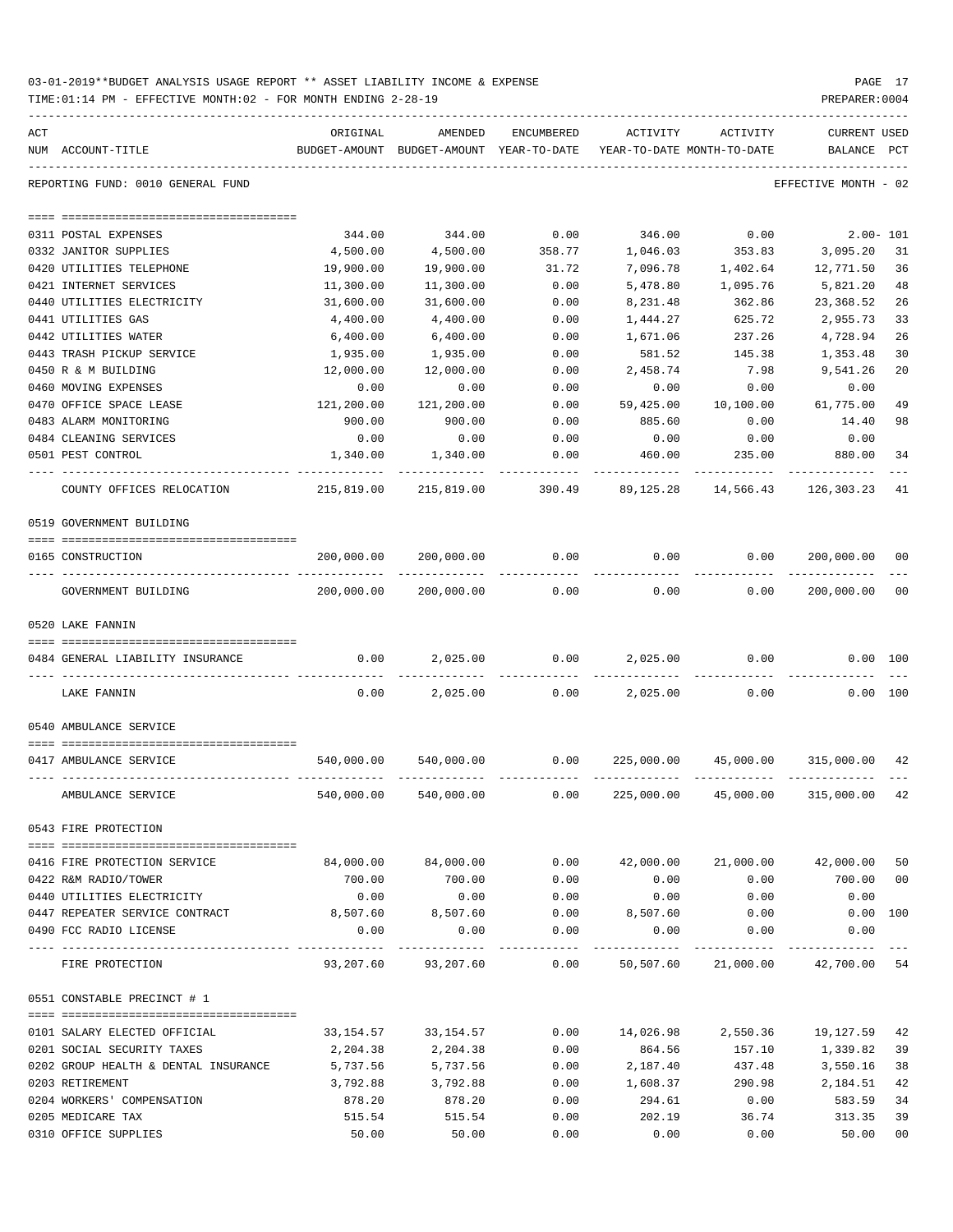TIME:01:14 PM - EFFECTIVE MONTH:02 - FOR MONTH ENDING 2-28-19 PREPARER:0004

| ACT                                  | ORIGINAL      | AMENDED                    | ENCUMBERED           | ACTIVITY                   | ACTIVITY                  | CURRENT USED                  |        |
|--------------------------------------|---------------|----------------------------|----------------------|----------------------------|---------------------------|-------------------------------|--------|
| NUM ACCOUNT-TITLE                    | BUDGET-AMOUNT | BUDGET-AMOUNT              | YEAR-TO-DATE         | YEAR-TO-DATE MONTH-TO-DATE |                           | BALANCE                       | PCT    |
| REPORTING FUND: 0010 GENERAL FUND    |               |                            |                      |                            |                           | EFFECTIVE MONTH               | - 02   |
| 0311 POSTAL EXPENSES                 | 300.00        | 300.00                     | 0.00                 | 38.87                      | 28.45                     | 261.13                        | 13     |
| 0330 AUTO EXPENSE-GAS AND OIL        | 1,625.00      | 1,625.00                   | 0.00                 | 300.43                     | 0.00                      | 1,324.57                      | 18     |
| 0421 ONLINE RESEARCH/ACCURINT        | 600.00        | 600.00                     | 0.00                 | 200.00                     | 50.00                     | 400.00                        | 33     |
| 0422 R & M RADIO                     | 200.00        | 200.00                     | 0.00                 | 0.00                       | 0.00                      | 200.00                        | 00     |
| 0427 TRAVEL EXPENSE                  | 2,400.00      | 2.400.00                   | 0.00                 | 1,000.00                   | 200.00                    | 1,400.00                      | 42     |
| 0435 PRINTING                        | 50.00         | 50.00                      | 0.00                 | 0.00                       | 0.00                      | 50.00                         | 00     |
| 0480 BOND                            | 178.00        | 178.00                     | 0.00                 | 92.50                      | 0.00                      | 85.50                         | 52     |
| 0488 LAW ENFORCEMENT PROF. INS       | 525.00        | 525.00                     | 0.00                 | 483.00                     | 0.00                      | 42.00                         | 92     |
| 0572 EQUIPMENT                       | 0.00          | 0.00                       | 0.00                 | 0.00                       | 0.00                      | 0.00                          |        |
| 0574 TECHNOLOGY                      | 0.00          | 0.00                       | 0.00                 | 0.00                       | 0.00                      | 0.00                          |        |
| CONSTABLE PRECINCT # 1               | 52, 211.13    | 52, 211.13                 | 0.00                 | 21,298.91                  | 3,751.11                  | 30,912.22                     | 41     |
| 0552 CONSTABLE PRECINCT #2           |               |                            |                      |                            |                           |                               |        |
| 0101 SALARY ELECTED OFFICIAL         | 16,099.05     | 16,099.05                  | 0.00                 | 6,811.09                   | 1,238.38                  | 9,287.96                      | 42     |
| 0201 SOCIAL SECURITY TAXES           | 1,146.94      | 1,146.94                   | 0.00                 | 484.29                     | 89.18                     | 662.65                        | 42     |
| 0202 GROUP HEALTH & DENTAL INSURANCE | 11,475.12     | 11,475.12                  | 0.00                 | 4,781.30                   | 956.26                    | 6,693.82                      | 42     |
| 0203 RETIREMENT                      | 1,841.73      | 1,841.73                   | 0.00                 | 781.07                     | 141.30                    | 1,060.66                      | 42     |
| 0204 WORKERS' COMPENSATION           | 456.93        | 456.93                     | 0.00                 | 143.05                     | 0.00                      | 313.88                        | 31     |
| 0205 MEDICARE TAX                    | 268.24        | 268.24                     | 0.00                 | 113.28                     | 20.86                     | 154.96                        | 42     |
| 0310 OFFICE SUPPLIES                 | 100.00        | 100.00                     | 0.00                 | 0.00                       | 0.00                      | 100.00                        | 00     |
| 0311 POSTAL EXPENSES                 | 600.00        | 600.00                     | 0.00                 | 0.00                       | 0.00                      | 600.00                        | 00     |
| 0330 AUTO EXPENSE-GAS AND OIL        | 1,400.00      | 1,400.00                   | 0.00                 | 39.07                      | 0.00                      | 1,360.93                      | 03     |
| 0422 R & M RADIO                     | 164.00        | 164.00                     | 0.00                 | 0.00                       | 0.00                      | 164.00                        | 00     |
| 0427 TRAVEL EXPENSE                  | 2,400.00      | 2,400.00                   | 0.00                 | 1,000.00                   | 200.00                    | 1,400.00                      | 42     |
| 0428 TRAINING/TUITION/TRAVEL         | 228.00        | 228.00                     | 0.00                 | 0.00                       | 0.00                      | 228.00                        | 00     |
| 0435 PRINTING                        | 100.00        | 100.00                     | 0.00                 | 77.00                      | 77.00                     | 23.00                         | 77     |
| 0480 BOND                            | 178.00        | 178.00                     | 0.00                 | 177.50                     | 0.00                      | 0.50                          | 100    |
| 0488 LAW ENFOREMENT PROF. INS.       | 550.00        | 550.00                     | 0.00                 | 483.00                     | 0.00                      | 67.00                         | 88     |
| 0573 RADIO EQUIPMENT                 | 445.00        | 445.00                     | 0.00                 | 0.00                       | 0.00                      | 445.00                        | 00     |
| 0574 TECHNOLOGY                      | 0.00          | 0.00                       | 0.00                 | 0.00                       | 0.00                      | 0.00                          |        |
|                                      |               |                            |                      |                            |                           |                               |        |
| CONSTABLE PRECINCT #2                | 37,453.01     | 37,453.01                  | 0.00                 | 14,890.65                  | 2,722.98                  | 22,562.36                     | 40     |
| 0553 CONSTABLE PRECINCT # 3          |               |                            |                      |                            |                           |                               |        |
| 0101 SALARY ELECTED OFFICIAL         |               | 14,310.57    14,310.57     | 0.00                 |                            | 6,054.51 1,100.82         | 8,256.06                      | 42     |
| 0201 SOCIAL SECURITY TAXES           | 1,036.06      | 1,036.06                   | 0.00                 | 437.43                     | 80.66                     | 598.63                        | 42     |
| 0202 GROUP HEALTH & DENTAL INSURANCE | 11,475.12     | 11,475.12                  | 0.00                 | 4,781.30                   | 956.26                    | 6,693.82                      | 42     |
| 0203 RETIREMENT                      | 1,637.13      | 1,637.13                   | 0.00                 | 694.30                     | 125.60                    | 942.83                        | 42     |
| 0204 WORKERS' COMPENSATION           | 412.75        | 412.75                     | 0.00                 | 127.17                     | 0.00                      | 285.58                        | 31     |
| 0205 MEDICARE TAX                    | 242.30        | 242.30                     | 0.00                 | 102.28                     | 18.86                     | 140.02                        | 42     |
| 0310 OFFICE SUPPLIES                 | 100.00        | 100.00                     | 0.00                 | 0.00                       | 0.00                      | 100.00                        | 00     |
| 0311 POSTAL EXPENSES                 | 600.00        | 600.00                     | 0.00                 | 0.00                       | 0.00                      | 600.00                        | 00     |
| 0330 AUTO EXPENSE-GAS AND OIL        | 1,400.00      | 1,400.00                   | 0.00                 | 0.00                       | 0.00                      | 1,400.00                      | 00     |
| 0427 TRAVEL EXPENSE                  | 2,400.00      | 2,400.00                   | 0.00                 | 1,000.00                   | 200.00                    | 1,400.00                      | 42     |
| 0435 PRINTING                        | 100.00        | 100.00                     | 0.00                 | 0.00                       | 0.00                      | 100.00                        | $00\,$ |
| 0480 BOND                            | 0.00          | 0.00                       | 0.00                 | 0.00                       | 0.00                      | 0.00                          |        |
| 0488 LAW ENFORCEMENT PROF. INS       | 550.00        | 550.00                     | 0.00                 | 483.00                     | 0.00                      | 67.00                         | 88     |
| 0573 RADIO EQUIPMENT                 | 0.00          | 0.00                       | 0.00                 | 0.00                       | 0.00                      | 0.00                          |        |
| CONSTABLE PRECINCT # 3               | 34,263.93     | -------------<br>34,263.93 | ------------<br>0.00 | . <u>.</u> .<br>13,679.99  | -------------<br>2,482.20 | -------------<br>20,583.94 40 |        |
|                                      |               |                            |                      |                            |                           |                               |        |

0555 ANIMAL CONTROL OFFICER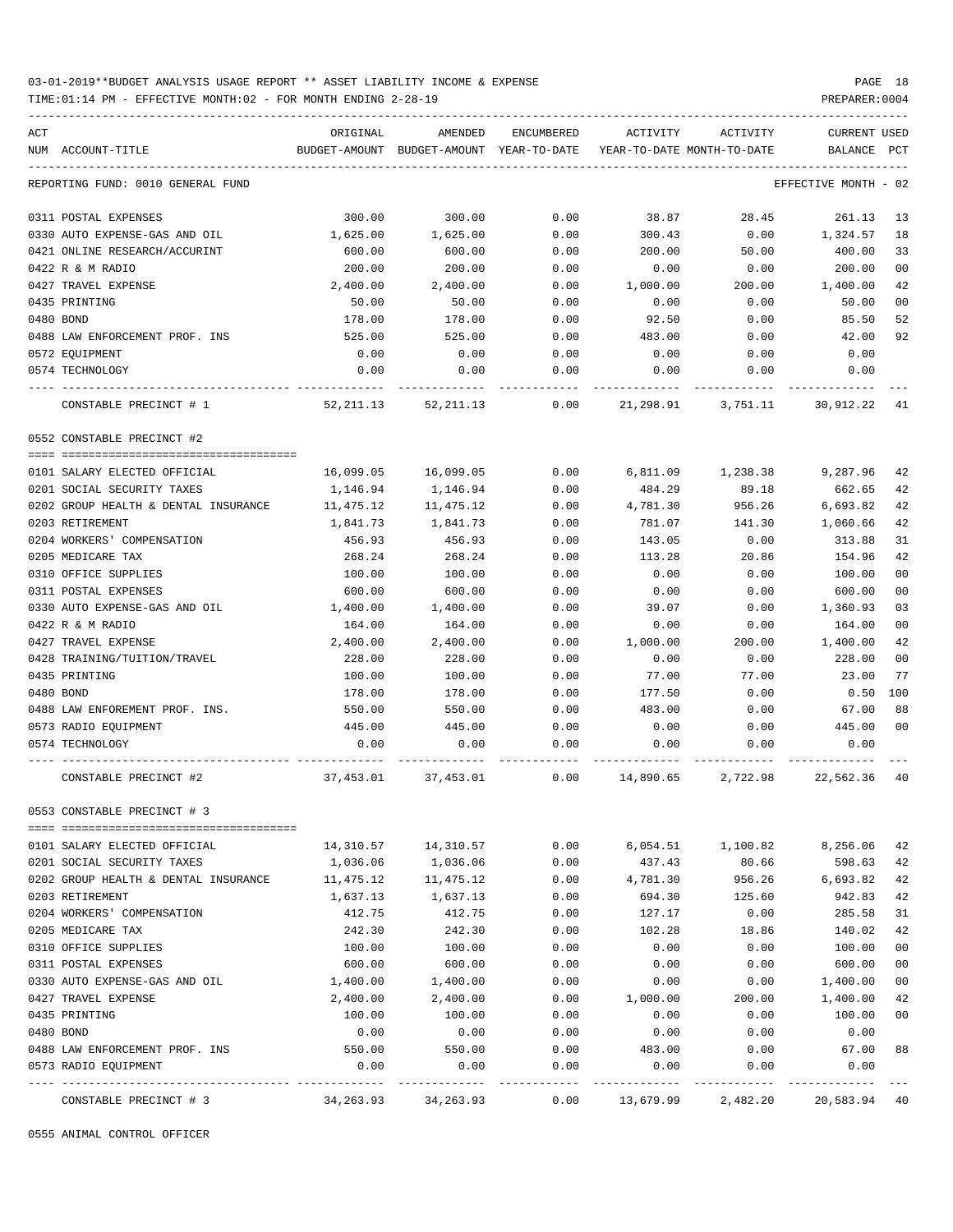| 03-01-2019**BUDGET ANALYSIS USAGE REPORT ** ASSET LIABILITY INCOME & EXPENSE |  |  |  |  | PAGE |  |
|------------------------------------------------------------------------------|--|--|--|--|------|--|
|                                                                              |  |  |  |  |      |  |

| ACT |                                         | ORIGINAL   | AMENDED                                  | <b>ENCUMBERED</b> | ACTIVITY    | ACTIVITY                   | <b>CURRENT USED</b>  |     |
|-----|-----------------------------------------|------------|------------------------------------------|-------------------|-------------|----------------------------|----------------------|-----|
|     | NUM ACCOUNT-TITLE                       |            | BUDGET-AMOUNT BUDGET-AMOUNT YEAR-TO-DATE |                   |             | YEAR-TO-DATE MONTH-TO-DATE | BALANCE              | PCT |
|     |                                         |            |                                          |                   |             |                            |                      |     |
|     | REPORTING FUND: 0010 GENERAL FUND       |            |                                          |                   |             |                            | EFFECTIVE MONTH - 02 |     |
|     |                                         |            |                                          |                   |             |                            |                      |     |
|     |                                         |            |                                          |                   |             |                            |                      |     |
|     | 0441 ANIMAL CONTROL OFFICER/SERVICES    | 4,000.00   | 4,000.00                                 | 0.00              | 545.59      | 0.00                       | 3, 454. 41 14        |     |
|     | ANIMAL CONTROL OFFICER                  | 4,000.00   | 4,000.00                                 | 0.00              | 545.59      | 0.00                       | 3,454.41             | 14  |
|     |                                         |            |                                          |                   |             |                            |                      |     |
|     | 0560 COUNTY SHERIFF                     |            |                                          |                   |             |                            |                      |     |
|     |                                         |            |                                          |                   |             |                            |                      |     |
|     | 0101 SALARY ELECTED OFFICIAL            | 59,993.98  | 59,993.98                                | 0.00              | 25,382.06   | 4,614.92                   | 34,611.92            | 42  |
|     | 0102 ADMINISTRATIVE SECRETARY           | 41,935.55  | 41,935.55                                | 0.00              | 17,742.01   | 3,225.82                   | 24,193.54            | 42  |
|     | 0103 CHIEF DEPUTY                       | 46,293.35  | 46,293.35                                | 0.00              | 19,585.61   | 3,561.02                   | 26,707.74            | 42  |
|     | 0104 SALARIES DEPUTIES                  | 611,209.39 | 611,209.39                               | 0.00              | 260, 253.55 | 41,082.30                  | 350,955.84           | 43  |
|     | 0107 PT RECORDS/EVIDENCE CLERKS         | 14,522.79  | 14,522.79                                | 0.00              | 4,847.02    | 1,093.88                   | 9,675.77             | 33  |
|     | 0108 COMPENSATION PAY                   | 0.00       | 0.00                                     | 0.00              | 0.00        | 0.00                       | 0.00                 |     |
|     | 0109 INVESTIGATOR-CRIMES AGAINST CHILDR | 34,780.26  | 34,780.26                                | 0.00              | 14,714.70   | 2,675.40                   | 20,065.56            | 42  |
|     | 0110 JAIL ADMINISTRATOR                 | 35,475.26  | 35, 475. 26                              | 0.00              | 15,008.73   | 2,728.86                   | 20,466.53            | 42  |
|     | 0111 LIEUTENANT                         | 42,084.77  | 42,084.77                                | 0.00              | 17,805.15   | 3,237.30                   | 24,279.62            | 42  |
|     | 0113 TRANSPORT OFFICER                  | 35,823.39  | 35,823.39                                | 0.00              | 15,156.02   | 2,755.64                   | 20,667.37            | 42  |
|     | 0114 PROF. STANDARDS OFFICER            | 0.00       | 0.00                                     | 0.00              | 0.00        | 0.00                       | 0.00                 |     |
|     | 0120 SALARY DISPATCHER                  | 205,022.07 | 205,022.07                               | 0.00              | 86,300.94   | 15,691.08                  | 118,721.13           | 42  |
|     | 0201 SOCIAL SECURITY TAXES              | 70,098.49  | 70,098.49                                | 0.00              | 29, 219.58  | 4,938.56                   | 40,878.91            | 42  |
|     |                                         |            |                                          |                   |             |                            |                      |     |
|     | 0202 GROUP HEALTH INSURANCE             | 344,253.60 | 344,253.60                               | 0.00              | 141,526.48  | 26,775.28                  | 202,727.12           | 41  |
|     | 0203 RETIREMENT                         | 128,944.91 | 128,944.91                               | 0.00              | 54,675.01   | 9,204.00                   | 74,269.90            | 42  |
|     | 0204 WORKERS' COMPENSATION              | 21,467.46  | 21,467.46                                | 0.00              | 8,051.41    | 0.00                       | 13,416.05            | 38  |
|     | 0205 MEDICARE TAX                       | 16,394.00  | 16,394.00                                | 0.00              | 6,834.00    | 1,155.06                   | 9,560.00             | 42  |
|     | 0206 UNEMPLOYMENT EXPENSE               | 3,000.00   | 3,000.00                                 | 0.00              | 3,738.30    | 0.00                       | 738.30- 125          |     |
|     | 0250 EMPLOYEE PHYSICALS                 | 1,000.00   | 1,000.00                                 | 125.00            | 0.00        | 0.00                       | 875.00               | 13  |
|     | 0310 OFFICE SUPPLIES                    | 8,000.00   | 8,000.00                                 | 581.04            | 4,389.98    | 61.32                      | 3,028.98             | 62  |
|     | 0311 POSTAL EXPENSES                    | 1,700.00   | 1,700.00                                 | 0.00              | 1,044.80    | 259.59                     | 655.20               | 61  |
|     | 0315 SHERIFF COPIER RENTAL              | 0.00       | 0.00                                     | 0.00              | 0.00        | 0.00                       | 0.00                 |     |
|     | 0320 WEAPONS SUPPLIES                   | 0.00       | 720.00                                   | 1,767.00          | 720.00      | 0.00                       | 1,767.00- 345        |     |
|     | 0321 PATROL SUPPLIES                    | 0.00       | 0.00                                     | 0.00              | 0.00        | 0.00                       | 0.00                 |     |
|     | 0330 AUTO EXPENSE GAS & OIL             | 84,000.00  | 84,000.00                                | 0.00              | 20,038.57   | 4,998.71                   | 63,961.43            | 24  |
|     | 0332 SHERIFF JANITOR SUPPLIES           | 1,250.00   | 1,250.00                                 | 0.00              | 847.34      | 0.00                       | 402.66               | 68  |
|     | 0395 UNIFORMS/OTHER                     | 4,900.00   | 4,900.00                                 | 895.59            | 1,535.75    | 0.00                       | 2,468.66             | 50  |
|     | 0419 SHERIFF CELL PHONE                 | 1,080.00   | 1,080.00                                 | 0.00              | 200.00      | 40.00                      | 880.00               | 19  |
|     | 0420 TELEPHONE                          | 14,400.00  | 14,400.00                                | 72.56             | 5,190.35    | 989.09                     | 9,137.09             | 37  |
|     | 0421 CELL PHONE                         | 2,400.00   | 2,400.00                                 | 0.00              | 650.00      | 125.00                     | 1,750.00             | 27  |
|     | 0422 R & M RADIO                        | 1,055.00   | 1,055.00                                 | 0.00              | 0.00        | 0.00                       | 1,055.00             | 00  |
|     | 0425 PROFESSIONAL SERVICES/INTERPRETER  | 0.00       | 0.00                                     | 0.00              | 50.00       | 0.00                       | $50.00 -$            |     |
|     | 0427 OUT OF COUNTY TRAVEL               | 4,000.00   | 4,000.00                                 | 0.00              | 4,090.18    | 960.90                     | $90.18 - 102$        |     |
|     | 0428 PRISONER TRANSPORT                 | 4,500.00   | 4,500.00                                 | 0.00              | 4,171.45    | 579.56                     | 328.55               | 93  |
|     | 0430 BIDS AND NOTICES                   | 500.00     | 500.00                                   | 0.00              | 49.95       | 49.95                      | 450.05               | 10  |
|     | 0432 IMPOUNDMENT OF ESTRAY LIVESTOCK    | 1,500.00   | 6,184.62                                 | 0.00              | 14,739.00   | 9,004.00                   | 8,554.38-238         |     |
|     | 0435 PRINTING                           | 1,000.00   | 1,000.00                                 | 0.00              | 546.94      | 283.93                     | 453.06               | 55  |
|     | 0440 UTILITIES ELECTRICITY              | 0.00       | 0.00                                     | 0.00              | 0.00        | 0.00                       | 0.00                 |     |
|     | 0442 UTILITIES WATER                    | 3,700.00   | 3,700.00                                 | 0.00              | 362.20      | 138.26                     | 3,337.80             | 10  |
|     | 0443 SHERIFF TRASH PICKUP               | 1,325.00   | 1,325.00                                 | 0.00              | 453.12      | 113.28                     | 871.88               | 34  |
|     | 0444 INTERNET SERVICE                   | 3,600.00   | 3,600.00                                 | 0.00              | 867.48      | 267.78                     | 2,732.52             | 24  |
|     | 0445 AIR CONDITIONER MAINTENANCE        | 0.00       | 0.00                                     | 0.00              | 0.00        | 0.00                       | 0.00                 |     |
|     | 0447 REPEATER SERVICE CONTRACT          | 0.00       | 0.00                                     | 0.00              | 0.00        | 0.00                       | 0.00                 |     |
|     | 0450 SHERIFF OFF. R&M BLDG.             | 27,000.00  | 27,000.00                                | 0.00              | 21,304.20   | 0.00                       | 5,695.80             | 79  |
|     | 0452 R & M EQUIPMENT                    | 0.00       | 0.00                                     | 0.00              | 0.00        | 0.00                       | 0.00                 |     |
|     | 0453 TYLER/CAD MAINTENANCE              | 0.00       | 13,678.00                                | 0.00              | 13,678.00   | 0.00                       | 0.00                 | 100 |
|     | 0454 R & M AUTOMOBILES                  | 32,000.00  | 32,000.00                                | 3,169.88          | 10,562.17   | 17,458.22                  | 18, 267.95           | 43  |
|     | 0480 BOND                               | 80.00      | 80.00                                    | 0.00              | 80.00       | 0.00                       | 0.00 100             |     |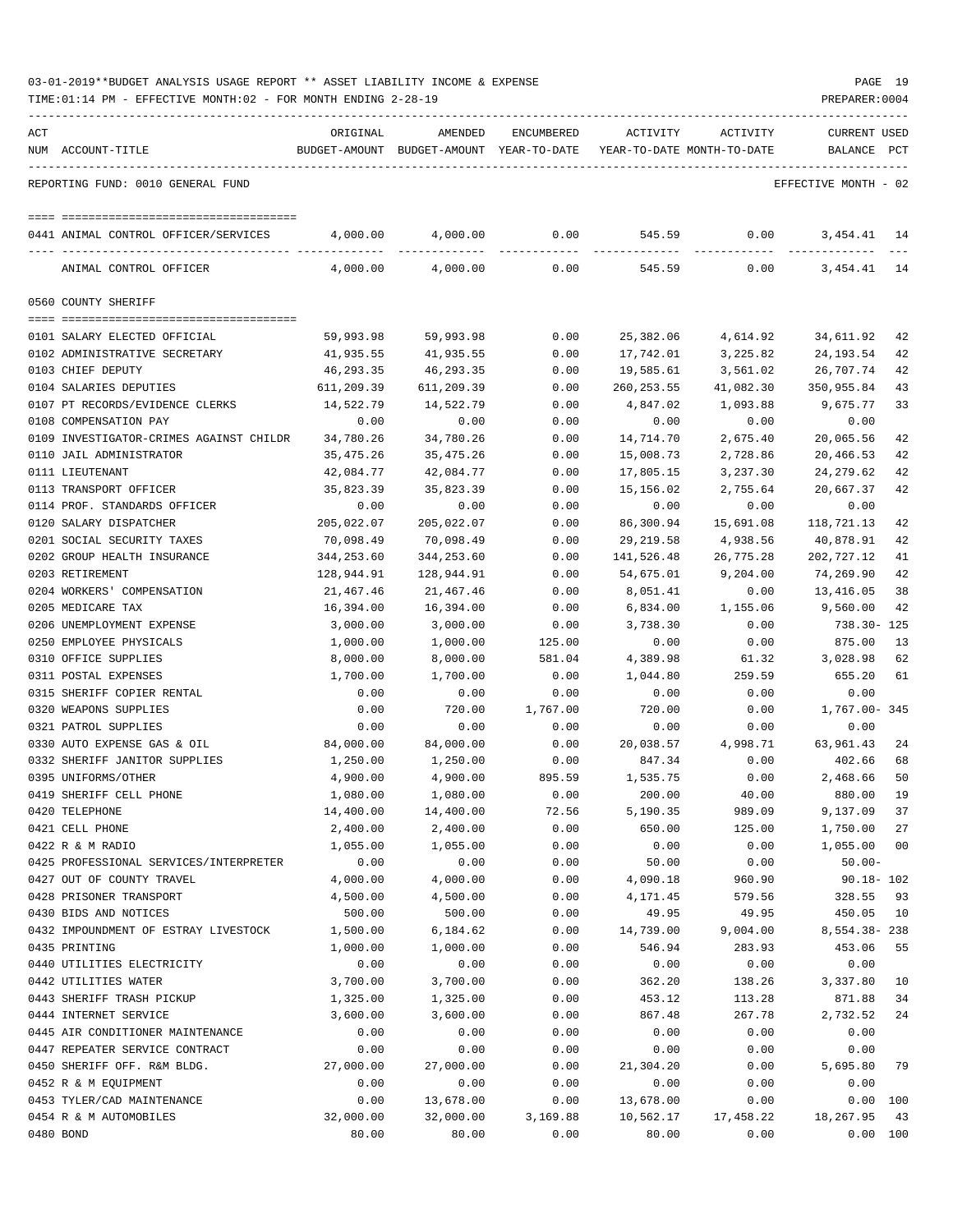TIME:01:14 PM - EFFECTIVE MONTH:02 - FOR MONTH ENDING 2-28-19 PREPARER:0004

| ACT |                                                        | ORIGINAL                | AMENDED                    | ENCUMBERED  | ACTIVITY                     | ACTIVITY                           | CURRENT USED            |                |
|-----|--------------------------------------------------------|-------------------------|----------------------------|-------------|------------------------------|------------------------------------|-------------------------|----------------|
|     | NUM ACCOUNT-TITLE                                      | BUDGET-AMOUNT           | BUDGET-AMOUNT YEAR-TO-DATE |             |                              | YEAR-TO-DATE MONTH-TO-DATE         | BALANCE                 | PCT            |
|     | REPORTING FUND: 0010 GENERAL FUND                      |                         |                            |             |                              |                                    | EFFECTIVE MONTH         | - 02           |
|     | 0482 FIRE INSURANCE                                    | 400.00                  | 400.00                     | 0.00        | 0.00                         | 0.00                               | 400.00                  | 00             |
|     | 0487 AUTOMOBILE INSURANCE                              | 10,000.00               | 10,000.00                  | 0.00        | 9,162.00                     | 0.00                               | 838.00                  | 92             |
|     | 0488 LAW ENFORCEMENT INSURANCE                         | 13,000.00               | 13,000.00                  | 0.00        | 14,490.00                    | 0.00                               | 1,490.00- 111           |                |
|     | 0571 HWY. PATROL RADAR EQUIPMENT                       | 0.00                    | 0.00                       | 0.00        | 0.00                         | 0.00                               | 0.00                    |                |
|     | 0572 OFFICE EQUIPMENT                                  | 5,500.00                | 4,780.00                   | 0.00        | 2,071.01                     | 687.09                             | 2,708.99                | 43             |
|     | 0573 RADIO EQUIPMENT                                   | 0.00                    | 0.00                       | 0.00        | 0.00                         | 0.00                               | 0.00                    |                |
|     | 0574 TECHNOLOGY                                        | 3,200.00                | 3,200.00                   | 0.00        | 1,424.00                     | 1,120.00                           | 1,776.00                | 45             |
|     | 0575 AUTOMOBILES                                       | 87,500.00               | 87,500.00                  | 0.00        | 0.00                         | 0.00                               | 87,500.00               | 0 <sub>0</sub> |
|     | 0579 WEAPONS                                           | 0.00                    | 0.00                       | 0.00        | 2,332.93                     | 0.00                               | $2,332.93-$             |                |
|     | 0630 AUTO NOTE PMT-PRINCIPAL                           | 0.00                    | 0.00                       | 0.00        | 0.00                         | 0.00                               | 0.00                    |                |
|     | 0670 AUTO NOTE PMT-INTEREST                            | 0.00                    | 0.00                       | 0.00        | 0.00                         | 0.00                               | 0.00                    |                |
|     | COUNTY SHERIFF                                         | 2,029,889.27            | 2,048,251.89               | 6,611.07    | 855,891.99                   | 159,875.80                         | 1,185,748.83            | 42             |
|     | 0562 RIFLE RESISTANT BODY ARMOR 3439801                |                         |                            |             |                              |                                    |                         |                |
|     |                                                        |                         |                            |             |                              |                                    |                         |                |
|     | 0396 BODY ARMOR                                        | 0.00                    | 0.00                       | 0.00        | 0.00                         | 0.00                               | 0.00                    |                |
|     | RIFLE RESISTANT BODY ARMOR 3439801                     | 0.00                    | 0.00                       | 0.00        | 0.00                         | 0.00                               | 0.00                    |                |
|     | 0565 JAIL OPERATIONS                                   |                         |                            |             |                              |                                    |                         |                |
|     | 0380 PRISONER HOUSING                                  | 2,100,000.00            | 2,100,000.00               | 0.00        | 622,450.00                   | 166,900.00                         | 1,477,550.00            | 30             |
|     |                                                        |                         | 20,000.00                  | 0.00        |                              | 484.36                             |                         | 06             |
|     | 0400 PRISONER TRANSPORT/GUARD<br>0405 PRISONER MEDICAL | 20,000.00<br>100,000.00 | 100,000.00                 | 0.00        | 1,129.55<br>30,692.48        | 20,477.98                          | 18,870.45               | 31             |
|     | 0429 SCHOLARSHIP AWARDS                                |                         |                            | 0.00        |                              | 0.00                               | 69,307.52               |                |
|     | 0442 CR4200 UTILITY WATER                              | 0.00                    | 0.00<br>0.00               | 0.00        | 0.00                         |                                    | 0.00<br>0.00            |                |
|     | 0450 R&M BUILDING                                      | 0.00<br>5,000.00        | 5,000.00                   | 0.00        | 0.00                         | 0.00                               | 5,000.00                | 00             |
|     | 0482 FIRE INSURANCE                                    | 0.00                    | 0.00                       | 0.00        | 0.00<br>0.00                 | 0.00<br>0.00                       | 0.00                    |                |
|     | 0491 JUSTICE ASSISTANCE GRANT                          |                         | 0.00                       | 0.00        |                              |                                    | 0.00                    |                |
|     |                                                        | 0.00                    |                            |             | 0.00                         | 0.00                               |                         |                |
|     | 0500 LAND                                              | 0.00                    | 0.00                       | 0.00        | 0.00                         | 0.00                               | 0.00                    |                |
|     | 0532 JAIL                                              | 0.00                    | 0.00                       | 0.00        | 0.00                         | 0.00                               | 0.00                    |                |
|     | JAIL OPERATIONS                                        | 2,225,000.00            | 2,225,000.00               | 0.00        | 654,272.03                   |                                    | 187,862.34 1,570,727.97 | 29             |
|     | 0570 ADULT PROBATION                                   |                         |                            |             |                              |                                    |                         |                |
|     | 0420 TELEPHONE                                         |                         | 2,400.00 2,400.00          |             |                              | $3.26$ 1,023.21 205.82 1,373.53 43 |                         |                |
|     | 0421 TELEPHONE SYSTEM INSTALLATION                     | 0.00                    | 0.00                       | 0.00        | 0.00                         | 0.00                               | 0.00                    |                |
|     | ADULT PROBATION                                        | 2,400.00                | 2,400.00                   | ----------- | -----------<br>3.26 1,023.21 | .<br>205.82                        | 1,373.53 43             |                |
|     | 0573 BOND SUPERVISION                                  |                         |                            |             |                              |                                    |                         |                |
|     |                                                        |                         |                            |             |                              |                                    |                         |                |
|     | 0103 SALARY-BOND SUPERVISOR                            |                         | 40,855.97 40,855.97        | 0.00        |                              | 18,436.99 2,821.92                 | 22,418.98               | 45             |
|     | 0201 SOCIAL SECURITY TAXES                             | 2,533.07                | 2,533.07                   | 0.00        | 1,140.25                     | 173.04                             | 1,392.82                | 45             |
|     | 0202 GROUP HEALTH INSURANCE                            | 11,475.12               | 11,475.12                  | 0.00        | 4,781.30                     | 956.26                             | 6,693.82                | 42             |
|     | 0203 RETIREMENT                                        | 4,673.92                | 4,673.92                   | 0.00        | 2,113.57                     | 321.98                             | 2,560.35                | 45             |
|     | 0204 WORKERS' COMPENSATION                             | 171.60                  | 171.60                     | 0.00        | 56.43                        | 0.00                               | 115.17                  | 33             |
|     | 0205 MEDICARE TAX                                      | 592.41                  | 592.41                     | 0.00        | 266.68                       | 40.46                              | 325.73                  | 45             |
|     | 0310 OFFICE SUPPLIES                                   | 575.00                  | 575.00                     | 62.26       | 133.52                       | 23.00                              | 379.22                  | 34             |
|     | 0311 POSTAL EXPENSES                                   | 24.50                   | 24.50                      | 0.00        | 0.00                         | 0.00                               | 24.50                   | 0 <sub>0</sub> |
|     | 0313 DRUG TESTING SUPPLIES                             | 650.00                  | 650.00                     | 562.50      | 0.00                         | 0.00                               | 87.50                   | 87             |
|     | 0340 EVALUATIONS                                       | 200.00                  | 200.00                     | 0.00        | 0.00                         | 0.00                               | 200.00                  | 0 <sub>0</sub> |

0353 COMPUTER EXPENSE 0.00 0.00 0.00 0.00 0.00 0.00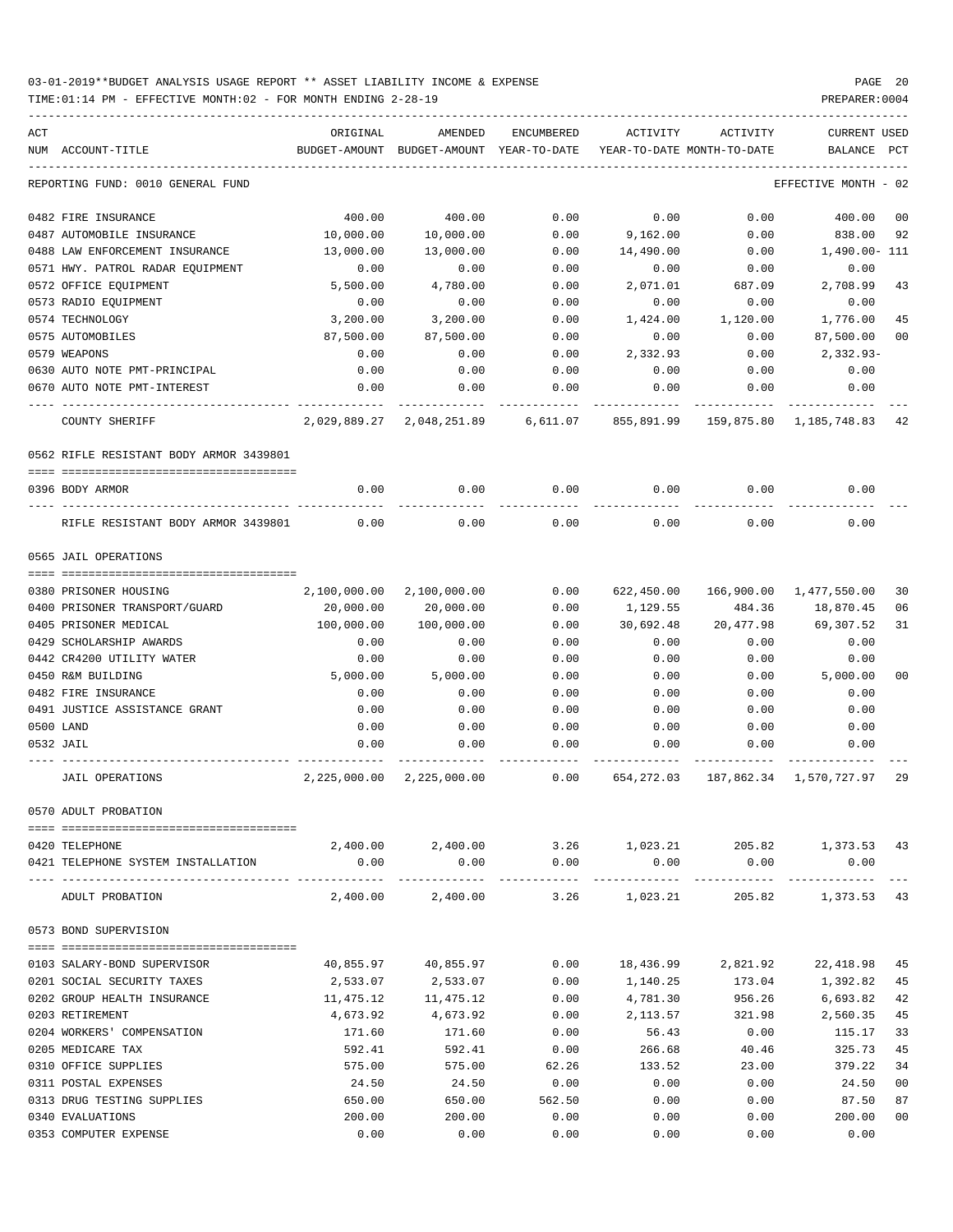| ACT<br>NUM ACCOUNT-TITLE                | ORIGINAL   | AMENDED<br>BUDGET-AMOUNT BUDGET-AMOUNT YEAR-TO-DATE YEAR-TO-DATE MONTH-TO-DATE | ENCUMBERED       | ACTIVITY   | ACTIVITY           | CURRENT USED<br>BALANCE | $_{\rm PCT}$ |
|-----------------------------------------|------------|--------------------------------------------------------------------------------|------------------|------------|--------------------|-------------------------|--------------|
| REPORTING FUND: 0010 GENERAL FUND       |            |                                                                                |                  |            |                    | EFFECTIVE MONTH - 02    |              |
| 0420 TELEPHONE                          | 840.00     | 840.00                                                                         | 78.54            | 328.09     | 0.00               | 433.37                  | 48           |
| 0453 COMPUTER SOFTWARE                  |            | 1,284.00 1,284.00                                                              | 0.00             |            | 642.00 107.00      | 642.00                  | 50           |
| 0480 BOND                               | 0.00       | 0.00                                                                           | 0.00             | 0.00       | 0.00               | 0.00                    |              |
| BOND SUPERVISION                        | 63,875.59  | 63,875.59                                                                      | 703.30           | 27,898.83  | 4,443.66           | 35,273.46 45            |              |
| 0575 JUVENILE PROBATION                 |            |                                                                                |                  |            |                    |                         |              |
| 0311 POSTAGE                            | 0.00       | 0.00                                                                           | 0.00             | 16.67      | 3.30               | $16.67-$                |              |
| 0408 DETENTION OPERATING COST           | 0.00       | 0.00                                                                           | 0.00             | 0.00       | 0.00               | 0.00                    |              |
| 0415 RESIDENTIAL PLACEMENT              | 0.00       | 0.00                                                                           | 0.00             | 0.00       | 0.00               | 0.00                    |              |
| 0416 COUNSELING SERVICES                | 0.00       | 0.00                                                                           | 0.00             | 0.00       | 0.00               | 0.00                    |              |
| 0420 TELEPHONE                          | 0.00       | 0.00                                                                           | 0.00             | 0.00       | 0.00               | 0.00                    |              |
| 0427 TRAVEL & TRAINING                  | 0.00       | 0.00                                                                           | 0.00             | 0.00       | 0.00               | 0.00                    |              |
| 0995 JUVENILE PROBATION FUNDING         | 160,000.00 | 160,000.00                                                                     | 0.00             | 160,000.00 | 0.00               | 0.00 100                |              |
| JUVENILE PROBATION                      | 160,000.00 | 160,000.00                                                                     | --------<br>0.00 | 160,016.67 | 3.30               | $16.67 - 100$           |              |
| 0590 HEALTH INSPECTOR                   |            |                                                                                |                  |            |                    |                         |              |
| 0104 SALARIES DEPUTIES                  | 16,441.28  | 16,441.28                                                                      | 0.00             | 3,190.32   | 1,504.68           | 13,250.96               | 19           |
| 0107 SALARY TEMP/EXTRA                  | 17,427.35  | 17,427.35                                                                      | 0.00             | 7,337.71   | 1,340.96           | 10,089.64               | 42           |
| 0151 SALARY HEALTH INSPECTOR            | 39,787.10  | 39,787.10                                                                      | 0.00             | 16,832.97  | 3,060.54           | 22,954.13               | 42           |
| 0201 SOCIAL SECURITY TAXES              | 4,566.66   | 4,566.66                                                                       | 0.00             | 1,646.89   | 354.94             | 2,919.77                | 36           |
| 0202 GROUP HEALTH & DENTAL INSURANCE    | 17,212.68  | 17,212.68                                                                      | 0.00             | 5,833.17   | 1,434.38 11,379.51 |                         | 34           |
| 0203 RETIREMENT                         | 8,426.22   | 8,426.22                                                                       | 0.00             | 3,136.28   | 673.88             | 5,289.94                | 37           |
| 0204 WORKERS' COMPENSATION              | 349.14     | 349.14                                                                         | 0.00             | 98.05      | 0.00               | 251.09                  | 28           |
| 0205 MEDICARE TAX                       | 1,068.01   | 1,068.01                                                                       | 0.00             | 385.16     | 83.00              | 682.85                  | 36           |
| 0310 OFFICE SUPPLIES                    | 700.00     | 700.00                                                                         | 81.04            | 288.56     | 156.03             | 330.40                  | 53           |
| 0311 POSTAL EXPENSE                     | 1,450.00   | 1,450.00                                                                       | 0.00             | 494.42     | 94.42              | 955.58                  | 34           |
| 0315 COPIER RENTAL                      | 450.00     | 450.00                                                                         | 0.00             | 185.32     | 78.01              | 264.68                  | 41           |
| 0330 AUTO EXPENSE GAS & OIL             | 1,500.00   | 1,500.00                                                                       | 0.00             | 317.59     | 109.81             | 1,182.41                | 21           |
| 0420 TELEPHONE                          | 750.00     | 750.00                                                                         | 0.00             | 317.60     | 61.92              | 432.40                  | 42           |
| 0427 OUT OF COUNTY TRAVEL               | 600.00     | 600.00                                                                         | 257.98           | 130.00     | 0.00               | 212.02                  | 65           |
| 0435 PRINTING                           | 100.00     | 100.00                                                                         | 0.00             | 0.00       | 0.00               | 100.00                  | 00           |
| 0453 SOFTWARE MAINTENANCE SAFE          | 400.00     | 400.00                                                                         | 0.00             | 400.00     | 400.00             | 0.00 100                |              |
| 0454 R&M AUTO                           | 1,000.00   | 1,000.00                                                                       | 0.00             | 0.00       | 0.00               | 1,000.00                | 00           |
| 0467 VISITING HEALTH INSPECTOR          | 300.00     | 300.00                                                                         | 0.00             | 0.00       | 0.00               | 300.00                  | 00           |
| 0480 BOND                               | 302.56     | 302.56                                                                         | 0.00             | 200.56     | 0.00               | 102.00                  | 66           |
| 0481 DUES                               | 160.00     | 160.00                                                                         | 0.00             | 0.00       | 0.00               | 160.00                  | 00           |
| 0487 AUTOMOBILE INSURANCE               | 350.00     | 350.00                                                                         | 0.00             | 183.00     | 0.00               | 167.00                  | 52           |
| 0572 OFFICE EQUIPMENT                   | 500.00     | 500.00                                                                         | 0.00             | 0.00       | 0.00               | 500.00                  | 00           |
| 0574 TECHNOLOGY                         | 0.00       | 0.00                                                                           | 0.00             | 0.00       | 0.00               | 0.00                    |              |
| 0575 AUTOMOBILE/PICKUP                  | 0.00       | 0.00                                                                           | 0.00             | 0.00       | 0.00               | 0.00                    |              |
| HEALTH INSPECTOR                        |            | $113,841.00$ $113,841.00$ $339.02$ $40,977.60$ $9,352.57$                      |                  |            |                    | 72,524.38 36            |              |
| 0591 FLOOD PLAIN ADMIN/SUBDIVISION INSP |            |                                                                                |                  |            |                    |                         |              |
| 0110 SALARY FLOOD PLAIN ADMINISTRATOR   | 35,274.00  | 35,274.00                                                                      | 0.00             | 13,566.90  | 2,713.38           | 21,707.10               | -38          |
| 0201 SOCIAL SECURITY TAXES              | 2,186.99   | 2,186.99                                                                       | 0.00             | 775.31     | 153.60             | 1,411.68                | 35           |
| 0202 GROUP HEALTH & DENTAL INSURANCE    | 11,475.12  | 11,475.12                                                                      | 0.00             | 4,303.17   | 956.26             | 7,171.95                | 38           |
| 0203 RETIREMENT                         | 4,035.35   | 4,035.35                                                                       | 0.00             | 1,555.32   | 309.60             | 2,480.03                | 39           |
| 0204 WORKERS' COMPENSATION              | 148.15     | 148.15                                                                         | 0.00             | 46.85      | 0.00               | 101.30                  | 32           |
| 0205 MEDICARE TAX                       | 511.47     | 511.47                                                                         | 0.00             | 181.31     | 35.92              | 330.16                  | 35           |
|                                         |            |                                                                                |                  |            |                    |                         |              |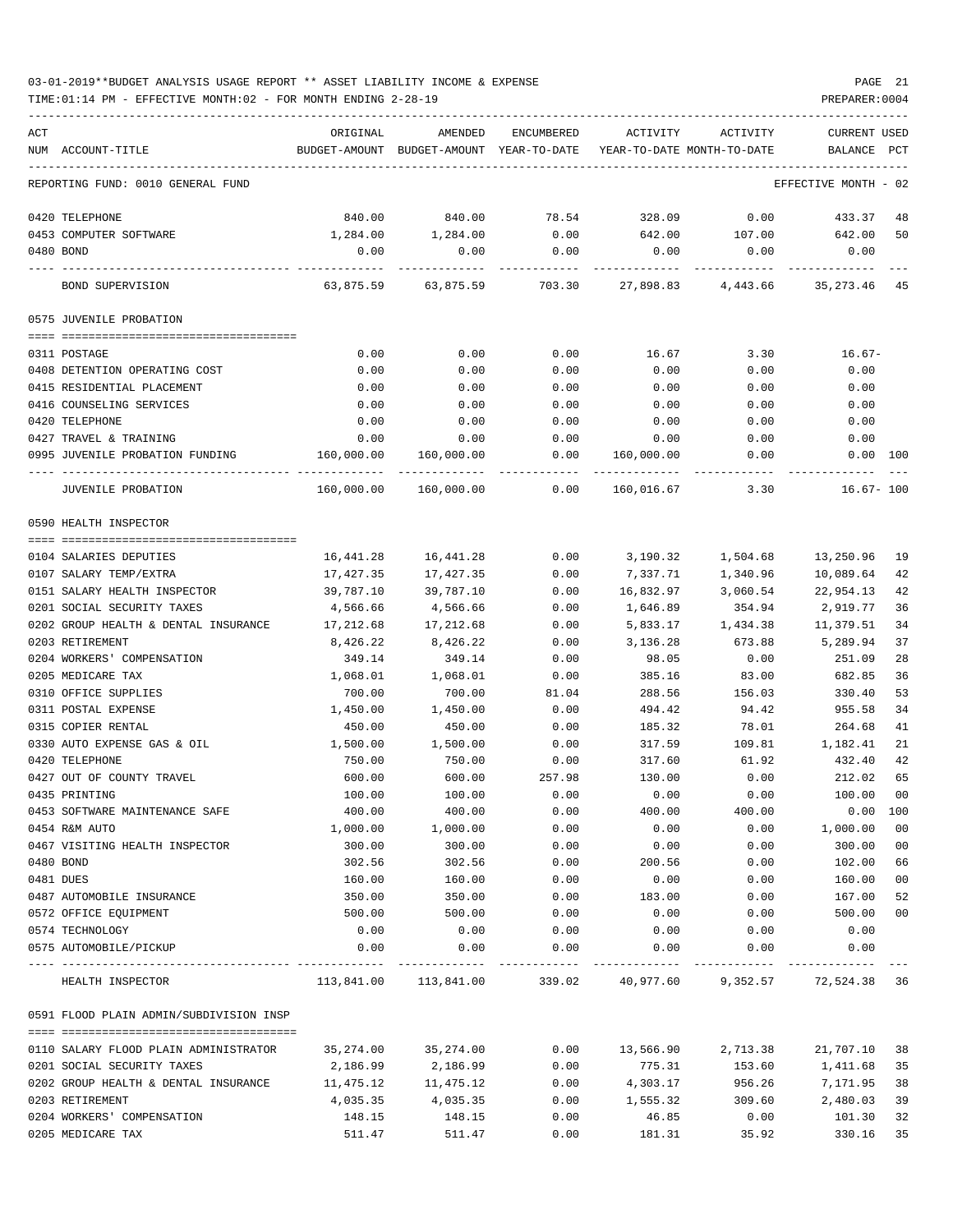| ACT                                    | ORIGINAL  | AMENDED                                  | ENCUMBERED    | ACTIVITY                                                                     | ACTIVITY                        | CURRENT USED          |      |
|----------------------------------------|-----------|------------------------------------------|---------------|------------------------------------------------------------------------------|---------------------------------|-----------------------|------|
| NUM ACCOUNT-TITLE                      |           | BUDGET-AMOUNT BUDGET-AMOUNT YEAR-TO-DATE |               | YEAR-TO-DATE MONTH-TO-DATE                                                   |                                 | BALANCE               | PCT  |
| REPORTING FUND: 0010 GENERAL FUND      |           |                                          |               |                                                                              |                                 | EFFECTIVE MONTH       | - 02 |
| 0310 OFFICE SUPPLIES                   | 700.00    | 700.00                                   | 9.59          | 393.94                                                                       | 0.00                            | 296.47                | 58   |
| 0311 POSTAL EXPENSE                    | 500.00    | 500.00                                   | 0.00          | 50.00                                                                        | 0.00                            | 450.00                | 10   |
| 0330 AUTO EXPENSE GAS & OIL            | 1,500.00  | 1,500.00                                 | 0.00          | 0.00                                                                         | 0.00                            | 1,500.00              | 00   |
| 0420 TELEPHONE                         | 750.00    | 750.00                                   | 0.00          | 175.44                                                                       | 61.92                           | 574.56                | 23   |
| 0427 OUT OF COUNTY TRAVEL              | 2,000.00  | 2,000.00                                 | 0.00          | 0.00                                                                         | 0.00                            | 2,000.00              | 00   |
| 0435 PRINTING                          | 100.00    | 100.00                                   | 0.00          | 0.00                                                                         | 0.00                            | 100.00                | 00   |
| 0453 SOFTWARE MAINTENANCE              | 0.00      | 0.00                                     | 0.00          | 0.00                                                                         | 0.00                            | 0.00                  |      |
| 0454 R&M AUTO                          | 1,000.00  | 1,000.00                                 | 0.00          | 0.00                                                                         | 0.00                            | 1,000.00              | 00   |
| 0480 BOND                              | 50.00     | 50.00                                    | 0.00          | 0.00                                                                         | 0.00                            | 50.00                 | 00   |
| 0481 DUES                              | 0.00      | 0.00                                     | 0.00          | 0.00                                                                         | 0.00                            | 0.00                  |      |
| 0487 AUTOMOBILE INSURANCE              | 225.00    | 225.00                                   | 0.00          | 0.00                                                                         | 0.00                            | 225.00                | 00   |
| 0572 OFFICE EQUIPMENT                  | 800.00    | 800.00                                   | 0.00          | 666.79                                                                       | 0.00                            | 133.21                | 83   |
| 0574 TECHNOLOGY                        | 2,100.00  | 2,100.00                                 | 0.00          | 2,132.62                                                                     | 0.00                            | 32.62- 102            |      |
| 0575 AUTOMOBILE                        | 22,500.00 | 22,500.00                                | 0.00          | 22,500.00                                                                    | 22,500.00                       | $0.00$ 100            |      |
| FLOOD PLAIN ADMIN/SUBDIVISION INSP     |           | 85,856.08 85,856.08                      | 9.59          | 46,347.65                                                                    | 26,730.68                       | 39,498.84 54          |      |
| 0640 COUNTY SERVICES                   |           |                                          |               |                                                                              |                                 |                       |      |
|                                        |           |                                          |               |                                                                              |                                 |                       |      |
| 0410 FANNIN CO. CHILDRENS CTR          | 7,000.00  | 7,000.00                                 | 0.00          | 7,000.00                                                                     | 0.00                            | 0.00 100              |      |
| 0411 FANNIN CO. WELFARE BOARD          | 6,000.00  | 6,000.00                                 | 0.00          | 6,000.00                                                                     | 0.00                            | 0.00 100              |      |
| 0412 FANNIN CO. HISTORICAL SOC         | 4,500.00  | 4,500.00                                 | 0.00          | 4,500.00                                                                     | 0.00                            | 0.00 100              |      |
| 0413 TEXOMA COMMUNITY CENTER(M.H.M.R.) | 22,500.00 | 22,500.00                                | 0.00          | 0.00                                                                         | 0.00                            | 22,500.00             | 00   |
| 0414 FANNIN COUNTY CRISIS CENTER       | 5,000.00  | 5,000.00                                 | 0.00          | 0.00                                                                         | 0.00                            | 5,000.00              | 00   |
| 0415 TAPS PUBLIC TRANSIT               | 5,000.00  | 5,000.00                                 | 0.00          | 5,000.00                                                                     | 0.00                            | 0.00                  | 100  |
| 0416 TRI-COUNTY SNAP                   | 2,103.00  | 2,103.00                                 | 0.00          | 0.00                                                                         | 0.00                            | 2,103.00              | 00   |
| 0440 UTILITIES ELECTRICITY             | 9,000.00  | 9,000.00                                 | 0.00          | 2,780.36                                                                     | 536.22                          | 6,219.64              | 31   |
| 0441 UTILITIES GAS                     | 2,200.00  | 2,200.00                                 | 258.73        | 824.67                                                                       | 310.68                          | 1,116.60              | 49   |
| 0442 UTILITIES WATER                   | 3,500.00  | 3,500.00                                 | 0.00          | 1,480.16                                                                     | 453.14                          | 2,019.84              | 42   |
| 0443 TRASH PICK-UP                     | 500.00    | 500.00                                   | 0.00          | 164.16                                                                       | 41.04                           | 335.84                | 33   |
| 0450 R & M BUILDINGS (TDHS)            | 0.00      | 0.00                                     | 0.00          | 0.00                                                                         | 0.00                            | 0.00                  |      |
| 0482 FIRE INSURANCE                    | 2,300.00  | 2,300.00                                 | 0.00          | 0.00                                                                         | 0.00                            | 2,300.00              | 00   |
| 0493 DHS PARKING LOT                   | 0.00      | 0.00                                     | 0.00          | 0.00                                                                         | 0.00                            | 0.00                  |      |
| 0575 LAKE FANNIN                       | 0.00      | 0.00                                     | 0.00          | 0.00                                                                         | 0.00                            | 0.00                  |      |
| COUNTY SERVICES                        | 69,603.00 | 69,603.00                                | 258.73        | 27,749.35                                                                    | 1,341.08                        |                       |      |
| 0641 HEALTH OFFICER                    |           |                                          |               |                                                                              |                                 |                       |      |
|                                        |           |                                          |               |                                                                              |                                 |                       |      |
| 0102 SALARY APPOINTED OFFICIAL         |           |                                          | ------------- | $2,400.00$ $2,400.00$ $0.00$ $1,000.00$ $200.00$ $1,400.00$<br>_____________ | ------------                    | ------------- ---     | 42   |
| HEALTH OFFICER                         |           |                                          |               | $2,400.00$ $2,400.00$ $0.00$ $1,000.00$                                      |                                 | 200.00 1,400.00 42    |      |
| 0645 INDIGENT CARE                     |           |                                          |               |                                                                              |                                 |                       |      |
|                                        |           |                                          |               |                                                                              |                                 |                       |      |
| 0102 SALARY IHC DIRECTOR               |           | 40,982.67 40,982.67                      | 0.00          |                                                                              | 17,338.86 3,152.52              | 23,643.81             | 42   |
| 0107 SALARY ASSISTANT                  | 16,441.28 | 16,441.28                                | 0.00          | 3,190.32                                                                     | 1,504.68                        | 13,250.96             | 19   |
| 0201 SOCIAL SECURITY TAX               | 3,560.29  | 3,560.29                                 | 0.00          | 1,251.46                                                                     | 282.62                          | 2,308.83              | 35   |
| 0202 GROUP HEALTH INSURANCE            | 17,212.68 | 17, 212.68                               | 0.00          |                                                                              | 5,833.21   1,434.40   11,379.47 |                       | 34   |
| 0203 RETIREMENT                        | 6,569.30  | 6,569.30                                 |               | $0.00$ 2,352.87                                                              | 531.38 4,216.43                 |                       | 36   |
| 0204 WORKER'S COMP                     | 241.18    | 241.18                                   | 0.00          | 73.79                                                                        | 0.00                            | 167.39                | 31   |
| 0205 MEDICARE TAX                      | 832.65    | 832.65                                   | 0.00          | 292.68                                                                       | 66.10                           | 539.97                | 35   |
| 0210 TOTAL SALARY & BENEFITS           | 85,840.05 | 85,840.05                                | 0.00          | 30,333.19                                                                    |                                 | 6,971.70 55,506.86 35 |      |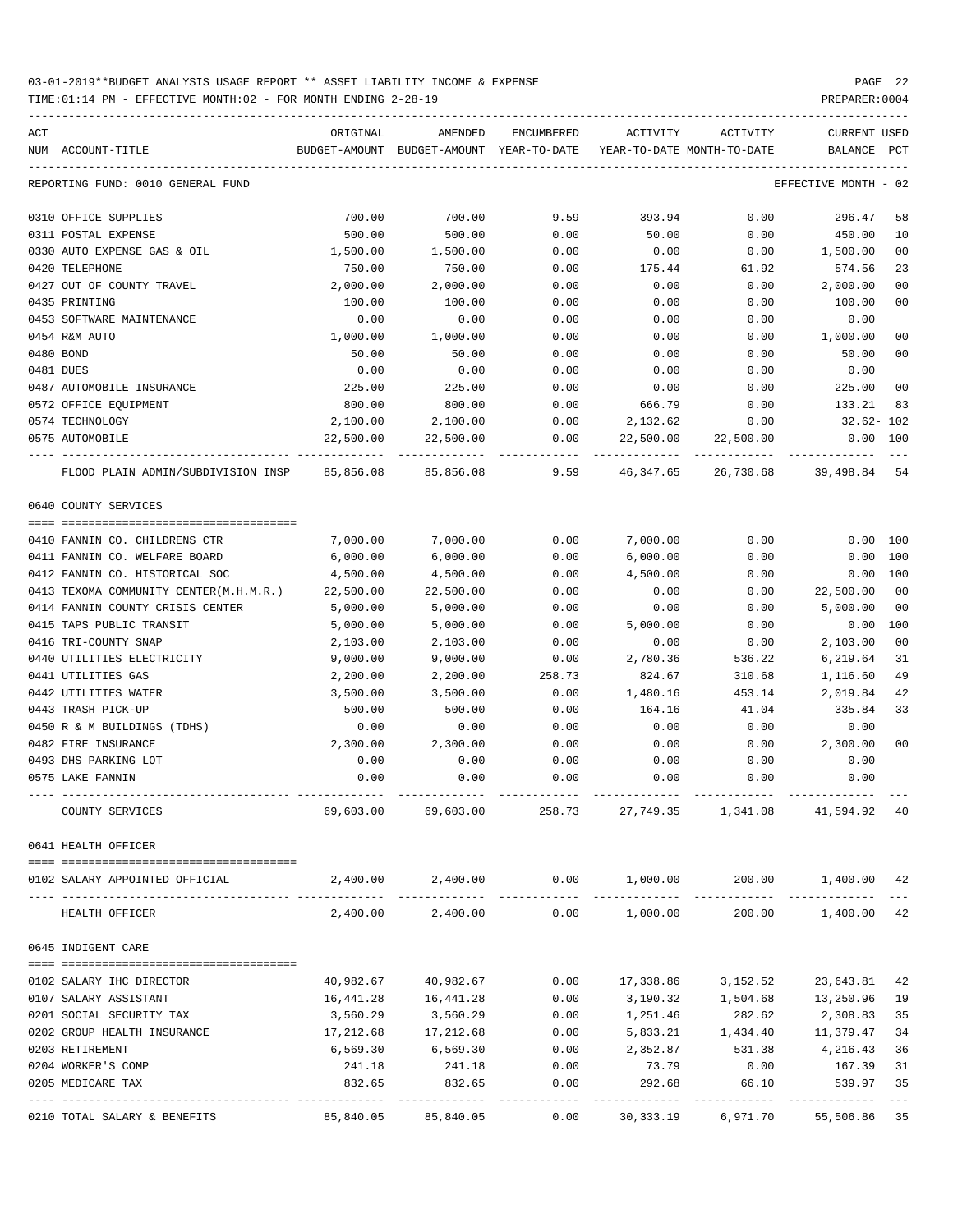TIME:01:14 PM - EFFECTIVE MONTH:02 - FOR MONTH ENDING 2-28-19 PREPARER:0004

| ACT                                  |            |                                                     |            |                                        |           |                                    |                |
|--------------------------------------|------------|-----------------------------------------------------|------------|----------------------------------------|-----------|------------------------------------|----------------|
| NUM ACCOUNT-TITLE                    | ORIGINAL   | AMENDED<br>BUDGET-AMOUNT BUDGET-AMOUNT YEAR-TO-DATE | ENCUMBERED | ACTIVITY<br>YEAR-TO-DATE MONTH-TO-DATE | ACTIVITY  | <b>CURRENT USED</b><br>BALANCE PCT |                |
|                                      |            |                                                     |            |                                        |           |                                    |                |
| REPORTING FUND: 0010 GENERAL FUND    |            |                                                     |            |                                        |           | EFFECTIVE MONTH - 02               |                |
| 0310 OFFICE SUPPLIES                 | 650.00     | 650.00                                              | 0.00       | 61.19                                  | 0.00      | 588.81                             | 09             |
| 0311 POSTAL EXPENSE                  | 275.00     | 275.00                                              | 0.00       | 0.00                                   | 0.00      | 275.00                             | 0 <sub>0</sub> |
| 0330 BIDS & NOTICES                  | 125.00     | 125.00                                              | 0.00       | 0.00                                   | 0.00      | 125.00                             | 00             |
| 0353 COMPUTER EXPENSE                | 12,708.00  | 12,708.00                                           | 0.00       | 6,354.00                               | 1,059.00  | 6,354.00                           | 50             |
| 0390 SUBSCRIPTIONS                   | 0.00       | 0.00                                                | 0.00       | 0.00                                   | 0.00      | 0.00                               |                |
| 0399 SUBTOTAL OFFICE EXPENSE         | 13,758.00  | 13,758.00                                           | 0.00       | 6,415.19                               | 1,059.00  | 7,342.81                           | 47             |
| 0404 COBRA/INSURANCE                 | 0.00       | 0.00                                                | 0.00       | 0.00                                   | 0.00      | 0.00                               |                |
| 0407 INELIGIBLE IHC EXPENSE          | 0.00       | 0.00                                                | 0.00       | 0.00                                   | 0.00      | 0.00                               |                |
| 0409 DIABETIC SUPPLIES               | 4,000.00   | 4,000.00                                            | 0.00       | 0.00                                   | 0.00      | 4,000.00                           | 00             |
| 0410 CERT. REG. NURSE ANES.          | 1,000.00   | 1,000.00                                            | 0.00       | 0.00                                   | 0.00      | 1,000.00                           | 0 <sub>0</sub> |
| 0411 PHYSICIAN, NON-EMERGENCY        | 15,000.00  | 15,000.00                                           | 0.00       | 0.00                                   | 0.00      | 15,000.00                          | 0 <sub>0</sub> |
| 0412 PRESCRIPTIONS, DRUGS            | 20,000.00  | 20,000.00                                           | 0.00       | 0.00                                   | 0.00      | 20,000.00                          | 0 <sub>0</sub> |
| 0413 HOSPITAL, INPATIENT             | 50,000.00  | 50,000.00                                           | 0.00       | 0.00                                   | 0.00      | 50,000.00                          | 00             |
| 0414 HOSPITAL, OUTPATIENT            | 60,000.00  | 60,000.00                                           | 0.00       | 10,563.77                              | 10,563.77 | 49,436.23                          | 18             |
| 0415 LABORATORY/ X-RAY               | 4,000.00   | 4,000.00                                            | 0.00       | 0.00                                   | 0.00      | 4,000.00                           | 0 <sub>0</sub> |
| 0416 SKILLED NURSING FACILITY        | 0.00       | 0.00                                                | 0.00       | 0.00                                   | 0.00      | 0.00                               |                |
| 0417 FAMILY PLANNING                 | 0.00       | 0.00                                                | 0.00       | 0.00                                   | 0.00      | 0.00                               |                |
| 0418 FED. QUALIFIED HEALTH CENTER    | 10,000.00  | 10,000.00                                           | 0.00       | 0.00                                   | 0.00      | 10,000.00                          | 0 <sub>0</sub> |
| 0419 COUNSELING SERVICE              | 0.00       | 0.00                                                | 0.00       | 0.00                                   | 0.00      | 0.00                               |                |
| 0420 RURAL HEALTH CLINIC             | 0.00       | 0.00                                                | 0.00       | 0.00                                   | 0.00      | 0.00                               |                |
| 0421 STATE HOSPITAL CONTRACTS        | 0.00       | 0.00                                                | 0.00       | 0.00                                   | 0.00      | 0.00                               |                |
| 0422 AMBULATORY SURGICAL CENTE       | 1,000.00   | 1,000.00                                            | 0.00       | 0.00                                   | 0.00      | 1,000.00                           | 00             |
| 0423 MEDICAL EQUIP. PURCHASE         | 1,000.00   | 1,000.00                                            | 0.00       | 0.00                                   | 0.00      | 1,000.00                           | 0 <sub>0</sub> |
| --- ----------------                 |            |                                                     |            |                                        |           |                                    |                |
| 0425 TOTAL MEDICAL/IHC               | 166,000.00 | 166,000.00                                          | 0.00       | 10,563.77                              | 10,563.77 | 155,436.23                         | 06             |
| 0427 OUT OF COUNTY TRAVEL            | 365.00     | 365.00                                              | 0.00       | 0.00                                   | 0.00      | 365.00                             | 0 <sub>0</sub> |
| 0435 PRINTING                        | 0.00       | 0.00                                                | 0.00       | 0.00                                   | 0.00      | 0.00                               |                |
| 0440 TELEPHONE                       | 1,400.00   | 1,400.00                                            | 87.54      | 513.83                                 | 87.64     | 798.63                             | 43             |
| 0441 DSL LINE                        | 720.00     | 720.00                                              | 78.94      | 318.94                                 | 78.94     | 322.12                             | 55             |
| 0499 SERVICES & OTHER CHARGES        | 2,485.00   | 2,485.00                                            | 166.48     | 832.77                                 | 166.58    | 1,485.75                           | 40             |
| 0574 TECHNOLOGY                      | 0.00       | 0.00                                                | 0.00       | 0.00                                   | 0.00      | 0.00                               |                |
| 0599 CAPITAL OUTLAY                  | 0.00       | 0.00                                                | 0.00       | 0.00                                   | 0.00<br>. | 0.00                               |                |
| INDIGENT CARE                        |            | -------------<br>268,083.05 268,083.05              | 166.48     | -----------<br>48,144.92               | 18,761.05 | 219,771.65 18                      |                |
| 0665 COUNTY AGENTS                   |            |                                                     |            |                                        |           |                                    |                |
| 0105 SALARY SECRETARY                | 26,736.90  | 26,736.90                                           | 0.00       | 11,311.74                              | 2,056.68  | 15,425.16                          | 42             |
| 0107 REGULAR-TEMP. PART-TIME         | 0.00       | 0.00                                                | 0.00       | 0.00                                   | 0.00      | 0.00                               |                |
| 0150 CO. AGENTS SALARIES             | 48,611.67  | 48,611.67                                           | 0.00       | 20,820.36                              | 3,785.52  | 27,791.31                          | 43             |
| 0201 SOCIAL SECURITY TAXES           | 4,746.01   | 4,746.01                                            | 0.00       | 1,761.71                               | 316.12    | 2,984.30                           | 37             |
| 0202 GROUP HEALTH & DENTAL INSURANCE | 11,475.12  | 11,475.12                                           | 0.00       | 4,781.30                               | 956.26    | 6,693.82                           | 42             |
| 0203 RETIREMENT                      | 3,058.70   | 3,058.70                                            | 0.00       | 1,297.14                               | 234.66    | 1,761.56                           | 42             |
| 0204 WORKERS' COMPENSATION           | 112.30     | 112.30                                              | 0.00       | 36.93                                  | 0.00      | 75.37                              | 33             |
| 0205 MEDICARE TAX                    | 1,109.95   | 1,109.95                                            | 0.00       | 411.95                                 | 73.92     | 698.00                             | 37             |
| 0310 OFFICE SUPPLIES                 | 1,100.00   | 1,100.00                                            | 0.00       | 188.94                                 | 188.94    | 911.06                             | 17             |
| 0311 POSTAL EXPENSE                  | 300.00     | 300.00                                              | 0.00       | 0.00                                   | 0.00      | 300.00                             | 0 <sub>0</sub> |
| 0315 COPIER RENTAL                   | 1,500.00   | 1,500.00                                            | 0.00       | 422.20                                 | 80.56     | 1,077.80                           | 28             |

0335 PROGRAM SUPPLIES 500.00 500.00 0.00 0.00 0.00 500.00 00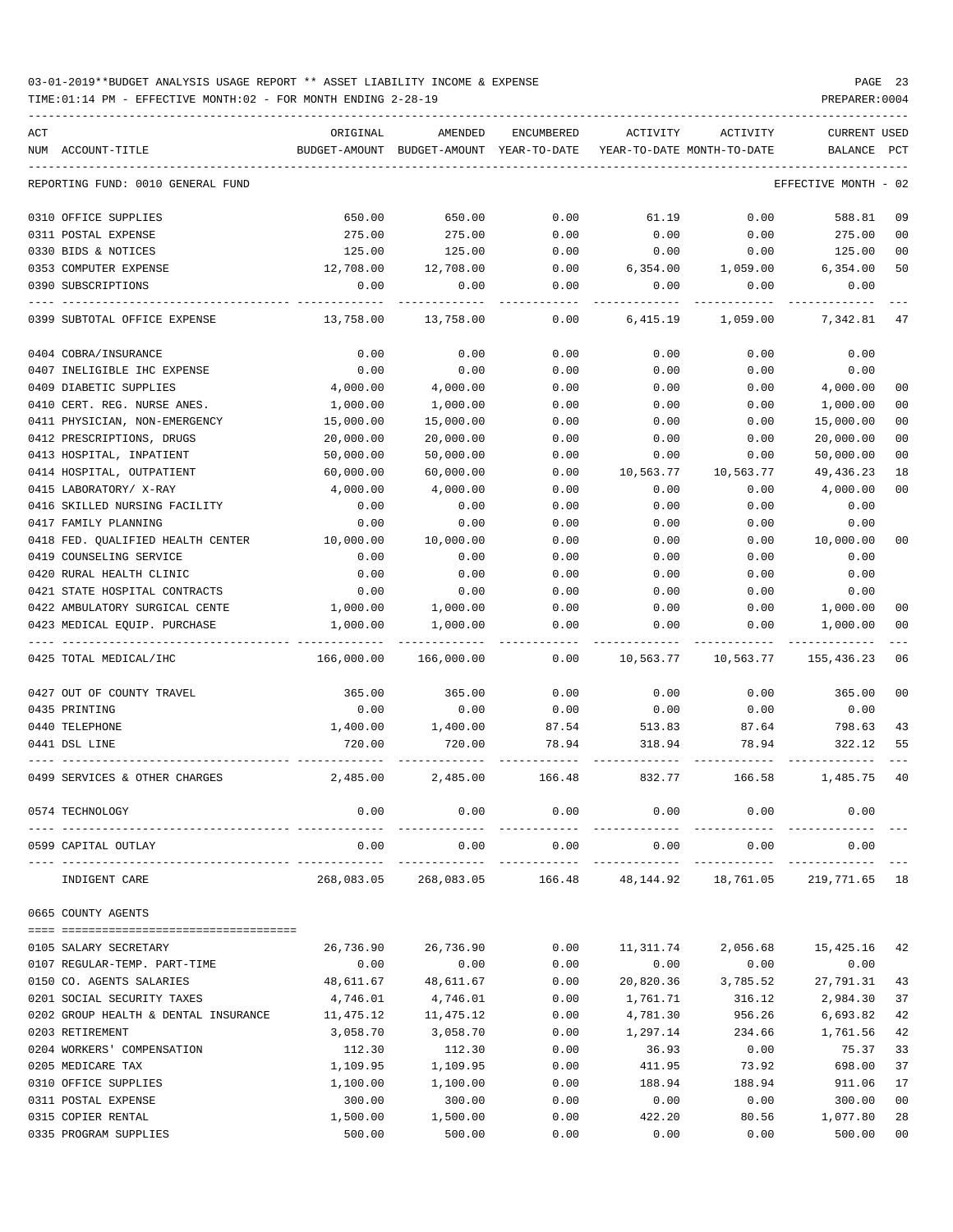| ACT |                                       | ORIGINAL                                                           | AMENDED                                                      | ENCUMBERED | ACTIVITY        | ACTIVITY                     | <b>CURRENT USED</b>                                  |              |
|-----|---------------------------------------|--------------------------------------------------------------------|--------------------------------------------------------------|------------|-----------------|------------------------------|------------------------------------------------------|--------------|
|     | NUM ACCOUNT-TITLE                     | BUDGET-AMOUNT                                                      | BUDGET-AMOUNT YEAR-TO-DATE                                   |            |                 | YEAR-TO-DATE MONTH-TO-DATE   | BALANCE                                              | $_{\rm PCT}$ |
|     | REPORTING FUND: 0010 GENERAL FUND     |                                                                    |                                                              |            |                 |                              | EFFECTIVE MONTH - 02                                 |              |
|     | 0420 TELEPHONE                        | 1,800.00                                                           | 1,800.00                                                     | 0.00       | 747.75          | 149.50                       | 1,052.25                                             | 42           |
|     | 0421 CELL PHONE ALLOWANCE             | 1,800.00                                                           | 1,800.00                                                     | 0.00       | 750.00          | 150.00                       | 1,050.00                                             | 42           |
|     | 0422 CABLE INTERNET                   | 672.00                                                             | 672.00                                                       | 0.00       | 280.00          | 56.00                        | 392.00                                               | 42           |
|     | 0427 IN/OUT CO.TRAVEL-AG.             | 4,000.00                                                           | 4,000.00                                                     | 0.00       | 331.11          | 0.00                         | 3,668.89                                             | 08           |
|     | 0428 IN/OUT CO.TRAVEL-F.C.S.          | 4,000.00                                                           | 4,000.00                                                     |            | 151.09 1,204.99 | 657.71                       | 2,643.92                                             | 34           |
|     | 0429 IN/OUT CO.TRAVEL-4-H             | 4,000.00                                                           | 4,000.00                                                     | 0.00       | 126.00          | 0.00                         | 3,874.00                                             | 03           |
|     | 0572 OFFICE EQUIPMENT                 | 0.00                                                               | 0.00                                                         | 0.00       | 0.00            | 0.00                         | 0.00                                                 |              |
|     | 0574 TECHNOLOGY                       | 0.00                                                               | 0.00                                                         | 0.00       | 0.00            | 0.00                         | 0.00                                                 |              |
|     | COUNTY AGENTS                         |                                                                    | 115,522.65 115,522.65 151.09 44,472.12 8,705.87 70,899.44 39 |            |                 |                              |                                                      |              |
|     | 0696 DONATIONS & ALLOCATIONS          |                                                                    |                                                              |            |                 |                              |                                                      |              |
|     | 0491 SOIL & WATER CONSERVATION        | 1,000.00                                                           | 1,000.00                                                     |            |                 |                              | $0.00$ $0.00$ $0.00$ $1,000.00$                      | 00           |
|     | 0492 INDIGENT BURIAL                  | 2,000.00                                                           | 2,000.00                                                     | 0.00       |                 |                              | 1,000.00 1,000.00 1,000.00                           | 50           |
|     | 0494 FLOOD CONTROL SITE MAINTENANCE   | 0.00                                                               | 0.00                                                         | 0.00       | 0.00            | 0.00                         | 0.00                                                 |              |
|     | DONATIONS & ALLOCATIONS               |                                                                    | 3,000.00 3,000.00                                            |            |                 | $0.00$ $1,000.00$ $1,000.00$ | 2,000.00 33                                          |              |
|     | 0999 ACCOUNTS PAYABLE                 |                                                                    |                                                              |            |                 |                              |                                                      |              |
|     | ===================================== |                                                                    |                                                              |            |                 |                              |                                                      |              |
|     | 0100 A/P CLEARING ACCOUNT             |                                                                    |                                                              |            | 0.00            | 0.00                         | 0.00                                                 |              |
|     | ACCOUNTS PAYABLE                      |                                                                    |                                                              |            | 0.00            | 0.00                         | 0.00                                                 |              |
|     | GENERAL FUND                          |                                                                    |                                                              |            |                 |                              |                                                      |              |
|     | INCOME TOTALS                         | 12,793,740.80 12,798,425.42 8,722,441.68 2,138,313.69 4,075,983.74 |                                                              |            |                 |                              |                                                      | 68           |
|     | <b>EXPENSE TOTALS</b>                 |                                                                    | 12,793,740.80    12,798,425.42                               |            |                 |                              | 25, 143.60 4, 874, 321.46 889, 407.49 7, 898, 960.36 | 38           |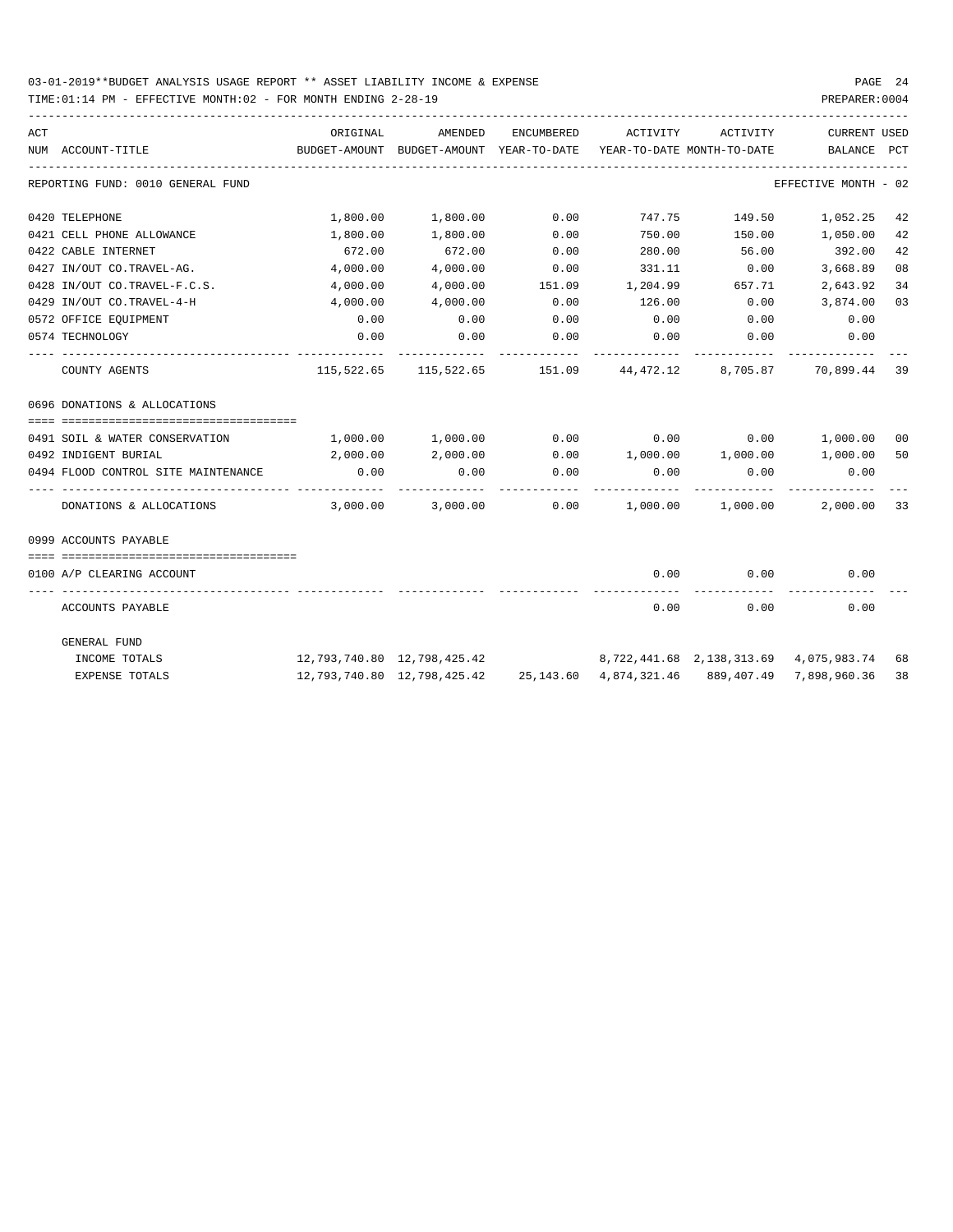|     | 03-01-2019**BUDGET ANALYSIS USAGE REPORT ** ASSET LIABILITY INCOME & EXPENSE<br>TIME: 01:14 PM - EFFECTIVE MONTH: 02 - FOR MONTH ENDING 2-28-19 |                                          |                                                     |                  |                                        |                                  | PAGE 25<br>PREPARER: 0004           |                |
|-----|-------------------------------------------------------------------------------------------------------------------------------------------------|------------------------------------------|-----------------------------------------------------|------------------|----------------------------------------|----------------------------------|-------------------------------------|----------------|
| ACT | NUM ACCOUNT-TITLE                                                                                                                               | ORIGINAL                                 | AMENDED<br>BUDGET-AMOUNT BUDGET-AMOUNT YEAR-TO-DATE | ENCUMBERED       | ACTIVITY<br>YEAR-TO-DATE MONTH-TO-DATE | ACTIVITY                         | CURRENT USED<br>BALANCE PCT         |                |
|     | _____________________________________<br>REPORTING FUND: 0011 COURTHOUSE SECURITY                                                               |                                          |                                                     |                  |                                        |                                  | EFFECTIVE MONTH - 02                |                |
|     | 0100 PAYROLL                                                                                                                                    |                                          |                                                     |                  |                                        |                                  |                                     |                |
|     | 0100 PAYROLL                                                                                                                                    |                                          |                                                     |                  | 0.00                                   | 0.00                             | 0.00                                |                |
|     | ---- ----<br>PAYROLL                                                                                                                            |                                          |                                                     |                  | 0.00                                   | -------<br>0.00                  | 0.00                                |                |
|     | 0102 A/P CLEARING                                                                                                                               |                                          |                                                     |                  |                                        |                                  |                                     |                |
|     |                                                                                                                                                 |                                          |                                                     |                  |                                        |                                  |                                     |                |
|     | 0100 A/P CLEARING                                                                                                                               |                                          |                                                     |                  | 0.00                                   | 0.00                             | 0.00                                |                |
|     | A/P CLEARING                                                                                                                                    |                                          |                                                     |                  | 0.00                                   | 0.00                             | 0.00                                |                |
|     | 0103 CASH                                                                                                                                       |                                          |                                                     |                  |                                        |                                  |                                     |                |
|     | 0100 C.H. SECURITY-COMBINED FUNDS CKING                                                                                                         |                                          |                                                     |                  |                                        |                                  | 25,464.89- 19.99 102,950.72         |                |
|     | CASH                                                                                                                                            |                                          |                                                     |                  |                                        | ------------<br>25,464.89- 19.99 | 102,950.72                          |                |
|     | 0120 RECEIVABLES                                                                                                                                |                                          |                                                     |                  |                                        |                                  |                                     |                |
|     | 0313 DUE FROM OTHER FUNDS                                                                                                                       |                                          |                                                     |                  | 0.00                                   |                                  | $0.00$ 1,125.43                     |                |
|     | RECEIVABLES                                                                                                                                     |                                          |                                                     |                  | 0.00                                   | ---------                        | -----------<br>$0.00$ 1,125.43      |                |
|     | 0200 SYSTEM ADDED LIABILITY DEPARTMENT                                                                                                          |                                          |                                                     |                  |                                        |                                  |                                     |                |
|     | 0910 SYSTEM ADDED LIABILITY LINE-ITEM                                                                                                           |                                          |                                                     |                  | 0.00                                   | 0.00                             | 0.00                                |                |
|     | SYSTEM ADDED LIABILITY DEPARTMENT                                                                                                               |                                          |                                                     |                  | 0.00                                   | 0.00                             | 0.00                                |                |
|     | 0271 EQUITY ACCOUNT                                                                                                                             |                                          |                                                     |                  |                                        |                                  |                                     |                |
|     | 0200 EQUITY ACCOUNT                                                                                                                             |                                          |                                                     |                  |                                        |                                  | $0.00$ $0.00$ $129,541.04$          |                |
|     | EQUITY ACCOUNT                                                                                                                                  |                                          |                                                     |                  | 0.00                                   |                                  | $0.00$ 129,541.04                   |                |
|     | 0300 CASH                                                                                                                                       |                                          |                                                     |                  |                                        |                                  |                                     |                |
|     |                                                                                                                                                 |                                          |                                                     |                  |                                        |                                  |                                     |                |
|     | 0111 BEGINNING CASH BALANCE                                                                                                                     |                                          | 68,984.00 68,984.00<br>-------------                |                  | 0.00<br>-------------                  | ----------                       | $0.00$ 68,984.00 00<br>------------ |                |
|     | CASH                                                                                                                                            | 68,984.00                                | 68,984.00                                           | 0.00             | 0.00                                   | 0.00                             | 68,984.00                           | 0 <sub>0</sub> |
|     | 0340 FEES OF OFFICE                                                                                                                             |                                          |                                                     |                  |                                        |                                  |                                     |                |
|     | 0600 COUNTY CLERK FEES                                                                                                                          | 7,000.00                                 | 7,000.00                                            |                  | 734.69                                 | 0.00                             | 6,265.31 10                         |                |
|     | 0650 DISTRICT CLERK FEES                                                                                                                        | 2,200.00                                 | 2,200.00                                            |                  | 790.78                                 | 0.00                             | 1,409.22                            | 36             |
|     | 0651 JUSTICE OF PEACE FEES                                                                                                                      | 2,100.00<br>------------- -------------- | 2,100.00                                            |                  | 582.91                                 | 0.00                             | 1,517.09                            | 28             |
|     | FEES OF OFFICE                                                                                                                                  | 11,300.00                                |                                                     | $11,300.00$ 0.00 | 2,108.38                               | 0.00                             | 9,191.62 19                         |                |
|     | 0360 INTEREST EARNINGS                                                                                                                          |                                          |                                                     |                  |                                        |                                  |                                     |                |
|     | 0100 INTEREST EARNINGS                                                                                                                          | 0.00                                     | 0.00<br>$- - - - -$                                 |                  |                                        |                                  | 86.53 19.99 86.53+                  |                |
|     | INTEREST EARNINGS                                                                                                                               | 0.00                                     | 0.00                                                | 0.00             | 86.53                                  | 19.99                            | $86.53+$                            |                |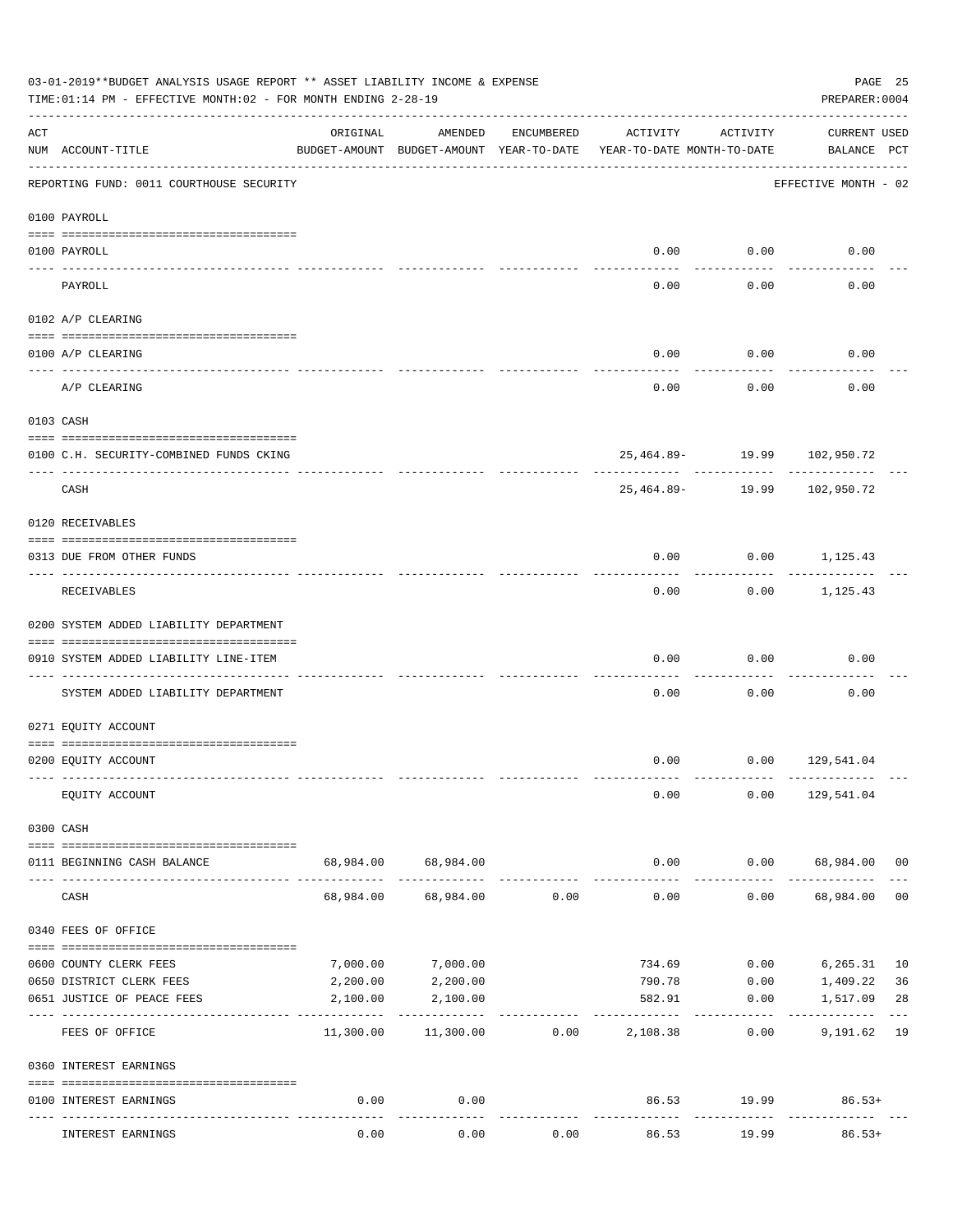|     | 03-01-2019**BUDGET ANALYSIS USAGE REPORT ** ASSET LIABILITY INCOME & EXPENSE<br>TIME: 01:14 PM - EFFECTIVE MONTH: 02 - FOR MONTH ENDING 2-28-19<br>PREPARER: 0004 |                                                                  |                     |             |                                                                                             |                                                                |                       |         |  |
|-----|-------------------------------------------------------------------------------------------------------------------------------------------------------------------|------------------------------------------------------------------|---------------------|-------------|---------------------------------------------------------------------------------------------|----------------------------------------------------------------|-----------------------|---------|--|
| ACT | NUM ACCOUNT-TITLE                                                                                                                                                 | ORIGINAL                                                         | AMENDED             | ENCUMBERED  | ACTIVITY<br>BUDGET-AMOUNT BUDGET-AMOUNT YEAR-TO-DATE YEAR-TO-DATE MONTH-TO-DATE BALANCE PCT | ACTIVITY                                                       | CURRENT USED          |         |  |
|     | REPORTING FUND: 0011 COURTHOUSE SECURITY                                                                                                                          |                                                                  |                     |             |                                                                                             |                                                                | EFFECTIVE MONTH - 02  |         |  |
|     |                                                                                                                                                                   |                                                                  |                     |             |                                                                                             |                                                                |                       |         |  |
|     | 0435 COURTHOUSE SECURITY PART TIME                                                                                                                                |                                                                  |                     |             |                                                                                             |                                                                |                       |         |  |
|     |                                                                                                                                                                   |                                                                  |                     |             |                                                                                             |                                                                |                       |         |  |
|     | 0107 PART TIME                                                                                                                                                    |                                                                  | 35,500.00 35,500.00 | 0.00        | -------------                                                                               | $0.00$ $0.00$ $35,500.00$ $00$<br>------------- -------------- |                       |         |  |
|     | COURTHOUSE SECURITY PART TIME 35,500.00 35,500.00                                                                                                                 |                                                                  |                     | 0.00        | 0.00                                                                                        |                                                                | $0.00$ 35,500.00      | $_{00}$ |  |
|     | 0510 COURTHOUSE SECURITY EOUIP                                                                                                                                    |                                                                  |                     |             |                                                                                             |                                                                |                       |         |  |
|     |                                                                                                                                                                   |                                                                  |                     |             |                                                                                             |                                                                |                       |         |  |
|     | 0571 EOUIPMENT                                                                                                                                                    | $44,784.00$ $44,784.00$ $0.00$ $27,659.80$ $0.00$ $17,124.20$ 62 |                     | ----------- |                                                                                             | -----------                                                    |                       |         |  |
|     | COURTHOUSE SECURITY EOUIP                                                                                                                                         |                                                                  | 44,784.00 44,784.00 |             | 0.00 27,659.80                                                                              |                                                                | $0.00$ $17,124,20$ 62 |         |  |
|     | 0560 BAILIFF                                                                                                                                                      |                                                                  |                     |             |                                                                                             |                                                                |                       |         |  |
|     |                                                                                                                                                                   |                                                                  |                     |             |                                                                                             |                                                                |                       |         |  |
|     | 0130 SALARY/BAILIFF                                                                                                                                               | 0.00                                                             | 0.00                | 0.00        | 0.00                                                                                        | 0.00                                                           | 0.00                  |         |  |
|     | 0201 SOCIAL SECURITY                                                                                                                                              | 0.00                                                             | 0.00                | 0.00        | 0.00                                                                                        | 0.00                                                           | 0.00                  |         |  |
|     | 0203 RETIREMENT                                                                                                                                                   | 0.00                                                             | 0.00                | 0.00        | 0.00                                                                                        | 0.00                                                           | 0.00                  |         |  |
|     | 0204 WORKER'S COMPENSATION                                                                                                                                        | 0.00                                                             | 0.00                | 0.00        | 0.00                                                                                        | 0.00                                                           | 0.00                  |         |  |
|     | 0205 MEDICARE                                                                                                                                                     | 0.00                                                             | 0.00                | 0.00        | 0.00                                                                                        | 0.00                                                           | 0.00                  |         |  |
|     | 0427 BAILIFF CONT.ED./OUT OF COUNTY                                                                                                                               | 0.00                                                             | 0.00                | 0.00        | 0.00<br>--------                                                                            | 0.00<br>------                                                 | 0.00                  |         |  |
|     | BAILIFF                                                                                                                                                           | 0.00                                                             | 0.00                | 0.00        | 0.00                                                                                        | 0.00                                                           | 0.00                  |         |  |
|     | COURTHOUSE SECURITY                                                                                                                                               |                                                                  |                     |             |                                                                                             |                                                                |                       |         |  |
|     | INCOME TOTALS                                                                                                                                                     |                                                                  | 80,284.00 80,284.00 |             |                                                                                             | 2,194.91    19.99    78,089.09    03                           |                       |         |  |
|     | <b>EXPENSE TOTALS</b>                                                                                                                                             |                                                                  | 80,284.00 80,284.00 |             | 0.00 27,659.80                                                                              | 0.00                                                           | 52,624.20             | 34      |  |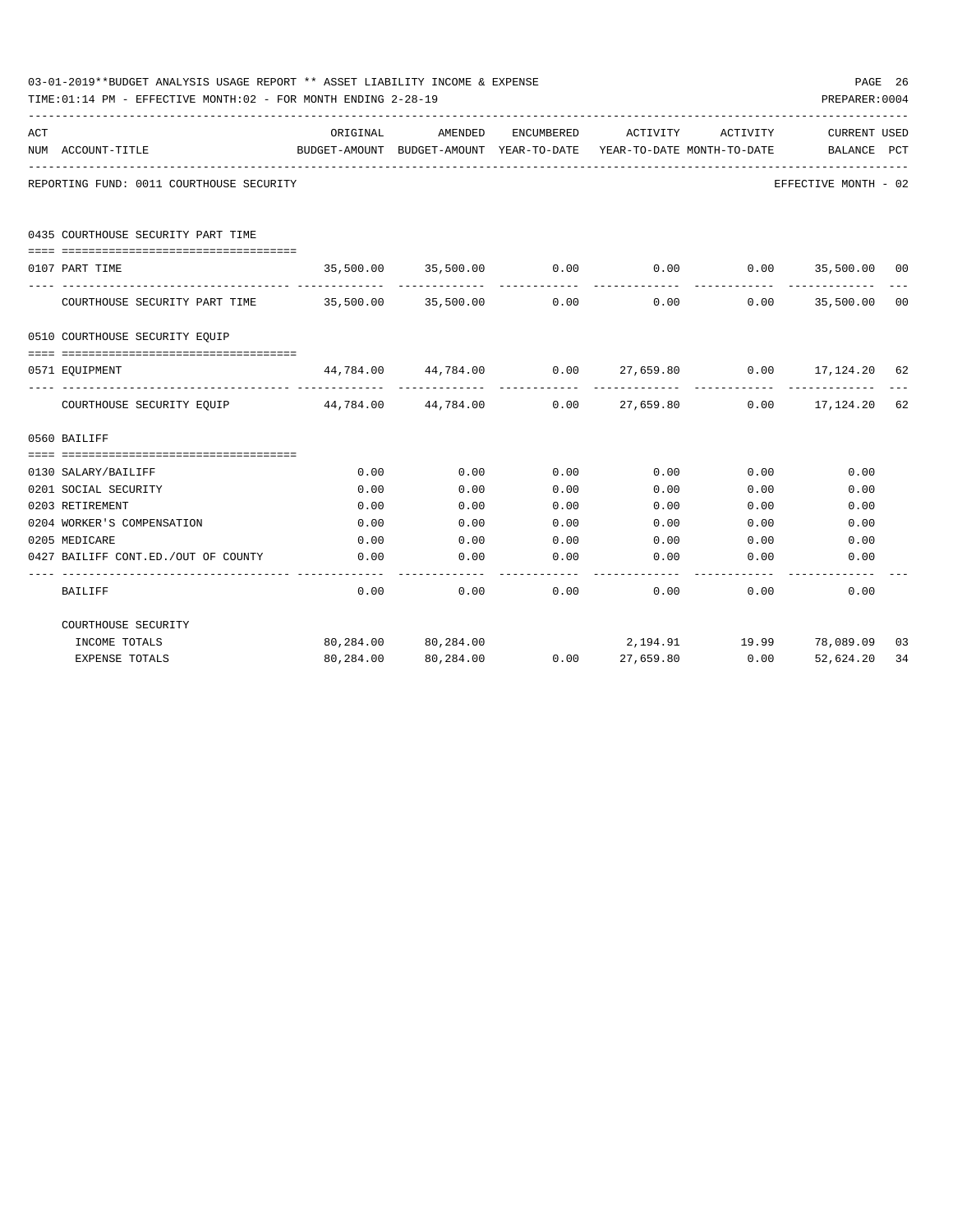|                | 03-01-2019**BUDGET ANALYSIS USAGE REPORT ** ASSET LIABILITY INCOME & EXPENSE<br>TIME: 01:14 PM - EFFECTIVE MONTH: 02 - FOR MONTH ENDING 2-28-19 |                                       |                                                     |            |                                        |                         | PAGE 27<br>PREPARER: 0004                  |
|----------------|-------------------------------------------------------------------------------------------------------------------------------------------------|---------------------------------------|-----------------------------------------------------|------------|----------------------------------------|-------------------------|--------------------------------------------|
| $\mathtt{ACT}$ | NUM ACCOUNT-TITLE                                                                                                                               | ORIGINAL                              | AMENDED<br>BUDGET-AMOUNT BUDGET-AMOUNT YEAR-TO-DATE | ENCUMBERED | ACTIVITY<br>YEAR-TO-DATE MONTH-TO-DATE | ACTIVITY                | <b>CURRENT USED</b><br>BALANCE PCT         |
|                | REPORTING FUND: 0012 CO.CLK.VITAL STAT.FEE                                                                                                      |                                       |                                                     |            |                                        |                         | EFFECTIVE MONTH - 02                       |
|                | 0102 A/P CLEARING                                                                                                                               |                                       |                                                     |            |                                        |                         |                                            |
|                | 0100 A/P CLEARING                                                                                                                               |                                       |                                                     |            | 0.00                                   | 0.00                    | 0.00                                       |
|                | ---- ----------<br>A/P CLEARING                                                                                                                 |                                       |                                                     |            | 0.00                                   | 0.00                    | 0.00                                       |
|                | 0103 CASH                                                                                                                                       |                                       |                                                     |            |                                        |                         |                                            |
|                | 0100 CO.CLK.VITAL STAT.-COMB.FUNDS CKIN                                                                                                         |                                       |                                                     |            |                                        | 1,900.82- 0.82 3,858.85 |                                            |
|                | CASH                                                                                                                                            |                                       |                                                     |            | 1,900.82-                              | -----------             | $0.82$ 3,858.85                            |
|                | 0120 RECEIVABLES                                                                                                                                |                                       |                                                     |            |                                        |                         |                                            |
|                | 0313 DUE FROM OTHER FUNDS                                                                                                                       |                                       |                                                     |            | 0.00                                   | 0.00                    | 84.00                                      |
|                | RECEIVABLES                                                                                                                                     |                                       |                                                     |            | 0.00                                   | 0.00                    | 84.00                                      |
|                | 0200 SYSTEM ADDED LIABILITY DEPARTMENT                                                                                                          |                                       |                                                     |            |                                        |                         |                                            |
|                | 0910 SYSTEM ADDED LIABILITY LINE-ITEM                                                                                                           |                                       |                                                     |            | 0.00                                   | 0.00                    | 0.00                                       |
|                | SYSTEM ADDED LIABILITY DEPARTMENT                                                                                                               |                                       |                                                     |            | 0.00                                   | 0.00                    | 0.00                                       |
|                | 0271 EQUITY ACCOUNT                                                                                                                             |                                       |                                                     |            |                                        |                         |                                            |
|                | 0200 EQUITY ACCOUNT                                                                                                                             |                                       |                                                     |            | 0.00                                   | 0.00                    | 5,843.67                                   |
|                | EQUITY ACCOUNT                                                                                                                                  |                                       |                                                     |            | 0.00                                   | 0.00                    | 5,843.67                                   |
|                | 0300 CASH                                                                                                                                       |                                       |                                                     |            |                                        |                         |                                            |
|                | 0112 BEGINNING CASH BALANCE                                                                                                                     |                                       | 3,500.00 3,500.00                                   |            |                                        |                         | $0.00$ $0.00$ $3,500.00$<br>0 <sup>0</sup> |
|                |                                                                                                                                                 |                                       |                                                     |            |                                        |                         |                                            |
|                | CASH                                                                                                                                            |                                       | 3,500.00 3,500.00 0.00                              |            | 0.00                                   | 0.00                    | 3,500.00 00                                |
|                | 0360 INTEREST EARNINGS                                                                                                                          |                                       |                                                     |            |                                        |                         |                                            |
|                | 0100 INTEREST EARNINGS                                                                                                                          | 0.00                                  | 0.00                                                |            | 3.64                                   | 0.82                    | $3.64+$                                    |
|                | INTEREST EARNINGS                                                                                                                               | -------------- --------------<br>0.00 | -----------<br>0.00                                 | 0.00       | -------------<br>3.64                  | -----------<br>0.82     | $3.64+$                                    |
|                | 0370 MISCELLANEOUS INCOME                                                                                                                       |                                       |                                                     |            |                                        |                         |                                            |
|                | 0134 CO. CLK. VITAL STAT. FEE                                                                                                                   | 500.00                                | 500.00                                              |            |                                        |                         | 81.00   0.00   419.00   16                 |
|                | MISCELLANEOUS INCOME                                                                                                                            |                                       | 500.00                                              |            | 500.00 0.00 81.00                      | 0.00                    | 419.00 16                                  |
|                | 0403 CO.CLK. VITAL STATS.                                                                                                                       |                                       |                                                     |            |                                        |                         |                                            |
|                | 0310 OFFICE SUPPLIES                                                                                                                            |                                       | 3,000.00 2,830.72 310.00 715.50                     |            |                                        |                         | $0.00$ 1,805.22 36                         |
|                | 0427 OUT OF COUNTY TRAVEL                                                                                                                       | 1,000.00                              | 1,169.28                                            |            | $0.00$ 1,269.96 0.00                   |                         | 100.68- 109                                |
|                | 0574 COMPUTER EQUIPMENT                                                                                                                         | 0.00                                  | 0.00                                                | 0.00       | 0.00                                   | 0.00                    | 0.00                                       |
|                | CO.CLK. VITAL STATS.                                                                                                                            | 4,000.00                              | ----------<br>4,000.00                              | 310.00     | .<br>1,985.46                          | 0.00                    | -----------<br>1,704.54 57                 |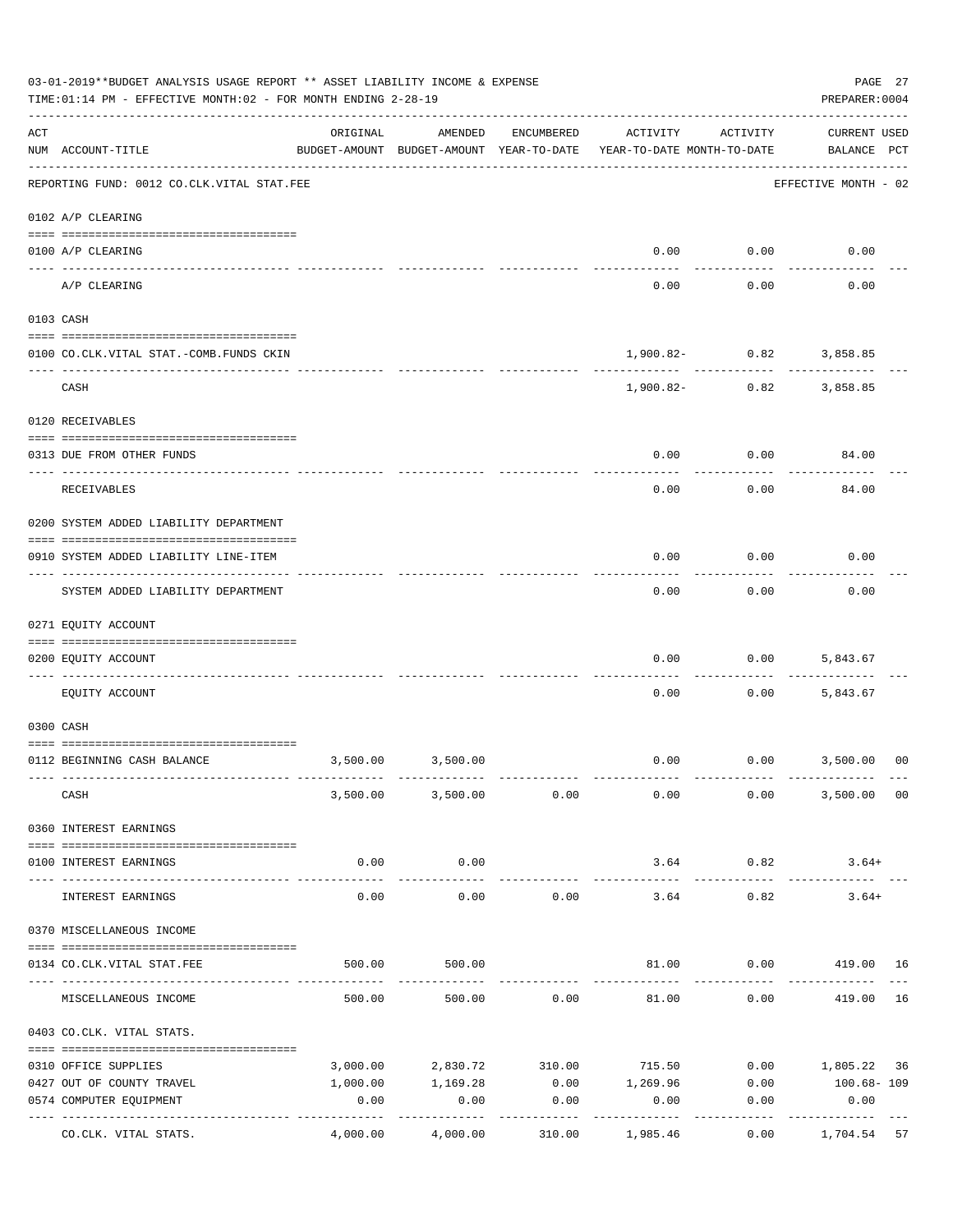| 03-01-2019**BUDGET ANALYSIS USAGE REPORT ** ASSET LIABILITY INCOME & EXPENSE<br>TIME: 01:14 PM - EFFECTIVE MONTH: 02 - FOR MONTH ENDING 2-28-19 |                           |                          |                            |          |                                        | PAGE 28<br>PREPARER: 0004             |  |
|-------------------------------------------------------------------------------------------------------------------------------------------------|---------------------------|--------------------------|----------------------------|----------|----------------------------------------|---------------------------------------|--|
| ACT<br>NUM ACCOUNT-TITLE                                                                                                                        | ORIGINAL<br>BUDGET-AMOUNT | AMENDED<br>BUDGET-AMOUNT | ENCUMBERED<br>YEAR-TO-DATE | ACTIVITY | ACTIVITY<br>YEAR-TO-DATE MONTH-TO-DATE | <b>CURRENT USED</b><br>PCT<br>BALANCE |  |
| REPORTING FUND: 0012 CO.CLK.VITAL STAT.FEE                                                                                                      |                           |                          |                            |          |                                        | EFFECTIVE MONTH - 02                  |  |
| CO. CLK. VITAL STAT. FEE                                                                                                                        |                           |                          |                            |          |                                        |                                       |  |
| INCOME TOTALS                                                                                                                                   | 4,000.00                  | 4,000.00                 |                            | 84.64    | 0.82                                   | 02<br>3,915.36                        |  |
| EXPENSE TOTALS                                                                                                                                  | 4,000.00                  | 4,000.00                 | 310.00                     | 1,985.46 | 0.00                                   | 57<br>1,704.54                        |  |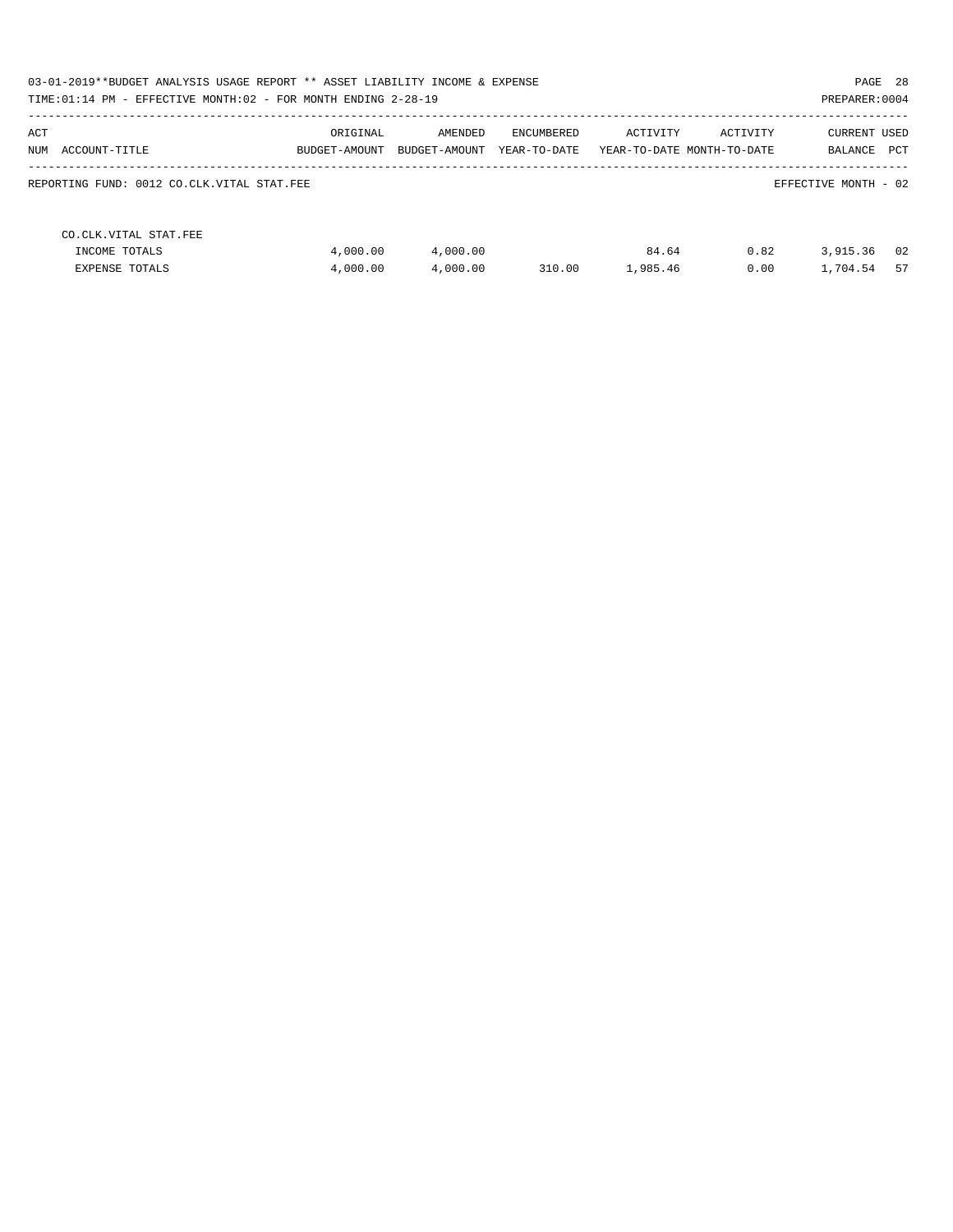|     | 03-01-2019**BUDGET ANALYSIS USAGE REPORT ** ASSET LIABILITY INCOME & EXPENSE<br>TIME: 01:14 PM - EFFECTIVE MONTH: 02 - FOR MONTH ENDING 2-28-19 |                                                      |                    |                     |                                                         |                          | PAGE 29<br>PREPARER: 0004          |    |
|-----|-------------------------------------------------------------------------------------------------------------------------------------------------|------------------------------------------------------|--------------------|---------------------|---------------------------------------------------------|--------------------------|------------------------------------|----|
| ACT | NUM ACCOUNT-TITLE                                                                                                                               | ORIGINAL<br>BUDGET-AMOUNT BUDGET-AMOUNT YEAR-TO-DATE | AMENDED            | ENCUMBERED          | ACTIVITY<br>YEAR-TO-DATE MONTH-TO-DATE                  | ACTIVITY                 | <b>CURRENT USED</b><br>BALANCE PCT |    |
|     | REPORTING FUND: 0013 BAIL BONDS TRUST FUND                                                                                                      |                                                      |                    |                     |                                                         |                          | EFFECTIVE MONTH - 02               |    |
|     | 0102 A/P CLEARING                                                                                                                               |                                                      |                    |                     |                                                         |                          |                                    |    |
|     | 0100 A/P CLEARING<br>---- ---------                                                                                                             |                                                      |                    |                     | 0.00                                                    | 0.00                     | 0.00                               |    |
|     | A/P CLEARING                                                                                                                                    |                                                      |                    |                     | 0.00                                                    | 0.00                     | 0.00                               |    |
|     | 0103 CASH                                                                                                                                       |                                                      |                    |                     |                                                         |                          |                                    |    |
|     | 0113 SURETY BAIL BOND FEE                                                                                                                       |                                                      |                    |                     |                                                         | $630.00 - 435.00$        | 4,290.00                           |    |
|     | CASH                                                                                                                                            |                                                      |                    |                     | 630.00-                                                 | . <u>.</u><br>435.00     | 4,290.00                           |    |
|     | 0207 DUE TO FUND                                                                                                                                |                                                      |                    |                     |                                                         |                          |                                    |    |
|     |                                                                                                                                                 |                                                      |                    |                     |                                                         |                          |                                    |    |
|     | 0097 DUE TO OTHER GOVERNMENTS                                                                                                                   |                                                      |                    |                     | 0.00                                                    | 0.00                     | 5.100.00                           |    |
|     | DUE TO FUND                                                                                                                                     |                                                      |                    |                     | 0.00                                                    | 0.00                     | 5,100.00                           |    |
|     | 0271 EQUITY ACCOUNT                                                                                                                             |                                                      |                    |                     |                                                         |                          |                                    |    |
|     | 0200 EQUITY ACCOUNT                                                                                                                             |                                                      |                    |                     | 0.00                                                    | 0.00                     | 180.00-                            |    |
|     | EQUITY ACCOUNT                                                                                                                                  |                                                      |                    |                     | 0.00                                                    | 0.00                     | 180.00-                            |    |
|     | 0300 CASH                                                                                                                                       |                                                      |                    |                     |                                                         |                          |                                    |    |
|     | 0113 BEGINNING CASH BALANCE                                                                                                                     | 0.00                                                 | 0.00               |                     | 0.00                                                    | 0.00                     | 0.00                               |    |
|     | ----------------------------<br>CASH                                                                                                            | 0.00                                                 | 0.00               | 0.00                | 0.00                                                    | 0.00                     | 0.00                               |    |
|     | 0345 BONDS                                                                                                                                      |                                                      |                    |                     |                                                         |                          |                                    |    |
|     | 0113 SURETY BAIL BOND FEE                                                                                                                       | 4,000.00                                             | 4,000.00           |                     |                                                         | 2,685.00 435.00 1,315.00 |                                    | 67 |
|     | <b>BONDS</b>                                                                                                                                    |                                                      | 4,000.00 4,000.00  | 0.00                | 2,685.00                                                | 435.00                   | 1,315.00                           | 67 |
|     | 0370 MISCELLANEOUS                                                                                                                              |                                                      |                    |                     |                                                         |                          |                                    |    |
|     | 0130 REFUNDS & MISCELLANEOUS                                                                                                                    | 0.00                                                 | 0.00               |                     | 0.00                                                    | 0.00                     | 0.00                               |    |
|     | 0132 TEMPORARY BOND SECURITY                                                                                                                    | 0.00                                                 | 0.00               |                     | 0.00                                                    | 0.00                     | 0.00                               |    |
|     | MISCELLANEOUS                                                                                                                                   | 0.00                                                 | ----------<br>0.00 | 0.00                | 0.00                                                    | 0.00                     | 0.00                               |    |
|     | 0498 BAIL BOND FEE EXPENSE                                                                                                                      |                                                      |                    |                     |                                                         |                          |                                    |    |
|     | 0489 10% TO STATE COMPTROLLER                                                                                                                   |                                                      |                    |                     | $4,000.00$ $4,000.00$ $0.00$ $3,315.00$ $0.00$ $685.00$ |                          |                                    | 83 |
|     | BAIL BOND FEE EXPENSE                                                                                                                           | 4,000.00                                             | 4,000.00           | -----------<br>0.00 | 3,315.00                                                | ----------<br>0.00       | 685.00                             | 83 |
|     | BAIL BONDS TRUST FUND                                                                                                                           |                                                      |                    |                     |                                                         |                          |                                    |    |
|     | INCOME TOTALS                                                                                                                                   | 4,000.00                                             | 4,000.00           |                     | 2,685.00                                                |                          | 435.00 1,315.00                    | 67 |
|     | EXPENSE TOTALS                                                                                                                                  | 4,000.00                                             | 4,000.00           | 0.00                | 3,315.00                                                | 0.00                     | 685.00                             | 83 |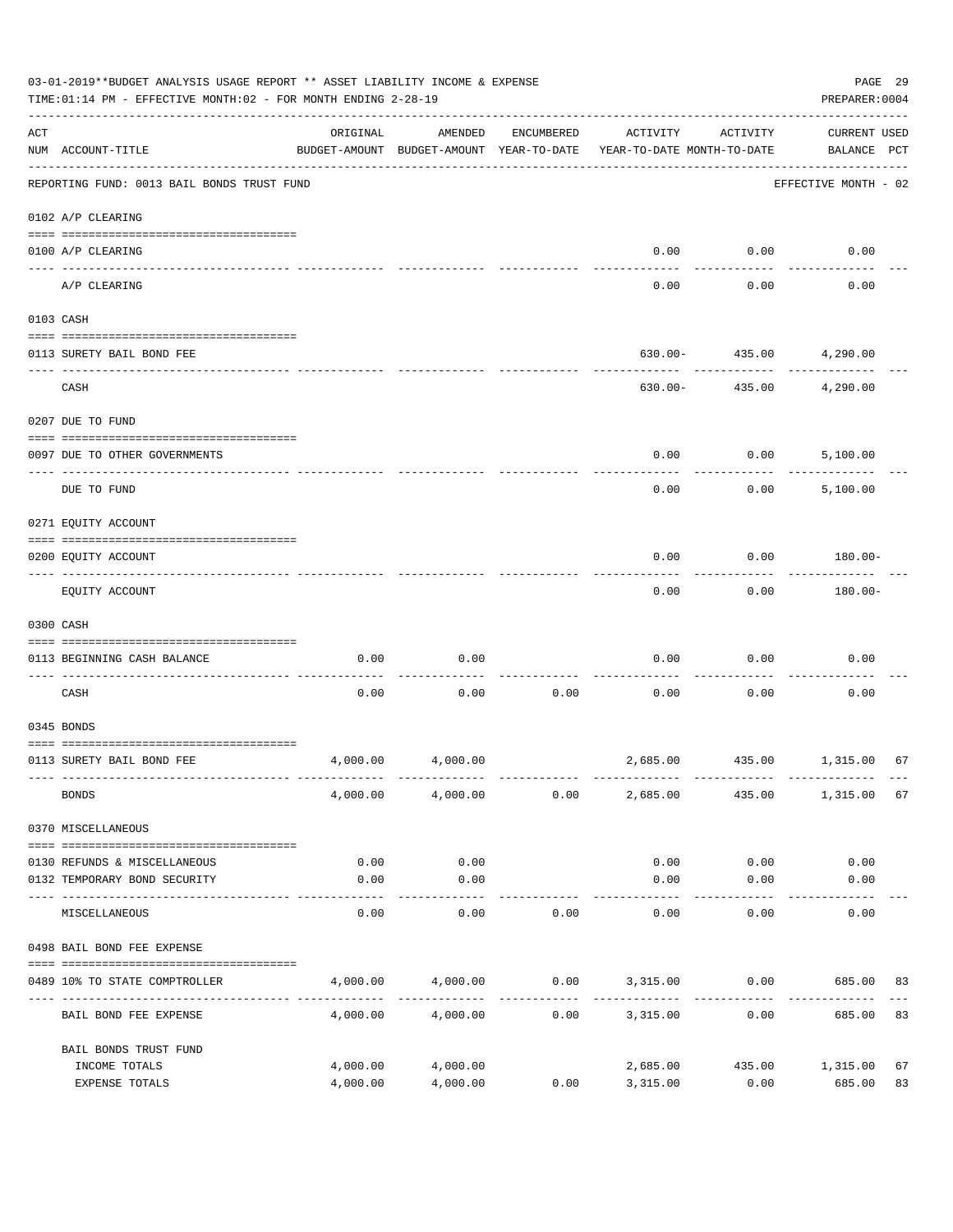|     | 03-01-2019**BUDGET ANALYSIS USAGE REPORT ** ASSET LIABILITY INCOME & EXPENSE<br>TIME:01:14 PM - EFFECTIVE MONTH:02 - FOR MONTH ENDING 2-28-19 |          |                                                     |                 |                                        |                     | PREPARER: 0004                     | PAGE 30                 |
|-----|-----------------------------------------------------------------------------------------------------------------------------------------------|----------|-----------------------------------------------------|-----------------|----------------------------------------|---------------------|------------------------------------|-------------------------|
| ACT | NUM ACCOUNT-TITLE                                                                                                                             | ORIGINAL | AMENDED<br>BUDGET-AMOUNT BUDGET-AMOUNT YEAR-TO-DATE | ENCUMBERED      | ACTIVITY<br>YEAR-TO-DATE MONTH-TO-DATE | ACTIVITY            | <b>CURRENT USED</b><br>BALANCE PCT |                         |
|     | REPORTING FUND: 0014 JUSTICE CT. BLDG. SECURITY                                                                                               |          |                                                     |                 |                                        |                     | EFFECTIVE MONTH - 02               |                         |
|     | 0102 A/P CLEARING                                                                                                                             |          |                                                     |                 |                                        |                     |                                    |                         |
|     | 0100 A/P CLEARING                                                                                                                             |          |                                                     |                 | 0.00                                   | 0.00                | 0.00                               |                         |
|     | ---- ---------<br>A/P CLEARING                                                                                                                |          |                                                     |                 | 0.00                                   | 0.00                | 0.00                               |                         |
|     | 0103 CASH                                                                                                                                     |          |                                                     |                 |                                        |                     |                                    |                         |
|     | 0100 JUST.CT.BLDG.SEC.-COMB.FUNDS CKING                                                                                                       |          |                                                     |                 | 193.32                                 |                     | $0.00$ 17,326.15                   |                         |
|     | CASH                                                                                                                                          |          |                                                     |                 |                                        | 193.32<br>0.00      | 17,326.15                          |                         |
|     | 0120 RECEIVABLES                                                                                                                              |          |                                                     |                 |                                        |                     |                                    |                         |
|     | 0313 DUE FROM OTHER FUNDS                                                                                                                     |          |                                                     |                 | 0.00                                   | 0.00                | 66.77                              |                         |
|     | RECEIVABLES                                                                                                                                   |          |                                                     |                 | 0.00                                   | 0.00                | 66.77                              |                         |
|     | 0200 SYSTEM ADDED LIABILITY DEPT.                                                                                                             |          |                                                     |                 |                                        |                     |                                    |                         |
|     | 0910 SYSTEM ADDED LIABILITY LINE-ITEM                                                                                                         |          |                                                     |                 | 0.00                                   | 0.00                | 0.00                               |                         |
|     | SYSTEM ADDED LIABILITY DEPT.                                                                                                                  |          |                                                     |                 | 0.00                                   | 0.00                | 0.00                               |                         |
|     | 0271 EQUITY ACCOUNT                                                                                                                           |          |                                                     |                 |                                        |                     |                                    |                         |
|     | 0200 EQUITY ACCOUNT                                                                                                                           |          |                                                     |                 | 0.00                                   | 0.00                | 17,199.60<br>--------              |                         |
|     | EQUITY ACCOUNT                                                                                                                                |          |                                                     |                 | 0.00                                   | 0.00                | 17,199.60                          |                         |
|     | 0300 CASH                                                                                                                                     |          |                                                     |                 |                                        |                     |                                    |                         |
|     | 0114 BEGINNING CASH                                                                                                                           | 2,850.00 | 2,850.00                                            |                 | 0.00                                   |                     | 0.00<br>2,850.00                   | 0 <sup>0</sup>          |
|     | CASH                                                                                                                                          | 2,850.00 | 2,850.00                                            | 0.00            | 0.00                                   | 0.00                | 2,850.00 00                        |                         |
|     | 0370 MISCELLANEOUS INCOME                                                                                                                     |          |                                                     |                 |                                        |                     |                                    |                         |
|     | 0455 JP1 SECURITY FEE                                                                                                                         | 300.00   | 300.00                                              |                 | 120.29                                 | 0.00                | 179.71                             | 40                      |
|     | 0456 JP2 SECURITY FEE                                                                                                                         | 150.00   | 150.00                                              |                 | 10.00                                  | 0.00                | 140.00                             | 07                      |
|     | 0457 JP3 SECURITY FEE                                                                                                                         | 200.00   | 200.00<br>-----------                               |                 | 63.03<br>-----------                   | 0.00<br>$- - - - -$ | 136.97<br>-----------              | 32<br>$---$             |
|     | MISCELLANEOUS INCOME                                                                                                                          | 650.00   | 650.00                                              | 0.00            | 193.32                                 | 0.00                | 456.68                             | 30                      |
|     | 0435 JUSTICE CT.BLDG.EXP.                                                                                                                     |          |                                                     |                 |                                        |                     |                                    |                         |
|     | 0320 JP1 SECURITY EXPENSE                                                                                                                     |          | 1,000.00 1,000.00                                   | 0.00            | 0.00                                   |                     | 0.00 1,000.00                      | 0 <sub>0</sub>          |
|     | 0321 JP2 SECURITY EXPENSE                                                                                                                     | 1,000.00 | 1,000.00                                            | 0.00            | 0.00                                   | 0.00                | 1,000.00                           | 0 <sub>0</sub>          |
|     | 0322 JP3 SECURITY EXPENSE                                                                                                                     | 1,500.00 | 1,500.00<br>-----------                             | 0.00<br>------- | 0.00                                   | 0.00                | 1,500.00                           | 0 <sub>0</sub><br>$---$ |
|     | JUSTICE CT.BLDG.EXP.                                                                                                                          | 3,500.00 | 3,500.00                                            | 0.00            | 0.00                                   | 0.00                | 3,500.00 00                        |                         |
|     | JUSTICE CT. BLDG. SECURITY                                                                                                                    |          |                                                     |                 |                                        |                     |                                    |                         |
|     | INCOME TOTALS                                                                                                                                 |          | 3,500.00 3,500.00                                   |                 | 193.32                                 |                     | 0.00<br>3,306.68                   | 06                      |
|     | EXPENSE TOTALS                                                                                                                                | 3,500.00 | 3,500.00                                            | 0.00            | 0.00                                   | 0.00                | 3,500.00                           | 0 <sub>0</sub>          |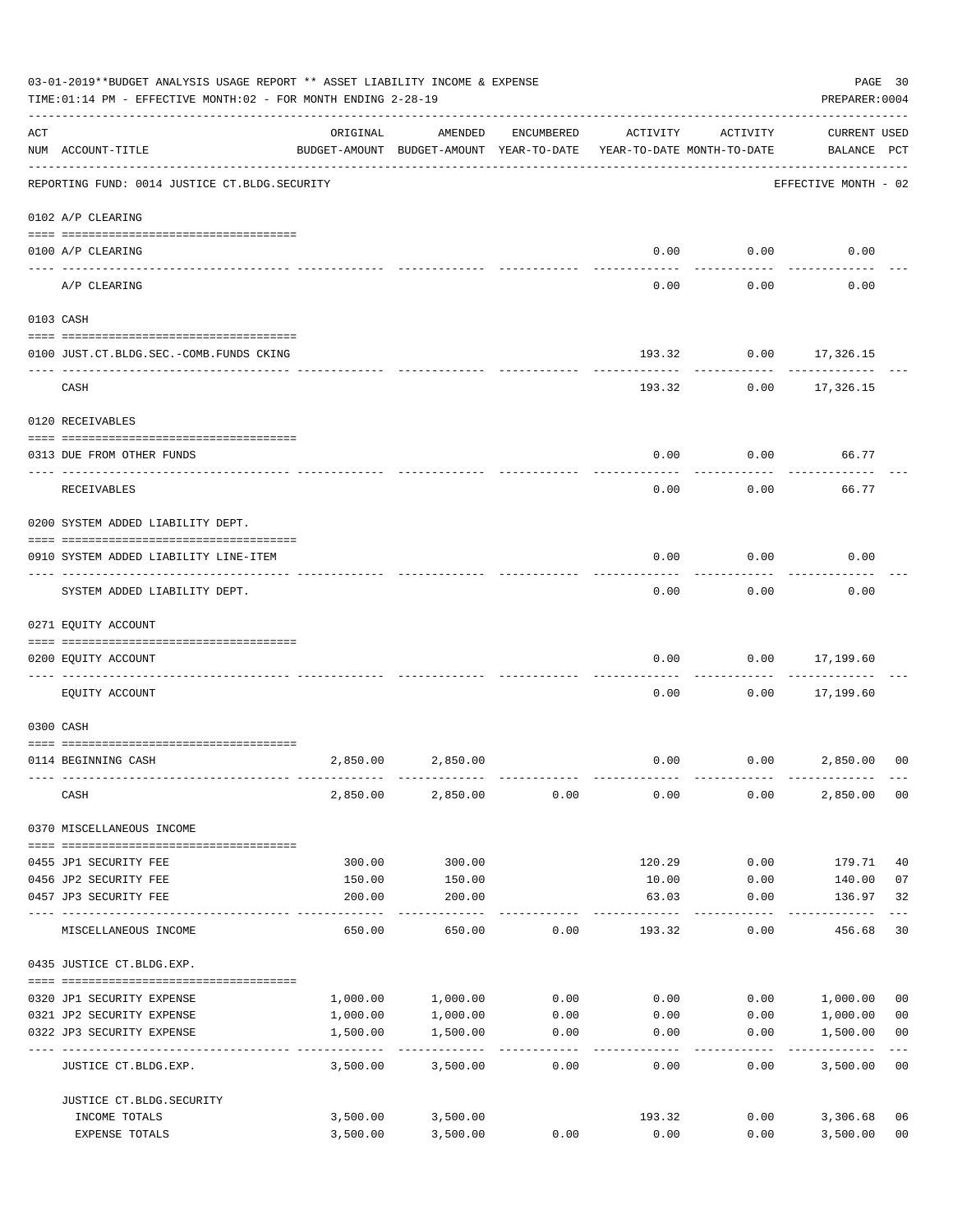|     | 03-01-2019**BUDGET ANALYSIS USAGE REPORT ** ASSET LIABILITY INCOME & EXPENSE<br>TIME: 01:14 PM - EFFECTIVE MONTH: 02 - FOR MONTH ENDING 2-28-19 |          |                                                     |                             |                                        |          | PREPARER: 0004                     | PAGE 31        |
|-----|-------------------------------------------------------------------------------------------------------------------------------------------------|----------|-----------------------------------------------------|-----------------------------|----------------------------------------|----------|------------------------------------|----------------|
| ACT | NUM ACCOUNT-TITLE                                                                                                                               | ORIGINAL | AMENDED<br>BUDGET-AMOUNT BUDGET-AMOUNT YEAR-TO-DATE | ENCUMBERED                  | ACTIVITY<br>YEAR-TO-DATE MONTH-TO-DATE | ACTIVITY | <b>CURRENT USED</b><br>BALANCE PCT |                |
|     | REPORTING FUND: 0016 CO.JUDGE EXCESS SUPP.                                                                                                      |          |                                                     |                             |                                        |          | EFFECTIVE MONTH - 02               |                |
|     | 0102 A/P CLEARING                                                                                                                               |          |                                                     |                             |                                        |          |                                    |                |
|     | 0100 A/P CLEARING                                                                                                                               |          |                                                     |                             | 0.00                                   | 0.00     | 0.00                               |                |
|     | ---- -------                                                                                                                                    |          |                                                     |                             |                                        |          |                                    |                |
|     | A/P CLEARING                                                                                                                                    |          |                                                     |                             | 0.00                                   | 0.00     | 0.00                               |                |
|     | 0103 CASH                                                                                                                                       |          |                                                     |                             |                                        |          |                                    |                |
|     |                                                                                                                                                 |          |                                                     |                             | 0.00                                   | 0.00     |                                    |                |
|     | 0100 CO.JUDGE EXCESS SUPP.-COMB.FUND CK                                                                                                         |          |                                                     |                             |                                        |          | 17,624.67                          |                |
|     | CASH                                                                                                                                            |          |                                                     |                             | 0.00                                   | 0.00     | 17,624.67                          |                |
|     | 0200 SYSTEM ADDED LIABILITY DEPARTMENT                                                                                                          |          |                                                     |                             |                                        |          |                                    |                |
|     | 0910 SYSTEM ADDED LIABILITY LINE-ITEM                                                                                                           |          |                                                     |                             | 0.00                                   | 0.00     | 0.00                               |                |
|     |                                                                                                                                                 |          |                                                     |                             |                                        |          |                                    |                |
|     | SYSTEM ADDED LIABILITY DEPARTMENT                                                                                                               |          |                                                     |                             | 0.00                                   | 0.00     | 0.00                               |                |
|     | 0271 EQUITY ACCOUNT                                                                                                                             |          |                                                     |                             |                                        |          |                                    |                |
|     | 0200 EQUITY ACCOUNT                                                                                                                             |          |                                                     |                             | 0.00                                   | 0.00     | 17,624.67                          |                |
|     | EQUITY ACCOUNT                                                                                                                                  |          |                                                     |                             | 0.00                                   |          | $0.00$ 17,624.67                   |                |
|     | 0300 CASH                                                                                                                                       |          |                                                     |                             |                                        |          |                                    |                |
|     | 0116 BEGINNING CASH BALANCE                                                                                                                     | 1,000.00 | 1,000.00                                            |                             | 0.00                                   | 0.00     | 1,000.00                           | 00             |
|     | CASH                                                                                                                                            | 1,000.00 | 1,000.00                                            | ------------ ------<br>0.00 | 0.00                                   | 0.00     | 1,000.00                           | 0 <sub>0</sub> |
|     | 0370 MISCELLANEOUS INCOME                                                                                                                       |          |                                                     |                             |                                        |          |                                    |                |
|     |                                                                                                                                                 |          |                                                     |                             |                                        |          |                                    |                |
|     | 0149 CO. JUDGE EXCESS SUPP.                                                                                                                     |          | 500.00 500.00                                       |                             | 0.00                                   |          | $0.00$ 500.00 00                   |                |
|     | MISCELLANEOUS INCOME                                                                                                                            | 500.00   | 500.00                                              | 0.00                        | 0.00                                   | 0.00     | 500.00                             | 0 <sub>0</sub> |
|     | 0400 CO. JUDGE EXCESS SUPP.                                                                                                                     |          |                                                     |                             |                                        |          |                                    |                |
|     | 0310 OFFICE SUPPLIES                                                                                                                            | 300.00   | 300.00                                              | 0.00                        | 0.00                                   | 0.00     | 300.00                             | 0 <sub>0</sub> |
|     | 0427 OUT OF COUNTY TRAVEL                                                                                                                       | 500.00   | 500.00                                              | 0.00                        | 0.00                                   | 0.00     | 500.00                             | 0 <sub>0</sub> |
|     | 0572 OFFICE EQUIPMENT                                                                                                                           | 400.00   | 400.00                                              | 0.00                        | 0.00                                   | 0.00     | 400.00                             | 0 <sub>0</sub> |
|     | 0590 COUNTY JUDGE BOOKS                                                                                                                         | 300.00   | 300.00                                              | 0.00                        | 0.00                                   | 0.00     | 300.00                             | 0 <sub>0</sub> |
|     | CO. JUDGE EXCESS SUPP.                                                                                                                          | 1,500.00 | 1,500.00                                            | $- - - -$<br>0.00           | 0.00                                   | 0.00     | --------<br>1,500.00               | 00             |
|     | CO.JUDGE EXCESS SUPP.                                                                                                                           |          |                                                     |                             |                                        |          |                                    |                |
|     | INCOME TOTALS                                                                                                                                   | 1,500.00 | 1,500.00                                            |                             | 0.00                                   | 0.00     | 1,500.00                           | 0 <sub>0</sub> |
|     | EXPENSE TOTALS                                                                                                                                  | 1,500.00 | 1,500.00                                            | 0.00                        | 0.00                                   | 0.00     | 1,500.00                           | 0 <sub>0</sub> |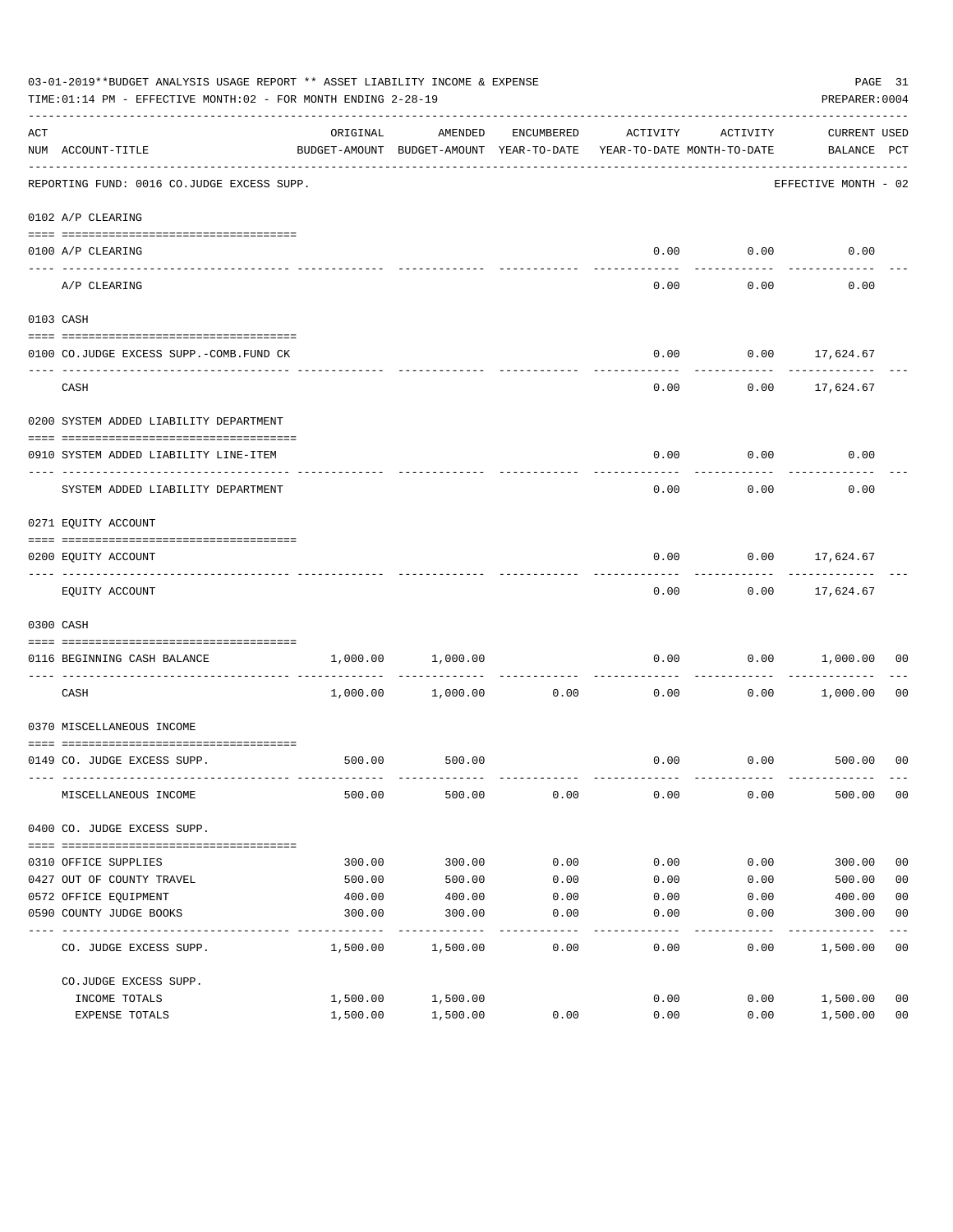|     | 03-01-2019**BUDGET ANALYSIS USAGE REPORT ** ASSET LIABILITY INCOME & EXPENSE<br>TIME: 01:14 PM - EFFECTIVE MONTH: 02 - FOR MONTH ENDING 2-28-19<br>PREPARER: 0004<br>AMENDED<br>ACTIVITY<br>ACTIVITY<br>ORIGINAL<br>ENCUMBERED |                                                                     |                       |                      |        |      |                                    |                |
|-----|--------------------------------------------------------------------------------------------------------------------------------------------------------------------------------------------------------------------------------|---------------------------------------------------------------------|-----------------------|----------------------|--------|------|------------------------------------|----------------|
| ACT | NUM ACCOUNT-TITLE                                                                                                                                                                                                              | BUDGET-AMOUNT BUDGET-AMOUNT YEAR-TO-DATE YEAR-TO-DATE MONTH-TO-DATE |                       |                      |        |      | <b>CURRENT USED</b><br>BALANCE PCT |                |
|     | REPORTING FUND: 0017 PROBATE JUDGES EDUCATION                                                                                                                                                                                  |                                                                     |                       |                      |        |      | EFFECTIVE MONTH - 02               |                |
|     | 0102 A/P CLEARING                                                                                                                                                                                                              |                                                                     |                       |                      |        |      |                                    |                |
|     | 0100 A/P CLEARING                                                                                                                                                                                                              |                                                                     |                       |                      | 0.00   | 0.00 | 0.00                               |                |
|     | ---- --------<br>A/P CLEARING                                                                                                                                                                                                  |                                                                     |                       |                      | 0.00   | 0.00 | 0.00                               |                |
|     | 0103 CASH                                                                                                                                                                                                                      |                                                                     |                       |                      |        |      |                                    |                |
|     | 0100 PROB.JUDGES ED. - COMB. FUNDS CKING                                                                                                                                                                                       |                                                                     |                       |                      | 820.33 |      | $0.00$ $4,747.50$                  |                |
|     | CASH                                                                                                                                                                                                                           |                                                                     |                       |                      | 820.33 |      | $0.00$ $4,747.50$                  |                |
|     | 0120 RECEIVABLES                                                                                                                                                                                                               |                                                                     |                       |                      |        |      |                                    |                |
|     | 0313 DUE FROM OTHER FUNDS                                                                                                                                                                                                      |                                                                     |                       |                      | 0.00   | 0.00 | 25.00                              |                |
|     | RECEIVABLES                                                                                                                                                                                                                    |                                                                     |                       |                      | 0.00   | 0.00 | 25.00                              |                |
|     | 0271 EQUITY ACCOUNT                                                                                                                                                                                                            |                                                                     |                       |                      |        |      |                                    |                |
|     | 0200 EQUITY ACCOUNT                                                                                                                                                                                                            |                                                                     |                       |                      | 0.00   | 0.00 | 3,952.17                           |                |
|     | EQUITY ACCOUNT                                                                                                                                                                                                                 |                                                                     |                       |                      | 0.00   | 0.00 | 3,952.17                           |                |
|     | 0300 CASH                                                                                                                                                                                                                      |                                                                     |                       |                      |        |      |                                    |                |
|     | 0117 BEGINNING CASH BALANCE                                                                                                                                                                                                    |                                                                     | 1,000.00 1,000.00     |                      | 0.00   | 0.00 | 1,000.00                           | 00             |
|     | CASH                                                                                                                                                                                                                           |                                                                     | $1,000.00$ $1,000.00$ | ------------<br>0.00 | 0.00   | 0.00 | 1,000.00                           | 00             |
|     | 0340 FEES OF OFFICE                                                                                                                                                                                                            |                                                                     |                       |                      |        |      |                                    |                |
|     | 0131 PROBATE JUDGES EDUCATION                                                                                                                                                                                                  |                                                                     | 600.00 600.00         |                      |        |      | 45.00   0.00   555.00   08         |                |
|     | FEES OF OFFICE                                                                                                                                                                                                                 | 600.00                                                              | 600.00                | 0.00                 | 45.00  | 0.00 | 555.00 08                          |                |
|     | 0370 MISCELLANEOUS                                                                                                                                                                                                             |                                                                     |                       |                      |        |      |                                    |                |
|     | 0130 REFUNDS & MISCELLANEOUS                                                                                                                                                                                                   | 0.00                                                                | 0.00                  |                      | 775.33 | 0.00 | $775.33+$                          |                |
|     | MISCELLANEOUS                                                                                                                                                                                                                  | 0.00                                                                | -----------<br>0.00   | 0.00                 | 775.33 | 0.00 | -------------<br>$775.33+$         |                |
|     | 0400 PROBATE JUDGES EDUCATION                                                                                                                                                                                                  |                                                                     |                       |                      |        |      |                                    |                |
|     | 0427 OUT OF COUNTY TRAVEL                                                                                                                                                                                                      | 1,600.00                                                            | 1,600.00              | 0.00                 | 0.00   |      | $0.00$ 1,600.00 00                 |                |
|     | PROBATE JUDGES EDUCATION                                                                                                                                                                                                       |                                                                     | 1,600.00 1,600.00     | -----------<br>0.00  | 0.00   |      | 0.00 1,600.00                      | 0 <sub>0</sub> |
|     | PROBATE JUDGES EDUCATION                                                                                                                                                                                                       |                                                                     |                       |                      |        |      |                                    |                |
|     | INCOME TOTALS                                                                                                                                                                                                                  | 1,600.00                                                            | 1,600.00              |                      | 820.33 | 0.00 | 779.67                             | 51             |
|     | EXPENSE TOTALS                                                                                                                                                                                                                 | 1,600.00                                                            | 1,600.00              | 0.00                 | 0.00   | 0.00 | 1,600.00                           | 0 <sub>0</sub> |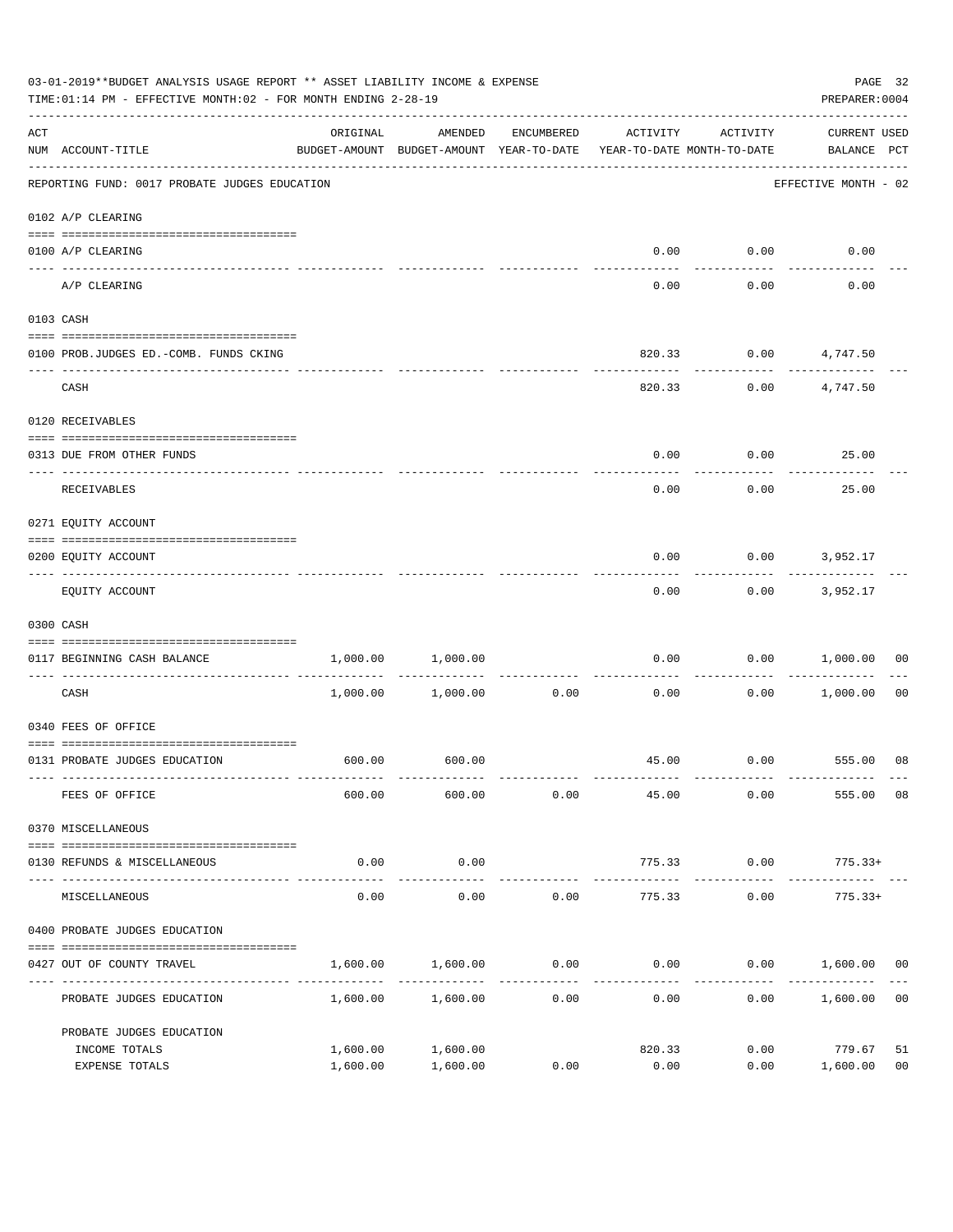|          | 03-01-2019**BUDGET ANALYSIS USAGE REPORT ** ASSET LIABILITY INCOME & EXPENSE<br>TIME:01:14 PM - EFFECTIVE MONTH:02 - FOR MONTH ENDING 2-28-19 |           |                                                     |               |                                        |                                       | PAGE 33<br>PREPARER: 0004          |    |
|----------|-----------------------------------------------------------------------------------------------------------------------------------------------|-----------|-----------------------------------------------------|---------------|----------------------------------------|---------------------------------------|------------------------------------|----|
| ACT      | NUM ACCOUNT-TITLE                                                                                                                             | ORIGINAL  | AMENDED<br>BUDGET-AMOUNT BUDGET-AMOUNT YEAR-TO-DATE | ENCUMBERED    | ACTIVITY<br>YEAR-TO-DATE MONTH-TO-DATE | ACTIVITY                              | <b>CURRENT USED</b><br>BALANCE PCT |    |
|          | REPORTING FUND: 0018 CO.CLERK RECORD MNGMT.                                                                                                   |           |                                                     |               |                                        |                                       | EFFECTIVE MONTH - 02               |    |
|          | 0100 PAYROLL                                                                                                                                  |           |                                                     |               |                                        |                                       |                                    |    |
|          | 0100 PAYROLL                                                                                                                                  |           |                                                     |               | 0.00                                   | 0.00                                  | 0.00                               |    |
| ---- --- | PAYROLL                                                                                                                                       |           |                                                     |               | 0.00                                   | 0.00                                  | 0.00                               |    |
|          | 0102 A/P CLEARING                                                                                                                             |           |                                                     |               |                                        |                                       |                                    |    |
|          | 0100 A/P CLEARING                                                                                                                             |           |                                                     |               | 0.00                                   | 0.00                                  | 0.00                               |    |
|          | A/P CLEARING                                                                                                                                  |           |                                                     |               | 0.00                                   | 0.00                                  | 0.00                               |    |
|          | 0103 CASH                                                                                                                                     |           |                                                     |               |                                        |                                       |                                    |    |
|          | 0100 CO.CLK.REC.MNGMT.-COMB.FUNDS CKING                                                                                                       |           |                                                     |               |                                        | $20, 186.63 - 3, 663.04 - 55, 029.60$ |                                    |    |
|          | ---------------------------------<br>CASH                                                                                                     |           |                                                     |               |                                        | $20, 186.63 - 3, 663.04 - 55, 029.60$ |                                    |    |
|          | 0120 RECEIVABLES                                                                                                                              |           |                                                     |               |                                        |                                       |                                    |    |
|          | 0313 DUE FROM OTHER FUNDS                                                                                                                     |           |                                                     |               | 0.00                                   | 0.00                                  | 6,194.83                           |    |
|          | RECEIVABLES                                                                                                                                   |           |                                                     |               | 0.00                                   | 0.00                                  | 6,194.83                           |    |
|          | 0200 SYSTEM ADDED LIABILITY DEPARTMENT                                                                                                        |           |                                                     |               |                                        |                                       |                                    |    |
|          | 0150 ACCRUED SALARY PAYABLE                                                                                                                   |           |                                                     |               | 0.00                                   | 0.00                                  | 1,123.70                           |    |
|          | 0155 ACCRUED FRINGE BENEFITS                                                                                                                  |           |                                                     |               | 0.00                                   | 0.00                                  | 629.81                             |    |
|          | 0910 SYSTEM ADDED LIABILITY LINE-ITEM                                                                                                         |           |                                                     |               | 0.00                                   | 0.00                                  | 0.00                               |    |
|          | SYSTEM ADDED LIABILITY DEPARTMENT                                                                                                             |           |                                                     |               | 0.00                                   | 0.00                                  | 1,753.51                           |    |
|          | 0271 EQUITY ACCOUNT                                                                                                                           |           |                                                     |               |                                        |                                       |                                    |    |
|          | 0200 EQUITY ACCOUNT                                                                                                                           |           |                                                     |               | 0.00                                   |                                       | $0.00$ 79,657.55                   |    |
|          | EQUITY ACCOUNT                                                                                                                                |           |                                                     |               | 0.00                                   | 0.00                                  | 79,657.55                          |    |
|          | 0300 CASH                                                                                                                                     |           |                                                     |               |                                        |                                       |                                    |    |
|          | 0118 BEGINNING CASH BALANCE                                                                                                                   |           | 45,808.59 45,808.59                                 |               | 0.00                                   |                                       | $0.00$ 45,808.59 00                |    |
|          | CASH                                                                                                                                          | 45,808.59 | --------------<br>45,808.59 0.00                    | ------------- | -----<br>0.00                          | 0.00                                  | 45,808.59 00                       |    |
|          | 0360 INTEREST EARNINGS                                                                                                                        |           |                                                     |               |                                        |                                       |                                    |    |
|          | 0100 INTEREST EARNINGS                                                                                                                        | 0.00      | 0.00                                                |               |                                        | 46.78 11.50 46.78+                    |                                    |    |
|          | INTEREST EARNINGS                                                                                                                             | 0.00      | 0.00                                                | 0.00          | 46.78                                  | 11.50                                 | $46.78+$                           |    |
|          | 0370 MISCELLANEOUS INCOME                                                                                                                     |           |                                                     |               |                                        |                                       |                                    |    |
|          | 0130 REFUNDS & MISCELLANEOUS                                                                                                                  | 0.00      | 0.00                                                |               | 0.00                                   | 0.00                                  | 0.00                               |    |
|          | 0133 CO. CLERK PRESERVE REC FEE                                                                                                               | 55,000.00 | 55,000.00                                           |               | 5,997.70                               | 0.00                                  | 49,002.30                          | 11 |
|          |                                                                                                                                               |           |                                                     |               |                                        | -------------                         | -----------------                  |    |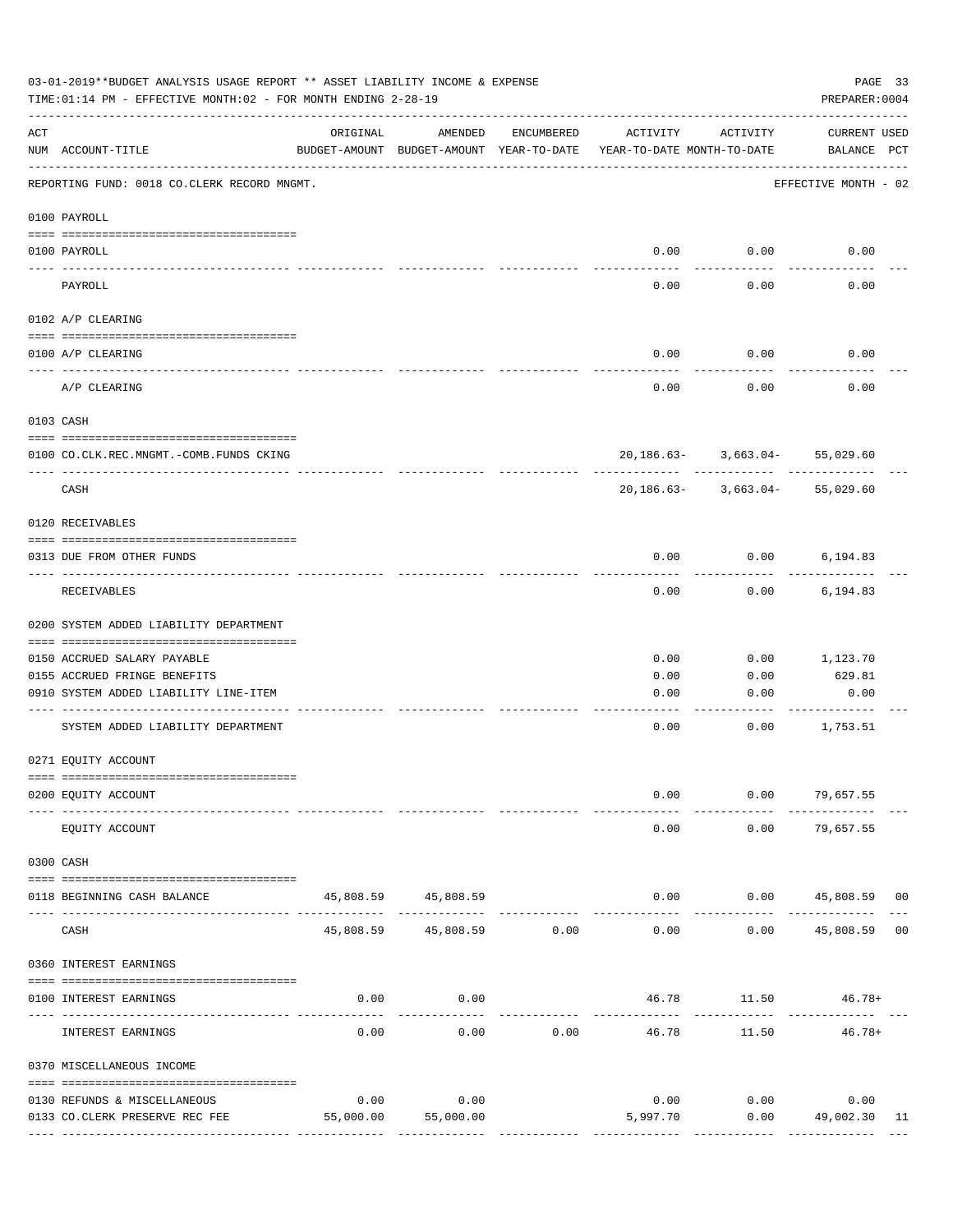| ACT |                                                                                           | ORIGINAL                                                            | AMENDED                                              |      | ENCUMBERED ACTIVITY ACTIVITY |        | <b>CURRENT USED</b>                                                 |                |
|-----|-------------------------------------------------------------------------------------------|---------------------------------------------------------------------|------------------------------------------------------|------|------------------------------|--------|---------------------------------------------------------------------|----------------|
|     | NUM ACCOUNT-TITLE                                                                         | BUDGET-AMOUNT BUDGET-AMOUNT YEAR-TO-DATE YEAR-TO-DATE MONTH-TO-DATE |                                                      |      |                              |        | BALANCE PCT                                                         |                |
|     | REPORTING FUND: 0018 CO.CLERK RECORD MNGMT.                                               |                                                                     |                                                      |      |                              |        | EFFECTIVE MONTH - 02                                                |                |
|     | MISCELLANEOUS INCOME                                                                      |                                                                     |                                                      |      |                              |        | 55,000.00   55,000.00     0.00    5,997.70     0.00   49,002.30  11 |                |
|     | 0402 CO.CLERK RECORD MNGMT.                                                               |                                                                     |                                                      |      |                              |        |                                                                     |                |
|     | ======================================                                                    |                                                                     |                                                      |      |                              |        |                                                                     |                |
|     | 0103 SALARY ASSISTANT                                                                     | 28,364.04                                                           | 28,364.04                                            |      |                              |        | $0.00$ 12,332.62 2,314.84 16,031.42 43                              |                |
|     | 0107 SALARY TEMP/EXTRA                                                                    | 0.00                                                                | 0.00                                                 | 0.00 | 0.00                         | 0.00   | 0.00                                                                |                |
|     | 0201 SOCIAL SECURITY TAXES                                                                |                                                                     | 1,758.57 1,758.57                                    | 0.00 | 619.14                       |        | 112.92 1,139.43                                                     | 35             |
|     | 0202 GROUP HEALTH INSURANCE                                                               | 11,475.12                                                           | 11,475.12                                            | 0.00 | 4,781.30                     | 956.26 | 6,693.82                                                            | 42             |
|     | 0203 RETIREMENT                                                                           |                                                                     | 3, 244, 85 3, 244, 85                                | 0.00 | 1,414.10                     | 264.12 | 1,830.75                                                            | 44             |
|     | 0204 WORKERS COMPENSATION                                                                 | 119.13                                                              | 119.13                                               | 0.00 | 39.18                        | 0.00   | 79.95                                                               | 33             |
|     | 0205 MEDICARE TAX                                                                         | 411.28                                                              | 411.28                                               | 0.00 | 144.77                       | 26.40  | 266.51                                                              | 35             |
|     | 0310 OFFICE SUPPLIES                                                                      | 800.00                                                              | 800.00                                               | 0.00 | 0.00                         | 0.00   | 800.00                                                              | 0 <sub>0</sub> |
|     | 0312 IMAGING SYSTEM                                                                       |                                                                     | $51,204.00$ $51,204.00$ $1,725.00$ $6,900.00$ $0.00$ |      |                              |        | 42,579.00                                                           | 17             |
|     | 0315 COPIER MAINTENANCE                                                                   | 435.60                                                              | 435.60                                               | 0.00 | 0.00                         | 0.00   | 435.60                                                              | 00             |
|     | 0420 TELEPHONE                                                                            | 0.00                                                                | 0.00                                                 | 0.00 | 0.00                         | 0.00   | 0.00                                                                |                |
|     | 0437 DIGITAL IMAGING OF MICROFILM                                                         | 0.00                                                                | 0.00                                                 | 0.00 | 0.00                         | 0.00   | 0.00                                                                |                |
|     | 0453 COMPUTER SOFTWARE                                                                    | 0.00                                                                | 0.00                                                 | 0.00 | 0.00                         | 0.00   | 0.00                                                                |                |
|     | 0490 CO. CLERK MISCELLANEOUS                                                              | $1,496.00$ $1,496.00$ 0.00                                          |                                                      |      |                              |        | $0.00$ $0.00$ $1,496.00$                                            | 0 <sub>0</sub> |
|     | 0574 COMPUTER EQUIPMENT                                                                   |                                                                     | 1,500.00 1,500.00 0.00                               |      |                              |        | $0.00$ $0.00$ $1,500.00$                                            | - 00           |
|     | CO.CLERK RECORD MNGMT. 42 (100,808.59 100,808.59 1,725.00 26,231.11 3,674.54 72,852.48 28 |                                                                     |                                                      |      |                              |        |                                                                     |                |
|     | CO.CLERK RECORD MNGMT.                                                                    |                                                                     |                                                      |      |                              |        |                                                                     |                |
|     | INCOME TOTALS                                                                             |                                                                     | 100,808.59 100,808.59                                |      |                              |        | 6,044.48 11.50 94,764.11 06                                         |                |
|     | <b>EXPENSE TOTALS</b>                                                                     |                                                                     |                                                      |      |                              |        | 100,808.59 100,808.59 1,725.00 26,231.11 3,674.54 72,852.48 28      |                |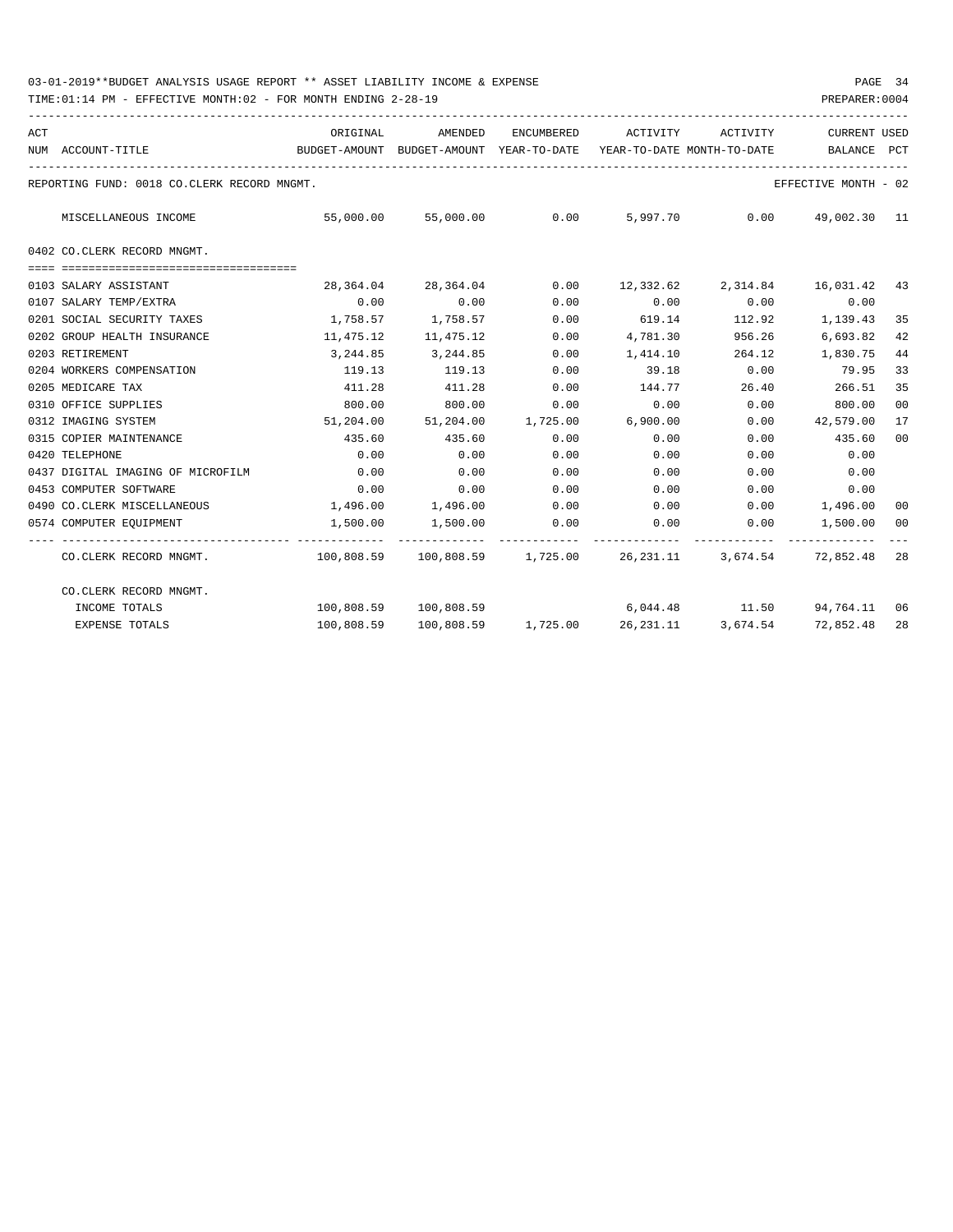| 03-01-2019**BUDGET ANALYSIS USAGE REPORT ** ASSET LIABILITY INCOME & EXPENSE<br>PAGE 35<br>TIME: 01:14 PM - EFFECTIVE MONTH: 02 - FOR MONTH ENDING 2-28-19<br>PREPARER: 0004 |                                                             |                                                      |                   |            |                                        |                   |                                 |
|------------------------------------------------------------------------------------------------------------------------------------------------------------------------------|-------------------------------------------------------------|------------------------------------------------------|-------------------|------------|----------------------------------------|-------------------|---------------------------------|
| ACT                                                                                                                                                                          | NUM ACCOUNT-TITLE                                           | ORIGINAL<br>BUDGET-AMOUNT BUDGET-AMOUNT YEAR-TO-DATE | AMENDED           | ENCUMBERED | ACTIVITY<br>YEAR-TO-DATE MONTH-TO-DATE | ACTIVITY          | CURRENT USED<br>BALANCE PCT     |
|                                                                                                                                                                              | REPORTING FUND: 0019 DIST.CLK.RECORDS MNGMT.                |                                                      |                   |            |                                        |                   | EFFECTIVE MONTH - 02            |
|                                                                                                                                                                              | 0100 PAYROLL                                                |                                                      |                   |            |                                        |                   |                                 |
|                                                                                                                                                                              | 0100 PAYROLL                                                |                                                      |                   |            | 0.00                                   | 0.00              | 0.00                            |
|                                                                                                                                                                              | ---- -------<br>PAYROLL                                     |                                                      |                   |            | 0.00                                   | -------<br>0.00   | 0.00                            |
|                                                                                                                                                                              | 0102 A/P CLEARING                                           |                                                      |                   |            |                                        |                   |                                 |
|                                                                                                                                                                              | 0100 A/P CLEARING                                           |                                                      |                   |            | 0.00                                   | 0.00              | 0.00                            |
|                                                                                                                                                                              | A/P CLEARING                                                |                                                      |                   |            | 0.00                                   | 0.00              | 0.00                            |
|                                                                                                                                                                              | 0103 CASH                                                   |                                                      |                   |            |                                        |                   |                                 |
|                                                                                                                                                                              | 0100 DIST.CLK.REC.MNGMT-COMB.FUNDS CKIN                     |                                                      |                   |            |                                        |                   | 816.93 2.19 11,843.24           |
|                                                                                                                                                                              | CASH                                                        |                                                      |                   |            | 816.93                                 | 2.19              | 11,843.24                       |
|                                                                                                                                                                              | 0120 RECEIVABLES                                            |                                                      |                   |            |                                        |                   |                                 |
|                                                                                                                                                                              | 0313 DUE FROM OTHER FUNDS                                   |                                                      |                   |            | 0.00                                   | 0.00              | 186.65                          |
|                                                                                                                                                                              | RECEIVABLES                                                 |                                                      |                   |            | 0.00                                   | ---------<br>0.00 | ---------<br>186.65             |
|                                                                                                                                                                              | 0200 LIABILITY ACCOUNT                                      |                                                      |                   |            |                                        |                   |                                 |
|                                                                                                                                                                              |                                                             |                                                      |                   |            |                                        |                   |                                 |
|                                                                                                                                                                              | 0150 ACCRUED SALARY PAYABLE<br>0155 ACCRUED FRINGE BENEFITS |                                                      |                   |            | 0.00<br>0.00                           | 0.00<br>0.00      | 0.01<br>0.00                    |
|                                                                                                                                                                              | 0910 SYSTEM ADDED LIABILITY LINE-ITEM                       |                                                      |                   |            | 0.00                                   | 0.00              | 0.00                            |
|                                                                                                                                                                              |                                                             |                                                      |                   |            |                                        |                   |                                 |
|                                                                                                                                                                              | LIABILITY ACCOUNT                                           |                                                      |                   |            | 0.00                                   | 0.00              | 0.01                            |
|                                                                                                                                                                              | 0271 EQUITY ACCOUNT                                         |                                                      |                   |            |                                        |                   |                                 |
|                                                                                                                                                                              | 0200 EQUITY ACCOUNT                                         |                                                      |                   |            | 0.00                                   | 0.00              | 11,212.95                       |
|                                                                                                                                                                              | EQUITY ACCOUNT                                              |                                                      |                   |            | 0.00                                   | 0.00              | 11,212.95                       |
|                                                                                                                                                                              | 0300 CASH                                                   |                                                      |                   |            |                                        |                   |                                 |
|                                                                                                                                                                              | 0119 BEGINNING CASH BALANCE                                 |                                                      | 4,000.00 4,000.00 |            |                                        | 0.00              | 0.00 4,000.00<br>0 <sub>0</sub> |
|                                                                                                                                                                              | CASH                                                        | 4,000.00                                             | 4,000.00          | 0.00       | 0.00                                   | 0.00              | 4,000.00<br>0 <sub>0</sub>      |
|                                                                                                                                                                              | 0360 INTEREST EARNINGS                                      |                                                      |                   |            |                                        |                   |                                 |
|                                                                                                                                                                              | 0100 INTEREST EARNINGS                                      | 0.00                                                 | 0.00              |            | 8.09                                   | 2.19              | $8.09+$                         |
|                                                                                                                                                                              | INTEREST EARNINGS                                           | 0.00                                                 | 0.00              | 0.00       | 8.09                                   | 2.19              | $8.09+$                         |
|                                                                                                                                                                              | 0370 MISCELLEANEOUS INCOME                                  |                                                      |                   |            |                                        |                   |                                 |
|                                                                                                                                                                              |                                                             |                                                      |                   |            |                                        |                   |                                 |
|                                                                                                                                                                              | 0136 DIST.CLK.PRES.REC.FEE<br>-------------                 | 2,000.00                                             | 2,000.00          |            | 808.84                                 |                   | $0.00$ 1,191.16<br>40           |
|                                                                                                                                                                              | MISCELLEANEOUS INCOME                                       | 2,000.00                                             | 2,000.00          | 0.00       | 808.84                                 | 0.00              | 1,191.16<br>40                  |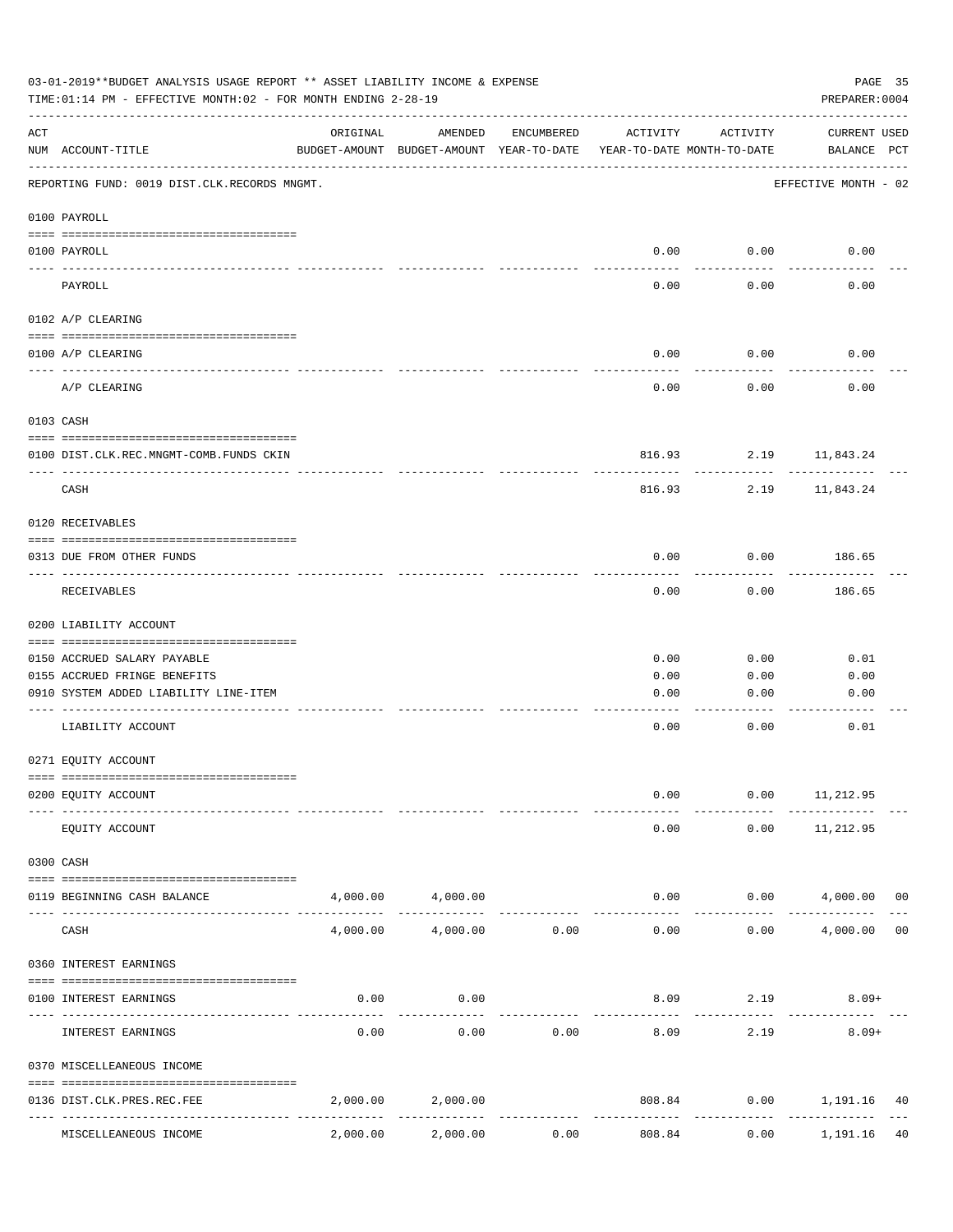| 03-01-2019**BUDGET ANALYSIS USAGE REPORT ** ASSET LIABILITY INCOME & EXPENSE | PAGE 36        |
|------------------------------------------------------------------------------|----------------|
| TIME:01:14 PM - EFFECTIVE MONTH:02 - FOR MONTH ENDING 2-28-19                | PREPARER: 0004 |

|  |  | FAGE<br>___ |  |  |
|--|--|-------------|--|--|
|  |  |             |  |  |

| ACT                                                                                      |          | ORIGINAL AMENDED ENCUMBERED ACTIVITY ACTIVITY |               |             |             | <b>CURRENT USED</b>   |      |
|------------------------------------------------------------------------------------------|----------|-----------------------------------------------|---------------|-------------|-------------|-----------------------|------|
| BUDGET-AMOUNT BUDGET-AMOUNT YEAR-TO-DATE YEAR-TO-DATE_MONTH-TO-DATE<br>NUM ACCOUNT-TITLE |          |                                               |               |             |             | BALANCE PCT           |      |
| REPORTING FUND: 0019 DIST.CLK.RECORDS MNGMT.                                             |          |                                               |               |             |             | EFFECTIVE MONTH - 02  |      |
| 0450 DIST. CLERK REC. MNGMT.                                                             |          |                                               |               |             |             |                       |      |
| -200000000000000000000000000000000000                                                    |          |                                               |               |             |             |                       |      |
| 0107 SALARY TEMP/EXTRA                                                                   | 0.00     | 0.00                                          | 0.00          | 0.00        | 0.00        | 0.00                  |      |
| 0201 SOCIAL SECURITY TAXES                                                               | 0.00     | 0.00                                          | 0.00          | 0.00        | 0.00        | 0.00                  |      |
| 0203 RETIREMENT                                                                          | 0.00     | 0.00                                          | 0.00          | 0.00        | 0.00        | 0.00                  |      |
| 0204 WORKERS COMPENSATION                                                                | 0.00     | 0.00                                          | 0.00          | 0.00        | 0.00        | 0.00                  |      |
| 0205 MEDICARE TAX                                                                        | 0.00     | 0.00                                          | 0.00          | 0.00        | 0.00        | 0.00                  |      |
| 0310 OFFICE SUPPLIES                                                                     | 1,000.00 | 1,000.00                                      | 0.00          | 0.00        |             | 0.00 1,000.00         | - 00 |
| 0400 RECORDS STORAGE SHELVING                                                            | 0.00     | 0.00                                          | 0.00          |             | 0.00        | 0.00<br>0.00          |      |
| 0435 PRINTING                                                                            | 0.00     | 0.00                                          | 0.00          |             | 0.00        | 0.00<br>0.00          |      |
| 0572 OFFICE EOUIPMENT                                                                    | 5,000.00 |                                               | 5,000.00 0.00 | $0.00$ 0.00 |             | 5,000.00 00           |      |
| DIST.CLERK REC. MNGMT.                                                                   |          | $6,000.00$ $6,000.00$ $0.00$ $0.00$ $0.00$    |               |             |             | 0.00<br>$6,000.00$ 00 |      |
| DIST.CLK.RECORDS MNGMT.                                                                  |          |                                               |               |             |             |                       |      |
| INCOME TOTALS                                                                            |          | 6,000.00 6,000.00                             |               |             | 816.93 2.19 | 5,183.07 14           |      |
| <b>EXPENSE TOTALS</b>                                                                    | 6,000.00 | 6,000.00                                      | 0.00          | 0.00        | 0.00        | $6,000.00$ 00         |      |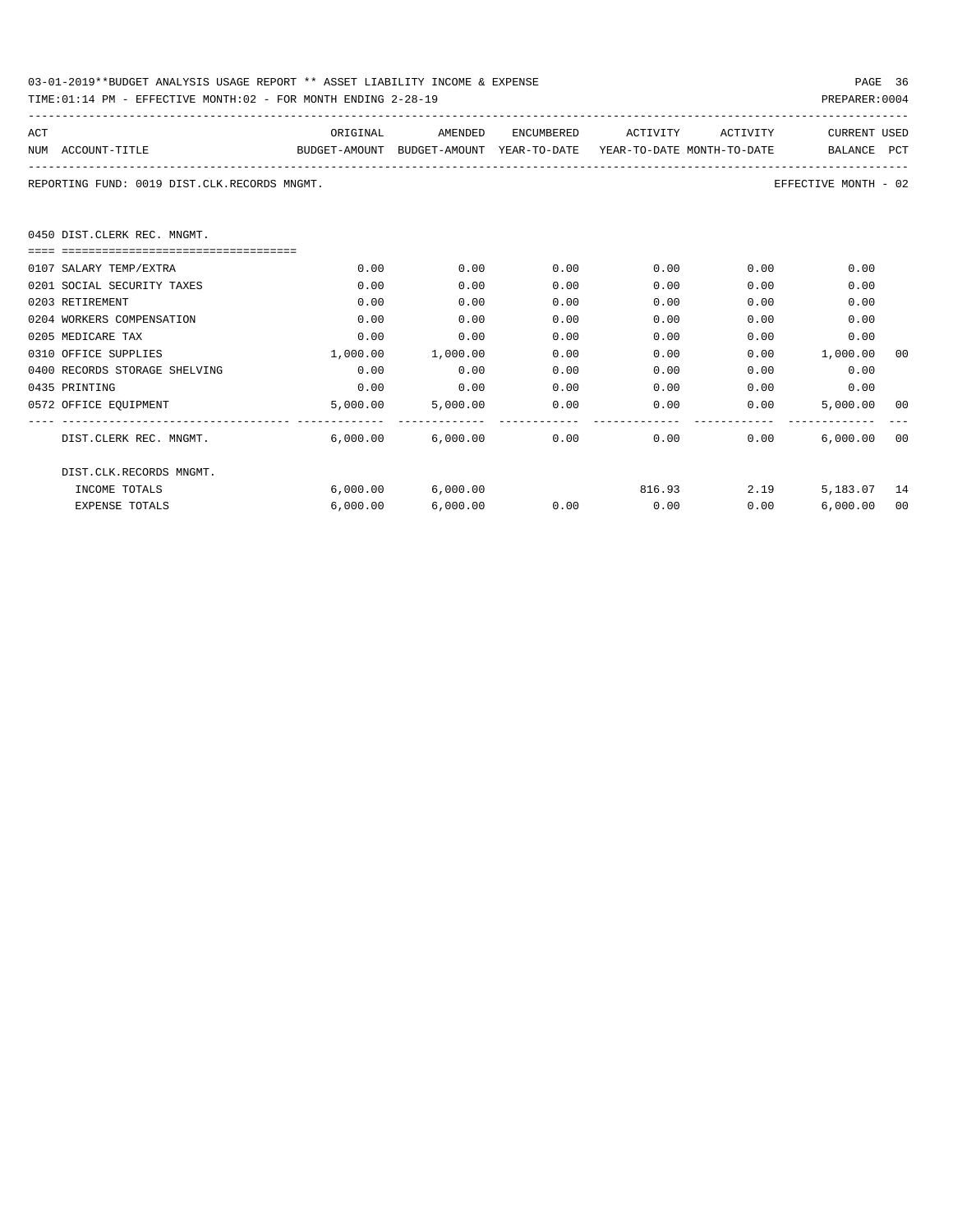|     | 03-01-2019**BUDGET ANALYSIS USAGE REPORT ** ASSET LIABILITY INCOME & EXPENSE<br>TIME: 01:14 PM - EFFECTIVE MONTH: 02 - FOR MONTH ENDING 2-28-19 |           |                     |                                 |                                                                                 |                             | PAGE 37<br>PREPARER: 0004       |  |
|-----|-------------------------------------------------------------------------------------------------------------------------------------------------|-----------|---------------------|---------------------------------|---------------------------------------------------------------------------------|-----------------------------|---------------------------------|--|
| ACT | NUM ACCOUNT-TITLE                                                                                                                               | ORIGINAL  | AMENDED             | ENCUMBERED                      | ACTIVITY<br>BUDGET-AMOUNT BUDGET-AMOUNT YEAR-TO-DATE YEAR-TO-DATE MONTH-TO-DATE | ACTIVITY                    | CURRENT USED<br>BALANCE PCT     |  |
|     | REPORTING FUND: 0020 COUNTY OFFICES REC.MNGMT.                                                                                                  |           |                     |                                 |                                                                                 |                             | EFFECTIVE MONTH - 02            |  |
|     | 0100 PAYROLL                                                                                                                                    |           |                     |                                 |                                                                                 |                             |                                 |  |
|     | 0100 PAYROLL                                                                                                                                    |           |                     |                                 |                                                                                 | $0.00$ $0.00$               | 0.00                            |  |
|     | PAYROLL                                                                                                                                         |           |                     |                                 | 0.00                                                                            | 0.00                        | 0.00                            |  |
|     | 0102 A/P CLEARING                                                                                                                               |           |                     |                                 |                                                                                 |                             |                                 |  |
|     | 0100 A/P CLEARING                                                                                                                               |           |                     |                                 | 0.00                                                                            | 0.00                        | 0.00                            |  |
|     | A/P CLEARING                                                                                                                                    |           |                     |                                 | 0.00                                                                            | 0.00                        | 0.00                            |  |
|     | 0103 CASH                                                                                                                                       |           |                     |                                 |                                                                                 |                             |                                 |  |
|     | 0100 CO.OFF.REC.MNGMT-COMB. FUNDS CKING                                                                                                         |           |                     |                                 |                                                                                 | 141.50- 148.74- 44,933.44   |                                 |  |
|     | -----------------------------<br>CASH                                                                                                           |           |                     |                                 | 141.50-                                                                         | ----------                  | 148.74- 44,933.44               |  |
|     | 0120 RECEIVABLES                                                                                                                                |           |                     |                                 |                                                                                 |                             |                                 |  |
|     | 0313 DUE FROM OTHER FUNDS                                                                                                                       |           |                     |                                 | 0.00                                                                            |                             | $0.00$ 1,023.27                 |  |
|     | RECEIVABLES                                                                                                                                     |           |                     |                                 | 0.00                                                                            | 0.00                        | 1,023.27                        |  |
|     | 0200 SYSTEM ADDED LIABILITY DEPARTMENT                                                                                                          |           |                     |                                 |                                                                                 |                             |                                 |  |
|     | 0150 ACCRUED SALARY PAYABLE                                                                                                                     |           |                     |                                 | 0.00                                                                            | 0.00                        | 316.17                          |  |
|     | 0155 ACCRUED FRINGE BENEFITS                                                                                                                    |           |                     |                                 | 0.00                                                                            | 0.00                        | 58.74                           |  |
|     | 0910 SYSTEM ADDED LIABILITY LINE-ITEM                                                                                                           |           |                     |                                 | 0.00                                                                            | 0.00                        | 0.00                            |  |
|     | SYSTEM ADDED LIABILITY DEPARTMENT                                                                                                               |           |                     |                                 | 0.00                                                                            | 0.00                        | 374.91                          |  |
|     | 0271 EQUITY ACCOUNT                                                                                                                             |           |                     |                                 |                                                                                 |                             |                                 |  |
|     | 0200 EQUITY ACCOUNT                                                                                                                             |           |                     |                                 | 0.00                                                                            |                             | $0.00$ 45,723.30                |  |
|     | EQUITY ACCOUNT                                                                                                                                  |           |                     |                                 | 0.00                                                                            |                             | $0.00$ $45,723.30$              |  |
|     | 0300 CASH                                                                                                                                       |           |                     |                                 |                                                                                 |                             |                                 |  |
|     | 0120 BEGINNING CASH BALANCE                                                                                                                     | 0.00      | 0.00<br>----------  |                                 | $- - - - -$                                                                     | $0.00$ $0.00$<br>---------- | 0.00                            |  |
|     | CASH                                                                                                                                            | 0.00      | 0.00                | 0.00                            | 0.00                                                                            | 0.00                        | 0.00                            |  |
|     | 0360 INTEREST EARNINGS                                                                                                                          |           |                     |                                 |                                                                                 |                             |                                 |  |
|     | 0100 INTEREST EARNINGS                                                                                                                          | 0.00      | 0.00                |                                 |                                                                                 | 31.75 8.76                  | $31.75+$                        |  |
|     | INTEREST EARNINGS                                                                                                                               | 0.00      | 0.00                | 0.00                            | 31.75                                                                           | 8.76                        | 31.75+                          |  |
|     | 0370 MISCELLENEOUS INCOME                                                                                                                       |           |                     |                                 |                                                                                 |                             |                                 |  |
|     | 0135 CO.OFFICE REC.MNGMT.FEE<br>---- --------------------                                                                                       |           | 13,463.88 13,463.88 | ------------------------------- |                                                                                 |                             | 2,148.27 0.00 11,315.61 16<br>. |  |
|     | MISCELLENEOUS INCOME                                                                                                                            | 13,463.88 | 13,463.88           | 0.00                            | 2,148.27                                                                        | 0.00                        | 11,315.61 16                    |  |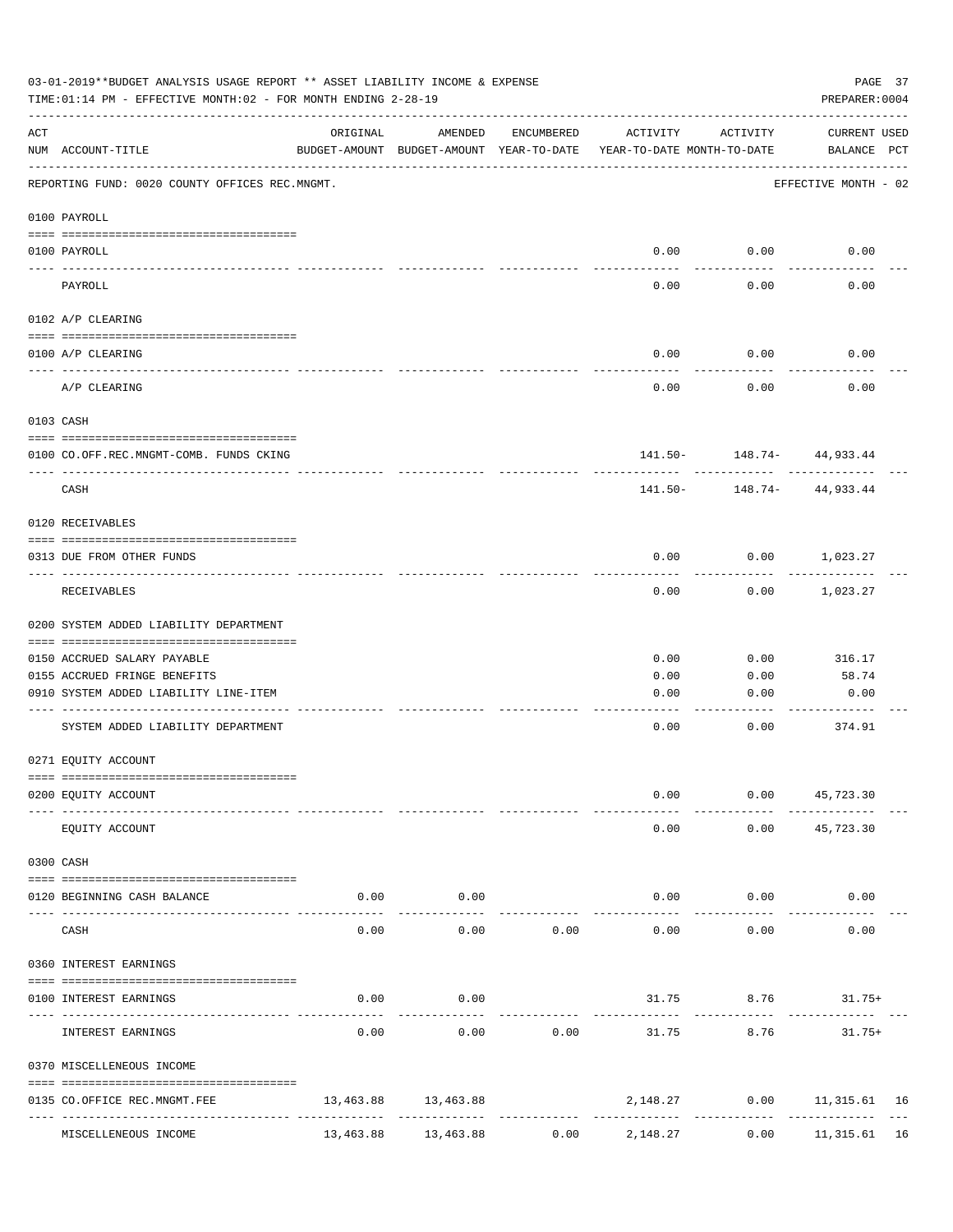| 03-01-2019**BUDGET ANALYSIS USAGE REPORT ** ASSET LIABILITY INCOME & EXPENSE | PAGE 38        |  |
|------------------------------------------------------------------------------|----------------|--|
| TIME:01:14 PM - EFFECTIVE MONTH:02 - FOR MONTH ENDING 2-28-19                | PREPARER: 0004 |  |

| ACT |                                                                                          |          | ORIGINAL AMENDED    |      | ENCUMBERED ACTIVITY ACTIVITY        |      | CURRENT USED         |    |
|-----|------------------------------------------------------------------------------------------|----------|---------------------|------|-------------------------------------|------|----------------------|----|
|     | NUM ACCOUNT-TITLE<br>BUDGET-AMOUNT BUDGET-AMOUNT YEAR-TO-DATE YEAR-TO-DATE MONTH-TO-DATE |          |                     |      |                                     |      | BALANCE PCT          |    |
|     | REPORTING FUND: 0020 COUNTY OFFICES REC.MNGMT.                                           |          |                     |      |                                     |      | EFFECTIVE MONTH - 02 |    |
|     | 0449 COUNTY OFFICES REC.MNGMT.                                                           |          |                     |      |                                     |      |                      |    |
|     | ==================================                                                       |          |                     |      |                                     |      |                      |    |
|     | 0103 SALARY ASSISTANT                                                                    | 0.00     | 0.00                | 0.00 | 0.00                                |      | $0.00$ 0.00          |    |
|     | 0107 SALARY TEMP./EXTRA                                                                  |          | 8,295.44 8,295.44   | 0.00 | 0.00                                |      | $0.00$ $8,295.44$    | 00 |
|     | 0201 SOCIAL SECURITY TAXES                                                               | 514.32   | 514.32              | 0.00 | 0.00                                | 0.00 | 514.32               | 00 |
|     | 0202 GROUP HEALTH INSURANCE                                                              | 0.00     | 0.00                | 0.00 | 0.00                                | 0.00 | 0.00                 |    |
|     | 0203 RETIREMENT                                                                          | 949.00   | 949.00              | 0.00 | 0.00                                | 0.00 | 949.00               | 00 |
|     | 0204 WORKERS COMPENSATION                                                                | 34.84    | 34.84               | 0.00 | 0.00                                | 0.00 | 34.84                | 00 |
|     | 0205 MEDICARE TAX                                                                        | 120.28   | 120.28              | 0.00 | 0.00                                | 0.00 | 120.28               | 00 |
|     | 0310 OFFICE SUPPLIES                                                                     | 0.00     | 0.00                | 0.00 | 0.00                                | 0.00 | 0.00                 |    |
|     | 0350 RECORDS DISPOSAL                                                                    | 2,000.00 | 2,000.00            | 0.00 | 771.52                              |      | 157.50 1,228.48 39   |    |
|     | 0400 RECORDS STORAGE SHELVING                                                            | 0.00     | 0.00                | 0.00 | $0.00$ 0.00                         |      | 0.00                 |    |
|     | 0453 COMPUTER SOFTWARE MAINTENANCE 1,550.00 1,550.00                                     |          |                     | 0.00 | 1,550.00 0.00                       |      | 0.00 100             |    |
|     | 0460 EQUIPMENT RENTAL                                                                    | 0.00     | 0.00                | 0.00 | $0.00$ 0.00                         |      | 0.00                 |    |
|     | 0574 COMPUTER EQUIPMENT                                                                  | 0.00     | 0.00                | 0.00 | $0.00$ 0.00                         |      | 0.00                 |    |
|     | COUNTY OFFICES REC.MNGMT. 463.88 13.463.88 13.463.88 0.00 2.321.52 157.50 11.142.36 17   |          |                     |      |                                     |      |                      |    |
|     | COUNTY OFFICES REC.MNGMT.                                                                |          |                     |      |                                     |      |                      |    |
|     | INCOME TOTALS                                                                            |          | 13,463.88 13,463.88 |      | 2,180.02 8.76 11,283.86 16          |      |                      |    |
|     | <b>EXPENSE TOTALS</b>                                                                    |          | 13,463.88 13,463.88 |      | $0.00$ 2,321.52 157.50 11,142.36 17 |      |                      |    |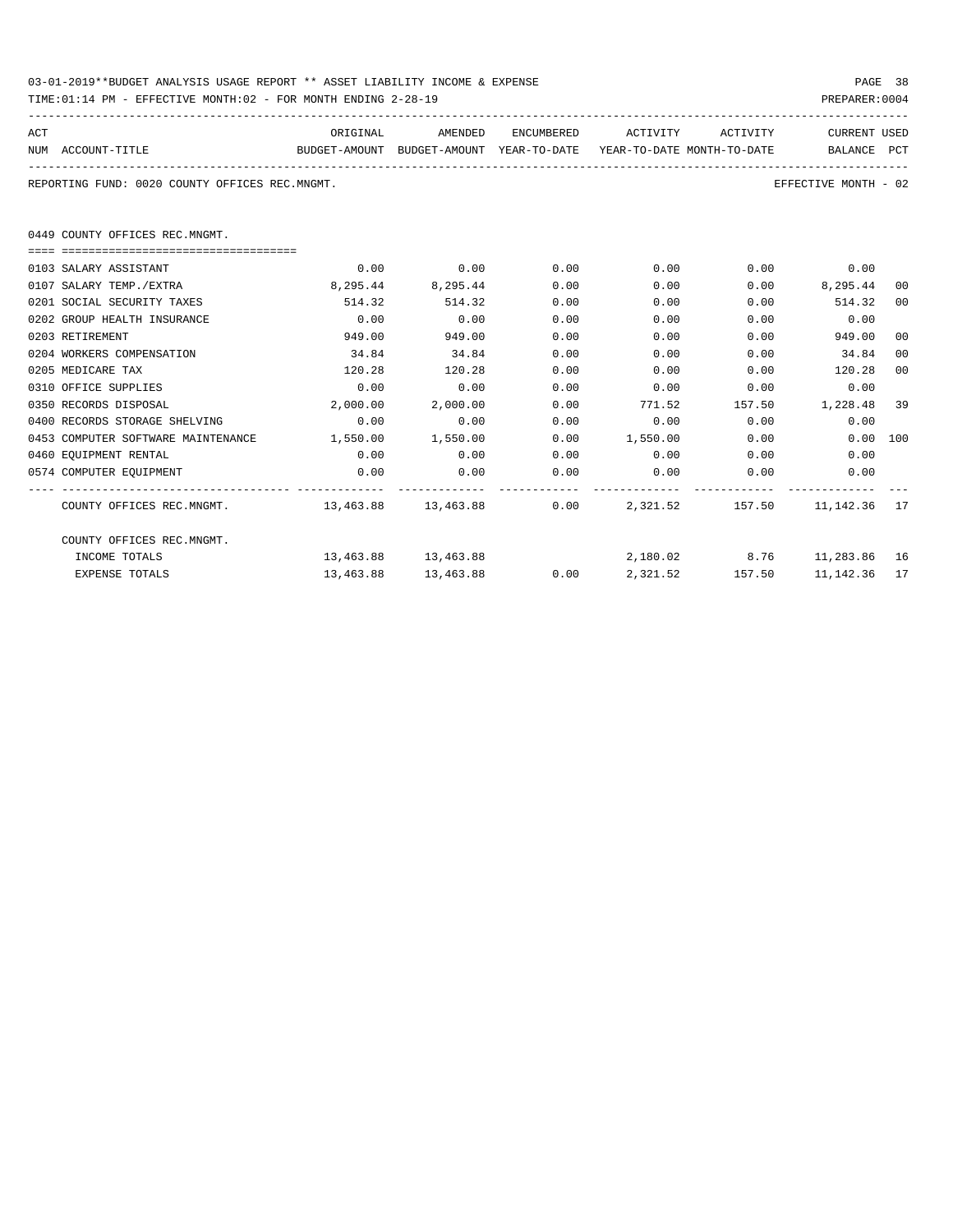|           | 03-01-2019**BUDGET ANALYSIS USAGE REPORT ** ASSET LIABILITY INCOME & EXPENSE<br>TIME: 01:14 PM - EFFECTIVE MONTH: 02 - FOR MONTH ENDING 2-28-19 |          |         |               |                                                                                 |                                             | PAGE 39<br>PREPARER: 0004          |  |
|-----------|-------------------------------------------------------------------------------------------------------------------------------------------------|----------|---------|---------------|---------------------------------------------------------------------------------|---------------------------------------------|------------------------------------|--|
| ACT       | NUM ACCOUNT-TITLE                                                                                                                               | ORIGINAL | AMENDED | ENCUMBERED    | ACTIVITY<br>BUDGET-AMOUNT BUDGET-AMOUNT YEAR-TO-DATE YEAR-TO-DATE MONTH-TO-DATE | ACTIVITY                                    | <b>CURRENT USED</b><br>BALANCE PCT |  |
|           | REPORTING FUND: 0021 FANNIN CO. R & B #1 FUND                                                                                                   |          |         |               |                                                                                 |                                             | EFFECTIVE MONTH - 02               |  |
|           | 0100 PAYROLL                                                                                                                                    |          |         |               |                                                                                 |                                             |                                    |  |
| ---- ---- | 0100 PAYROLL                                                                                                                                    |          |         |               | 0.00<br>$---$                                                                   | 0.00<br>-------                             | 0.00                               |  |
|           | PAYROLL                                                                                                                                         |          |         |               | 0.00                                                                            | 0.00                                        | 0.00                               |  |
|           | 0102 A/P CLEARING                                                                                                                               |          |         |               |                                                                                 |                                             |                                    |  |
|           | 0100 A/P CLEARING                                                                                                                               |          |         |               | 0.00                                                                            | 0.00                                        | 0.00                               |  |
|           | A/P CLEARING                                                                                                                                    |          |         |               | 0.00                                                                            | 0.00                                        | 0.00                               |  |
|           | 0103 CASH                                                                                                                                       |          |         |               |                                                                                 |                                             |                                    |  |
|           |                                                                                                                                                 |          |         |               |                                                                                 |                                             |                                    |  |
|           | 0100 R&B#1-COMBINED FUNDS CHECKING<br>0175 TEXPOOL                                                                                              |          |         |               | 193.23                                                                          | 215, 191.61 72, 579.55 317, 047.21<br>36.24 | 17,886.14                          |  |
|           | CASH                                                                                                                                            |          |         |               |                                                                                 | 215,384.84 72,615.79                        | 334,933.35                         |  |
|           | 0120 RECEIVABLES                                                                                                                                |          |         |               |                                                                                 |                                             |                                    |  |
|           | 0311 TAXES RECEIVABLE                                                                                                                           |          |         |               | 0.00                                                                            | 0.00                                        | 31,539.44                          |  |
|           | 0312 DUE FROM OTHER GOVERNMENTS                                                                                                                 |          |         |               | 0.00                                                                            | 0.00                                        | 8,402.82                           |  |
|           | 0313 DUE FROM OTHER FUNDS                                                                                                                       |          |         |               | 0.00                                                                            | 0.00                                        | 3,155.88                           |  |
|           | 0315 INVENTORY ASSET                                                                                                                            |          |         |               | 0.00<br>----                                                                    | 0.00<br>-----                               | 9,596.02<br>----------             |  |
|           | RECEIVABLES                                                                                                                                     |          |         |               | 0.00                                                                            | 0.00                                        | 52,694.16                          |  |
|           | 0200 LIABILITY ACCOUNT                                                                                                                          |          |         |               |                                                                                 |                                             |                                    |  |
|           | 0150 ACCRUED SALARY PAYABLE                                                                                                                     |          |         |               | 0.00                                                                            | 0.00                                        | 11,400.30                          |  |
|           | 0155 ACCRUED FRINGE BENEFITS                                                                                                                    |          |         |               | 0.00                                                                            | 0.00                                        | 5,267.57                           |  |
|           | 0200 DEFERRED TAX REVENUE                                                                                                                       |          |         |               | 0.00                                                                            | 0.00                                        | 30,023.03                          |  |
|           | 0900 SYSTEM ADDED LIABILITY LINE-ITEM                                                                                                           |          |         |               | 0.00                                                                            | 0.00                                        | 0.00                               |  |
|           | 0910 SYSTEM ADDED LIABILITY LINE-ITEM                                                                                                           |          |         |               | $19,574.66-$                                                                    | 0.00<br>------------                        | 19,574.66-                         |  |
|           | LIABILITY ACCOUNT                                                                                                                               |          |         |               | 19,574.66-                                                                      | 0.00                                        | 27, 116.24                         |  |
|           | 0207 DUE TO FUND                                                                                                                                |          |         |               |                                                                                 |                                             |                                    |  |
|           | 0070 DUE TO RIGHT OF WAY                                                                                                                        |          |         |               | 0.00                                                                            | 0.00                                        | 0.00                               |  |
|           | 0131 DUE TO RD. DIST. 17A                                                                                                                       |          |         |               | 0.00                                                                            | 0.00                                        | 0.00                               |  |
|           | ----------------------- -----------<br>DUE TO FUND                                                                                              |          |         |               | 0.00                                                                            | 0.00                                        | 0.00                               |  |
|           | 0231 LOANS                                                                                                                                      |          |         |               |                                                                                 |                                             |                                    |  |
|           | 0100 LOAN BSB EQUIPMENT                                                                                                                         |          |         |               | 0.00                                                                            | 0.00                                        | 0.00                               |  |
|           | LOANS                                                                                                                                           |          |         |               | 0.00                                                                            | 0.00                                        | 0.00                               |  |
|           | 0271 EQUITY ACCOUNT                                                                                                                             |          |         |               |                                                                                 |                                             |                                    |  |
|           |                                                                                                                                                 |          |         |               |                                                                                 |                                             |                                    |  |
|           | 0200 EQUITY ACCOUNTY                                                                                                                            |          |         | ------------- | 0.00<br>-------------                                                           | 0.00<br>-------------                       | 125,551.77<br>-------------        |  |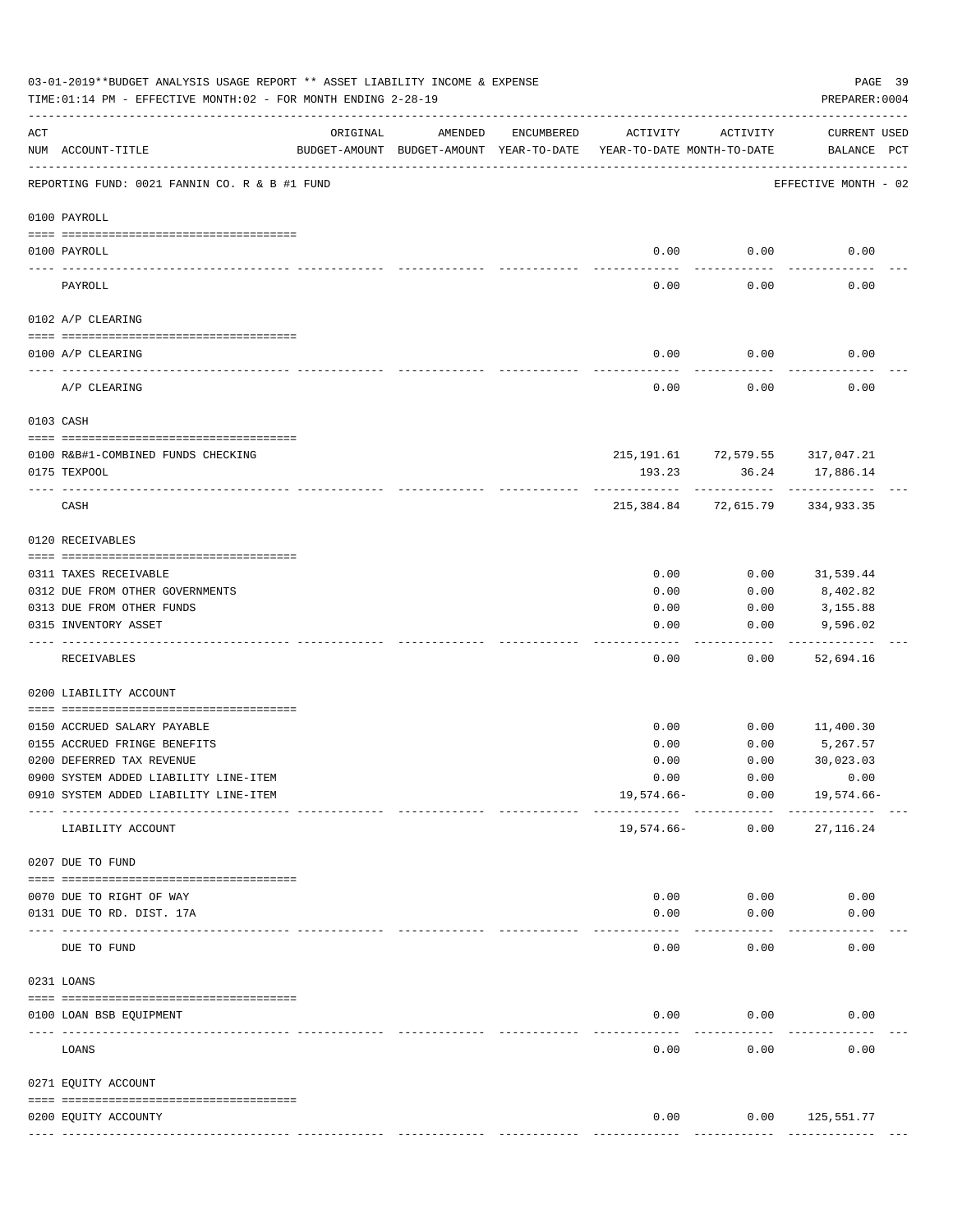|     | 03-01-2019**BUDGET ANALYSIS USAGE REPORT ** ASSET LIABILITY INCOME & EXPENSE<br>TIME: 01:14 PM - EFFECTIVE MONTH: 02 - FOR MONTH ENDING 2-28-19 |                                                      |                                                                           |                  |                                        |                                                      | PREPARER: 0004                        | PAGE 40     |
|-----|-------------------------------------------------------------------------------------------------------------------------------------------------|------------------------------------------------------|---------------------------------------------------------------------------|------------------|----------------------------------------|------------------------------------------------------|---------------------------------------|-------------|
| ACT | NUM ACCOUNT-TITLE                                                                                                                               | ORIGINAL<br>BUDGET-AMOUNT BUDGET-AMOUNT YEAR-TO-DATE | AMENDED                                                                   | ENCUMBERED       | ACTIVITY<br>YEAR-TO-DATE MONTH-TO-DATE | ACTIVITY                                             | <b>CURRENT USED</b><br><b>BALANCE</b> | PCT         |
|     | REPORTING FUND: 0021 FANNIN CO. R & B #1 FUND                                                                                                   |                                                      |                                                                           |                  |                                        |                                                      | EFFECTIVE MONTH - 02                  |             |
|     | EQUITY ACCOUNT                                                                                                                                  |                                                      |                                                                           |                  |                                        | $0.00$ $0.00$ $125,551.77$                           |                                       |             |
|     | 0300 TOTAL REV/TRANSFERS                                                                                                                        |                                                      |                                                                           |                  |                                        |                                                      |                                       |             |
|     | 0121 BEGINNING CASH BALANCE                                                                                                                     | 162,984.29 162,984.29                                |                                                                           |                  |                                        | $0.00$ $0.00$ $162,984.29$ 00                        |                                       |             |
|     | TOTAL REV/TRANSFERS                                                                                                                             |                                                      | $162,984.29$ $162,984.29$ $0.00$ $0.00$ $0.00$ $162,984.29$               |                  |                                        |                                                      |                                       | 00          |
|     | 0310 PROPERTY TAXES                                                                                                                             |                                                      |                                                                           |                  |                                        |                                                      |                                       |             |
|     |                                                                                                                                                 |                                                      |                                                                           |                  |                                        |                                                      |                                       |             |
|     | 0110 CURRENT TAXES<br>0120 DELINQUENT TAXES                                                                                                     | 10,000.00                                            | 488,734.52 488,734.52<br>10,000.00                                        |                  |                                        | 439,128.15 111,680.61 49,606.37<br>6,398.93 1,759.53 | 3,601.07                              | 90<br>64    |
|     | PROPERTY TAXES                                                                                                                                  |                                                      | -----------<br>498,734.52 498,734.52 0.00 445,527.08 113,440.14 53,207.44 |                  |                                        | <u>------------ ------------</u>                     | ------------                          | 89          |
|     | 0318 OTHER TAXES                                                                                                                                |                                                      |                                                                           |                  |                                        |                                                      |                                       |             |
|     |                                                                                                                                                 |                                                      |                                                                           |                  |                                        |                                                      |                                       |             |
|     | 0120 PAY N LIEU TAX/GRASSLAND<br>0121 PAY N LIEU TAX/UPPER TRINITY                                                                              | 0.00                                                 | 1,500.00 1,500.00<br>0.00                                                 |                  |                                        | $0.00$ $0.00$ $1,500.00$<br>873.41 0.00 873.41+      |                                       | 00          |
|     | 0160 SALES TAX REVENUES                                                                                                                         | 41,000.00                                            | 41,000.00                                                                 |                  | 22,815.98                              | 5,049.66                                             | 18,184.02                             | 56          |
|     | OTHER TAXES                                                                                                                                     | -----------<br>42,500.00                             |                                                                           | $42,500.00$ 0.00 |                                        | 23,689.39 5,049.66 18,810.61                         |                                       | 56          |
|     | 0321 FEES OF TAX COLLECTOR                                                                                                                      |                                                      |                                                                           |                  |                                        |                                                      |                                       |             |
|     | 0200 CAR REGISTRATION/SALES TAX                                                                                                                 | 100,000.00    100,000.00                             |                                                                           |                  |                                        | 54,060.84 16,307.98 45,939.16                        |                                       | 54          |
|     | 0300 COUNTY'S ADDITIONAL \$10                                                                                                                   | 50,000.00                                            | 50,000.00                                                                 |                  | 25,817.41                              | 3,849.79                                             | 24,182.59                             | 52          |
|     |                                                                                                                                                 |                                                      |                                                                           |                  |                                        | -------------                                        |                                       |             |
|     | FEES OF TAX COLLECTOR                                                                                                                           | $150,000.00$ $150,000.00$ $0.00$ $79,878.25$         |                                                                           |                  |                                        |                                                      | 20, 157, 77 70, 121, 75               | 53          |
|     | 0330 GRANTS                                                                                                                                     |                                                      |                                                                           |                  |                                        |                                                      |                                       |             |
|     |                                                                                                                                                 |                                                      |                                                                           |                  |                                        |                                                      |                                       |             |
|     | 0200 FEMA GRANT                                                                                                                                 |                                                      | $0.00$ 0.00                                                               |                  |                                        | $0.00$ $0.00$ $0.00$                                 |                                       |             |
|     | GRANTS                                                                                                                                          | 0.00                                                 | 0.00                                                                      | 0.00             | 0.00                                   | 0.00                                                 | 0.00                                  |             |
|     | 0350 FINES                                                                                                                                      |                                                      |                                                                           |                  |                                        |                                                      |                                       |             |
|     | 0403 COUNTY CLERK FINES                                                                                                                         | 7,000.00                                             | 7,000.00                                                                  |                  | 188.25                                 | 0.00                                                 | 6,811.75                              | 03          |
|     | 0450 DISTRICT CLERK FINES                                                                                                                       | 7,000.00                                             | 7,000.00                                                                  |                  | 2,096.46                               | 0.00                                                 | 4,903.54                              | 30          |
|     | 0455 J. P. #1 FINES                                                                                                                             | 4,100.00                                             | 4,100.00                                                                  |                  | 1,647.74                               | 0.00                                                 | 2,452.26                              | 40          |
|     | 0456 J. P. #2 FINES                                                                                                                             | 2,000.00                                             | 2,000.00                                                                  |                  | 611.97                                 | 0.00                                                 | 1,388.03                              | 31          |
|     | 0457 J. P. #3 FINES                                                                                                                             | 2,500.00                                             | 2,500.00                                                                  |                  | 627.32                                 | 0.00                                                 | 1,872.68                              | 25<br>$---$ |
|     | FINES                                                                                                                                           | 22,600.00                                            | 22,600.00                                                                 | 0.00             | 5,171.74                               | 0.00                                                 | 17,428.26                             | 23          |
|     | 0360 INTEREST EARNINGS                                                                                                                          |                                                      |                                                                           |                  |                                        |                                                      |                                       |             |
|     | 0100 INTEREST EARNINGS                                                                                                                          | 300.00<br><u>------------- --------------</u>        | 300.00<br>-------------                                                   |                  | 248.99<br>-------------                | 83.88                                                | 51.01 83                              |             |
|     | INTEREST EARNINGS                                                                                                                               | 300.00                                               | 300.00                                                                    | 0.00             | 248.99                                 | -----------<br>83.88                                 | 51.01 83                              |             |
|     | 0364 SALE OF EQUIPMENT                                                                                                                          |                                                      |                                                                           |                  |                                        |                                                      |                                       |             |
|     | 0162 LAND/BUILDING                                                                                                                              | 0.00                                                 | 0.00                                                                      |                  | 0.00                                   | 0.00                                                 | 0.00                                  |             |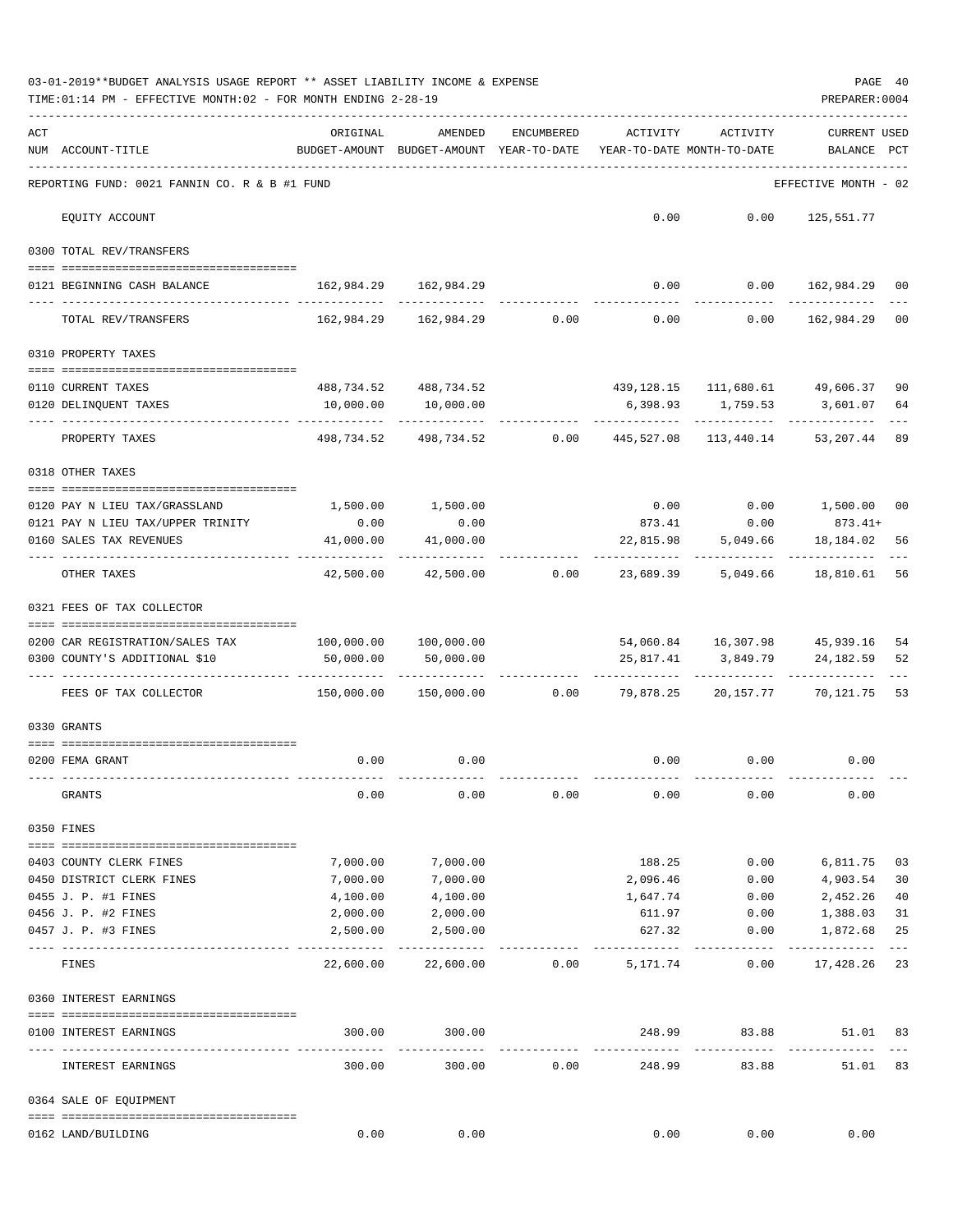| ACT |                                                 | ORIGINAL                                                                    | AMENDED                                                           | ENCUMBERED            | ACTIVITY                    | ACTIVITY                                              | <b>CURRENT USED</b>     |         |
|-----|-------------------------------------------------|-----------------------------------------------------------------------------|-------------------------------------------------------------------|-----------------------|-----------------------------|-------------------------------------------------------|-------------------------|---------|
|     | NUM ACCOUNT-TITLE                               |                                                                             | BUDGET-AMOUNT BUDGET-AMOUNT YEAR-TO-DATE                          |                       |                             | YEAR-TO-DATE MONTH-TO-DATE                            | BALANCE                 | PCT     |
|     | REPORTING FUND: 0021 FANNIN CO. R & B #1 FUND   |                                                                             |                                                                   |                       |                             |                                                       | EFFECTIVE MONTH - 02    |         |
|     | 0163 SALE OF EQUIPMENT                          | 10,000.00                                                                   | 10,000.00                                                         |                       | 0.00                        | 0.00                                                  | 10,000.00               | $_{00}$ |
|     | SALE OF EQUIPMENT                               | 10,000.00                                                                   | 10,000.00                                                         | 0.00                  | 0.00                        | 0.00                                                  | 10,000.00               | 00      |
|     | 0370 MISCELLANEOUS REVENUES                     |                                                                             |                                                                   |                       |                             |                                                       |                         |         |
|     | 0100 PROPERTY LEASE                             | 0.00                                                                        | 0.00                                                              |                       | 0.00                        | 0.00                                                  | 0.00                    |         |
|     | 0120 STATE LATERAL ROAD                         | 15,000.00                                                                   | 15,000.00                                                         |                       | 8,468.06                    | 0.00                                                  | 6,531.94                | 56      |
|     | 0125 TDT. WEIGHT FEES                           | 11,000.00                                                                   | 11,000.00                                                         |                       | 11,460.17                   | 0.00                                                  | 460.17+ 104             |         |
|     | 0130 REFUNDS & MISCELLANEOUS                    | 3,000.00                                                                    | 3,000.00                                                          |                       | 91.80                       | 91.80                                                 | 2,908.20                | 03      |
|     | 0140 PROCEEDS OF LOAN                           | 0.00                                                                        | 0.00                                                              |                       | 0.00                        | 0.00                                                  | 0.00                    |         |
|     | 0145 REIMBURSEMENT OF MATERIALS                 | 12,000.00                                                                   | 12,000.00                                                         |                       | 4,544.62                    | 0.00                                                  | 7,455.38                | 38      |
|     | MISCELLANEOUS REVENUES                          | 41,000.00                                                                   | 41,000.00                                                         | 0.00                  | 24,564.65                   | 91.80                                                 | 16,435.35               | 60      |
|     | 0509 CONTINGENCY                                |                                                                             |                                                                   |                       |                             |                                                       |                         |         |
|     |                                                 |                                                                             |                                                                   |                       |                             |                                                       |                         |         |
|     | 0475 CONTINGENCY                                | 20,000.00                                                                   | 20,000.00                                                         | 0.00<br>-------       | 0.00                        | 0.00                                                  | 20,000.00<br>. <u>.</u> | 00      |
|     | CONTINGENCY                                     | 20,000.00                                                                   | 20,000.00                                                         | 0.00                  | 0.00                        | 0.00                                                  | 20,000.00               | $_{00}$ |
|     | 0621 ROAD & BRIDGE 1                            |                                                                             |                                                                   |                       |                             |                                                       |                         |         |
|     | 0100 COMPENSATION PAY                           | 0.00                                                                        | 0.00                                                              | 0.00                  |                             | $0.00$ 0.00                                           | 0.00                    |         |
|     | 0101 SALARY ELECTED OFFICIAL                    | 62,720.97                                                                   | 62,720.97                                                         | 0.00                  | 26,535.85                   | 4,824.70                                              | 36,185.12               | 42      |
|     | 0105 SALARY SECRETARY                           | 0.00                                                                        | 0.00                                                              | 0.00                  | 0.00                        | 0.00                                                  | 0.00                    |         |
|     | 0106 SALARY PRECINCT EMPLOYEES                  | 187,242.88                                                                  | 187,242.88                                                        | 0.00                  | 69,598.33                   | 11,317.90                                             | 117,644.55              | 37      |
|     | 0107 REGULAR-TEMP. PART-TIME                    | 0.00                                                                        | 0.00                                                              | 0.00                  | 0.00                        | 0.00                                                  | 0.00                    |         |
|     | 0108 SALARY-FOREMAN                             | 44,784.01                                                                   | 44,784.01                                                         | 0.00                  | 19,580.35                   | 3,344.48                                              | 25,203.66               | 44      |
|     | 0199 TOTAL SALARIES                             | 294,747.86                                                                  | 294,747.86                                                        | $- - - - - -$<br>0.00 | 115,714.53                  | 19,487.08                                             | 179,033.33              | 39      |
|     |                                                 |                                                                             |                                                                   |                       |                             |                                                       |                         |         |
|     | 0201 SOCIAL SECURITY TAXES                      | 18,311.57                                                                   |                                                                   |                       |                             | 18,311.57 0.00 7,013.31 1,175.63 11,298.26            |                         | 38      |
|     | 0202 GROUP HEALTH INSURANCE                     | 80, 325.84                                                                  | 80,325.84                                                         | 0.00                  |                             | 31,430.66 4,755.78                                    | 48,895.18               | 39      |
|     | 0203 RETIREMENT                                 | 33,719.16                                                                   | 33,719.16                                                         | 0.00                  | 13,270.27                   | 2,223.48                                              | 20,448.89               | 39      |
|     | 0204 WORKERS' COMPENSATION<br>0205 MEDICARE TAX |                                                                             | 9,729.75 9,729.75                                                 |                       | $0.00$ 3,643.73<br>1,640.15 | 0.00<br>274.93                                        | 6,086.02 37             |         |
|     | 0206 UNEMPLOYMENT EXPENSE                       | 4,282.54<br>0.00                                                            | 4,282.54<br>0.00                                                  | 0.00<br>0.00          | 0.00                        | 0.00                                                  | 2,642.39 38<br>0.00     |         |
|     |                                                 |                                                                             |                                                                   |                       |                             |                                                       |                         |         |
|     | 0299 TOTAL EMPLOYEE BENEFITS                    | 146,368.86   146,368.86      0.00    56,998.12    8,429.82    89,370.74  39 |                                                                   |                       |                             |                                                       |                         |         |
|     | 0314 EMPLOYEE PHYSICALS/DOT TESTING             | 450.00                                                                      | 450.00                                                            | 0.00                  | 205.00                      | 65.00                                                 | 245.00 46               |         |
|     | 0340 SHOP SUPPLIES                              | 3,000.00                                                                    | 3,000.00                                                          | 0.00                  | 535.44                      |                                                       | 236.91 2,464.56 18      |         |
|     | 0341 R & B MAT. ROCK & GRAVEL 120,000.00        |                                                                             |                                                                   |                       |                             | 120,000.00  6,412.08  76,539.33  16,880.12  37,048.59 |                         | 69      |
|     | 0342 R & B MAT. CULVERTS                        | 25,000.00                                                                   | 25,000.00                                                         |                       |                             | $0.00$ 25,985.72 3,092.40                             | 985.72- 104             |         |
|     | 0343 R & B MAT. HARDWRE & LUMB                  | 2,042.14                                                                    | 2,042.14                                                          | 0.00                  |                             | 185.35 185.35                                         | 1,856.79                | 09      |
|     | 0344 R & B MAT ASPHALT /RD OIL                  | 80,000.00                                                                   | 80,000.00                                                         |                       |                             | 0.00 12,664.04 5,315.13 67,335.96 16                  |                         |         |
|     | 0345 CHEMICALS                                  | 0.00                                                                        | 0.00                                                              | 0.00                  | 0.00                        | 0.00                                                  | 0.00                    |         |
|     | 0346 CETRZ EXPENDITURES                         | 0.00                                                                        |                                                                   | $0.00$ $0.00$         | 0.00                        | 0.00                                                  | 0.00                    |         |
|     | 0350 DEBRIS REMOVAL                             | 0.00                                                                        |                                                                   | $0.00$ 0.00           | 0.00                        |                                                       | $0.00$ 0.00             |         |
|     | 0399 TOTAL R&B MATERIAL                         |                                                                             | 230,492.14 230,492.14 6,412.08 116,114.88 25,774.91 107,965.18 53 |                       |                             |                                                       |                         |         |
|     | 0400 LEGAL FEES                                 | 0.00                                                                        | 0.00                                                              | 0.00                  |                             | $0.00$ 0.00                                           | 0.00                    |         |
|     | 0420 UTILITY TELEPHONE                          | 725.00                                                                      | 725.00                                                            | 0.00                  |                             | 301.35 60.51 423.65                                   |                         | 42      |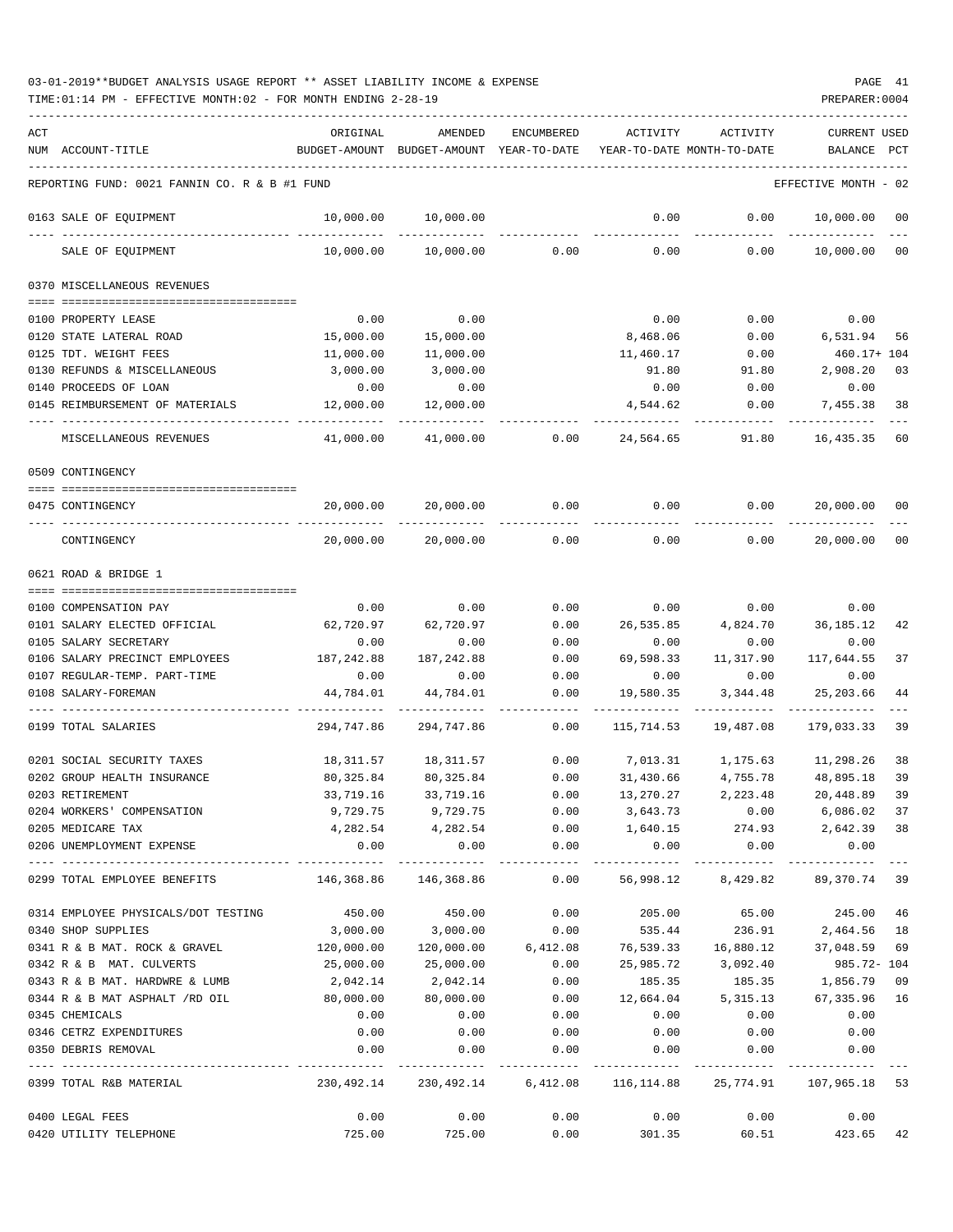TIME:01:14 PM - EFFECTIVE MONTH:02 - FOR MONTH ENDING 2-28-19 PREPARER:0004

| ACT |                                               | ORIGINAL      | AMENDED                                                        | <b>ENCUMBERED</b> | <b>ACTIVITY</b> | ACTIVITY                   | <b>CURRENT USED</b>  |                |
|-----|-----------------------------------------------|---------------|----------------------------------------------------------------|-------------------|-----------------|----------------------------|----------------------|----------------|
| NUM | ACCOUNT-TITLE                                 | BUDGET-AMOUNT | BUDGET-AMOUNT                                                  | YEAR-TO-DATE      |                 | YEAR-TO-DATE MONTH-TO-DATE | <b>BALANCE</b>       | PCT            |
|     | REPORTING FUND: 0021 FANNIN CO. R & B #1 FUND |               |                                                                |                   |                 |                            | EFFECTIVE MONTH - 02 |                |
|     | 0421 CELL PHONE ALLOWANCE                     | 600.00        | 600.00                                                         | 0.00              | 250.00          | 50.00                      | 350.00               | 42             |
|     | 0423 INTERNET SERVICE                         | 0.00          | 0.00                                                           | 0.00              | 0.00            | 0.00                       | 0.00                 |                |
|     | 0427 OUT OF COUNTY TRAVEL                     | 1,435.58      | 1,435.58                                                       | 0.00              | 40.00           | 0.00                       | 1,395.58             | 03             |
|     | 0430 BIDS, NOTICES & PERMITS                  | 800.00        | 800.00                                                         | 0.00              | 27.00           | 0.00                       | 773.00               | 03             |
|     | 0435 PRINTING                                 | 100.00        | 100.00                                                         | 0.00              | 0.00            | 0.00                       | 100.00               | 0 <sub>0</sub> |
|     | 0440 UTILITY ELECTRICITY                      | 1,600.00      | 1,600.00                                                       | 0.00              | 395.95          | 110.00                     | 1,204.05             | 25             |
|     | 0442 UTILITY WATER                            | 250.00        | 250.00                                                         | 16.58             | 66.32           | 0.00                       | 167.10               | 33             |
|     | 0443 TRASH DUMPSTER PICKUP                    | 1,000.00      | 1,000.00                                                       | 74.97             | 299.88          | 0.00                       | 625.15               | 37             |
|     | 0447 REPEATER SERVICE CONTRACT                | 708.97        | 708.97                                                         | 0.00              | 708.97          | 0.00                       | 0.00                 | 100            |
|     | 0450 R & M BUILDING                           | 300.00        | 300.00                                                         | 0.00              | 0.00            | 0.00                       | 300.00               | 0 <sub>0</sub> |
|     | 0453 COMPUTER SOFTWARE                        | 912.50        | 912.50                                                         | 0.00              | 0.00            | 0.00                       | 912.50               | 0 <sub>0</sub> |
|     | 0457 R & M MACHINERY GAS & OIL                | 51,000.00     | 51,000.00                                                      | 0.00              | 16,067.20       | 3,356.79                   | 34,932.80            | 32             |
|     | 0458 R & M MACHINERY PARTS                    | 30,000.00     | 30,000.00                                                      | 0.00              | 20,728.70       | 1,149.97                   | 9,271.30             | 69             |
|     | 0459 R & M MACH. TIRES & TUBES                | 20,000.00     | 20,000.00                                                      | 0.00              | 1,600.00        | 1,162.00                   | 18,400.00            | 08             |
|     | 0460 EOUIPMENT RENTAL/LEASE                   | 0.00          | 0.00                                                           | 0.00              | 0.00            | 0.00                       | 0.00                 |                |
|     | 0480 BOND                                     | 0.00          | 0.00                                                           | 0.00              | 0.00            | 0.00                       | 0.00                 |                |
|     | 0482 INSURANCE                                | 4,500.00      | 4,500.00                                                       | 0.00              | 3,084.80        | 0.00                       | 1,415.20             | 69             |
|     | 0485 PRISONER SUPPLIES                        | 0.00          | 0.00                                                           | 0.00              | 0.00            | 0.00                       | 0.00                 |                |
|     | 0488 FANNIN RURAL RAIL DISTRICT               | 0.00          | 0.00                                                           | 0.00              | 0.00            | 0.00                       | 0.00                 |                |
|     | 0490 MISCELLANEOUS                            | 1,000.00      | 1,000.00                                                       | 0.00              | 106.30          | 0.00                       | 893.70               | 11             |
|     | 0491 SOIL & WATER CONSERVATION                | 250.00        | 250.00                                                         | 0.00              | 0.00            | 0.00                       | 250.00               | 0 <sub>0</sub> |
|     | 0492 TDRA FLOOD CASH MATCH                    | 0.00          | 0.00                                                           | 0.00              | 0.00            | 0.00                       | 0.00                 |                |
|     | 0494 FLOOD CONTROL SITE MAINTENANCE           | 5,500.00      | 5,500.00                                                       | 0.00              | 5,500.00        | 5,500.00                   | 0.00                 | 100            |
|     | 0495 PIPELINE SALES TAX REIMBURSEMENT         | 0.00          | 0.00                                                           | 0.00              | 0.00            | 0.00                       | 0.00                 |                |
|     | 0496 TCOG HAZARDOUS WASTEMATCH                | 1,250.00      | 1,250.00                                                       | 0.00              | 0.00            | 0.00                       | 1,250.00             | 00             |
|     | 0499 TOTAL SER.& OTHER CHARGES                | 121,932.05    | 121,932.05                                                     | 91.55             | 49,176.47       | 11,389.27                  | 72,664.03            | 40             |
|     | 0500 LAND                                     |               |                                                                |                   | 0.00            | 0.00                       | 0.00                 |                |
|     | 0535 BUILDING                                 |               |                                                                |                   | 0.00            | 0.00                       | 0.00                 |                |
|     | 0570 COMPUTER EQUIPMENT                       | 300.00        | 300.00                                                         | 0.00              | 0.00            | 0.00                       | 300.00               | 00             |
|     | 0571 PURCHASE OF MACH./EQUIP.                 | 99,000.00     | 99,000.00                                                      | $40,000.00 -$     | 0.00            | 0.00                       | 139,000.00           | 40             |
|     | 0573 RADIO EQUIPMENT                          | 0.00          | 0.00                                                           | 0.00              | 0.00            | 0.00                       | 0.00                 |                |
|     | 0575 LAND AND BUILDING                        | 0.00          | 0.00                                                           | 0.00              | 0.00            | 0.00                       | 0.00                 |                |
|     | 0599 CAPITAL OUTLAY                           | 99,300.00     | 99,300.00                                                      | $40,000.00-$      | 0.00            | 0.00                       | 139,300.00 40        |                |
|     | 0630 NOTE PAYMENT                             | 0.00          | 0.00                                                           | 0.00              | 0.00            | 0.00                       | 0.00                 |                |
|     | 0670 NOTE PAYMENT-INTEREST                    | 0.00          | 0.00                                                           | 0.00              | 0.00            | 0.00                       | 0.00                 |                |
|     | 0695 SURVEYING                                | 0.00          | 0.00                                                           | 0.00              | 0.00            | 0.00                       | 0.00                 |                |
|     | ROAD & BRIDGE 1                               |               | $892,840.91$ $892,840.91$ $33,496.37$ $338,004.00$ $65,081.08$ |                   |                 |                            | 588,333.28           | 34             |
|     | 0625 ADMINISTRATIVE OFFICE R&B #1             |               |                                                                |                   |                 |                            |                      |                |
|     |                                               |               |                                                                |                   |                 |                            |                      |                |
|     | 0105 SALARY SECRETARY                         | 9,881.28      | 9,881.28                                                       | 0.00              | 4,180.55        | 760.10                     | 5,700.73             | 42             |
|     | 0201 SOCIAL SECURITY TAXES                    | 612.64        | 612.64                                                         | 0.00              | 187.04          | 32.82                      | 425.60               | 31             |
|     | 0202 GROUP HEALTH INSURANCE                   | 2,868.78      | 2,868.78                                                       | 0.00              | 1,195.40        | 239.08                     | 1,673.38             | 42             |
|     | 0203 RETIREMENT                               | 1,130.42      | 1,130.42                                                       | 0.00              | 479.31          | 86.74                      | 651.11               | 42             |
|     | 0204 WORKERS' COMPENSATION                    | 41.50         | 41.50                                                          | 0.00              | 13.65           | 0.00                       | 27.85                | 33             |
|     | 0205 MEDICARE TAX                             | 143.28        | 143.28                                                         | 0.00              | 43.56           | 7.64                       | 99.72                | 30             |
|     | 0310 OFFICE SUPPLIES                          | 100.00        | 100.00                                                         | 0.00              | 17.09           | 0.00                       | 82.91                | 17             |
|     | 0311 POSTAL EXPENSES                          | 0.00          | 0.00                                                           | 0.00              | 0.00            | 0.00                       | 0.00                 |                |
|     | 0353 COMPUTER EXPENSE                         | 500.00        | 500.00                                                         | 0.00              | 0.00            | 0.00                       | 500.00               | 0 <sub>0</sub> |

0427 OUT OF COUNTY TRAVEL 0.00 0.00 0.00 0.00 0.00 0.00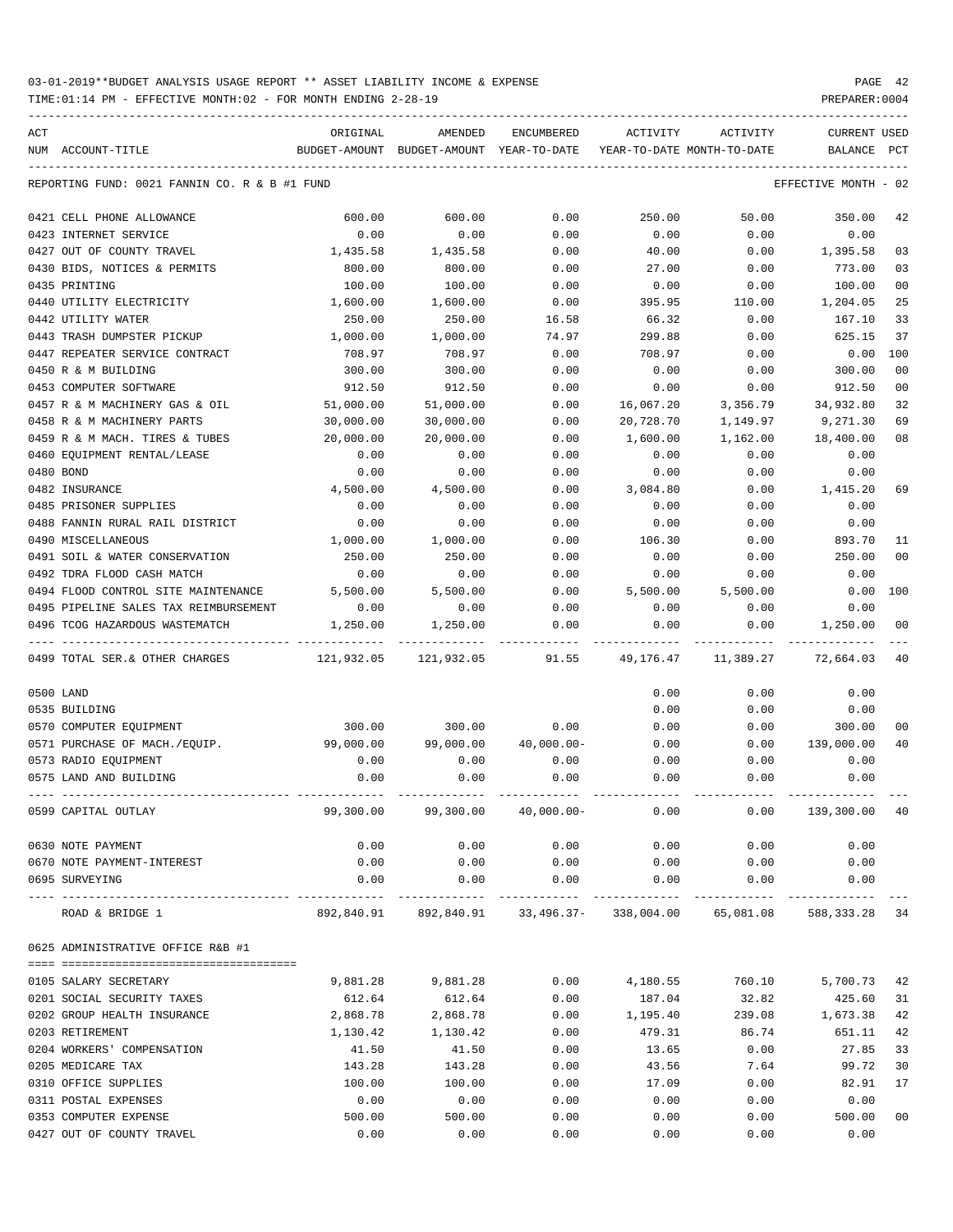03-01-2019\*\*BUDGET ANALYSIS USAGE REPORT \*\* ASSET LIABILITY INCOME & EXPENSE PAGE 43 TIME:01:14 PM - EFFECTIVE MONTH:02 - FOR MONTH ENDING 2-28-19 PREPARER:0004

| ACT |                                                                       | ORIGINAL      | AMENDED       | ENCUMBERED   | ACTIVITY   | ACTIVITY                   | <b>CURRENT USED</b> |     |  |
|-----|-----------------------------------------------------------------------|---------------|---------------|--------------|------------|----------------------------|---------------------|-----|--|
| NUM | ACCOUNT-TITLE                                                         | BUDGET-AMOUNT | BUDGET-AMOUNT | YEAR-TO-DATE |            | YEAR-TO-DATE MONTH-TO-DATE | BALANCE             | PCT |  |
|     |                                                                       |               |               |              |            |                            |                     |     |  |
|     | REPORTING FUND: 0021 FANNIN CO. R & B #1 FUND<br>EFFECTIVE MONTH - 02 |               |               |              |            |                            |                     |     |  |
|     |                                                                       |               |               |              |            |                            |                     |     |  |
|     | 0480 BOND                                                             | 0.00          | 0.00          | 0.00         | 0.00       | 0.00                       | 0.00                |     |  |
|     | 0572 OFFICE EQUIPMENT                                                 | 0.00          | 0.00          | 0.00         | 0.00       | 0.00                       | 0.00                |     |  |
|     | 0574 COMPUTER EQUIPMENT                                               | 0.00          | 0.00          | 0.00         | 0.00       | 0.00                       | 0.00                |     |  |
|     |                                                                       |               |               |              |            |                            |                     |     |  |
|     | ADMINISTRATIVE OFFICE R&B #1                                          | 15,277.90     | 15,277.90     | 0.00         | 6,116.60   | 1,126.38                   | 9,161.30            | 40  |  |
|     |                                                                       |               |               |              |            |                            |                     |     |  |
|     |                                                                       |               |               |              |            |                            |                     |     |  |
|     | FANNIN CO. R & B #1 FUND                                              |               |               |              |            |                            |                     |     |  |
|     | INCOME TOTALS                                                         | 928,118.81    | 928,118.81    |              | 579,080.10 | 138,823.25                 | 349,038.71          | 62  |  |
|     | <b>EXPENSE TOTALS</b>                                                 | 928, 118.81   | 928,118.81    | 33,496.37-   | 344,120.60 | 66,207.46                  | 617,494.58          | 33  |  |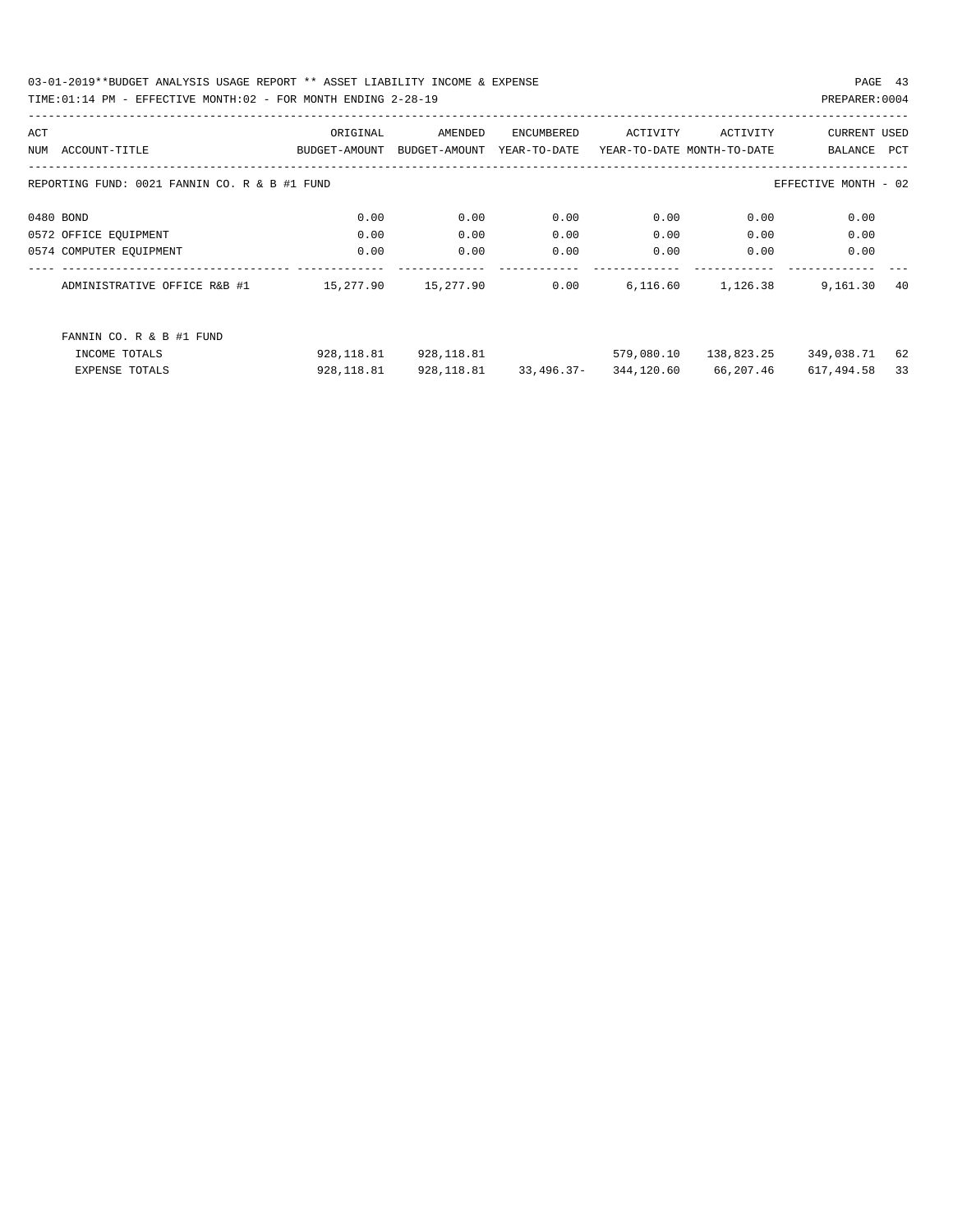|           | 03-01-2019**BUDGET ANALYSIS USAGE REPORT ** ASSET LIABILITY INCOME & EXPENSE<br>TIME:01:14 PM - EFFECTIVE MONTH:02 - FOR MONTH ENDING 2-28-19 |           |                                                     |            |                                        |                                   | PAGE 44<br>PREPARER: 0004                                         |                |
|-----------|-----------------------------------------------------------------------------------------------------------------------------------------------|-----------|-----------------------------------------------------|------------|----------------------------------------|-----------------------------------|-------------------------------------------------------------------|----------------|
| ACT       | NUM ACCOUNT-TITLE                                                                                                                             | ORIGINAL  | AMENDED<br>BUDGET-AMOUNT BUDGET-AMOUNT YEAR-TO-DATE | ENCUMBERED | ACTIVITY<br>YEAR-TO-DATE MONTH-TO-DATE | ACTIVITY                          | CURRENT USED<br>BALANCE PCT                                       |                |
|           | REPORTING FUND: 0022 FANNIN CO. R & B #2 FUND                                                                                                 |           |                                                     |            |                                        |                                   | EFFECTIVE MONTH - 02                                              |                |
|           | 0100 PAYROLL                                                                                                                                  |           |                                                     |            |                                        |                                   |                                                                   |                |
|           | 0100 PAYROLL                                                                                                                                  |           |                                                     |            | 0.00                                   | 0.00                              | 0.00                                                              |                |
|           | PAYROLL                                                                                                                                       |           |                                                     |            | 0.00                                   | 0.00                              | 0.00                                                              |                |
|           | 0102 A/P CLEARING                                                                                                                             |           |                                                     |            |                                        |                                   |                                                                   |                |
|           | 0100 A/P CLEARING                                                                                                                             |           |                                                     |            | 0.00                                   | 0.00                              | 0.00                                                              |                |
|           | A/P CLEARING                                                                                                                                  |           |                                                     |            | 0.00                                   | 0.00                              | 0.00                                                              |                |
|           | 0103 CASH                                                                                                                                     |           |                                                     |            |                                        |                                   |                                                                   |                |
|           |                                                                                                                                               |           |                                                     |            |                                        |                                   |                                                                   |                |
|           | 0100 R&B#2- COMBINED FUNDS CHECKING<br>0175 TEXPOOL                                                                                           |           |                                                     |            | 2,764.21                               |                                   | 366, 220. 27    100, 754. 49    461, 287. 07<br>518.04 255,814.58 |                |
|           | CASH                                                                                                                                          |           |                                                     |            | 368,984.48                             | -------------<br>101,272.53       | 717,101.65                                                        |                |
|           | 0120 RECEIVABLES                                                                                                                              |           |                                                     |            |                                        |                                   |                                                                   |                |
|           | 0311 TAXES RECEIVABLE                                                                                                                         |           |                                                     |            | 0.00                                   | 0.00                              | 35,406.18                                                         |                |
|           | 0312 DUE FROM OTHER GOVERNMENT                                                                                                                |           |                                                     |            | 0.00                                   | 0.00                              | 9,319.86                                                          |                |
|           | 0313 DUE FROM OTHER FUNDS                                                                                                                     |           |                                                     |            | 0.00                                   | 0.00                              | 3,676.18                                                          |                |
|           | 0315 INVENTORY ASSET                                                                                                                          |           |                                                     |            | 0.00                                   | 0.00<br>-----                     | 43,974.52<br>----------                                           |                |
|           | RECEIVABLES                                                                                                                                   |           |                                                     |            | 0.00                                   | 0.00                              | 92,376.74                                                         |                |
|           | 0200 LIABILITY ACCOUNT                                                                                                                        |           |                                                     |            |                                        |                                   |                                                                   |                |
|           | 0150 ACCRUED SALARY PAYABLE                                                                                                                   |           |                                                     |            | 0.00                                   | 0.00                              | 10,957.40                                                         |                |
|           | 0155 ACCRUED FRINGE BENEFITS                                                                                                                  |           |                                                     |            | 0.00                                   | 0.00                              | 5,609.02                                                          |                |
|           | 0200 DEFERRED TAX REVENUE                                                                                                                     |           |                                                     |            | 0.00                                   | 0.00                              | 33,639.77                                                         |                |
|           | 0900 SYSTEM ADDED LIABILITY LINE-ITEM                                                                                                         |           |                                                     |            | 0.00                                   | 0.00                              | 0.00                                                              |                |
|           | 0910 SYSTEM ADDED LIABILITY LINE-ITEM                                                                                                         |           |                                                     |            |                                        | $2,573.26 - 0.00$<br>------------ | $2,573.26 -$                                                      |                |
|           | LIABILITY ACCOUNT                                                                                                                             |           |                                                     |            | $2,573.26-$                            |                                   | $0.00$ $47,632.93$                                                |                |
|           | 0207 DUE TO FUND                                                                                                                              |           |                                                     |            |                                        |                                   |                                                                   |                |
|           | 0070 DUE TO RIGHT OF WAY                                                                                                                      |           |                                                     |            |                                        | $0.00$ 0.00                       | 0.00                                                              |                |
| $- - - -$ | DUE TO FUND                                                                                                                                   |           |                                                     |            | -----<br>0.00                          | ----------<br>0.00                | 0.00                                                              |                |
|           | 0271 EQUITY ACCOUNT                                                                                                                           |           |                                                     |            |                                        |                                   |                                                                   |                |
|           | 0200 EQUITY ACCOUNT                                                                                                                           |           |                                                     |            |                                        |                                   | $0.00$ $0.00$ $390,287.72$                                        |                |
|           | EQUITY ACCOUNT                                                                                                                                |           |                                                     |            | 0.00                                   |                                   | $0.00$ 390, 287.72                                                |                |
|           | 0300 TOTAL REV/TRANSFERS                                                                                                                      |           |                                                     |            |                                        |                                   |                                                                   |                |
|           | 0122 BEGINNING CASH BALANCE                                                                                                                   |           | 19,487.52 19,487.52                                 |            | 0.00                                   |                                   | $0.00$ 19,487.52                                                  | 00             |
|           | TOTAL REV/TRANSFERS                                                                                                                           | 19,487.52 | 19,487.52                                           | 0.00       | 0.00                                   | 0.00                              | 19,487.52                                                         | 0 <sub>0</sub> |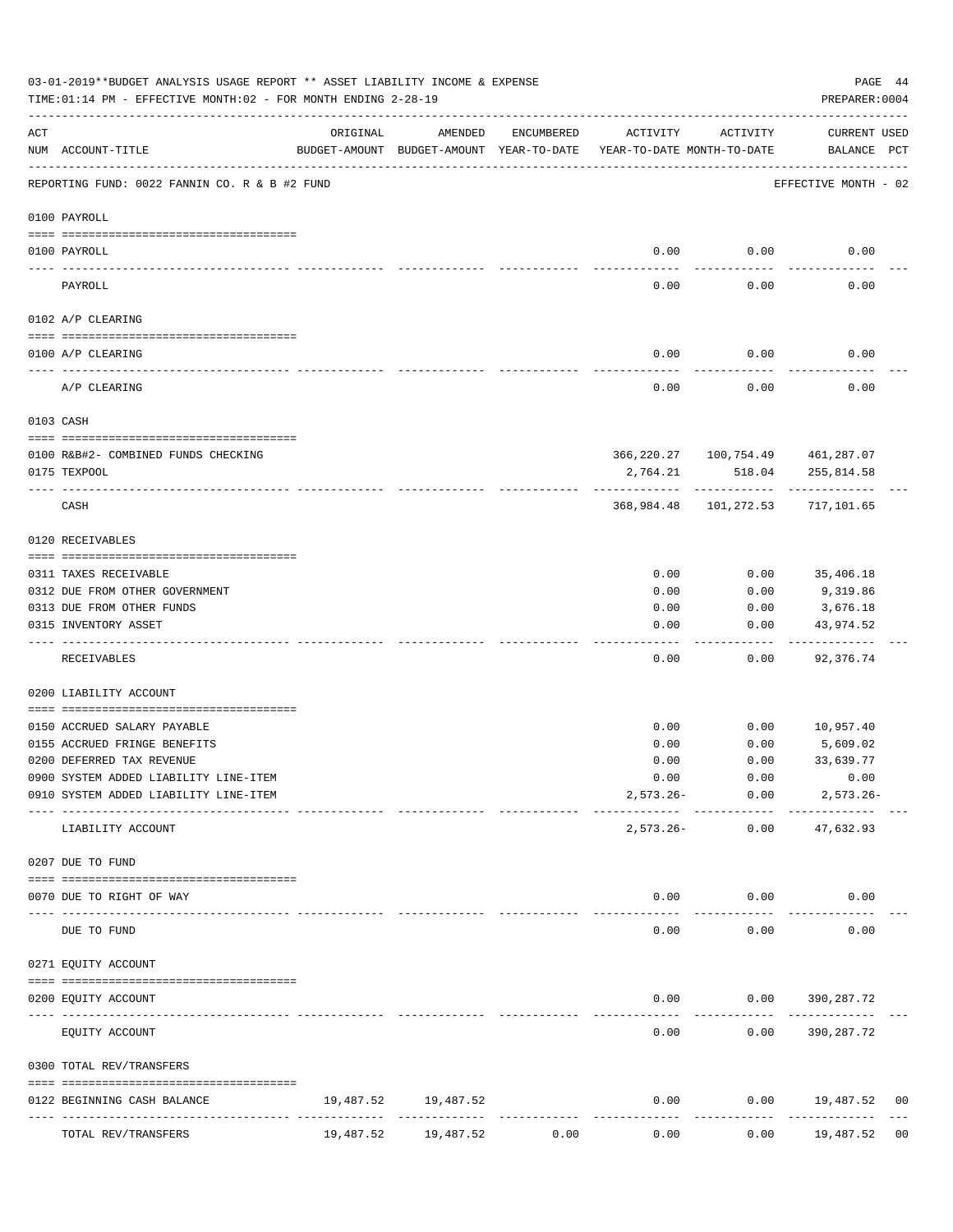|     | 03-01-2019**BUDGET ANALYSIS USAGE REPORT ** ASSET LIABILITY INCOME & EXPENSE<br>TIME: 01:14 PM - EFFECTIVE MONTH: 02 - FOR MONTH ENDING 2-28-19 |                                              |                                                                                |                                             |                          |                   | PAGE 45<br>PREPARER: 0004                                     |               |
|-----|-------------------------------------------------------------------------------------------------------------------------------------------------|----------------------------------------------|--------------------------------------------------------------------------------|---------------------------------------------|--------------------------|-------------------|---------------------------------------------------------------|---------------|
| ACT | NUM ACCOUNT-TITLE                                                                                                                               | ORIGINAL                                     | AMENDED<br>BUDGET-AMOUNT BUDGET-AMOUNT YEAR-TO-DATE YEAR-TO-DATE MONTH-TO-DATE | ENCUMBERED                                  |                          | ACTIVITY ACTIVITY | <b>CURRENT USED</b><br>BALANCE PCT                            |               |
|     | REPORTING FUND: 0022 FANNIN CO. R & B #2 FUND                                                                                                   |                                              |                                                                                |                                             |                          |                   | EFFECTIVE MONTH - 02                                          |               |
|     | 0310 PROPERTY TAXES                                                                                                                             |                                              |                                                                                |                                             |                          |                   |                                                               |               |
|     | 0110 CURRENT TAXES                                                                                                                              |                                              |                                                                                |                                             |                          |                   | 569,310.52 569,310.52 511,526.17 130,093.13 57,784.35         | 90            |
|     | 0120 DELINQUENT TAXES                                                                                                                           |                                              | 12,000.00   12,000.00                                                          |                                             |                          |                   | 7,453.93 2,049.61 4,546.07                                    | 62            |
|     | PROPERTY TAXES                                                                                                                                  | 581,310.52                                   |                                                                                |                                             |                          |                   | 581, 310.52 0.00 518, 980.10 132, 142.74 62, 330.42           | $---$<br>89   |
|     | 0318 OTHER TAXES                                                                                                                                |                                              |                                                                                |                                             |                          |                   |                                                               |               |
|     |                                                                                                                                                 |                                              |                                                                                |                                             |                          |                   |                                                               |               |
|     | 0120 PAY N LIEU TAX/GRASSLAND                                                                                                                   | 1,700.00                                     | 1,700.00                                                                       |                                             |                          |                   | $0.00$ $0.00$ $1,700.00$                                      | 00            |
|     | 0121 PAY N LIEU TAX/UPPER TRINITY                                                                                                               | 0.00                                         | 0.00                                                                           |                                             | 1,017.41                 | 0.00              | 1,017.41+                                                     |               |
|     | 0160 SALES TAX REVENUES                                                                                                                         | 48,000.00<br>---------------- -------------  | 48,000.00                                                                      |                                             | 26,577.58                | 5,882.18<br>.     | 21,422.42                                                     | 55            |
|     | OTHER TAXES                                                                                                                                     | 49,700.00                                    |                                                                                |                                             |                          |                   | 5,882.18 22,105.01                                            | 56            |
|     | 0321 FEES OF TAX COLLECTOR                                                                                                                      |                                              |                                                                                |                                             |                          |                   |                                                               |               |
|     |                                                                                                                                                 | 80,000.00 80,000.00                          |                                                                                |                                             |                          |                   |                                                               |               |
|     | 0200 CAR REGISTRATION/SALES TAX<br>0300 COUNTY'S ADDITIONAL \$10                                                                                | 65,000.00                                    | 65,000.00                                                                      |                                             |                          |                   | 62,973.75 18,996.66 17,026.25<br>30,073.79 4,484.47 34,926.21 | 79<br>46      |
|     | FEES OF TAX COLLECTOR                                                                                                                           | 145,000.00                                   |                                                                                | $145,000.00$ $0.00$ $93,047.54$ $23,481.13$ | --------------           | --------------    | _____________<br>51,952.46                                    | 64            |
|     | 0330 GRANTS                                                                                                                                     |                                              |                                                                                |                                             |                          |                   |                                                               |               |
|     |                                                                                                                                                 |                                              |                                                                                |                                             |                          |                   |                                                               |               |
|     | 0200 FEMA GRANT                                                                                                                                 | 0.00                                         | 0.00                                                                           |                                             |                          | $0.00$ 0.00       | 0.00                                                          |               |
|     | GRANTS                                                                                                                                          | 0.00                                         |                                                                                | $0.00$ $0.00$ $0.00$                        |                          |                   | 0.00<br>0.00                                                  |               |
|     | 0350 FINES                                                                                                                                      |                                              |                                                                                |                                             |                          |                   |                                                               |               |
|     | 0403 COUNTY CLERK FINES                                                                                                                         | 8,500.00                                     | 8,500.00                                                                       |                                             |                          |                   | 219.28 0.00 8,280.72                                          | 03            |
|     | 0450 DISTRICT CLERK FINES                                                                                                                       | 8,500.00                                     | 8,500.00                                                                       |                                             | 2,442.09                 | 0.00              | 6,057.91                                                      | 29            |
|     | 0455 J. P. #1 FINES                                                                                                                             | 4,750.00                                     | 4,750.00                                                                       |                                             | 1,919.41                 | 0.00              | 2,830.59 40                                                   |               |
|     | 0456 J. P. #2 FINES                                                                                                                             | 2,000.00                                     | 2,000.00                                                                       |                                             | 712.86                   | 0.00              | 1,287.14                                                      | 36            |
|     | 0457 J. P. #3 FINES                                                                                                                             | 2,750.00<br>------------------- ------------ | 2,750.00<br>------------                                                       |                                             | 730.74<br>-------------- | ------------      | 0.00<br>2,019.26<br>.                                         | 27            |
|     | FINES                                                                                                                                           | 26,500.00                                    |                                                                                | 26,500.00 0.00                              | 6,024.38                 | 0.00              | 20,475.62                                                     | 23            |
|     | 0360 INTEREST EARNINGS                                                                                                                          |                                              |                                                                                |                                             |                          |                   |                                                               |               |
|     | 0100 INTEREST EARNINGS                                                                                                                          |                                              | 3,500.00 3,500.00                                                              |                                             |                          |                   | 2,471.58 588.14 1,028.42 71                                   |               |
|     | INTEREST EARNINGS                                                                                                                               |                                              | 3,500.00 3,500.00 0.00 2,471.58                                                |                                             |                          |                   | 588.14 1,028.42 71                                            | $\frac{1}{2}$ |
|     | 0364 SALE OF EQUIPMENT                                                                                                                          |                                              |                                                                                |                                             |                          |                   |                                                               |               |
|     | --------------------------------------<br>0163 SALE OF EQUIPMENT                                                                                |                                              | 5,000.00 5,000.00                                                              |                                             |                          | $0.00$ $0.00$     | 5,000.00 00                                                   |               |
|     | SALE OF EQUIPMENT                                                                                                                               | 5,000.00                                     |                                                                                | 5,000.00 0.00                               | 0.00                     |                   | _____________<br>5,000.00 00<br>0.00                          |               |
|     | 0370 MISCELLANEOUS REVENUES                                                                                                                     |                                              |                                                                                |                                             |                          |                   |                                                               |               |
|     | 0120 STATE LATERAL ROAD                                                                                                                         | 20,000.00                                    | 20,000.00                                                                      |                                             | 9,864.17                 |                   | $0.00$ 10,135.83 49                                           |               |
|     | 0125 TDT WEIGHT FEES                                                                                                                            | 13,000.00                                    | 13,000.00                                                                      |                                             | 13,349.58                | 0.00              | 349.58+ 103                                                   |               |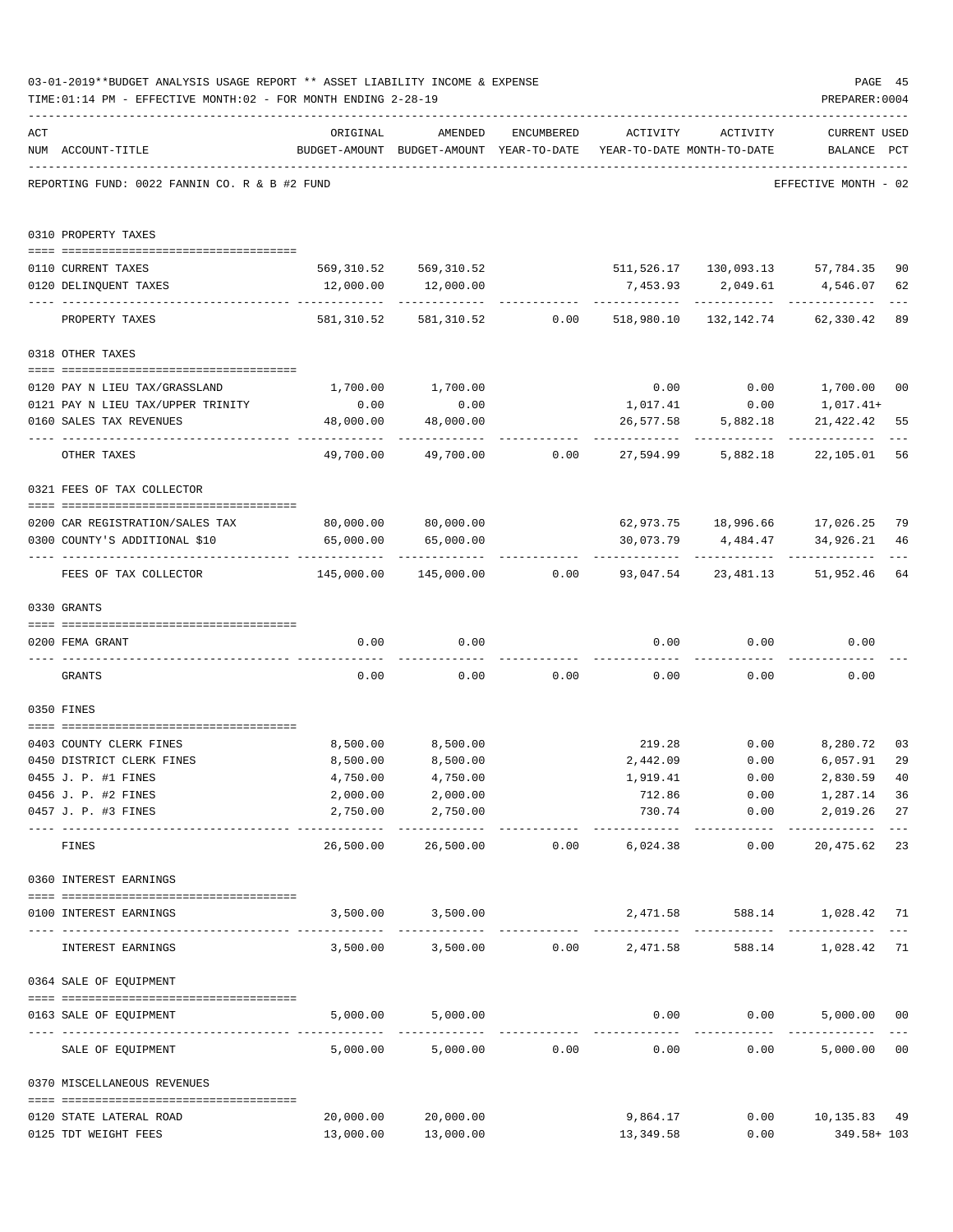| ACT                                           | ORIGINAL      | AMENDED                                                         | <b>ENCUMBERED</b> | ACTIVITY              | ACTIVITY                   | <b>CURRENT USED</b>   |        |
|-----------------------------------------------|---------------|-----------------------------------------------------------------|-------------------|-----------------------|----------------------------|-----------------------|--------|
| NUM ACCOUNT-TITLE                             | BUDGET-AMOUNT | BUDGET-AMOUNT                                                   | YEAR-TO-DATE      |                       | YEAR-TO-DATE MONTH-TO-DATE | BALANCE               | PCT    |
| REPORTING FUND: 0022 FANNIN CO. R & B #2 FUND |               |                                                                 |                   |                       |                            | EFFECTIVE MONTH - 02  |        |
| 0130 REFUNDS & MISCELLANEOUS                  | 0.00          | 0.00                                                            |                   | 0.00                  | 0.00                       | 0.00                  |        |
| 0131 AUTOMOBILE INSURANCE LOSS PAYMENT        | 0.00          | 0.00                                                            |                   | 0.00                  | 0.00                       | 0.00                  |        |
| 0140 PROCEEDS OF LOAN                         | 0.00          | 0.00                                                            |                   | 0.00                  | 0.00                       | 0.00                  |        |
| 0145 REIMBURSEMENT OF MATERIALS               | 7,000.00      | 7,000.00                                                        |                   | 5,708.05              | 1,324.80                   | 1,291.95              | 82     |
| 0150 TRENTON HIGH MEADOWS SUBDIVISION         | 4,000.00      | 4,000.00                                                        |                   | 2,800.00              | 0.00                       | 1,200.00              | 70     |
| MISCELLANEOUS REVENUES                        | 44,000.00     | 44,000.00                                                       | 0.00              | 31,721.80             | 1,324.80                   | 12,278.20             | 72     |
| 0509 CONTINGENCY                              |               |                                                                 |                   |                       |                            |                       |        |
|                                               |               |                                                                 |                   |                       |                            |                       |        |
| 0475 CONTINGENCY                              | 10,000.00     | 10,000.00                                                       | 0.00              | 0.00                  | 0.00                       | 10,000.00             | 00     |
| CONTINGENCY                                   | 10,000.00     | 10,000.00                                                       | 0.00              | 0.00                  | 0.00                       | 10,000.00             | 00     |
| 0622 ROAD & BRIDGE 2                          |               |                                                                 |                   |                       |                            |                       |        |
| 0100 COMPENSATION PAY                         | 0.00          | 0.00                                                            | 0.00              |                       | $0.00$ 0.00                | 0.00                  |        |
| 0101 SALARY ELECTED OFFICIAL                  | 62,720.97     | 62,720.97                                                       | 0.00              | 26,535.85             |                            | 3,859.90 36,185.12    | 42     |
| 0105 SALARY SECRETARY                         | 0.00          | 0.00                                                            | 0.00              | 0.00                  | 0.00                       | 0.00                  |        |
| 0106 SALARY PRECINCT EMPLOYEES                | 223,167.69    | 223, 167.69                                                     | 0.00              | 92,649.36             | 17,234.52                  | 130,518.33            | 42     |
| 0107 REGULAR-TEMP. PART-TIME                  | 0.00          | 0.00                                                            | 0.00              | 0.00                  | 0.00                       | 0.00                  |        |
|                                               |               |                                                                 |                   |                       |                            |                       |        |
| 0199 TOTAL SALARIES                           | 285,888.66    | 285,888.66                                                      | 0.00              | 119,185.21            | 21,094.42                  | 166,703.45            | 42     |
| 0201 SOCIAL SECURITY TAXES                    | 17,762.30     | 17,762.30                                                       | 0.00              | 7,094.62              | 1,308.50                   | 10,667.68             | 40     |
| 0202 GROUP HEALTH INSURANCE                   | 91,800.96     | 91,800.96                                                       | 0.00              | 38,250.40             | 7,650.08                   | 53,550.56             | 42     |
| 0203 RETIREMENT                               | 32,705.66     | 32,705.66                                                       | 0.00              | 13,666.71             | 2,516.98                   | 19,038.95             | 42     |
| 0204 WORKERS' COMPENSATION                    | 9,374.50      | 9,374.50                                                        | 0.00              | 3,509.13              | 0.00                       | 5,865.37              | 37     |
| 0205 MEDICARE TAX                             | 4,154.09      | 4,154.09                                                        | 0.00              | 1,659.13              | 306.02                     | 2,494.96              | 40     |
| 0206 UNEMPLOYMENT EXPENSE                     | 0.00          | 0.00                                                            | 0.00              | 0.00                  | 0.00                       | 0.00                  |        |
| 0299 TOTAL EMPLOYEE BENEFITS                  | 155,797.51    | 155,797.51                                                      | 0.00              | 64,179.99             | 11,781.58                  | 91,617.52             | 41     |
| 0312 CONTRACT LABOR                           | 0.00          | 0.00                                                            | 0.00              | 0.00                  | 0.00                       | 0.00                  |        |
| 0314 EMPLOYEE PHYSICALS/DOT TESTING           | 400.00        | 400.00                                                          | 0.00              | 235.00                | 115.00                     | 165.00                | 59     |
| 0340 SHOP SUPPLIES                            | 4,000.00      | 4,000.00                                                        | 41.09             |                       | 326.73                     |                       | 29     |
| 0341 R & B MAT. ROCK & GRAVEL                 | 146,307.00    | 146,307.00                                                      | 0.00              | 1,108.19<br>53,808.90 | 8,077.07                   | 2,850.72<br>92,498.10 | 37     |
| 0342 R & B MAT. CULVERTS                      | 15,000.00     | 15,000.00                                                       | 4,644.36          | 2,858.50              | 0.00                       | 7,497.14              | 50     |
| 0343 R & B MAT. HARDWRE & LUMB                | 6,000.00      | 6,000.00                                                        | 0.00              | 38.50                 | 0.00                       | 5,961.50              | 01     |
| 0344 R & B MAT. ASPHALT/RD OIL                | 42,000.00     | 42,000.00                                                       | 0.00              | 0.00                  | 0.00                       | 42,000.00             | $00\,$ |
| 0345 CHEMICALS                                | 1,000.00      | 1,000.00                                                        | 0.00              | 0.00                  | 0.00                       | 1,000.00              | $00\,$ |
| 0346 CETRZ EXPENDITURES                       | 0.00          | 0.00                                                            | 0.00              | 0.00                  | 0.00                       | 0.00                  |        |
| 0350 DEBRIS REMOVAL                           | 0.00          | 0.00                                                            | 0.00              | 0.00                  | 0.00                       | 0.00                  |        |
| 0395 UNIFORMS                                 | 2,800.00      | 2,800.00                                                        | 0.00              | 1,247.61              | 318.54                     | 1,552.39              | 45     |
|                                               |               |                                                                 |                   |                       |                            |                       |        |
| 0399 TOTAL R&B MATERIALS                      |               | 217,507.00 217,507.00 4,685.45 59,296.70 8,837.34 153,524.85 29 |                   |                       |                            |                       |        |
| 0400 LEGAL FEES                               | 0.00          | 0.00                                                            | 0.00              | 0.00                  | 0.00                       | 0.00                  |        |
| 0420 UTILITY TELEPHONE                        | 1,900.00      | 1,900.00                                                        | 0.00              | 641.55                | 134.90                     | 1,258.45 34           |        |
| 0421 CELL PHONE ALLOWANCE                     | 600.00        | 600.00                                                          | 0.00              | 250.00                | 1,014.80                   | 350.00                | 42     |
| 0427 OUT OF COUNTY TRAVEL                     | 800.00        | 800.00                                                          | 0.00              | 1,724.61              | 75.00                      | $924.61 - 216$        |        |
| 0430 BIDS, NOTICES & PERMITS                  | 1,000.00      | 1,000.00                                                        | 0.00              | 0.00                  | 0.00                       | 1,000.00              | $00\,$ |
| 0435 PRINTING                                 | 100.00        | 100.00                                                          | 0.00              | 75.00                 | 0.00                       | 25.00                 | 75     |
| 0440 UTILITY ELECTRICITY                      | 2,000.00      | 2,000.00                                                        | 0.00              | 600.34                | 111.09                     | 1,399.66              | 30     |
| 0441 UTILITY GAS                              | 750.00        | 750.00                                                          | 0.00              | 411.01                | 100.75                     | 338.99                | 55     |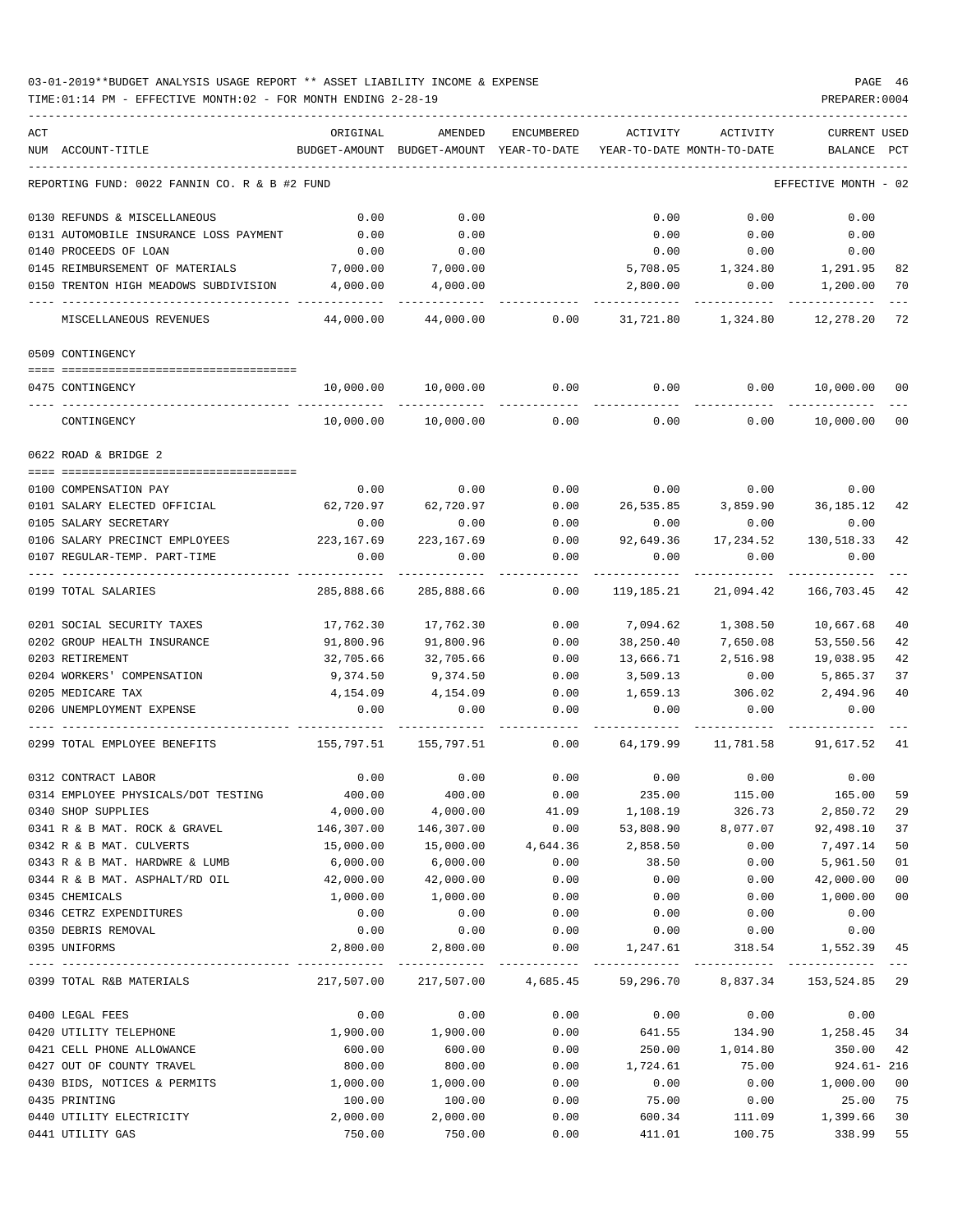TIME:01:14 PM - EFFECTIVE MONTH:02 - FOR MONTH ENDING 2-28-19 PREPARER:0004

| ACT |                                               | ORIGINAL   | AMENDED                                  | <b>ENCUMBERED</b> | ACTIVITY                   | ACTIVITY  | <b>CURRENT USED</b>  |                |
|-----|-----------------------------------------------|------------|------------------------------------------|-------------------|----------------------------|-----------|----------------------|----------------|
|     | NUM ACCOUNT-TITLE                             |            | BUDGET-AMOUNT BUDGET-AMOUNT YEAR-TO-DATE |                   | YEAR-TO-DATE MONTH-TO-DATE |           | BALANCE              | PCT            |
|     | REPORTING FUND: 0022 FANNIN CO. R & B #2 FUND |            |                                          |                   |                            |           | EFFECTIVE MONTH - 02 |                |
|     |                                               |            |                                          |                   |                            |           |                      |                |
|     | 0442 UTILITY WATER                            | 940.00     | 940.00                                   | 0.00              | 312.96                     | 78.24     | 627.04               | 33             |
|     | 0443 TRASH PICKUP                             | 1,300.00   | 1,300.00                                 | 0.00              | 661.50                     | 330.75    | 638.50               | 51             |
|     | 0447 REPEATER SERVICE CONTRACT                | 708.97     | 708.97                                   | 0.00              | 708.97                     | 0.00      | 0.00                 | 100            |
|     | 0450 R&M BUILDING                             | 2,000.00   | 2,000.00                                 | 0.00              | 0.00                       | 0.00      | 2,000.00             | 0 <sub>0</sub> |
|     | 0453 COMPUTER SOFTWARE                        | 0.00       | 0.00                                     | 0.00              | 0.00                       | 0.00      | 0.00                 |                |
|     | 0457 R & M MACHINERY GAS & OIL                | 70,000.00  | 70,000.00                                | 0.00              | 33,058.60                  | 12,125.06 | 36,941.40            | 47             |
|     | 0458 R & M MACHINERY PARTS                    | 25,000.00  | 41,000.00                                | 588.71            | 10,877.54                  | 1,336.17  | 29,533.75            | 28             |
|     | 0459 R & M MACH. TIRES & TUBES                | 15,000.00  | 15,000.00                                | 0.00              | 0.00                       | 0.00      | 15,000.00            | 00             |
|     | 0460 EQUIPMENT RENTAL/LEASE                   | 0.00       | 0.00                                     | 0.00              | 0.00                       | 0.00      | 0.00                 |                |
|     | 0480 BOND                                     | 178.00     | 178.00                                   | 0.00              | 178.00                     | 0.00      | 0.00                 | 100            |
|     | 0482 INSURANCE                                | 8,500.00   | 8,500.00                                 | 0.00              | 5,934.80                   | 0.00      | 2,565.20             | 70             |
|     | 0485 PRISONER SUPPLIES                        | 0.00       | 0.00                                     | 0.00              | 0.00                       | 0.00      | 0.00                 |                |
|     | 0488 FANNIN RURAL RAIL DISTRICT               | 0.00       | 0.00                                     | 0.00              | 0.00                       | 0.00      | 0.00                 |                |
|     | 0490 MISCELLANEOUS                            | 1,000.00   | 1,000.00                                 | 0.00              | 0.00                       | 0.00      | 1,000.00             | 00             |
|     | 0491 SOIL & WATER CONSERVATION                | 250.00     | 250.00                                   | 0.00              | 0.00                       | 0.00      | 250.00               | 0 <sup>0</sup> |
|     | 0492 TDRA FLOOD CASH MATCH                    | 0.00       | 0.00                                     | 0.00              | 0.00                       | 0.00      | 0.00                 |                |
|     | 0493 TRENTON HIGH MEADOWS SUBDIVISION         | 4,000.00   | 4,000.00                                 | 0.00              | 0.00                       | 0.00      | 4,000.00             | 00             |
|     | 0494 FLOOD CONTROL SITE MAINTENANCE           | 4,000.00   | 4,000.00                                 | 0.00              | 4,000.00                   | 4,000.00  | 0.00                 | 100            |
|     | 0495 PIPELINE SALES TAX REIMBURSEMENT         | 0.00       | 0.00                                     | 0.00              | 0.00                       | 0.00      | 0.00                 |                |
|     | 0496 TCOG HAZARDOUS WASTEMATCH                | 0.00       | 0.00                                     | 0.00              | 0.00                       | 0.00      | 0.00                 |                |
|     | 0499 TOTAL SER.& OTHER CHARGES                | 140,026.97 | 156,026.97                               |                   | 588.71 59,434.88           | 19,306.76 | 96,003.38            | 38             |
|     | 0500 LAND                                     |            |                                          |                   | 0.00                       | 0.00      | 0.00                 |                |
|     | 0535 BUILDING                                 |            |                                          |                   | 0.00                       | 0.00      | 0.00                 |                |
|     | 0562 LAND/BUILDING                            | 0.00       | 0.00                                     | 0.00              | 0.00                       | 0.00      | 0.00                 |                |
|     | 0570 COMPUTER EQUIPMENT                       | 0.00       | 0.00                                     | 0.00              | 0.00                       | 0.00      | 0.00                 |                |
|     | 0571 PURCHASE OF MACH./EQUIP.                 | 50,000.00  | 34,000.00                                | 0.00              | 0.00                       | 0.00      | 34,000.00            | 00             |
|     | 0573 RADIO EQUIPMENT                          | 0.00       | 0.00                                     | 0.00              | 0.00                       | 0.00      | 0.00                 |                |
|     | 0575 LAND/BUILDING                            |            |                                          |                   | 0.00                       | 0.00      | 0.00                 |                |
|     | 0580 PRECINCT BRIDGE                          | 0.00       | 0.00                                     | 0.00              | 0.00                       | 0.00      | 0.00                 |                |
|     |                                               |            |                                          |                   |                            |           |                      |                |
|     | 0599 CAPITAL OUTLAY                           | 50,000.00  | 34,000.00                                | 0.00              | 0.00                       | 0.00      | 34,000.00            | 00             |
|     | ROAD & BRIDGE 2                               | 849,220.14 | 849,220.14                               | 5,274.16          | 302,096.78                 | 61,020.10 | 541,849.20           | 36             |
|     | 0625 ADMINISTRATIVE OFFICE R&B #2             |            |                                          |                   |                            |           |                      |                |
|     | 0105 SALARY SECRETARY                         | 9,881.28   | 9,881.28                                 | 0.00              | 4,180.55                   | 760.10    | 5,700.73             | 42             |
|     | 0201 SOCIAL SECURITY TAXES                    | 612.64     | 612.64                                   | 0.00              | 186.96                     | 32.80     | 425.68               | 31             |
|     | 0202 GROUP HEALTH INSURANCE                   | 2,868.78   | 2,868.78                                 | 0.00              | 1,195.30                   | 239.06    | 1,673.48             | 42             |
|     | 0203 RETIREMENT                               | 1,130.42   | 1,130.42                                 | 0.00              | 479.41                     | 86.72     | 651.01               | 42             |
|     | 0204 WORKERS' COMPENSATION                    | 41.50      | 41.50                                    | 0.00              | 13.65                      | 0.00      | 27.85                | 33             |
|     | 0205 MEDICARE TAX                             | 143.28     | 143.28                                   | 0.00              | 43.77                      | 7.68      | 99.51                | 31             |
|     |                                               |            | 100.00                                   |                   |                            |           | 13.77                |                |
|     | 0310 OFFICE SUPPLIES                          | 100.00     |                                          | 0.00              | 86.23                      | 0.00      |                      | 86             |
|     | 0311 POSTAL EXPENSES                          | 0.00       | 0.00                                     | 0.00              | 0.00                       | 0.00      | 0.00                 |                |
|     | 0353 COMPUTER EXPENSE                         | 500.00     | 500.00                                   | 0.00              | 0.00                       | 0.00      | 500.00               | 0 <sub>0</sub> |
|     | 0427 OUT OF COUNTY TRAVEL                     | 0.00       | 0.00                                     | 0.00              | 0.00                       | 0.00      | 0.00                 |                |
|     | 0480 BOND                                     | 0.00       | 0.00                                     | 0.00              | 0.00                       | 0.00      | 0.00                 |                |
|     | 0572 OFFICE EQUIPMENT                         | 0.00       | 0.00                                     | 0.00              | 0.00                       | 0.00      | 0.00                 |                |
|     | 0574 COMPUTER EQUIPMENT                       | 0.00       | 0.00                                     | 0.00              | 0.00                       | 0.00      | 0.00                 |                |
|     |                                               |            |                                          |                   |                            |           |                      |                |

ADMINISTRATIVE OFFICE R&B #2 15,277.90 15,277.90 0.00 6,185.87 1,126.36 9,092.03 40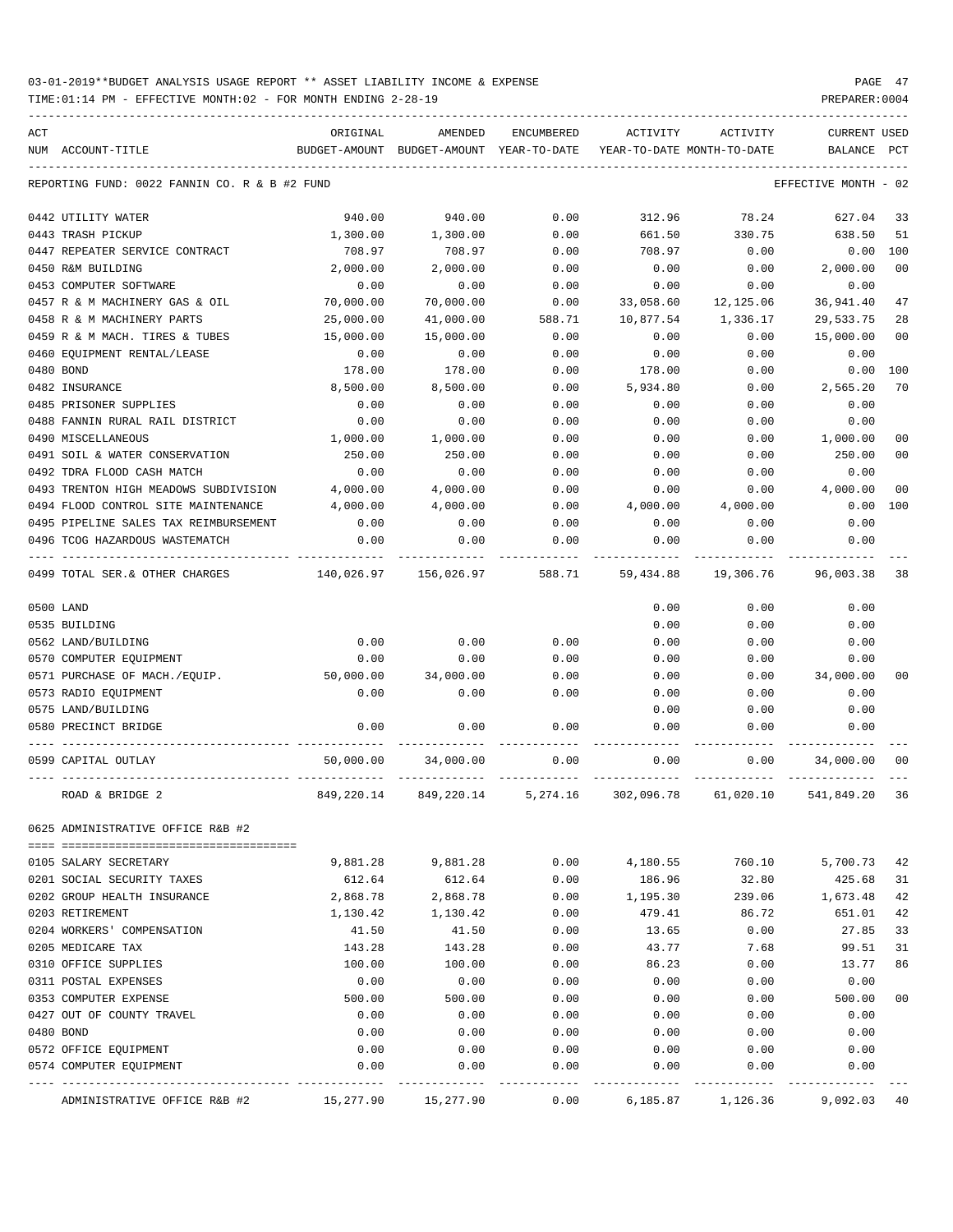| 03-01-2019**BUDGET ANALYSIS USAGE REPORT ** ASSET LIABILITY INCOME & EXPENSE |               |               |                   |            |                            | PAGE 48              |      |
|------------------------------------------------------------------------------|---------------|---------------|-------------------|------------|----------------------------|----------------------|------|
| TIME: 01:14 PM - EFFECTIVE MONTH: 02 - FOR MONTH ENDING 2-28-19              |               |               |                   |            |                            | PREPARER: 0004       |      |
| ACT                                                                          | ORIGINAL      | AMENDED       | <b>ENCUMBERED</b> | ACTIVITY   | ACTIVITY                   | <b>CURRENT USED</b>  |      |
| NUM ACCOUNT-TITLE                                                            | BUDGET-AMOUNT | BUDGET-AMOUNT | YEAR-TO-DATE      |            | YEAR-TO-DATE MONTH-TO-DATE | BALANCE              | PCT  |
| REPORTING FUND: 0022 FANNIN CO. R & B #2 FUND                                |               |               |                   |            |                            | EFFECTIVE MONTH - 02 |      |
| FANNIN CO. R & B #2 FUND                                                     |               |               |                   |            |                            |                      |      |
| INCOME TOTALS                                                                | 874,498.04    | 874,498.04    |                   | 679,840.39 | 163,418.99                 | 194,657.65           | - 78 |
| EXPENSE TOTALS                                                               | 874,498.04    | 874,498.04    | 5,274.16          | 308,282.65 | 62,146.46                  | 560,941.23           | 36   |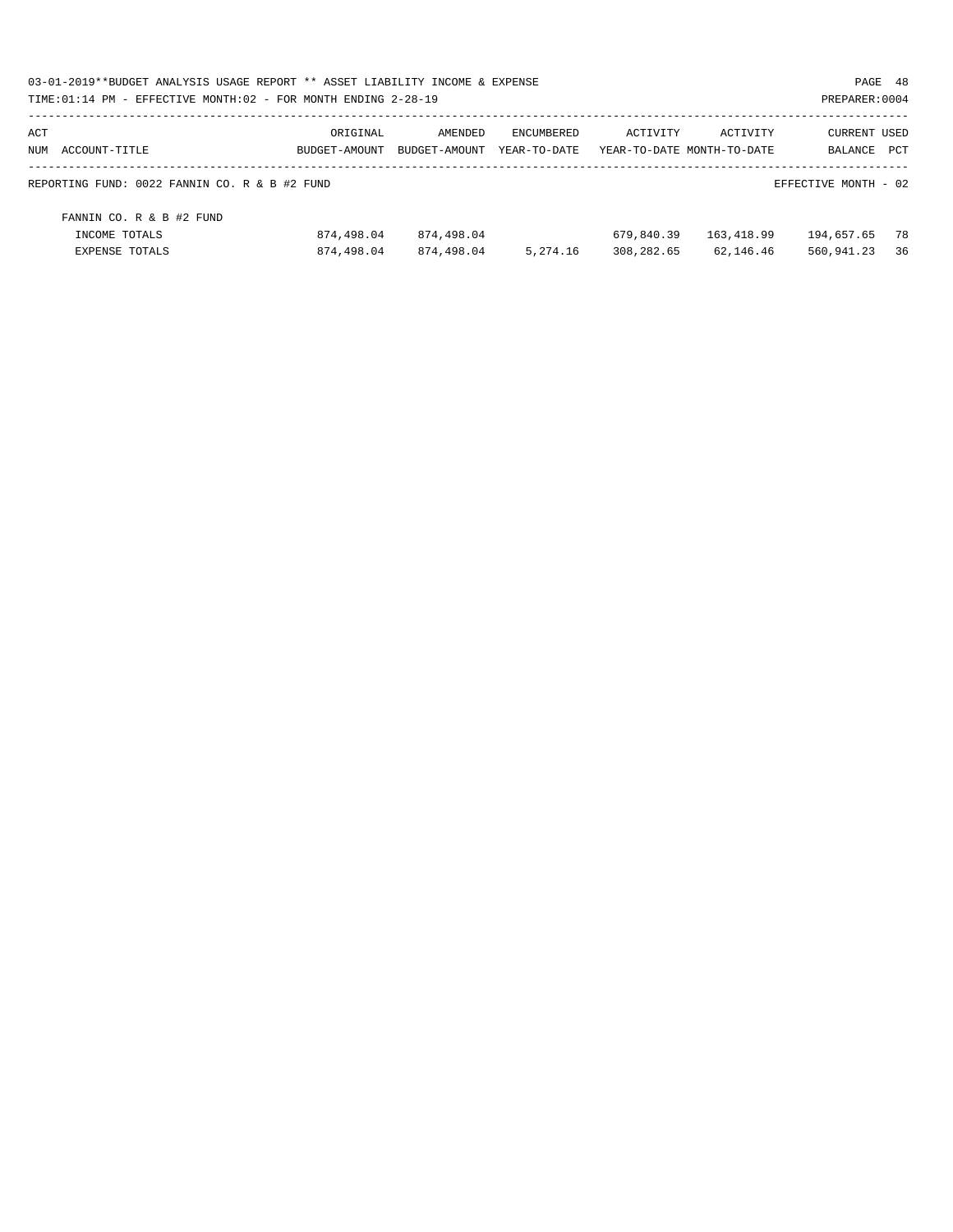|     | 03-01-2019**BUDGET ANALYSIS USAGE REPORT ** ASSET LIABILITY INCOME & EXPENSE<br>TIME: 01:14 PM - EFFECTIVE MONTH: 02 - FOR MONTH ENDING 2-28-19 |                                                                                 |                            |                     |              |                                 | PREPARER: 0004                                   | PAGE 49 |
|-----|-------------------------------------------------------------------------------------------------------------------------------------------------|---------------------------------------------------------------------------------|----------------------------|---------------------|--------------|---------------------------------|--------------------------------------------------|---------|
| ACT | NUM ACCOUNT-TITLE                                                                                                                               | ORIGINAL<br>BUDGET-AMOUNT BUDGET-AMOUNT YEAR-TO-DATE YEAR-TO-DATE MONTH-TO-DATE | AMENDED                    | ENCUMBERED          | ACTIVITY     | ACTIVITY                        | <b>CURRENT USED</b><br>BALANCE PCT               |         |
|     | REPORTING FUND: 0023 FANNIN CO. R & B #3 FUND                                                                                                   |                                                                                 |                            |                     |              |                                 | EFFECTIVE MONTH - 02                             |         |
|     | 0100 PAYROLL                                                                                                                                    |                                                                                 |                            |                     |              |                                 |                                                  |         |
|     | 0100 PAYROLL                                                                                                                                    |                                                                                 |                            |                     | 0.00         | 0.00                            | 0.00                                             |         |
|     | PAYROLL                                                                                                                                         |                                                                                 |                            |                     | 0.00         | 0.00                            | 0.00                                             |         |
|     | 0102 A/P CLEARING                                                                                                                               |                                                                                 |                            |                     |              |                                 |                                                  |         |
|     | 0100 A/P CLEARING                                                                                                                               |                                                                                 |                            |                     | 0.00         | 0.00                            | 0.00                                             |         |
|     | A/P CLEARING                                                                                                                                    |                                                                                 |                            |                     | 0.00         | 0.00                            | 0.00                                             |         |
|     | 0103 CASH                                                                                                                                       |                                                                                 |                            |                     |              |                                 |                                                  |         |
|     |                                                                                                                                                 |                                                                                 |                            |                     |              |                                 |                                                  |         |
|     | 0100 R&B#3-COMBINED FUNDS CHECKING<br>0175 TEXPOOL                                                                                              |                                                                                 |                            |                     | 2,533.61     | 474.85                          | 258, 196.54 68, 640.42 623, 545.22<br>234,479.22 |         |
|     |                                                                                                                                                 |                                                                                 |                            |                     |              |                                 |                                                  |         |
|     | CASH                                                                                                                                            |                                                                                 |                            |                     | 260,730.15   | 69,115.27                       | 858,024.44                                       |         |
|     | 0120 RECEIVABLES                                                                                                                                |                                                                                 |                            |                     |              |                                 |                                                  |         |
|     | 0311 TAXES RECEIVABLE                                                                                                                           |                                                                                 |                            |                     | 0.00         | 0.00                            | 53,118.05                                        |         |
|     | 0312 DUE FROM OTHER GOVERNMENTS                                                                                                                 |                                                                                 |                            |                     | 0.00         | 0.00                            | 14,682.25                                        |         |
|     | 0313 DUE FROM OTHER FUNDS                                                                                                                       |                                                                                 |                            |                     | 0.00         | 0.00                            | 5,514.25                                         |         |
|     | 0315 INVENTORY                                                                                                                                  |                                                                                 |                            |                     | 0.00         | 0.00                            | 66,704.86<br>.                                   |         |
|     | RECEIVABLES                                                                                                                                     |                                                                                 |                            |                     | 0.00         | 0.00                            | 140,019.41                                       |         |
|     | 0200 LIABILITY ACCOUNT                                                                                                                          |                                                                                 |                            |                     |              |                                 |                                                  |         |
|     |                                                                                                                                                 |                                                                                 |                            |                     |              |                                 |                                                  |         |
|     | 0150 ACCRUED SALARY PAYABLE                                                                                                                     |                                                                                 |                            |                     | 0.00         | 0.00                            | 10,785.65                                        |         |
|     | 0155 ACCRUED FRINGE BENEFITS<br>0200 DEFERRED TAX REVENUE                                                                                       |                                                                                 |                            |                     | 0.00         | 0.00<br>0.00                    | 5,606.58                                         |         |
|     | 0900 SYSTEM ADDED LIABILITY LINE-ITEM                                                                                                           |                                                                                 |                            |                     | 0.00<br>0.00 | 0.00                            | 50,468.42<br>0.00                                |         |
|     | 0910 SYSTEM ADDED LIABILITY LINE-ITEM                                                                                                           |                                                                                 |                            |                     | 12,481.81-   | 0.00                            | 12,481.81-                                       |         |
|     | LIABILITY ACCOUNT                                                                                                                               |                                                                                 |                            |                     | 12,481.81-   | ---------- ------------<br>0.00 | -------------<br>54,378.84                       |         |
|     | 0205 SHORT-TERM LOAN                                                                                                                            |                                                                                 |                            |                     |              |                                 |                                                  |         |
|     | 0571 SHORT-TERM LOAN/EQUIPMENT                                                                                                                  |                                                                                 | $0.00$ 0.00<br>----------- | 0.00<br>----------- | 0.00         | 0.00                            | 0.00                                             |         |
|     | SHORT-TERM LOAN                                                                                                                                 | 0.00                                                                            | 0.00                       | 0.00                | 0.00         | 0.00                            | 0.00                                             |         |
|     | 0231 LOANS                                                                                                                                      |                                                                                 |                            |                     |              |                                 |                                                  |         |
|     |                                                                                                                                                 |                                                                                 |                            |                     | 0.00         | 0.00                            | 0.00                                             |         |
|     | 0571 LOAN OF CAPITAL EQUIP. PURCHASE                                                                                                            |                                                                                 |                            |                     |              |                                 |                                                  |         |
|     | LOANS                                                                                                                                           |                                                                                 |                            |                     | 0.00         | 0.00                            | 0.00                                             |         |
|     | 0271 EQUITY ACCOUNT                                                                                                                             |                                                                                 |                            |                     |              |                                 |                                                  |         |
|     | 0200 EQUITY ACCOUNT<br>---- -----------<br>----------------------- -----------                                                                  |                                                                                 | -------------              |                     | 0.00         | 0.00                            | 670,453.05<br>----------                         |         |
|     | EQUITY ACCOUNT                                                                                                                                  |                                                                                 |                            |                     | 0.00         | 0.00                            | 670,453.05                                       |         |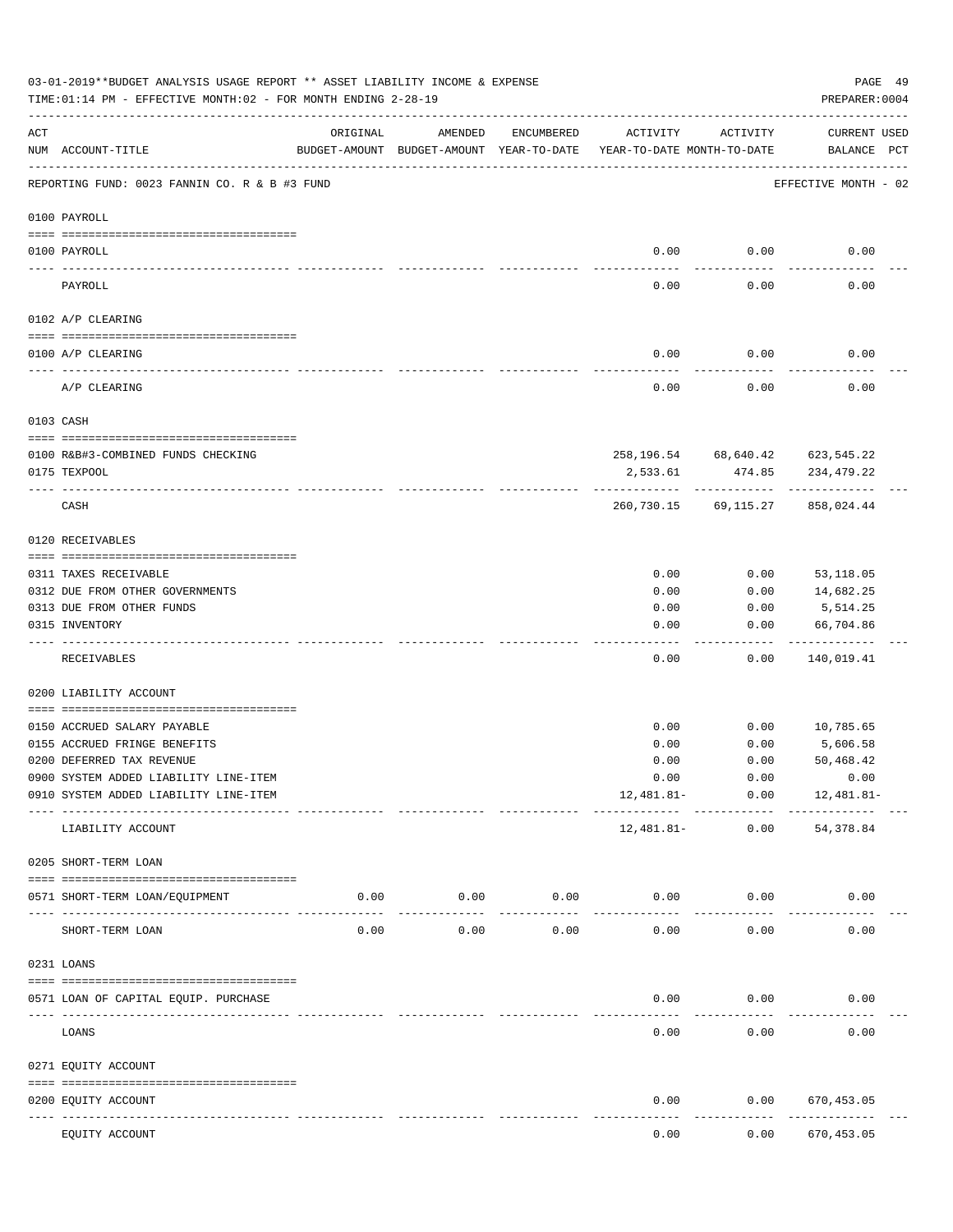|     | 03-01-2019**BUDGET ANALYSIS USAGE REPORT ** ASSET LIABILITY INCOME & EXPENSE<br>TIME: 01:14 PM - EFFECTIVE MONTH: 02 - FOR MONTH ENDING 2-28-19 |                                                            |                                                                                |                 |                            |                        | PREPARER: 0004                                   | PAGE 50        |
|-----|-------------------------------------------------------------------------------------------------------------------------------------------------|------------------------------------------------------------|--------------------------------------------------------------------------------|-----------------|----------------------------|------------------------|--------------------------------------------------|----------------|
| ACT | NUM ACCOUNT-TITLE                                                                                                                               | ORIGINAL                                                   | AMENDED<br>BUDGET-AMOUNT BUDGET-AMOUNT YEAR-TO-DATE YEAR-TO-DATE MONTH-TO-DATE | ENCUMBERED      | ACTIVITY ACTIVITY          |                        | <b>CURRENT USED</b><br>BALANCE PCT               |                |
|     | REPORTING FUND: 0023 FANNIN CO. R & B #3 FUND                                                                                                   |                                                            |                                                                                |                 |                            |                        | EFFECTIVE MONTH - 02                             |                |
|     | 0300 CASH                                                                                                                                       |                                                            |                                                                                |                 |                            |                        |                                                  |                |
|     | 0123 BEGINNING CASH BALANCE                                                                                                                     |                                                            | 33,636.95    151,900.27                                                        |                 |                            |                        | $0.00$ $0.00$ $151,900.27$ 00                    |                |
|     | CASH                                                                                                                                            |                                                            |                                                                                |                 |                            |                        | $33,636.95$ 151,900.27 0.00 0.00 0.00 151,900.27 | 0 <sub>0</sub> |
|     | 0310 PROPERTY TAXES                                                                                                                             |                                                            |                                                                                |                 |                            |                        |                                                  |                |
|     |                                                                                                                                                 |                                                            |                                                                                |                 |                            |                        |                                                  |                |
|     | 0110 CURRENT TAXES                                                                                                                              |                                                            | 853,966.45 853,966.45                                                          |                 |                            |                        | 767,289.20 195,139.68 86,677.25                  | 90             |
|     | 0120 DELINQUENT TAXES<br>--------------------- --------------                                                                                   |                                                            | 16,500.00   16,500.00<br><u>. Bergera Bergera</u>                              |                 |                            |                        | 11,180.83 3,074.44 5,319.17                      | 68             |
|     | PROPERTY TAXES                                                                                                                                  | 870,466.45                                                 |                                                                                | 870,466.45 0.00 |                            |                        | 778,470.03 198,214.12 91,996.42                  | 89             |
|     | 0318 OTHER TAXES                                                                                                                                |                                                            |                                                                                |                 |                            |                        |                                                  |                |
|     | 0120 PAY N LIEU TAX/GRASSLAND                                                                                                                   |                                                            | 2,500.00 2,500.00                                                              |                 |                            |                        | $0.00$ $0.00$ $2,500.00$                         | 00             |
|     | 0121 PAY N LIEU TAX/UPPER TRINITY                                                                                                               | 0.00                                                       | 0.00                                                                           |                 |                            |                        | $1,526.12$ 0.00 1,526.12+                        |                |
|     | 0160 SALES TAX REVENUES                                                                                                                         | 75,000.00                                                  | 75,000.00                                                                      |                 | 39,866.37                  | 8,823.28               | 35,133.63                                        | 53             |
|     | OTHER TAXES                                                                                                                                     |                                                            | $77,500.00$ $77,500.00$ 0.00 $41,392.49$ 8,823.28                              |                 |                            |                        | 36,107.51                                        | 53             |
|     | 0321 FEES OF TAX COLLECTOR                                                                                                                      |                                                            |                                                                                |                 |                            |                        |                                                  |                |
|     |                                                                                                                                                 |                                                            |                                                                                |                 |                            |                        |                                                  |                |
|     | 0200 CAR REGISTRATION/SALES TAX<br>0300 COUNTY'S ADDITIONAL \$10                                                                                | 95,000.00                                                  | 95,000.00                                                                      |                 | 45,110.74                  | 6,726.73               | 94,460.62 28,495.00 30,539.38<br>49,889.26       | 76<br>47       |
|     |                                                                                                                                                 |                                                            |                                                                                |                 |                            |                        |                                                  |                |
|     | FEES OF TAX COLLECTOR                                                                                                                           | 220,000.00   220,000.00      0.00   139,571.36   35,221.73 |                                                                                |                 |                            |                        | 80,428.64                                        | 63             |
|     | 0330 GRANTS                                                                                                                                     |                                                            |                                                                                |                 |                            |                        |                                                  |                |
|     | 0200 FEMA GRANT                                                                                                                                 | 0.00                                                       | 0.00                                                                           |                 | 0.00                       | 0.00                   | 0.00                                             |                |
|     | GRANTS                                                                                                                                          | 0.00                                                       | 0.00                                                                           | 0.00            | 0.00                       | 0.00                   | 0.00                                             |                |
|     | 0350 FINES                                                                                                                                      |                                                            |                                                                                |                 |                            |                        |                                                  |                |
|     | 0403 COUNTY CLERK FINES                                                                                                                         | 12,000.00                                                  | 12,000.00                                                                      |                 | 328.92                     |                        | $0.00$ 11,671.08                                 | 03             |
|     | 0450 DISTRICT CLERK FINES                                                                                                                       | 15,000.00                                                  | 15,000.00                                                                      |                 | 3,663.15                   | 0.00                   | 11,336.85                                        | 24             |
|     | 0455 J. P. #1 FINES                                                                                                                             | 7,000.00                                                   | 7,000.00                                                                       |                 | 2,879.10                   | 0.00                   | 4,120.90                                         | 41             |
|     | 0456 J. P. #2 FINES                                                                                                                             | 3,000.00                                                   | 3,000.00                                                                       |                 | 1,069.29                   | 0.00                   | 1,930.71                                         | 36             |
|     | 0457 J. P. #3 FINES                                                                                                                             | 4,000.00                                                   | 4,000.00                                                                       |                 | 1,096.10                   | 0.00                   | 2,903.90                                         | 27<br>$---$    |
|     | FINES                                                                                                                                           |                                                            | $41,000.00$ $41,000.00$ $0.00$ $9,036.56$                                      |                 |                            |                        | $0.00$ $31,963.44$                               | 22             |
|     | 0360 INTEREST EARNINGS                                                                                                                          |                                                            |                                                                                |                 |                            |                        |                                                  |                |
|     |                                                                                                                                                 |                                                            |                                                                                |                 |                            |                        |                                                  |                |
|     | 0100 INTEREST EARNINGS                                                                                                                          |                                                            | 2,000.00 2,000.00                                                              |                 | 2,439.24<br>______________ | 582.74<br>------------ | 439.24+ 122                                      |                |
|     | INTEREST EARNINGS                                                                                                                               |                                                            | $2,000.00$ $2,000.00$ $0.00$ $2,439.24$                                        |                 |                            |                        | 582.74 439.24+122                                |                |
|     | 0364 SALE OF ASSETS                                                                                                                             |                                                            |                                                                                |                 |                            |                        |                                                  |                |
|     | 0162 LAND/BUILDING                                                                                                                              | 0.00                                                       | 0.00                                                                           |                 | 0.00                       | 0.00                   | 0.00                                             |                |
|     | 0163 SALE OF EQUIPMENT                                                                                                                          |                                                            | 5,000.00 5,000.00                                                              |                 | 0.00                       |                        | 0.00<br>5,000.00                                 | 00             |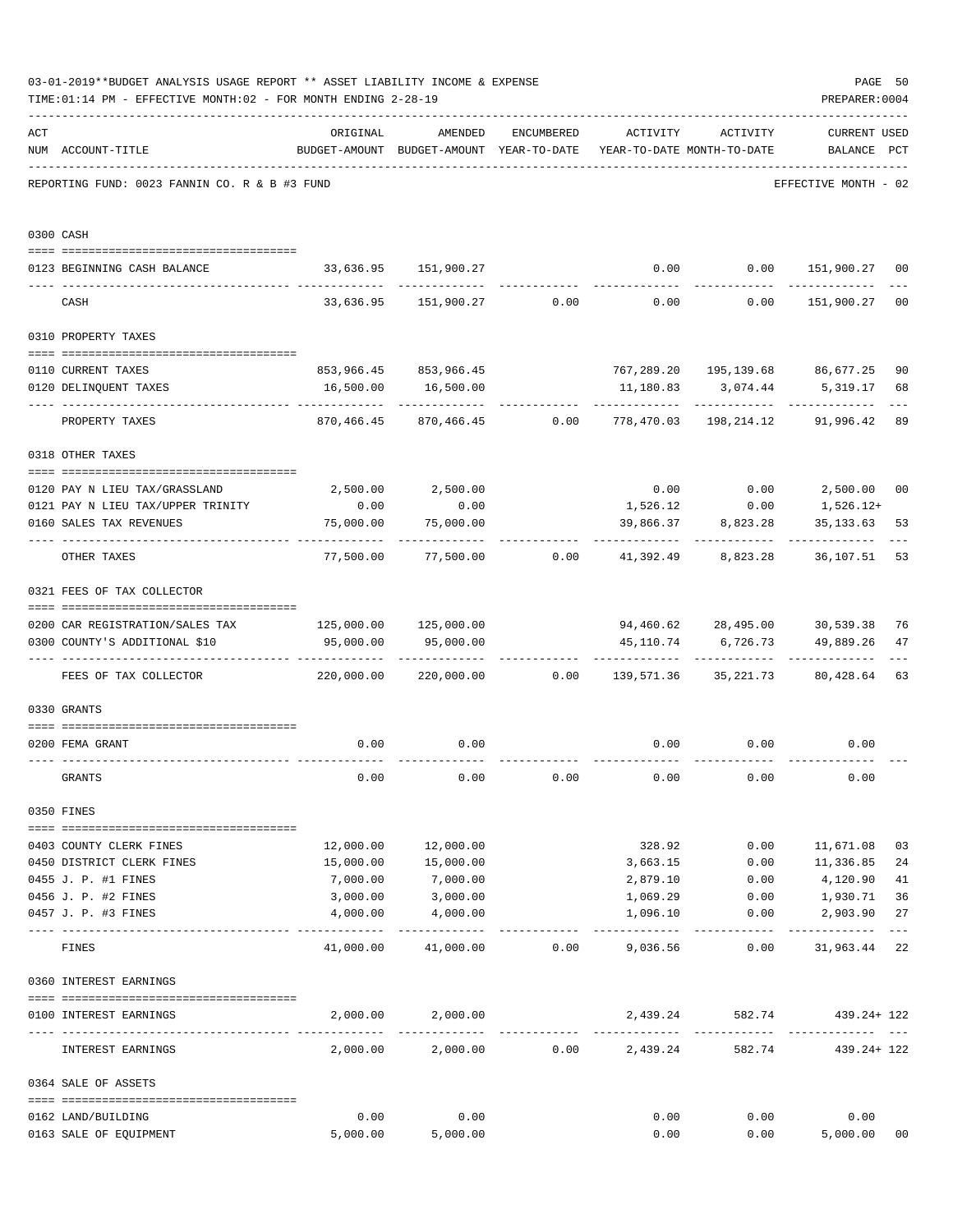| 03-01-2019**BUDGET ANALYSIS USAGE REPORT ** ASSET LIABILITY INCOME & EXPENSE |  |  |  | PAGE |  |
|------------------------------------------------------------------------------|--|--|--|------|--|
|                                                                              |  |  |  |      |  |

| ACT |                                                       | ORIGINAL                                                                    | AMENDED                                                 | ENCUMBERED            | ACTIVITY               | ACTIVITY                   | <b>CURRENT USED</b>    |          |
|-----|-------------------------------------------------------|-----------------------------------------------------------------------------|---------------------------------------------------------|-----------------------|------------------------|----------------------------|------------------------|----------|
|     | NUM ACCOUNT-TITLE                                     | BUDGET-AMOUNT                                                               | BUDGET-AMOUNT YEAR-TO-DATE                              |                       |                        | YEAR-TO-DATE MONTH-TO-DATE | BALANCE                | PCT      |
|     | REPORTING FUND: 0023 FANNIN CO. R & B #3 FUND         |                                                                             |                                                         |                       |                        |                            | EFFECTIVE MONTH - 02   |          |
|     | SALE OF ASSETS                                        | 5,000.00                                                                    | 5,000.00                                                | 0.00                  | 0.00                   | 0.00                       | 5,000.00               | 00       |
|     | 0370 MISCELLANEOUS REVENUES                           |                                                                             |                                                         |                       |                        |                            |                        |          |
|     | 0120 STATE LATERAL ROAD                               | 25,000.00                                                                   | 25,000.00                                               |                       | 14,796.25              | 0.00                       | 10,203.75 59           |          |
|     | 0125 TDT WEIGHT FEES                                  | 20,000.00                                                                   | 20,000.00                                               |                       | 20,024.37              | 0.00                       | $24.37 + 100$          |          |
|     | 0130 REFUNDS & MISCELLANEOUS                          | 3,000.00                                                                    | 3,000.00                                                |                       | 608.61                 | 283.20                     | 2,391.39               | 20       |
|     | 0139 RESTITUTION                                      | 0.00                                                                        | 0.00                                                    |                       | 0.00                   | 0.00                       | 0.00                   |          |
|     | 0140 PROCEEDS OF LOANS                                | 0.00                                                                        | 0.00                                                    |                       | 0.00                   | 0.00                       | 0.00                   |          |
|     | 0145 REIMBURSEMENT OF MATERIALS                       | 13,000.00                                                                   | 13,000.00                                               |                       | 5,207.34               | 1,432.62                   | 7,792.66               | 40       |
|     | MISCELLANEOUS REVENUES                                | 61,000.00                                                                   | 61,000.00                                               | 0.00                  | 40,636.57              | 1,715.82                   | 20,363.43              | 67       |
|     | 0509 CONTINGENCY                                      |                                                                             |                                                         |                       |                        |                            |                        |          |
|     | 0475 CONTINGENCY                                      | 20,000.00                                                                   | 20,000.00                                               | 0.00                  | 0.00                   | 0.00                       | 20,000.00              | 00       |
|     | CONTINGENCY                                           | 20,000.00                                                                   | 20,000.00                                               | -------<br>0.00       | 0.00                   | 0.00                       | 20,000.00              | 00       |
|     | 0623 ROAD & BRIDGE 3                                  |                                                                             |                                                         |                       |                        |                            |                        |          |
|     |                                                       |                                                                             |                                                         |                       |                        |                            |                        |          |
|     | 0100 COMPENSATION PAY                                 | 0.00                                                                        | 0.00                                                    | 0.00                  |                        | $0.00$ 0.00                | 0.00                   |          |
|     | 0101 SALARY ELECTED OFFICIAL<br>0105 SALARY SECRETARY | 62,720.97<br>9,618.35                                                       | 62,720.97                                               | 0.00                  | 26,535.85              | 4,824.70<br>650.80         | 36,185.12              | 42<br>34 |
|     | 0106 SALARY PRECINCT EMPLOYEES                        | 269,123.88                                                                  | 9,618.35<br>269, 123.88                                 | 0.00<br>0.00          | 3,317.69<br>103,403.00 | 19,394.70                  | 6,300.66<br>165,720.88 | 38       |
|     | 0107 REGULAR-TEMP. PART-TIME                          | 16,277.96                                                                   | 16,277.96                                               | 0.00                  | 1,812.72               | 0.00                       | 14,465.24              | -11      |
|     |                                                       |                                                                             |                                                         |                       |                        |                            |                        |          |
|     | 0199 TOTAL SALARIES                                   | 357,741.16                                                                  | 357,741.16                                              | 0.00                  | 135,069.26             | 24,870.20                  | 222,671.90             | 38       |
|     | 0201 SOCIAL SECURITY TAXES                            | 22,217.15                                                                   | 22,217.15                                               | 0.00                  | 8,333.70               | 1,533.62                   | 13,883.45              | 38       |
|     | 0202 GROUP HEALTH INSURANCE                           | 114,751.20                                                                  | 114,751.20                                              | 0.00                  | 47,813.00              | 9,562.60                   | 66,938.20              | 42       |
|     | 0203 RETIREMENT                                       | 40,925.59                                                                   | 40,925.59                                               | 0.00                  | 15,487.71              | 2,837.71                   | 25,437.88              | 38       |
|     | 0204 WORKERS' COMPENSATION                            | 11,910.48                                                                   | 11,910.48                                               | 0.00                  | 4,467.96               | 0.00                       | 7,442.52               | 38       |
|     | 0205 MEDICARE TAX                                     | 5,195.95                                                                    | 5,195.95                                                | 0.00                  | 1,949.04               | 358.69                     | 3,246.91               | 38       |
|     | 0206 UNEMPLOYMENT EXPENSE                             | 0.00                                                                        | 0.00                                                    | 0.00                  | 0.00                   | 0.00                       | 0.00                   |          |
|     | 0299 TOTAL EMPLOYEE BENEFITS                          | 195,000.37   195,000.37      0.00    78,051.41   14,292.62   116,948.96  40 |                                                         |                       |                        |                            |                        |          |
|     | 0310 OFFICE SUPPLIES                                  | 500.00                                                                      | 500.00                                                  | 0.00                  | 147.04                 | 0.00                       | 352.96                 | 29       |
|     | 0314 EMPLOYEE PHYSICALS/DOT TESTING                   | 200.00                                                                      | 200.00                                                  | 0.00                  | 40.00                  | 0.00                       | 160.00                 | 20       |
|     | 0315 COPIER EXPENSE                                   | 0.00                                                                        | 0.00                                                    | 0.00                  | 0.00                   | 0.00                       | 0.00                   |          |
|     | 0340 SHOP SUPPLIES                                    | 6,500.00                                                                    | 6,500.00                                                | 0.00                  | 1,348.41               | 30.00                      | 5,151.59               | 21       |
|     | 0341 R & B MAT. ROCK & GRAVEL                         | 155,000.00                                                                  | 155,000.00                                              | 9,832.66              | 96,421.77              | 15,416.50                  | 48,745.57              | 69       |
|     | 0342 R & B MAT. CULVERTS                              | 35,000.00                                                                   | 35,000.00                                               | 0.00                  | 6,053.00               | 0.00                       | 28,947.00              | 17       |
|     | 0343 R & B MAT. HARDWRE & LUMB                        | 5,000.00                                                                    | 5,000.00                                                | 0.00                  | 1,904.89               | 1,861.39                   | 3,095.11               | 38       |
|     | 0344 R & B MAT. ASPHALT/RD OIL                        | 85,000.00                                                                   | 85,000.00                                               | 0.00                  | 15,980.16              | 9,588.48                   | 69,019.84              | 19       |
|     | 0345 CHEMICALS                                        | 3,000.00                                                                    | 3,000.00                                                | 0.00                  | 0.00                   | 0.00                       | 3,000.00               | 00       |
|     | 0346 CETRZ EXPENDITURES                               | 0.00                                                                        | 0.00                                                    | 0.00                  | 0.00                   | 0.00                       | 0.00                   |          |
|     | 0350 DEBRIS REMOVAL                                   | 4,000.00                                                                    | 4,000.00                                                | 0.00                  | 738.00                 | 369.00                     | 3,262.00 18            |          |
|     | 0395 UNIFORMS                                         | 1,000.00                                                                    | 1,000.00                                                | 0.00<br>------------- | 326.41                 | 186.52                     | 673.59                 | 33       |
|     | 0399 TOTAL R&B MATERIALS                              |                                                                             | 295,200.00  295,200.00  9,832.66  122,959.68  27,451.89 |                       |                        |                            | 162,407.66 45          |          |
|     | 0400 LEGAL FEES                                       | 0.00                                                                        | 0.00                                                    | 0.00                  | 0.00                   | 0.00                       | 0.00                   |          |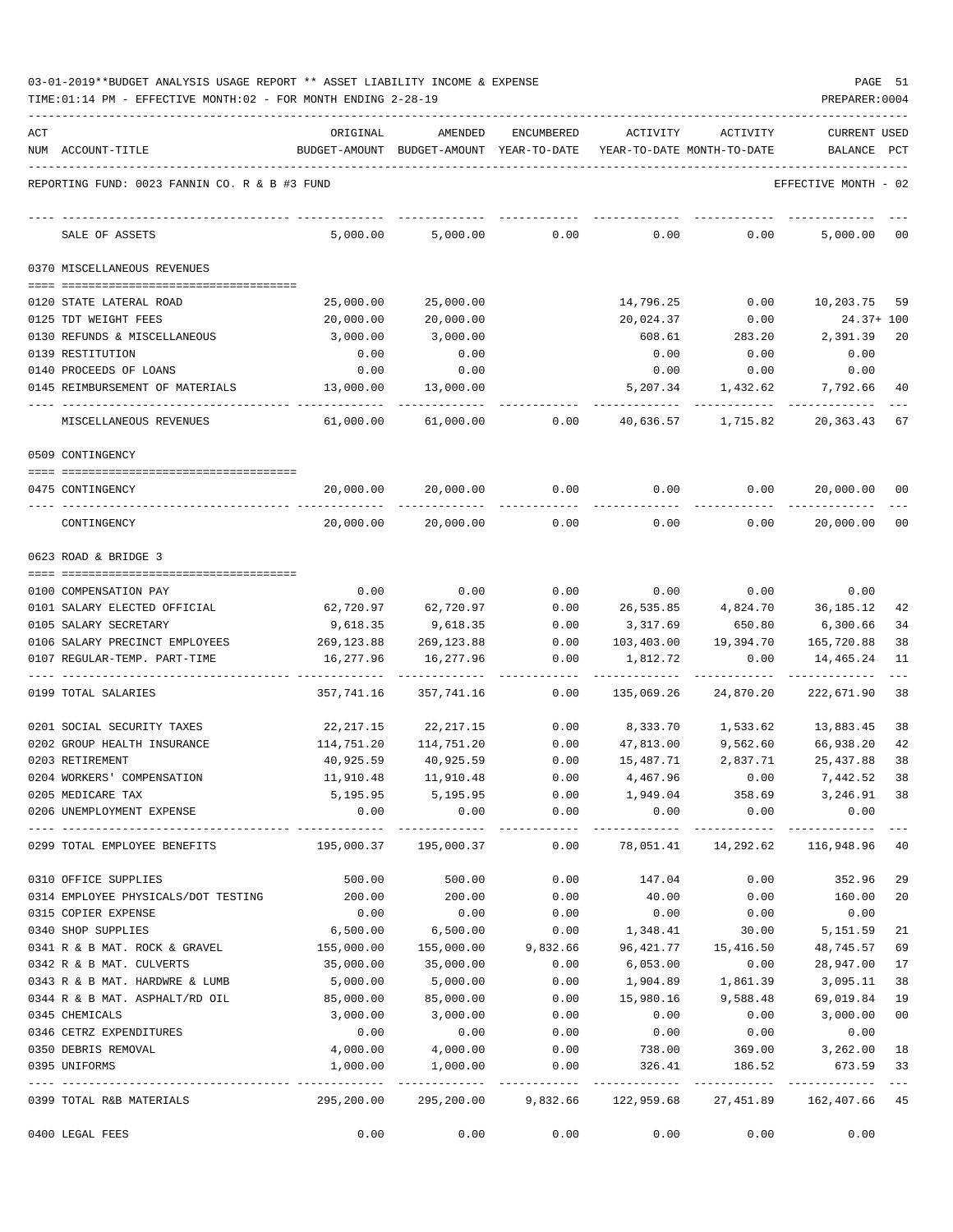TIME:01:14 PM - EFFECTIVE MONTH:02 - FOR MONTH ENDING 2-28-19 PREPARER:0004

| ACT |                                               | ORIGINAL                                                             | AMENDED                                  | ENCUMBERED           | ACTIVITY                   | ACTIVITY     | <b>CURRENT USED</b>  |                |
|-----|-----------------------------------------------|----------------------------------------------------------------------|------------------------------------------|----------------------|----------------------------|--------------|----------------------|----------------|
|     | NUM ACCOUNT-TITLE                             |                                                                      | BUDGET-AMOUNT BUDGET-AMOUNT YEAR-TO-DATE |                      | YEAR-TO-DATE MONTH-TO-DATE |              | BALANCE PCT          |                |
|     | REPORTING FUND: 0023 FANNIN CO. R & B #3 FUND |                                                                      |                                          |                      |                            |              | EFFECTIVE MONTH - 02 |                |
|     | 0420 UTILITY TELEPHONE                        | 700.00                                                               | 700.00                                   | 0.00                 | 463.63                     | 52.95        | 236.37               | 66             |
|     | 0421 INTERNET SERVICE                         | 1,000.00                                                             | 1,000.00                                 | 0.00                 | 364.27                     | 81.95        | 635.73               | 36             |
|     | 0423 CELL PHONE ALLOWANCE                     | 600.00                                                               | 600.00                                   | 0.00                 | 250.00                     | 50.00        | 350.00               | 42             |
|     | 0427 OUT OF COUNTY TRAVEL                     | 3,500.00                                                             | 3,500.00                                 | 0.00                 | 1,215.92                   | 370.80       | 2,284.08             | 35             |
|     | 0430 BIDS, NOTICES & PERMITS                  | 1,200.00                                                             | 1,200.00                                 | 0.00                 | 567.00                     | 0.00         | 633.00               | 47             |
|     | 0435 PRINTING                                 | 100.00                                                               | 100.00                                   | 0.00                 | 0.00                       | 0.00         | 100.00               | 0 <sub>0</sub> |
|     | 0440 UTILITY ELECTRICITY                      | 3,125.00                                                             | 3,125.00                                 | 0.00                 | 893.86                     | 215.16       | 2,231.14             | 29             |
|     | 0441 UTILITY GAS                              | 500.00                                                               | 500.00                                   | 0.00                 | 311.00                     | 0.00         | 189.00               | 62             |
|     | 0442 UTILITY WATER                            | 700.00                                                               | 700.00                                   | 0.00                 | 128.81                     | 32.20        | 571.19               | 18             |
|     | 0443 TRASH DUMPSTER PICKUP                    | 1,000.00                                                             | 1,000.00                                 | 74.97                | 299.88                     | 0.00         | 625.15               | 37             |
|     | 0447 REPEATER SERVICE CONTRACT                | 708.97                                                               | 708.97                                   | 0.00                 | 708.97                     | 0.00         | 0.00                 | 100            |
|     | 0450 R&M BUILDING                             | 1,500.00                                                             | 1,500.00                                 | 0.00                 | 6.33                       | 0.00         | 1,493.67             | 0 <sub>0</sub> |
|     | 0453 COMPUTER SOFTWARE                        | 1,000.00                                                             | 1,000.00                                 | 0.00                 | 0.00                       | 0.00         | 1,000.00             | 0 <sub>0</sub> |
|     | 0457 R & M MACHINERY GAS & OIL                | 150,000.00                                                           | 129,946.00                               | 121.00               | 34,932.31                  | 5,192.60     | 94,892.69            | 27             |
|     | 0458 R & M MACHINERY PARTS                    | 70,000.00                                                            | 90,000.00                                | 0.00                 | 78,411.95                  | 6,226.65     | 11,588.05            | 87             |
|     | 0459 R & M MACH. TIRES & TUBES                | 25,000.00                                                            | 25,000.00                                | 0.00                 | 3,704.00                   | 3,324.00     | 21,296.00            | 15             |
|     | 0460 EQUIPMENT RENTAL/LEASE                   | 5,000.00                                                             | 5,000.00                                 | 0.00                 | 0.00                       | 0.00         | 5,000.00             | 0 <sub>0</sub> |
|     | 0480 BOND                                     | 150.00                                                               | 150.00                                   | 0.00                 | 150.00                     | 150.00       | 0.00                 | 100            |
|     | 0482 INSURANCE                                | 7,000.00                                                             | 7,000.00                                 | 0.00                 | 5,362.80                   | 0.00         | 1,637.20             | 77             |
|     | 0485 PRISONER SUPPLIES                        | 0.00                                                                 | 0.00                                     | 0.00                 | 0.00                       | 0.00         | 0.00                 |                |
|     | 0488 FANNIN RURAL RAIL DISTRICT               | 0.00                                                                 | 0.00                                     | 0.00                 | 0.00                       | 0.00         | 0.00                 |                |
|     | 0490 MISCELLANEOUS                            | 1,500.00                                                             | 1,500.00                                 | 0.00                 | 0.00                       | 0.00         | 1,500.00             | 0 <sub>0</sub> |
|     | 0491 SOIL & WATER CONSERVATION                | 250.00                                                               | 250.00                                   | 0.00                 | 0.00                       | 0.00         | 250.00               | 0 <sub>0</sub> |
|     | 0492 TDRA FLOOD CASH MATCH                    | 0.00                                                                 | 0.00                                     | 0.00                 | 0.00                       | 0.00         | 0.00                 |                |
|     | 0494 FLOOD CONTROL SITE MAINTENANCE           | 0.00                                                                 | 0.00                                     | 0.00                 | 0.00                       | 0.00         | 0.00                 |                |
|     | 0495 PIPELINE SALES TAX REIMBURSEMENT         | 0.00                                                                 | 0.00                                     | 0.00                 | 0.00                       | 0.00         | 0.00                 |                |
|     | 0496 TCOG HAZARDOUS WASTEMATCH                | 1,250.00                                                             | 1,250.00                                 | 0.00                 | 0.00                       | 0.00         | 1,250.00             | 00             |
|     | 0499 TOTAL SER.& OTHER CHARGES                |                                                                      |                                          |                      |                            | 15,696.31    | 147,763.27           | 46             |
|     | 0500 LAND                                     |                                                                      |                                          |                      | 0.00                       | 0.00         | 0.00                 |                |
|     | 0535 BUILDING                                 |                                                                      |                                          |                      | 0.00                       | 0.00         | 0.00                 |                |
|     | 0562 LAND/BUILDING                            | 0.00                                                                 | 0.00                                     | 0.00                 | 0.00                       | 0.00         | 0.00                 |                |
|     | 0570 COMPUTER EQUIPMENT                       | 0.00                                                                 | 0.00                                     | 0.00                 | 0.00                       | 0.00         | 0.00                 |                |
|     | 0571 PURCHASE OF MACH./EQUIP.                 | 150,000.00                                                           | 268,317.32                               | 0.00                 | 268,317.32                 | 92,005.04    | 0.00 100             |                |
|     | 0572 OFFICE EQUIPMENT                         | 0.00                                                                 | 0.00                                     | 0.00                 | 0.00                       | 0.00         | 0.00                 |                |
|     | 0573 RADIO EQUIPMENT                          | 600.00                                                               | 600.00                                   | 0.00                 | 0.00                       | 0.00         | 600.00               | 00             |
|     | 0575 LAND/BUILDING                            | 1,000.00                                                             | 1,000.00                                 | 0.00                 | 0.00                       | 0.00         | 1,000.00             | 0 <sub>0</sub> |
|     | 0580 PRECINCT BRIDGE                          | 0.00                                                                 | 0.00                                     | 0.00                 | 0.00                       | 0.00         | 0.00                 |                |
|     | 0599 CAPITAL OUTLAY                           | 151,600.00                                                           | 269,917.32                               | ------------<br>0.00 | 268,317.32                 | ------------ | ------------         |                |
|     | 0630 NOTE PAYMENT-PRINCIPAL                   | 0.00                                                                 | 0.00                                     | 0.00                 | 0.00                       | 0.00         | 0.00                 |                |
|     | 0670 NOTE PAYMENT-INTEREST                    | 0.00                                                                 | 0.00                                     | 0.00                 | 0.00                       | 0.00         | 0.00                 |                |
|     | ROAD & BRIDGE 3                               | 1,275,325.50 1,393,588.82 10,028.63 732,168.40 174,316.06 651,391.79 |                                          |                      |                            | ------------ |                      | 53             |
|     | 0625 ADMINISTRATIVE OFFICE R&B #3             |                                                                      |                                          |                      |                            |              |                      |                |
|     |                                               |                                                                      |                                          |                      |                            |              |                      |                |
|     | 0105 SALARY SECRETARY                         | 9,881.28                                                             | 9,881.28                                 | 0.00                 | 4,180.55                   | 760.10       | 5,700.73             | 42             |
|     | 0201 SOCIAL SECURITY TAXES                    | 612.64                                                               | 612.64                                   | 0.00                 | 186.96                     | 32.80        | 425.68               | 31<br>42       |
|     | 0202 GROUP HEALTH INSURANCE                   | 2,868.78                                                             | 2,868.78                                 | 0.00                 | 1,195.30                   | 239.06       | 1,673.48             |                |
|     | 0203 RETIREMENT                               | 1,130.42                                                             | 1,130.42                                 | 0.00                 | 479.41                     | 86.72        | 651.01               | 42             |
|     | 0204 WORKERS' COMPENSATION                    | 41.50                                                                | 41.50                                    | 0.00                 | 13.65                      | 0.00         | 27.85                | 33             |

0205 MEDICARE TAX 69.51 (143.28 143.28 143.28 0.00 43.77 7.68 99.51 31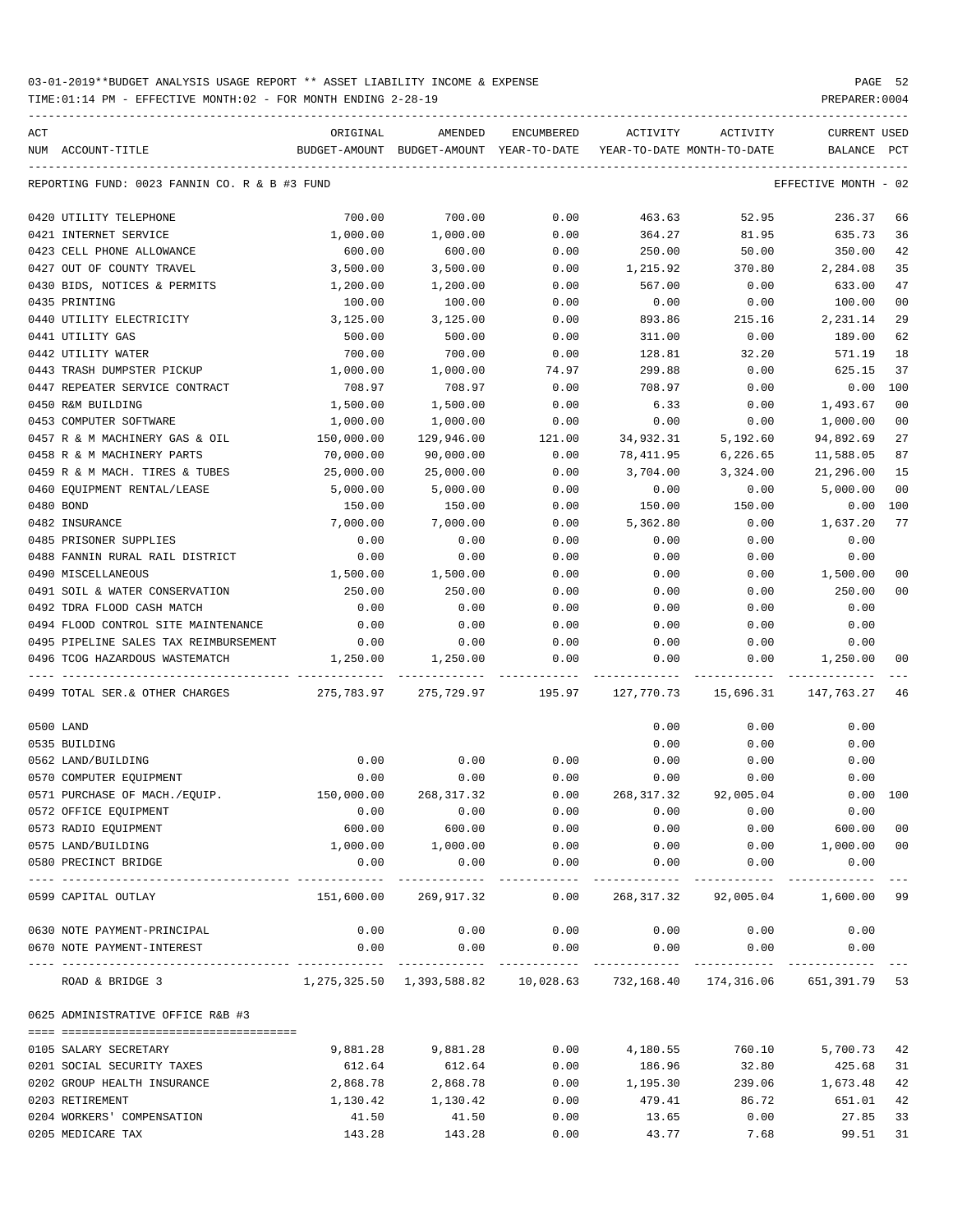| ACT                                           | ORIGINAL      | AMENDED       | ENCUMBERED   | ACTIVITY                   | ACTIVITY | <b>CURRENT USED</b>  |                |
|-----------------------------------------------|---------------|---------------|--------------|----------------------------|----------|----------------------|----------------|
| <b>NUM</b><br>ACCOUNT-TITLE                   | BUDGET-AMOUNT | BUDGET-AMOUNT | YEAR-TO-DATE | YEAR-TO-DATE MONTH-TO-DATE |          | <b>BALANCE</b>       | PCT            |
| REPORTING FUND: 0023 FANNIN CO. R & B #3 FUND |               |               |              |                            |          | EFFECTIVE MONTH - 02 |                |
| 0310 OFFICE SUPPLIES                          | 100.00        | 100.00        | 0.00         | 66.25                      | 0.00     | 33.75                | 66             |
| 0311 POSTAL EXPENSES                          | 0.00          | 0.00          | 0.00         | 0.00                       | 0.00     | 0.00                 |                |
| 0353 COMPUTER EXPENSE                         | 500.00        | 500.00        | 0.00         | 0.00                       | 0.00     | 500.00               | 0 <sup>0</sup> |
| 0427 OUT OF COUNTY TRAVEL                     | 0.00          | 0.00          | 0.00         | 0.00                       | 0.00     | 0.00                 |                |
| 0480 BOND                                     | 0.00          | 0.00          | 0.00         | 0.00                       | 0.00     | 0.00                 |                |
| 0572 OFFICE EQUIPMENT                         | 0.00          | 0.00          | 0.00         | 0.00                       | 0.00     | 0.00                 |                |
| 0574 COMPUTER EQUIPMENT                       | 0.00          | 0.00          | 0.00         | 0.00                       | 0.00     | 0.00                 |                |
| ADMINISTRATIVE OFFICE R&B #3                  | 15,277.90     | 15,277.90     | 0.00         | 6,165.89                   | 1,126.36 | 9,112.01             | 40             |
|                                               |               |               |              |                            |          |                      |                |
| FANNIN CO. R & B #3 FUND                      |               |               |              |                            |          |                      |                |

| INCOME TOTALS  | 1,310,603.40 1,428,866.72    |           | 1,011,546.25 | 244,557.69 | 417,320.47 | 71 |
|----------------|------------------------------|-----------|--------------|------------|------------|----|
| EXPENSE TOTALS | 1,310,603.40    1,428,866.72 | 10,028.63 | 738,334.29   | 175,442.42 | 680,503.80 | 52 |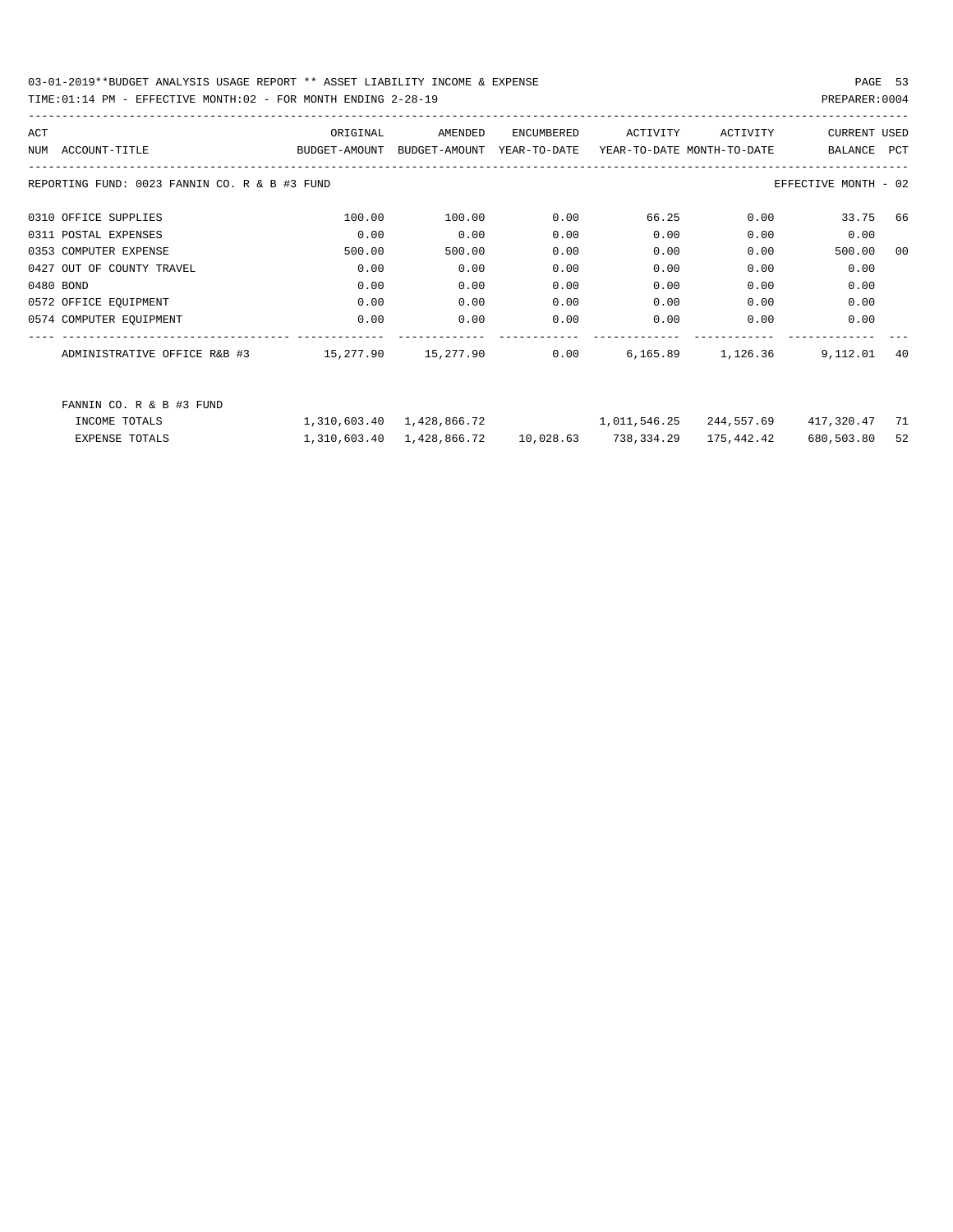|                 | 03-01-2019**BUDGET ANALYSIS USAGE REPORT ** ASSET LIABILITY INCOME & EXPENSE<br>TIME: 01:14 PM - EFFECTIVE MONTH: 02 - FOR MONTH ENDING 2-28-19 |          |                                                     |                               |                                        |                      | PAGE 54<br>PREPARER: 0004                        |      |
|-----------------|-------------------------------------------------------------------------------------------------------------------------------------------------|----------|-----------------------------------------------------|-------------------------------|----------------------------------------|----------------------|--------------------------------------------------|------|
| ACT             | NUM ACCOUNT-TITLE                                                                                                                               | ORIGINAL | AMENDED<br>BUDGET-AMOUNT BUDGET-AMOUNT YEAR-TO-DATE | ENCUMBERED                    | ACTIVITY<br>YEAR-TO-DATE MONTH-TO-DATE | ACTIVITY             | CURRENT USED<br>BALANCE PCT                      |      |
|                 | REPORTING FUND: 0024 FANNIN CO. R & B #4 FUND                                                                                                   |          |                                                     |                               |                                        |                      | EFFECTIVE MONTH - 02                             |      |
|                 | 0100 PAYROLL                                                                                                                                    |          |                                                     |                               |                                        |                      |                                                  |      |
|                 |                                                                                                                                                 |          |                                                     |                               |                                        |                      |                                                  |      |
| $- - - - - - -$ | 0100 PAYROLL                                                                                                                                    |          |                                                     |                               | 0.00                                   | 0.00                 | 0.00                                             |      |
|                 | PAYROLL                                                                                                                                         |          |                                                     |                               | 0.00                                   | 0.00                 | 0.00                                             |      |
|                 | 0102 A/P CLEARING                                                                                                                               |          |                                                     |                               |                                        |                      |                                                  |      |
|                 | 0100 A/P CLEARING                                                                                                                               |          |                                                     |                               | 0.00                                   | 0.00                 | 0.00                                             |      |
|                 | A/P CLEARING                                                                                                                                    |          |                                                     |                               | 0.00                                   | 0.00                 | 0.00                                             |      |
|                 | 0103 CASH                                                                                                                                       |          |                                                     |                               |                                        |                      |                                                  |      |
|                 | 0100 R&B#4- COMBINED FUNDS CHECKING                                                                                                             |          |                                                     |                               |                                        |                      | 346,799.61 97,503.68 392,268.31                  |      |
|                 | 0175 TEXPOOL                                                                                                                                    |          |                                                     |                               | 98,294.05-                             | 212.35               | 104,857.05                                       |      |
|                 | CASH                                                                                                                                            |          |                                                     |                               | 248,505.56                             | 97,716.03            | 497,125.36                                       |      |
|                 | 0120 RECEIVABLES                                                                                                                                |          |                                                     |                               |                                        |                      |                                                  |      |
|                 | 0311 TAXES RECEIVABLE                                                                                                                           |          |                                                     |                               | 0.00                                   | 0.00                 | 29,512.36                                        |      |
|                 | 0312 DUE FROM OTHER GOVERNMENTS                                                                                                                 |          |                                                     |                               | 0.00                                   | 0.00                 | 8,357.46                                         |      |
|                 | 0313 DUE FROM OTHER FUNDS                                                                                                                       |          |                                                     |                               | 0.00                                   | 0.00                 | 3,138.83                                         |      |
|                 | 0315 INVENTORY                                                                                                                                  |          |                                                     |                               | 0.00                                   | 0.00                 | 6,887.10                                         |      |
|                 | RECEIVABLES                                                                                                                                     |          |                                                     |                               | 0.00                                   | 0.00                 | 47,895.75                                        |      |
|                 | 0200 LIABILITY ACCOUNT                                                                                                                          |          |                                                     |                               |                                        |                      |                                                  |      |
|                 | 0150 ACCRUED SALARY PAYABLE                                                                                                                     |          |                                                     |                               | 0.00                                   | 0.00                 | 9,049.70                                         |      |
|                 | 0155 ACCRUED FRINGE BENEFITS                                                                                                                    |          |                                                     |                               | 0.00                                   | 0.00                 | 4,413.27                                         |      |
|                 | 0200 DEFERRED TAX REVENUE                                                                                                                       |          |                                                     |                               | 0.00                                   | 0.00                 | 28,004.13                                        |      |
|                 | 0900 SYSTEM ADDED LIABILITY LINE-ITEM                                                                                                           |          |                                                     |                               |                                        | $0.00$ $0.00$        | 0.00                                             |      |
|                 | 0910 SYSTEM ADDED LIABILITY LINE-ITEM                                                                                                           |          |                                                     |                               |                                        |                      | $4,417.15-$ 0.00 $4,417.15-$                     |      |
|                 | LIABILITY ACCOUNT                                                                                                                               |          |                                                     |                               |                                        | $4,417.15-$ 0.00     | --------- ------------ ------------<br>37,049.95 |      |
|                 | 0271 EQUITY ACCOUNT                                                                                                                             |          |                                                     |                               |                                        |                      |                                                  |      |
|                 | 0200 EQUITY ACCOUNT                                                                                                                             |          |                                                     |                               |                                        |                      | $0.00$ $0.00$ $255,048.45$                       |      |
|                 | ____________________<br>--------------------- --------------<br>EQUITY ACCOUNT                                                                  |          |                                                     |                               | -----<br>0.00                          | ------------<br>0.00 | _____________<br>255,048.45                      |      |
|                 | 0300 TOTAL REV/TRANSFERS                                                                                                                        |          |                                                     |                               |                                        |                      |                                                  |      |
|                 | 0124 BEGINNING CASH BALANCE                                                                                                                     |          | 102,339.09 102,339.09                               |                               |                                        |                      | $0.00$ $0.00$ $102,339.09$ 00                    |      |
|                 | TOTAL REV/TRANSFERS                                                                                                                             |          |                                                     | ----------------------------- | 0.00                                   | -----------          | -------------<br>$0.00$ $102,339.09$ 00          |      |
|                 | 0310 PROPERTY TAXES                                                                                                                             |          |                                                     |                               |                                        |                      |                                                  |      |
|                 | 0110 CURRENT TAXES                                                                                                                              |          | 486,096.60 486,096.60                               |                               |                                        |                      | 436,758.03 111,077.83 49,338.57                  | 90   |
|                 | 0120 DELINQUENT TAXES                                                                                                                           | 9,000.00 | 9,000.00                                            |                               |                                        |                      | 6,364.39 1,750.02 2,635.61                       | - 71 |
|                 |                                                                                                                                                 |          |                                                     |                               |                                        |                      |                                                  |      |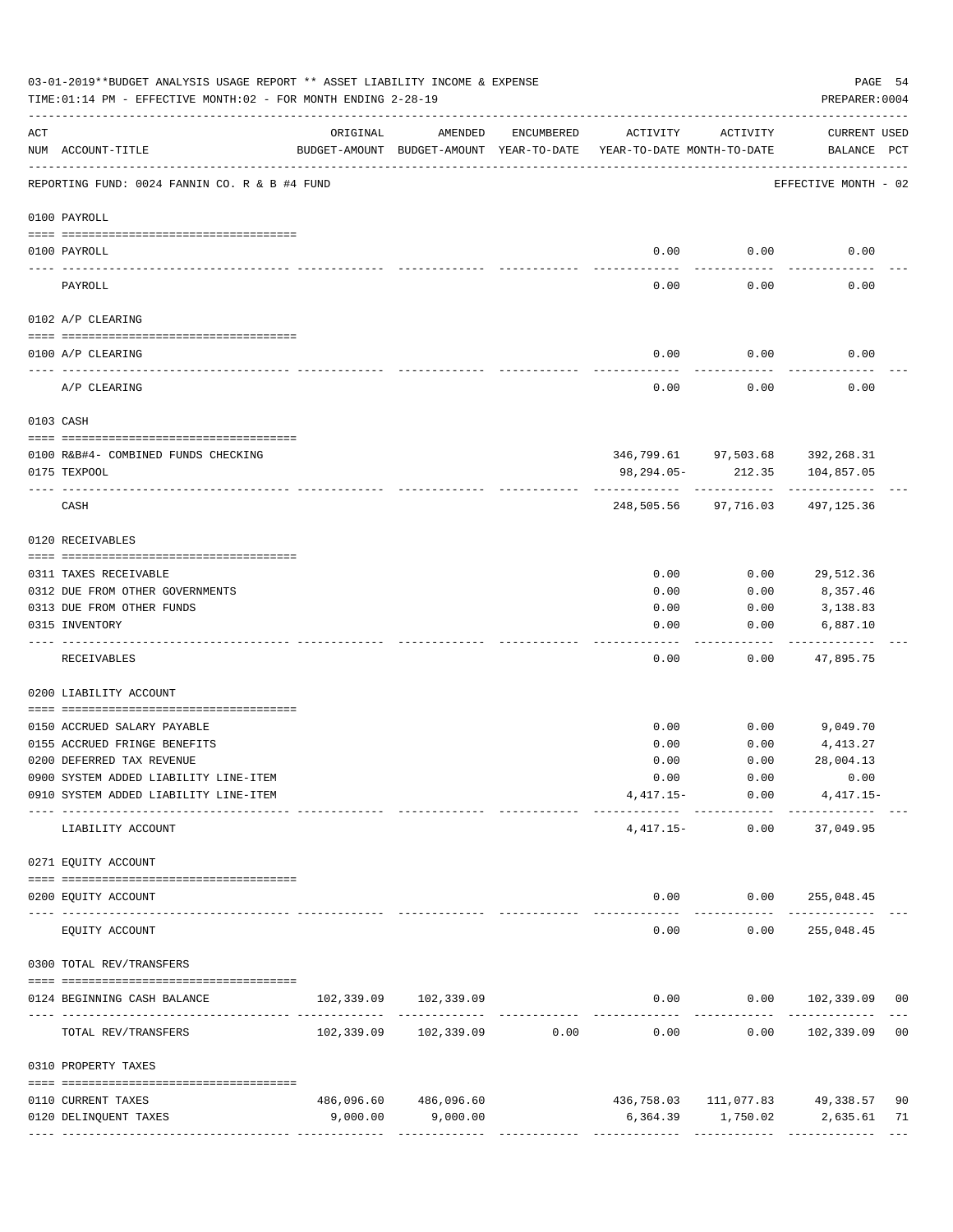03-01-2019\*\*BUDGET ANALYSIS USAGE REPORT \*\* ASSET LIABILITY INCOME & EXPENSE PAGE 55 TIME:01:14 PM - EFFECTIVE MONTH:02 - FOR MONTH ENDING 2-28-19 PREPARER:0004

| ACT | NUM ACCOUNT-TITLE                                                  | ORIGINAL               | AMENDED<br>BUDGET-AMOUNT BUDGET-AMOUNT YEAR-TO-DATE | ENCUMBERED | ACTIVITY<br>YEAR-TO-DATE MONTH-TO-DATE | ACTIVITY                      | <b>CURRENT USED</b><br>BALANCE | $_{\rm PCT}$ |
|-----|--------------------------------------------------------------------|------------------------|-----------------------------------------------------|------------|----------------------------------------|-------------------------------|--------------------------------|--------------|
|     | REPORTING FUND: 0024 FANNIN CO. R & B #4 FUND                      |                        |                                                     |            |                                        |                               | EFFECTIVE MONTH - 02           |              |
|     | PROPERTY TAXES                                                     |                        | 495,096.60 495,096.60                               | 0.00       | 443,122.42                             | 112,827.85                    | 51,974.18 90                   |              |
|     | 0318 OTHER TAXES                                                   |                        |                                                     |            |                                        |                               |                                |              |
|     |                                                                    |                        |                                                     |            |                                        |                               |                                |              |
|     | 0120 PAY N LIEU TAX/GRASSLAND<br>0121 PAY N LIEU TAX/UPPER TRINITY | 1,600.00<br>0.00       | 1,600.00<br>0.00                                    |            | 0.00<br>868.70                         | 0.00<br>0.00                  | 1,600.00 00<br>868.70+         |              |
|     | 0160 SALES TAX REVENUES                                            | 41,000.00              | 41,000.00                                           |            | 22,692.81                              | 5,022.40                      | 18,307.19                      | 55           |
|     | OTHER TAXES                                                        | 42,600.00              | 42,600.00                                           | 0.00       | 23,561.51                              | 5,022.40                      | ---------<br>19,038.49         | 55           |
|     | 0321 FEES OF TAX COLLECTOR                                         |                        |                                                     |            |                                        |                               |                                |              |
|     |                                                                    |                        |                                                     |            |                                        |                               |                                |              |
|     | 0200 CAR REGISTRATION/SALES TAX                                    | 73,000.00              | 73,000.00                                           |            |                                        | 53,769.08 16,219.98 19,230.92 |                                | 74           |
|     | 0300 COUNTY'S ADDITIONAL \$10                                      | 55,000.00              | 55,000.00                                           |            | 25,678.06                              | 3,829.01                      | 29,321.94                      | 47           |
|     | FEES OF TAX COLLECTOR                                              | 128,000.00             | 128,000.00                                          | 0.00       | 79,447.14                              | 20,048.99                     | 48,552.86                      | 62           |
|     | 0330 GRANTS                                                        |                        |                                                     |            |                                        |                               |                                |              |
|     | 0200 FEMA GRANT                                                    | 0.00                   | 0.00                                                |            | 0.00                                   | 0.00                          | 0.00                           |              |
|     |                                                                    |                        |                                                     |            |                                        |                               |                                |              |
|     | GRANTS                                                             | 0.00                   | 0.00                                                | 0.00       | 0.00                                   | 0.00                          | 0.00                           |              |
|     | 0350 FINES                                                         |                        |                                                     |            |                                        |                               |                                |              |
|     | 0403 COUNTY CLERK FINES                                            | 7,000.00               | 7,000.00                                            |            | 187.23                                 | 0.00                          | 6,812.77                       | 03           |
|     | 0450 DISTRICT CLERK FINES                                          | 7,000.00               | 7,000.00                                            |            | 2,085.17                               | 0.00                          | 4,914.83                       | 30           |
|     | 0455 J. P. #1 FINES                                                | 4,000.00               | 4,000.00                                            |            | 1,638.85                               | 0.00                          | 2,361.15                       | 41           |
|     | 0456 J. P. #2 FINES                                                | 2,000.00               | 2,000.00                                            |            | 608.68                                 | 0.00                          | 1,391.32                       | 30           |
|     | 0457 J. P. #3 FINES                                                | 2,500.00               | 2,500.00                                            |            | 623.93                                 | 0.00                          | 1,876.07                       | 25           |
|     | FINES                                                              | 22,500.00              | 22,500.00                                           | 0.00       | 5,143.86                               | 0.00                          | 17,356.14                      | 23           |
|     | 0360 INTEREST EARNINGS                                             |                        |                                                     |            |                                        |                               |                                |              |
|     | 0100 INTEREST EARNING                                              | 1,500.00               | 1,500.00                                            |            | 1,463.85                               | 269.58                        | 36.15                          | 98           |
|     | INTEREST EARNINGS                                                  |                        | 1,500.00 1,500.00                                   |            | $0.00$ 1,463.85                        | 269.58                        | 36.15 98                       |              |
|     | 0364 SALE OF ASSETS                                                |                        |                                                     |            |                                        |                               |                                |              |
|     |                                                                    |                        |                                                     |            |                                        |                               |                                |              |
|     | 0162 LAND/BUILDING                                                 | 0.00                   | 0.00                                                |            | 0.00                                   | 0.00                          | 0.00                           |              |
|     | 0163 SALE OF EQUIPMENT                                             | 10,000.00              | 10,000.00<br>--------------                         |            | 0.00                                   | 0.00<br>-----                 | 10,000.00                      | $_{00}$      |
|     | SALE OF ASSETS                                                     | 10,000.00              | 10,000.00                                           | 0.00       | 0.00                                   | 0.00                          | 10,000.00 00                   |              |
|     | 0370 MISCELLANEOUS REVENUES                                        |                        |                                                     |            |                                        |                               |                                |              |
|     |                                                                    |                        |                                                     |            |                                        |                               |                                |              |
|     | 0120 STATE LATERAL ROAD<br>0125 TDT WEIGHT FEES                    | 15,000.00<br>11,000.00 | 15,000.00<br>11,000.00                              |            | 8,422.35<br>11,398.31                  | 0.00<br>0.00                  | 6,577.65 56<br>398.31+ 104     |              |
|     | 0130 REFUNDS & MISCELLANEOUS                                       | 1,100.00               | 1,100.00                                            |            | 0.00                                   | 0.00                          | 1,100.00                       | 00           |
|     | 0138 SALE OF SCRAP IRON                                            | 0.00                   | 0.00                                                |            | 0.00                                   | 0.00                          | 0.00                           |              |
|     | 0140 PROCEEDS OF LOAN                                              | 0.00                   | 0.00                                                |            | 0.00                                   | 0.00                          | 0.00                           |              |
|     | 0145 REIMBURSEMENT OF MATERIALS                                    | 12,000.00              | 12,000.00                                           |            | 1,362.62                               | 0.00                          | 10,637.38                      | 11           |
|     | 0146 SALE OF RECYCLED MATERIALS                                    | 500.00                 | 500.00                                              |            | 211.30                                 | 0.00                          | 288.70                         | 42           |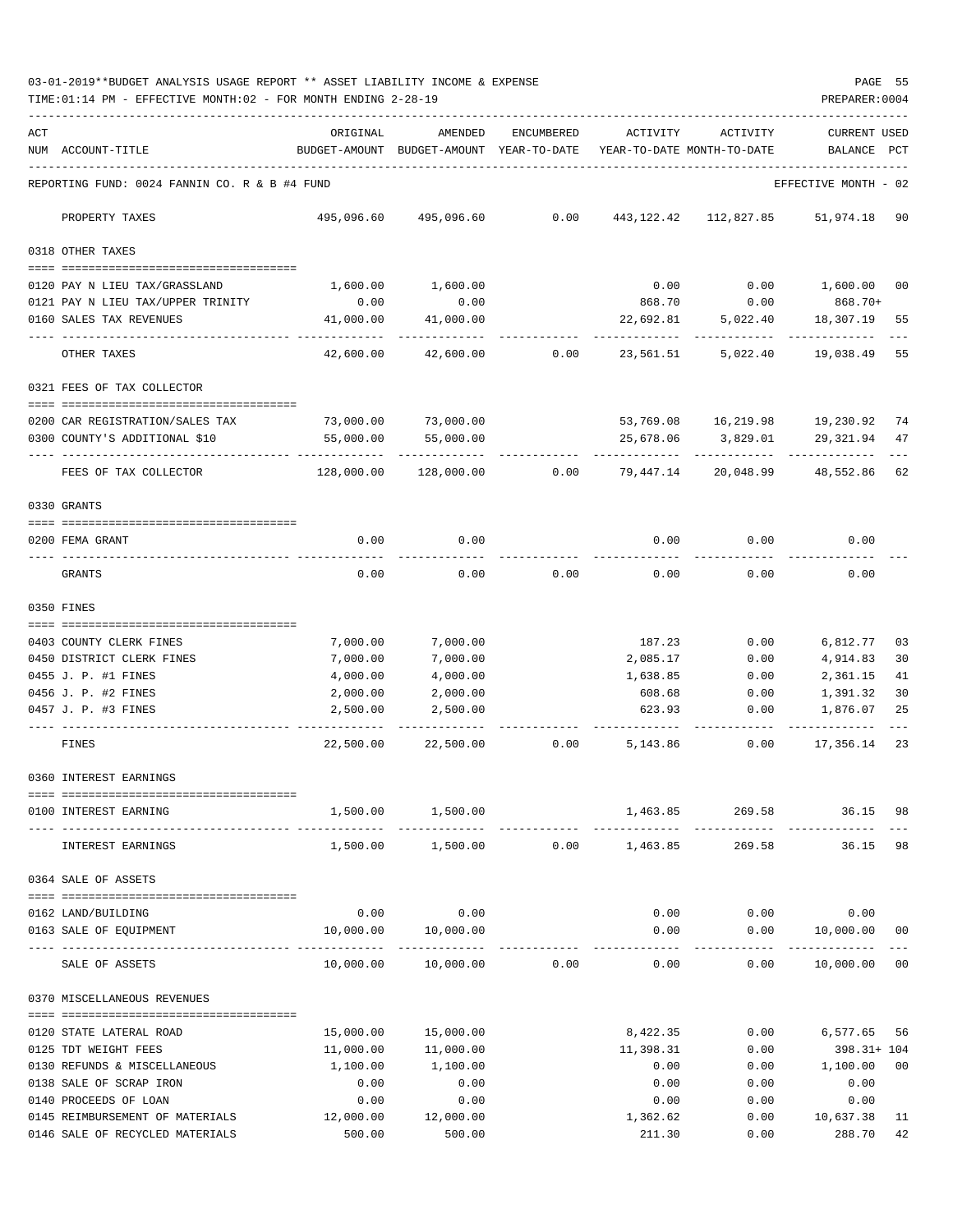| ACT |                                                       | ORIGINAL               | AMENDED                                  | <b>ENCUMBERED</b>   | ACTIVITY                   | ACTIVITY             | <b>CURRENT USED</b>    |              |
|-----|-------------------------------------------------------|------------------------|------------------------------------------|---------------------|----------------------------|----------------------|------------------------|--------------|
|     | NUM ACCOUNT-TITLE                                     |                        | BUDGET-AMOUNT BUDGET-AMOUNT YEAR-TO-DATE |                     | YEAR-TO-DATE MONTH-TO-DATE |                      | BALANCE                | $_{\rm PCT}$ |
|     |                                                       |                        |                                          |                     |                            |                      |                        |              |
|     | REPORTING FUND: 0024 FANNIN CO. R & B #4 FUND         |                        |                                          |                     |                            |                      | EFFECTIVE MONTH - 02   |              |
|     | 0147 OFFICE RENTAL                                    | 0.00                   | 0.00                                     |                     | 0.00                       | 0.00                 | 0.00                   |              |
|     | MISCELLANEOUS REVENUES                                | 39,600.00              | 39,600.00                                | 0.00                | 21,394.58                  | 0.00                 | 18,205.42              | -54          |
|     | 0509 CONTINGENCY                                      |                        |                                          |                     |                            |                      |                        |              |
|     |                                                       |                        |                                          |                     |                            |                      |                        |              |
|     | 0475 CONTINGENCY                                      | 0.00                   | 0.00                                     | 0.00                |                            | $0.00$ 0.00          | 0.00                   |              |
|     | CONTINGENCY                                           | 0.00                   | 0.00                                     | 0.00                | 0.00                       | 0.00                 | 0.00                   |              |
|     | 0624 ROAD & BRIDGE 4                                  |                        |                                          |                     |                            |                      |                        |              |
|     |                                                       |                        | 0.00                                     |                     |                            |                      |                        |              |
|     | 0100 COMPENSATION PAY                                 | 0.00                   |                                          | 0.00                | 0.00                       | 0.00                 | 0.00                   |              |
|     | 0101 SALARY ELECTED OFFICIAL<br>0105 SALARY SECRETARY | 62,720.97<br>27,537.94 | 62,720.97<br>27,537.94                   | 0.00<br>0.00        | 26,535.85<br>11,650.65     | 4,824.70<br>2,118.30 | 36,185.12<br>15,887.29 | 42<br>42     |
|     | 0106 SALARY PRECINCT EMPLOYEES                        | 175,807.02             | 175,807.02                               | 0.00                | 65,794.26                  | 9,838.89             | 110,012.76             | 37           |
|     | 0107 REGULAR-TEMP. PART-TIME                          | 0.00                   | 0.00                                     | 0.00                | 0.00                       | 0.00                 | 0.00                   |              |
|     | 0108 LABOR REIMBURSEMENT                              | 0.00                   | 0.00                                     | 0.00                | 0.00                       | 0.00                 | 0.00                   |              |
|     |                                                       |                        |                                          |                     |                            |                      |                        |              |
|     | 0199 TOTAL SALARIES                                   | 266,065.93             | 266,065.93                               | 0.00                | 103,980.76                 | 16,781.89            | 162,085.17             | 39           |
|     | 0201 SOCIAL SECURITY TAXES                            | 16,496.09              | 16,496.09                                | 0.00                | 6,421.76                   | 1,035.66             | 10,074.33              | 39           |
|     | 0202 GROUP HEALTH INSURANCE                           | 91,800.96              | 91,800.96                                | 0.00                | 36,337.88                  | 6,693.82             | 55,463.08              | 40           |
|     | 0203 RETIREMENT                                       | 30,437.94              | 30,437.94                                | 0.00                | 11,924.96                  | 1,914.82             | 18,512.98              | 39           |
|     | 0204 WORKERS' COMPENSATION                            | 7,566.94               | 7,566.94                                 | 0.00                | 2,827.58                   | 0.00                 | 4,739.36               | 37           |
|     | 0205 MEDICARE TAX                                     | 3,857.96               | 3,857.96                                 | 0.00                | 1,501.78                   | 242.20               | 2,356.18               | 39           |
|     | 0206 UNEMPLOYMENT EXPENSE                             | 0.00                   | 0.00                                     | 0.00                | 0.00                       | 0.00                 | 0.00                   |              |
|     | 0299 TOTAL EMPLOYEE BENEFITS                          | 150,159.89             | 150,159.89                               | 0.00                | 59,013.96                  | 9,886.50             | 91,145.93              | 39           |
|     | 0310 OFFICE SUPPLIES                                  | 250.00                 | 250.00                                   | 0.00                | 0.00                       | 0.00                 | 250.00                 | 00           |
|     | 0314 EMPLOYEE PHYSICALS/DOT TESTING                   | 275.00                 | 275.00                                   | 0.00                | 40.00                      | 0.00                 | 235.00                 | 15           |
|     | 0340 SHOP SUPPLIES                                    | 2,250.00               | 2,250.00                                 | 0.00                | 525.94                     | 42.80                | 1,724.06               | 23           |
|     | 0341 R & B MAT. ROCK & GRAVEL                         | 100,000.00             | 98,314.02                                | 0.00                | 40,767.26                  | 6,304.52             | 57,546.76              | 41           |
|     | 0342 R & B MAT. CULVERTS                              | 9.000.00               | 9.000.00                                 | 0.00                | 4,411.80                   | 0.00                 | 4,588.20               | 49           |
|     | 0343 R & B MAT. HARDWRE & LUMB                        | 2,500.00               | 2,500.00                                 | 0.00                | 0.00                       | 0.00                 | 2,500.00               | 00           |
|     | 0344 R & B MAT. ASPHALT/RD OIL                        | 60,000.00              | 60,000.00                                | 1,616.66            | 8,108.58                   | 0.00                 | 50,274.76              | 16           |
|     | 0345 CHEMICALS                                        | 1,500.00               | 1,500.00                                 | 0.00                | 0.00                       | 0.00                 | 1,500.00               | $00\,$       |
|     | 0346 CETRZ EXPENDITURES                               | 0.00                   | 0.00                                     | 0.00                | 0.00                       | 0.00                 | 0.00                   |              |
|     | 0350 DEBRIS REMOVAL                                   | 0.00                   | 0.00                                     | 0.00                | 0.00                       | 0.00                 | 0.00                   |              |
|     | 0395 EMPLOYEE UNIFORMS                                | 2,500.00               | 2,500.00<br>--------------               | 0.00                | 1,161.91                   | 254.85               | 1,338.09               | - 46         |
|     | 0399 TOTAL R&B MATERIALS                              | 178,275.00             |                                          | 176,589.02 1,616.66 | 55,015.49                  | 6,602.17             | 119,956.87 32          |              |
|     | 0400 LEGAL FEES                                       | 0.00                   | 0.00                                     | 0.00                | 0.00                       | 0.00                 | 0.00                   |              |
|     | 0420 UTILITY TELEPHONE                                | 1,500.00               | 1,500.00                                 | 87.54               | 414.98                     | 0.00                 | 997.48                 | 34           |
|     | 0421 DSL INTERNET                                     | 720.00                 | 720.00                                   | 78.94               | 258.94                     | 0.00                 | 382.12                 | 47           |
|     | 0423 CELL PHONE ALLOWANCE                             | 0.00                   | 0.00                                     | 0.00                | 0.00                       | 0.00                 | 0.00                   |              |
|     | 0427 OUT OF COUNTY TRAVEL                             | 4,600.00               | 4,600.00                                 | 0.00                | 1,915.84                   | 365.00               | 2,684.16               | 42           |
|     | 0430 BIDS, NOTICES & PERMITS                          | 300.00                 | 300.00                                   | 0.00                | 0.00                       | 0.00                 | 300.00                 | 00           |
|     | 0435 PRINTING                                         | 100.00                 | 100.00                                   | 0.00                | 0.00                       | 0.00                 | 100.00                 | 00           |
|     | 0440 UTILITY ELECTRICITY                              | 4,000.00               | 4,000.00                                 | 0.00                | 1,378.32                   | 301.43               | 2,621.68               | 34           |
|     | 0441 UTILITY GAS                                      | 750.00                 | 750.00                                   | 82.53               | 304.28                     | 81.04                | 363.19                 | 52           |
|     | 0442 UTILITY WATER                                    | 2,500.00               | 2,500.00                                 | 0.00                | 217.12                     | 54.28                | 2,282.88               | 09           |
|     | 0443 TRASH PICKUP                                     | 2,500.00               | 2,500.00                                 | 0.00                | 691.80                     | 345.90               | 1,808.20               | 28           |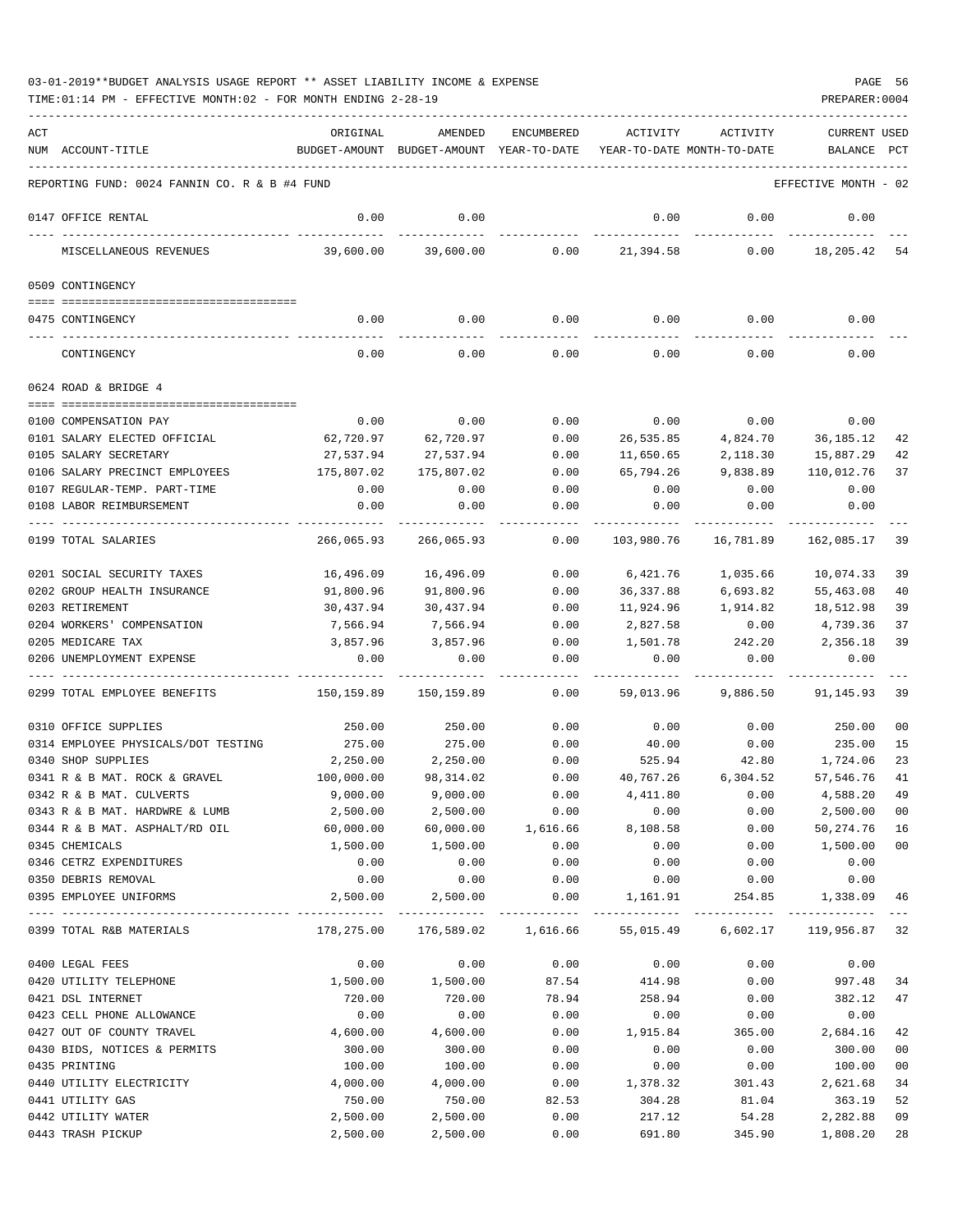| ACT | NUM ACCOUNT-TITLE                                      | ORIGINAL     | AMENDED<br>BUDGET-AMOUNT BUDGET-AMOUNT YEAR-TO-DATE | ENCUMBERED           | ACTIVITY                    | ACTIVITY<br>YEAR-TO-DATE MONTH-TO-DATE | <b>CURRENT USED</b><br>BALANCE | $_{\rm PCT}$ |
|-----|--------------------------------------------------------|--------------|-----------------------------------------------------|----------------------|-----------------------------|----------------------------------------|--------------------------------|--------------|
|     |                                                        |              |                                                     |                      |                             |                                        |                                |              |
|     | REPORTING FUND: 0024 FANNIN CO. R & B #4 FUND          |              |                                                     |                      |                             |                                        | EFFECTIVE MONTH - 02           |              |
|     | 0447 REPEATER SERVICE CONTRACT                         | 708.97       | 708.97                                              | 0.00                 | 708.97                      | 0.00                                   | 0.00                           | 100          |
|     | 0450 R&M BUILDING                                      | 2,000.00     | 2,000.00                                            | 0.00                 | 0.00                        | 0.00                                   | 2,000.00                       | 00           |
|     | 0453 COMPUTER SOFTWARE                                 | 1,500.00     | 1,500.00                                            | 0.00                 | 0.00                        | 0.00                                   | 1,500.00                       | 00           |
|     | 0457 R & M MACHINERY GAS & OIL                         | 44,500.00    | 44,500.00                                           | 0.00                 | 16,712.14                   | 1,967.96                               | 27,787.86                      | 38           |
|     | 0458 R & M MACHINERY PARTS                             | 24,000.00    | 24,000.00                                           | 0.00                 | 8,056.54                    | 1,785.49                               | 15,943.46                      | 34           |
|     | 0459 R & M MACH. TIRES & TUBES                         | 9,000.00     | 9,000.00                                            | 0.00                 | 5,179.00                    | 826.00                                 | 3,821.00                       | 58           |
|     | 0460 EOUIPMENT RENTAL/LEASE                            | 25,000.00    | 25,000.00                                           | 0.00                 | 5,796.32                    | 0.00                                   | 19,203.68                      | 23           |
|     | 0480 BOND                                              | 178.00       | 178.00                                              | 0.00                 | 178.00                      | 0.00                                   | 0.00                           | 100          |
|     | 0482 INSURANCE                                         | 6,000.00     | 6,000.00                                            | 0.00                 | 2,775.80                    | 0.00                                   | 3,224.20                       | 46           |
|     | 0485 PRISONER'S SUPPLIES                               | 0.00         | 0.00                                                | 0.00                 | 0.00                        | 0.00                                   | 0.00                           |              |
|     | 0488 FANNIN RURAL RAIL DISTRICT                        | 0.00         | 0.00                                                | 0.00                 | 0.00                        | 0.00                                   | 0.00                           |              |
|     | 0490 MISCELLANEOUS                                     | 500.00       | 217.40                                              | 0.00                 | 0.00                        | 0.00                                   | 217.40                         | 00           |
|     | 0491 SOIL & WATER CONSERVATION                         | 250.00       | 250.00                                              | 0.00                 | 0.00                        | 0.00                                   | 250.00                         | 00           |
|     | 0492 TDRA FLOOD CASH MATCH                             | 0.00         | 0.00                                                | 0.00                 | 0.00                        | 0.00                                   | 0.00                           |              |
|     | 0494 FLOOD CONTROL SITE MAINTENANCE                    | 0.00         | 0.00                                                | 0.00                 | 0.00                        | 0.00                                   | 0.00                           |              |
|     | 0495 PIPELINE SALES TAX REIMBURSEMENT                  | 0.00         | 0.00                                                | 0.00                 | 0.00                        | 0.00                                   | 0.00                           |              |
|     | 0496 TCOG HAZARDOUS WASTEMATCH<br>-------------------- | 1,250.00     | 1,250.00                                            | 0.00<br>------------ | 0.00                        | 0.00                                   | 1,250.00                       | 00           |
|     | 0499 TOTAL SER. & OTHER CHARGES                        | 131,856.97   | 131,574.37                                          | 249.01               | 44,588.05                   | 5,727.10                               | 86,737.31                      | 34           |
|     | 0500 LAND                                              |              |                                                     |                      | 0.00                        | 0.00                                   | 0.00                           |              |
|     | 0535 BUILDING                                          |              |                                                     |                      | 0.00                        | 0.00                                   | 0.00                           |              |
|     | 0570 COMPUTER EQUIPMENT                                | 0.00         | 282.60                                              | 0.00                 | 282.60                      | 282.60                                 | 0.00                           | 100          |
|     | 0571 PURCHASE OF MACH./EQUIP.                          | 100,000.00   | 101,685.98                                          | 49,502.00            | 52,183.98                   | 0.00                                   | 0.00                           | 100          |
|     | 0573 RADIO EQUIPMENT                                   | 0.00         | 0.00                                                | 0.00                 | 0.00                        | 0.00                                   | 0.00                           |              |
|     | 0575 BUILDING                                          | 0.00         | 0.00                                                | 0.00                 | 0.00                        | 0.00                                   | 0.00                           |              |
|     | 0599 CAPITAL OUTLAY<br>---- -------------              | 100,000.00   | 101,968.58                                          | 49,502.00            | 52,466.58<br>______________ | 282.60<br>_____________                |                                | 0.00 100     |
|     | ROAD & BRIDGE 4                                        | 826, 357. 79 | 826, 357, 79                                        | 51,367.67            | 315,064.84                  | 39,280.26                              | 459,925.28                     | - 44         |
|     | 0625 ADMINISTRATIVE OFFICE R&B #4                      |              |                                                     |                      |                             |                                        |                                |              |
|     |                                                        |              |                                                     |                      |                             |                                        |                                |              |
|     | 0105 SALARY SECRETARY                                  | 9,881.28     | 9,881.28                                            | 0.00                 | 4,180.55                    | 760.10                                 | 5,700.73                       | 42           |
|     | 0201 SOCIAL SECURITY TAXES                             | 612.64       | 612.64                                              | 0.00                 | 186.96                      | 32.80                                  | 425.68                         | 31           |
|     | 0202 GROUP HEALTH INSURANCE                            | 2,868.78     | 2,868.78                                            | 0.00                 | 1,195.30                    | 239.06                                 | 1,673.48                       | 42           |
|     | 0203 RETIREMENT                                        | 1,130.42     | 1,130.42                                            | 0.00                 | 479.41                      | 86.72                                  | 651.01                         | 42           |
|     | 0204 WORKERS' COMPENSATION                             | 41.50        | 41.50                                               | 0.00                 | 13.65                       | 0.00                                   | 27.85                          | 33           |
|     | 0205 MEDICARE TAX                                      | 143.28       | 143.28                                              | 0.00                 | 43.77                       | 7.68                                   | 99.51                          | 31           |
|     | 0310 OFFICE SUPPLIES                                   | 100.00       | 100.00                                              | 0.00                 | 46.17                       | 46.17                                  | 53.83                          | 46           |
|     | 0311 POSTAL EXPENSES                                   | 0.00         | 0.00                                                | 0.00                 | 0.00                        | 0.00                                   | 0.00                           | $00\,$       |
|     | 0353 COMPUTER EXPENSE                                  | 500.00       | 500.00                                              | 0.00                 | 0.00                        | 0.00                                   | 500.00                         |              |
|     | 0427 OUT OF COUNTY TRAVEL                              | 0.00         | 0.00                                                | 0.00                 | 0.00                        | 0.00                                   | 0.00                           |              |
|     | 0480 BOND                                              | 0.00<br>0.00 | 0.00<br>0.00                                        | 0.00<br>0.00         | 0.00                        | 0.00                                   | 0.00                           |              |
|     | 0572 OFFICE EQUIPMENT<br>0574 COMPUTER EQUIPMENT       | 0.00         | 0.00                                                | 0.00                 | 0.00<br>0.00                | 0.00<br>0.00                           | 0.00<br>0.00                   |              |
|     | ADMINISTRATIVE OFFICE R&B #4                           |              |                                                     | 0.00                 | 6,145.81                    | 1,172.53                               | 9,132.09 40                    |              |
|     | FANNIN CO. R & B #4 FUND                               |              |                                                     |                      |                             |                                        |                                |              |
|     | INCOME TOTALS                                          | 841,635.69   | 841,635.69                                          |                      | 574,133.36                  | 138,168.82                             | 267,502.33 68                  |              |
|     | EXPENSE TOTALS                                         | 841,635.69   | 841,635.69                                          | 51,367.67            | 321,210.65                  | 40,452.79                              | 469,057.37                     | 44           |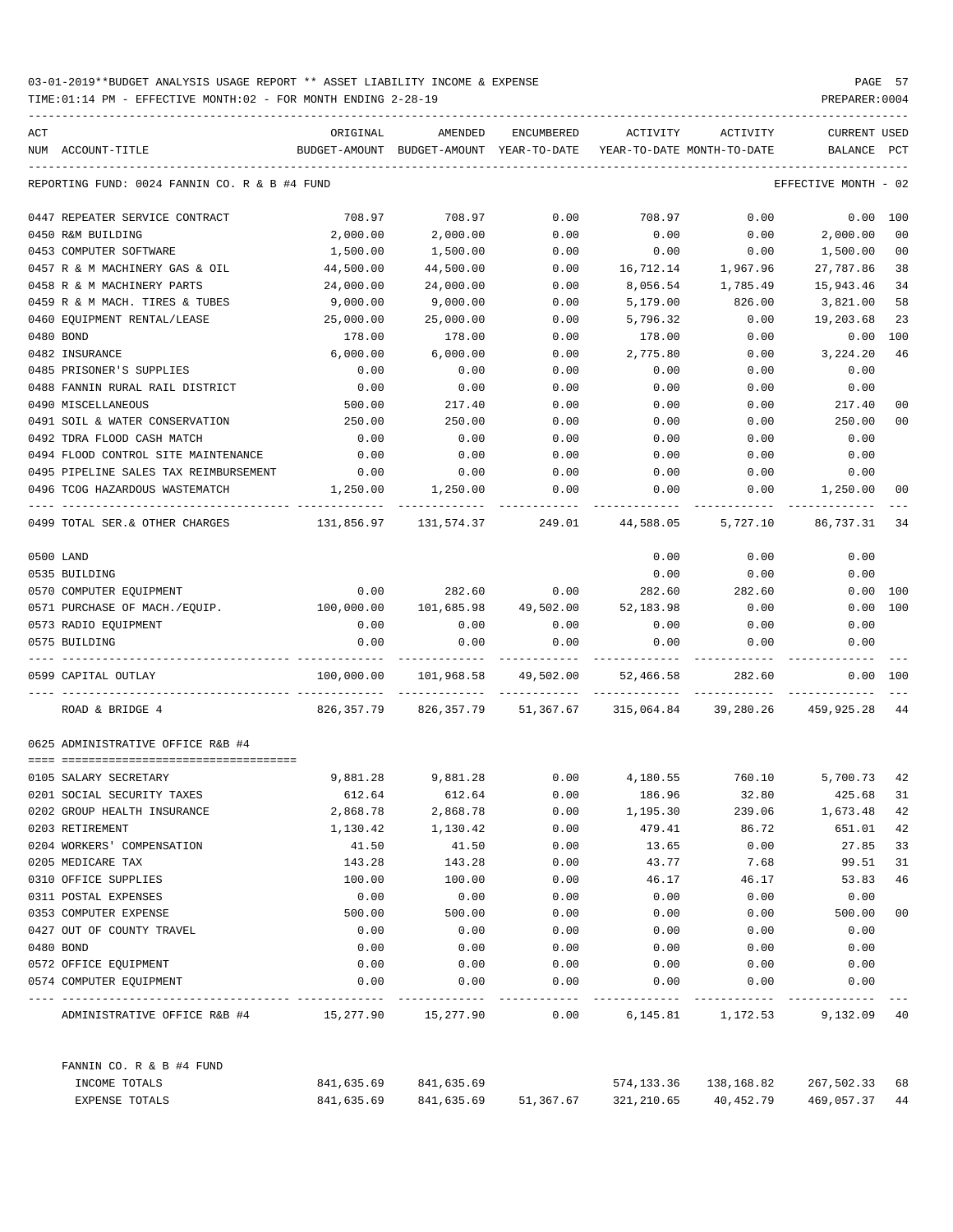|     | 03-01-2019**BUDGET ANALYSIS USAGE REPORT ** ASSET LIABILITY INCOME & EXPENSE<br>TIME:01:14 PM - EFFECTIVE MONTH:02 - FOR MONTH ENDING 2-28-19 |               |               |              |                            |          | PREPARER: 0004       | PAGE 58      |
|-----|-----------------------------------------------------------------------------------------------------------------------------------------------|---------------|---------------|--------------|----------------------------|----------|----------------------|--------------|
| ACT |                                                                                                                                               | ORIGINAL      | AMENDED       | ENCUMBERED   | <b>ACTIVITY</b>            | ACTIVITY | <b>CURRENT USED</b>  |              |
|     | NUM ACCOUNT-TITLE                                                                                                                             | BUDGET-AMOUNT | BUDGET-AMOUNT | YEAR-TO-DATE | YEAR-TO-DATE MONTH-TO-DATE |          | BALANCE              | $_{\rm PCT}$ |
|     | REPORTING FUND: 0025 FANNIN COUNTY BEES                                                                                                       |               |               |              |                            |          | EFFECTIVE MONTH - 02 |              |
|     | 0103 CASH                                                                                                                                     |               |               |              |                            |          |                      |              |
|     | 0100 BEES-COMBINED FUNDS CHECKING                                                                                                             |               |               |              | 0.00                       | 0.00     | 2,177.67             |              |
|     | CASH                                                                                                                                          |               |               |              | 0.00                       | 0.00     | 2,177.67             |              |
|     | 0271 EQUITY ACCOUNT                                                                                                                           |               |               |              |                            |          |                      |              |
|     | 0200 EQUITY ACCOUNT                                                                                                                           |               |               |              | 0.00                       | 0.00     | 2,177.67             |              |
|     | EQUITY ACCOUNT                                                                                                                                |               |               |              | 0.00                       | 0.00     | 2,177.67             |              |
|     | 0300 CASH                                                                                                                                     |               |               |              |                            |          |                      |              |
|     | 0125 BEGINNING CASH BALANCE                                                                                                                   | 0.00          | 0.00          |              | 0.00                       | 0.00     | 0.00                 |              |
|     | CASH                                                                                                                                          | 0.00          | 0.00          | 0.00         | 0.00                       | 0.00     | 0.00                 |              |
|     | 0370 MISC. INCOME                                                                                                                             |               |               |              |                            |          |                      |              |
|     | 0138 SALE OF SCRAP IRON                                                                                                                       | 0.00          | 0.00          |              | 0.00                       | 0.00     | 0.00                 |              |
|     | 0625 DONATIONS                                                                                                                                | 0.00          | 0.00          |              | 0.00                       | 0.00     | 0.00                 |              |
|     | MISC. INCOME                                                                                                                                  | 0.00          | 0.00          | 0.00         | 0.00                       | 0.00     | 0.00                 |              |
|     | 0625 FANNIN COUNTY BEES                                                                                                                       |               |               |              |                            |          |                      |              |
|     | 0310 OFFICE SUPPLIES                                                                                                                          | 0.00          | 0.00          | 0.00         | 0.00                       | 0.00     | 0.00                 |              |
|     | 0343 ROAD SIGNS                                                                                                                               | 0.00          | 0.00          | 0.00         | 0.00                       | 0.00     | 0.00                 |              |
|     | 0353 COMPUTER EXPENSE                                                                                                                         | 0.00          | 0.00          | 0.00         | 0.00                       | 0.00     | 0.00                 |              |
|     | 0427 TRAVEL EXPENSE                                                                                                                           | 0.00          | 0.00          | 0.00         | 0.00                       | 0.00     | 0.00                 |              |
|     | 0572 OFFICE EQUIPMENT                                                                                                                         | 0.00          | 0.00          | 0.00         | 0.00                       | 0.00     | 0.00                 |              |
|     | FANNIN COUNTY BEES                                                                                                                            | 0.00          | 0.00          | 0.00         | 0.00                       | 0.00     | 0.00                 |              |
|     | FANNIN COUNTY BEES                                                                                                                            |               |               |              |                            |          |                      |              |
|     | INCOME TOTALS                                                                                                                                 | 0.00          | 0.00          |              | 0.00                       | 0.00     | 0.00                 |              |
|     | <b>EXPENSE TOTALS</b>                                                                                                                         | 0.00          | 0.00          | 0.00         | 0.00                       | 0.00     | 0.00                 |              |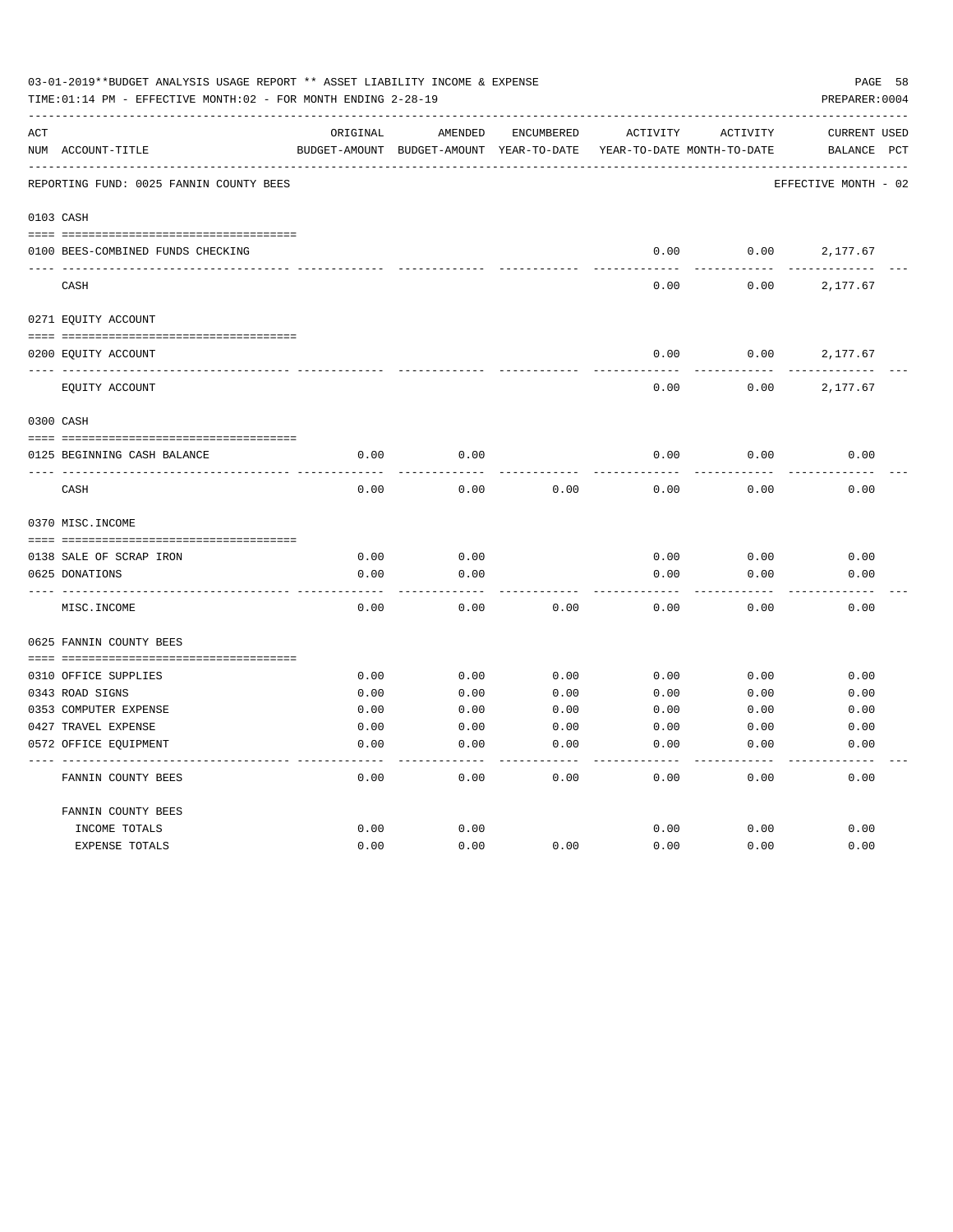|     | 03-01-2019**BUDGET ANALYSIS USAGE REPORT ** ASSET LIABILITY INCOME & EXPENSE<br>TIME:01:14 PM - EFFECTIVE MONTH:02 - FOR MONTH ENDING 2-28-19 |                                        |                                                                                |            |          |                       |                                    |                |  |  |
|-----|-----------------------------------------------------------------------------------------------------------------------------------------------|----------------------------------------|--------------------------------------------------------------------------------|------------|----------|-----------------------|------------------------------------|----------------|--|--|
| ACT | NUM ACCOUNT-TITLE                                                                                                                             | ORIGINAL                               | AMENDED<br>BUDGET-AMOUNT BUDGET-AMOUNT YEAR-TO-DATE YEAR-TO-DATE MONTH-TO-DATE | ENCUMBERED | ACTIVITY | ACTIVITY              | <b>CURRENT USED</b><br>BALANCE PCT |                |  |  |
|     | REPORTING FUND: 0026 J.P.#1 JUST.CT.TECHNOLOGY                                                                                                |                                        |                                                                                |            |          |                       | EFFECTIVE MONTH - 02               |                |  |  |
|     | 0102 A/P CLEARING                                                                                                                             |                                        |                                                                                |            |          |                       |                                    |                |  |  |
|     | 0100 A/P CLEARING                                                                                                                             |                                        |                                                                                |            |          | $0.00$ $0.00$         | 0.00                               |                |  |  |
|     | A/P CLEARING                                                                                                                                  |                                        |                                                                                |            | 0.00     | 0.00                  | 0.00                               |                |  |  |
|     | 0103 CASH                                                                                                                                     |                                        |                                                                                |            |          |                       |                                    |                |  |  |
|     | 0100 J.P.#1 JUST.CT.TECH-COMB.FUND CKIN                                                                                                       |                                        |                                                                                |            |          | 518.96 9.31 47,667.32 |                                    |                |  |  |
|     | CASH                                                                                                                                          |                                        |                                                                                |            | 518.96   | ----------            | 9.31 47,667.32                     |                |  |  |
|     | 0120 RECEIVABLES                                                                                                                              |                                        |                                                                                |            |          |                       |                                    |                |  |  |
|     | 0313 DUE FROM OTHER FUNDS                                                                                                                     |                                        |                                                                                |            | 0.00     |                       | $0.00$ 148.95                      |                |  |  |
|     | RECEIVABLES                                                                                                                                   |                                        |                                                                                |            | 0.00     | 0.00                  | 148.95                             |                |  |  |
|     | 0200 SYSTEM ADDED LIABILITY DEPARTMENT                                                                                                        |                                        |                                                                                |            |          |                       |                                    |                |  |  |
|     | 0910 SYSTEM ADDED LIABILITY LINE-ITEM                                                                                                         |                                        |                                                                                |            | 0.00     | 0.00                  | 0.00                               |                |  |  |
|     | SYSTEM ADDED LIABILITY DEPARTMENT                                                                                                             |                                        |                                                                                |            | 0.00     | .<br>0.00             | 0.00                               |                |  |  |
|     | 0271 EQUITY ACCOUNT                                                                                                                           |                                        |                                                                                |            |          |                       |                                    |                |  |  |
|     | 0200 EQUITY ACCOUNT                                                                                                                           |                                        |                                                                                |            | 0.00     | 0.00                  | 47,297.31                          |                |  |  |
|     | EQUITY ACCOUNT                                                                                                                                |                                        |                                                                                |            | 0.00     | 0.00                  | 47,297.31                          |                |  |  |
|     | 0300 CASH                                                                                                                                     |                                        |                                                                                |            |          |                       |                                    |                |  |  |
|     | 0126 BEGINNING CASH BALANCE                                                                                                                   |                                        | 1,000.00 1,000.00                                                              |            |          |                       | $0.00$ $0.00$ $1,000.00$           | 00             |  |  |
|     | CASH                                                                                                                                          |                                        | 1,000.00 1,000.00 0.00                                                         |            | 0.00     |                       | $0.00$ $1,000.00$ 00               |                |  |  |
|     | 0360 INTEREST EARNINGS                                                                                                                        |                                        |                                                                                |            |          |                       |                                    |                |  |  |
|     | 0100 INTEREST EARNINGS                                                                                                                        | 0.00                                   | 0.00                                                                           |            | 33.79    |                       | $9.31$ $33.79+$                    |                |  |  |
|     | INTEREST EARNINGS                                                                                                                             | --------<br>0.00                       | .<br>0.00                                                                      | 0.00       | 33.79    | ---------<br>9.31     | $33.79+$                           |                |  |  |
|     | 0370 MISCELLANEOUS INCOME                                                                                                                     |                                        |                                                                                |            |          |                       |                                    |                |  |  |
|     | 0455 J.P.#1 TECHNOLOGY FEES                                                                                                                   | 1,500.00                               | 1,500.00                                                                       |            |          |                       | 485.17 0.00 1,014.83 32            |                |  |  |
|     | MISCELLANEOUS INCOME                                                                                                                          |                                        | $1,500.00$ $1,500.00$ 0.00                                                     |            |          | 485.17                | $0.00$ 1,014.83                    | 32             |  |  |
|     | 0455 J.P.#1 TECHNOLOGY EQUIP.                                                                                                                 |                                        |                                                                                |            |          |                       |                                    |                |  |  |
|     | 0420 OMNIBASE TELEPHONE LINE                                                                                                                  | 0.00                                   | 0.00                                                                           | 0.00       |          | $0.00$ 0.00           | 0.00                               |                |  |  |
|     | 0572 OFFICE EQUIPMENT                                                                                                                         | 2,500.00<br>------------ ------------- | 2,500.00                                                                       | 0.00       | 0.00     | 0.00                  | 2,500.00                           | 0 <sub>0</sub> |  |  |
|     | J.P.#1 TECHNOLOGY EQUIP.                                                                                                                      | 2,500.00                               | 2,500.00                                                                       | 0.00       | 0.00     | 0.00                  | 2,500.00                           | 0 <sub>0</sub> |  |  |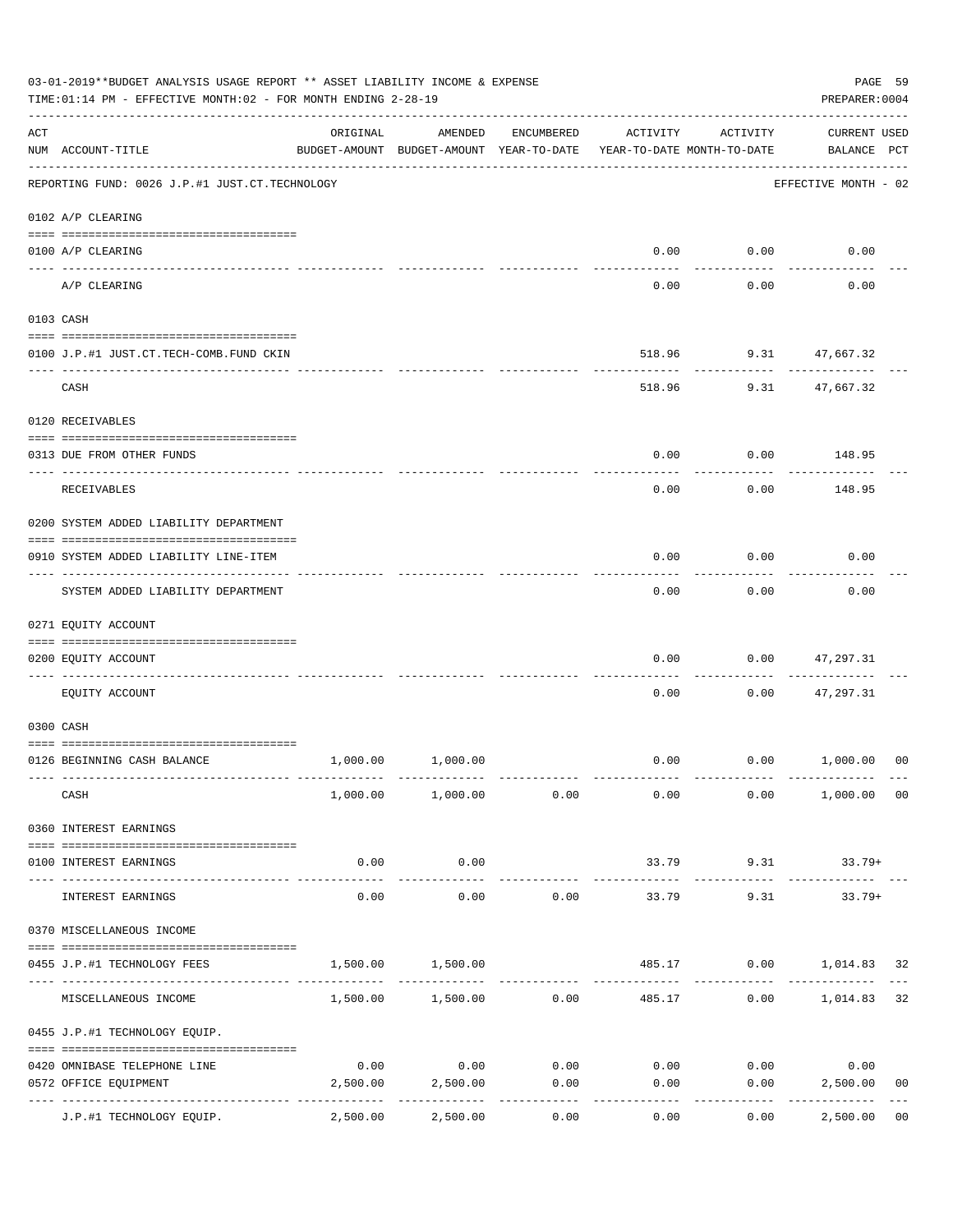|     | 03-01-2019**BUDGET ANALYSIS USAGE REPORT ** ASSET LIABILITY INCOME & EXPENSE |               |               |              |                            |          | PAGE 60              |            |
|-----|------------------------------------------------------------------------------|---------------|---------------|--------------|----------------------------|----------|----------------------|------------|
|     | TIME: 01:14 PM - EFFECTIVE MONTH: 02 - FOR MONTH ENDING 2-28-19              |               |               |              |                            |          | PREPARER: 0004       |            |
| ACT |                                                                              | ORIGINAL      | AMENDED       | ENCUMBERED   | ACTIVITY                   | ACTIVITY | <b>CURRENT USED</b>  |            |
|     | NUM ACCOUNT-TITLE                                                            | BUDGET-AMOUNT | BUDGET-AMOUNT | YEAR-TO-DATE | YEAR-TO-DATE MONTH-TO-DATE |          | BALANCE              | <b>PCT</b> |
|     | REPORTING FUND: 0026 J.P.#1 JUST.CT.TECHNOLOGY                               |               |               |              |                            |          | EFFECTIVE MONTH - 02 |            |
|     | J.P.#1 JUST.CT.TECHNOLOGY                                                    |               |               |              |                            |          |                      |            |
|     | INCOME TOTALS                                                                | 2,500.00      | 2,500.00      |              | 518.96                     | 9.31     | 1,981.04             | - 21       |
|     | <b>EXPENSE TOTALS</b>                                                        | 2.500.00      | 2,500.00      | 0.00         | 0.00                       | 0.00     | 2,500.00             | - 00       |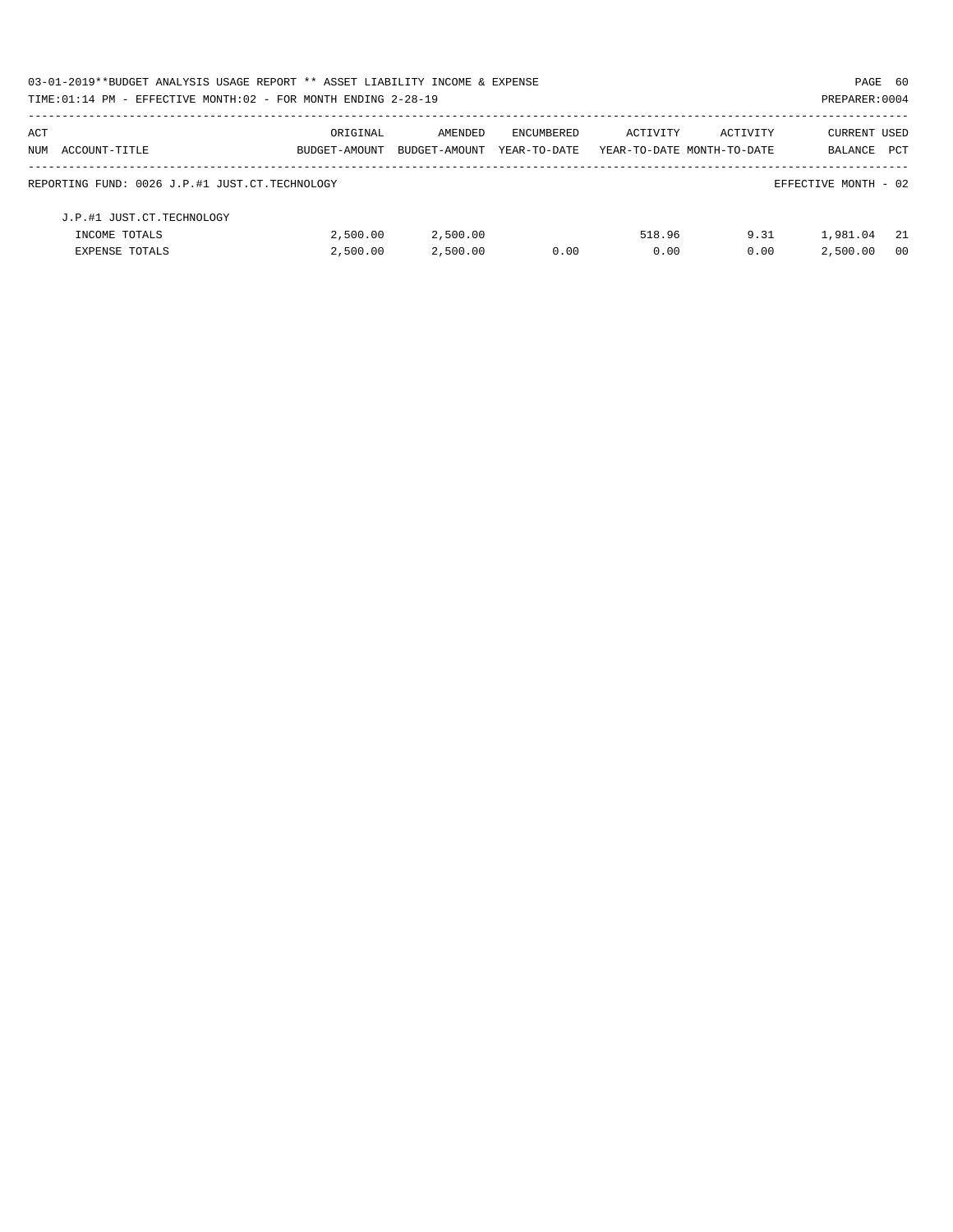|                                    | PREPARER: 0004 |
|------------------------------------|----------------|
| <b>CURRENT USED</b><br>BALANCE PCT |                |
| EFFECTIVE MONTH - 02               |                |
|                                    |                |
| 0.00                               |                |
| 0.00                               |                |
|                                    |                |
| 188.73- 1.91 10,168.37             |                |
| 188.73- 1.91 10,168.37             |                |
|                                    |                |
| 0.00<br>27.99                      |                |
| 27.99                              |                |
|                                    |                |
| $0.00$ 10,385.09                   |                |
| $0.00$ 10,385.09                   |                |
|                                    |                |
| 0.00<br>1,000.00                   | 00             |
| 1,000.00                           | 0 <sub>0</sub> |
|                                    |                |
| $7.27$ 1.91 7.27+                  |                |
| $7.27+$                            |                |
|                                    |                |
| 460.00 08                          |                |
| 460.00                             | 08             |
|                                    |                |
| 0.00<br>$0.00$ 100                 |                |
| 1,264.00 00                        |                |
| 1,264.00                           | 16             |
|                                    |                |
| 1.91<br>1,452.73                   | 03             |
|                                    | -----------    |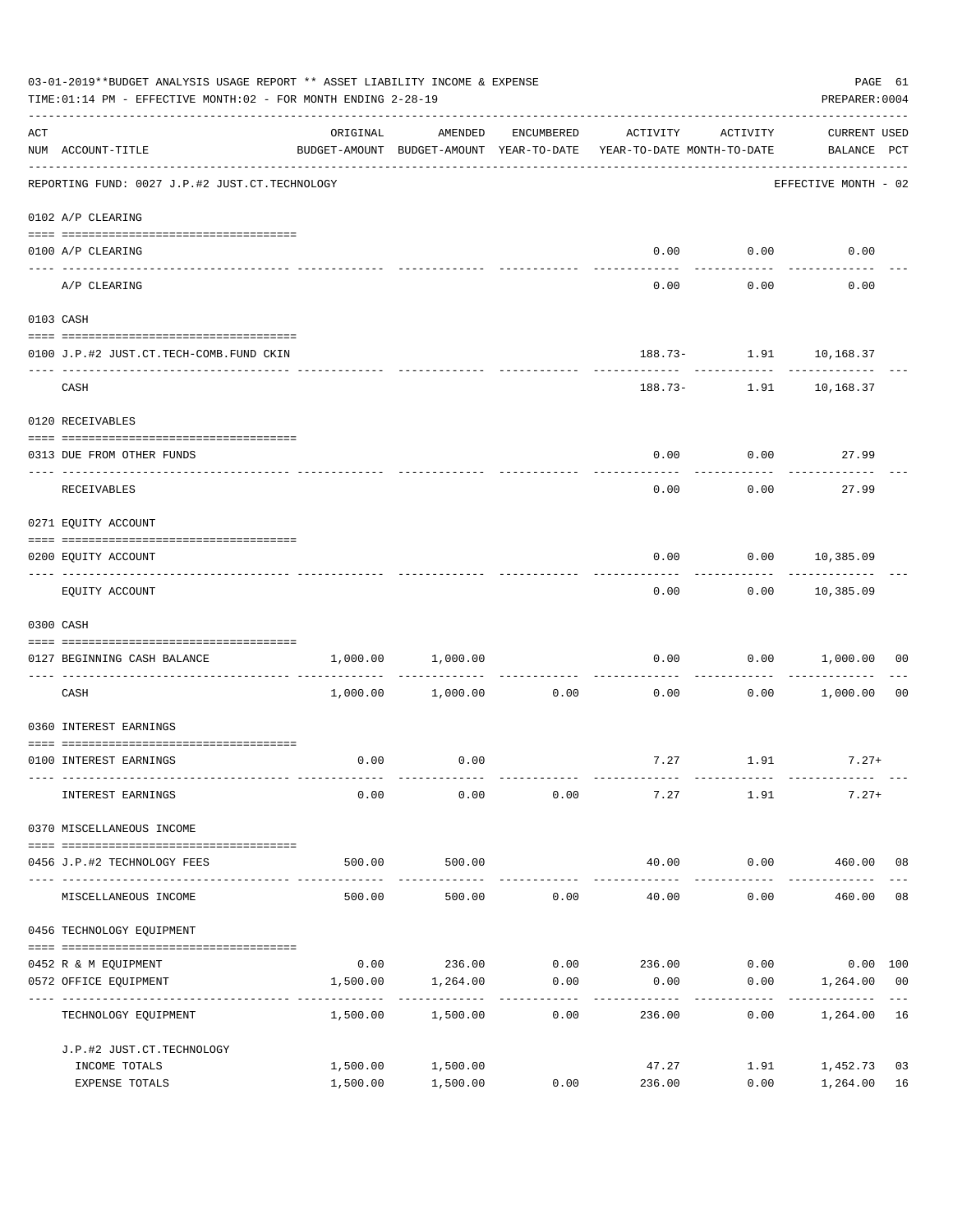|     | 03-01-2019**BUDGET ANALYSIS USAGE REPORT ** ASSET LIABILITY INCOME & EXPENSE<br>TIME:01:14 PM - EFFECTIVE MONTH:02 - FOR MONTH ENDING 2-28-19 |                     |                                                     |              |                                        |                    |                                    |    |  |  |
|-----|-----------------------------------------------------------------------------------------------------------------------------------------------|---------------------|-----------------------------------------------------|--------------|----------------------------------------|--------------------|------------------------------------|----|--|--|
| ACT | NUM ACCOUNT-TITLE                                                                                                                             | ORIGINAL            | AMENDED<br>BUDGET-AMOUNT BUDGET-AMOUNT YEAR-TO-DATE | ENCUMBERED   | ACTIVITY<br>YEAR-TO-DATE MONTH-TO-DATE | ACTIVITY           | <b>CURRENT USED</b><br>BALANCE PCT |    |  |  |
|     | REPORTING FUND: 0028 J.P.#3 JUST.CT.TECHNOLOGY                                                                                                |                     |                                                     |              |                                        |                    | EFFECTIVE MONTH - 02               |    |  |  |
|     | 0102 A/P CLEARING                                                                                                                             |                     |                                                     |              |                                        |                    |                                    |    |  |  |
|     | 0100 A/P CLEARING                                                                                                                             |                     |                                                     |              | 0.00                                   | 0.00               | 0.00                               |    |  |  |
|     | A/P CLEARING                                                                                                                                  |                     |                                                     |              | 0.00                                   | 0.00               | 0.00                               |    |  |  |
|     | 0103 CASH                                                                                                                                     |                     |                                                     |              |                                        |                    |                                    |    |  |  |
|     | 0100 J.P.#3 JUST.CT.TECH-COMB.FUND CKIN                                                                                                       |                     |                                                     |              | 103.69                                 | 1.09               | 5,502.96                           |    |  |  |
|     | CASH                                                                                                                                          |                     |                                                     |              | 103.69                                 | ----------<br>1.09 | 5,502.96                           |    |  |  |
|     | 0120 RECEIVABLES                                                                                                                              |                     |                                                     |              |                                        |                    |                                    |    |  |  |
|     | 0313 DUE FROM OTHER FUNDS                                                                                                                     |                     |                                                     |              | 0.00                                   |                    | 0.00<br>90.09                      |    |  |  |
|     | RECEIVABLES                                                                                                                                   |                     |                                                     |              | 0.00                                   | 0.00               | 90.09                              |    |  |  |
|     | 0200 SYSTEM ADDED LIABILITY DEPARTMENT                                                                                                        |                     |                                                     |              |                                        |                    |                                    |    |  |  |
|     | 0910 SYSTEM ADDED LIABILITY LINE-ITEM                                                                                                         |                     |                                                     |              | 0.00                                   | 0.00               | 0.00                               |    |  |  |
|     | SYSTEM ADDED LIABILITY DEPARTMENT                                                                                                             |                     |                                                     |              | 0.00                                   | 0.00               | 0.00                               |    |  |  |
|     | 0271 EQUITY ACCOUNT                                                                                                                           |                     |                                                     |              |                                        |                    |                                    |    |  |  |
|     | 0200 EQUITY ACCOUNT                                                                                                                           |                     |                                                     |              | 0.00                                   | 0.00               | 5,489.36                           |    |  |  |
|     | EQUITY ACCOUNT                                                                                                                                |                     |                                                     |              | 0.00                                   | 0.00               | 5,489.36                           |    |  |  |
|     | 0300 CASH                                                                                                                                     |                     |                                                     |              |                                        |                    |                                    |    |  |  |
|     | 0128 BEGINNING CASH                                                                                                                           | 2,800.00            | 2,800.00                                            |              |                                        |                    | $0.00$ $0.00$ $2,800.00$           | 00 |  |  |
|     | CASH                                                                                                                                          |                     | 2,800.00 2,800.00 0.00                              |              | 0.00                                   | 0.00               | 2,800.00                           | 00 |  |  |
|     | 0360 INTEREST EARNINGS                                                                                                                        |                     |                                                     |              |                                        |                    |                                    |    |  |  |
|     | 0100 INTEREST EARNINGS                                                                                                                        | 0.00                | 0.00                                                |              | 3.87                                   | 1.09               | $3.87+$                            |    |  |  |
|     | INTEREST EARNINGS                                                                                                                             | $- - - - -$<br>0.00 | ----------<br>0.00                                  | 0.00         | 3.87                                   | 1.09               | $3.87+$                            |    |  |  |
|     | 0370 MISCELLANEOUS INCOME                                                                                                                     |                     |                                                     |              |                                        |                    |                                    |    |  |  |
|     | 0456 J.P.#3 TECHNOLOGY FEES                                                                                                                   | 700.00              | 700.00                                              |              | 252.02                                 |                    | $0.00$ $447.98$ 36                 |    |  |  |
|     | MISCELLANEOUS INCOME                                                                                                                          | 700.00              | 700.00                                              | 0.00         | 252.02                                 | 0.00               | 447.98                             | 36 |  |  |
|     | 0457 TECHNOLOGY EQUIPMENT                                                                                                                     |                     |                                                     |              |                                        |                    |                                    |    |  |  |
|     | 0423 INTERNET SERVICE                                                                                                                         | 0.00                |                                                     | $0.00$ 38.01 | 152.20                                 |                    | $0.00$ 190.21-                     |    |  |  |
|     | 0572 OFFICE EQUIPMENT                                                                                                                         | 3,500.00            | 3,500.00                                            | 0.00         | 0.00                                   | 0.00               | 3,500.00                           | 00 |  |  |
|     | ------------ --<br>TECHNOLOGY EQUIPMENT                                                                                                       | 3,500.00            | 3,500.00                                            | 38.01        | 152.20                                 | 0.00               | 3,309.79                           | 05 |  |  |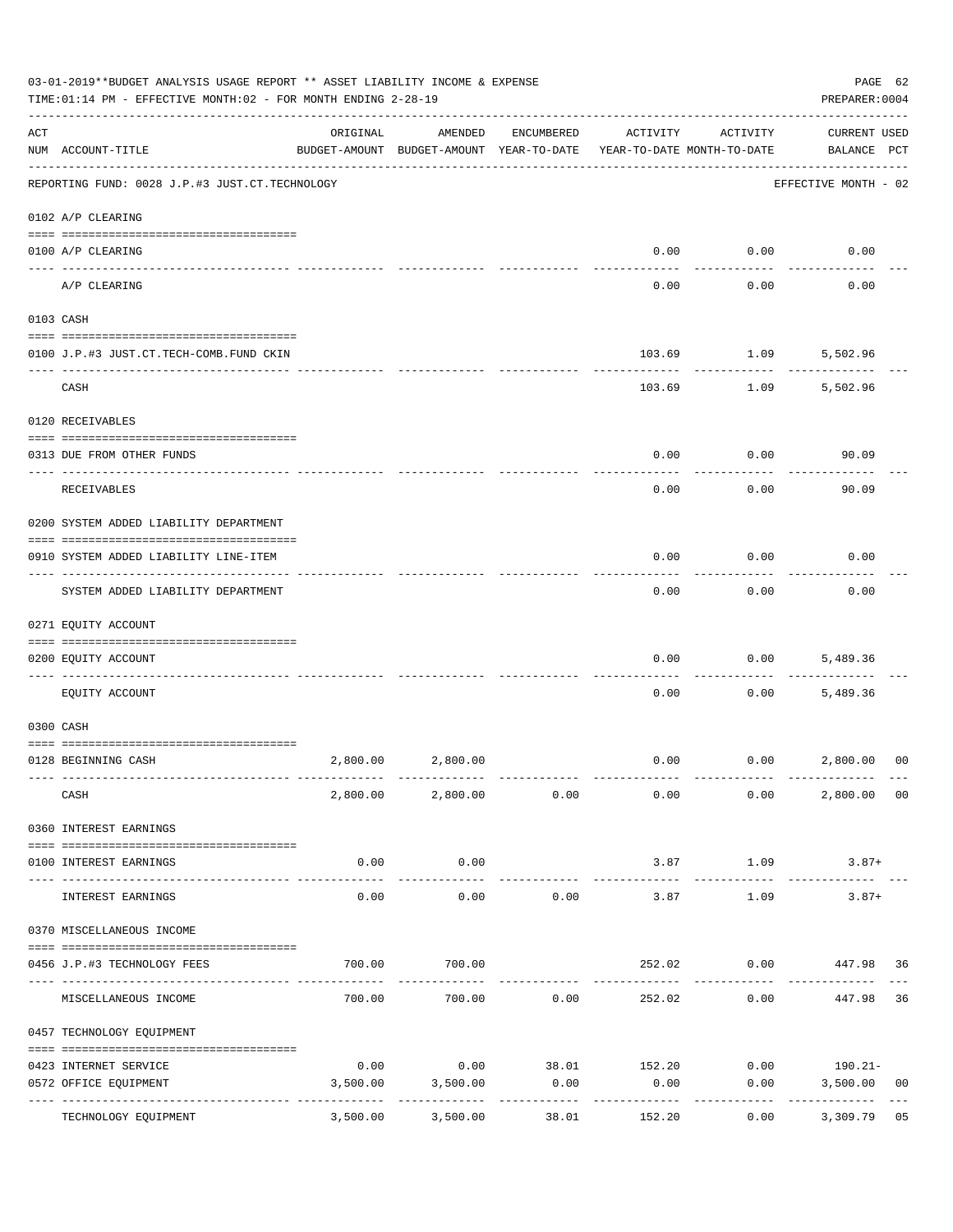|     | 03-01-2019**BUDGET ANALYSIS USAGE REPORT ** ASSET LIABILITY INCOME & EXPENSE |               |               |              |                            |          | PAGE 63              |            |
|-----|------------------------------------------------------------------------------|---------------|---------------|--------------|----------------------------|----------|----------------------|------------|
|     | TIME: 01:14 PM - EFFECTIVE MONTH: 02 - FOR MONTH ENDING 2-28-19              |               |               |              |                            |          | PREPARER: 0004       |            |
| ACT |                                                                              | ORIGINAL      | AMENDED       | ENCUMBERED   | ACTIVITY                   | ACTIVITY | <b>CURRENT USED</b>  |            |
|     | NUM ACCOUNT-TITLE                                                            | BUDGET-AMOUNT | BUDGET-AMOUNT | YEAR-TO-DATE | YEAR-TO-DATE MONTH-TO-DATE |          | BALANCE              | <b>PCT</b> |
|     | REPORTING FUND: 0028 J.P.#3 JUST.CT.TECHNOLOGY                               |               |               |              |                            |          | EFFECTIVE MONTH - 02 |            |
|     | J.P.#3 JUST.CT.TECHNOLOGY                                                    |               |               |              |                            |          |                      |            |
|     | INCOME TOTALS                                                                | 3,500.00      | 3,500.00      |              | 255.89                     | 1.09     | 3, 244, 11           | - 07       |
|     | <b>EXPENSE TOTALS</b>                                                        | 3,500.00      | 3,500.00      | 38.01        | 152.20                     | 0.00     | 3,309.79             | 05         |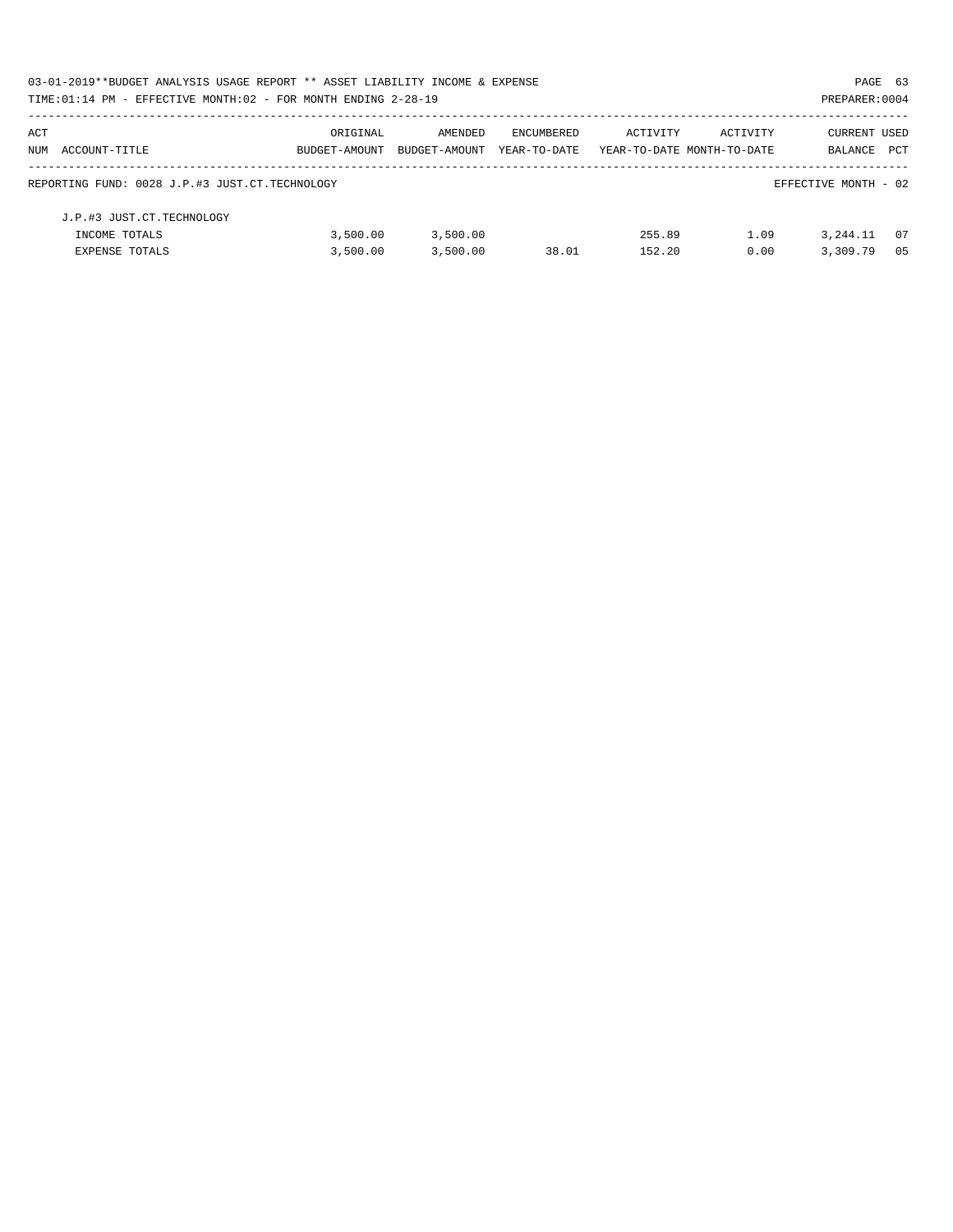|     | 03-01-2019**BUDGET ANALYSIS USAGE REPORT ** ASSET LIABILITY INCOME & EXPENSE<br>TIME: 01:14 PM - EFFECTIVE MONTH: 02 - FOR MONTH ENDING 2-28-19 |          |                                                     |            |          |                                        | PAGE 64<br>PREPARER: 0004          |
|-----|-------------------------------------------------------------------------------------------------------------------------------------------------|----------|-----------------------------------------------------|------------|----------|----------------------------------------|------------------------------------|
| ACT | NUM ACCOUNT-TITLE                                                                                                                               | ORIGINAL | AMENDED<br>BUDGET-AMOUNT BUDGET-AMOUNT YEAR-TO-DATE | ENCUMBERED | ACTIVITY | ACTIVITY<br>YEAR-TO-DATE MONTH-TO-DATE | <b>CURRENT USED</b><br>BALANCE PCT |
|     | REPORTING FUND: 0030 SHERIFF WORK RELEASE                                                                                                       |          |                                                     |            |          |                                        | EFFECTIVE MONTH - 02               |
|     | 0103 CASH                                                                                                                                       |          |                                                     |            |          |                                        |                                    |
|     | 0100 SHERIFF WORK RELEASE-COMB FUND CKI                                                                                                         |          |                                                     |            | 0.00     | 0.00                                   | 983.14                             |
|     | CASH                                                                                                                                            |          |                                                     |            | 0.00     | 0.00                                   | 983.14                             |
|     | 0271 EQUITY ACCOUNT                                                                                                                             |          |                                                     |            |          |                                        |                                    |
|     | 0200 EQUITY ACCOUNT                                                                                                                             |          |                                                     |            | 0.00     | 0.00                                   | 983.14                             |
|     | EQUITY ACCOUNT                                                                                                                                  |          |                                                     |            | 0.00     | 0.00                                   | 983.14                             |
|     | 0360 INTEREST EARNINGS                                                                                                                          |          |                                                     |            |          |                                        |                                    |
|     | 0100 INTEREST EARNINGS                                                                                                                          | 0.00     | 0.00                                                |            | 0.00     | 0.00                                   | 0.00                               |
|     |                                                                                                                                                 |          |                                                     |            |          |                                        |                                    |
|     | INTEREST EARNINGS                                                                                                                               | 0.00     | 0.00                                                | 0.00       | 0.00     | 0.00                                   | 0.00                               |
|     | 0370 MISCELLANEOUS INCOME                                                                                                                       |          |                                                     |            |          |                                        |                                    |
|     | 0569 SHERIFF WORK RELEASE                                                                                                                       | 0.00     | 0.00                                                |            | 0.00     | 0.00                                   | 0.00                               |
|     | ---------------<br>MISCELLANEOUS INCOME                                                                                                         | 0.00     | 0.00                                                | 0.00       | 0.00     | 0.00                                   | 0.00                               |
|     | 0569 WORK RELEASE                                                                                                                               |          |                                                     |            |          |                                        |                                    |
|     | 0310 OFFICE SUPPLIES                                                                                                                            | 0.00     | 0.00                                                | 0.00       | 0.00     | 0.00                                   | 0.00                               |
|     | 0421 ONLINE RESEARCH                                                                                                                            | 0.00     | 0.00                                                | 0.00       | 0.00     | 0.00                                   | 0.00                               |
|     | 0571 EQUIPMENT                                                                                                                                  | 0.00     | 0.00                                                | 0.00       | 0.00     | 0.00                                   | 0.00                               |
|     | <b>WORK RELEASE</b>                                                                                                                             | 0.00     | 0.00                                                | 0.00       | 0.00     | 0.00                                   | 0.00                               |
|     | SHERIFF WORK RELEASE                                                                                                                            |          |                                                     |            |          |                                        |                                    |
|     | INCOME TOTALS                                                                                                                                   | 0.00     | 0.00                                                |            | 0.00     | 0.00                                   | 0.00                               |
|     | <b>EXPENSE TOTALS</b>                                                                                                                           | 0.00     | 0.00                                                | 0.00       | 0.00     | 0.00                                   | 0.00                               |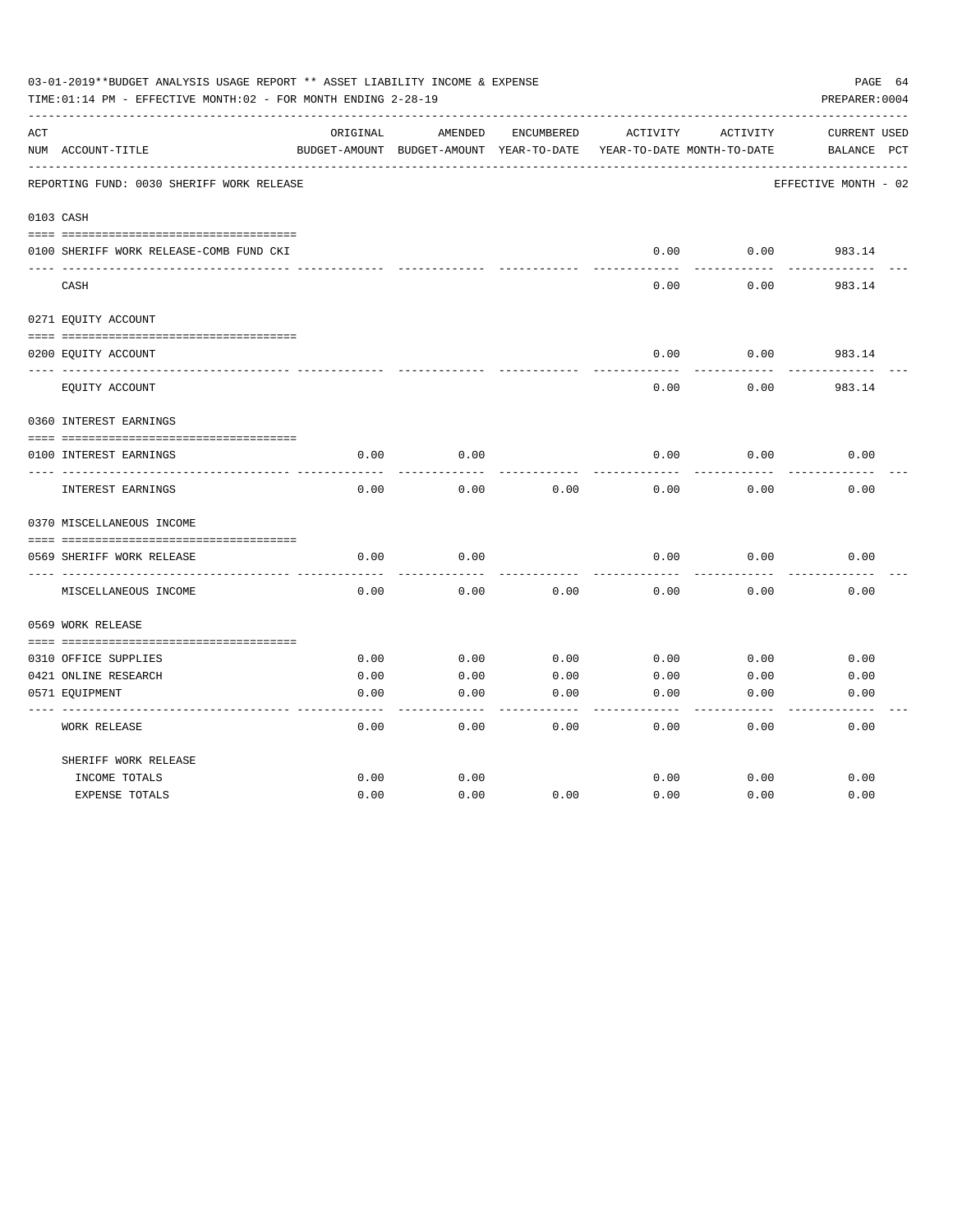|     | 03-01-2019**BUDGET ANALYSIS USAGE REPORT ** ASSET LIABILITY INCOME & EXPENSE<br>TIME: 01:14 PM - EFFECTIVE MONTH: 02 - FOR MONTH ENDING 2-28-19 |                                                                                 |                           |              |                                                             |               | PAGE 65<br>PREPARER: 0004          |                |
|-----|-------------------------------------------------------------------------------------------------------------------------------------------------|---------------------------------------------------------------------------------|---------------------------|--------------|-------------------------------------------------------------|---------------|------------------------------------|----------------|
| ACT | NUM ACCOUNT-TITLE                                                                                                                               | ORIGINAL<br>BUDGET-AMOUNT BUDGET-AMOUNT YEAR-TO-DATE YEAR-TO-DATE MONTH-TO-DATE | AMENDED                   | ENCUMBERED   | ACTIVITY                                                    | ACTIVITY      | <b>CURRENT USED</b><br>BALANCE PCT |                |
|     | REPORTING FUND: 0031 COURTHOUSE RESTORATION FUND                                                                                                |                                                                                 |                           |              |                                                             |               | EFFECTIVE MONTH - 02               |                |
|     | 0103 CASH                                                                                                                                       |                                                                                 |                           |              |                                                             |               |                                    |                |
|     | 0100 COURTHOUSE RESTORATION-COMB.FUND                                                                                                           |                                                                                 |                           |              |                                                             |               | 59,514.36 0.00 47,817.92-          |                |
|     | 0175 TEXPOOL                                                                                                                                    |                                                                                 |                           |              | 0.00                                                        | 0.00          | 0.00<br>----------                 |                |
|     | CASH                                                                                                                                            |                                                                                 |                           |              | 59,514.36                                                   | 0.00          | 47,817.92-                         |                |
|     | 0271 EQUITY ACCOUNT                                                                                                                             |                                                                                 |                           |              |                                                             |               |                                    |                |
|     | 0200 EQUITY ACCOUNT                                                                                                                             |                                                                                 |                           |              | 0.00                                                        |               | $0.00 107,332.28-$                 |                |
|     | EQUITY ACCOUNT                                                                                                                                  |                                                                                 |                           |              | 0.00                                                        | 0.00          | . <u>.</u><br>107,332.28-          |                |
|     | 0300 CASH                                                                                                                                       |                                                                                 |                           |              |                                                             |               |                                    |                |
|     | 0131 BEGINNING CASH BALANCE                                                                                                                     | 0.00                                                                            | 0.00                      |              | 0.00                                                        | 0.00          | 0.00                               |                |
|     | -------------------------- --                                                                                                                   |                                                                                 |                           |              |                                                             |               |                                    |                |
|     | CASH                                                                                                                                            | 0.00                                                                            | 0.00                      | 0.00         | 0.00                                                        | 0.00          | 0.00                               |                |
|     | 0330 GRANT INCOME                                                                                                                               |                                                                                 |                           |              |                                                             |               |                                    |                |
|     | 0510 COURTHOUSE RESTORATION                                                                                                                     | 2,756,774.00 2,756,774.00                                                       |                           |              | 117,514.36 0.00 2,639,259.64                                |               |                                    | 04             |
|     | GRANT INCOME                                                                                                                                    |                                                                                 |                           |              | 2,756,774.00 2,756,774.00 0.00 117,514.36 0.00 2,639,259.64 |               |                                    | 04             |
|     | 0370 MISCELLANEOUS INCOME                                                                                                                       |                                                                                 |                           |              |                                                             |               |                                    |                |
|     | 0131 RESTORATION DONATIONS                                                                                                                      | 0.00                                                                            | 0.00                      |              |                                                             | $0.00$ $0.00$ | 0.00                               |                |
|     | MISCELLANEOUS INCOME                                                                                                                            | 0.00                                                                            | 0.00                      | 0.00         | 0.00                                                        | 0.00          | 0.00                               |                |
|     | 0509 CONTINGENCY                                                                                                                                |                                                                                 |                           |              |                                                             |               |                                    |                |
|     | 0475 CONTINGENCY                                                                                                                                | 245,080.00                                                                      | 245,080.00                | 0.00         | 0.00                                                        | 0.00          | 245,080.00                         | 0 <sub>0</sub> |
|     | CONTINGENCY                                                                                                                                     |                                                                                 | 245,080.00 245,080.00     | 0.00         | 0.00                                                        | 0.00          | 245,080.00                         | 0 <sub>0</sub> |
|     | 0510 COURTHOUSE RESTORATION PHASE 1                                                                                                             |                                                                                 |                           |              |                                                             |               |                                    |                |
|     |                                                                                                                                                 |                                                                                 |                           |              |                                                             |               |                                    |                |
|     | 0403 ARCHITECTURAL FEES                                                                                                                         | 960.00                                                                          | 960.00                    | 0.00         | 0.00                                                        | 0.00          | 960.00                             | 0 <sub>0</sub> |
|     | 0451 ASBESTOS ABATEMENT<br>0482 DEMOLITION                                                                                                      | 0.00<br>0.00                                                                    | 0.00<br>0.00              | 0.00<br>0.00 | 0.00<br>0.00                                                | 0.00<br>0.00  | 0.00<br>0.00                       |                |
|     | 0490 MISCELLANEOUS                                                                                                                              | 0.00                                                                            | 0.00                      | 0.00         | 0.00                                                        | 0.00          | 0.00                               |                |
|     | COURTHOUSE RESTORATION PHASE 1                                                                                                                  | 960.00                                                                          | 960.00                    | 0.00         | 0.00                                                        | 0.00          | 960.00                             | 00             |
|     | 0511 COURTHOUSE RESTORATION PHASE 2                                                                                                             |                                                                                 |                           |              |                                                             |               |                                    |                |
|     | 0165 CONSTRUCTION                                                                                                                               |                                                                                 | 2,450,782.00 2,450,782.00 | 0.00         | 0.00                                                        | 0.00          | 2,450,782.00                       | 00             |
|     | 0403 ARCHITECTURAL FEES                                                                                                                         | 47,040.00                                                                       | 47,040.00                 | 0.00         | 58,000.00                                                   | 0.00          | 10,960.00-123                      |                |
|     | 0451 ASBESTOS & OTHER TESTING                                                                                                                   | 11,680.00                                                                       | 11,680.00                 | 0.00         | 0.00                                                        | 0.00          | 11,680.00                          | 0 <sub>0</sub> |
|     | 0453 IT DESIGN                                                                                                                                  | 880.00                                                                          | 880.00                    | 0.00         | 0.00                                                        | 0.00          | 880.00                             | 0 <sub>0</sub> |
|     | 0455 SECURITY                                                                                                                                   | 352.00                                                                          | 352.00                    | 0.00         | 0.00                                                        | 0.00          | 352.00                             | 0 <sub>0</sub> |
|     | COURTHOUSE RESTORATION PHASE 2 2,510,734.00 2,510,734.00                                                                                        |                                                                                 |                           | 0.00         | 58,000.00                                                   | 0.00          | 2,452,734.00                       | 02             |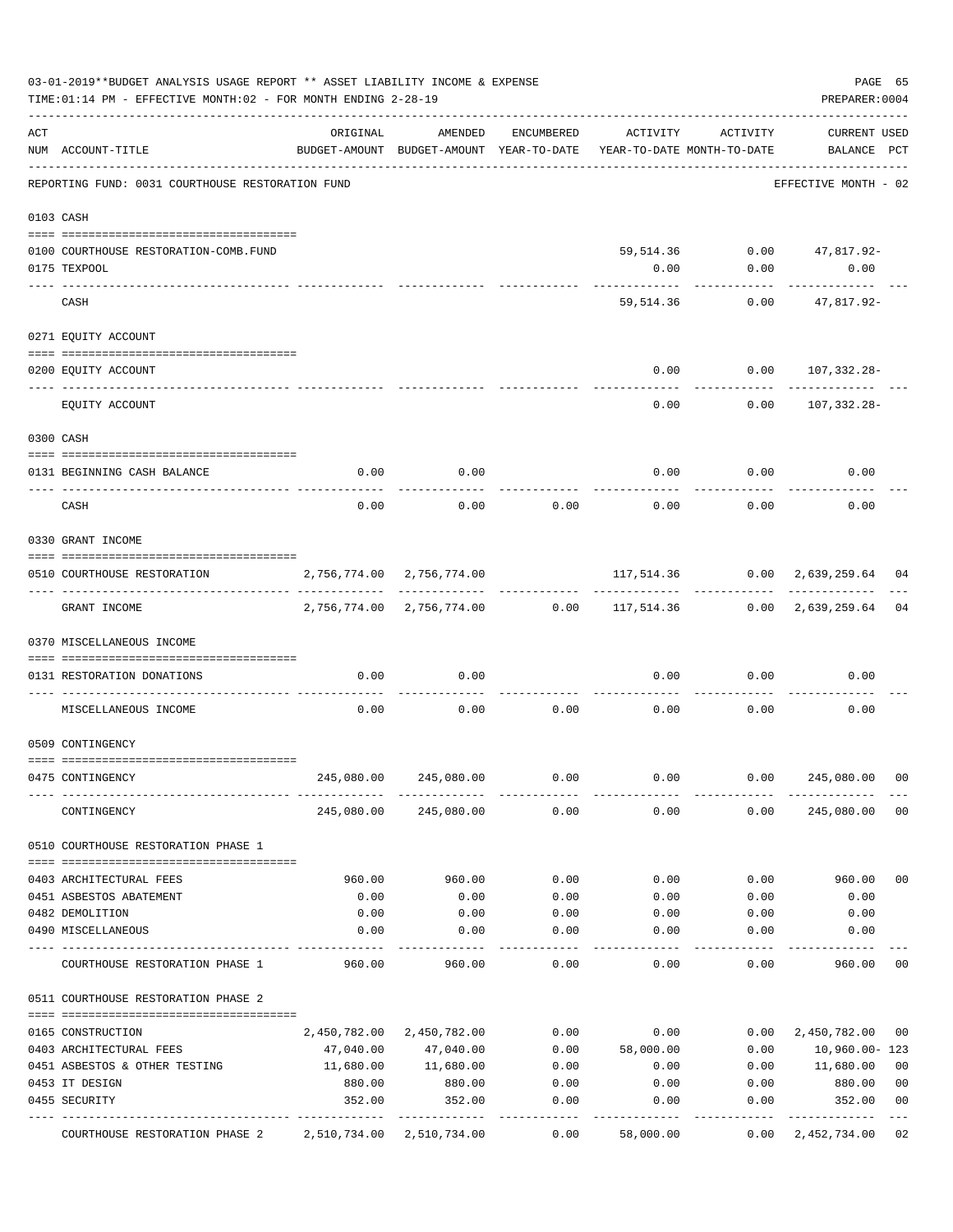| 03-01-2019**BUDGET ANALYSIS USAGE REPORT ** ASSET LIABILITY INCOME & EXPENSE |               |               |              |            |                            | PAGE 66              |    |
|------------------------------------------------------------------------------|---------------|---------------|--------------|------------|----------------------------|----------------------|----|
| TIME:01:14 PM - EFFECTIVE MONTH:02 - FOR MONTH ENDING 2-28-19                |               |               |              |            |                            | PREPARER: 0004       |    |
| ACT                                                                          | ORIGINAL      | AMENDED       | ENCUMBERED   | ACTIVITY   | ACTIVITY                   | CURRENT USED         |    |
| NUM ACCOUNT-TITLE                                                            | BUDGET-AMOUNT | BUDGET-AMOUNT | YEAR-TO-DATE |            | YEAR-TO-DATE MONTH-TO-DATE | BALANCE PCT          |    |
| REPORTING FUND: 0031 COURTHOUSE RESTORATION FUND                             |               |               |              |            |                            | EFFECTIVE MONTH - 02 |    |
| COURTHOUSE RESTORATION FUND                                                  |               |               |              |            |                            |                      |    |
| INCOME TOTALS                                                                | 2,756,774.00  | 2,756,774.00  |              | 117,514.36 | 0.00                       | 2,639,259.64         | 04 |
| <b>EXPENSE TOTALS</b>                                                        | 2,756,774.00  | 2,756,774.00  | 0.00         | 58,000.00  | 0.00                       | 2,698,774.00         | 02 |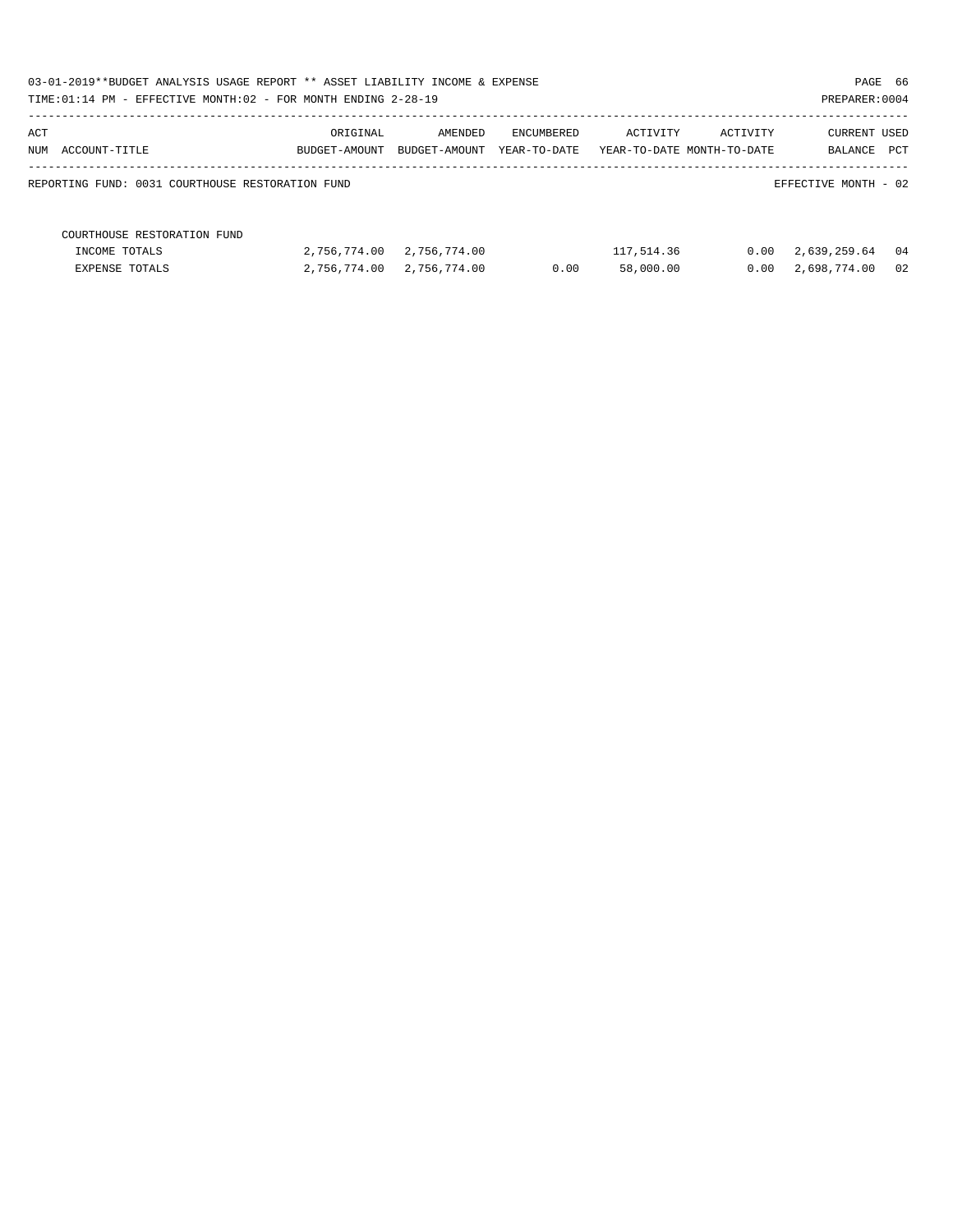| 03-01-2019**BUDGET ANALYSIS USAGE REPORT ** ASSET LIABILITY INCOME & EXPENSE<br>PAGE 67<br>TIME: 01:14 PM - EFFECTIVE MONTH: 02 - FOR MONTH ENDING 2-28-19<br>PREPARER: 0004 |                                              |          |                                                     |            |                                        |          |                                    |                |
|------------------------------------------------------------------------------------------------------------------------------------------------------------------------------|----------------------------------------------|----------|-----------------------------------------------------|------------|----------------------------------------|----------|------------------------------------|----------------|
| ACT                                                                                                                                                                          | NUM ACCOUNT-TITLE                            | ORIGINAL | AMENDED<br>BUDGET-AMOUNT BUDGET-AMOUNT YEAR-TO-DATE | ENCUMBERED | ACTIVITY<br>YEAR-TO-DATE MONTH-TO-DATE | ACTIVITY | <b>CURRENT USED</b><br>BALANCE PCT |                |
|                                                                                                                                                                              | REPORTING FUND: 0033 BAIL BONDSMAN APP. FEES |          |                                                     |            |                                        |          | EFFECTIVE MONTH - 02               |                |
|                                                                                                                                                                              | 0102 A/P CLEARING                            |          |                                                     |            |                                        |          |                                    |                |
|                                                                                                                                                                              | 0100 A/P CLEARING                            |          |                                                     |            | 0.00                                   | 0.00     | 0.00                               |                |
|                                                                                                                                                                              | ---- --------<br>A/P CLEARING                |          |                                                     |            | 0.00                                   | 0.00     | 0.00                               |                |
|                                                                                                                                                                              | 0103 BAIL BONDSMAN AP.FEE CASH               |          |                                                     |            |                                        |          |                                    |                |
|                                                                                                                                                                              | 0100 BAIL BONDSMAN APP.-COMB FUND CKING      |          |                                                     |            | 0.00                                   | 0.00     | 8,596.74                           |                |
|                                                                                                                                                                              | BAIL BONDSMAN AP.FEE CASH                    |          |                                                     |            | 0.00                                   | 0.00     | 8,596.74                           |                |
|                                                                                                                                                                              | 0271 EQUITY ACCOUNT                          |          |                                                     |            |                                        |          |                                    |                |
|                                                                                                                                                                              | 0200 EQUITY ACCOUNT                          |          |                                                     |            | 0.00                                   |          | $0.00$ 8,596.74                    |                |
|                                                                                                                                                                              | EQUITY ACCOUNT                               |          |                                                     |            | 0.00                                   | 0.00     | 8,596.74                           |                |
|                                                                                                                                                                              | 0300 CASH                                    |          |                                                     |            |                                        |          |                                    |                |
|                                                                                                                                                                              | 0133 BEGINNING CASH BALANCE                  | 0.00     | 0.00                                                |            | 0.00                                   | 0.00     | 0.00                               |                |
|                                                                                                                                                                              | CASH                                         | 0.00     | 0.00                                                | 0.00       | 0.00                                   | 0.00     | 0.00                               |                |
|                                                                                                                                                                              | 0340 BAIL BOND APPLICATION FEE               |          |                                                     |            |                                        |          |                                    |                |
|                                                                                                                                                                              | 0480 APPLICATION FEE                         | 500.00   | 500.00                                              |            | 0.00                                   | 0.00     | 500.00                             | 00             |
|                                                                                                                                                                              | BAIL BOND APPLICATION FEE                    | 500.00   | 500.00                                              | 0.00       | 0.00                                   | 0.00     | 500.00                             | 0 <sub>0</sub> |
|                                                                                                                                                                              | 0498 BAIL BONDSMAN EXP.                      |          |                                                     |            |                                        |          |                                    |                |
|                                                                                                                                                                              | 0310 OFFICE SUPPLIES                         | 500.00   | 500.00 0.00                                         |            | $0.00$ $0.00$ $500.00$                 |          |                                    | 00             |
|                                                                                                                                                                              | 0427 OUT OF COUNTY TRAVEL                    | 0.00     | 0.00                                                | 0.00       | 0.00                                   | 0.00     | 0.00                               |                |
|                                                                                                                                                                              | BAIL BONDSMAN EXP.                           | 500.00   | 500.00                                              | 0.00       | 0.00                                   | 0.00     | 500.00                             | 0 <sub>0</sub> |
|                                                                                                                                                                              | BAIL BONDSMAN APP. FEES                      |          |                                                     |            |                                        |          |                                    |                |
|                                                                                                                                                                              | INCOME TOTALS                                | 500.00   | 500.00                                              |            | 0.00                                   | 0.00     | 500.00                             | 0 <sub>0</sub> |
|                                                                                                                                                                              | EXPENSE TOTALS                               | 500.00   | 500.00                                              | 0.00       | 0.00                                   | 0.00     | 500.00                             | 0 <sub>0</sub> |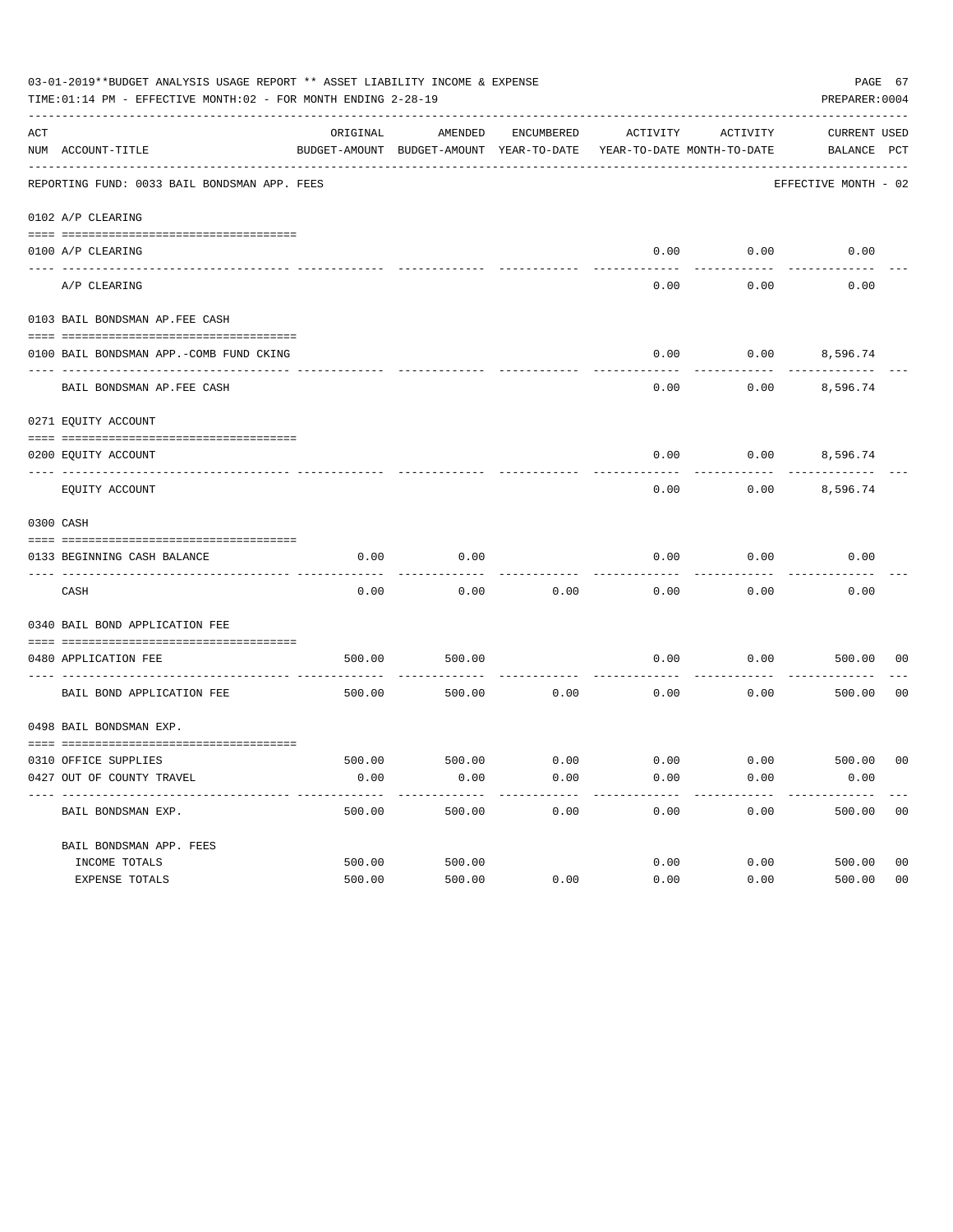|     | 03-01-2019**BUDGET ANALYSIS USAGE REPORT ** ASSET LIABILITY INCOME & EXPENSE<br>TIME: 01:14 PM - EFFECTIVE MONTH: 02 - FOR MONTH ENDING 2-28-19 |           |                                                     |                               |                                        |                           | PAGE 68<br>PREPARER: 0004          |                |
|-----|-------------------------------------------------------------------------------------------------------------------------------------------------|-----------|-----------------------------------------------------|-------------------------------|----------------------------------------|---------------------------|------------------------------------|----------------|
| ACT | NUM ACCOUNT-TITLE                                                                                                                               | ORIGINAL  | AMENDED<br>BUDGET-AMOUNT BUDGET-AMOUNT YEAR-TO-DATE | ENCUMBERED                    | ACTIVITY<br>YEAR-TO-DATE MONTH-TO-DATE | ACTIVITY                  | <b>CURRENT USED</b><br>BALANCE PCT |                |
|     | REPORTING FUND: 0034 DISTRICT CT.RECORDS ARCHIVE                                                                                                |           |                                                     |                               |                                        |                           | EFFECTIVE MONTH - 02               |                |
|     | 0100 PAYROLL                                                                                                                                    |           |                                                     |                               |                                        |                           |                                    |                |
|     | 0100 PAYROLL                                                                                                                                    |           |                                                     |                               | 0.00                                   | 0.00                      | 0.00                               |                |
|     | PAYROLL                                                                                                                                         |           |                                                     |                               | 0.00                                   | 0.00                      | 0.00                               |                |
|     | 0103 CASH                                                                                                                                       |           |                                                     |                               |                                        |                           |                                    |                |
|     | 0100 DISTRICT CT.REC.ARCHIVE COMB.FUND                                                                                                          |           |                                                     |                               |                                        | 1,452.09 5.47 28,723.17   |                                    |                |
|     | CASH                                                                                                                                            |           |                                                     |                               |                                        | 1,452.09 5.47             | 28,723.17                          |                |
|     | 0120 RECEIVABLES                                                                                                                                |           |                                                     |                               |                                        |                           |                                    |                |
|     | 0313 DUE FROM OTHER FUNDS                                                                                                                       |           |                                                     |                               | 0.00                                   | 0.00                      | 331.18                             |                |
|     | RECEIVABLES                                                                                                                                     |           |                                                     |                               | 0.00                                   | 0.00                      | 331.18                             |                |
|     | 0271 EQUITY ACCOUNT                                                                                                                             |           |                                                     |                               |                                        |                           |                                    |                |
|     | 0200 EQUITY ACCOUNT                                                                                                                             |           |                                                     |                               | 0.00                                   | 0.00                      | 27,602.26                          |                |
|     | EQUITY ACCOUNT                                                                                                                                  |           |                                                     |                               | 0.00                                   | 0.00                      | 27,602.26                          |                |
|     | 0300 CASH                                                                                                                                       |           |                                                     |                               |                                        |                           |                                    |                |
|     | 0134 BEGINNING CASH BALANCE                                                                                                                     | 7,000.00  | 7,000.00                                            |                               | 0.00                                   | 0.00                      | 7,000.00                           | 00             |
|     | CASH                                                                                                                                            | 7,000.00  | 7,000.00                                            | 0.00                          | 0.00                                   | 0.00                      | 7,000.00                           | 0 <sub>0</sub> |
|     | 0360 INTEREST INCOME                                                                                                                            |           |                                                     |                               |                                        |                           |                                    |                |
|     | 0100 INTEREST INCOME                                                                                                                            | 0.00      | 0.00                                                |                               |                                        | 19.82 5.47                | 19.82+                             |                |
|     | INTEREST INCOME                                                                                                                                 | 0.00      | 0.00                                                |                               |                                        | $0.00$ 19.82 5.47         | 19.82+                             |                |
|     | 0370 MISCELLANEOUS INCOME                                                                                                                       |           |                                                     |                               |                                        |                           |                                    |                |
|     | 0450 DISTRICT CT.RECORDS ARCHIVE FEE                                                                                                            |           | 3,000.00 3,000.00                                   |                               |                                        | 1,432.27 0.00 1,567.73 48 |                                    |                |
|     | MISCELLANEOUS INCOME                                                                                                                            | 3,000.00  | ------------<br>3,000.00                            |                               | $0.00$ 1,432.27                        |                           | $0.00$ 1,567.73 48                 |                |
|     | 0450 DISTRICT CT.RECORDS ARCHIVE EQUIPM                                                                                                         |           |                                                     |                               |                                        |                           |                                    |                |
|     | 0107 SALARYTEMP/EXTRA                                                                                                                           | 0.00      | 0.00                                                | 0.00                          | 0.00                                   | 0.00                      | 0.00                               |                |
|     | 0201 SOCIAL SECURITY TAXES                                                                                                                      | 0.00      | 0.00                                                | 0.00                          | 0.00                                   | 0.00                      | 0.00                               |                |
|     | 0203 RETIREMENT                                                                                                                                 | 0.00      | 0.00                                                | 0.00                          | 0.00                                   | 0.00                      | 0.00                               |                |
|     | 0204 WORKERS COMPENSATION                                                                                                                       | 0.00      | 0.00                                                | 0.00                          | 0.00                                   | 0.00                      | 0.00                               |                |
|     | 0205 MEDICARE TAX                                                                                                                               | 0.00      | 0.00                                                | 0.00                          | 0.00                                   | 0.00                      | 0.00                               |                |
|     | 0572 OFFICE EQUIPMENT                                                                                                                           | 10,000.00 | 10,000.00                                           | 0.00<br>. _ _ _ _ _ _ _ _ _ _ | 0.00<br>----------                     | 0.00<br>.                 | 10,000.00<br>------------          | 0 <sub>0</sub> |
|     | DISTRICT CT.RECORDS ARCHIVE EQUIPM 10,000.00 10,000.00                                                                                          |           |                                                     | 0.00                          | 0.00                                   |                           | $0.00$ 10,000.00 00                |                |
|     | DISTRICT CT.RECORDS ARCHIVE<br>INCOME TOTALS                                                                                                    |           | 10,000.00 10,000.00                                 |                               | 1,452.09                               |                           | 5.47 8,547.91 15                   |                |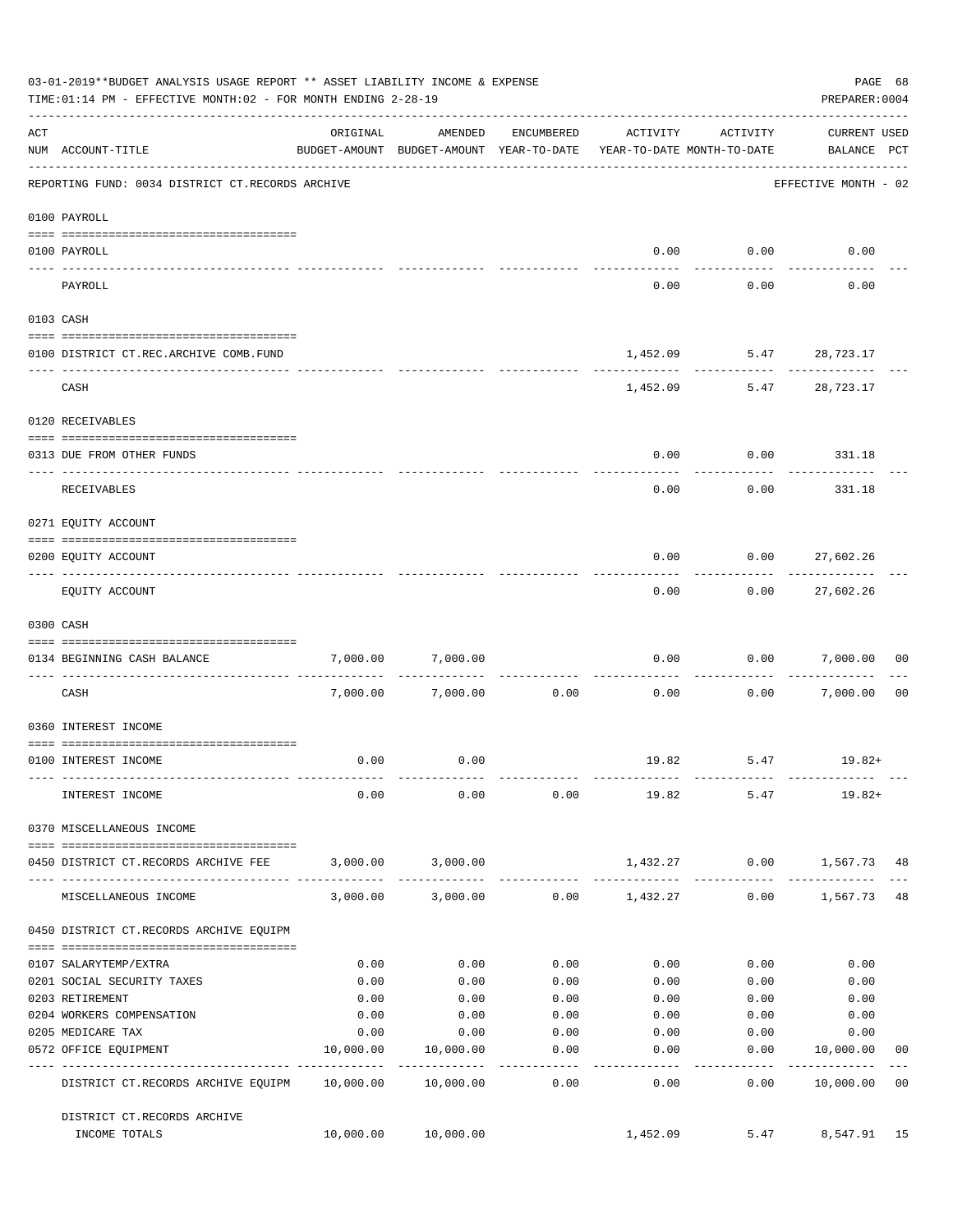| 03-01-2019**BUDGET ANALYSIS USAGE REPORT ** ASSET LIABILITY INCOME & EXPENSE<br>TIME:01:14 PM - EFFECTIVE MONTH:02 - FOR MONTH ENDING 2-28-19 |                                                  |                           |                          |                                   |          |                                        | PREPARER: 0004                        | PAGE 69    |
|-----------------------------------------------------------------------------------------------------------------------------------------------|--------------------------------------------------|---------------------------|--------------------------|-----------------------------------|----------|----------------------------------------|---------------------------------------|------------|
| ACT<br>NUM                                                                                                                                    | ACCOUNT-TITLE                                    | ORIGINAL<br>BUDGET-AMOUNT | AMENDED<br>BUDGET-AMOUNT | <b>ENCUMBERED</b><br>YEAR-TO-DATE | ACTIVITY | ACTIVITY<br>YEAR-TO-DATE MONTH-TO-DATE | <b>CURRENT USED</b><br><b>BALANCE</b> | <b>PCT</b> |
|                                                                                                                                               | REPORTING FUND: 0034 DISTRICT CT.RECORDS ARCHIVE |                           |                          |                                   |          |                                        | EFFECTIVE MONTH - 02                  |            |
|                                                                                                                                               | <b>EXPENSE TOTALS</b>                            | 10,000.00                 | 10,000.00                | 0.00                              | 0.00     | 0.00                                   | 10,000.00                             | - 00       |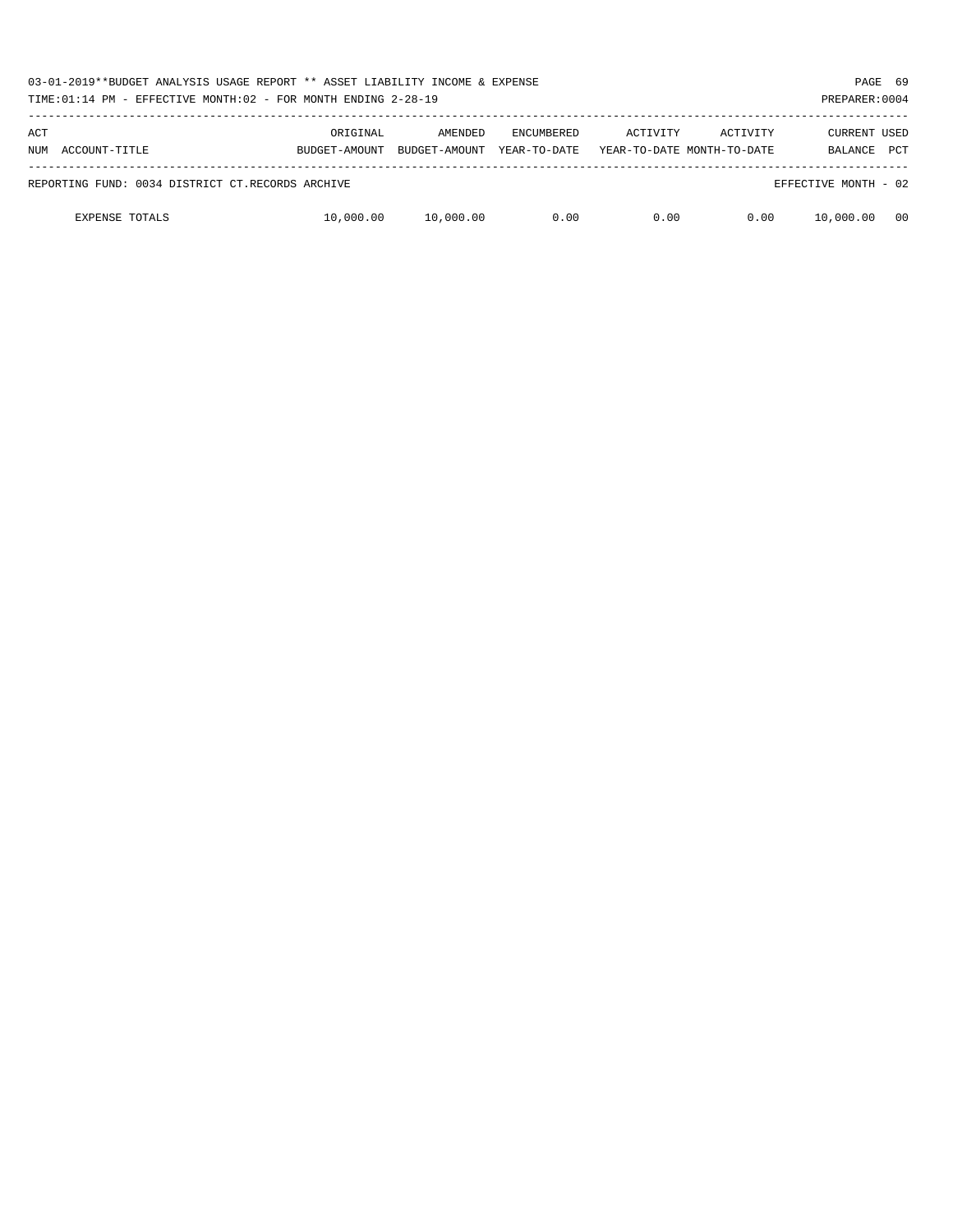| 03-01-2019**BUDGET ANALYSIS USAGE REPORT ** ASSET LIABILITY INCOME & EXPENSE<br>TIME: 01:14 PM - EFFECTIVE MONTH: 02 - FOR MONTH ENDING 2-28-19 |                                                     |           |                      |            |                                                                                 |                             |                                    | PAGE 70<br>PREPARER: 0004 |
|-------------------------------------------------------------------------------------------------------------------------------------------------|-----------------------------------------------------|-----------|----------------------|------------|---------------------------------------------------------------------------------|-----------------------------|------------------------------------|---------------------------|
| ACT                                                                                                                                             | NUM ACCOUNT-TITLE                                   | ORIGINAL  | AMENDED              | ENCUMBERED | ACTIVITY<br>BUDGET-AMOUNT BUDGET-AMOUNT YEAR-TO-DATE YEAR-TO-DATE MONTH-TO-DATE | ACTIVITY                    | <b>CURRENT USED</b><br>BALANCE PCT |                           |
|                                                                                                                                                 | REPORTING FUND: 0035 LAW LIBRARY FUND               |           |                      |            |                                                                                 |                             | EFFECTIVE MONTH - 02               |                           |
|                                                                                                                                                 | 0103 CASH                                           |           |                      |            |                                                                                 |                             |                                    |                           |
|                                                                                                                                                 | 0100 LAW LIBRARY-COMBINED FUND CHECKING             |           |                      |            |                                                                                 | 3, 164.91 31.21 161, 091.54 |                                    |                           |
|                                                                                                                                                 | CASH                                                |           |                      |            | 3,164.91                                                                        | 31.21                       | 161,091.54                         |                           |
|                                                                                                                                                 | 0120 RECEIVABLES                                    |           |                      |            |                                                                                 |                             |                                    |                           |
|                                                                                                                                                 | 0313 DUE FROM OTHER FUNDS                           |           |                      |            | 0.00                                                                            | $0.00$ 1,049.55             |                                    |                           |
|                                                                                                                                                 | RECEIVABLES                                         |           |                      |            | 0.00                                                                            |                             | $0.00$ 1,049.55                    |                           |
|                                                                                                                                                 | 0200 LIABILITY ACCOUNT                              |           |                      |            |                                                                                 |                             |                                    |                           |
|                                                                                                                                                 | 0910 SYSTEM ADDED LIABILITY LI                      |           |                      |            |                                                                                 | $300.00 - 0.00$             | $300.00 -$                         |                           |
|                                                                                                                                                 | LIABILITY ACCOUNT                                   |           |                      |            | $300.00 -$                                                                      | 0.00                        | $300.00 -$                         |                           |
|                                                                                                                                                 | 0271 EQUITY ACCOUNT                                 |           |                      |            |                                                                                 |                             |                                    |                           |
|                                                                                                                                                 | 0200 EQUITY ACCOUNT                                 |           |                      |            | 0.00                                                                            | 0.00 158,976.18             |                                    |                           |
|                                                                                                                                                 | EQUITY ACCOUNT                                      |           |                      |            | 0.00                                                                            | 0.00                        | 158,976.18                         |                           |
|                                                                                                                                                 | 0340 FEES OF OFFICE                                 |           |                      |            |                                                                                 |                             |                                    |                           |
|                                                                                                                                                 | 0403 COUNTY CLERK FEES                              |           | 5,000.00 5,000.00    |            |                                                                                 | 420.00 0.00 4,580.00        |                                    | 08                        |
|                                                                                                                                                 | 0450 DISTRICT CLERK FEES                            | 10,000.00 | 10,000.00            |            | 3,231.22                                                                        | 0.00                        | 6,768.78                           | 32                        |
|                                                                                                                                                 | ------------------- -------------<br>FEES OF OFFICE |           | 15,000.00  15,000.00 |            | ----------------------------<br>$0.00$ 3,651.22                                 | 0.00                        | -----------<br>11,348.78           | 24                        |
|                                                                                                                                                 | 0360 INTEREST EARNINGS                              |           |                      |            |                                                                                 |                             |                                    |                           |
|                                                                                                                                                 | 0100 INTEREST EARNINGS                              | 50.00     | 50.00                |            | 113.69                                                                          | 31.21                       | $63.69 + 227$                      |                           |
|                                                                                                                                                 | INTEREST EARNINGS                                   | 50.00     | 50.00                | 0.00       | 113.69                                                                          | 31.21                       | $63.69 + 227$                      |                           |
|                                                                                                                                                 | 0475 LAW LIBRARY                                    |           |                      |            |                                                                                 |                             |                                    |                           |
|                                                                                                                                                 | 0310 OFFICE SUPPLIES                                | 2,000.00  | 2,000.00             | 0.00       | 0.00                                                                            | 0.00                        | 2,000.00                           | 0 <sub>0</sub>            |
|                                                                                                                                                 | 0421 LEXIS NEXIS ONLINE LEGAL RESEARCH              | 4,000.00  | 4,000.00             | 0.00       | 300.00                                                                          | 0.00                        | 3,700.00                           | 08                        |
|                                                                                                                                                 | 0453 R&M COMPUTER                                   | 200.00    | 200.00               | 0.00       | 0.00                                                                            | 0.00                        | 200.00                             | 0 <sub>0</sub>            |
|                                                                                                                                                 | 0574 TECHNOLOGY                                     | 8,350.00  | 8,350.00             | 0.00       | 0.00                                                                            | 0.00                        | 8,350.00                           | 0 <sub>0</sub>            |
|                                                                                                                                                 | 0590 LAW BOOKS                                      | 500.00    | 500.00               | 0.00       | 0.00                                                                            | 0.00                        | 500.00                             | 0 <sub>0</sub>            |
|                                                                                                                                                 | LAW LIBRARY                                         |           | 15,050.00 15,050.00  | 0.00       | 300.00                                                                          | 0.00                        | 14,750.00 02                       | $---$                     |
|                                                                                                                                                 | LAW LIBRARY FUND                                    |           |                      |            |                                                                                 |                             |                                    |                           |
|                                                                                                                                                 | INCOME TOTALS                                       | 15,050.00 | 15,050.00            |            | 3,764.91                                                                        | 31.21                       | 11,285.09                          | 25                        |
|                                                                                                                                                 | EXPENSE TOTALS                                      | 15,050.00 | 15,050.00            | 0.00       | 300.00                                                                          | 0.00                        | 14,750.00                          | 02                        |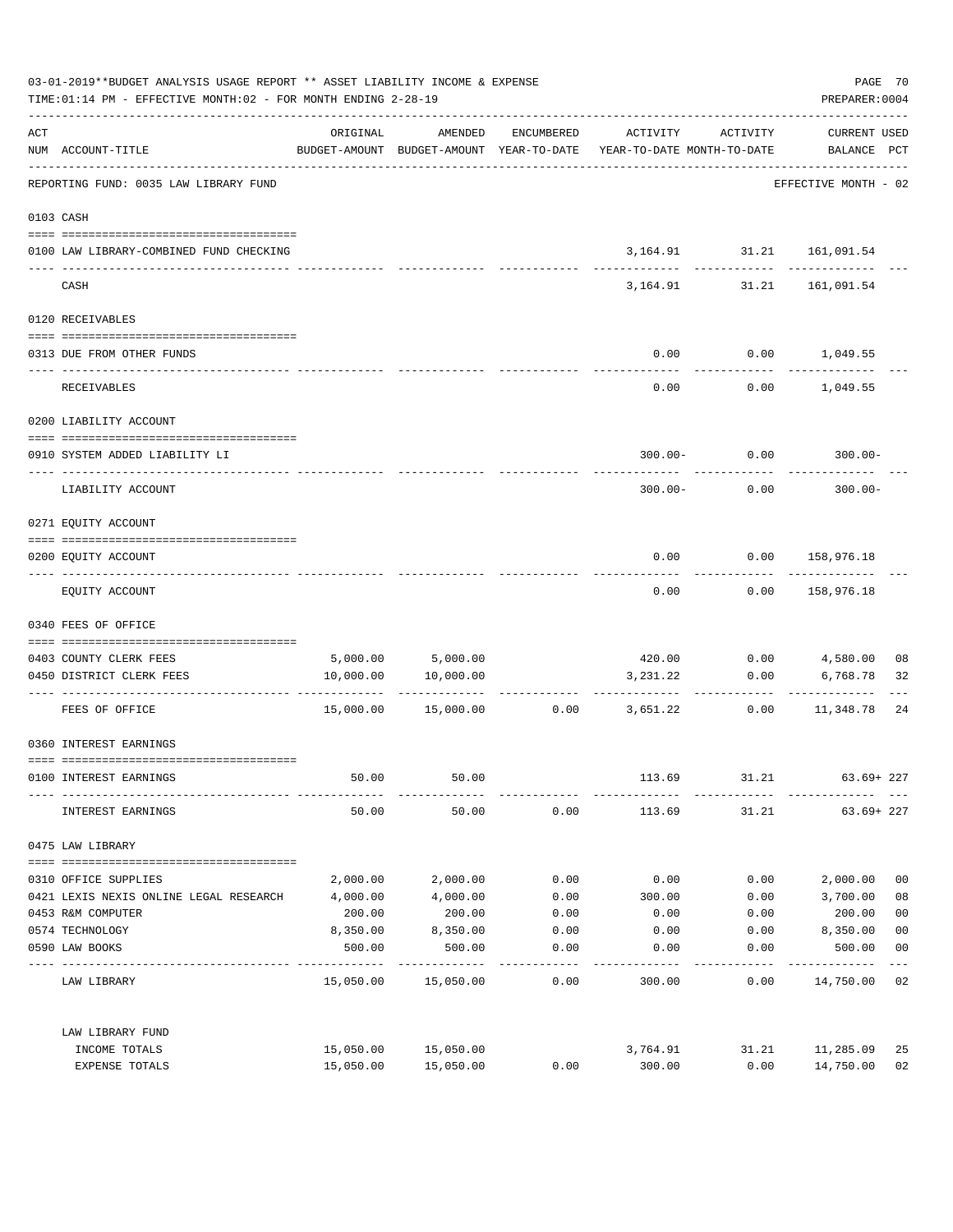| 03-01-2019**BUDGET ANALYSIS USAGE REPORT ** ASSET LIABILITY INCOME & EXPENSE<br>TIME: 01:14 PM - EFFECTIVE MONTH: 02 - FOR MONTH ENDING 2-28-19 |                                                                       |                                                      |                            |                       |                                        |                           |                                     | PAGE 71<br>PREPARER: 0004 |
|-------------------------------------------------------------------------------------------------------------------------------------------------|-----------------------------------------------------------------------|------------------------------------------------------|----------------------------|-----------------------|----------------------------------------|---------------------------|-------------------------------------|---------------------------|
| $\mathop{\rm ACT}$                                                                                                                              | NUM ACCOUNT-TITLE                                                     | ORIGINAL<br>BUDGET-AMOUNT BUDGET-AMOUNT YEAR-TO-DATE | AMENDED                    | ENCUMBERED            | ACTIVITY<br>YEAR-TO-DATE MONTH-TO-DATE | ACTIVITY                  | <b>CURRENT USED</b><br>BALANCE PCT  |                           |
|                                                                                                                                                 | REPORTING FUND: 0036 D.A. FEE ACCOUNT FUND                            |                                                      |                            |                       |                                        |                           | EFFECTIVE MONTH - 02                |                           |
|                                                                                                                                                 | 0100 PAYROLL                                                          |                                                      |                            |                       |                                        |                           |                                     |                           |
|                                                                                                                                                 | 0100 PAYROLL                                                          |                                                      |                            |                       |                                        | $0.00$ 0.00               | 0.00                                |                           |
| ---- ---                                                                                                                                        | PAYROLL                                                               |                                                      |                            |                       | 0.00                                   | 0.00                      | 0.00                                |                           |
|                                                                                                                                                 | 0102 A/P CLEARING                                                     |                                                      |                            |                       |                                        |                           |                                     |                           |
|                                                                                                                                                 |                                                                       |                                                      |                            |                       |                                        |                           |                                     |                           |
|                                                                                                                                                 | 0100 A/P CLEARING                                                     |                                                      |                            |                       | 0.00                                   | 0.00                      | 0.00                                |                           |
|                                                                                                                                                 | A/P CLEARING                                                          |                                                      |                            |                       | 0.00                                   | 0.00                      | 0.00                                |                           |
|                                                                                                                                                 | 0103 CASH                                                             |                                                      |                            |                       |                                        |                           |                                     |                           |
|                                                                                                                                                 |                                                                       |                                                      |                            |                       |                                        |                           |                                     |                           |
|                                                                                                                                                 | 0136 D. A. FEE CASH ACCT.<br>0236 D.A. FEE SEIZURE FUND               |                                                      |                            |                       |                                        | $5,409.42 - 1,240.78$     | 826.48 37.45 11,984.56<br>17,008.06 |                           |
|                                                                                                                                                 | CASH                                                                  |                                                      |                            |                       |                                        | 4,582.94- 1,278.23        | 28,992.62                           |                           |
|                                                                                                                                                 | 0200 LIABILITY ACCOUNT                                                |                                                      |                            |                       |                                        |                           |                                     |                           |
|                                                                                                                                                 |                                                                       |                                                      |                            |                       |                                        |                           |                                     |                           |
|                                                                                                                                                 | 0150 ACCRUED SALARY PAYABLE                                           |                                                      |                            |                       | 0.00                                   | 0.00                      | 0.00                                |                           |
|                                                                                                                                                 | 0155 ACCRUED FRINGE BENEFITS<br>0910 SYSTEM ADDED LIABILITY LINE-ITEM |                                                      |                            |                       | 0.00<br>0.00                           | 0.00<br>0.00              | 0.01<br>0.00                        |                           |
|                                                                                                                                                 |                                                                       |                                                      |                            |                       |                                        |                           |                                     |                           |
|                                                                                                                                                 | LIABILITY ACCOUNT                                                     |                                                      |                            |                       | 0.00                                   | 0.00                      | 0.01                                |                           |
|                                                                                                                                                 | 0271 EQUITY ACCOUNT                                                   |                                                      |                            |                       |                                        |                           |                                     |                           |
|                                                                                                                                                 | 0200 EQUITY ACCOUNT                                                   |                                                      |                            |                       | 0.00                                   | 0.00                      | 33,575.55                           |                           |
|                                                                                                                                                 | EQUITY ACCOUNT                                                        |                                                      |                            |                       | 0.00                                   | 0.00                      | 33,575.55                           |                           |
|                                                                                                                                                 | 0300 CASH                                                             |                                                      |                            |                       |                                        |                           |                                     |                           |
|                                                                                                                                                 | 0136 BEGINNING CASH BALANCE-D.A.FEE                                   |                                                      | $0.00$ 1,000.00            |                       |                                        |                           | $0.00$ $0.00$ $1,000.00$            | 0 <sub>0</sub>            |
|                                                                                                                                                 | 0236 BEGINNING CASH BALANCE-SEIZURE                                   | 0.00                                                 | 17,437.62                  |                       | 0.00                                   |                           | $0.00$ 17,437.62 00                 |                           |
|                                                                                                                                                 | CASH                                                                  | 0.00                                                 | -------------<br>18,437.62 | -------------<br>0.00 | -------------<br>0.00                  | -----------<br>0.00       | .<br>18,437.62 00                   |                           |
|                                                                                                                                                 | 0340 FEES OF OFFICE                                                   |                                                      |                            |                       |                                        |                           |                                     |                           |
|                                                                                                                                                 |                                                                       |                                                      |                            |                       |                                        |                           |                                     |                           |
|                                                                                                                                                 | 0475 DISTRICT ATTORNEY FEES                                           |                                                      | 2,000.00 2,000.00          | . <u>.</u> .          |                                        |                           | 785.73 30.00 1,214.27 39            |                           |
|                                                                                                                                                 | FEES OF OFFICE                                                        |                                                      | 2,000.00 2,000.00 0.00     |                       |                                        |                           | 785.73 30.00 1,214.27 39            |                           |
|                                                                                                                                                 | 0352 OTHER FORFEITURES                                                |                                                      |                            |                       |                                        |                           |                                     |                           |
|                                                                                                                                                 | 0200 CONTRABAND FORFEITURE                                            | 0.00                                                 | 0.00                       |                       |                                        |                           | 2,715.20 2,715.20 2,715.20+         |                           |
|                                                                                                                                                 | 0300 D.A. SEIZURE FUND                                                | 0.00                                                 | 0.00                       |                       | 0.00                                   | 0.00                      | 0.00                                |                           |
|                                                                                                                                                 | OTHER FORFEITURES                                                     | 0.00                                                 | . <u>.</u> .<br>0.00       | 0.00                  | .<br>2,715.20                          | -------------<br>2,715.20 | -------------<br>$2,715.20+$        |                           |

0360 INTEREST EARNINGS

==== ===================================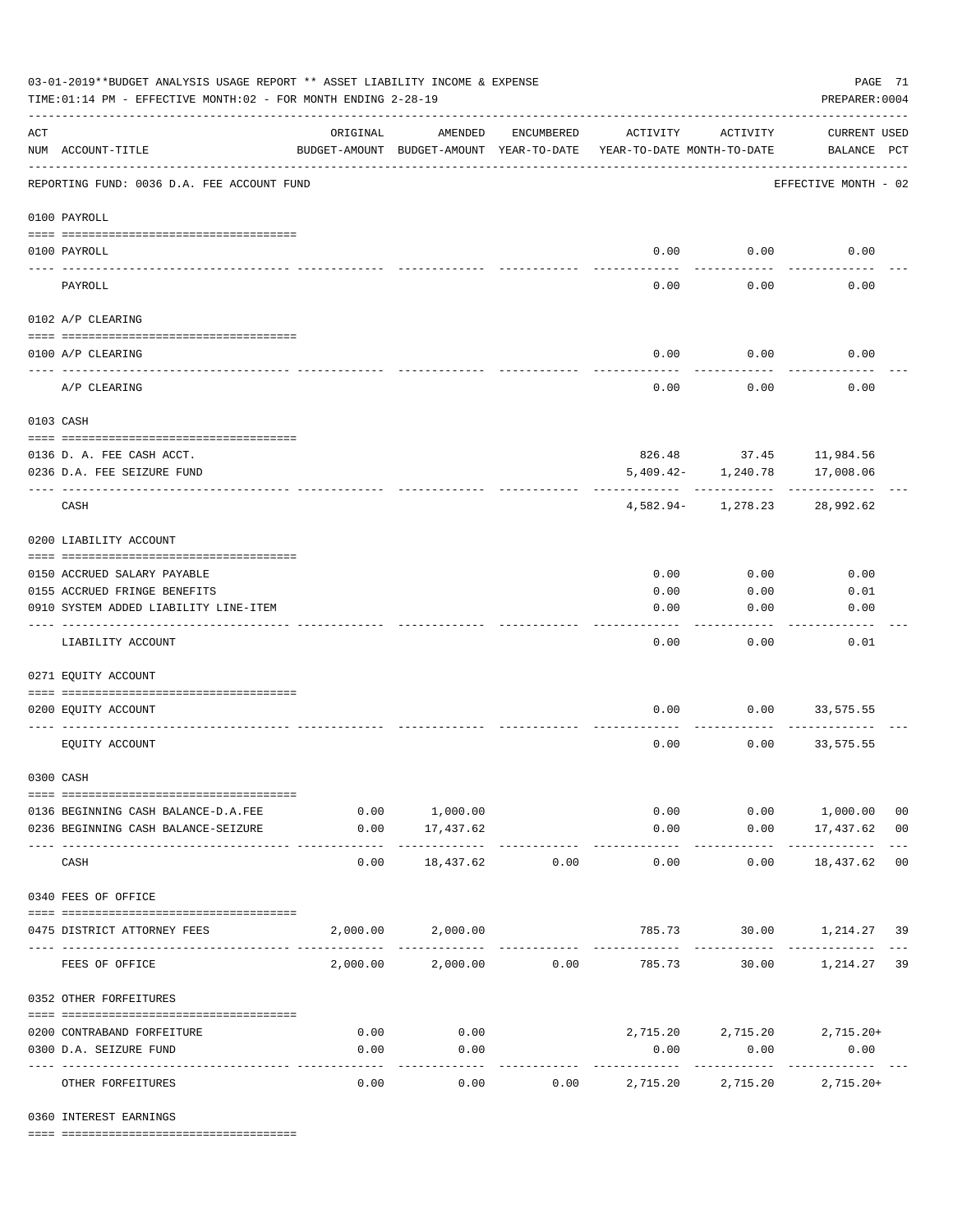TIME:01:14 PM - EFFECTIVE MONTH:02 - FOR MONTH ENDING 2-28-19 PREPARER:0004

| ACT                                        | ORIGINAL | AMENDED                                                             | ENCUMBERED | ACTIVITY | ACTIVITY          | CURRENT USED            |    |
|--------------------------------------------|----------|---------------------------------------------------------------------|------------|----------|-------------------|-------------------------|----|
| NUM ACCOUNT-TITLE                          |          | BUDGET-AMOUNT BUDGET-AMOUNT YEAR-TO-DATE YEAR-TO-DATE MONTH-TO-DATE |            |          |                   | BALANCE<br>$_{\rm PCT}$ |    |
| REPORTING FUND: 0036 D.A. FEE ACCOUNT FUND |          |                                                                     |            |          |                   | EFFECTIVE MONTH - 02    |    |
| 0100 INTEREST EARNINGS-D.A. FEE            | 0.00     | 0.00                                                                |            | 4.85     | 1.04              | $4.85+$                 |    |
| 0236 INTEREST EARNINGS-SEIZURE FUND        | 0.00     | 0.00                                                                |            | 8.17     | 1.38              | $8.17+$                 |    |
|                                            |          |                                                                     |            |          |                   |                         |    |
| <b>INTEREST EARNINGS</b>                   | 0.00     | 0.00                                                                | 0.00       | 13.02    | 2.42              | $13.02+$                |    |
| 0370 MISCELLANEOUS                         |          |                                                                     |            |          |                   |                         |    |
|                                            |          |                                                                     |            |          |                   |                         |    |
| 0130 REFUNDS & MISCELLANEOUS               | 0.00     | 0.00                                                                |            | 550.70   | 100.01            | $550.70+$               |    |
| 0319 RESTITUTION                           | 0.00     | 0.00                                                                |            | 0.00     | 0.00              | 0.00                    |    |
| MISCELLANEOUS                              | 0.00     | 0.00                                                                | 0.00       | 550.70   | 100.01            | $550.70+$               |    |
| 0475 DISTRICT ATTORNEY DEPT                |          |                                                                     |            |          |                   |                         |    |
|                                            |          |                                                                     |            |          |                   |                         |    |
| 0107 SALARY SUPPLEMENT                     | 2,000.00 | 0.00                                                                | 0.00       | 0.00     | 0.00              | 0.00                    |    |
| 0201 SOCIAL SECURITY TAXES                 | 0.00     | 0.00                                                                | 0.00       | 0.00     | 0.00              | 0.00                    |    |
| 0203 RETIREMENT                            | 0.00     | 0.00                                                                | 0.00       | 0.00     | 0.00              | 0.00                    |    |
| 0204 WORKERS COMPENSATION                  | 0.00     | 0.00                                                                | 0.00       | 0.00     | 0.00              | 0.00                    |    |
| 0205 MEDICARE TAX                          | 0.00     | 0.00                                                                | 0.00       | 0.00     | 0.00              | 0.00                    |    |
| 0310 OFFICE SUPPLIES                       | 0.00     | 0.00                                                                | 0.00       | 0.00     | 0.00              | 0.00                    |    |
| 0321 CONTINUING EDUCATION                  | 0.00     | 0.00                                                                | 0.00       | 0.00     | 0.00              | 0.00                    |    |
| 0353 COMPUTER EXPENSE                      | 0.00     | 0.00                                                                | 0.00       | 0.00     | 0.00              | 0.00                    |    |
| 0421 INVESTIGATOR/HOT CK. ONLINE           | 0.00     | 0.00                                                                | 0.00       | 0.00     | 0.00              | 0.00                    |    |
| 0490 MISCELLANEOUS                         | 0.00     | 1,000.00                                                            | 0.00       | 514.80   | 93.60             | 485.20                  | 51 |
| 0499 BANK SERVICE FEES                     | 0.00     | 0.00                                                                | 0.00       | 0.00     | 0.00              | 0.00                    |    |
| 0572 OFFICE EQUIPMENT                      | 0.00     | 0.00                                                                | 0.00       | 0.00     | 0.00              | 0.00                    |    |
| 0574 COMPUTER EQUIPMENT                    | 0.00     | 0.00                                                                | 0.00       | 0.00     | 0.00              | 0.00                    |    |
| DISTRICT ATTORNEY DEPT                     | 2,000.00 | 1,000.00                                                            | 0.00       | 514.80   | 93.60             | 485.20                  | 51 |
| 0477 D.A. SEIZURE                          |          |                                                                     |            |          |                   |                         |    |
|                                            |          |                                                                     |            |          |                   |                         |    |
| 0107 SALARY SUPPLEMENT                     | 0.00     | 16,308.24                                                           | 0.00       |          | 6,899.64 1,254.48 | 9,408.60                | 42 |
| 0201 SOCIAL SECURITY TAXES                 | 0.00     | 1,011.14                                                            | 0.00       | 355.79   | 63.38             | 655.35                  | 35 |
| 0203 RETIREMENT                            | 0.00     | 1,875.64                                                            | 0.00       | 791.16   | 143.12            | 1,084.48                | 42 |
| 0204 WORKERS COMPENSATION                  | 0.00     | 6.00                                                                | 0.00       | 3.00     | 0.00              | 3.00                    | 50 |
| 0205 MEDICARE TAX                          | 0.00     | 236.60                                                              | 0.00       | 83.20    | 14.82             | 153.40                  | 35 |
| 0310 OFFICE SUPPLIES                       | 0.00     | 0.00                                                                | 0.00       | 0.00     | 0.00              | 0.00                    |    |
| 0321 TRAINING                              | 0.00     | 0.00                                                                | 0.00       | 0.00     | 0.00              | 0.00                    |    |
| 0470 CIVIL PROCESS                         | 0.00     | 0.00                                                                | 0.00       | 0.00     | 0.00              | 0.00                    |    |
| 0480 TOWING                                | 0.00     | 0.00                                                                | 0.00       | 0.00     | 0.00              | 0.00                    |    |
| 0490 MISCELLANEOUS                         | 0.00     | 0.00                                                                | 0.00       | 0.00     | 0.00              | 0.00                    |    |
| 0499 BANK SERVICE FEES                     | 0.00     | 0.00                                                                | 0.00       | 0.00     | 0.00              | 0.00                    |    |
| 0572 OFFICE EQUIPMENT                      | 0.00     | 0.00                                                                | 0.00       | 0.00     | 0.00              | 0.00                    |    |
| 0574 COMPUTER EQUIPMENT                    | 0.00     | 0.00                                                                | 0.00       | 0.00     | 0.00              | 0.00                    |    |
| D.A. SEIZURE                               | 0.00     | 19,437.62                                                           | 0.00       | 8,132.79 | 1,475.80          | 11,304.83 42            |    |
| 0999 ACCOUNTS PAYABLE                      |          |                                                                     |            |          |                   |                         |    |
| 0100 A/P CLEARING ACCOUNT                  |          |                                                                     |            | 0.00     | 0.00              | 0.00                    |    |
|                                            |          |                                                                     |            |          |                   |                         |    |
| ACCOUNTS PAYABLE                           |          |                                                                     |            | 0.00     | 0.00              | 0.00                    |    |

D.A. FEE ACCOUNT FUND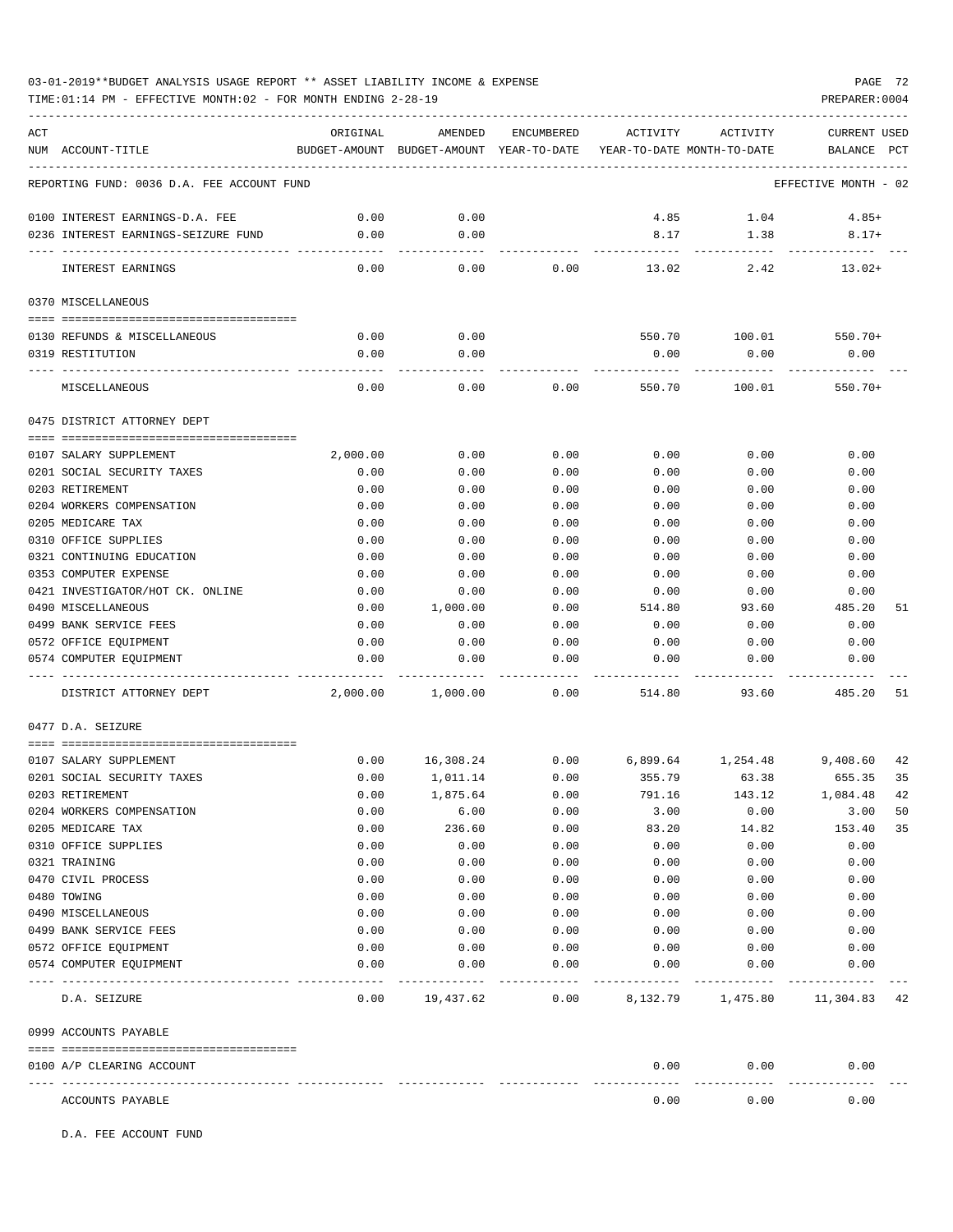| 03-01-2019**BUDGET ANALYSIS USAGE REPORT ** ASSET LIABILITY INCOME & EXPENSE | PAGE 73        |  |
|------------------------------------------------------------------------------|----------------|--|
| TIME:01:14 PM - EFFECTIVE MONTH:02 - FOR MONTH ENDING 2-28-19                | PREPARER: 0004 |  |

| ACT<br>ACCOUNT-TITLE<br>NUM                | ORIGINAL<br>BUDGET-AMOUNT | AMENDED<br>BUDGET-AMOUNT | ENCUMBERED<br>YEAR-TO-DATE | ACTIVITY             | ACTIVITY<br>YEAR-TO-DATE MONTH-TO-DATE | <b>CURRENT USED</b><br>BALANCE | PCT        |
|--------------------------------------------|---------------------------|--------------------------|----------------------------|----------------------|----------------------------------------|--------------------------------|------------|
| REPORTING FUND: 0036 D.A. FEE ACCOUNT FUND |                           |                          |                            |                      |                                        | EFFECTIVE MONTH - 02           |            |
| INCOME TOTALS<br><b>EXPENSE TOTALS</b>     | 2,000.00<br>2,000.00      | 20,437.62<br>20,437.62   | 0.00                       | 4,064.65<br>8,647.59 | 2,847.63<br>1,569.40                   | 16,372.97<br>11,790.03         | - 20<br>42 |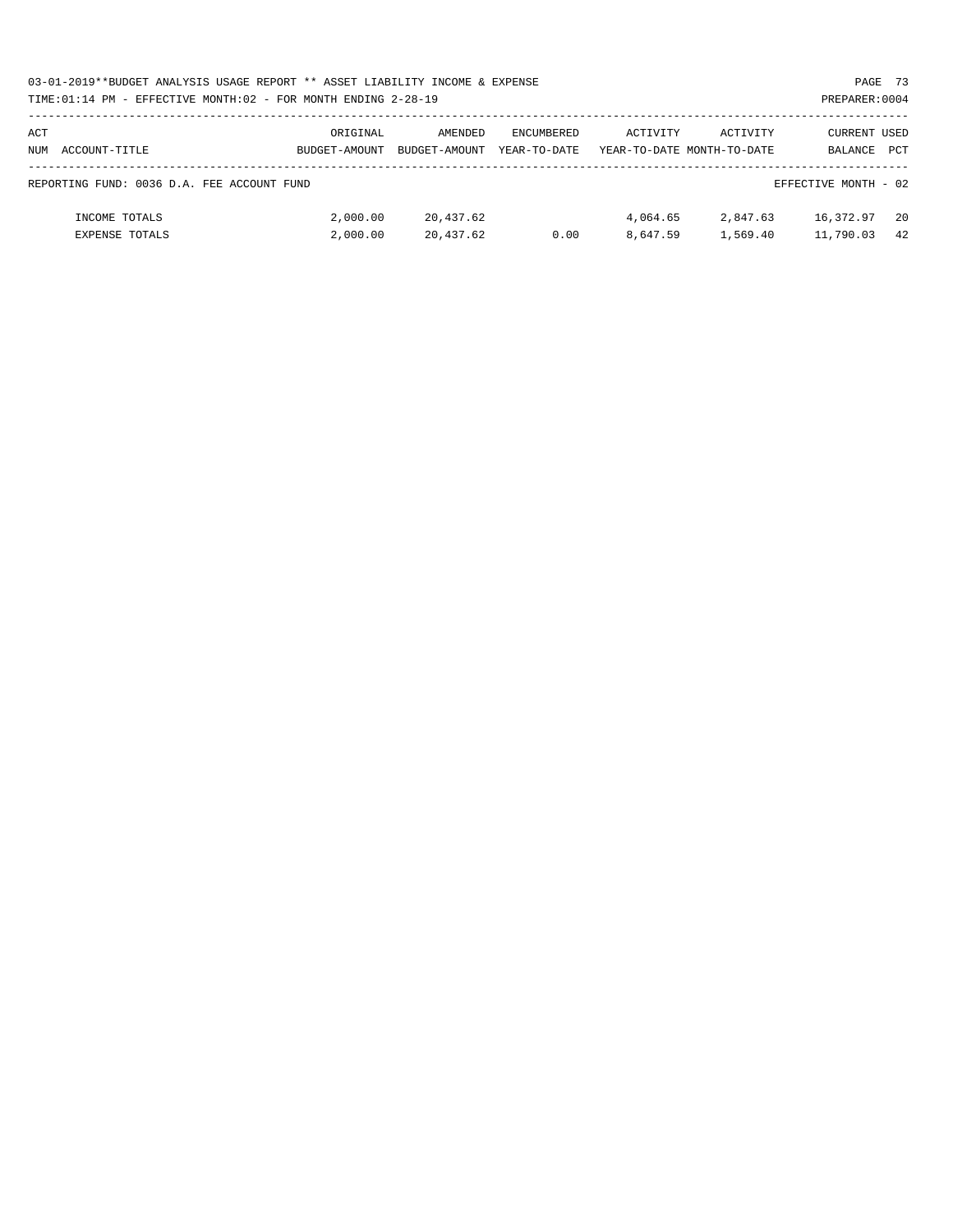|     | 03-01-2019**BUDGET ANALYSIS USAGE REPORT ** ASSET LIABILITY INCOME & EXPENSE<br>PAGE 74<br>TIME:01:14 PM - EFFECTIVE MONTH:02 - FOR MONTH ENDING 2-28-19<br>PREPARER: 0004 |          |                                          |                   |                            |          |                      |  |  |  |  |
|-----|----------------------------------------------------------------------------------------------------------------------------------------------------------------------------|----------|------------------------------------------|-------------------|----------------------------|----------|----------------------|--|--|--|--|
| ACT |                                                                                                                                                                            | ORIGINAL | AMENDED                                  | <b>ENCUMBERED</b> | ACTIVITY                   | ACTIVITY | CURRENT USED         |  |  |  |  |
|     | NUM ACCOUNT-TITLE                                                                                                                                                          |          | BUDGET-AMOUNT BUDGET-AMOUNT YEAR-TO-DATE |                   | YEAR-TO-DATE MONTH-TO-DATE |          | BALANCE PCT          |  |  |  |  |
|     | REPORTING FUND: 0037 CONTRABAND SEIZURE                                                                                                                                    |          |                                          |                   |                            |          | EFFECTIVE MONTH - 02 |  |  |  |  |
|     | 0103 CONTRABAND SEIZURE                                                                                                                                                    |          |                                          |                   |                            |          |                      |  |  |  |  |
|     | 0137 CASH-CONTRABAND SEIZURE                                                                                                                                               |          |                                          |                   | 1,096.36                   | 0.28     | 6,707.66             |  |  |  |  |
|     | CONTRABAND SEIZURE                                                                                                                                                         |          |                                          |                   | 1,096.36                   | 0.28     | 6,707.66             |  |  |  |  |
|     | 0200 LIABILITY ACCOUNT                                                                                                                                                     |          |                                          |                   |                            |          |                      |  |  |  |  |
|     | 0910 SYSTEM ADDED LIABILITY LINE-ITEM                                                                                                                                      |          |                                          |                   | 0.00                       | 0.00     | 0.00                 |  |  |  |  |
|     | LIABILITY ACCOUNT                                                                                                                                                          |          |                                          |                   | 0.00                       | 0.00     | 0.00                 |  |  |  |  |
|     | 0207 DUE TO                                                                                                                                                                |          |                                          |                   |                            |          |                      |  |  |  |  |
|     | 0099 HELD IN TRUST                                                                                                                                                         |          |                                          |                   | 1,095.00                   | 0.00     | 4,304.46             |  |  |  |  |
|     | DUE TO                                                                                                                                                                     |          |                                          |                   | 1,095.00                   | 0.00     | 4,304.46             |  |  |  |  |
|     | 0271 EQUITY ACCOUNT                                                                                                                                                        |          |                                          |                   |                            |          |                      |  |  |  |  |
|     | 0200 EQUITY ACCOUNT                                                                                                                                                        |          |                                          |                   | 0.00                       | 0.00     | 2,401.84             |  |  |  |  |
|     | EQUITY ACCOUNT                                                                                                                                                             |          |                                          |                   | 0.00                       | 0.00     | 2,401.84             |  |  |  |  |
|     | 0360 INTEREST EARNINGS                                                                                                                                                     |          |                                          |                   |                            |          |                      |  |  |  |  |
|     | 0100 INTEREST EARNINGS                                                                                                                                                     | 0.00     | 0.00                                     |                   | 1.36                       | 0.28     | $1.36+$              |  |  |  |  |
|     | INTEREST EARNINGS                                                                                                                                                          | 0.00     | 0.00                                     | 0.00              | 1.36                       | 0.28     | $1.36+$              |  |  |  |  |
|     | 0370 MISCELLANEOUS                                                                                                                                                         |          |                                          |                   |                            |          |                      |  |  |  |  |
|     | 0130 REFUNDS & MISCELLANEOUS                                                                                                                                               | 0.00     | 0.00                                     |                   | 0.00                       | 0.00     | 0.00                 |  |  |  |  |
|     | MISCELLANEOUS                                                                                                                                                              | 0.00     | 0.00                                     | 0.00              | 0.00                       | 0.00     | 0.00                 |  |  |  |  |
|     | CONTRABAND SEIZURE                                                                                                                                                         |          |                                          |                   |                            |          |                      |  |  |  |  |
|     | INCOME TOTALS                                                                                                                                                              | 0.00     | 0.00                                     |                   | 1.36                       | 0.28     | $1.36+$              |  |  |  |  |
|     | <b>EXPENSE TOTALS</b>                                                                                                                                                      | 0.00     | 0.00                                     | 0.00              | 0.00                       | 0.00     | 0.00                 |  |  |  |  |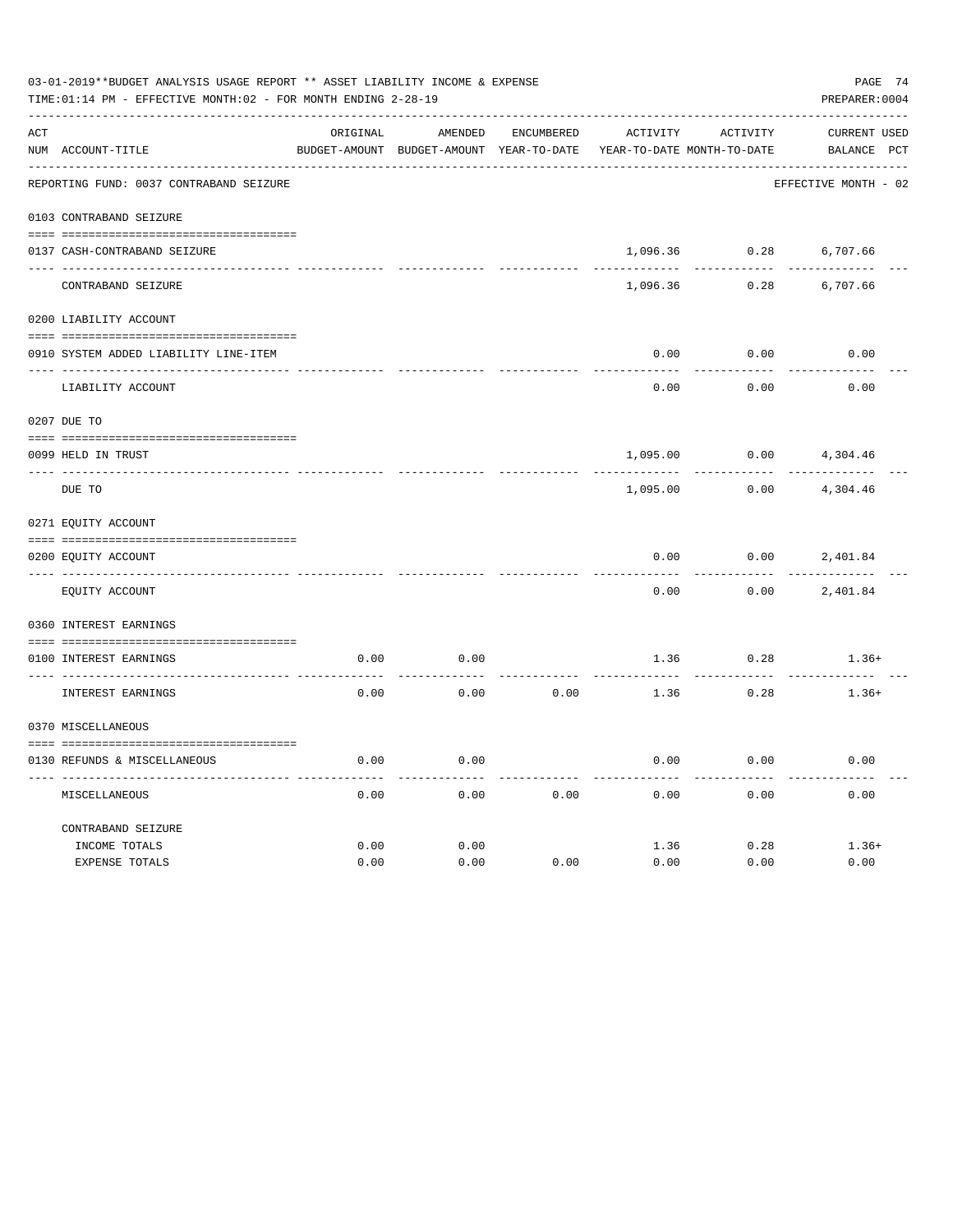|     | 03-01-2019**BUDGET ANALYSIS USAGE REPORT ** ASSET LIABILITY INCOME & EXPENSE<br>TIME: 01:14 PM - EFFECTIVE MONTH: 02 - FOR MONTH ENDING 2-28-19<br>PREPARER: 0004 |          |                                                     |                   |                                        |          |                                    |  |  |  |
|-----|-------------------------------------------------------------------------------------------------------------------------------------------------------------------|----------|-----------------------------------------------------|-------------------|----------------------------------------|----------|------------------------------------|--|--|--|
| ACT | NUM ACCOUNT-TITLE                                                                                                                                                 | ORIGINAL | AMENDED<br>BUDGET-AMOUNT BUDGET-AMOUNT YEAR-TO-DATE | <b>ENCUMBERED</b> | ACTIVITY<br>YEAR-TO-DATE MONTH-TO-DATE | ACTIVITY | <b>CURRENT USED</b><br>BALANCE PCT |  |  |  |
|     | REPORTING FUND: 0038 IHC CO-OP GIN                                                                                                                                |          |                                                     |                   |                                        |          | EFFECTIVE MONTH - 02               |  |  |  |
|     | 0102 A/P CLEARING                                                                                                                                                 |          |                                                     |                   |                                        |          |                                    |  |  |  |
|     | 0100 A/P CLEARING                                                                                                                                                 |          |                                                     |                   | 0.00                                   | 0.00     | 0.00                               |  |  |  |
|     | A/P CLEARING                                                                                                                                                      |          |                                                     |                   | 0.00                                   | 0.00     | 0.00                               |  |  |  |
|     | 0103 IHC CO-OP GIN CASH                                                                                                                                           |          |                                                     |                   |                                        |          |                                    |  |  |  |
|     | 0100 IHC CO-OP GIN-COMBINED FUND CKING                                                                                                                            |          |                                                     |                   | $29.86 -$                              | 0.10     | 519.78                             |  |  |  |
|     | 0175 IHC CO-OP GIN TEXPOOL                                                                                                                                        |          |                                                     |                   | 202.60                                 | 37.99    | 18,747.61                          |  |  |  |
|     | IHC CO-OP GIN CASH                                                                                                                                                |          |                                                     |                   | 172.74                                 | 38.09    | 19,267.39                          |  |  |  |
|     | 0200 SYSTEM ADDED LIABILITY DEPARTMENT                                                                                                                            |          |                                                     |                   |                                        |          |                                    |  |  |  |
|     |                                                                                                                                                                   |          |                                                     |                   |                                        |          |                                    |  |  |  |
|     | 0900 SYSTEM ADDED LIABILITY LINE-ITEM                                                                                                                             |          |                                                     |                   | 0.00                                   | 0.00     | 0.00                               |  |  |  |
|     | SYSTEM ADDED LIABILITY DEPARTMENT                                                                                                                                 |          |                                                     |                   | 0.00                                   | 0.00     | 0.00                               |  |  |  |
|     | 0271 EQUITY ACCOUNT                                                                                                                                               |          |                                                     |                   |                                        |          |                                    |  |  |  |
|     |                                                                                                                                                                   |          |                                                     |                   |                                        |          |                                    |  |  |  |
|     | 0200 EQUITY ACCOUNT<br>---- ------------                                                                                                                          |          |                                                     |                   | 0.00                                   | 0.00     | 19,094.65                          |  |  |  |
|     | EQUITY ACCOUNT                                                                                                                                                    |          |                                                     |                   | 0.00                                   | 0.00     | 19,094.65                          |  |  |  |
|     | 0360 INTEREST EARNINGS                                                                                                                                            |          |                                                     |                   |                                        |          |                                    |  |  |  |
|     | 0100 INTEREST EARNINGS                                                                                                                                            | 0.00     | 0.00                                                |                   | 172.74                                 | 38.09    | $172.74+$                          |  |  |  |
|     | INTEREST EARNINGS                                                                                                                                                 | 0.00     | 0.00                                                | 0.00              | 172.74                                 | 38.09    | 172.74+                            |  |  |  |
|     | 0645 CO-OP FUND                                                                                                                                                   |          |                                                     |                   |                                        |          |                                    |  |  |  |
|     | 0412 PRESCRIPTIONS                                                                                                                                                | 0.00     | 0.00                                                | 0.00              | 0.00                                   | 0.00     | 0.00                               |  |  |  |
|     | CO-OP FUND                                                                                                                                                        | 0.00     | 0.00                                                | 0.00              | 0.00                                   | 0.00     | 0.00                               |  |  |  |
|     | IHC CO-OP GIN                                                                                                                                                     |          |                                                     |                   |                                        |          |                                    |  |  |  |
|     | INCOME TOTALS                                                                                                                                                     | 0.00     | 0.00                                                |                   | 172.74                                 | 38.09    | $172.74+$                          |  |  |  |
|     | <b>EXPENSE TOTALS</b>                                                                                                                                             | 0.00     | 0.00                                                | 0.00              | 0.00                                   | 0.00     | 0.00                               |  |  |  |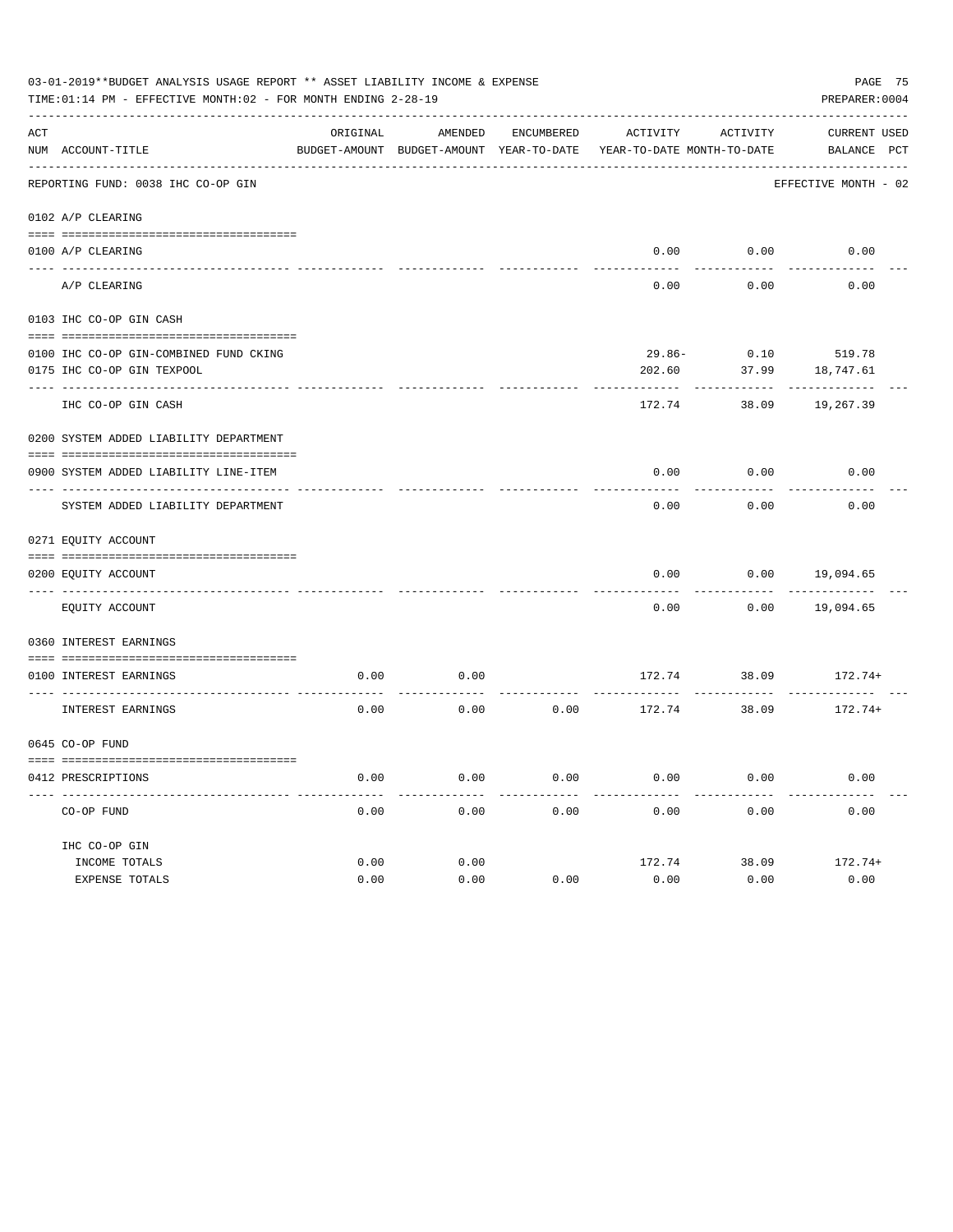|     | 03-01-2019**BUDGET ANALYSIS USAGE REPORT ** ASSET LIABILITY INCOME & EXPENSE<br>PAGE 76<br>TIME: 01:14 PM - EFFECTIVE MONTH: 02 - FOR MONTH ENDING 2-28-19<br>PREPARER: 0004 |              |                                                     |                     |                                        |                                    |                                    |  |  |  |
|-----|------------------------------------------------------------------------------------------------------------------------------------------------------------------------------|--------------|-----------------------------------------------------|---------------------|----------------------------------------|------------------------------------|------------------------------------|--|--|--|
| ACT | NUM ACCOUNT-TITLE                                                                                                                                                            | ORIGINAL     | AMENDED<br>BUDGET-AMOUNT BUDGET-AMOUNT YEAR-TO-DATE | ENCUMBERED          | ACTIVITY<br>YEAR-TO-DATE MONTH-TO-DATE | ACTIVITY                           | <b>CURRENT USED</b><br>BALANCE PCT |  |  |  |
|     | REPORTING FUND: 0039 IHC B.R. COOPER                                                                                                                                         |              |                                                     |                     |                                        |                                    | EFFECTIVE MONTH - 02               |  |  |  |
|     | 0102 A/P CLEARING                                                                                                                                                            |              |                                                     |                     |                                        |                                    |                                    |  |  |  |
|     | 0100 A/P CLEARING                                                                                                                                                            |              |                                                     |                     |                                        | $0.00$ 0.00                        | 0.00                               |  |  |  |
|     | ---- ---------<br>A/P CLEARING                                                                                                                                               |              |                                                     |                     | 0.00                                   | 0.00                               | 0.00                               |  |  |  |
|     | 0103 IHC B.R. COOPER CASH                                                                                                                                                    |              |                                                     |                     |                                        |                                    |                                    |  |  |  |
|     |                                                                                                                                                                              |              |                                                     |                     |                                        |                                    |                                    |  |  |  |
|     | 0100 IHC B.R. COOPER-COMB.FUND CHECKING                                                                                                                                      |              |                                                     |                     |                                        | 1, 179.49 1, 182.81 14, 345.15     |                                    |  |  |  |
|     | 0175 B.R. COOPER-TEXPOOL                                                                                                                                                     |              |                                                     |                     | 67.63                                  | 12.73<br>---------                 | 6,249.77                           |  |  |  |
|     | IHC B.R. COOPER CASH                                                                                                                                                         |              |                                                     |                     | 1,247.12                               | 1,195.54                           | 20,594.92                          |  |  |  |
|     | 0200 SYSTEM ADDED LIABILITY DEPARTMENT                                                                                                                                       |              |                                                     |                     |                                        |                                    |                                    |  |  |  |
|     | 0900 SYSTEM ADDED LIABILITY LINE-ITEM                                                                                                                                        |              |                                                     |                     | 0.00                                   | 0.00                               | 0.00                               |  |  |  |
|     | SYSTEM ADDED LIABILITY DEPARTMENT                                                                                                                                            |              |                                                     |                     | 0.00                                   | 0.00                               | 0.00                               |  |  |  |
|     | 0271 EQUITY ACCOUNT                                                                                                                                                          |              |                                                     |                     |                                        |                                    |                                    |  |  |  |
|     |                                                                                                                                                                              |              |                                                     |                     |                                        |                                    |                                    |  |  |  |
|     | 0200 EQUITY ACCOUNT                                                                                                                                                          |              |                                                     |                     | 0.00                                   | 0.00                               | 19,347.80                          |  |  |  |
|     | EQUITY ACCOUNT                                                                                                                                                               |              |                                                     |                     | 0.00                                   |                                    | $0.00$ 19,347.80                   |  |  |  |
|     | 0360 INTEREST EARNINGS                                                                                                                                                       |              |                                                     |                     |                                        |                                    |                                    |  |  |  |
|     | 0100 INTEREST EARNINGS                                                                                                                                                       | 0.00         | 0.00                                                |                     | 66.77                                  | 15.19                              | 66.77+                             |  |  |  |
|     | INTEREST EARNINGS                                                                                                                                                            | 0.00         | 0.00                                                | 0.00                | 66.77                                  | 15.19                              | $66.77+$                           |  |  |  |
|     | 0370 MISCELLANEOUS INCOME                                                                                                                                                    |              |                                                     |                     |                                        |                                    |                                    |  |  |  |
|     |                                                                                                                                                                              |              |                                                     |                     |                                        |                                    |                                    |  |  |  |
|     | 0150 BONNIE RUTH COOPER TRUST                                                                                                                                                | 0.00         | 0.00                                                |                     | 1,180.35                               | 1,180.35                           | 1,180.35+                          |  |  |  |
|     | MISCELLANEOUS INCOME                                                                                                                                                         | 0.00         | 0.00                                                |                     |                                        | $0.00$ 1,180.35 1,180.35 1,180.35+ |                                    |  |  |  |
|     | 0645 BONNIE RUTH COOPER                                                                                                                                                      |              |                                                     |                     |                                        |                                    |                                    |  |  |  |
|     |                                                                                                                                                                              |              |                                                     |                     |                                        |                                    |                                    |  |  |  |
|     | 0404 COBRA/INSURANCE                                                                                                                                                         | 0.00         | 0.00                                                | 0.00                | 0.00                                   | 0.00                               | 0.00                               |  |  |  |
|     | 0410 CERT. REG. NURSE ANES.<br>0411 PHYSICIAN, NON-EMERGENCY                                                                                                                 | 0.00<br>0.00 | 0.00<br>0.00                                        | 0.00<br>0.00        | 0.00<br>0.00                           | 0.00<br>0.00                       | 0.00<br>0.00                       |  |  |  |
|     | 0412 PRESCRIPTIONS, DRUGS                                                                                                                                                    | 0.00         | 0.00                                                | 0.00                | 0.00                                   | 0.00                               | 0.00                               |  |  |  |
|     | 0413 HOSPITAL-INPATIENT                                                                                                                                                      | 0.00         | 0.00                                                | 0.00                | 0.00                                   | 0.00                               | 0.00                               |  |  |  |
|     | 0414 HOSPITAL, OUTPATIENT                                                                                                                                                    | 0.00         | 0.00                                                | 0.00                | 0.00                                   | 0.00                               | 0.00                               |  |  |  |
|     | 0415 LABORATORY/X-RAY                                                                                                                                                        | 0.00         | 0.00                                                | 0.00                | 0.00                                   | 0.00                               | 0.00                               |  |  |  |
|     | 0418 FED.QUALIFIED HEALTH CENTER                                                                                                                                             | 0.00         | 0.00                                                | 0.00                | 0.00                                   | 0.00                               | 0.00                               |  |  |  |
|     | 0422 AMBULATORY SURGICAL CENTER                                                                                                                                              | 0.00         | 0.00<br>$- - - - -$                                 | 0.00<br>$- - - - -$ | 0.00                                   | 0.00                               | 0.00                               |  |  |  |
|     | BONNIE RUTH COOPER                                                                                                                                                           | 0.00         | 0.00                                                | 0.00                | 0.00                                   | 0.00                               | 0.00                               |  |  |  |
|     | IHC B.R. COOPER                                                                                                                                                              |              |                                                     |                     |                                        |                                    |                                    |  |  |  |
|     | INCOME TOTALS                                                                                                                                                                | 0.00         | 0.00                                                |                     | 1,247.12                               | 1,195.54                           | 1,247.12+                          |  |  |  |
|     | EXPENSE TOTALS                                                                                                                                                               | 0.00         | 0.00                                                | 0.00                | 0.00                                   | 0.00                               | 0.00                               |  |  |  |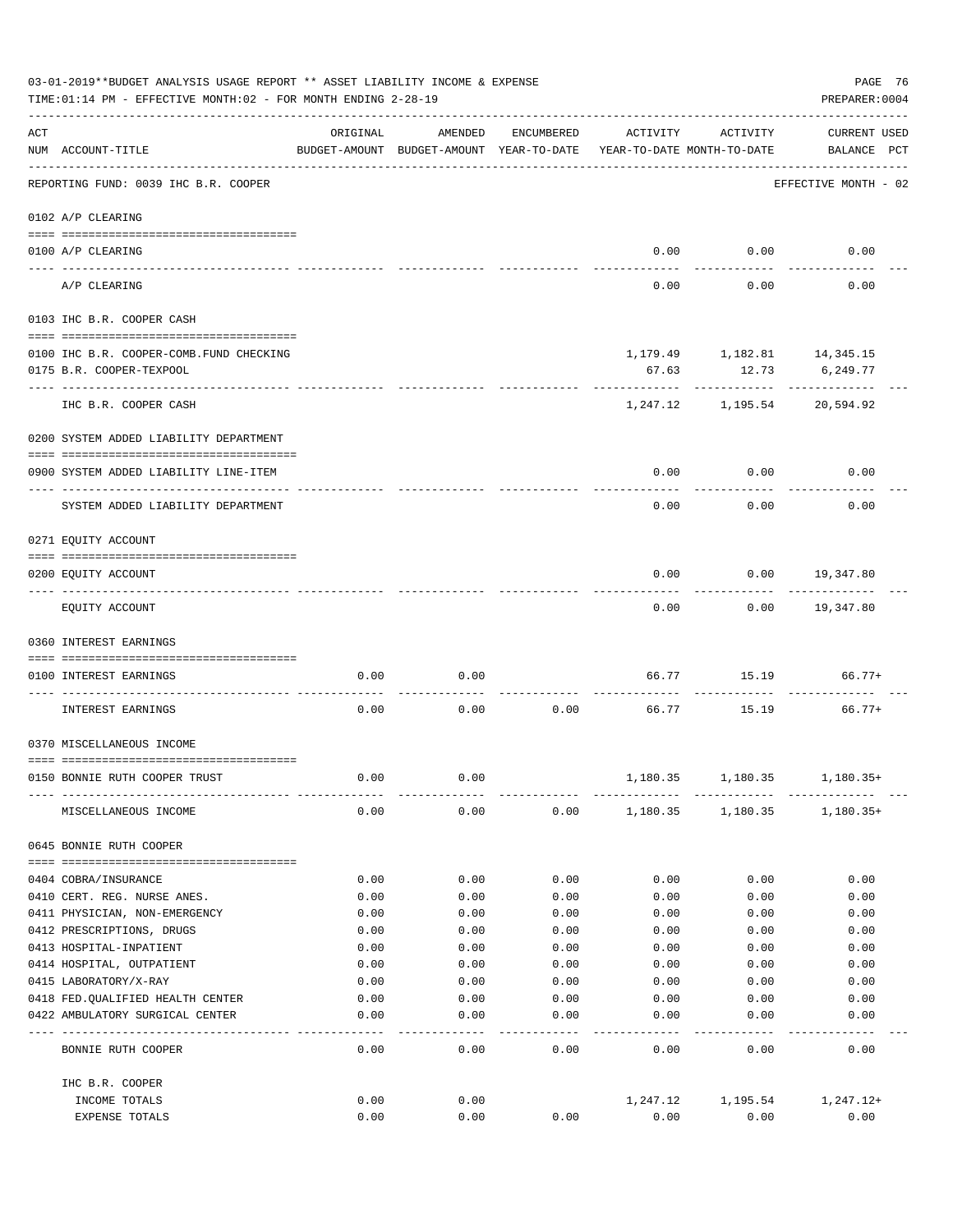|     | 03-01-2019**BUDGET ANALYSIS USAGE REPORT ** ASSET LIABILITY INCOME & EXPENSE<br>PREPARER: 0004<br>TIME: 01:14 PM - EFFECTIVE MONTH: 02 - FOR MONTH ENDING 2-28-19 |          |                   |            |                                                                                 |                          |                             |                |  |  |
|-----|-------------------------------------------------------------------------------------------------------------------------------------------------------------------|----------|-------------------|------------|---------------------------------------------------------------------------------|--------------------------|-----------------------------|----------------|--|--|
| ACT | NUM ACCOUNT-TITLE                                                                                                                                                 | ORIGINAL | AMENDED           | ENCUMBERED | ACTIVITY<br>BUDGET-AMOUNT BUDGET-AMOUNT YEAR-TO-DATE YEAR-TO-DATE MONTH-TO-DATE | ACTIVITY                 | CURRENT USED<br>BALANCE PCT |                |  |  |
|     | REPORTING FUND: 0040 NAACHO                                                                                                                                       |          |                   |            |                                                                                 |                          | EFFECTIVE MONTH - 02        |                |  |  |
|     | 0103 CASH                                                                                                                                                         |          |                   |            |                                                                                 |                          |                             |                |  |  |
|     | 0100 NAACHO-COMBINED FUND CKING                                                                                                                                   |          |                   |            |                                                                                 | 456.81- 200.00- 1,906.65 |                             |                |  |  |
|     | CASH                                                                                                                                                              |          |                   |            | $456.81-$                                                                       | ---------                | $200.00 - 1,906.65$         |                |  |  |
|     | 0200 SYSTEM ADDED LIABILITY DEPARTMENT                                                                                                                            |          |                   |            |                                                                                 |                          |                             |                |  |  |
|     | 0910 SYSTEM ADDED LIABILITY LINE-ITEM                                                                                                                             |          |                   |            | 0.00                                                                            | 0.00                     | 0.00                        |                |  |  |
|     | SYSTEM ADDED LIABILITY DEPARTMENT                                                                                                                                 |          |                   |            | 0.00                                                                            | 0.00                     | 0.00                        |                |  |  |
|     | 0271 EQUITY ACCOUNT                                                                                                                                               |          |                   |            |                                                                                 |                          |                             |                |  |  |
|     | 0200 EQUITY ACCOUNT                                                                                                                                               |          |                   |            |                                                                                 | $0.00$ $0.00$ $2,363.46$ |                             |                |  |  |
|     | EQUITY ACCOUNT                                                                                                                                                    |          |                   |            | 0.00                                                                            | 0.00                     | 2,363.46                    |                |  |  |
|     | 0300 CASH                                                                                                                                                         |          |                   |            |                                                                                 |                          |                             |                |  |  |
|     | 0110 UNENCUMBERED FUND BALANCE                                                                                                                                    |          | 2,597.43 2,597.43 |            | 0.00                                                                            | 0.00                     | 2,597.43 00                 |                |  |  |
|     | CASH                                                                                                                                                              |          | 2,597.43 2,597.43 | 0.00       | 0.00                                                                            |                          | $0.00$ 2,597.43             | 0 <sub>0</sub> |  |  |
|     | 0330 GRANT INCOME                                                                                                                                                 |          |                   |            |                                                                                 |                          |                             |                |  |  |
|     | 0410 NAACHO GRANT INCOME                                                                                                                                          | 0.00     | 0.00              |            | 0.00                                                                            | 0.00                     | 0.00                        |                |  |  |
|     | GRANT INCOME                                                                                                                                                      | 0.00     | 0.00              | 0.00       | 0.00                                                                            | 0.00                     | 0.00                        |                |  |  |
|     | 0411 NACCHO                                                                                                                                                       |          |                   |            |                                                                                 |                          |                             |                |  |  |
|     | 0310 OFFICE SUPPLIES                                                                                                                                              |          |                   |            | $600.00$ $600.00$ $121.31$ $256.81$ $0.00$ $221.88$ $63$                        |                          |                             |                |  |  |
|     | 0427 OUT OF COUNTY TRAVEL                                                                                                                                         | 1,997.43 | 1,997.43          | 0.00       | 200.00                                                                          | 200.00                   | 1,797.43 10                 |                |  |  |
|     | 0574 COMPUTER EQUIPMENT                                                                                                                                           | 0.00     | 0.00<br>--------- | 0.00       | 0.00                                                                            | 0.00                     | 0.00                        |                |  |  |
|     | NACCHO                                                                                                                                                            | 2,597.43 | 2,597.43          | 121.31     | 456.81                                                                          | 200.00                   | 2,019.31 22                 |                |  |  |
|     | NAACHO                                                                                                                                                            |          |                   |            |                                                                                 |                          |                             |                |  |  |
|     | INCOME TOTALS                                                                                                                                                     | 2,597.43 | 2,597.43          |            | 0.00                                                                            | 0.00                     | 2,597.43                    | 0 <sub>0</sub> |  |  |
|     | EXPENSE TOTALS                                                                                                                                                    | 2,597.43 | 2,597.43          | 121.31     | 456.81                                                                          | 200.00                   | 2,019.31                    | 22             |  |  |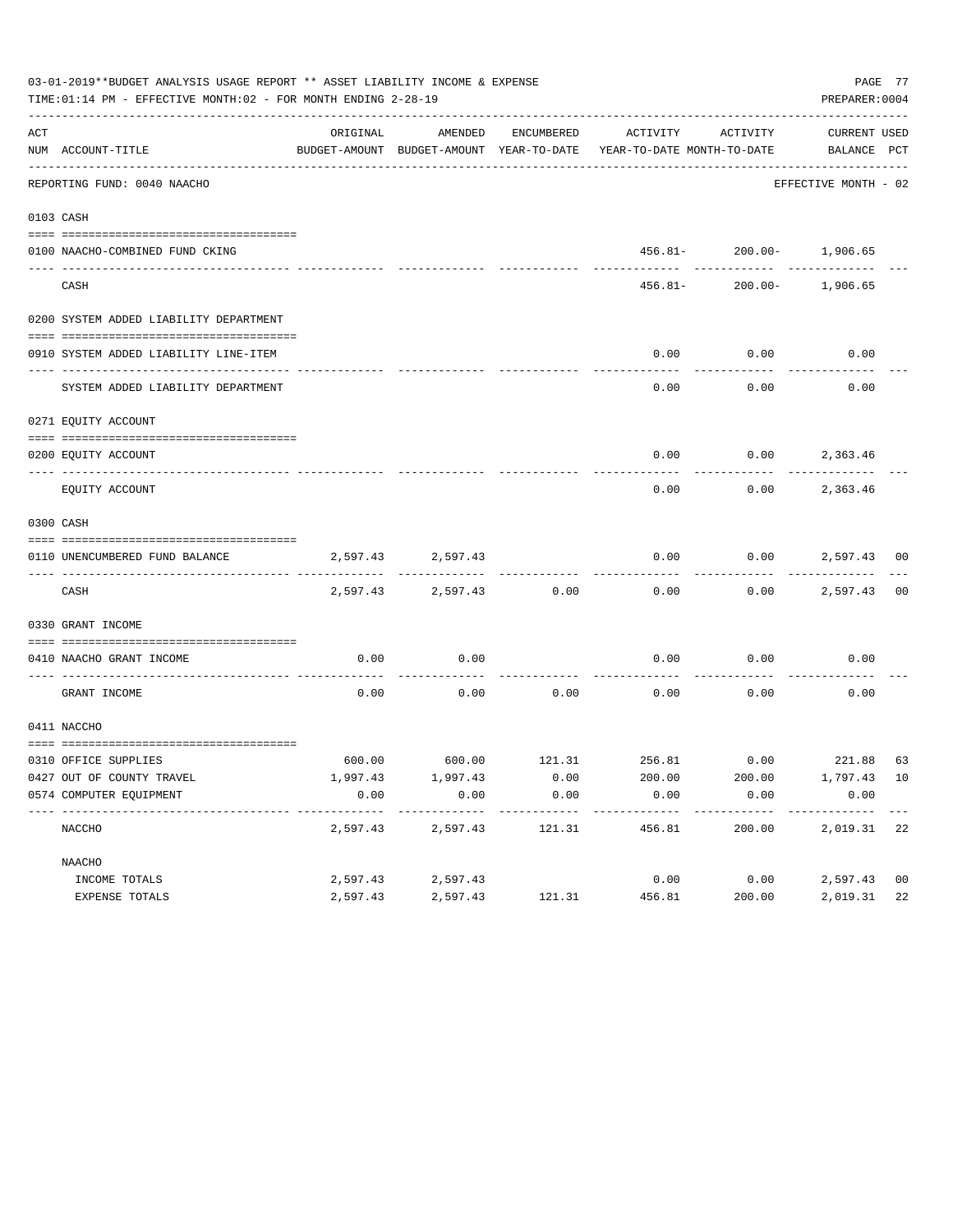| 03-01-2019**BUDGET ANALYSIS USAGE REPORT ** ASSET LIABILITY INCOME & EXPENSE<br>PAGE 78<br>PREPARER: 0004<br>TIME:01:14 PM - EFFECTIVE MONTH:02 - FOR MONTH ENDING 2-28-19 |                                                                   |              |                                                                                |            |                         |                        |                                    |  |  |
|----------------------------------------------------------------------------------------------------------------------------------------------------------------------------|-------------------------------------------------------------------|--------------|--------------------------------------------------------------------------------|------------|-------------------------|------------------------|------------------------------------|--|--|
| ACT                                                                                                                                                                        | NUM ACCOUNT-TITLE                                                 | ORIGINAL     | AMENDED<br>BUDGET-AMOUNT BUDGET-AMOUNT YEAR-TO-DATE YEAR-TO-DATE MONTH-TO-DATE | ENCUMBERED | ACTIVITY                | ACTIVITY               | <b>CURRENT USED</b><br>BALANCE PCT |  |  |
|                                                                                                                                                                            | REPORTING FUND: 0041 CITIZEN CORPS (CERT)                         |              |                                                                                |            |                         |                        | EFFECTIVE MONTH - 02               |  |  |
|                                                                                                                                                                            | 0102 A/P CLEARING                                                 |              |                                                                                |            |                         |                        |                                    |  |  |
|                                                                                                                                                                            | 0100 A/P CLEARING                                                 |              |                                                                                |            | 0.00                    | 0.00                   | 0.00                               |  |  |
|                                                                                                                                                                            | ---- --------<br>A/P CLEARING                                     |              |                                                                                |            | 0.00                    | 0.00                   | 0.00                               |  |  |
|                                                                                                                                                                            | 0103 CASH                                                         |              |                                                                                |            |                         |                        |                                    |  |  |
|                                                                                                                                                                            | 0100 CITIZEN CORPS (CERT)-COMB. FUND CKIN                         |              |                                                                                |            | 150.00                  | 0.00                   | 450.00                             |  |  |
|                                                                                                                                                                            | CASH                                                              |              |                                                                                |            | 150.00                  | 0.00                   | ---------<br>450.00                |  |  |
|                                                                                                                                                                            | 0120 RECEIVABLES                                                  |              |                                                                                |            |                         |                        |                                    |  |  |
|                                                                                                                                                                            | 0312 DUE FROM OTHER GOVERNMENTS                                   |              |                                                                                |            | 0.00                    | 0.00                   | 0.00                               |  |  |
|                                                                                                                                                                            | RECEIVABLES                                                       |              |                                                                                |            | 0.00                    | 0.00                   | 0.00                               |  |  |
|                                                                                                                                                                            | 0200 SYSTEM ADDED LIABILITY DEPARTMENT                            |              |                                                                                |            |                         |                        |                                    |  |  |
|                                                                                                                                                                            | 0910 SYSTEM ADDED LIABILITY LINE-ITEM<br>------------------------ |              |                                                                                |            | 0.00                    | 0.00<br>--------       | 0.00                               |  |  |
|                                                                                                                                                                            | SYSTEM ADDED LIABILITY DEPARTMENT                                 |              |                                                                                |            | 0.00                    | 0.00                   | 0.00                               |  |  |
|                                                                                                                                                                            | 0207 DUE TO FUND                                                  |              |                                                                                |            |                         |                        |                                    |  |  |
|                                                                                                                                                                            | 0095 DUE TO OTHER FUNDS                                           |              |                                                                                |            | 0.00                    | 0.00                   | 0.00                               |  |  |
|                                                                                                                                                                            | DUE TO FUND                                                       |              |                                                                                |            | 0.00                    | 0.00                   | 0.00                               |  |  |
|                                                                                                                                                                            | 0271 EQUITY ACCOUNT                                               |              |                                                                                |            |                         |                        |                                    |  |  |
|                                                                                                                                                                            | 0200 EQUITY ACCOUNT                                               |              |                                                                                |            |                         | $0.00$ $0.00$ $300.00$ |                                    |  |  |
|                                                                                                                                                                            | EQUITY ACCOUNT                                                    |              |                                                                                |            | 0.00                    | 0.00                   | 300.00                             |  |  |
|                                                                                                                                                                            | 0370 MISCELLANEOUS                                                |              |                                                                                |            |                         |                        |                                    |  |  |
|                                                                                                                                                                            | 0406 DONATIONS                                                    | 0.00         | 0.00                                                                           |            | 150.00                  | 0.00                   | 150.00+                            |  |  |
|                                                                                                                                                                            | MISCELLANEOUS                                                     | 0.00         | .<br>0.00                                                                      | 0.00       | -------------<br>150.00 | ------------<br>0.00   | $150.00+$                          |  |  |
|                                                                                                                                                                            | 0406 CERT DONATIONS                                               |              |                                                                                |            |                         |                        |                                    |  |  |
|                                                                                                                                                                            | 0310 SUPPLIES                                                     | 0.00         | 0.00                                                                           | 0.00       | 0.00                    | 0.00                   | 0.00                               |  |  |
|                                                                                                                                                                            | 0330 GAS & OIL                                                    | 0.00         | 0.00                                                                           | 0.00       | 0.00                    | 0.00                   | 0.00                               |  |  |
|                                                                                                                                                                            | 0427 TRAINING EXPENSE                                             | 0.00         | 0.00                                                                           | 0.00       | 0.00                    | 0.00                   | 0.00                               |  |  |
|                                                                                                                                                                            | CERT DONATIONS                                                    | 0.00         | 0.00                                                                           | 0.00       | 0.00                    | 0.00                   | 0.00                               |  |  |
|                                                                                                                                                                            | CITIZEN CORPS (CERT)                                              |              |                                                                                |            |                         |                        |                                    |  |  |
|                                                                                                                                                                            | INCOME TOTALS<br>EXPENSE TOTALS                                   | 0.00<br>0.00 | 0.00<br>0.00                                                                   | 0.00       | 150.00<br>0.00          | 0.00<br>0.00           | $150.00+$<br>0.00                  |  |  |
|                                                                                                                                                                            |                                                                   |              |                                                                                |            |                         |                        |                                    |  |  |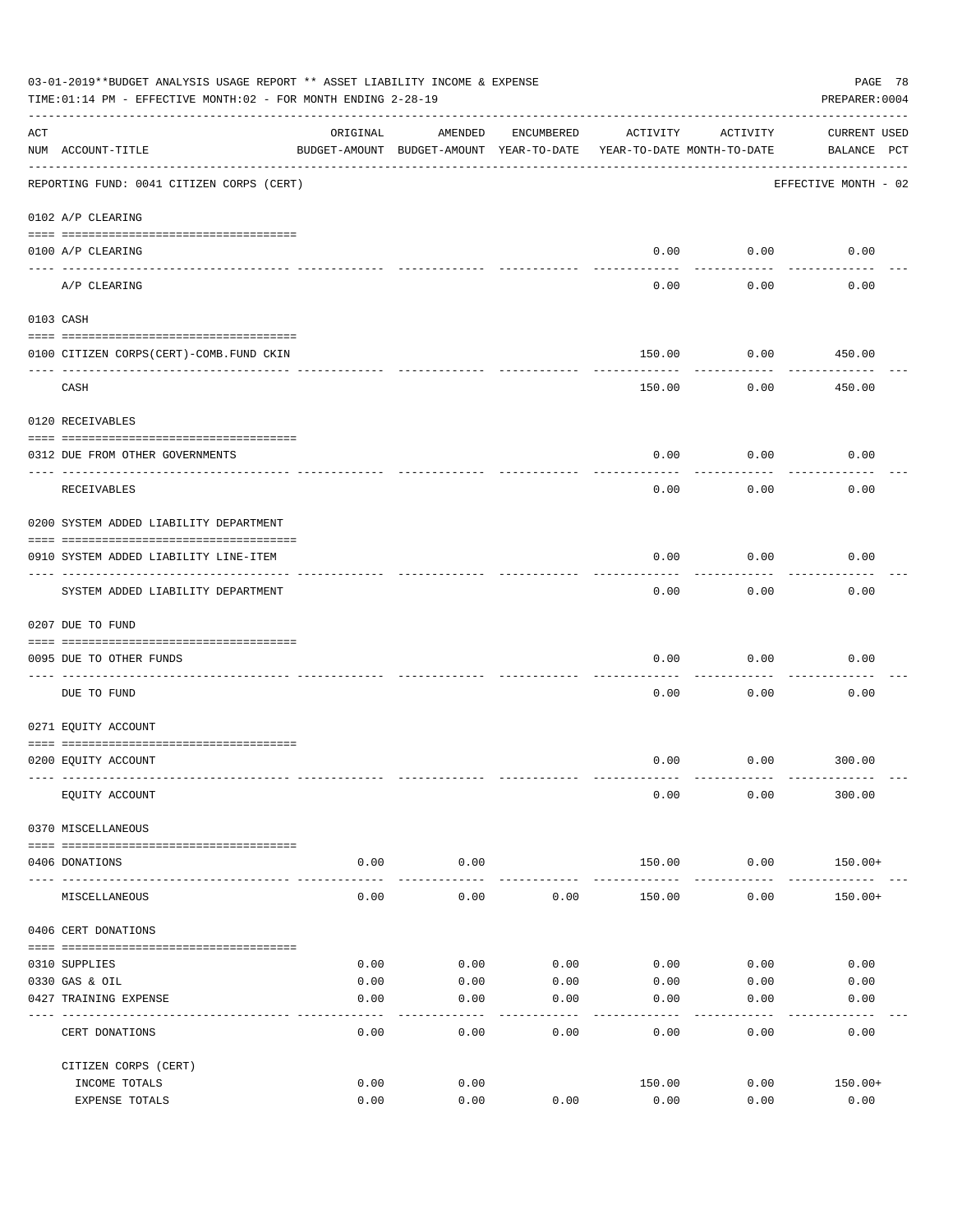|     | 03-01-2019**BUDGET ANALYSIS USAGE REPORT ** ASSET LIABILITY INCOME & EXPENSE<br>PAGE 79<br>TIME: 01:14 PM - EFFECTIVE MONTH: 02 - FOR MONTH ENDING 2-28-19<br>PREPARER: 0004 |          |                                                     |            |          |                                        |                                                |  |  |
|-----|------------------------------------------------------------------------------------------------------------------------------------------------------------------------------|----------|-----------------------------------------------------|------------|----------|----------------------------------------|------------------------------------------------|--|--|
| ACT | NUM ACCOUNT-TITLE                                                                                                                                                            | ORIGINAL | AMENDED<br>BUDGET-AMOUNT BUDGET-AMOUNT YEAR-TO-DATE | ENCUMBERED | ACTIVITY | ACTIVITY<br>YEAR-TO-DATE MONTH-TO-DATE | <b>CURRENT USED</b><br>BALANCE<br>$_{\rm PCT}$ |  |  |
|     | REPORTING FUND: 0042 HAZARD MITIGATION PLAN                                                                                                                                  |          |                                                     |            |          |                                        | EFFECTIVE MONTH - 02                           |  |  |
|     | 0103 CASH                                                                                                                                                                    |          |                                                     |            |          |                                        |                                                |  |  |
|     | 0100 HAZARD MITIGATION-COMB.FUND CKING.                                                                                                                                      |          |                                                     |            | 0.00     | 0.00                                   | $428.64-$                                      |  |  |
|     | CASH                                                                                                                                                                         |          |                                                     |            | 0.00     | 0.00                                   | $428.64-$                                      |  |  |
|     | 0200 SYSTEM ADDED LIABILITY DEPARTMENT                                                                                                                                       |          |                                                     |            |          |                                        |                                                |  |  |
|     | 0910 SYSTEM ADDED LIABILITY LINE-ITEM                                                                                                                                        |          |                                                     |            | 0.00     | 0.00                                   | 0.00                                           |  |  |
|     | SYSTEM ADDED LIABILITY DEPARTMENT                                                                                                                                            |          |                                                     |            | 0.00     | 0.00                                   | 0.00                                           |  |  |
|     | 0271 EQUITY ACCOUNT                                                                                                                                                          |          |                                                     |            |          |                                        |                                                |  |  |
|     | 0200 EQUITY ACCOUNT                                                                                                                                                          |          |                                                     |            | 0.00     | 0.00                                   | $428.64-$                                      |  |  |
|     | EQUITY ACCOUNT                                                                                                                                                               |          |                                                     |            | 0.00     | 0.00                                   | $428.64-$                                      |  |  |
|     | 0330 GRANT INCOME                                                                                                                                                            |          |                                                     |            |          |                                        |                                                |  |  |
|     | 0477 HAZARD MITIGATION DR-1999                                                                                                                                               | 0.00     | 0.00                                                |            | 0.00     | 0.00                                   | 0.00                                           |  |  |
|     | GRANT INCOME                                                                                                                                                                 | 0.00     | 0.00                                                | 0.00       | 0.00     | 0.00                                   | 0.00                                           |  |  |
|     | 0477 HAZARD MITIGATION GRANT                                                                                                                                                 |          |                                                     |            |          |                                        |                                                |  |  |
|     |                                                                                                                                                                              |          |                                                     |            |          |                                        |                                                |  |  |
|     | 0310 OFFICE SUPPLIES                                                                                                                                                         | 0.00     | 0.00                                                | 0.00       | 0.00     | 0.00                                   | 0.00                                           |  |  |
|     | 0415 CONSULTANT                                                                                                                                                              | 0.00     | 0.00                                                | 0.00       | 0.00     | 0.00                                   | 0.00                                           |  |  |
|     | 0427 TRAVEL AND TRAINING                                                                                                                                                     | 0.00     | 0.00                                                | 0.00       | 0.00     | 0.00                                   | 0.00                                           |  |  |
|     | 0574 COMPUTER EQUIPMENT                                                                                                                                                      | 0.00     | 0.00                                                | 0.00       | 0.00     | 0.00                                   | 0.00                                           |  |  |
|     | HAZARD MITIGATION GRANT                                                                                                                                                      | 0.00     | 0.00                                                | 0.00       | 0.00     | 0.00                                   | 0.00                                           |  |  |
|     | HAZARD MITIGATION PLAN                                                                                                                                                       |          |                                                     |            |          |                                        |                                                |  |  |
|     | INCOME TOTALS                                                                                                                                                                | 0.00     | 0.00                                                |            | 0.00     | 0.00                                   | 0.00                                           |  |  |
|     | <b>EXPENSE TOTALS</b>                                                                                                                                                        | 0.00     | 0.00                                                | 0.00       | 0.00     | 0.00                                   | 0.00                                           |  |  |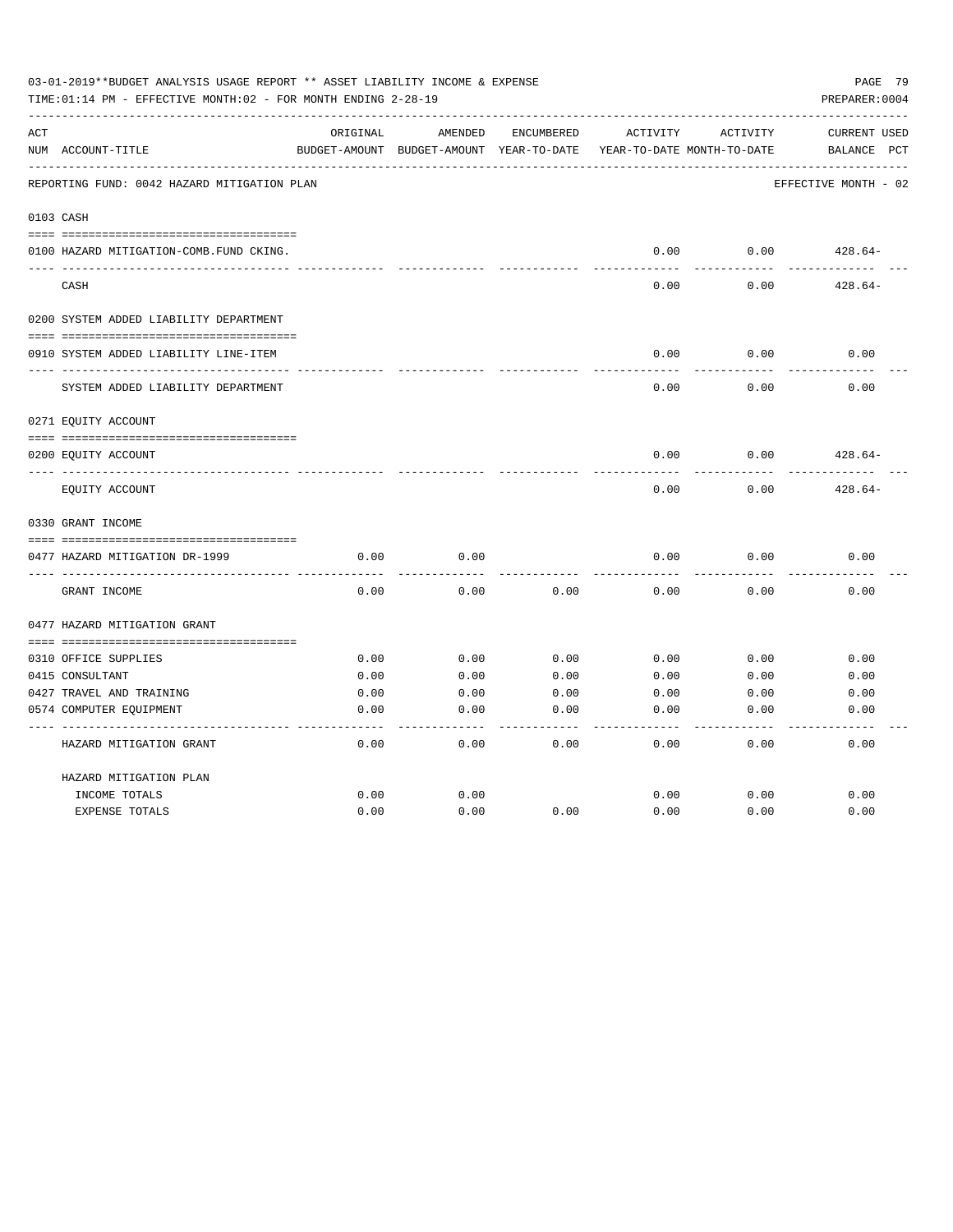|                    | 03-01-2019**BUDGET ANALYSIS USAGE REPORT ** ASSET LIABILITY INCOME & EXPENSE<br>TIME: $01:14$ PM - EFFECTIVE MONTH: $02$ - FOR MONTH ENDING 2-28-19 |          |                                                     |              |                                        |               | PAGE 80<br>PREPARER: 0004          |
|--------------------|-----------------------------------------------------------------------------------------------------------------------------------------------------|----------|-----------------------------------------------------|--------------|----------------------------------------|---------------|------------------------------------|
| $\mathop{\rm ACT}$ | NUM ACCOUNT-TITLE                                                                                                                                   | ORIGINAL | AMENDED<br>BUDGET-AMOUNT BUDGET-AMOUNT YEAR-TO-DATE | ENCUMBERED   | ACTIVITY<br>YEAR-TO-DATE MONTH-TO-DATE | ACTIVITY      | <b>CURRENT USED</b><br>BALANCE PCT |
|                    | REPORTING FUND: 0044 HOMELAND SECURITY                                                                                                              |          |                                                     |              |                                        |               | EFFECTIVE MONTH - 02               |
|                    | 0102 A/P CLEARING                                                                                                                                   |          |                                                     |              |                                        |               |                                    |
|                    | 0100 A/P CLEARING                                                                                                                                   |          |                                                     |              | 0.00                                   | 0.00          | 0.00                               |
|                    | ---- ---------<br>A/P CLEARING                                                                                                                      |          |                                                     |              | 0.00                                   | 0.00          | 0.00                               |
|                    | 0103 CASH                                                                                                                                           |          |                                                     |              |                                        |               |                                    |
|                    | 0100 HOMELAND SECURITY-COMB.FUND CHKING                                                                                                             |          |                                                     |              | 0.00                                   | 0.00          | 0.00                               |
|                    | CASH                                                                                                                                                |          |                                                     |              | 0.00                                   | 0.00          | 0.00                               |
|                    | 0120 RECEIVABLES                                                                                                                                    |          |                                                     |              |                                        |               |                                    |
|                    | 0312 DUE FROM OTHER GOVERNMENT                                                                                                                      |          |                                                     |              | 0.00                                   | 0.00          | 0.00                               |
|                    | RECEIVABLES                                                                                                                                         |          |                                                     |              | 0.00                                   | 0.00          | 0.00                               |
|                    | 0200 SYSTEM ADDED LIABILITY DEPARTMENT                                                                                                              |          |                                                     |              |                                        |               |                                    |
|                    | 0910 SYSTEM ADDED LIABILITY LINE-ITEM                                                                                                               |          |                                                     |              | 0.00                                   | 0.00          | 0.00                               |
|                    | SYSTEM ADDED LIABILITY DEPARTMENT                                                                                                                   |          |                                                     |              | 0.00                                   | 0.00          | 0.00                               |
|                    | 0207 DUE TO FUND                                                                                                                                    |          |                                                     |              |                                        |               |                                    |
|                    | 0095 DUE TO OTHER FUNDS                                                                                                                             |          |                                                     |              | 0.00                                   | 0.00          | 0.00                               |
|                    | DUE TO FUND                                                                                                                                         |          |                                                     |              | 0.00                                   | 0.00          | 0.00                               |
|                    | 0271 EQUITY ACCOUNT                                                                                                                                 |          |                                                     |              |                                        |               |                                    |
|                    | 0200 EQUITY ACCOUNT                                                                                                                                 |          |                                                     |              | 0.00                                   | 0.00          | 0.00                               |
|                    | EQUITY ACCOUNT                                                                                                                                      |          |                                                     |              | 0.00                                   | 0.00          | 0.00                               |
|                    | 0330 GRANTS                                                                                                                                         |          |                                                     |              |                                        |               |                                    |
|                    | 0423 2016 HOMELAND SECURITY                                                                                                                         | 0.00     | 0.00                                                |              | 0.00                                   | 0.00          | 0.00                               |
|                    | GRANTS                                                                                                                                              | 0.00     | 0.00                                                | 0.00         | 0.00                                   | 0.00          | 0.00                               |
|                    | 0412 HOMELAND SECURITY                                                                                                                              |          |                                                     |              |                                        |               |                                    |
|                    | 0578 2011 EQUIPMENT                                                                                                                                 | 0.00     | 0.00                                                | 0.00         | 0.00                                   | 0.00          | 0.00                               |
|                    | 0579 2012 EQUIPMENT                                                                                                                                 | 0.00     | 0.00                                                | 0.00         | 0.00                                   | 0.00          | 0.00                               |
|                    | 0580 2013 EQUIPMENT                                                                                                                                 | 0.00     | 0.00                                                | 0.00         | 0.00                                   | 0.00          | 0.00                               |
|                    | 0581 2014 EQUIPMENT                                                                                                                                 | 0.00     | 0.00                                                | 0.00         | 0.00                                   | 0.00          | 0.00                               |
|                    | 0582 2015 EQUIPMENT                                                                                                                                 | 0.00     | 0.00                                                | 0.00         | 0.00                                   | 0.00          | 0.00                               |
|                    | 0583 2016 EQUIPMENT                                                                                                                                 | 0.00     | 0.00                                                | 0.00         | 0.00                                   | 0.00          | 0.00                               |
|                    | HOMELAND SECURITY                                                                                                                                   | 0.00     | ----<br>0.00                                        | ----<br>0.00 | $---$<br>0.00                          | $---$<br>0.00 | 0.00                               |
|                    | HOMELAND SECURITY                                                                                                                                   |          |                                                     |              |                                        |               |                                    |
|                    | INCOME TOTALS                                                                                                                                       | 0.00     | 0.00                                                |              | 0.00                                   | 0.00          | 0.00                               |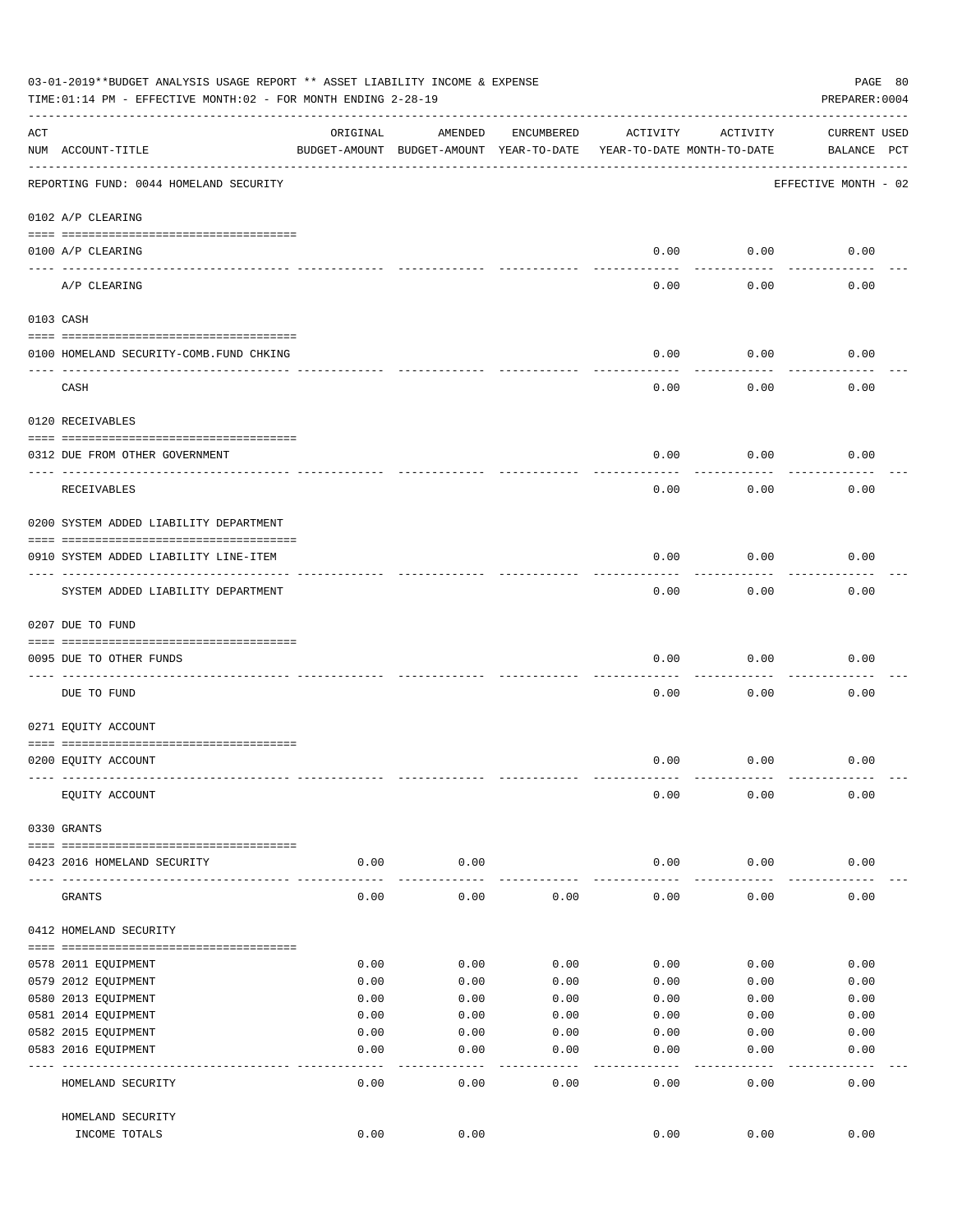| 03-01-2019**BUDGET ANALYSIS USAGE REPORT ** ASSET LIABILITY INCOME & EXPENSE<br>TIME:01:14 PM - EFFECTIVE MONTH:02 - FOR MONTH ENDING 2-28-19 |          |                                        |                                   |                                        |          | PAGE 81<br>PREPARER: 0004      |            |
|-----------------------------------------------------------------------------------------------------------------------------------------------|----------|----------------------------------------|-----------------------------------|----------------------------------------|----------|--------------------------------|------------|
| ACT<br>NUM ACCOUNT-TITLE                                                                                                                      | ORIGINAL | AMENDED<br>BUDGET-AMOUNT BUDGET-AMOUNT | <b>ENCUMBERED</b><br>YEAR-TO-DATE | ACTIVITY<br>YEAR-TO-DATE MONTH-TO-DATE | ACTIVITY | <b>CURRENT USED</b><br>BALANCE | <b>PCT</b> |
| REPORTING FUND: 0044 HOMELAND SECURITY                                                                                                        |          |                                        |                                   |                                        |          | EFFECTIVE MONTH - 02           |            |
| <b>EXPENSE TOTALS</b>                                                                                                                         | 0.00     | 0.00                                   | 0.00                              | 0.00                                   | 0.00     | 0.00                           |            |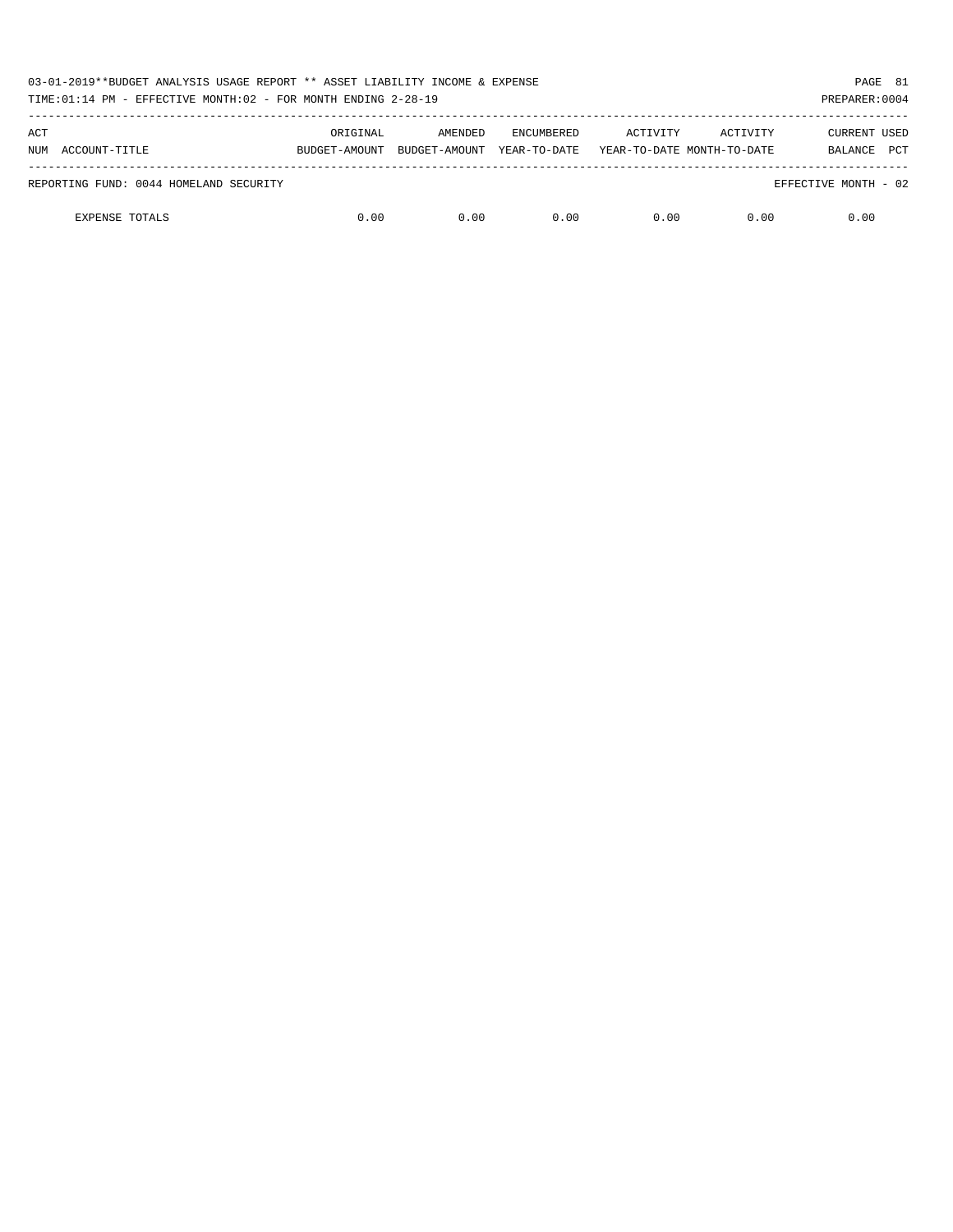| 03-01-2019**BUDGET ANALYSIS USAGE REPORT ** ASSET LIABILITY INCOME & EXPENSE<br>TIME: 01:14 PM - EFFECTIVE MONTH: 02 - FOR MONTH ENDING 2-28-19<br>PREPARER: 0004 |                                                             |          |                                                     |            |                                        |                             |                                    |  |  |
|-------------------------------------------------------------------------------------------------------------------------------------------------------------------|-------------------------------------------------------------|----------|-----------------------------------------------------|------------|----------------------------------------|-----------------------------|------------------------------------|--|--|
| ACT                                                                                                                                                               | NUM ACCOUNT-TITLE                                           | ORIGINAL | AMENDED<br>BUDGET-AMOUNT BUDGET-AMOUNT YEAR-TO-DATE | ENCUMBERED | ACTIVITY<br>YEAR-TO-DATE MONTH-TO-DATE | ACTIVITY                    | <b>CURRENT USED</b><br>BALANCE PCT |  |  |
|                                                                                                                                                                   | REPORTING FUND: 0045 CHAPTER 19 FUNDS                       |          |                                                     |            |                                        |                             | EFFECTIVE MONTH - 02               |  |  |
|                                                                                                                                                                   | 0100 PAYROLL                                                |          |                                                     |            |                                        |                             |                                    |  |  |
|                                                                                                                                                                   | 0100 PAYROLL                                                |          |                                                     |            | 0.00                                   | 0.00                        | 0.00                               |  |  |
|                                                                                                                                                                   | PAYROLL                                                     |          |                                                     |            | 0.00                                   | 0.00                        | 0.00                               |  |  |
|                                                                                                                                                                   | 0103 CASH                                                   |          |                                                     |            |                                        |                             |                                    |  |  |
|                                                                                                                                                                   | 0100 CHAPTER 19-COMBINED FUNDS CHECKING                     |          |                                                     |            |                                        | 1,819.87- 614.94- 1,911.98- |                                    |  |  |
|                                                                                                                                                                   | CASH                                                        |          |                                                     |            |                                        | 1,819.87- 614.94- 1,911.98- |                                    |  |  |
|                                                                                                                                                                   | 0120 RECEIVABLES                                            |          |                                                     |            |                                        |                             |                                    |  |  |
|                                                                                                                                                                   | 0312 DUE FROM OTHER GOVERNMENT                              |          |                                                     |            | 0.00                                   | 0.00                        | 0.00                               |  |  |
|                                                                                                                                                                   |                                                             |          |                                                     |            |                                        |                             |                                    |  |  |
|                                                                                                                                                                   | RECEIVABLES                                                 |          |                                                     |            | 0.00                                   | 0.00                        | 0.00                               |  |  |
|                                                                                                                                                                   | 0200 SYSTEM ADDED LIABILITY DEPARTMENT                      |          |                                                     |            |                                        |                             |                                    |  |  |
|                                                                                                                                                                   |                                                             |          |                                                     |            | 0.00                                   | 0.00                        | 302.00                             |  |  |
|                                                                                                                                                                   | 0150 ACCRUED SALARY PAYABLE<br>0155 ACCRUED FRINGE BENEFITS |          |                                                     |            | 0.00                                   | 0.00                        | 0.00                               |  |  |
|                                                                                                                                                                   | 0910 SYSTEM ADDED LIABILITY LINE-ITEM                       |          |                                                     |            | 0.00                                   | 0.00                        | 0.00                               |  |  |
|                                                                                                                                                                   |                                                             |          |                                                     |            |                                        |                             |                                    |  |  |
|                                                                                                                                                                   | SYSTEM ADDED LIABILITY DEPARTMENT                           |          |                                                     |            | 0.00                                   | 0.00                        | 302.00                             |  |  |
|                                                                                                                                                                   | 0207 DUE TO FUND                                            |          |                                                     |            |                                        |                             |                                    |  |  |
|                                                                                                                                                                   | 0095 DUE TO OTHER FUNDS                                     |          |                                                     |            | 0.00                                   | 0.00                        | 0.00                               |  |  |
|                                                                                                                                                                   |                                                             |          |                                                     |            |                                        |                             |                                    |  |  |
|                                                                                                                                                                   | DUE TO FUND                                                 |          |                                                     |            | 0.00                                   | 0.00                        | 0.00                               |  |  |
|                                                                                                                                                                   | 0271 EQUITY ACCOUNT                                         |          |                                                     |            |                                        |                             |                                    |  |  |
|                                                                                                                                                                   |                                                             |          |                                                     |            |                                        |                             |                                    |  |  |
|                                                                                                                                                                   | 0200 EQUITY ACCOUNT                                         |          |                                                     |            | 0.00                                   | 0.00                        | $394.11 -$                         |  |  |
|                                                                                                                                                                   | EQUITY ACCOUNT                                              |          |                                                     |            | 0.00                                   | 0.00                        | $394.11 -$                         |  |  |
|                                                                                                                                                                   | 0330 GRANT INCOME                                           |          |                                                     |            |                                        |                             |                                    |  |  |
|                                                                                                                                                                   | 0403 CHAPTER 19 FUNDS                                       | 0.00     | 0.00                                                |            | 92.11                                  | 0.00                        | $92.11+$                           |  |  |
| $---$                                                                                                                                                             | GRANT INCOME                                                | 0.00     | 0.00                                                | 0.00       | 92.11                                  | 0.00                        | $92.11+$                           |  |  |
|                                                                                                                                                                   | 0403 CHAPTER 19 FUNDS                                       |          |                                                     |            |                                        |                             |                                    |  |  |
|                                                                                                                                                                   | 0103 SALARY                                                 | 0.00     | 0.00                                                | 0.00       | 0.00                                   | 0.00                        | 0.00                               |  |  |
|                                                                                                                                                                   | 0201 SOCIAL SECURITY                                        | 0.00     | 0.00                                                | 0.00       | 0.00                                   | 0.00                        | 0.00                               |  |  |
|                                                                                                                                                                   | 0204 WORKERS COMPENSATION                                   | 0.00     | 0.00                                                | 0.00       | 0.00                                   | 0.00                        | 0.00                               |  |  |
|                                                                                                                                                                   | 0205 MEDICARE TAX                                           | 0.00     | 0.00                                                | 0.00       | 0.00                                   | 0.00                        | 0.00                               |  |  |
|                                                                                                                                                                   | 0310 OFFICE SUPPLIES                                        | 0.00     | 0.00                                                | 0.00       | 150.00                                 | 0.00                        | $150.00 -$                         |  |  |
|                                                                                                                                                                   | 0427 OUT OF COUNTY TRAVEL                                   | 0.00     | 0.00                                                | 0.00       | 1,561.98                               | 614.94                      | 1,561.98-                          |  |  |
|                                                                                                                                                                   | 0481 DUES                                                   | 0.00     | 0.00                                                | 0.00       | 200.00                                 | 0.00                        | $200.00 -$                         |  |  |
|                                                                                                                                                                   | 0572 OFFICE EQUIPMENT                                       | 0.00     | 0.00                                                | 0.00       | 0.00                                   | 0.00                        | 0.00                               |  |  |
|                                                                                                                                                                   | 0573 ELECTION EQUIPMENT                                     | 0.00     | 0.00                                                | 0.00       | 0.00                                   | 0.00                        | 0.00                               |  |  |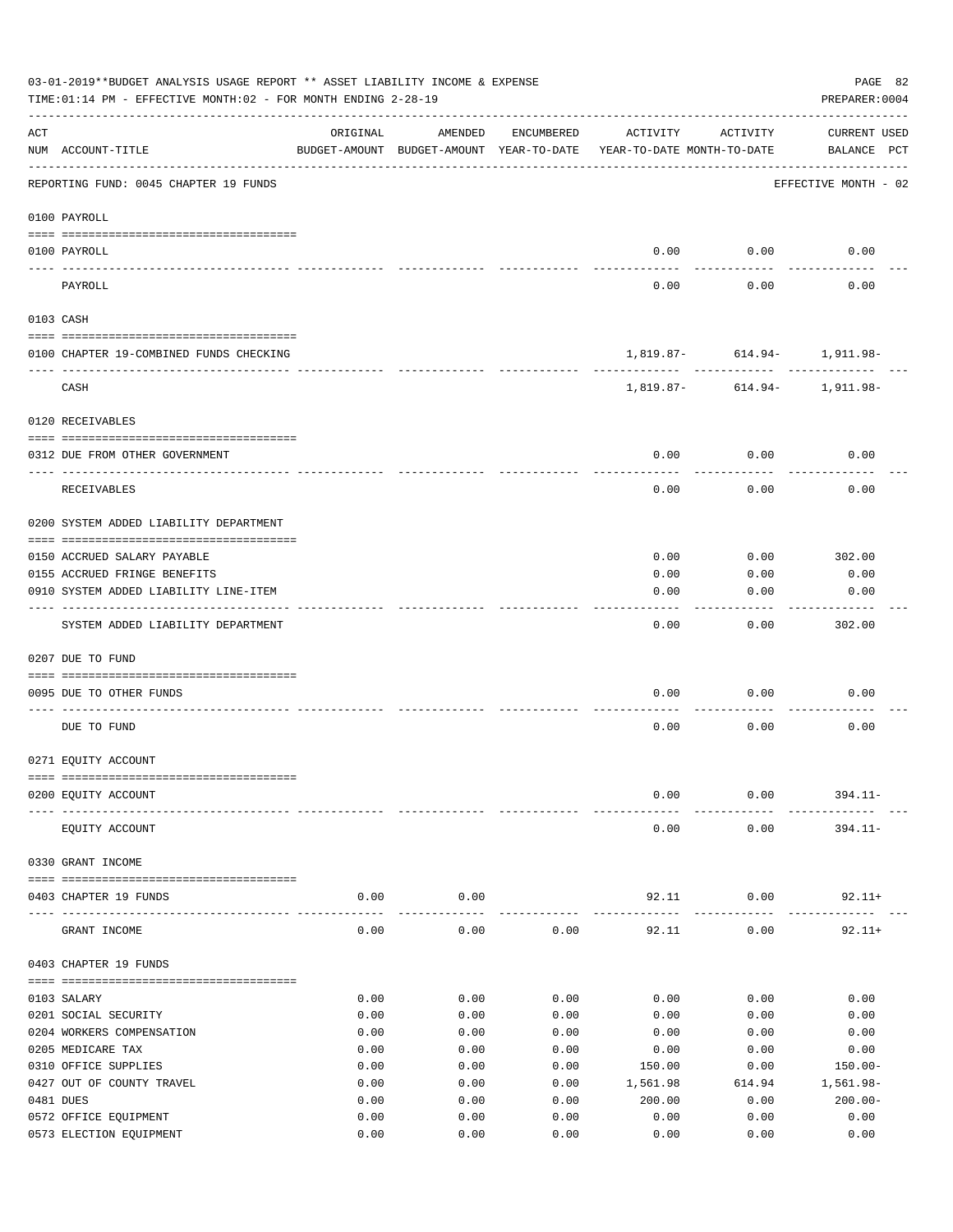| 03-01-2019**BUDGET ANALYSIS USAGE REPORT ** ASSET LIABILITY INCOME & EXPENSE | PAGE 83        |
|------------------------------------------------------------------------------|----------------|
| TIME:01:14 PM - EFFECTIVE MONTH:02 - FOR MONTH ENDING 2-28-19                | PREPARER: 0004 |

| ACT<br>ACCOUNT-TITLE<br>NUM           | ORIGINAL<br>BUDGET-AMOUNT | AMENDED<br>BUDGET-AMOUNT | ENCUMBERED<br>YEAR-TO-DATE | ACTIVITY | ACTIVITY<br>YEAR-TO-DATE MONTH-TO-DATE | <b>CURRENT USED</b><br><b>PCT</b><br>BALANCE |
|---------------------------------------|---------------------------|--------------------------|----------------------------|----------|----------------------------------------|----------------------------------------------|
|                                       |                           |                          |                            |          |                                        |                                              |
| REPORTING FUND: 0045 CHAPTER 19 FUNDS |                           |                          |                            |          |                                        | EFFECTIVE MONTH - 02                         |
| 0574 COMPUTER EOUIPMENT               | 0.00                      | 0.00                     | 0.00                       | 0.00     | 0.00                                   | 0.00                                         |
| CHAPTER 19 FUNDS                      | 0.00                      | 0.00                     | 0.00                       | 1,911.98 | 614.94                                 | 1,911.98-                                    |
| CHAPTER 19 FUNDS                      |                           |                          |                            |          |                                        |                                              |
| INCOME TOTALS                         | 0.00                      | 0.00                     |                            | 92.11    | 0.00                                   | $92.11+$                                     |
| <b>EXPENSE TOTALS</b>                 | 0.00                      | 0.00                     | 0.00                       | 1,911.98 | 614.94                                 | $1.911.98 -$                                 |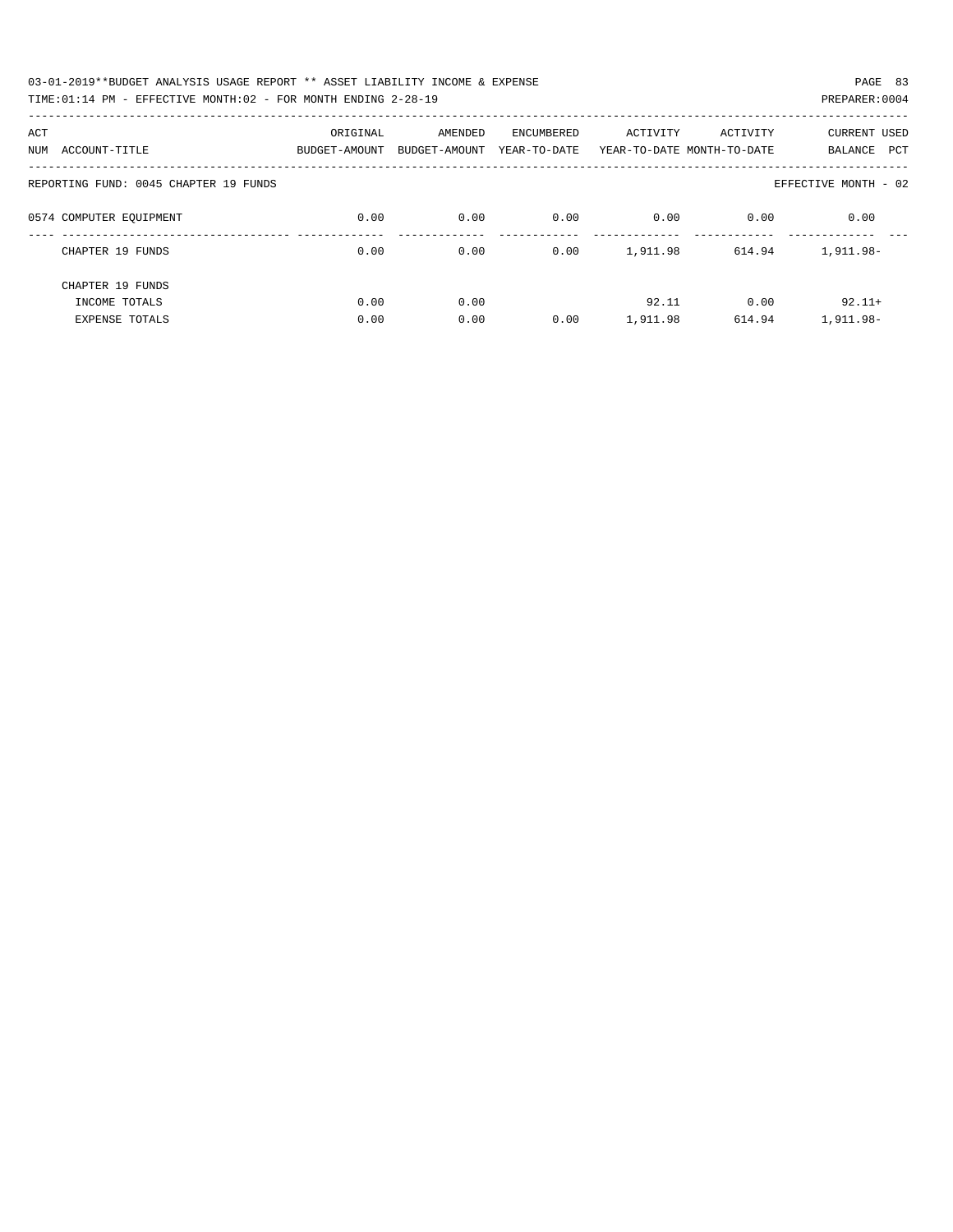|     | 03-01-2019**BUDGET ANALYSIS USAGE REPORT ** ASSET LIABILITY INCOME & EXPENSE<br>TIME: 01:14 PM - EFFECTIVE MONTH: 02 - FOR MONTH ENDING 2-28-19 |                                                                                 |                     |            |           |                |                                    |                |  |  |
|-----|-------------------------------------------------------------------------------------------------------------------------------------------------|---------------------------------------------------------------------------------|---------------------|------------|-----------|----------------|------------------------------------|----------------|--|--|
| ACT | NUM ACCOUNT-TITLE                                                                                                                               | ORIGINAL<br>BUDGET-AMOUNT BUDGET-AMOUNT YEAR-TO-DATE YEAR-TO-DATE MONTH-TO-DATE | AMENDED             | ENCUMBERED | ACTIVITY  | ACTIVITY       | <b>CURRENT USED</b><br>BALANCE PCT |                |  |  |
|     | REPORTING FUND: 0046 SAFE ROOM REIMBURSEMENT PROGRAM                                                                                            |                                                                                 |                     |            |           |                | EFFECTIVE MONTH - 02               |                |  |  |
|     | 0103 CASH                                                                                                                                       |                                                                                 |                     |            |           |                |                                    |                |  |  |
|     | 0100 SAFE ROOM REIMB.PROG.-COMB.FUNDS                                                                                                           |                                                                                 |                     |            | 982.01    | 0.00           | 6,765.66                           |                |  |  |
|     | CASH                                                                                                                                            |                                                                                 |                     |            | 982.01    |                | 0.00<br>6,765.66                   |                |  |  |
|     | 0120 RECEIVABLES                                                                                                                                |                                                                                 |                     |            |           |                |                                    |                |  |  |
|     | 0312 DUE FROM OTHER GOVERNMENTS                                                                                                                 |                                                                                 |                     |            | 0.00      | 0.00           | 0.00                               |                |  |  |
|     | RECEIVABLES                                                                                                                                     |                                                                                 |                     |            | 0.00      | 0.00           | 0.00                               |                |  |  |
|     | 0200 SYSTEM ADDED LIABILITY DEPARTMENT                                                                                                          |                                                                                 |                     |            |           |                |                                    |                |  |  |
|     | 0910 SYSTEM ADDED LIABILITY LINE-ITEM                                                                                                           |                                                                                 |                     |            | 0.00      | 0.00           | 0.00                               |                |  |  |
|     | SYSTEM ADDED LIABILITY DEPARTMENT                                                                                                               |                                                                                 |                     |            | 0.00      | 0.00           | 0.00                               |                |  |  |
|     | 0271 EQUITY ACCOUNT                                                                                                                             |                                                                                 |                     |            |           |                |                                    |                |  |  |
|     |                                                                                                                                                 |                                                                                 |                     |            |           |                |                                    |                |  |  |
|     | 0200 EQUITY ACCOUNT                                                                                                                             |                                                                                 |                     |            | 0.00      |                | 0.00<br>5,783.65                   |                |  |  |
|     | EQUITY ACCOUNT                                                                                                                                  |                                                                                 |                     |            | 0.00      | 0.00           | 5,783.65                           |                |  |  |
|     | 0300 CASH                                                                                                                                       |                                                                                 |                     |            |           |                |                                    |                |  |  |
|     | 0146 BEGINNING CASH BALANCE                                                                                                                     | 0.00                                                                            | 0.00                |            | 0.00      | 0.00           | 0.00                               |                |  |  |
|     | CASH                                                                                                                                            | 0.00                                                                            | 0.00                | 0.00       | 0.00      | 0.00           | 0.00                               |                |  |  |
|     | 0330 GRANT INCOME                                                                                                                               |                                                                                 |                     |            |           |                |                                    |                |  |  |
|     | 0475 SAFE ROOM REIMBURSEMENT DR-4029                                                                                                            | 60,000.00                                                                       | 60,000.00           |            |           | 35,527,25 0.00 | 24,472.75                          | 59             |  |  |
|     | 0476 ADMINISTRATIVE FEE                                                                                                                         | 2,000.00                                                                        | 2,000.00            |            | 1,200.01  | 0.00           | 799.99                             | 60             |  |  |
|     | GRANT INCOME                                                                                                                                    |                                                                                 | 62,000.00 62,000.00 | 0.00       | 36,727.26 | 0.00           | 25,272.74                          | 59             |  |  |
|     | 0475 SAFE ROOM REIMBURSEMENT PROGRAM                                                                                                            |                                                                                 |                     |            |           |                |                                    |                |  |  |
|     | 0310 OFFICE SUPPLIES                                                                                                                            | 600.00                                                                          | 600.00              | 0.00       | 215.25    | 0.00           | 384.75                             | 36             |  |  |
|     | 0314 SAFE ROOM REIMBURSEMENT                                                                                                                    | 60,000.00                                                                       | 60,000.00           | 0.00       | 35,527.25 | 0.00           | 24,472.75                          | 59             |  |  |
|     | 0330 GAS/OIL                                                                                                                                    | 150.00                                                                          | 150.00              | 0.00       | 2.75      | 0.00           | 147.25                             | 02             |  |  |
|     | 0427 OUT OF COUNTY TRAVEL                                                                                                                       | 500.00                                                                          | 500.00              | 0.00       | 0.00      | 0.00           | 500.00                             | 0 <sub>0</sub> |  |  |
|     | 0454 R&M AUTO                                                                                                                                   | 750.00                                                                          | 750.00              | 0.00       | 0.00      | 0.00           | 750.00                             | 0 <sub>0</sub> |  |  |
|     | 0573 RADIO EQUIPMENT                                                                                                                            | 0.00                                                                            | 0.00                | 0.00       | 0.00      | 0.00           | 0.00                               |                |  |  |
|     | 0574 COMPUTER EQUIPMENT                                                                                                                         | 0.00                                                                            | 0.00                | 0.00       | 0.00      | 0.00           | 0.00                               |                |  |  |
|     | SAFE ROOM REIMBURSEMENT PROGRAM                                                                                                                 | 62,000.00                                                                       | 62,000.00           | 0.00       | 35,745.25 | 0.00           | 26, 254.75                         | 58             |  |  |
|     | SAFE ROOM REIMBURSEMENT PROGRAM                                                                                                                 |                                                                                 |                     |            |           |                |                                    |                |  |  |
|     | INCOME TOTALS                                                                                                                                   | 62,000.00                                                                       | 62,000.00           |            | 36,727.26 | 0.00           | 25,272.74                          | 59             |  |  |
|     | EXPENSE TOTALS                                                                                                                                  | 62,000.00                                                                       | 62,000.00           | 0.00       | 35,745.25 | 0.00           | 26, 254.75                         | 58             |  |  |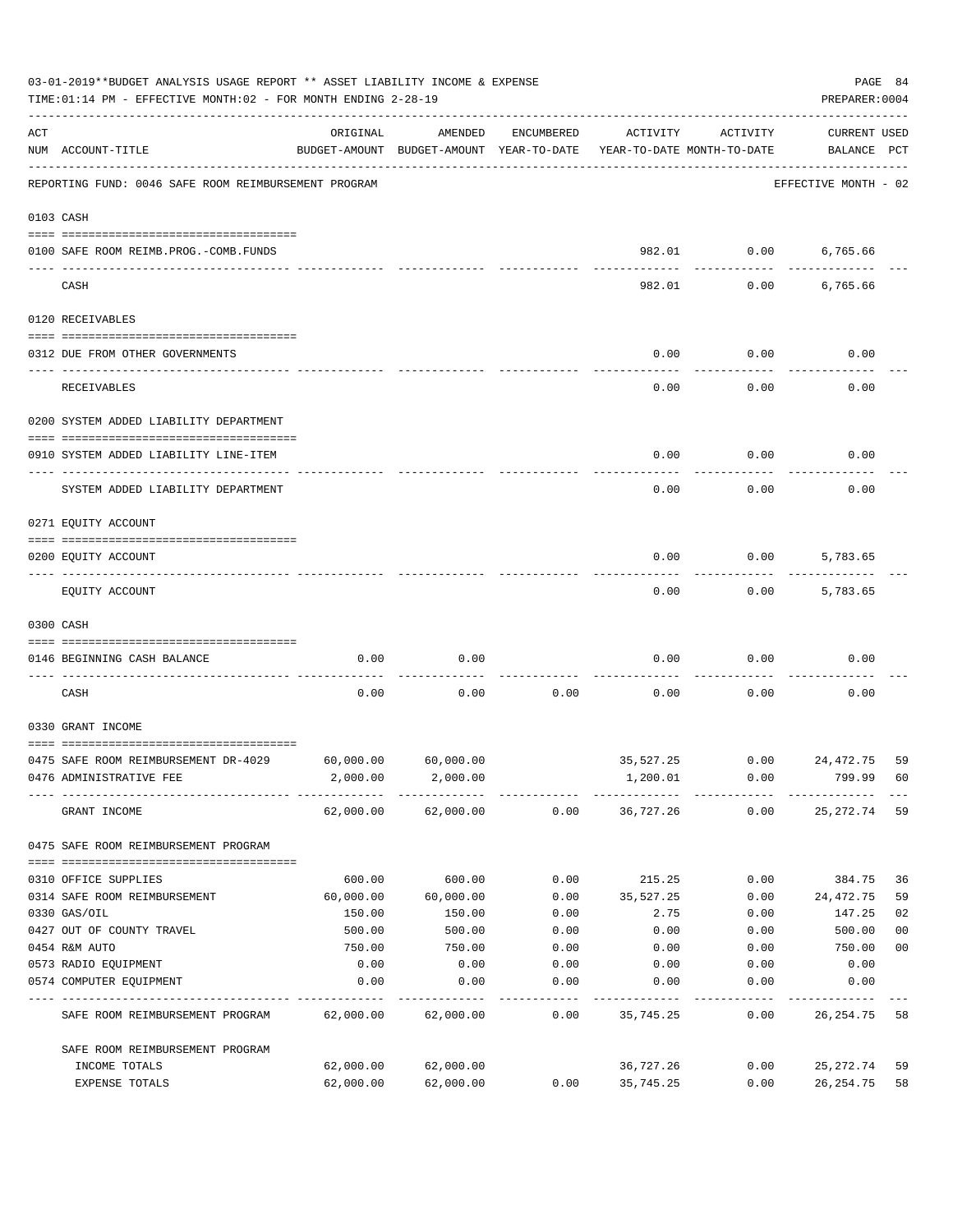|     | 03-01-2019**BUDGET ANALYSIS USAGE REPORT ** ASSET LIABILITY INCOME & EXPENSE<br>PAGE 85<br>TIME: 01:14 PM - EFFECTIVE MONTH: 02 - FOR MONTH ENDING 2-28-19<br>PREPARER: 0004 |                         |                                                     |               |                                        |              |                                    |                |  |  |  |  |
|-----|------------------------------------------------------------------------------------------------------------------------------------------------------------------------------|-------------------------|-----------------------------------------------------|---------------|----------------------------------------|--------------|------------------------------------|----------------|--|--|--|--|
| ACT | NUM ACCOUNT-TITLE                                                                                                                                                            | ORIGINAL                | AMENDED<br>BUDGET-AMOUNT BUDGET-AMOUNT YEAR-TO-DATE | ENCUMBERED    | ACTIVITY<br>YEAR-TO-DATE MONTH-TO-DATE | ACTIVITY     | <b>CURRENT USED</b><br>BALANCE PCT |                |  |  |  |  |
|     | REPORTING FUND: 0048 ELECTION EQUIPMENT FUND                                                                                                                                 |                         |                                                     |               |                                        |              | EFFECTIVE MONTH - 02               |                |  |  |  |  |
|     | 0103 CASH                                                                                                                                                                    |                         |                                                     |               |                                        |              |                                    |                |  |  |  |  |
|     |                                                                                                                                                                              |                         |                                                     |               |                                        |              | $0.00$ $0.00$ $31,302.43$          |                |  |  |  |  |
|     | 0100 ELECTION EQUIP.FUND-COMBINED FUNDS                                                                                                                                      |                         |                                                     |               |                                        |              |                                    |                |  |  |  |  |
|     | CASH                                                                                                                                                                         |                         |                                                     |               | 0.00                                   | 0.00         | 31,302.43                          |                |  |  |  |  |
|     | 0200 SYSTEM ADDED LIABILITY DEPARTMENT                                                                                                                                       |                         |                                                     |               |                                        |              |                                    |                |  |  |  |  |
|     | 0910 SYSTEM ADDED LIABILITY LINE-ITEM                                                                                                                                        |                         |                                                     |               | 0.00                                   | 0.00         | 0.00                               |                |  |  |  |  |
|     | SYSTEM ADDED LIABILITY DEPARTMENT                                                                                                                                            |                         |                                                     |               | 0.00                                   | 0.00         | 0.00                               |                |  |  |  |  |
|     | 0271 EQUITY ACCOUNT                                                                                                                                                          |                         |                                                     |               |                                        |              |                                    |                |  |  |  |  |
|     | 0200 EQUITY ACCOUNT                                                                                                                                                          |                         |                                                     |               | 0.00                                   |              | $0.00$ $31,302.43$                 |                |  |  |  |  |
|     | EQUITY ACCOUNT                                                                                                                                                               |                         |                                                     |               | 0.00                                   | 0.00         | 31,302.43                          |                |  |  |  |  |
|     | 0300 CASH                                                                                                                                                                    |                         |                                                     |               |                                        |              |                                    |                |  |  |  |  |
|     | 0148 BEGINNING CASH BALANCE                                                                                                                                                  | 7,070.00                | 7,070.00                                            |               | 0.00                                   | 0.00         | 7,070.00 00                        |                |  |  |  |  |
|     | CASH                                                                                                                                                                         | 7,070.00                | 7,070.00                                            | 0.00          | 0.00                                   |              | 0.00<br>7,070.00                   | 0 <sub>0</sub> |  |  |  |  |
|     | 0340 INCOME                                                                                                                                                                  |                         |                                                     |               |                                        |              |                                    |                |  |  |  |  |
|     |                                                                                                                                                                              |                         | 0.00                                                |               |                                        |              |                                    |                |  |  |  |  |
|     | 0130 REFUNDS & MISCELLANEOUS<br>0403 CONTRACT ADMINISTRATIVE FEE                                                                                                             | 0.00<br>0.00            | 0.00                                                |               | 0.00<br>0.00                           | 0.00<br>0.00 | 0.00<br>0.00                       |                |  |  |  |  |
|     | 0484 ELECTION REIMBURSEMENT                                                                                                                                                  |                         | 4,000.00 4,000.00                                   |               | 0.00                                   |              | $0.00$ $4,000.00$                  | 00             |  |  |  |  |
|     | INCOME                                                                                                                                                                       | 4,000.00                | 4,000.00                                            | 0.00          | 0.00                                   | 0.00         | 4,000.00                           | 0 <sub>0</sub> |  |  |  |  |
|     | 0403 ELECTION EQUIPMENT FUND                                                                                                                                                 |                         |                                                     |               |                                        |              |                                    |                |  |  |  |  |
|     |                                                                                                                                                                              |                         |                                                     |               |                                        |              |                                    |                |  |  |  |  |
|     | 0485 LICENSE/SUPPORT                                                                                                                                                         | 0.00                    | 0.00                                                | 0.00          | 0.00                                   | 0.00         | 0.00                               |                |  |  |  |  |
|     | 0573 ELECTION EQUIPMENT                                                                                                                                                      | 11,070.00<br>---------- | 11,070.00<br>----------                             | 0.00<br>----- | 0.00<br>-----                          | 0.00         | 11,070.00                          | 00             |  |  |  |  |
|     | ELECTION EQUIPMENT FUND                                                                                                                                                      | 11,070.00               | 11,070.00                                           | 0.00          | 0.00                                   | 0.00         | 11,070.00                          | 00             |  |  |  |  |
|     | ELECTION EQUIPMENT FUND                                                                                                                                                      |                         |                                                     |               |                                        |              |                                    |                |  |  |  |  |
|     | INCOME TOTALS                                                                                                                                                                | 11,070.00               | 11,070.00                                           |               | 0.00                                   | 0.00         | 11,070.00                          | 0 <sub>0</sub> |  |  |  |  |
|     | EXPENSE TOTALS                                                                                                                                                               | 11,070.00               | 11,070.00                                           | 0.00          | 0.00                                   | 0.00         | 11,070.00                          | 0 <sub>0</sub> |  |  |  |  |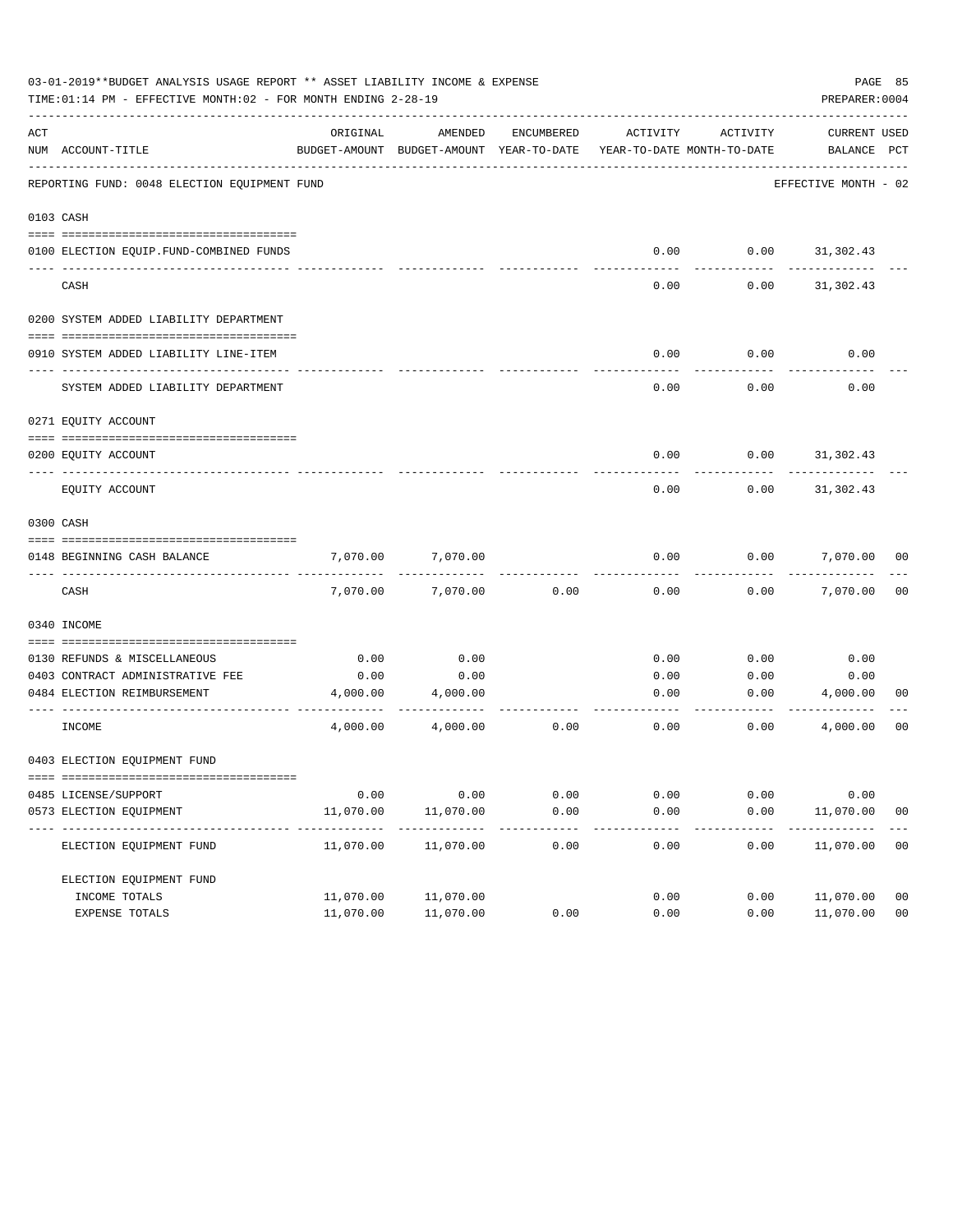|          | 03-01-2019**BUDGET ANALYSIS USAGE REPORT ** ASSET LIABILITY INCOME & EXPENSE<br>PAGE 86<br>TIME:01:14 PM - EFFECTIVE MONTH:02 - FOR MONTH ENDING 2-28-19<br>PREPARER: 0004 |          |                                                     |            |                                        |             |                             |  |  |  |  |
|----------|----------------------------------------------------------------------------------------------------------------------------------------------------------------------------|----------|-----------------------------------------------------|------------|----------------------------------------|-------------|-----------------------------|--|--|--|--|
| ACT      | NUM ACCOUNT-TITLE                                                                                                                                                          | ORIGINAL | AMENDED<br>BUDGET-AMOUNT BUDGET-AMOUNT YEAR-TO-DATE | ENCUMBERED | ACTIVITY<br>YEAR-TO-DATE MONTH-TO-DATE | ACTIVITY    | CURRENT USED<br>BALANCE PCT |  |  |  |  |
|          | REPORTING FUND: 0049 INVESTIGATOR/LEOSE GRANT                                                                                                                              |          |                                                     |            |                                        |             | EFFECTIVE MONTH - 02        |  |  |  |  |
|          | 0100 PAYROLL                                                                                                                                                               |          |                                                     |            |                                        |             |                             |  |  |  |  |
|          | 0100 PAYROLL                                                                                                                                                               |          |                                                     |            | 0.00                                   | 0.00        | 0.00                        |  |  |  |  |
| ---- --- | PAYROLL                                                                                                                                                                    |          |                                                     |            | 0.00                                   | 0.00        | 0.00                        |  |  |  |  |
|          | 0103 CASH                                                                                                                                                                  |          |                                                     |            |                                        |             |                             |  |  |  |  |
|          | 0100 INVESTIGATOR/LEOSE-COMB.FUNDS                                                                                                                                         |          |                                                     |            | 61.77                                  | 681.66      | 681.66                      |  |  |  |  |
|          | CASH                                                                                                                                                                       |          |                                                     |            | 61.77                                  | 681.66      | 681.66                      |  |  |  |  |
|          | 0271 EQUITY ACCOUNT                                                                                                                                                        |          |                                                     |            |                                        |             |                             |  |  |  |  |
|          | 0200 EQUITY ACCOUNT                                                                                                                                                        |          |                                                     |            | 0.00                                   | 0.00        | 619.89                      |  |  |  |  |
|          | EOUITY ACCOUNT                                                                                                                                                             |          |                                                     |            | 0.00                                   | 0.00        | 619.89                      |  |  |  |  |
|          | 0300 CASH                                                                                                                                                                  |          |                                                     |            |                                        |             |                             |  |  |  |  |
|          | 0149 BEGINNING CASH BALANCE                                                                                                                                                | 0.00     | 619.89                                              |            | 0.00                                   | 0.00        | 619.89 00                   |  |  |  |  |
|          | CASH                                                                                                                                                                       | 0.00     | 619.89                                              | 0.00       | 0.00                                   | 0.00        | 619.89<br>00                |  |  |  |  |
|          | 0330 GRANT INCOME                                                                                                                                                          |          |                                                     |            |                                        |             |                             |  |  |  |  |
|          | 0475 INVESTIGATOR/LEOSE GRANT                                                                                                                                              | 0.00     | 0.00                                                |            | 681.66                                 | 681.66      | 681.66+                     |  |  |  |  |
|          | GRANT INCOME                                                                                                                                                               | 0.00     | 0.00                                                | 0.00       | 681.66                                 | 681.66      | 681.66+                     |  |  |  |  |
|          | 0475 INVESTIGATOR/LEOSE                                                                                                                                                    |          |                                                     |            |                                        |             |                             |  |  |  |  |
|          |                                                                                                                                                                            |          |                                                     |            |                                        |             |                             |  |  |  |  |
|          | 0103 SALARY                                                                                                                                                                | 0.00     | 0.00                                                | 0.00       |                                        | $0.00$ 0.00 | 0.00                        |  |  |  |  |
|          | 0201 SOCIAL SECURITY                                                                                                                                                       | 0.00     | 0.00                                                | 0.00       | 0.00                                   | 0.00        | 0.00                        |  |  |  |  |
|          | 0202 GROUP HEALTH INSURANCE                                                                                                                                                | 0.00     | 0.00                                                | 0.00       | 0.00                                   | 0.00        | 0.00                        |  |  |  |  |
|          | 0203 RETIREMENT                                                                                                                                                            | 0.00     | 0.00                                                | 0.00       | 0.00                                   | 0.00        | 0.00                        |  |  |  |  |
|          | 0204 WORKER'S COMPENSATION                                                                                                                                                 | 0.00     | 0.00                                                | 0.00       | 0.00                                   | 0.00        | 0.00                        |  |  |  |  |
|          | 0205 MEDICARE TAX                                                                                                                                                          | 0.00     | 0.00                                                | 0.00       | 0.00                                   | 0.00        | 0.00                        |  |  |  |  |
|          | 0310 OFFICE SUPPLIES                                                                                                                                                       | 0.00     | 0.00                                                | 0.00       | 0.00                                   | 0.00        | 0.00                        |  |  |  |  |
|          | 0427 TRAINING/TUITION/OUT OF COUNTY                                                                                                                                        | 0.00     | 619.89                                              | 0.00       | 619.89                                 | 0.00        | 0.00<br>100                 |  |  |  |  |
|          | 0572 OFFICE EQUIPMENT                                                                                                                                                      | 0.00     | 0.00                                                | 0.00       | 0.00                                   | 0.00        | 0.00                        |  |  |  |  |
|          | 0574 COMPUTER EQUIPMENT                                                                                                                                                    | 0.00     | 0.00                                                | 0.00       | 0.00                                   | 0.00        | 0.00                        |  |  |  |  |
|          | INVESTIGATOR/LEOSE                                                                                                                                                         | 0.00     | 619.89                                              | 0.00       | 619.89                                 | 0.00        | 0.00 100                    |  |  |  |  |
|          | INVESTIGATOR/LEOSE GRANT                                                                                                                                                   |          |                                                     |            |                                        |             |                             |  |  |  |  |
|          | INCOME TOTALS                                                                                                                                                              | 0.00     | 619.89                                              |            | 681.66                                 | 681.66      | $61.77 + 110$               |  |  |  |  |
|          | EXPENSE TOTALS                                                                                                                                                             | 0.00     | 619.89                                              | 0.00       | 619.89                                 | 0.00        | 0.00 100                    |  |  |  |  |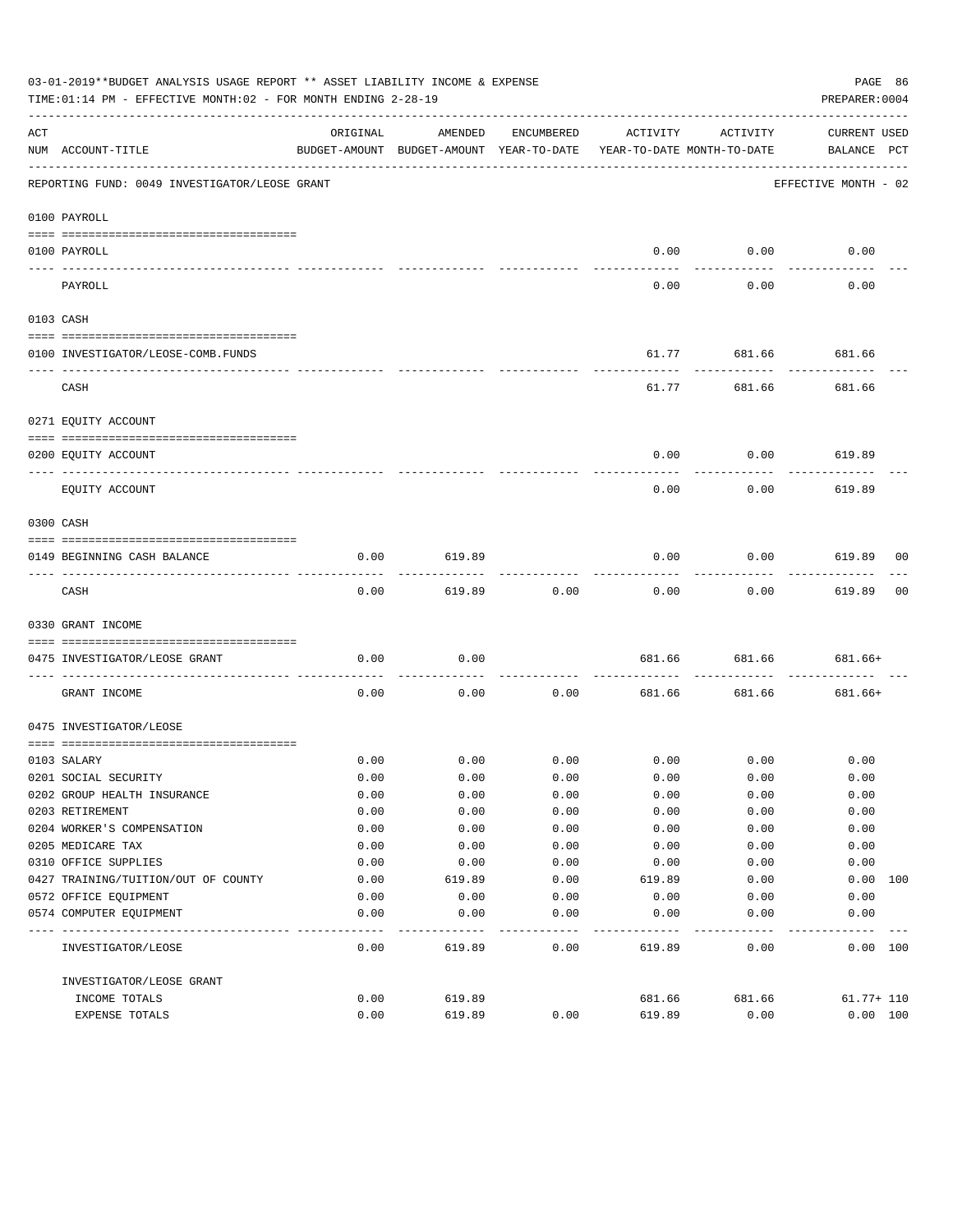|     | 03-01-2019**BUDGET ANALYSIS USAGE REPORT ** ASSET LIABILITY INCOME & EXPENSE<br>TIME: 01:14 PM - EFFECTIVE MONTH: 02 - FOR MONTH ENDING 2-28-19 |          |                                                     |                   |                                        |          | PAGE 87<br>PREPARER: 0004          |                |
|-----|-------------------------------------------------------------------------------------------------------------------------------------------------|----------|-----------------------------------------------------|-------------------|----------------------------------------|----------|------------------------------------|----------------|
| ACT | NUM ACCOUNT-TITLE                                                                                                                               | ORIGINAL | AMENDED<br>BUDGET-AMOUNT BUDGET-AMOUNT YEAR-TO-DATE | <b>ENCUMBERED</b> | ACTIVITY<br>YEAR-TO-DATE MONTH-TO-DATE | ACTIVITY | <b>CURRENT USED</b><br>BALANCE PCT |                |
|     | REPORTING FUND: 0051 CO.CLERK CO.& DIST.CT. TECHNOLOGY                                                                                          |          |                                                     |                   |                                        |          | EFFECTIVE MONTH - 02               |                |
|     | 0103 CASH                                                                                                                                       |          |                                                     |                   |                                        |          |                                    |                |
|     | 0100 CO.CLK.CO.& DIST.CT.TECHNOLOGY-COM                                                                                                         |          |                                                     |                   | 59.92                                  | 0.00     | 7,789.36                           |                |
|     | CASH                                                                                                                                            |          |                                                     |                   | 59.92                                  | 0.00     | 7,789.36                           |                |
|     | 0120 RECEIVABLES                                                                                                                                |          |                                                     |                   |                                        |          |                                    |                |
|     | 0313 DUE FROM OTHER FUNDS                                                                                                                       |          |                                                     |                   | 0.00                                   | 0.00     | 65.59                              |                |
|     | RECEIVABLES                                                                                                                                     |          |                                                     |                   | 0.00                                   | 0.00     | 65.59                              |                |
|     | 0271 EQUITY ACCOUNT                                                                                                                             |          |                                                     |                   |                                        |          |                                    |                |
|     | 0200 EQUITY ACCOUNT                                                                                                                             |          |                                                     |                   | 0.00                                   | 0.00     | 7,795.03                           |                |
|     | ---- ------------<br>EQUITY ACCOUNT                                                                                                             |          |                                                     |                   | 0.00                                   | 0.00     | 7,795.03                           |                |
|     | 0300 CASH                                                                                                                                       |          |                                                     |                   |                                        |          |                                    |                |
|     | 0151 BEGINNING CASH BALANCE                                                                                                                     | 2,400.00 | 2,400.00                                            |                   | 0.00                                   | 0.00     | 2,400.00                           | 0 <sup>0</sup> |
|     | CASH                                                                                                                                            | 2,400.00 | 2,400.00                                            | 0.00              | 0.00                                   | 0.00     | 2,400.00                           | 0 <sup>0</sup> |
|     | 0370 CO.CLK.MISCELLANEOUS INCOME                                                                                                                |          |                                                     |                   |                                        |          |                                    |                |
|     | 0440 CO.CLK.CO.& DIST.CT.TECHNOLOGY FEE                                                                                                         | 600.00   | 600.00                                              |                   | 59.92                                  | 0.00     | 540.08                             | 10             |
|     | CO. CLK. MISCELLANEOUS INCOME                                                                                                                   | 600.00   | 600.00                                              | 0.00              | 59.92                                  | 0.00     | 540.08                             | 10             |
|     | 0440 CO.CLK.COURT TECHNOLOGY EQUIPMENT                                                                                                          |          |                                                     |                   |                                        |          |                                    |                |
|     | 0572 OFFICE EOUIPMENT                                                                                                                           | 3,000.00 | 3,000.00                                            | 0.00              | 0.00                                   | 0.00     | 3,000.00                           | 0 <sub>0</sub> |
|     | CO.CLK.COURT TECHNOLOGY EQUIPMENT                                                                                                               | 3,000.00 | 3,000.00                                            | 0.00              | 0.00                                   | 0.00     | 3,000.00                           | 0 <sub>0</sub> |
|     | CO.CLERK CO.& DIST.CT. TECHNOLOGY                                                                                                               |          |                                                     |                   |                                        |          |                                    |                |
|     | INCOME TOTALS                                                                                                                                   | 3,000.00 | 3,000.00                                            |                   | 59.92                                  | 0.00     | 2,940.08                           | 02             |
|     | <b>EXPENSE TOTALS</b>                                                                                                                           | 3,000.00 | 3,000.00                                            | 0.00              | 0.00                                   | 0.00     | 3,000.00                           | 0 <sub>0</sub> |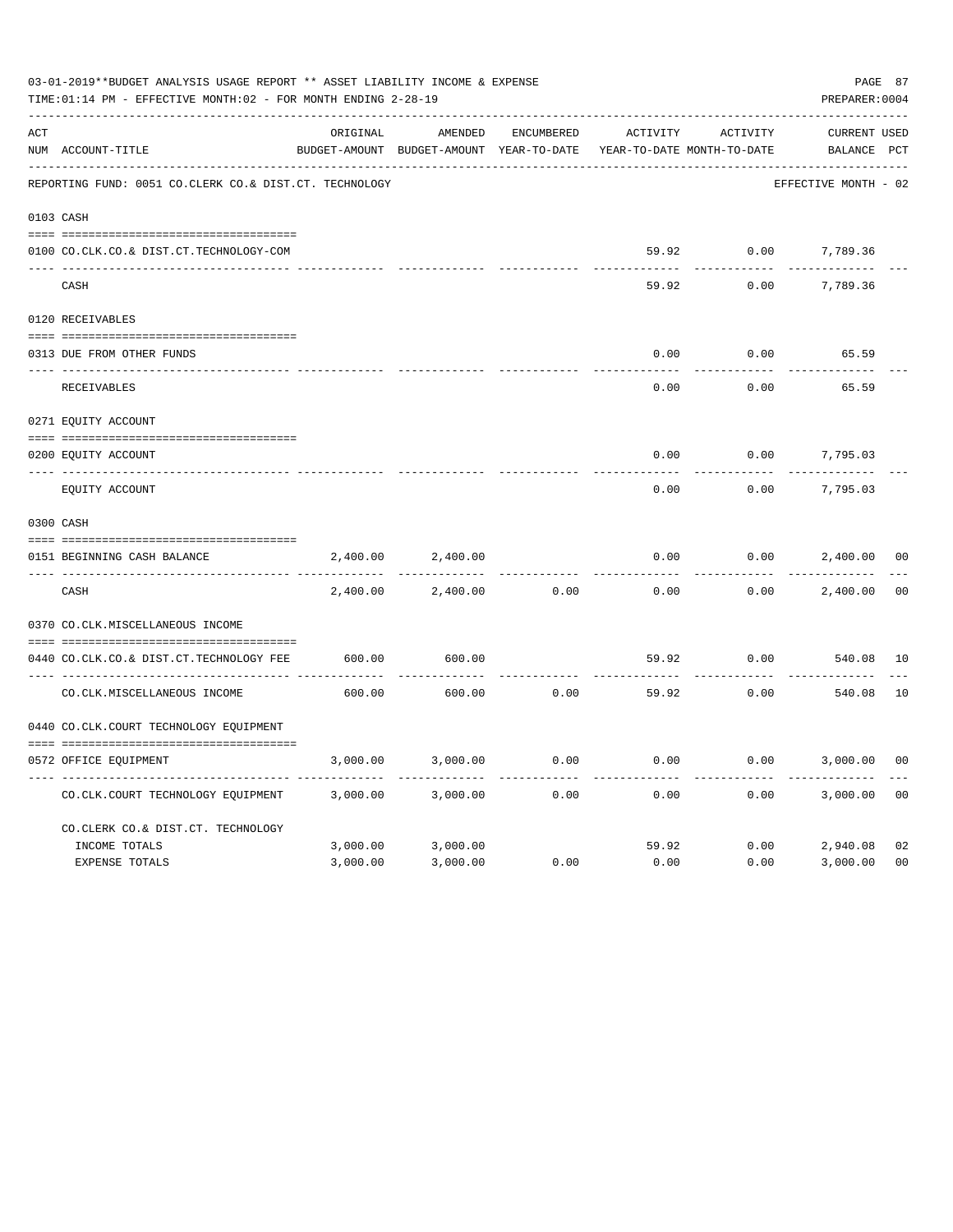|     | 03-01-2019**BUDGET ANALYSIS USAGE REPORT ** ASSET LIABILITY INCOME & EXPENSE<br>TIME: 01:14 PM - EFFECTIVE MONTH: 02 - FOR MONTH ENDING 2-28-19 |              |              |                       |                                                                                 |                           | PAGE 88<br>PREPARER: 0004   |
|-----|-------------------------------------------------------------------------------------------------------------------------------------------------|--------------|--------------|-----------------------|---------------------------------------------------------------------------------|---------------------------|-----------------------------|
| ACT | NUM ACCOUNT-TITLE                                                                                                                               | ORIGINAL     | AMENDED      | ENCUMBERED            | ACTIVITY<br>BUDGET-AMOUNT BUDGET-AMOUNT YEAR-TO-DATE YEAR-TO-DATE MONTH-TO-DATE | ACTIVITY                  | CURRENT USED<br>BALANCE PCT |
|     | REPORTING FUND: 0052 CO.CLK.COURT RECORDS PRESERVATION                                                                                          |              |              |                       |                                                                                 |                           | EFFECTIVE MONTH - 02        |
|     | 0103 CASH                                                                                                                                       |              |              |                       |                                                                                 |                           |                             |
|     | 0100 CO.CLK.COURT RECORDS PRESERVATION-                                                                                                         |              |              |                       |                                                                                 | $490.84 - 2.46$ 12,325.98 |                             |
|     | CASH                                                                                                                                            |              |              |                       |                                                                                 | 490.84- 2.46 12,325.98    | $- - - - - - -$             |
|     | 0120 RECEIVABLES                                                                                                                                |              |              |                       |                                                                                 |                           |                             |
|     | 0313 DUE FROM OTHER FUNDS                                                                                                                       |              |              |                       | 0.00                                                                            | 0.00                      | 90.00                       |
|     | <b>RECEIVABLES</b>                                                                                                                              |              |              |                       | 0.00                                                                            | ---------<br>0.00         | 90.00                       |
|     | 0200 SYSTEM ADDED LIABILITY DEPARTMENT                                                                                                          |              |              |                       |                                                                                 |                           |                             |
|     | 0910 SYSTEM ADDED LIABILITY LINE-ITEM                                                                                                           |              |              |                       |                                                                                 |                           | $619.64 - 0.00$ $619.64 -$  |
|     | SYSTEM ADDED LIABILITY DEPARTMENT                                                                                                               |              |              |                       | 619.64-                                                                         | 0.00                      | 619.64-                     |
|     | 0271 EQUITY ACCOUNT                                                                                                                             |              |              |                       |                                                                                 |                           |                             |
|     | 0200 EQUITY ACCOUNT                                                                                                                             |              |              |                       | 0.00                                                                            | $0.00$ 12,906.82          |                             |
|     | EQUITY ACCOUNT                                                                                                                                  |              |              |                       | 0.00                                                                            |                           | $0.00$ 12,906.82            |
|     | 0360 INTEREST EARNINGS                                                                                                                          |              |              |                       |                                                                                 |                           |                             |
|     | 0100 INTEREST EARNINGS                                                                                                                          | 0.00         | 0.00         |                       | 8.80                                                                            | 2.46                      | $8.80+$                     |
|     | ------------------ ---<br>INTEREST EARNINGS                                                                                                     | 0.00         | 0.00         | 0.00                  | 8.80                                                                            | 2.46                      | $8.80+$                     |
|     | 0370 CO.CLK.MISCELLANEOUS INCOME                                                                                                                |              |              |                       |                                                                                 |                           |                             |
|     | 0133 CO.CLK.COURT RECORDS PRESERVATION                                                                                                          | 0.00         | 0.00         |                       |                                                                                 |                           | $120.00$ 0.00 $120.00+$     |
|     | CO. CLK. MISCELLANEOUS INCOME                                                                                                                   | 0.00         | 0.00         | 0.00                  | 120.00                                                                          | 0.00                      | $120.00+$                   |
|     | 0449 CO.CLK.COURT RECORDS PRES.EQUIPMEN                                                                                                         |              |              |                       |                                                                                 |                           |                             |
|     | 0572 OFFICE EQUIPMENT                                                                                                                           | 0.00         | 0.00         | 0.00                  | 0.00                                                                            | 0.00                      | 0.00                        |
|     | CO. CLK. COURT RECORDS PRES. EQUIPMEN                                                                                                           | 0.00         | 0.00         | -------------<br>0.00 | 0.00                                                                            | 0.00                      | 0.00                        |
|     | CO. CLK. COURT RECORDS PRESERVATION                                                                                                             |              |              |                       |                                                                                 |                           |                             |
|     | INCOME TOTALS                                                                                                                                   | 0.00<br>0.00 | 0.00<br>0.00 | 0.00                  | 128.80<br>0.00                                                                  | 2.46<br>0.00              | $128.80+$<br>0.00           |
|     | EXPENSE TOTALS                                                                                                                                  |              |              |                       |                                                                                 |                           |                             |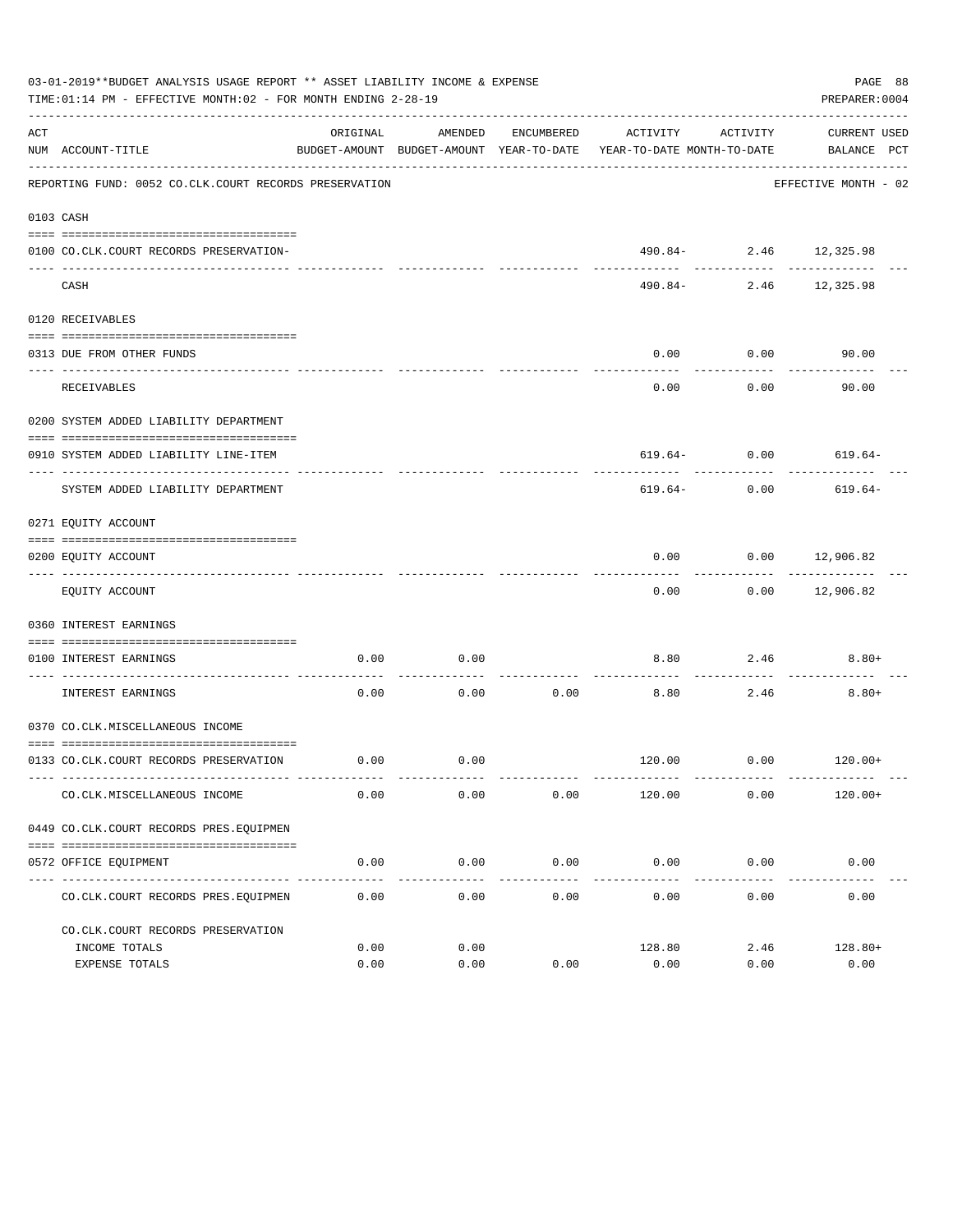|     | 03-01-2019**BUDGET ANALYSIS USAGE REPORT ** ASSET LIABILITY INCOME & EXPENSE<br>PAGE 89<br>TIME: 01:14 PM - EFFECTIVE MONTH: 02 - FOR MONTH ENDING 2-28-19<br>PREPARER: 0004 |            |                               |                      |                                                                                 |                      |                                                   |    |  |  |  |  |
|-----|------------------------------------------------------------------------------------------------------------------------------------------------------------------------------|------------|-------------------------------|----------------------|---------------------------------------------------------------------------------|----------------------|---------------------------------------------------|----|--|--|--|--|
| ACT | NUM ACCOUNT-TITLE                                                                                                                                                            | ORIGINAL   | AMENDED                       | ENCUMBERED           | ACTIVITY<br>BUDGET-AMOUNT BUDGET-AMOUNT YEAR-TO-DATE YEAR-TO-DATE MONTH-TO-DATE | ACTIVITY             | CURRENT USED<br>BALANCE PCT                       |    |  |  |  |  |
|     | REPORTING FUND: 0053 CO.CLERK RECORDS ARCHIVE                                                                                                                                |            |                               |                      |                                                                                 |                      | EFFECTIVE MONTH - 02                              |    |  |  |  |  |
|     | 0103 CASH                                                                                                                                                                    |            |                               |                      |                                                                                 |                      |                                                   |    |  |  |  |  |
|     | 0100 CO.CLK.REC.ARCHIVE -COMB.FUNDS CKI                                                                                                                                      |            |                               |                      |                                                                                 |                      | $59,378.35 - 0.00$ 263,384.20                     |    |  |  |  |  |
|     | CASH                                                                                                                                                                         |            |                               |                      |                                                                                 |                      | -----------<br>59,378.35- 0.00 263,384.20         |    |  |  |  |  |
|     | 0120 RECEIVABLES                                                                                                                                                             |            |                               |                      |                                                                                 |                      |                                                   |    |  |  |  |  |
|     | 0313 DUE FROM OTHER FUNDS                                                                                                                                                    |            |                               |                      | 0.00                                                                            |                      | $0.00$ 6,410.00                                   |    |  |  |  |  |
|     | RECEIVABLES                                                                                                                                                                  |            |                               |                      | 0.00                                                                            |                      | --------------<br>$0.00$ 6,410.00                 |    |  |  |  |  |
|     | 0200 SYSTEM ADDED LIABILITY DEPARTMENT                                                                                                                                       |            |                               |                      |                                                                                 |                      |                                                   |    |  |  |  |  |
|     | 0910 SYSTEM ADDED LIABILITY LINE-ITEM                                                                                                                                        |            |                               |                      |                                                                                 |                      | $37,392.00 - 0.00$ $37,392.00 -$                  |    |  |  |  |  |
|     | SYSTEM ADDED LIABILITY DEPARTMENT                                                                                                                                            |            |                               |                      |                                                                                 |                      | -------------<br>$37,392.00 - 0.00$ $37,392.00 -$ |    |  |  |  |  |
|     | 0271 EQUITY ACCOUNT                                                                                                                                                          |            |                               |                      |                                                                                 |                      |                                                   |    |  |  |  |  |
|     | 0200 EQUITY ACCOUNT                                                                                                                                                          |            |                               |                      |                                                                                 |                      | $0.00$ $0.00$ $329,172.55$                        |    |  |  |  |  |
|     | EQUITY ACCOUNT                                                                                                                                                               |            |                               |                      | ----------<br>0.00                                                              |                      | $0.00$ 329,172.55                                 |    |  |  |  |  |
|     | 0300 CASH                                                                                                                                                                    |            |                               |                      |                                                                                 |                      |                                                   |    |  |  |  |  |
|     | 0153 BEGINNING CASH BALANCE                                                                                                                                                  |            | 134,000.00 134,000.00         |                      |                                                                                 |                      | $0.00$ $0.00$ $134,000.00$ 00                     |    |  |  |  |  |
|     | CASH                                                                                                                                                                         |            | 134,000.00 134,000.00 0.00    |                      | 0.00                                                                            |                      | $0.00$ $134,000.00$ 00                            |    |  |  |  |  |
|     | 0370 MISCELLANEOUS INCOME                                                                                                                                                    |            |                               |                      |                                                                                 |                      |                                                   |    |  |  |  |  |
|     | 0133 CO. CLERK RECORDS ARCHIVE FEE                                                                                                                                           |            | $0.00$ 0.00                   |                      |                                                                                 |                      | $6,200.00$ $0.00$ $6,200.00+$                     |    |  |  |  |  |
|     | MISCELLANEOUS INCOME                                                                                                                                                         | 0.00       | 0.00                          | 0.00                 | 6, 200.00                                                                       | 0.00                 | $6, 200.00+$                                      |    |  |  |  |  |
|     | 0403 CO. CLERK RECORDS ARCHIVE                                                                                                                                               |            |                               |                      |                                                                                 |                      |                                                   |    |  |  |  |  |
|     |                                                                                                                                                                              |            |                               |                      |                                                                                 |                      |                                                   |    |  |  |  |  |
|     | 0437 DIGITAL IMAGING<br>0490 CO. CLERK MISCELLANEOUS                                                                                                                         | 0.00       | 134,000.00 134,000.00<br>0.00 | 0.00                 | $0.00$ 28,186.35<br>0.00                                                        | 0.00                 | $0.00$ $105,813.65$ 21<br>0.00                    |    |  |  |  |  |
|     | CO. CLERK RECORDS ARCHIVE                                                                                                                                                    | 134,000.00 | -------------<br>134,000.00   | ------------<br>0.00 | ------------<br>28,186.35                                                       | ------------<br>0.00 | ------------<br>105,813.65                        | 21 |  |  |  |  |
|     | CO. CLERK RECORDS ARCHIVE                                                                                                                                                    |            |                               |                      |                                                                                 |                      |                                                   |    |  |  |  |  |
|     | INCOME TOTALS                                                                                                                                                                | 134,000.00 | 134,000.00                    |                      | 6,200.00                                                                        | 0.00                 | 127,800.00                                        | 05 |  |  |  |  |
|     | EXPENSE TOTALS                                                                                                                                                               |            | 134,000.00 134,000.00         | 0.00                 | 28,186.35                                                                       | 0.00                 | 105,813.65                                        | 21 |  |  |  |  |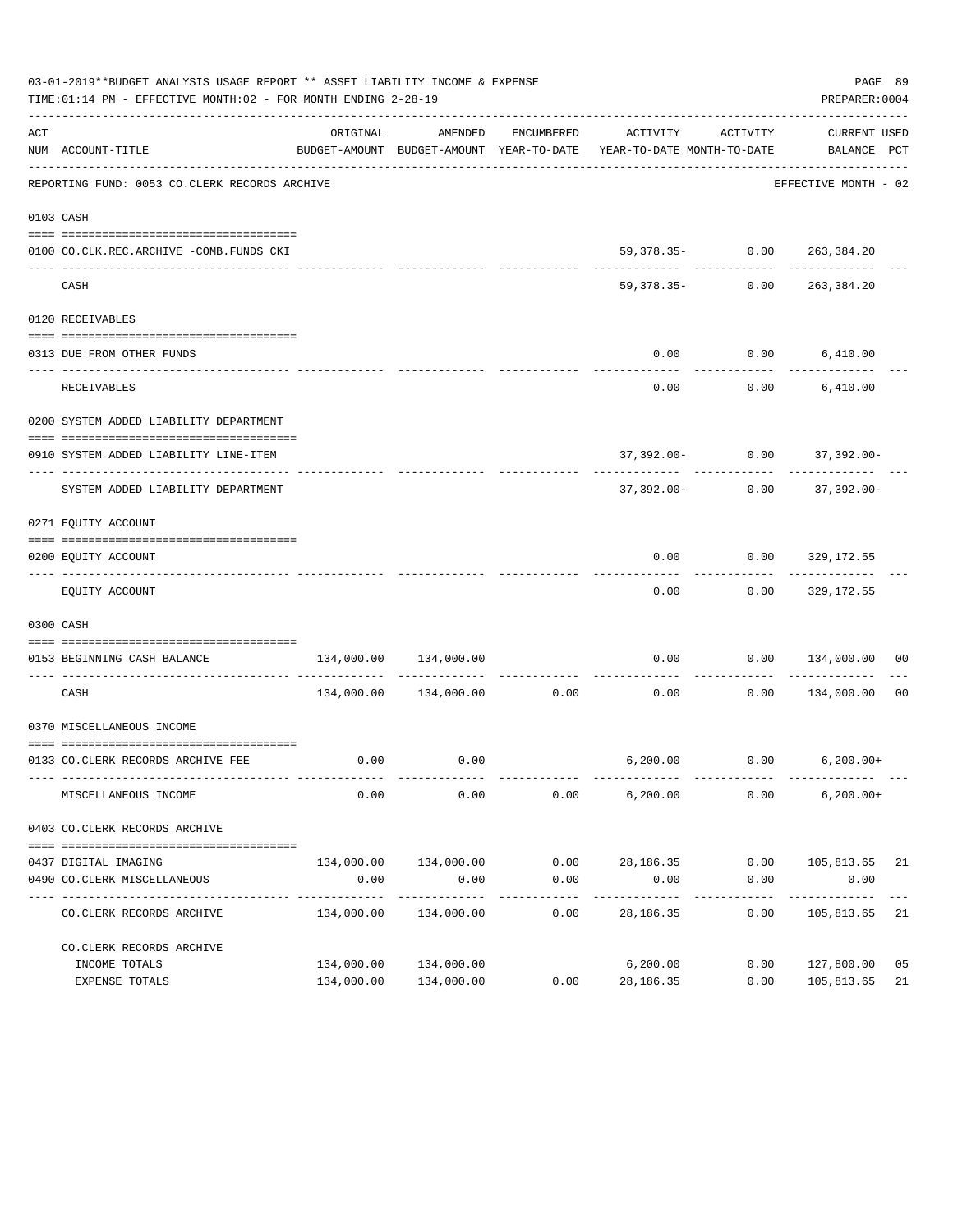|     | 03-01-2019**BUDGET ANALYSIS USAGE REPORT ** ASSET LIABILITY INCOME & EXPENSE<br>TIME:01:14 PM - EFFECTIVE MONTH:02 - FOR MONTH ENDING 2-28-19 |                    |                                                     |                       |                                        |                               | PAGE 90<br>PREPARER: 0004          |
|-----|-----------------------------------------------------------------------------------------------------------------------------------------------|--------------------|-----------------------------------------------------|-----------------------|----------------------------------------|-------------------------------|------------------------------------|
| ACT | NUM ACCOUNT-TITLE                                                                                                                             | ORIGINAL           | AMENDED<br>BUDGET-AMOUNT BUDGET-AMOUNT YEAR-TO-DATE | ENCUMBERED            | ACTIVITY<br>YEAR-TO-DATE MONTH-TO-DATE | ACTIVITY                      | <b>CURRENT USED</b><br>BALANCE PCT |
|     | REPORTING FUND: 0055 F.C. LAW ENFORCEMENT EDUCATION                                                                                           |                    |                                                     |                       |                                        |                               | EFFECTIVE MONTH - 02               |
|     | 0102 A/P CLEARING                                                                                                                             |                    |                                                     |                       |                                        |                               |                                    |
|     | 0100 A/P CLEARING<br>---- ---------                                                                                                           |                    |                                                     |                       | 0.00                                   | 0.00                          | 0.00                               |
|     | A/P CLEARING                                                                                                                                  |                    |                                                     |                       | 0.00                                   | 0.00                          | 0.00                               |
|     | 0103 CASH                                                                                                                                     |                    |                                                     |                       |                                        |                               |                                    |
|     | 0155 F.C. LAW ENFORCEMENT EDUCATION                                                                                                           |                    |                                                     |                       |                                        | 2, 282.76 2, 282.76 2, 332.56 |                                    |
|     | CASH                                                                                                                                          |                    |                                                     |                       | 2,282.76                               |                               | 2,282.76 2,332.56                  |
|     | 0200 LIABILITY ACCOUNT                                                                                                                        |                    |                                                     |                       |                                        |                               |                                    |
|     | 0910 SYSTEM ADDED LIABILITY LINE-ITEM                                                                                                         |                    |                                                     |                       | 0.00                                   | 0.00                          | 0.00                               |
|     |                                                                                                                                               |                    |                                                     |                       |                                        |                               |                                    |
|     | LIABILITY ACCOUNT                                                                                                                             |                    |                                                     |                       | 0.00                                   | 0.00                          | 0.00                               |
|     | 0271 EQUITY ACCOUNT                                                                                                                           |                    |                                                     |                       |                                        |                               |                                    |
|     | 0200 EQUITY ACCOUNT                                                                                                                           |                    |                                                     |                       | 0.00                                   | 0.00                          | 49.80                              |
|     | EQUITY ACCOUNT                                                                                                                                |                    |                                                     |                       | 0.00                                   | 0.00                          | 49.80                              |
|     | 0300 CASH                                                                                                                                     |                    |                                                     |                       |                                        |                               |                                    |
|     |                                                                                                                                               |                    |                                                     |                       |                                        |                               |                                    |
|     | 0156 BEGINNING CASH BALANCE                                                                                                                   | 0.00               | 0.00                                                |                       | 0.00                                   | 0.00                          | 0.00                               |
|     | -----------------------------<br>CASH                                                                                                         | 0.00               | 0.00                                                | 0.00                  | 0.00                                   | 0.00                          | 0.00                               |
|     | 0360 INTEREST EARNINGS                                                                                                                        |                    |                                                     |                       |                                        |                               |                                    |
|     | 0100 INTEREST EARNINGS                                                                                                                        | 0.00               | 0.00                                                |                       | 0.00                                   | 0.00                          | 0.00                               |
|     |                                                                                                                                               |                    |                                                     |                       |                                        |                               |                                    |
|     | INTEREST EARNINGS                                                                                                                             | 0.00               | 0.00                                                | 0.00                  | 0.00                                   | 0.00                          | 0.00                               |
|     | 0370 MISCELLANEOUS                                                                                                                            |                    |                                                     |                       |                                        |                               |                                    |
|     | 0130 REFUNDS & MISCELLANEOUS                                                                                                                  | 0.00               | 0.00                                                |                       |                                        | $0.00$ 0.00                   | 0.00                               |
|     | 0160 PEACE OFFICER ALLOCATION                                                                                                                 | 1,800.00           | 1,800.00                                            |                       |                                        | 2, 282.76 2, 282.76           | 482.76+ 127                        |
|     | MISCELLANEOUS                                                                                                                                 | 1,800.00           | 1,800.00                                            |                       | $0.00$ 2,282.76                        | 2,282.76                      | 482.76+ 127                        |
|     | 0560 LAW ENFORCEMENT EDUCATION                                                                                                                |                    |                                                     |                       |                                        |                               |                                    |
|     | 0427 OUT OF COUNTY TRAVEL                                                                                                                     | 0.00               | 0.00                                                | 0.00                  |                                        | $0.00$ 0.00                   | 0.00                               |
|     | 0428 TRAINING & TUITION                                                                                                                       |                    | 1,800.00    1,800.00                                | 0.00                  | 0.00                                   |                               | $0.00$ 1,800.00<br>0 <sub>0</sub>  |
|     | 0435 PRINTING                                                                                                                                 | 0.00               | 0.00                                                | 0.00                  | 0.00                                   | 0.00                          | 0.00                               |
|     | 0490 MISCELLANEOUS                                                                                                                            | 0.00<br>---------- | 0.00                                                | 0.00<br>$- - - - - -$ | 0.00<br>-------                        | 0.00<br>-------               | 0.00<br>---------                  |
|     | LAW ENFORCEMENT EDUCATION                                                                                                                     | 1,800.00           | 1,800.00                                            | 0.00                  | 0.00                                   | 0.00                          | 1,800.00<br>00                     |
|     | 0999 ACCOUNTS PAYABLE                                                                                                                         |                    |                                                     |                       |                                        |                               |                                    |
|     | 0100 A/P CLEARING ACCOUNT                                                                                                                     |                    |                                                     |                       | 0.00                                   | 0.00                          | 0.00                               |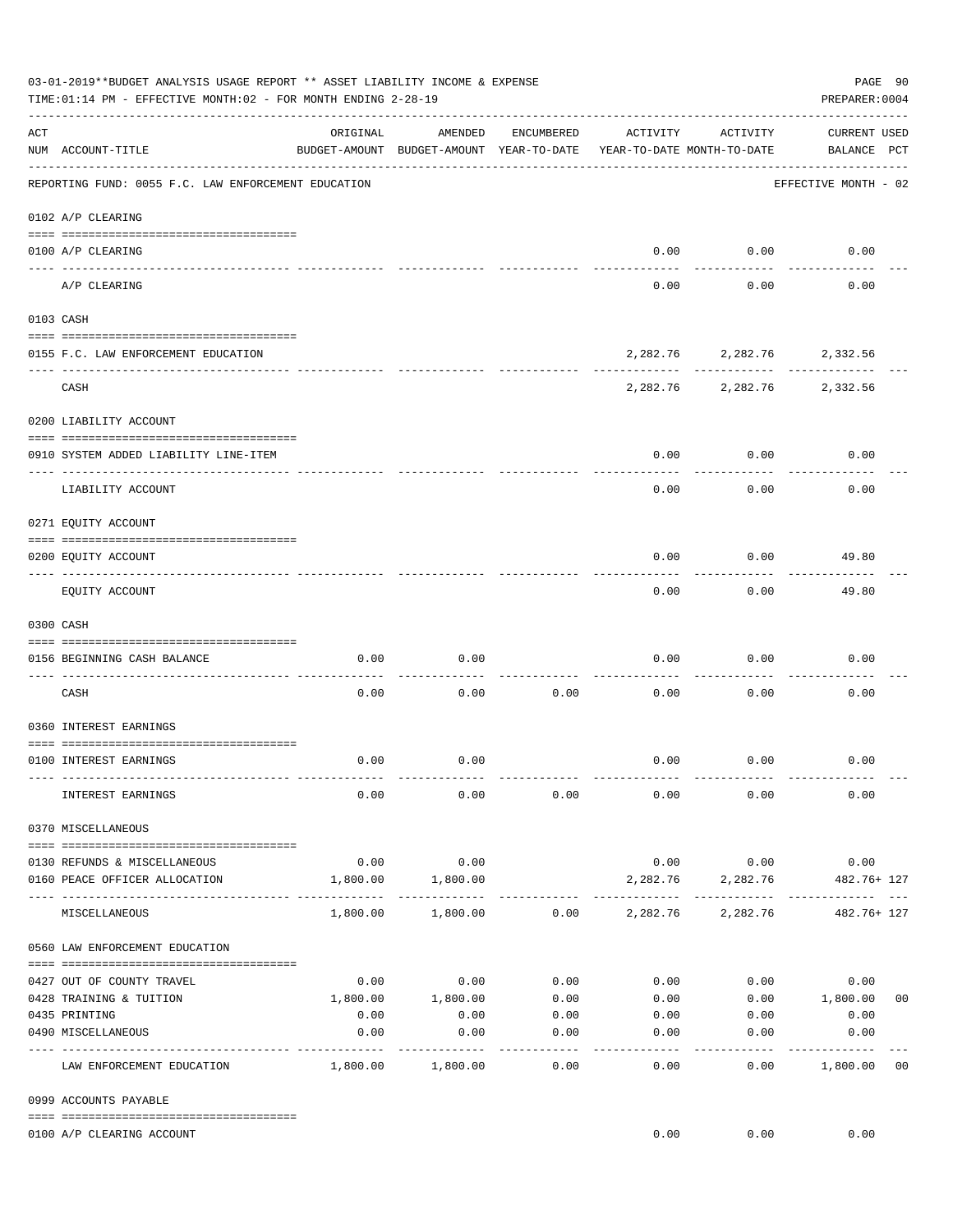|     | 03-01-2019**BUDGET ANALYSIS USAGE REPORT ** ASSET LIABILITY INCOME & EXPENSE<br>TIME: 01:14 PM - EFFECTIVE MONTH: 02 - FOR MONTH ENDING 2-28-19 |                                                                     |          |            |          |          | PAGE 91<br>PREPARER: 0004   |  |
|-----|-------------------------------------------------------------------------------------------------------------------------------------------------|---------------------------------------------------------------------|----------|------------|----------|----------|-----------------------------|--|
| ACT |                                                                                                                                                 | ORIGINAL                                                            | AMENDED  | ENCUMBERED | ACTIVITY | ACTIVITY | CURRENT USED                |  |
|     | NUM ACCOUNT-TITLE                                                                                                                               | BUDGET-AMOUNT BUDGET-AMOUNT YEAR-TO-DATE YEAR-TO-DATE_MONTH-TO-DATE |          |            |          |          | BALANCE PCT                 |  |
|     | REPORTING FUND: 0055 F.C. LAW ENFORCEMENT EDUCATION                                                                                             |                                                                     |          |            |          |          | EFFECTIVE MONTH - 02        |  |
|     | ACCOUNTS PAYABLE                                                                                                                                |                                                                     |          |            | 0.00     | 0.00     | 0.00                        |  |
|     | F.C. LAW ENFORCEMENT EDUCATION                                                                                                                  |                                                                     |          |            |          |          |                             |  |
|     | INCOME TOTALS                                                                                                                                   | 1,800.00                                                            | 1,800.00 |            | 2,282.76 | 2,282.76 | 482.76+ 127                 |  |
|     | EXPENSE TOTALS                                                                                                                                  | 1,800.00                                                            | 1,800.00 | 0.00       | 0.00     | 0.00     | 1,800.00<br>$\overline{00}$ |  |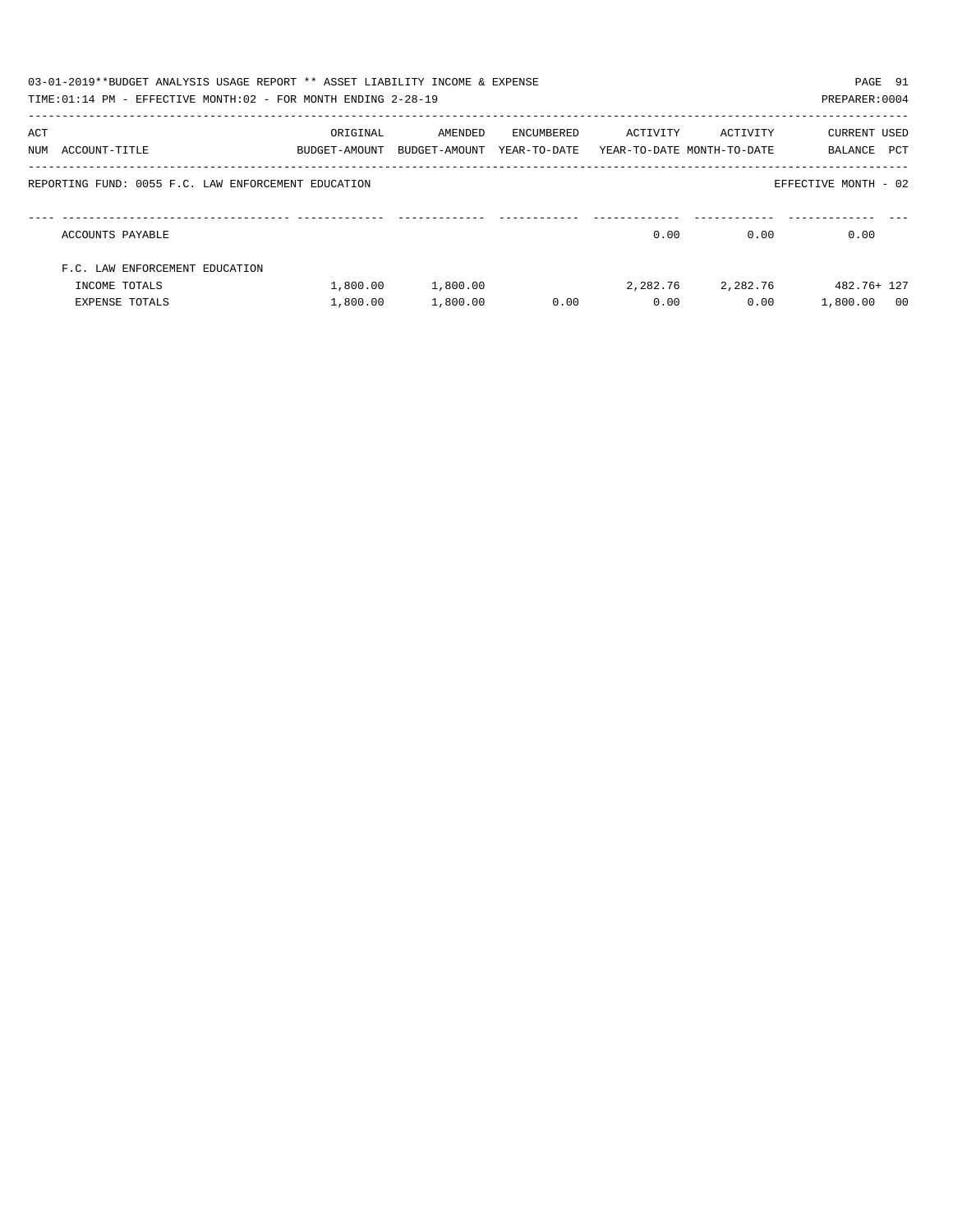|                    | 03-01-2019**BUDGET ANALYSIS USAGE REPORT ** ASSET LIABILITY INCOME & EXPENSE<br>PAGE 92<br>TIME: 01:14 PM - EFFECTIVE MONTH: 02 - FOR MONTH ENDING 2-28-19<br>PREPARER: 0004 |                                                      |               |            |                                        |                                                   |                                    |                |  |  |  |  |
|--------------------|------------------------------------------------------------------------------------------------------------------------------------------------------------------------------|------------------------------------------------------|---------------|------------|----------------------------------------|---------------------------------------------------|------------------------------------|----------------|--|--|--|--|
| $\mathop{\rm ACT}$ | NUM ACCOUNT-TITLE                                                                                                                                                            | ORIGINAL<br>BUDGET-AMOUNT BUDGET-AMOUNT YEAR-TO-DATE | AMENDED       | ENCUMBERED | ACTIVITY<br>YEAR-TO-DATE MONTH-TO-DATE | ACTIVITY                                          | <b>CURRENT USED</b><br>BALANCE PCT |                |  |  |  |  |
|                    | REPORTING FUND: 0056 F C SHERIFF FORFEITURE                                                                                                                                  |                                                      |               |            |                                        |                                                   | EFFECTIVE MONTH - 02               |                |  |  |  |  |
|                    | 0100 PAYROLL                                                                                                                                                                 |                                                      |               |            |                                        |                                                   |                                    |                |  |  |  |  |
| $- - - - - - - -$  | 0100 PAYROLL                                                                                                                                                                 |                                                      |               |            |                                        | $0.00$ 0.00                                       | 0.00                               |                |  |  |  |  |
|                    | PAYROLL                                                                                                                                                                      |                                                      |               |            | 0.00                                   | 0.00                                              | 0.00                               |                |  |  |  |  |
|                    | 0102 A/P CLEARING                                                                                                                                                            |                                                      |               |            |                                        |                                                   |                                    |                |  |  |  |  |
|                    | 0100 A/P CLEARING                                                                                                                                                            |                                                      |               |            | 0.00                                   | 0.00                                              | 0.00                               |                |  |  |  |  |
|                    | A/P CLEARING                                                                                                                                                                 |                                                      |               |            | 0.00                                   | 0.00                                              | 0.00                               |                |  |  |  |  |
|                    | 0103 CASH                                                                                                                                                                    |                                                      |               |            |                                        |                                                   |                                    |                |  |  |  |  |
|                    |                                                                                                                                                                              |                                                      |               |            |                                        |                                                   |                                    |                |  |  |  |  |
|                    | 0156 CASH-F C SHERIFF FORFEITURE<br>0159 CASH-FEDERAL FORFEITURE 2018                                                                                                        |                                                      |               |            | 17,690.39-                             | 15, 774. 33 - 2, 302. 63 - 35, 105. 85<br>124.12- | 260.69                             |                |  |  |  |  |
|                    |                                                                                                                                                                              |                                                      |               |            |                                        |                                                   |                                    |                |  |  |  |  |
|                    | CASH                                                                                                                                                                         |                                                      |               |            |                                        | $33,464.72 - 2,426.75 - 35,366.54$                |                                    |                |  |  |  |  |
|                    | 0200 LIABILITY ACCOUNT                                                                                                                                                       |                                                      |               |            |                                        |                                                   |                                    |                |  |  |  |  |
|                    | 0910 SYSTEM ADDED LIABILITY LINE-ITEM                                                                                                                                        |                                                      |               |            | 0.00                                   | 0.00                                              | 0.00                               |                |  |  |  |  |
|                    | LIABILITY ACCOUNT                                                                                                                                                            |                                                      |               |            | 0.00                                   | 0.00                                              | 0.00                               |                |  |  |  |  |
|                    | 0271 EQUITY ACCOUNT                                                                                                                                                          |                                                      |               |            |                                        |                                                   |                                    |                |  |  |  |  |
|                    | 0200 EQUITY ACCOUNT                                                                                                                                                          |                                                      |               |            | 0.00                                   | 0.00                                              | 68,831.26                          |                |  |  |  |  |
|                    | EQUITY ACCOUNT                                                                                                                                                               |                                                      |               |            | 0.00                                   | 0.00                                              | 68,831.26                          |                |  |  |  |  |
|                    | 0300 CASH                                                                                                                                                                    |                                                      |               |            |                                        |                                                   |                                    |                |  |  |  |  |
|                    | 0156 BEGINNING CASH BALANCE                                                                                                                                                  | 0.00                                                 | 22,934.30     |            | 0.00                                   | 0.00                                              | 22,934.30 00                       |                |  |  |  |  |
|                    | CASH                                                                                                                                                                         | 0.00                                                 | 22,934.30     | 0.00       | 0.00                                   | 0.00                                              | 22,934.30                          | 0 <sub>0</sub> |  |  |  |  |
|                    | 0330 GRANTS                                                                                                                                                                  |                                                      |               |            |                                        |                                                   |                                    |                |  |  |  |  |
|                    | 0560 BULLETPROOF VEST PARTNERSHIP                                                                                                                                            | 0.00                                                 | 0.00          |            | 0.00                                   | 0.00                                              | 0.00                               |                |  |  |  |  |
|                    | GRANTS                                                                                                                                                                       | 0.00                                                 | 0.00          | 0.00       | 0.00                                   | 0.00                                              | 0.00                               |                |  |  |  |  |
|                    | 0352 OTHER FOREITURES                                                                                                                                                        |                                                      |               |            |                                        |                                                   |                                    |                |  |  |  |  |
|                    |                                                                                                                                                                              |                                                      |               |            |                                        |                                                   |                                    |                |  |  |  |  |
|                    | 0200 CONTRABAND FOREITURE                                                                                                                                                    | 0.00                                                 | 0.00          |            | 0.00                                   | 0.00                                              | 0.00                               |                |  |  |  |  |
|                    | 0300 PLEA BARGAIN AGREEMENT                                                                                                                                                  | 0.00                                                 | 0.00          |            | 0.00                                   | 0.00                                              | 0.00                               |                |  |  |  |  |
|                    | 0432 LIVESTOCK SEIZURE                                                                                                                                                       | 0.00                                                 | 0.00<br>----- |            | 0.00                                   | 0.00                                              | 0.00                               |                |  |  |  |  |
|                    | OTHER FOREITURES                                                                                                                                                             | 0.00                                                 | 0.00          | 0.00       | 0.00                                   | 0.00                                              | 0.00                               |                |  |  |  |  |
|                    | 0355 FEDERAL FORFEITURE FUNDS 2018                                                                                                                                           |                                                      |               |            |                                        |                                                   |                                    |                |  |  |  |  |
|                    | 0560 FEDERAL FORFEITURE FUNDS 2018                                                                                                                                           | 0.00                                                 | 0.00          |            | 0.00                                   | 0.00                                              | 0.00                               |                |  |  |  |  |
|                    |                                                                                                                                                                              |                                                      |               |            |                                        | ------------                                      | -------------                      |                |  |  |  |  |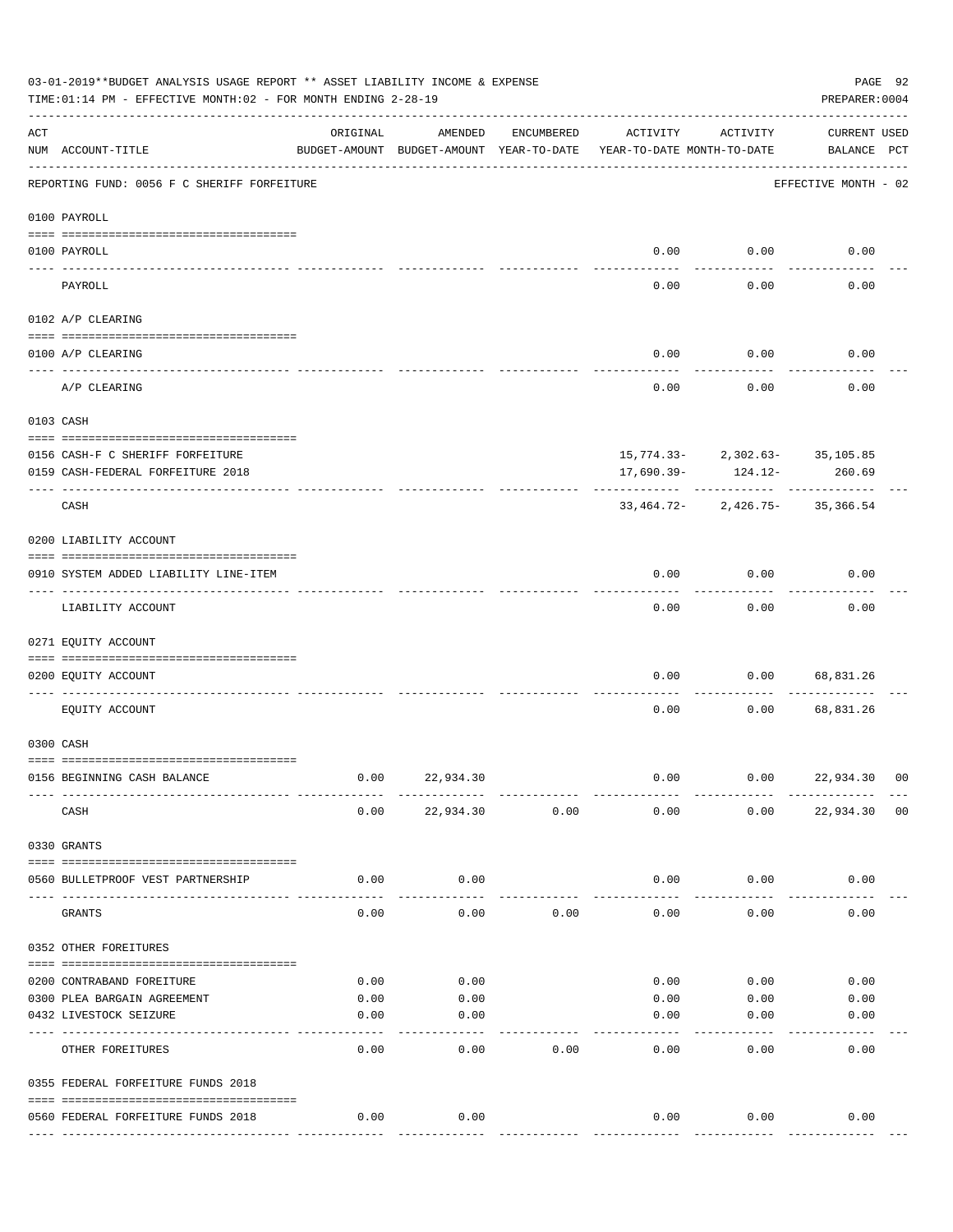TIME:01:14 PM - EFFECTIVE MONTH:02 - FOR MONTH ENDING 2-28-19 PREPARER:0004

| ACT<br>NUM ACCOUNT-TITLE                                                        | ORIGINAL     | AMENDED<br>BUDGET-AMOUNT BUDGET-AMOUNT YEAR-TO-DATE | ENCUMBERED           | ACTIVITY<br>YEAR-TO-DATE MONTH-TO-DATE | ACTIVITY     | <b>CURRENT USED</b><br>BALANCE<br>PCT |
|---------------------------------------------------------------------------------|--------------|-----------------------------------------------------|----------------------|----------------------------------------|--------------|---------------------------------------|
| REPORTING FUND: 0056 F C SHERIFF FORFEITURE                                     |              |                                                     |                      |                                        |              | EFFECTIVE MONTH - 02                  |
| FEDERAL FORFEITURE FUNDS 2018                                                   | 0.00         | 0.00                                                | 0.00                 | 0.00                                   | 0.00         | 0.00                                  |
| 0360 INTEREST EARNINGS                                                          |              |                                                     |                      |                                        |              |                                       |
|                                                                                 |              |                                                     |                      |                                        |              |                                       |
| 0100 INTEREST EARNINGS-SO FORFEITURE<br>0159 INTEREST EARNINGS-FEDERAL FORF 201 | 0.00<br>0.00 | 0.00<br>0.00                                        |                      | 23.63<br>0.00                          | 3.25<br>0.00 | $23.63+$<br>0.00                      |
|                                                                                 |              |                                                     |                      |                                        |              |                                       |
| INTEREST EARNINGS                                                               | 0.00         | 0.00                                                | 0.00                 | 23.63                                  | 3.25         | $23.63+$                              |
| 0370 MISCELLANEOUS                                                              |              |                                                     |                      |                                        |              |                                       |
| 0108 FEDERAL OT REIMBURSEMENT                                                   | 0.00         | 0.00                                                |                      | 0.00                                   | 0.00         | 0.00                                  |
| 0130 REFUNDS & MISCELLANEOUS                                                    | 0.00         | 0.00                                                |                      | 0.00                                   | 0.00         | 0.00                                  |
|                                                                                 |              | -----                                               |                      |                                        |              |                                       |
| MISCELLANEOUS                                                                   | 0.00         | 0.00                                                | 0.00                 | 0.00                                   | 0.00         | 0.00                                  |
| 0390 TRANSFERS                                                                  |              |                                                     |                      |                                        |              |                                       |
| 0140 TRANSFERS IN                                                               | 0.00         | 0.00                                                |                      | 0.00                                   | 0.00         | 0.00                                  |
|                                                                                 |              |                                                     |                      |                                        |              |                                       |
| TRANSFERS                                                                       | 0.00         | 0.00                                                | 0.00                 | 0.00                                   | 0.00         | 0.00                                  |
| 0560 F C SHERIFF FORFEITURE                                                     |              |                                                     |                      |                                        |              |                                       |
|                                                                                 |              |                                                     |                      |                                        |              |                                       |
| 0108 SALARY                                                                     | 0.00         | 0.00                                                | 0.00                 | 0.00                                   | 0.00         | 0.00                                  |
| 0201 SOCIAL SECURITY TAXES                                                      | 0.00         | 0.00                                                | 0.00                 | 0.00                                   | 0.00         | 0.00                                  |
| 0202 GROUP HEALTH INSURANCE<br>0203 RETIREMENT                                  | 0.00<br>0.00 | 0.00<br>0.00                                        | 0.00<br>0.00         | 0.00<br>0.00                           | 0.00<br>0.00 | 0.00<br>0.00                          |
| 0204 WORKERS COMPENSATION                                                       | 0.00         | 0.00                                                | 0.00                 | 0.00                                   | 0.00         | 0.00                                  |
| 0205 MEDICARE TAX                                                               | 0.00         | 0.00                                                | 0.00                 | 0.00                                   | 0.00         | 0.00                                  |
| 0310 SUPPLIES                                                                   | 0.00         | 0.00                                                | 0.00                 | 0.00                                   | 0.00         | 0.00                                  |
| 0316 EMPLOYEE AWARDS BANQUET                                                    | 0.00         | 0.00                                                | 0.00                 | 0.00                                   | 0.00         | 0.00                                  |
| 0395 UNIFORMS/PROT.VESTS                                                        | 0.00         | 0.00                                                | 0.00                 | 0.00                                   | 0.00         | 0.00                                  |
| 0423 INTERNET SERVICE                                                           | 0.00         | 2,740.00                                            | 0.00                 | 1,282.22                               | 149.08       | 1,457.78<br>47                        |
| 0427 OUT OF COUNTY TRAVEL                                                       | 0.00         | 0.00                                                | 0.00                 | 0.00                                   | 0.00         | 0.00                                  |
| 0428 TRAINING & TUITION                                                         | 0.00         | 0.00                                                | 0.00                 | 0.00                                   | 0.00         | 0.00                                  |
| 0452 R & M EQUIPMENT                                                            | 0.00         | 0.00                                                | 0.00                 | 0.00                                   | 0.00         | 0.00                                  |
| 0454 R&M AUTO                                                                   | 0.00         | 209.00                                              | 0.00                 | 208.19                                 | 0.00         | $0.81$ 100                            |
| 0460 EQUIPMENT RENTAL/LEASE                                                     | 0.00         | 0.00                                                | 0.00                 | 0.00                                   | 0.00         | 0.00                                  |
| 0490 MISCELLANEOUS                                                              | 0.00         | 0.00                                                | 0.00                 | 0.00                                   | 0.00         | 0.00                                  |
| 0495 NARCOTICS AND/OR OTHER INVESTIGATI                                         | 0.00         | 0.00                                                | 0.00                 | 0.00                                   | 0.00         | 0.00                                  |
| 0499 BANK SERVICE FEES                                                          | 0.00         | 0.00                                                | 0.00                 | 0.00                                   | 0.00         | 0.00                                  |
| 0571 AUTOMOBILES<br>0572 OFFICE EQUIPMENT                                       | 0.00<br>0.00 | 0.00<br>0.00                                        | 0.00<br>0.00         | 0.00<br>2,414.00                       | 0.00<br>0.00 | 0.00<br>$2,414.00-$                   |
| 0573 TELEPHONE EQUIPMENT                                                        | 0.00         | 0.00                                                | 0.00                 | 0.00                                   | 0.00         | 0.00                                  |
| 0574 TECHNOLOGY                                                                 | 0.00         | 0.00                                                | 0.00                 | 5,149.00                               | 0.00         | $5,149.00 -$                          |
| 0579 WEAPONS                                                                    | 0.00         | 0.00                                                | 0.00                 | 955.92                                 | 955.92       | 955.92-                               |
| 0580 INVESTIGATIVE EQUIPMENT                                                    | 0.00         | 2,415.00                                            | 0.00                 | 5,785.56                               | 1,200.00     | 3,370.56-240                          |
| F C SHERIFF FORFEITURE                                                          | 0.00         | -----------<br>5,364.00                             | ------------<br>0.00 |                                        |              | 15,794.89 2,305.00 10,430.89-294      |
| 0565 INVESTIGATOR CRIMES AGAINST CHILDR                                         |              |                                                     |                      |                                        |              |                                       |
| 0108 SALARY                                                                     | 0.00         | 0.00                                                | 0.00                 | 0.00                                   | 0.00         | 0.00                                  |
| 0201 SOCIAL SECURITY TAXES                                                      | 0.00         | 0.00                                                | 0.00                 | 0.00                                   | 0.00         | 0.00                                  |
|                                                                                 |              |                                                     |                      |                                        |              |                                       |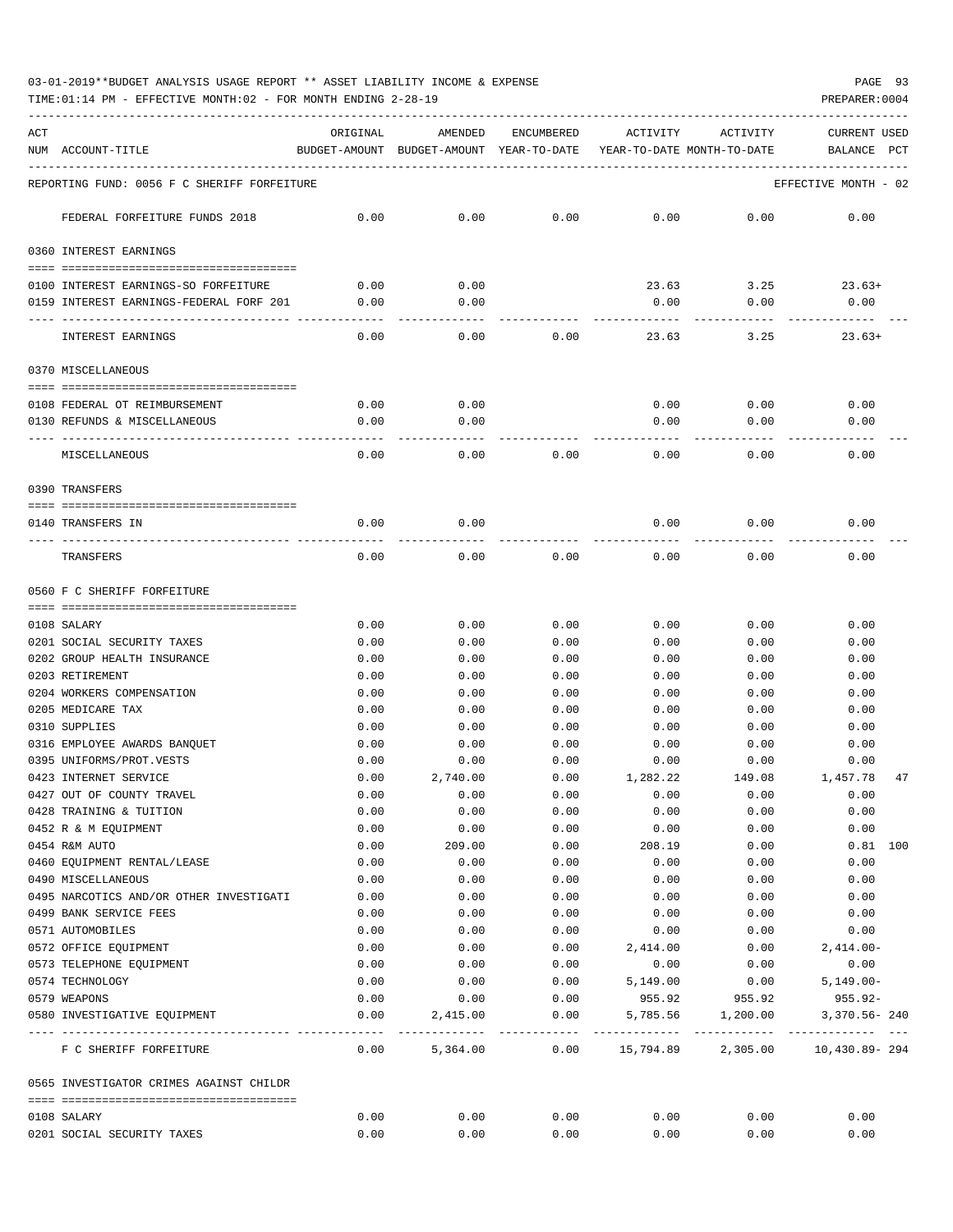TIME:01:14 PM - EFFECTIVE MONTH:02 - FOR MONTH ENDING 2-28-19 PREPARER:0004

| ACT |                                             | ORIGINAL | AMENDED          |              | ENCUMBERED ACTIVITY         |                           | ACTIVITY CURRENT USED                                                           |
|-----|---------------------------------------------|----------|------------------|--------------|-----------------------------|---------------------------|---------------------------------------------------------------------------------|
|     | NUM ACCOUNT-TITLE                           |          |                  |              |                             |                           | BUDGET-AMOUNT BUDGET-AMOUNT YEAR-TO-DATE YEAR-TO-DATE MONTH-TO-DATE BALANCE PCT |
|     | REPORTING FUND: 0056 F C SHERIFF FORFEITURE |          |                  |              |                             |                           | EFFECTIVE MONTH - 02                                                            |
|     | 0202 GROUP HEALTH INSURANCE                 | 0.00     | 0.00             | 0.00         | $0.00$ 0.00                 |                           | 0.00                                                                            |
|     | 0203 RETIREMENT                             | 0.00     | 0.00             | 0.00         | $0.00$ 0.00                 |                           | 0.00                                                                            |
|     | 0204 WORKERS COMPENSATION                   | 0.00     | 0.00             | 0.00         | 0.00                        | 0.00                      | 0.00                                                                            |
|     | 0205 MEDICARE TAX                           | 0.00     | 0.00             | 0.00         | $0.00$ 0.00                 |                           | 0.00                                                                            |
|     | INVESTIGATOR CRIMES AGAINST CHILDR          | 0.00     | 0.00             | 0.00         | -----------                 | ----------<br>$0.00$ 0.00 | 0.00                                                                            |
|     | 0570 FEDERAL FORFEITURE FUNDS 2018          |          |                  |              |                             |                           |                                                                                 |
|     |                                             |          |                  |              |                             |                           |                                                                                 |
|     | 0310 OFFICE & MISC. SUPPLIES                | 0.00     | 0.00             | 0.00         | 0.00                        | 0.00                      | 0.00                                                                            |
|     | 0395 UNIFORMS/PROT. VESTS/BADGES            | 0.00     | 0.00             | 0.00         | 0.00                        | 0.00                      | 0.00                                                                            |
|     | 0571 AUTOMOBILES                            | 0.00     | 0.00             | 0.00         | $0.00$ $0.00$ $0.00$ $0.00$ |                           |                                                                                 |
|     | 0572 EOUIPMENT                              | 0.00     | 0.00             | 0.00         | $0.00$ 0.00                 |                           | 0.00                                                                            |
|     | 0574 TECHNOLOGY                             | 0.00     | 300.00           | 0.00         |                             |                           | 423.16 125.00 123.16-141                                                        |
|     | 0579 WEAPONS                                | 0.00     | 17,270.30        |              | $0.00$ 17,270.30 0.00       |                           | $0.00$ 100                                                                      |
|     | FEDERAL FORFEITURE FUNDS 2018               |          |                  | ------------ | -------------               | -------------             | $0.00$ 17,570.30 0.00 17,693.46 125.00 123.16-101                               |
|     | 0999 ACCOUNTS PAYABLE                       |          |                  |              |                             |                           |                                                                                 |
|     |                                             |          |                  |              |                             |                           |                                                                                 |
|     | 0100 A/P CLEARING ACCOUNT                   |          |                  |              | 0.00                        | 0.00<br>------------      | 0.00                                                                            |
|     | ACCOUNTS PAYABLE                            |          |                  |              | 0.00                        | 0.00                      | 0.00                                                                            |
|     | F C SHERIFF FORFEITURE                      |          |                  |              |                             |                           |                                                                                 |
|     | INCOME TOTALS                               |          | $0.00$ 22,934.30 |              |                             |                           | $23.63$ $3.25$ $22,910.67$ 00                                                   |
|     | <b>EXPENSE TOTALS</b>                       | 0.00     | 22,934.30        |              |                             |                           | $0.00$ 33,488.35 2,430.00 10,554.05-146                                         |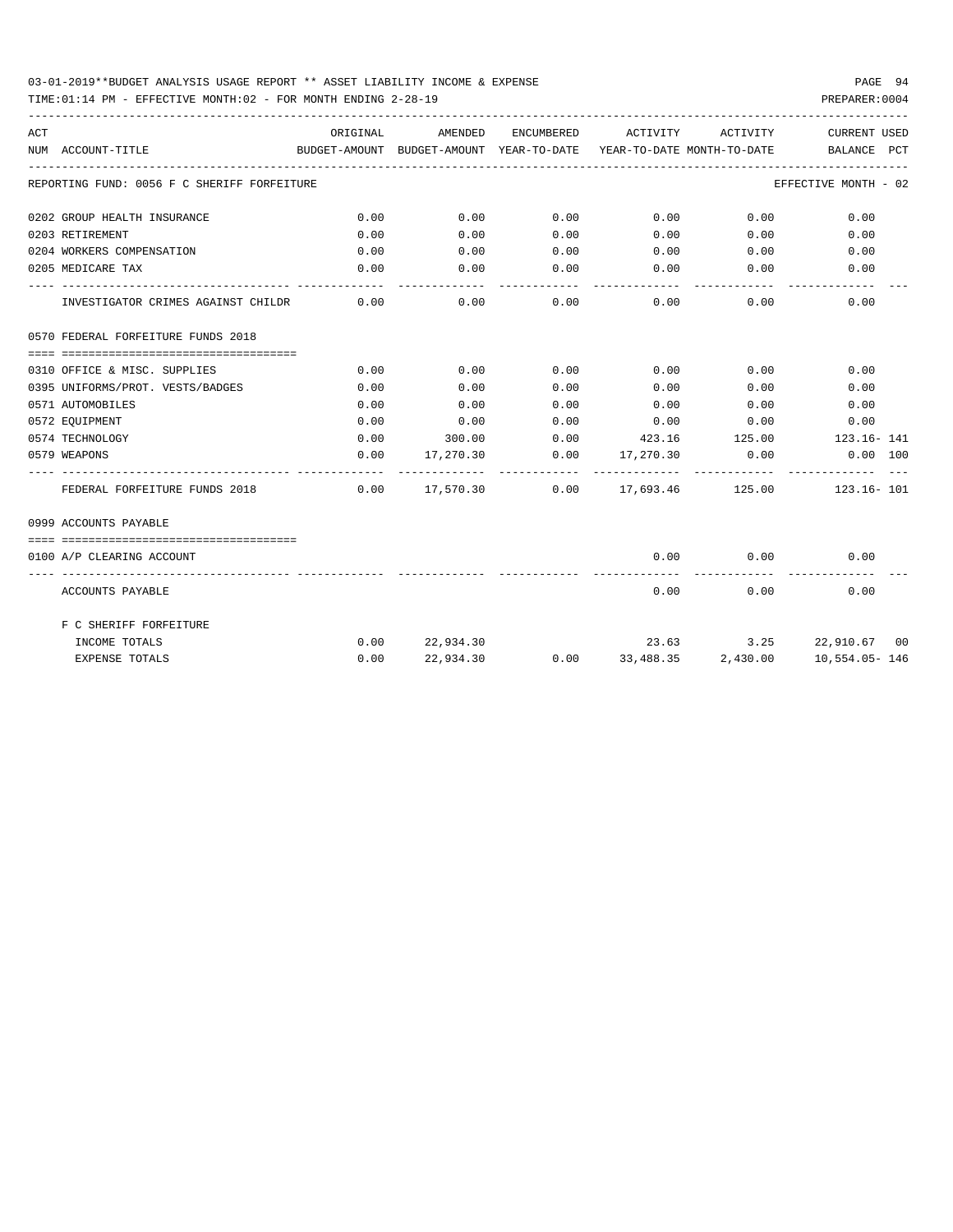|     | 03-01-2019**BUDGET ANALYSIS USAGE REPORT ** ASSET LIABILITY INCOME & EXPENSE<br>TIME: 01:14 PM - EFFECTIVE MONTH: 02 - FOR MONTH ENDING 2-28-19 |          |                                                     |            |                                        |          | PAGE 95<br>PREPARER: 0004   |
|-----|-------------------------------------------------------------------------------------------------------------------------------------------------|----------|-----------------------------------------------------|------------|----------------------------------------|----------|-----------------------------|
| ACT | NUM ACCOUNT-TITLE                                                                                                                               | ORIGINAL | AMENDED<br>BUDGET-AMOUNT BUDGET-AMOUNT YEAR-TO-DATE | ENCUMBERED | ACTIVITY<br>YEAR-TO-DATE MONTH-TO-DATE | ACTIVITY | CURRENT USED<br>BALANCE PCT |
|     | REPORTING FUND: 0057 SHERIFF K-9 UNIT                                                                                                           |          |                                                     |            |                                        |          | EFFECTIVE MONTH - 02        |
|     | 0103 CASH                                                                                                                                       |          |                                                     |            |                                        |          |                             |
|     | 0100 SHERIFF K-9 UNIT-COMB. FUND CHECKIN                                                                                                        |          |                                                     |            | 0.00                                   | 0.00     | 595.29                      |
|     | CASH                                                                                                                                            |          |                                                     |            | 0.00                                   | 0.00     | 595.29                      |
|     | 0200 SYSTEM ADDED LIABILITY DEPARTMENT                                                                                                          |          |                                                     |            |                                        |          |                             |
|     | 0910 SYSTEM ADDED LIABILITY LINE-ITEM                                                                                                           |          |                                                     |            | 0.00                                   | 0.00     | 0.00                        |
|     | SYSTEM ADDED LIABILITY DEPARTMENT                                                                                                               |          |                                                     |            | 0.00                                   | 0.00     | 0.00                        |
|     | 0271 EQUITY ACCOUNT                                                                                                                             |          |                                                     |            |                                        |          |                             |
|     | 0200 EQUITY ACCOUNT                                                                                                                             |          |                                                     |            | 0.00                                   | 0.00     | 595.29                      |
|     | EQUITY ACCOUNT                                                                                                                                  |          |                                                     |            | 0.00                                   | 0.00     | 595.29                      |
|     | 0300 CASH                                                                                                                                       |          |                                                     |            |                                        |          |                             |
|     | 0157 BEGINNING CASH BALANCE                                                                                                                     | 0.00     | 0.00                                                |            | 0.00                                   | 0.00     | 0.00                        |
|     | CASH                                                                                                                                            | 0.00     | 0.00                                                | 0.00       | 0.00                                   | 0.00     | 0.00                        |
|     | 0360 INTEREST INCOME                                                                                                                            |          |                                                     |            |                                        |          |                             |
|     | 0100 INTEREST EARNINGS                                                                                                                          | 0.00     | 0.00                                                |            | 0.00                                   | 0.00     | 0.00                        |
|     | INTEREST INCOME                                                                                                                                 | 0.00     | 0.00                                                | 0.00       | 0.00                                   | 0.00     | 0.00                        |
|     | 0370 MISCELLANEOUS INCOME                                                                                                                       |          |                                                     |            |                                        |          |                             |
|     | 0560 SHERIFF K-9 UNIT                                                                                                                           | 0.00     | 0.00                                                |            | 0.00                                   | 0.00     | 0.00                        |
|     | MISCELLANEOUS INCOME                                                                                                                            | 0.00     | 0.00                                                | 0.00       | 0.00                                   | 0.00     | 0.00                        |
|     | 0560 SHERIFF K-9 UNIT                                                                                                                           |          |                                                     |            |                                        |          |                             |
|     | 0310 SUPPLIES                                                                                                                                   | 0.00     | 0.00                                                | 0.00       | 0.00                                   | 0.00     | 0.00                        |
|     | 0395 UNIFORMS                                                                                                                                   | 0.00     | 0.00                                                | 0.00       | 0.00                                   | 0.00     | 0.00                        |
|     | 0427 OUT OF COUNTY TRAVEL                                                                                                                       | 0.00     | 0.00                                                | 0.00       | 0.00                                   | 0.00     | 0.00                        |
|     | 0428 TRAINING/TUITION                                                                                                                           | 0.00     | 0.00                                                | 0.00       | 0.00                                   | 0.00     | 0.00                        |
|     | 0571 EQUIPMENT                                                                                                                                  | 0.00     | 0.00                                                | 0.00       | 0.00                                   | 0.00     | 0.00                        |
|     | 0580 PURCHASE OF ANIMAL                                                                                                                         | 0.00     | 0.00                                                | 0.00       | 0.00                                   | 0.00     | 0.00                        |
|     | SHERIFF K-9 UNIT                                                                                                                                | 0.00     | 0.00                                                | 0.00       | 0.00                                   | 0.00     | 0.00                        |
|     | SHERIFF K-9 UNIT                                                                                                                                |          |                                                     |            |                                        |          |                             |
|     | INCOME TOTALS                                                                                                                                   | 0.00     | 0.00                                                |            | 0.00                                   | 0.00     | 0.00                        |
|     | EXPENSE TOTALS                                                                                                                                  | 0.00     | 0.00                                                | 0.00       | 0.00                                   | 0.00     | 0.00                        |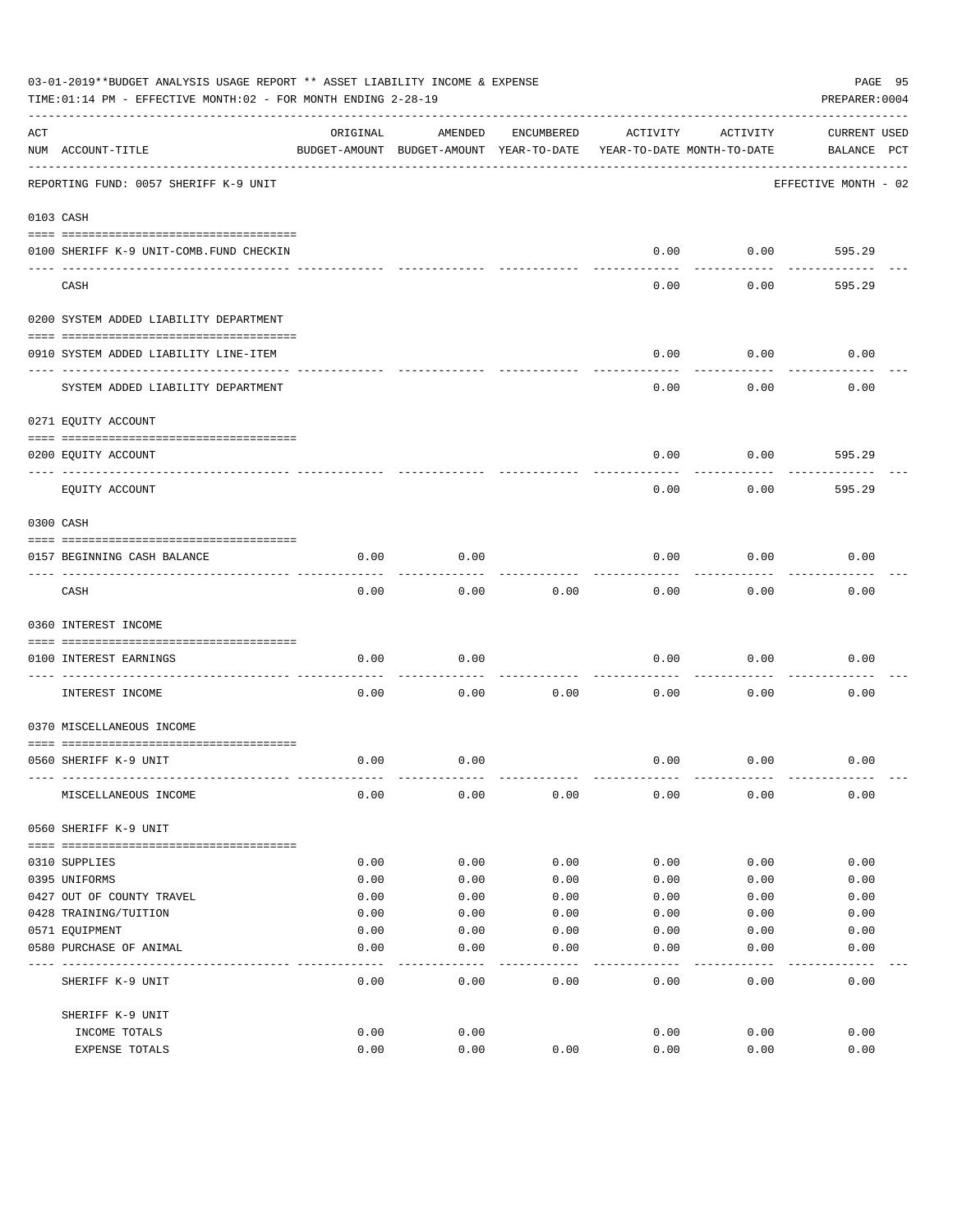|     | 03-01-2019**BUDGET ANALYSIS USAGE REPORT ** ASSET LIABILITY INCOME & EXPENSE<br>TIME: 01:14 PM - EFFECTIVE MONTH: 02 - FOR MONTH ENDING 2-28-19 |                      |                      |            |                                                                                 |                   |                                    |          |  |  |
|-----|-------------------------------------------------------------------------------------------------------------------------------------------------|----------------------|----------------------|------------|---------------------------------------------------------------------------------|-------------------|------------------------------------|----------|--|--|
| ACT | NUM ACCOUNT-TITLE                                                                                                                               | ORIGINAL             | AMENDED              | ENCUMBERED | ACTIVITY<br>BUDGET-AMOUNT BUDGET-AMOUNT YEAR-TO-DATE YEAR-TO-DATE MONTH-TO-DATE | ACTIVITY          | <b>CURRENT USED</b><br>BALANCE PCT |          |  |  |
|     | -----------------------------------<br>REPORTING FUND: 0059 DRUG COURT PROGRAM                                                                  |                      |                      |            |                                                                                 |                   | EFFECTIVE MONTH - 02               |          |  |  |
|     | 0103 CASH                                                                                                                                       |                      |                      |            |                                                                                 |                   |                                    |          |  |  |
|     | 0100 DRUG COURT-COMBINED FUNDS                                                                                                                  |                      |                      |            |                                                                                 | . <u>.</u> .      | 810.44- 6.02 31,465.23             |          |  |  |
|     | CASH                                                                                                                                            |                      |                      |            | 810.44-                                                                         | 6.02              | 31,465.23                          |          |  |  |
|     | 0120 RECEIVABLES                                                                                                                                |                      |                      |            |                                                                                 |                   |                                    |          |  |  |
|     | 0313 DUE FROM OTHER FUNDS                                                                                                                       |                      |                      |            | 0.00                                                                            | 0.00              | 325.92                             |          |  |  |
|     | RECEIVABLES                                                                                                                                     |                      |                      |            | 0.00                                                                            | 0.00              | 325.92                             |          |  |  |
|     | 0200 SYSTEM ADDED LIABILITY DEPARTMENT                                                                                                          |                      |                      |            |                                                                                 |                   |                                    |          |  |  |
|     | 0910 SYSTEM ADDED LIABILITY LINE-ITEM                                                                                                           |                      |                      |            | $675.00 - 0.00$                                                                 |                   | $675.00 -$                         |          |  |  |
|     | SYSTEM ADDED LIABILITY DEPARTMENT                                                                                                               |                      |                      |            | 675.00-                                                                         | 0.00              | $675.00 -$                         |          |  |  |
|     | 0271 EQUITY ACCOUNT                                                                                                                             |                      |                      |            |                                                                                 |                   |                                    |          |  |  |
|     | 0200 EQUITY ACCOUNT                                                                                                                             |                      |                      |            | 0.00                                                                            |                   | $0.00$ 32,601.59                   |          |  |  |
|     | EQUITY ACCOUNT                                                                                                                                  |                      |                      |            | 0.00                                                                            |                   | $0.00$ 32,601.59                   |          |  |  |
|     | 0300 CASH                                                                                                                                       |                      |                      |            |                                                                                 |                   |                                    |          |  |  |
|     | 0159 BEGINNING CASH BALANCE                                                                                                                     | 0.00                 | 0.00                 |            | 0.00                                                                            | 0.00              | 0.00                               |          |  |  |
|     | CASH                                                                                                                                            | 0.00                 | 0.00                 | 0.00       | 0.00                                                                            | 0.00              | 0.00                               |          |  |  |
|     | 0360 INTEREST EARNINGS                                                                                                                          |                      |                      |            |                                                                                 |                   |                                    |          |  |  |
|     | 0100 INTEREST EARNINGS                                                                                                                          | 0.00                 | 0.00                 |            |                                                                                 | 22.54 6.02        | $22.54+$                           |          |  |  |
|     | INTEREST EARNINGS                                                                                                                               | 0.00                 | 0.00                 | 0.00       | 22.54 6.02                                                                      |                   | $22.54+$                           |          |  |  |
|     | 0370 DRUG COURT INCOME                                                                                                                          |                      |                      |            |                                                                                 |                   |                                    |          |  |  |
|     | 0425 DRUG COURT FEE                                                                                                                             |                      | 4,000.00 4,000.00    |            |                                                                                 |                   | 832.02 0.00 3,167.98 21            |          |  |  |
|     | DRUG COURT INCOME                                                                                                                               | 4,000.00             | 4,000.00             | 0.00       | 832.02                                                                          |                   | --------------<br>$0.00$ 3,167.98  | 21       |  |  |
|     | 0425 DRUG COURT EXPENSE                                                                                                                         |                      |                      |            |                                                                                 |                   |                                    |          |  |  |
|     | 0433 DRUG COURT PROGRAMS                                                                                                                        |                      | 1,143.00 1,143.00    | 540.00     | 0.00                                                                            |                   | $0.00$ 603.00                      | 47       |  |  |
|     | 0437 ATTORNEY FEES DRUG COURT                                                                                                                   | 2,857.00             | 2,857.00             | 0.00       | 990.00                                                                          |                   | $0.00$ 1,867.00                    | 35       |  |  |
|     | 0439 INVESTIGATOR EXPENSE                                                                                                                       | 0.00<br>----------   | 0.00<br>. <u>.</u> . | 0.00       | 0.00<br>-------                                                                 | 0.00<br>--------- | 0.00                               |          |  |  |
|     | DRUG COURT EXPENSE                                                                                                                              | 4,000.00             | 4,000.00             | 540.00     | 990.00                                                                          | 0.00              | 2,470.00 38                        |          |  |  |
|     | DRUG COURT PROGRAM                                                                                                                              |                      |                      |            |                                                                                 |                   |                                    |          |  |  |
|     | INCOME TOTALS<br>EXPENSE TOTALS                                                                                                                 | 4,000.00<br>4,000.00 | 4,000.00<br>4,000.00 | 540.00     | 854.56<br>990.00                                                                | 6.02<br>0.00      | 3,145.44<br>2,470.00               | 21<br>38 |  |  |
|     |                                                                                                                                                 |                      |                      |            |                                                                                 |                   |                                    |          |  |  |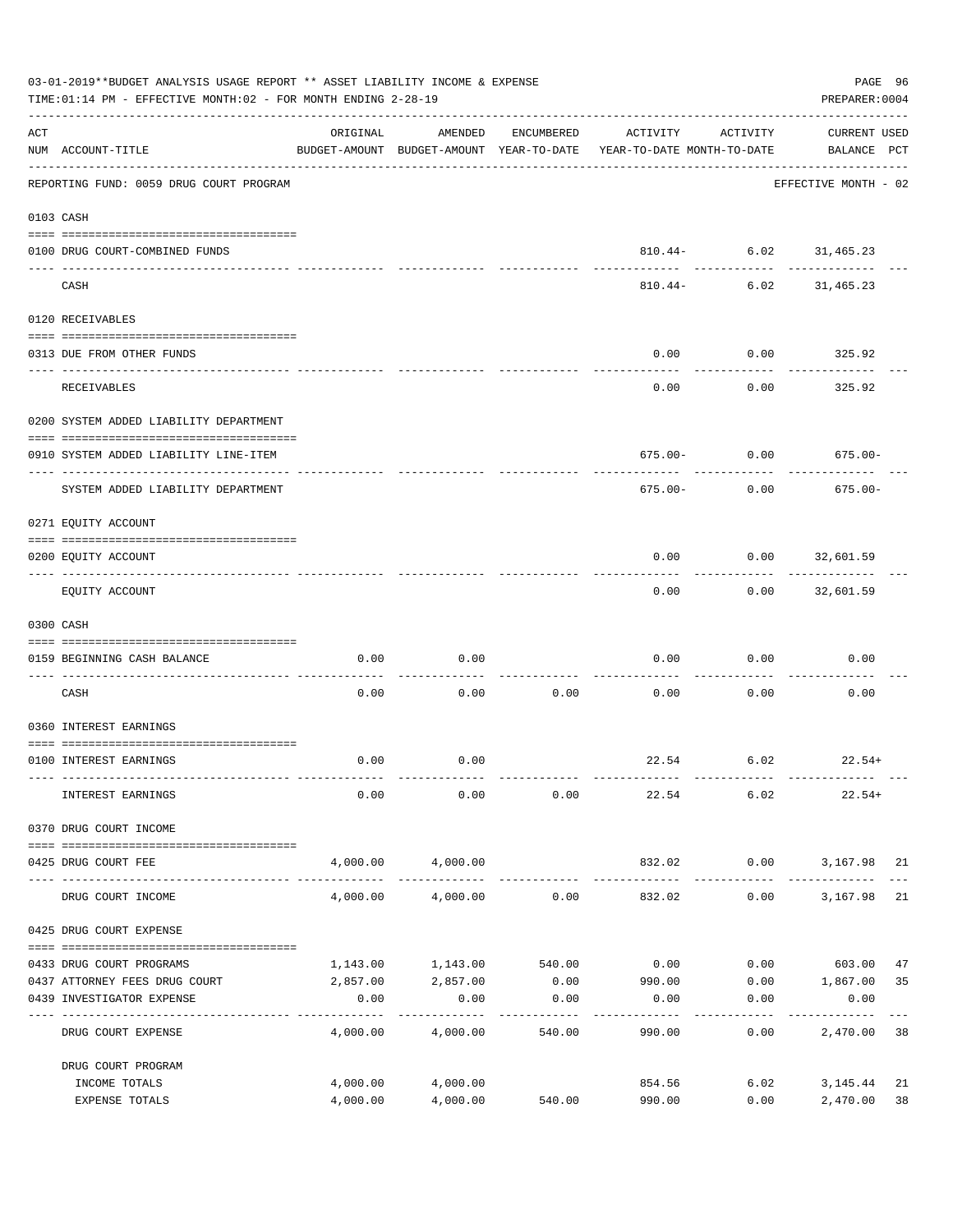|                    | 03-01-2019**BUDGET ANALYSIS USAGE REPORT ** ASSET LIABILITY INCOME & EXPENSE<br>TIME: 01:14 PM - EFFECTIVE MONTH: 02 - FOR MONTH ENDING 2-28-19 |                                                      |                                          |            |                                        |                                          | PAGE 97<br>PREPARER: 0004          |
|--------------------|-------------------------------------------------------------------------------------------------------------------------------------------------|------------------------------------------------------|------------------------------------------|------------|----------------------------------------|------------------------------------------|------------------------------------|
| $\mathop{\rm ACT}$ | NUM ACCOUNT-TITLE                                                                                                                               | ORIGINAL<br>BUDGET-AMOUNT BUDGET-AMOUNT YEAR-TO-DATE | AMENDED                                  | ENCUMBERED | ACTIVITY<br>YEAR-TO-DATE MONTH-TO-DATE | ACTIVITY                                 | <b>CURRENT USED</b><br>BALANCE PCT |
|                    | -----------------------<br>REPORTING FUND: 0060 SINKING FUND                                                                                    |                                                      |                                          |            |                                        |                                          | EFFECTIVE MONTH - 02               |
|                    | 0103 CASH                                                                                                                                       |                                                      |                                          |            |                                        |                                          |                                    |
|                    | 0100 SINKING-COMBINED FUND CHECKING                                                                                                             |                                                      |                                          |            |                                        | 140, 795.15   160, 038.43-   226, 671.47 |                                    |
|                    | 0175 TEXPOOL<br>---- ----                                                                                                                       |                                                      |                                          |            | 0.00<br>----------                     | 0.00<br>-----------                      | 0.00<br>------------               |
|                    | CASH                                                                                                                                            |                                                      |                                          |            |                                        | 140, 795.15   160, 038.43-   226, 671.47 |                                    |
|                    | 0120 RECEIVABLES                                                                                                                                |                                                      |                                          |            |                                        |                                          |                                    |
|                    | 0311 TAXES RECEIVABLE                                                                                                                           |                                                      |                                          |            | 0.00                                   | 0.00                                     | 0.00                               |
|                    | 0312 DUE FROM OTHER GOVERNMENT                                                                                                                  |                                                      |                                          |            | 0.00                                   | 0.00                                     | 0.00                               |
|                    | 0313 DUE FROM OTHER FUNDS                                                                                                                       |                                                      |                                          |            | 0.00                                   | 0.00                                     | 0.00                               |
|                    | RECEIVABLES                                                                                                                                     |                                                      |                                          |            | 0.00                                   | 0.00                                     | 0.00                               |
|                    | 0200 LIABILITY ACCOUNT                                                                                                                          |                                                      |                                          |            |                                        |                                          |                                    |
|                    | 0200 DEFERRED REVENUE                                                                                                                           |                                                      |                                          |            | 0.00                                   | 0.00                                     | 0.00                               |
|                    | 0910 SYSTEM ADDED LIABILITY LINE-ITEM                                                                                                           |                                                      |                                          |            | 0.00                                   | 0.00                                     | 0.00                               |
|                    | LIABILITY ACCOUNT                                                                                                                               |                                                      |                                          |            | 0.00                                   | 0.00                                     | 0.00                               |
|                    | 0271 EQUITY ACCOUNT                                                                                                                             |                                                      |                                          |            |                                        |                                          |                                    |
|                    | 0200 EQUITY ACCOUNT                                                                                                                             |                                                      |                                          |            | 0.00                                   | 0.00                                     | 85,876.32                          |
|                    | ---- --------------<br>EQUITY ACCOUNT                                                                                                           |                                                      |                                          |            | 0.00                                   | 0.00                                     | 85,876.32                          |
|                    | 0300 CASH                                                                                                                                       |                                                      |                                          |            |                                        |                                          |                                    |
|                    | 0110 BEGINNING CASH BALANCE                                                                                                                     | 0.00                                                 | 0.00                                     |            | 0.00                                   | 0.00                                     | 0.00                               |
|                    | CASH                                                                                                                                            | 0.00                                                 | 0.00                                     | 0.00       | 0.00                                   | 0.00                                     | 0.00                               |
|                    | 0310 PROPERTY TAXES                                                                                                                             |                                                      |                                          |            |                                        |                                          |                                    |
|                    | 0110 CURRENT TAXES                                                                                                                              |                                                      | 436,019.73 436,019.73                    |            |                                        |                                          |                                    |
|                    | 0120 DELINQUENT TAXES                                                                                                                           | 900.00                                               | 900.00                                   |            | 3,305.19                               | 791.06                                   | 2,405.19+ 367                      |
|                    | PROPERTY TAXES                                                                                                                                  | 436,919.73                                           | ----------- --------------<br>436,919.73 | 0.00       | -----------<br>399,330.76              | -----------                              | 106,599.07 37,588.97 91            |
|                    | 0318 OTHER TAXES                                                                                                                                |                                                      |                                          |            |                                        |                                          |                                    |
|                    |                                                                                                                                                 |                                                      |                                          |            |                                        |                                          |                                    |
|                    | 0120 PAY N LIEU TAX/GRASSLAND<br>0121 PAY N LIEU TAX/UPPER TRINITY                                                                              | 0.00                                                 | 0.00                                     |            |                                        | $0.00$ 0.00<br>0.00                      | 0.00                               |
|                    |                                                                                                                                                 | 0.00                                                 | 0.00                                     |            | 178.56                                 |                                          | 178.56+                            |
|                    | OTHER TAXES                                                                                                                                     | 0.00                                                 | 0.00                                     | 0.00       | 178.56                                 | 0.00                                     | $178.56+$                          |
|                    | 0360 INTEREST EARNINGS                                                                                                                          |                                                      |                                          |            |                                        |                                          |                                    |
|                    | 0100 INTEREST EARNINGS                                                                                                                          | 0.00                                                 | 0.00                                     |            | 0.00                                   | 0.00                                     | 0.00                               |
|                    | 0200 INTEREST, 2017 GO BONDS                                                                                                                    | 0.00                                                 | 0.00                                     |            | 0.00                                   | 0.00                                     | 0.00                               |
|                    | 0300 INTEREST, 2018 GO BONDS                                                                                                                    | 0.00                                                 | 0.00                                     |            | 7,923.33                               | 0.00                                     | 7,923.33+                          |
|                    | INTEREST EARNINGS                                                                                                                               | 0.00                                                 | 0.00                                     | 0.00       | 7,923.33                               | 0.00                                     | $7,923.33+$                        |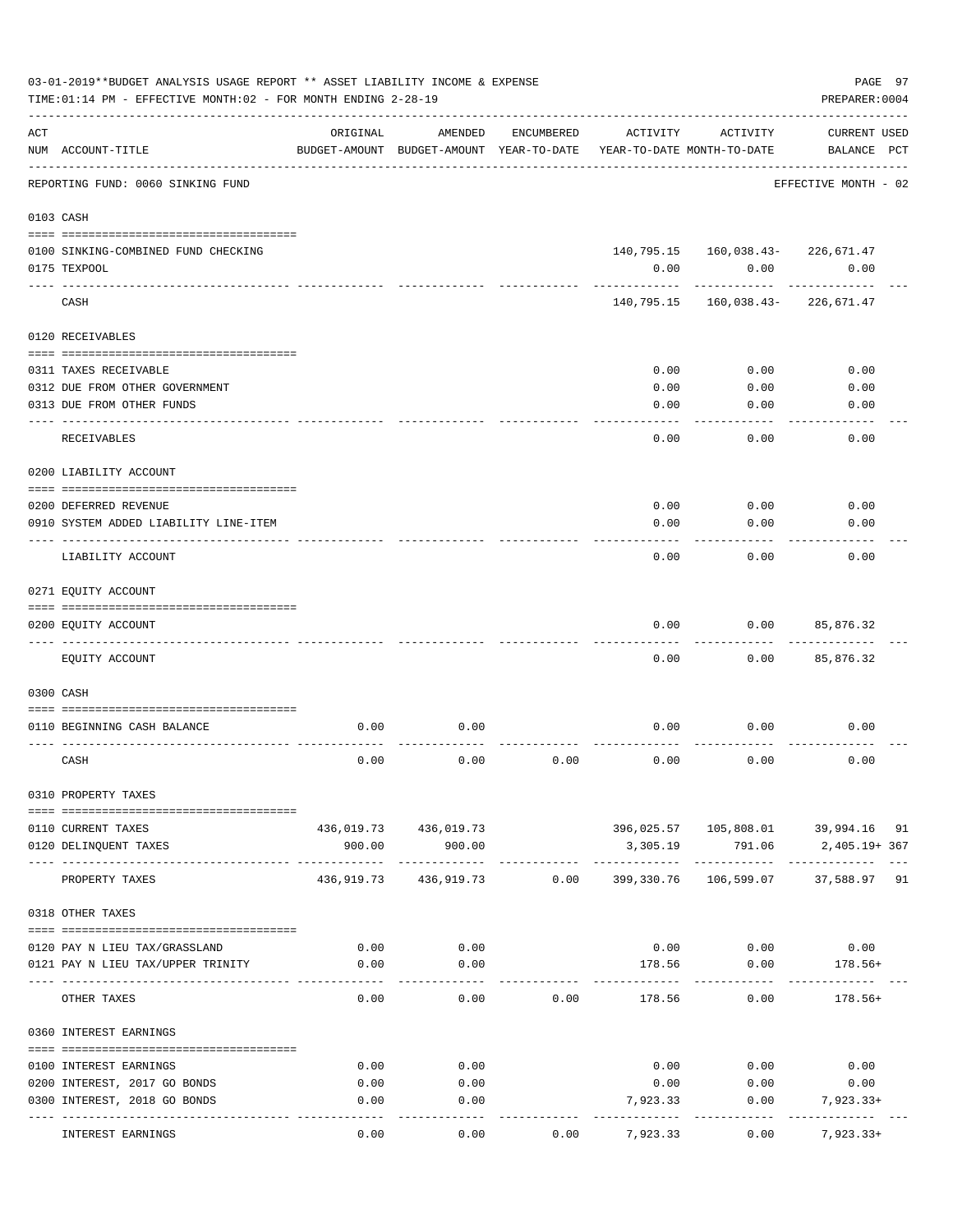|     | 03-01-2019**BUDGET ANALYSIS USAGE REPORT ** ASSET LIABILITY INCOME & EXPENSE<br>TIME: 01:14 PM - EFFECTIVE MONTH: 02 - FOR MONTH ENDING 2-28-19<br>PREPARER: 0004 |            |                       |             |                              |                                        |                                                                                                        |                |  |  |  |
|-----|-------------------------------------------------------------------------------------------------------------------------------------------------------------------|------------|-----------------------|-------------|------------------------------|----------------------------------------|--------------------------------------------------------------------------------------------------------|----------------|--|--|--|
| ACT | NUM ACCOUNT-TITLE                                                                                                                                                 | ORIGINAL   | AMENDED               |             | ENCUMBERED ACTIVITY ACTIVITY |                                        | <b>CURRENT USED</b><br>BUDGET-AMOUNT BUDGET-AMOUNT YEAR-TO-DATE YEAR-TO-DATE MONTH-TO-DATE BALANCE PCT |                |  |  |  |
|     | REPORTING FUND: 0060 SINKING FUND                                                                                                                                 |            |                       |             |                              |                                        | EFFECTIVE MONTH - 02                                                                                   |                |  |  |  |
|     | 0370 MISCELLANEOUS                                                                                                                                                |            |                       |             |                              |                                        |                                                                                                        |                |  |  |  |
|     | 0130 REFUNDS & MISCELLANEOUS                                                                                                                                      | 0.00       | 0.00                  |             |                              |                                        | $0.00$ $0.00$ $0.00$                                                                                   |                |  |  |  |
|     | MISCELLANEOUS                                                                                                                                                     | 0.00       |                       | $0.00$ 0.00 |                              | ____________<br>0.00<br>0.00           | 0.00                                                                                                   |                |  |  |  |
|     | 0620 DEBT SERVICE                                                                                                                                                 |            |                       |             |                              |                                        |                                                                                                        |                |  |  |  |
|     |                                                                                                                                                                   |            |                       |             |                              |                                        |                                                                                                        |                |  |  |  |
|     | 0309 ANNUAL PAYING AGENT REGISTRAR FEES                                                                                                                           |            |                       |             |                              |                                        | $500.00$ $500.00$ $0.00$ $200.00$ $200.00$ $300.00$                                                    | 40             |  |  |  |
|     | 0400 BOND LEGAL FEES                                                                                                                                              | 0.00       | 0.00                  | 0.00        | 0.00                         |                                        | $0.00$ 0.00                                                                                            |                |  |  |  |
|     | 0401 CONTINUING DISCLOSURE FEES 2,250.00 2,250.00 0.00                                                                                                            |            |                       |             | 0.00                         |                                        | $0.00$ 2,250.00                                                                                        | 0 <sup>0</sup> |  |  |  |
|     | 0490 MISCELLANEOUS                                                                                                                                                | 64,494.73  |                       |             |                              |                                        | 64,494.73   0.00   0.00   0.00   64,494.73   00                                                        |                |  |  |  |
|     | 0627 PRINCIPAL, 2017 GO BONDS 160,000.00                                                                                                                          |            | 160,000.00            | 0.00        | . _ _ _ _ _ _ _ _ _ _ _      | 160,000.00 160,000.00<br>------------- |                                                                                                        | 0.00 100       |  |  |  |
|     | DEBT SERVICE                                                                                                                                                      |            |                       |             |                              |                                        | 227, 244.73 227, 244.73 0.00 160, 200.00 160, 200.00 67, 044.73 70                                     |                |  |  |  |
|     | 0660 DEBT SERVICE INTEREST                                                                                                                                        |            |                       |             |                              |                                        |                                                                                                        |                |  |  |  |
|     | 0667 INTEREST, 2017 GO BONDS                                                                                                                                      |            |                       |             |                              |                                        | 209,675.00   209,675.00      0.00   106,437.50  106,437.50  103,237.50  51                             |                |  |  |  |
|     | DEBT SERVICE INTEREST                                                                                                                                             |            |                       |             |                              |                                        | 209,675.00 209,675.00         0.00         106,437.50         106,437.50         103,237.50         51 |                |  |  |  |
|     | SINKING FUND                                                                                                                                                      |            |                       |             |                              |                                        |                                                                                                        |                |  |  |  |
|     | INCOME TOTALS                                                                                                                                                     |            | 436,919.73 436,919.73 |             |                              |                                        | 407,432.65 106,599.07 29,487.08                                                                        | 93             |  |  |  |
|     | <b>EXPENSE TOTALS</b>                                                                                                                                             | 436,919.73 | 436,919.73            | 0.00        | 266,637.50                   | 266,637.50                             | 170,282.23                                                                                             | 61             |  |  |  |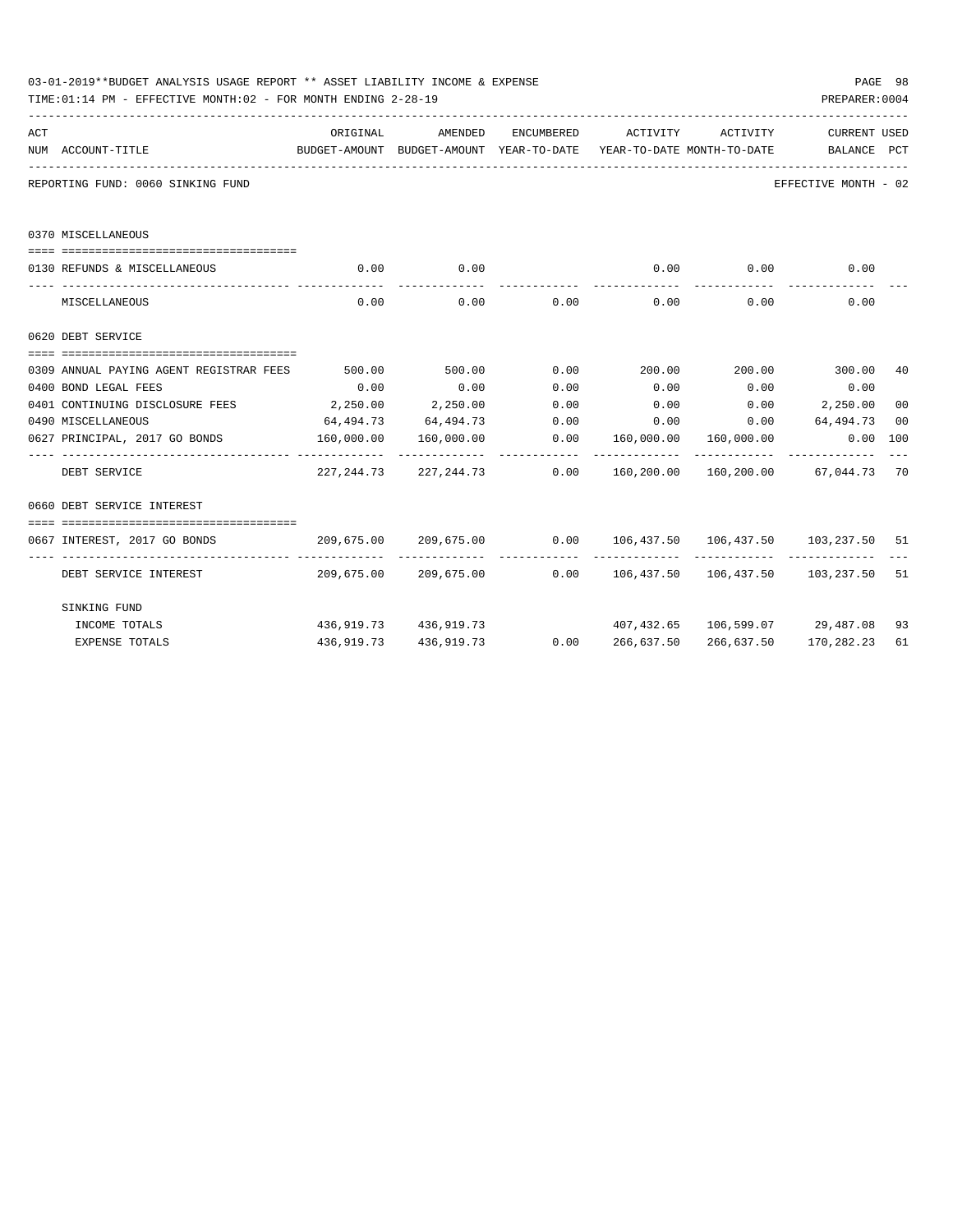|     | 03-01-2019**BUDGET ANALYSIS USAGE REPORT ** ASSET LIABILITY INCOME & EXPENSE<br>TIME: 01:14 PM - EFFECTIVE MONTH: 02 - FOR MONTH ENDING 2-28-19 |          |                                                     |                   |                                        |          | PAGE 99<br>PREPARER: 0004          |                |
|-----|-------------------------------------------------------------------------------------------------------------------------------------------------|----------|-----------------------------------------------------|-------------------|----------------------------------------|----------|------------------------------------|----------------|
| ACT | NUM ACCOUNT-TITLE                                                                                                                               | ORIGINAL | AMENDED<br>BUDGET-AMOUNT BUDGET-AMOUNT YEAR-TO-DATE | <b>ENCUMBERED</b> | ACTIVITY<br>YEAR-TO-DATE MONTH-TO-DATE | ACTIVITY | <b>CURRENT USED</b><br>BALANCE PCT |                |
|     | REPORTING FUND: 0061 DIST.CLK.CO.&DIST.CT.TECH.-COMB.FUN                                                                                        |          |                                                     |                   |                                        |          | EFFECTIVE MONTH - 02               |                |
|     | 0103 CASH                                                                                                                                       |          |                                                     |                   |                                        |          |                                    |                |
|     | 0100 DIST.CLK.CO.& DIST.CT.TECH.-COMBIN                                                                                                         |          |                                                     |                   | 164.82                                 | 0.00     | 2,966.49                           |                |
|     | CASH                                                                                                                                            |          |                                                     |                   | 164.82                                 | 0.00     | 2,966.49                           |                |
|     | 0120 RECEIVABLES                                                                                                                                |          |                                                     |                   |                                        |          |                                    |                |
|     | 0313 DUE FROM OTHER FUNDS                                                                                                                       |          |                                                     |                   | 0.00                                   | 0.00     | 36.57                              |                |
|     | RECEIVABLES                                                                                                                                     |          |                                                     |                   | 0.00                                   | 0.00     | 36.57                              |                |
|     | 0271 EQUITY ACCOUNT                                                                                                                             |          |                                                     |                   |                                        |          |                                    |                |
|     | 0200 EQUITY ACCOUNT                                                                                                                             |          |                                                     |                   | 0.00                                   | 0.00     | 2,838.24                           |                |
|     | ---- -----------<br>EQUITY ACCOUNT                                                                                                              |          |                                                     |                   | 0.00                                   | 0.00     | 2,838.24                           |                |
|     | 0300 CASH                                                                                                                                       |          |                                                     |                   |                                        |          |                                    |                |
|     | 0161 BEGINNING CASH BALANCE                                                                                                                     | 2,000.00 | 2,000.00                                            |                   | 0.00                                   | 0.00     | 2,000.00                           | 0 <sup>0</sup> |
|     | CASH                                                                                                                                            | 2,000.00 | 2,000.00                                            | 0.00              | 0.00                                   | 0.00     | 2,000.00                           | 0 <sup>0</sup> |
|     | 0370 DIST.CLK.MISCELLANEOUS INCOME                                                                                                              |          |                                                     |                   |                                        |          |                                    |                |
|     | 0440 DIST.CLK.CO.& DIST.CT.TECHNOLOGY F                                                                                                         | 0.00     | 0.00                                                |                   | 164.82                                 | 0.00     | $164.82+$                          |                |
|     | DIST.CLK.MISCELLANEOUS INCOME                                                                                                                   | 0.00     | 0.00                                                | 0.00              | 164.82                                 | 0.00     | $164.82+$                          |                |
|     | 0440 DIST.CLK.COURT TECHNOLOGY EQUIPMEN                                                                                                         |          |                                                     |                   |                                        |          |                                    |                |
|     | 0572 OFFICE EOUIPMENT                                                                                                                           | 2,000.00 | 2,000.00                                            | 0.00              | 0.00                                   | 0.00     | 2,000.00                           | 0 <sub>0</sub> |
|     | DIST.CLK.COURT TECHNOLOGY EQUIPMEN                                                                                                              | 2,000.00 | 2,000.00                                            | 0.00              | 0.00                                   | 0.00     | 2,000.00                           | 0 <sub>0</sub> |
|     | DIST.CLK.CO.&DIST.CT.TECH.-COMB.FU                                                                                                              |          |                                                     |                   |                                        |          |                                    |                |
|     | INCOME TOTALS                                                                                                                                   | 2,000.00 | 2,000.00                                            |                   | 164.82                                 | 0.00     | 1,835.18                           | 08             |
|     | <b>EXPENSE TOTALS</b>                                                                                                                           | 2,000.00 | 2,000.00                                            | 0.00              | 0.00                                   | 0.00     | 2,000.00                           | 0 <sub>0</sub> |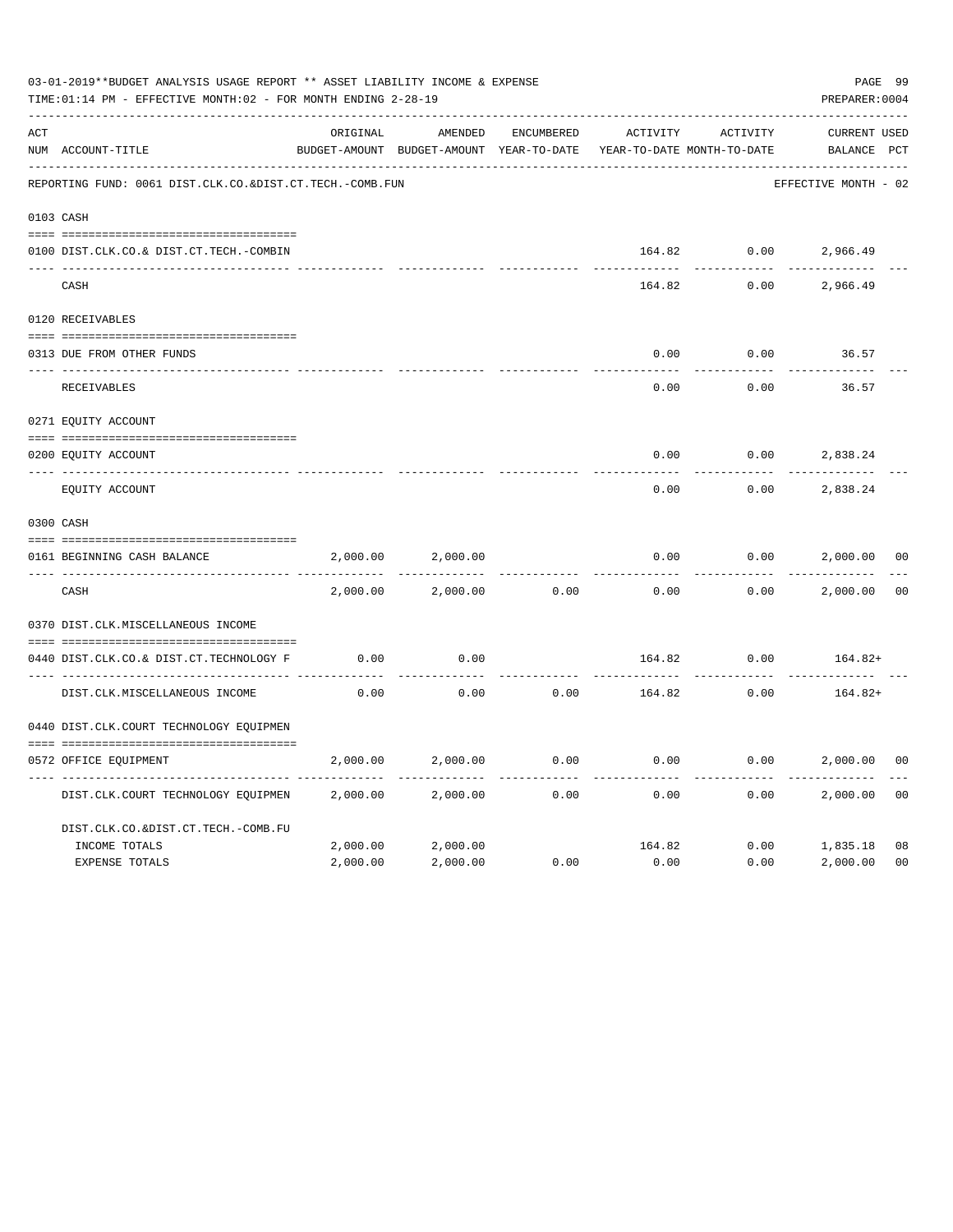|     | 03-01-2019**BUDGET ANALYSIS USAGE REPORT ** ASSET LIABILITY INCOME & EXPENSE<br>TIME: 01:14 PM - EFFECTIVE MONTH: 02 - FOR MONTH ENDING 2-28-19 |                        |                                |             |                      |                                     | PAGE 100<br>PREPARER: 0004                                                                      |                      |
|-----|-------------------------------------------------------------------------------------------------------------------------------------------------|------------------------|--------------------------------|-------------|----------------------|-------------------------------------|-------------------------------------------------------------------------------------------------|----------------------|
| ACT | NUM ACCOUNT-TITLE                                                                                                                               | ORIGINAL               | AMENDED                        | ENCUMBERED  |                      | ACTIVITY ACTIVITY                   | CURRENT USED<br>BUDGET-AMOUNT BUDGET-AMOUNT YEAR-TO-DATE YEAR-TO-DATE MONTH-TO-DATE BALANCE PCT |                      |
|     | REPORTING FUND: 0062 DIST.CLK.COURT RECORDS PRESERVATION                                                                                        |                        |                                |             |                      |                                     | EFFECTIVE MONTH - 02                                                                            |                      |
|     | 0103 CASH                                                                                                                                       |                        |                                |             |                      |                                     |                                                                                                 |                      |
|     | 0100 DIST.CLK.COURT RECORDS PRESERVATIO                                                                                                         |                        |                                |             |                      | 1,103.21 6.02 31,502.34             |                                                                                                 |                      |
|     | CASH                                                                                                                                            |                        |                                |             |                      | 1, 103. 21 6. 02 31, 502. 34        |                                                                                                 |                      |
|     | 0120 RECEIVABLES                                                                                                                                |                        |                                |             |                      |                                     |                                                                                                 |                      |
|     | 0313 DUE FROM OTHER FUNDS                                                                                                                       |                        |                                |             | 0.00                 | $0.00$ 221.18                       |                                                                                                 |                      |
|     | RECEIVABLES                                                                                                                                     |                        |                                |             | ---------<br>0.00    | ----------<br>$0.00$ 221.18         | -----------                                                                                     |                      |
|     | 0271 EQUITY ACCOUNT                                                                                                                             |                        |                                |             |                      |                                     |                                                                                                 |                      |
|     | 0200 EQUITY ACCOUNT                                                                                                                             |                        |                                |             |                      | $0.00$ $0.00$ $30,620.31$           |                                                                                                 |                      |
|     | EQUITY ACCOUNT                                                                                                                                  |                        |                                |             | 0.00                 |                                     | -----------<br>$0.00$ 30,620.31                                                                 |                      |
|     | 0300 CASH                                                                                                                                       |                        |                                |             |                      |                                     |                                                                                                 |                      |
|     | 0162 BEGINNING CASH BALANCE                                                                                                                     |                        | 10,000.00    10,000.00         |             |                      | -----------                         | $0.00$ $0.00$ $10,000.00$ 00                                                                    |                      |
|     | CASH                                                                                                                                            |                        | 10,000.00    10,000.00    0.00 |             |                      |                                     | . <u>.</u><br>$0.00$ $0.00$ $10,000.00$                                                         | 0 <sub>0</sub>       |
|     | 0360 INTEREST EARNINGS                                                                                                                          |                        |                                |             |                      |                                     |                                                                                                 |                      |
|     | 0100 INTEREST EARNINGS                                                                                                                          | 0.00                   | 0.00                           |             |                      | $22.01$ 6.02 22.01+                 |                                                                                                 |                      |
|     | ---- --------------<br>INTEREST EARNINGS                                                                                                        | 0.00                   |                                | $0.00$ 0.00 |                      | ------------<br>$22.01$ 6.02 22.01+ |                                                                                                 |                      |
|     | 0370 DIST.CLK.COURT MISCELLAEOUS INCOME                                                                                                         |                        |                                |             |                      |                                     |                                                                                                 |                      |
|     | 0133 DIST.CLK.COURT RECORDS PRESERVATIO                                                                                                         |                        | $0.00$ 0.00                    |             |                      | 1,081.20   0.00   1,081.20+         |                                                                                                 |                      |
|     | DIST.CLK.COURT MISCELLAEOUS INCOME                                                                                                              | 0.00                   | 0.00                           | 0.00        | 1,081.20             | 0.00                                | $1,081.20+$                                                                                     |                      |
|     | 0449 DIST.CLK.RECORDS PRES.EQUIPMENT                                                                                                            |                        |                                |             |                      |                                     |                                                                                                 |                      |
|     | 0572 OFFICE EQUIPMENT                                                                                                                           | 10,000.00              | 10,000.00                      | 0.00        | 0.00                 | 0.00                                | 10,000.00                                                                                       | 0 <sub>0</sub>       |
|     | DIST.CLK.RECORDS PRES.EQUIPMENT                                                                                                                 | 10,000.00              | 10,000.00                      | 0.00        | ------------<br>0.00 | ____________<br>0.00                | _____________<br>10,000.00                                                                      | 0 <sub>0</sub>       |
|     | DIST.CLK.COURT RECORDS PRESERVATIO                                                                                                              |                        |                                |             |                      |                                     |                                                                                                 |                      |
|     | INCOME TOTALS<br>EXPENSE TOTALS                                                                                                                 | 10,000.00<br>10,000.00 | 10,000.00<br>10,000.00         | 0.00        | 1,103.21<br>0.00     | 6.02<br>0.00                        | 8,896.79<br>10,000.00                                                                           | 11<br>0 <sub>0</sub> |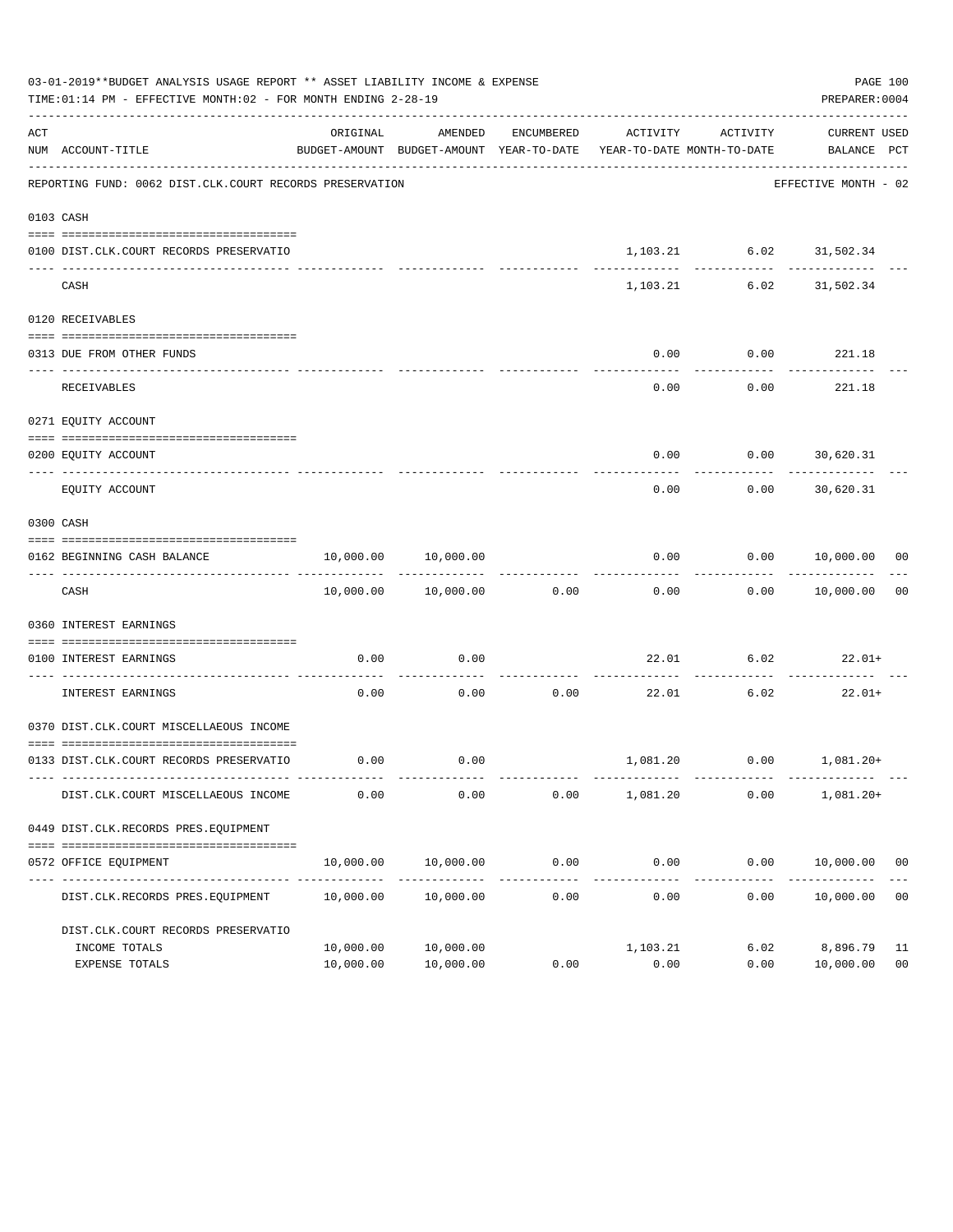|     | 03-01-2019**BUDGET ANALYSIS USAGE REPORT ** ASSET LIABILITY INCOME & EXPENSE<br>TIME:01:14 PM - EFFECTIVE MONTH:02 - FOR MONTH ENDING 2-28-19 |          |                                                                                            |            |                                        |                                                      | PREPARER: 0004             | PAGE 101 |
|-----|-----------------------------------------------------------------------------------------------------------------------------------------------|----------|--------------------------------------------------------------------------------------------|------------|----------------------------------------|------------------------------------------------------|----------------------------|----------|
| ACT | NUM ACCOUNT-TITLE                                                                                                                             | ORIGINAL | AMENDED<br>BUDGET-AMOUNT BUDGET-AMOUNT YEAR-TO-DATE YEAR-TO-DATE MONTH-TO-DATE BALANCE PCT | ENCUMBERED | ACTIVITY                               | ACTIVITY                                             | CURRENT USED               |          |
|     | REPORTING FUND: 0063 LAW ENF. EDUCATION CONST.#1                                                                                              |          |                                                                                            |            |                                        |                                                      | EFFECTIVE MONTH - 02       |          |
|     | 0103 CASH                                                                                                                                     |          |                                                                                            |            |                                        |                                                      |                            |          |
|     | 0100 LEOSE CONST.#1-COMBINED FUNDS CHEC                                                                                                       |          |                                                                                            |            |                                        | $681.52 \qquad \qquad 681.52 \qquad \qquad 1,688.40$ |                            |          |
|     | CASH                                                                                                                                          |          |                                                                                            |            | 681.52                                 |                                                      | 681.52 1,688.40            |          |
|     | 0200 LIABILITY ACCOUNT                                                                                                                        |          |                                                                                            |            |                                        |                                                      |                            |          |
|     | 0910 SYSTEM ADDED LIABILITY LINE ITEM                                                                                                         |          |                                                                                            |            | 0.00                                   | 0.00                                                 | 0.00                       |          |
|     | LIABILITY ACCOUNT                                                                                                                             |          |                                                                                            |            | 0.00                                   | 0.00                                                 | 0.00                       |          |
|     | 0271 EQUITY ACCOUNT                                                                                                                           |          |                                                                                            |            |                                        |                                                      |                            |          |
|     | 0200 EQUITY ACCOUNT                                                                                                                           |          |                                                                                            |            |                                        | $0.00$ $0.00$ $1,006.88$                             |                            |          |
|     | EQUITY ACCOUNT                                                                                                                                |          |                                                                                            |            | 0.00                                   |                                                      | $0.00$ 1,006.88            |          |
|     | 0300 CASH                                                                                                                                     |          |                                                                                            |            |                                        |                                                      |                            |          |
|     |                                                                                                                                               |          |                                                                                            |            |                                        |                                                      |                            |          |
|     | 0151 BEGINNING CASH BALANCE                                                                                                                   | 0.00     | 0.00                                                                                       |            | 0.00                                   | 0.00<br>.                                            | 0.00                       |          |
|     | CASH                                                                                                                                          | 0.00     | 0.00                                                                                       | 0.00       | 0.00                                   | 0.00                                                 | 0.00                       |          |
|     | 0370 MISCELLANEOUS INCOME                                                                                                                     |          |                                                                                            |            |                                        |                                                      |                            |          |
|     | 0130 REFUNDS & MISCELLANEOUS                                                                                                                  | 0.00     | 0.00                                                                                       |            |                                        | $0.00$ 0.00                                          | 0.00                       |          |
|     | 0160 PEACE OFFICER ALLOCATION                                                                                                                 | 678.30   | 678.30                                                                                     |            | 681.52<br>------------- -------------- | 681.52<br>------------                               | $3.22 + 100$<br>__________ |          |
|     | MISCELLANEOUS INCOME                                                                                                                          | 678.30   | 678.30                                                                                     |            |                                        | $0.00$ 681.52 681.52                                 | $3.22 + 100$               |          |
|     | 0551 LAW ENFORCEMENT EDUCATION                                                                                                                |          |                                                                                            |            |                                        |                                                      |                            |          |
|     | 0427 OUT OF COUNTY TRAVEL                                                                                                                     | 678.30   | 678.30                                                                                     | 0.00       | 0.00                                   | 0.00                                                 | 678.30 00                  |          |
|     | 0428 TRAINING & TUITION                                                                                                                       | 0.00     | 0.00                                                                                       | 0.00       | 0.00                                   | 0.00                                                 | 0.00                       |          |
|     | ---------------------------<br>LAW ENFORCEMENT EDUCATION                                                                                      | 678.30   | 678.30                                                                                     | 0.00       | 0.00                                   | 0.00                                                 | 678.30 00                  |          |
|     | LAW ENF. EDUCATION CONST. #1                                                                                                                  |          |                                                                                            |            |                                        |                                                      |                            |          |
|     | INCOME TOTALS                                                                                                                                 | 678.30   | 678.30                                                                                     |            | 681.52                                 | 681.52                                               | $3.22 + 100$               |          |
|     | EXPENSE TOTALS                                                                                                                                | 678.30   | 678.30                                                                                     | 0.00       | 0.00                                   | 0.00                                                 | 678.30 00                  |          |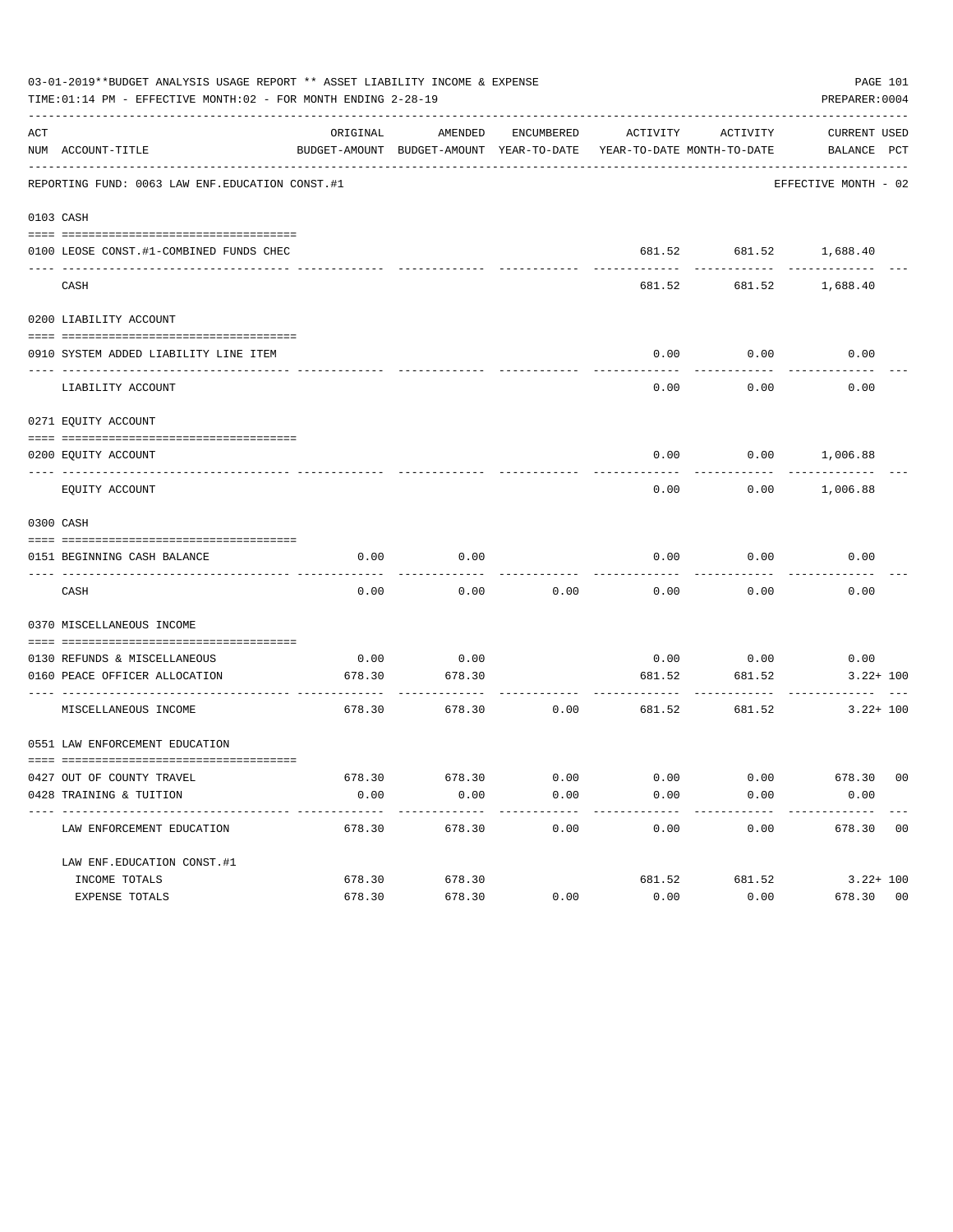|     | 03-01-2019**BUDGET ANALYSIS USAGE REPORT ** ASSET LIABILITY INCOME & EXPENSE<br>TIME: 01:14 PM - EFFECTIVE MONTH: 02 - FOR MONTH ENDING 2-28-19 |          |                           |      |        |                                      | PAGE 102<br>PREPARER: 0004                                                                      |
|-----|-------------------------------------------------------------------------------------------------------------------------------------------------|----------|---------------------------|------|--------|--------------------------------------|-------------------------------------------------------------------------------------------------|
| ACT | NUM ACCOUNT-TITLE                                                                                                                               | ORIGINAL |                           |      |        | AMENDED ENCUMBERED ACTIVITY ACTIVITY | CURRENT USED<br>BUDGET-AMOUNT BUDGET-AMOUNT YEAR-TO-DATE YEAR-TO-DATE MONTH-TO-DATE BALANCE PCT |
|     | REPORTING FUND: 0064 LAW ENF. EDUCATION CONST.#2                                                                                                |          |                           |      |        |                                      | EFFECTIVE MONTH - 02                                                                            |
|     | 0103 CASH                                                                                                                                       |          |                           |      |        |                                      |                                                                                                 |
|     | 0100 LEOSE CONST.#2-COMBINED FUNDS CHEC                                                                                                         |          |                           |      |        | 681.62 681.62 1,360.10<br>---------- |                                                                                                 |
|     | CASH                                                                                                                                            |          |                           |      |        | 681.62 681.62 1.360.10               |                                                                                                 |
|     | 0200 LIABILITY ACCOUNT                                                                                                                          |          |                           |      |        |                                      |                                                                                                 |
|     | 0910 SYSTEM ADDED LIABILITY LINE ITEM                                                                                                           |          |                           |      | 0.00   | 0.00<br>.                            | 0.00                                                                                            |
|     | LIABILITY ACCOUNT                                                                                                                               |          |                           |      | 0.00   | 0.00                                 | 0.00                                                                                            |
|     | 0271 EQUITY ACCOUNT                                                                                                                             |          |                           |      |        |                                      |                                                                                                 |
|     | 0200 EQUITY ACCOUNT                                                                                                                             |          |                           |      |        | $0.00$ $0.00$ $678.48$               |                                                                                                 |
|     | EQUITY ACCOUNT                                                                                                                                  |          |                           |      | 0.00   | 0.00                                 | 678.48                                                                                          |
|     | 0300 CASH                                                                                                                                       |          |                           |      |        |                                      |                                                                                                 |
|     | 0152 BEGINNING CASH BALANCE                                                                                                                     | 0.00     | 0.00                      |      | 0.00   | 0.00                                 | 0.00                                                                                            |
|     | CASH                                                                                                                                            | 0.00     | 0.00                      | 0.00 | 0.00   | 0.00                                 | 0.00                                                                                            |
|     | 0370 MISCELLANEOUS INCOME                                                                                                                       |          |                           |      |        |                                      |                                                                                                 |
|     | 0130 REFUNDS & MISCELLANEOUS                                                                                                                    | 0.00     | 0.00                      |      | 0.00   | 0.00                                 | 0.00                                                                                            |
|     | 0160 PEACE OFFICER ALLOCATION                                                                                                                   | 678.48   | 678.48<br>-----------     |      | 681.62 | 681.62<br>-------------              | $3.14 + 100$                                                                                    |
|     | MISCELLANEOUS INCOME                                                                                                                            |          | 678.48 678.48 0.00 681.62 |      |        |                                      | 681.62<br>$3.14 + 100$                                                                          |
|     | 0552 LAW ENFORCEMENT EDUCATION                                                                                                                  |          |                           |      |        |                                      |                                                                                                 |
|     | 0427 OUT OF COUNTY TRAVEL                                                                                                                       | 678.48   | 678.48                    | 0.00 | 0.00   | 0.00                                 | 678.48 00                                                                                       |
|     | 0428 TRAINING & TUITION                                                                                                                         | 0.00     | 0.00                      | 0.00 | 0.00   | 0.00                                 | 0.00                                                                                            |
|     | LAW ENFORCEMENT EDUCATION                                                                                                                       | 678.48   | 678.48                    | 0.00 | 0.00   | 0.00                                 | 678.48 00                                                                                       |
|     | LAW ENF. EDUCATION CONST. #2                                                                                                                    |          |                           |      |        |                                      |                                                                                                 |
|     | INCOME TOTALS                                                                                                                                   | 678.48   | 678.48                    |      | 681.62 | 681.62                               | $3.14 + 100$                                                                                    |
|     | EXPENSE TOTALS                                                                                                                                  | 678.48   | 678.48                    | 0.00 | 0.00   | 0.00                                 | 678.48 00                                                                                       |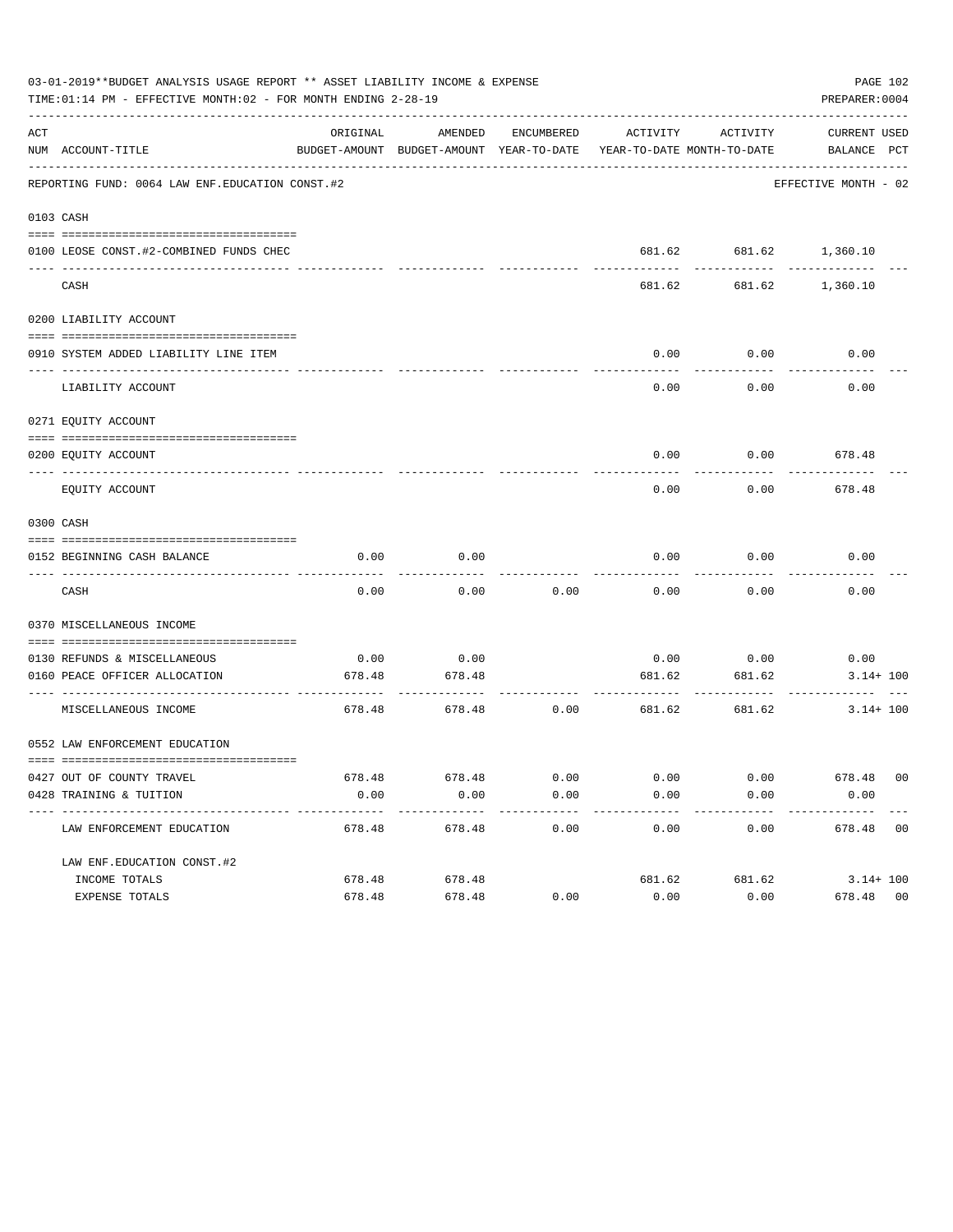|     | 03-01-2019**BUDGET ANALYSIS USAGE REPORT ** ASSET LIABILITY INCOME & EXPENSE<br>TIME: 01:14 PM - EFFECTIVE MONTH: 02 - FOR MONTH ENDING 2-28-19 |          |         |      |               |                                        | PAGE 103<br>PREPARER: 0004                                                                      |
|-----|-------------------------------------------------------------------------------------------------------------------------------------------------|----------|---------|------|---------------|----------------------------------------|-------------------------------------------------------------------------------------------------|
| ACT | NUM ACCOUNT-TITLE                                                                                                                               | ORIGINAL | AMENDED |      |               | ENCUMBERED ACTIVITY ACTIVITY           | CURRENT USED<br>BUDGET-AMOUNT BUDGET-AMOUNT YEAR-TO-DATE YEAR-TO-DATE MONTH-TO-DATE BALANCE PCT |
|     | REPORTING FUND: 0065 LAW ENF. EDUCATION CONST.#3                                                                                                |          |         |      |               |                                        | EFFECTIVE MONTH - 02                                                                            |
|     | 0103 CASH                                                                                                                                       |          |         |      |               |                                        |                                                                                                 |
|     |                                                                                                                                                 |          |         |      |               |                                        |                                                                                                 |
|     | 0100 LEOSE CONST.#3-COMBINED FUNDS CHEC                                                                                                         |          |         |      |               | 681.52 681.52 2,691.63<br>. <u>.</u> . | -----------                                                                                     |
|     | CASH                                                                                                                                            |          |         |      |               | 681.52 681.52 2,691.63                 |                                                                                                 |
|     | 0200 LIABILITY ACCOUNT                                                                                                                          |          |         |      |               |                                        |                                                                                                 |
|     |                                                                                                                                                 |          |         |      |               |                                        |                                                                                                 |
|     | 0910 SYSTEM ADDED LIABILITY LINE ITEM                                                                                                           |          |         |      | 0.00          | 0.00<br>.                              | 0.00                                                                                            |
|     | LIABILITY ACCOUNT                                                                                                                               |          |         |      | 0.00          | 0.00                                   | 0.00                                                                                            |
|     | 0271 EOUITY ACCOUNT                                                                                                                             |          |         |      |               |                                        |                                                                                                 |
|     | 0200 EQUITY ACCOUNT                                                                                                                             |          |         |      |               | $0.00$ $0.00$ $2,010.11$               |                                                                                                 |
|     | EQUITY ACCOUNT                                                                                                                                  |          |         |      | 0.00          |                                        | $0.00$ 2,010.11                                                                                 |
|     | 0300 CASH                                                                                                                                       |          |         |      |               |                                        |                                                                                                 |
|     |                                                                                                                                                 |          |         |      |               |                                        |                                                                                                 |
|     | 0153 BEGINNING CASH BALANCE                                                                                                                     | 0.00     | 0.00    |      | 0.00          | 0.00                                   | 0.00                                                                                            |
|     | CASH                                                                                                                                            | 0.00     | 0.00    | 0.00 | 0.00          | 0.00                                   | 0.00                                                                                            |
|     | 0370 MISCELLANEOUS                                                                                                                              |          |         |      |               |                                        |                                                                                                 |
|     | 0130 REFUNDS & MISCELLANEOUS                                                                                                                    | 0.00     | 0.00    |      | 0.00          | 0.00                                   | 0.00                                                                                            |
|     | 0160 PEACE OFFICER ALLOCATION                                                                                                                   | 678.30   | 678.30  |      | 681.52        | 681.52                                 | $3.22 + 100$                                                                                    |
|     | MISCELLANEOUS                                                                                                                                   | 678.30   | 678.30  |      | $0.00$ 681.52 | 681.52                                 | $3.22 + 100$                                                                                    |
|     | 0553 LAW ENFORCEMENT EDUCATION                                                                                                                  |          |         |      |               |                                        |                                                                                                 |
|     | 0427 OUT OF COUNTY TRAVEL                                                                                                                       | 678.30   | 678.30  | 0.00 | 0.00          | 0.00                                   | 678.30 00                                                                                       |
|     | 0428 TRAINING & TUITION                                                                                                                         | 0.00     | 0.00    | 0.00 | 0.00          | 0.00                                   | 0.00                                                                                            |
|     | LAW ENFORCEMENT EDUCATION                                                                                                                       | 678.30   | 678.30  | 0.00 | 0.00          | 0.00                                   | 678.30 00                                                                                       |
|     | LAW ENF. EDUCATION CONST. #3                                                                                                                    |          |         |      |               |                                        |                                                                                                 |
|     | INCOME TOTALS                                                                                                                                   | 678.30   | 678.30  |      | 681.52        | 681.52                                 | $3.22 + 100$                                                                                    |
|     | EXPENSE TOTALS                                                                                                                                  | 678.30   | 678.30  | 0.00 | 0.00          | 0.00                                   | 678.30 00                                                                                       |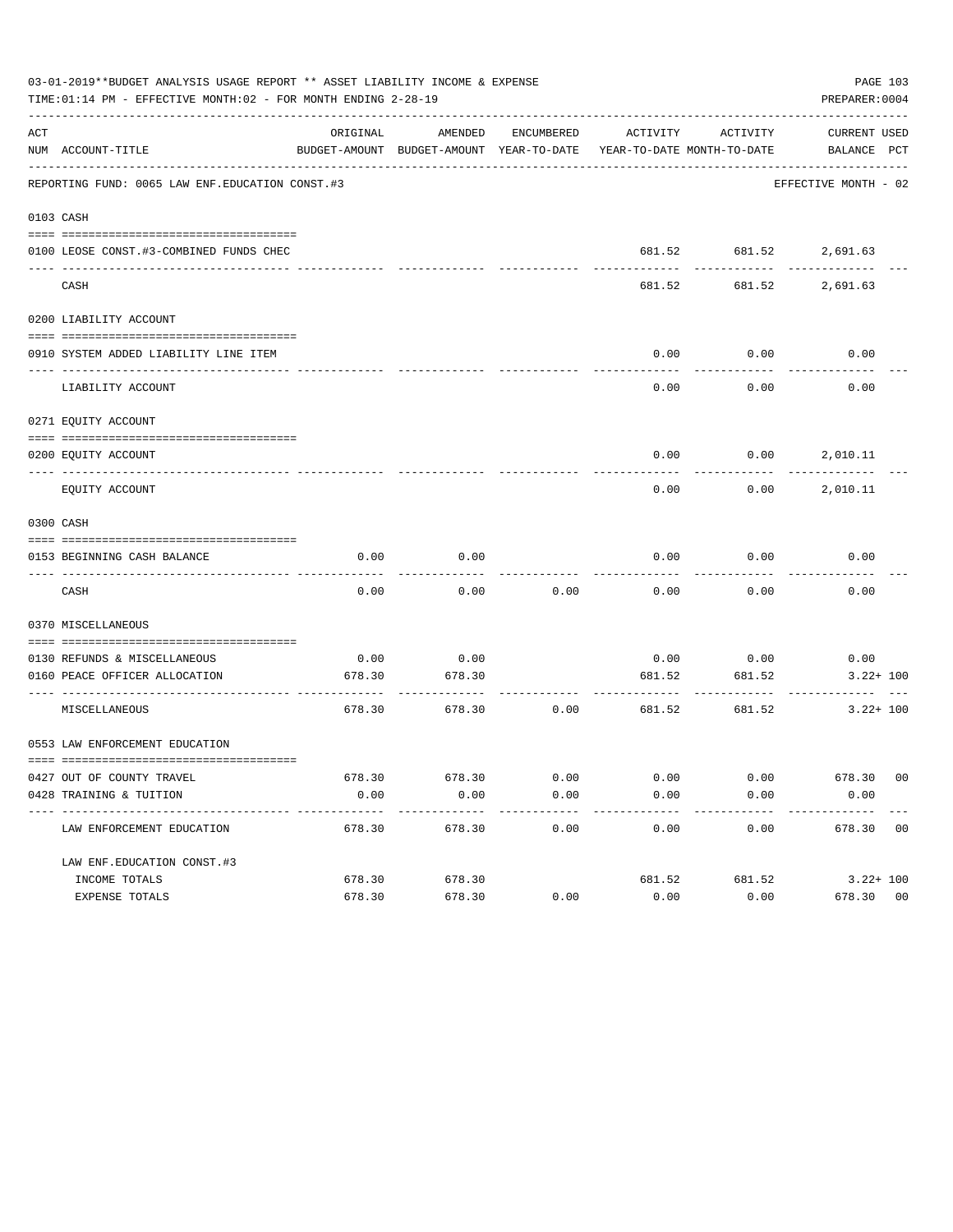|     | 03-01-2019**BUDGET ANALYSIS USAGE REPORT ** ASSET LIABILITY INCOME & EXPENSE<br>TIME: 01:14 PM - EFFECTIVE MONTH: 02 - FOR MONTH ENDING 2-28-19 |            |                           |                      |                                                                     |                   | PREPARER: 0004                                            | PAGE 104       |
|-----|-------------------------------------------------------------------------------------------------------------------------------------------------|------------|---------------------------|----------------------|---------------------------------------------------------------------|-------------------|-----------------------------------------------------------|----------------|
| ACT | NUM ACCOUNT-TITLE                                                                                                                               | ORIGINAL   | AMENDED                   | ENCUMBERED           | BUDGET-AMOUNT BUDGET-AMOUNT YEAR-TO-DATE YEAR-TO-DATE MONTH-TO-DATE | ACTIVITY ACTIVITY | <b>CURRENT USED</b><br>BALANCE PCT                        |                |
|     | REPORTING FUND: 0066 2017 GO BONDS-CONSTRUCTION FUND                                                                                            |            |                           |                      | ----------------------------                                        |                   | -------------------<br>EFFECTIVE MONTH - 02               |                |
|     | 0103 CASH                                                                                                                                       |            |                           |                      |                                                                     |                   |                                                           |                |
|     | 0100 GO BONDS CONST. 2017-COMBINED FUNDS                                                                                                        |            |                           |                      |                                                                     |                   | 45, 450.20 - 17, 422.92 - 45, 450.20 -                    |                |
|     | 0166 ICS DEPOSIT                                                                                                                                |            |                           |                      |                                                                     |                   | 24, 230.91 4, 853.81 5, 551, 126.49                       |                |
|     | 0175 TEXPOOL                                                                                                                                    |            |                           |                      | 0.00                                                                |                   | $0.00$ 0.00                                               |                |
|     | -------------------- ---------<br>CASH                                                                                                          |            |                           |                      |                                                                     | ----------        | -----------<br>$21, 219.29 - 12, 569.11 - 5, 505, 676.29$ |                |
|     | 0200 LIABILITY ACCOUNT                                                                                                                          |            |                           |                      |                                                                     |                   |                                                           |                |
|     |                                                                                                                                                 |            |                           |                      |                                                                     |                   |                                                           |                |
|     | 0910 SYSTEM ADDED LIABILITY LINE-ITEM<br>---- -----------------------------                                                                     |            |                           |                      |                                                                     | $4,166.30 - 0.00$ | $4,166.30-$<br>-------------                              |                |
|     | LIABILITY ACCOUNT                                                                                                                               |            |                           |                      |                                                                     | $4,166.30 - 0.00$ | $4,166.30-$                                               |                |
|     | 0231 2017 GO BONDS PAYABLE                                                                                                                      |            |                           |                      |                                                                     |                   |                                                           |                |
|     | 0200 2017 GO BONDS PAYABLE                                                                                                                      |            |                           |                      |                                                                     |                   | $0.00$ $0.00$ $0.00$                                      |                |
|     | 2017 GO BONDS PAYABLE                                                                                                                           |            |                           |                      |                                                                     | $0.00$ 0.00       | 0.00                                                      |                |
|     | 0271 EQUITY ACCOUNT                                                                                                                             |            |                           |                      |                                                                     |                   |                                                           |                |
|     | 0200 EQUITY ACCOUNT                                                                                                                             |            |                           |                      |                                                                     |                   | $0.00$ $0.00$ $5,526,895.58$                              |                |
|     | EQUITY ACCOUNT                                                                                                                                  |            |                           |                      | 0.00                                                                | . <u>.</u>        | -------------<br>$0.00$ 5,526,895.58                      |                |
|     | 0300 CASH                                                                                                                                       |            |                           |                      |                                                                     |                   |                                                           |                |
|     |                                                                                                                                                 |            |                           |                      |                                                                     |                   |                                                           |                |
|     | 0166 BEGINNING CASH BALANCE                                                                                                                     |            | 5,450,233.00 5,450,233.00 |                      |                                                                     | ----------        | $0.00$ $0.00$ $5,450,233.00$                              | 00             |
|     | CASH                                                                                                                                            |            |                           |                      | 5,450,233.00 5,450,233.00 0.00 0.00 0.00 5,450,233.00               |                   |                                                           | 0 <sub>0</sub> |
|     | 0360 INTEREST EARNINGS                                                                                                                          |            |                           |                      |                                                                     |                   |                                                           |                |
|     | 0100 INTEREST EARNINGS LEGEND BANK                                                                                                              | 0.00       | 0.00                      |                      | 0.00                                                                | 0.00              | 0.00                                                      |                |
|     | 0166 INTEREST EARNINGS ICS                                                                                                                      | 0.00       | 0.00                      |                      |                                                                     |                   | 24, 230.91 4, 853.81 24, 230.91+                          |                |
|     | INTEREST EARNINGS                                                                                                                               | 0.00       | ----------<br>0.00        | 0.00                 | 24,230.91                                                           | 4,853.81          | 24,230.91+                                                |                |
|     | 0370 MISCELLANEOUS                                                                                                                              |            |                           |                      |                                                                     |                   |                                                           |                |
|     | 0130 REFUNDS & MISCELLANEOUS                                                                                                                    | 0.00       | 0.00                      |                      |                                                                     | 5,179.97 0.00     | $5,179.97+$                                               |                |
|     | MISCELLANEOUS                                                                                                                                   | 0.00       | 0.00                      | 0.00                 | 5,179.97                                                            | 0.00              | $5,179.97+$                                               |                |
|     | 0509 CONTINGENCY                                                                                                                                |            |                           |                      |                                                                     |                   |                                                           |                |
|     |                                                                                                                                                 |            |                           |                      |                                                                     |                   |                                                           |                |
|     | 0475 CONTINGENCY                                                                                                                                |            | 520,795.00 520,795.00     | 0.00<br>------------ | 0.00                                                                | 0.00              | 520,795.00 00                                             |                |
|     | CONTINGENCY                                                                                                                                     | 520,795.00 | 520,795.00                | 0.00                 | 0.00                                                                | 0.00              | 520,795.00                                                | 0 <sub>0</sub> |
|     | 0666 COURTHOUSE CONSTRUCTION PHASE 1                                                                                                            |            |                           |                      |                                                                     |                   |                                                           |                |
|     | 0165 CONSTRUCTION                                                                                                                               | 0.00       | 0.00                      | 0.00                 | 0.00                                                                | 0.00              | 0.00                                                      |                |
|     | 0400 ATTORNEY FEES                                                                                                                              | 0.00       | 0.00                      | 0.00                 | 0.00                                                                | 0.00              | 0.00                                                      |                |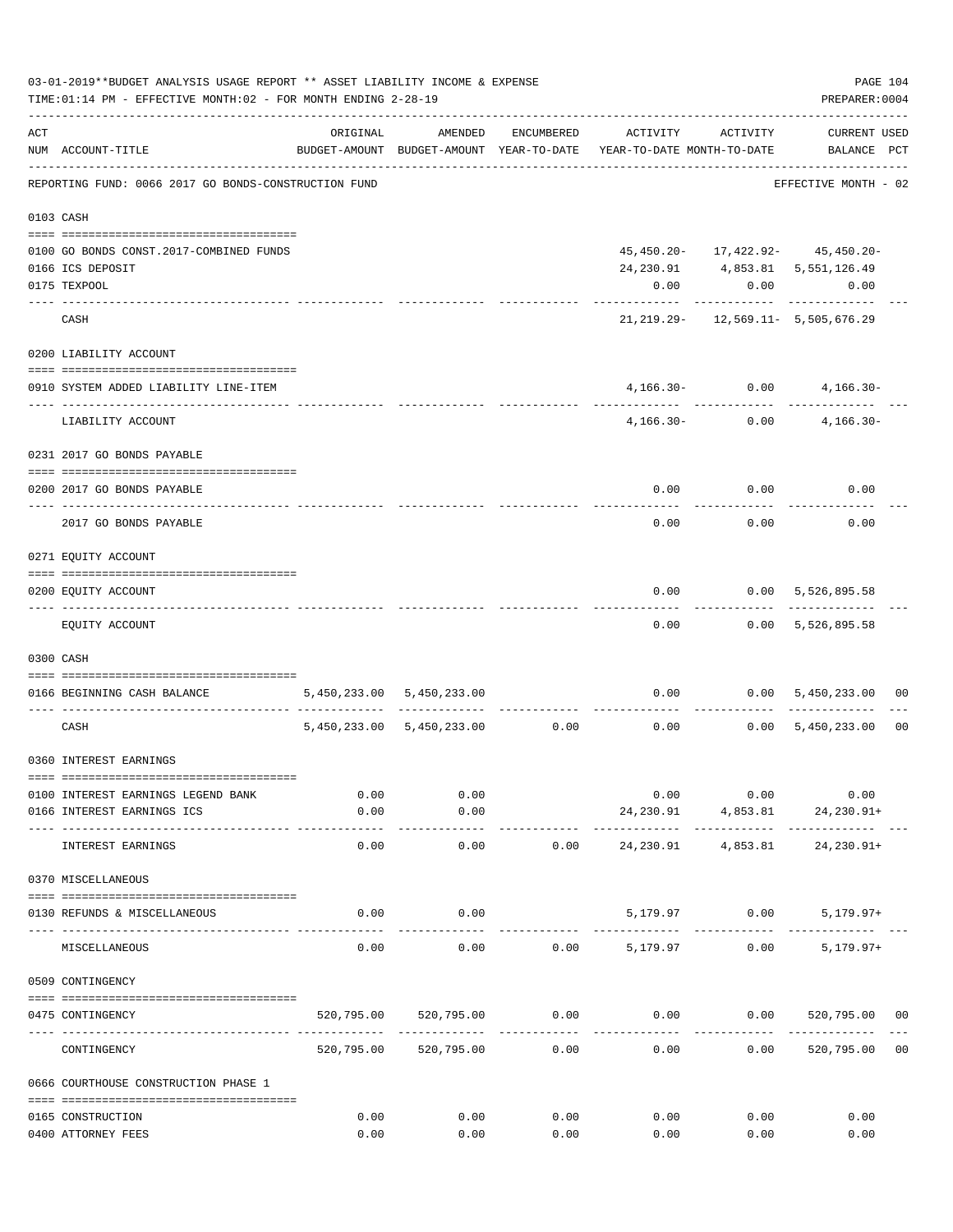TIME:01:14 PM - EFFECTIVE MONTH:02 - FOR MONTH ENDING 2-28-19 PREPARER:0004

| ACT |                                                           | ORIGINAL                                                            | AMENDED                   |      | ENCUMBERED ACTIVITY                           | ACTIVITY  | <b>CURRENT USED</b>             |                |
|-----|-----------------------------------------------------------|---------------------------------------------------------------------|---------------------------|------|-----------------------------------------------|-----------|---------------------------------|----------------|
|     | NUM ACCOUNT-TITLE                                         | BUDGET-AMOUNT BUDGET-AMOUNT YEAR-TO-DATE YEAR-TO-DATE MONTH-TO-DATE |                           |      |                                               |           | BALANCE PCT                     |                |
|     | REPORTING FUND: 0066 2017 GO BONDS-CONSTRUCTION FUND      |                                                                     |                           |      |                                               |           | EFFECTIVE MONTH - 02            |                |
|     | 0402 ENGINEERING                                          | 0.00                                                                | 0.00                      | 0.00 | 0.00                                          | 0.00      | 0.00                            |                |
|     | 0403 ARCHITECTURAL FEES                                   | 2,040.00                                                            | 2,040.00                  | 0.00 | 0.00                                          | 0.00      | 2,040.00                        | 0 <sub>0</sub> |
|     | 0426 PROFESSIONAL FEES                                    | 0.00                                                                | 0.00                      | 0.00 | 0.00                                          | 0.00      | 0.00                            |                |
|     | 0430 BIDS & NOTICES                                       | 0.00                                                                | 0.00                      | 0.00 | 81.00                                         | 0.00      | $81.00 -$                       |                |
|     | 0450 R & M BUILDINGS                                      | 0.00                                                                | 0.00                      | 0.00 | 0.00                                          | 0.00      | 0.00                            |                |
|     | 0451 ASBESTOS ABATEMENT                                   | 0.00                                                                | 0.00                      | 0.00 | 57.00                                         | 57.00     | $57.00 -$                       |                |
|     | 0453 IT DESIGN/SECURITY DESIGN                            | 0.00                                                                | 0.00                      | 0.00 | 15,736.00                                     | 0.00      | 15,736.00-                      |                |
|     | 0482 DEMOLITION                                           | 0.00                                                                | 0.00                      | 0.00 | 0.00                                          | 0.00      | 0.00                            |                |
|     | 0490 MISCELLANEOUS                                        | 0.00                                                                | 0.00                      | 0.00 | 0.00                                          | 0.00      | 0.00                            |                |
|     | 0535 BUILDING                                             | 0.00                                                                | 0.00                      | 0.00 | 0.00                                          | 0.00      | 0.00                            |                |
|     | 0574 TECHNOLOGY                                           | 0.00                                                                | 0.00                      | 0.00 | 0.00                                          | 0.00      | 0.00                            |                |
|     | 0695 SURVEYING                                            | 0.00                                                                | 0.00                      | 0.00 | 0.00                                          | 0.00      | 0.00                            |                |
|     | COURTHOUSE CONSTRUCTION PHASE 1                           |                                                                     | 2,040.00 2,040.00         |      | $0.00$ 15,874.00                              |           | 57.00   13,834.00   778         |                |
|     | 0667 COURTHOUSE CONSTRUCTION PHASE 2                      |                                                                     |                           |      |                                               |           |                                 |                |
|     | 0165 CONSTRUCTION                                         | 4,800,000.00                                                        | 4,800,000.00              | 0.00 | 13,223.95                                     |           | $0.00 \quad 4,786,776.05$       | 00             |
|     | 0400 ATTORNEY FEES                                        | 0.00                                                                | 0.00                      | 0.00 | 0.00                                          | 0.00      | 0.00                            |                |
|     | 0403 ARCHITECTURAL FEES                                   | 99,960.00                                                           | 99,960.00                 | 0.00 | 17,350.00                                     | 17,350.00 | 82,610.00                       | 17             |
|     | 0426 PROFESSIONAL FEES                                    | 0.00                                                                | 0.00                      | 0.00 | 0.00                                          | 0.00      | 0.00                            |                |
|     | 0430 BIDS & NOTICES                                       | 500.00                                                              | 500.00                    | 0.00 | 0.00                                          | 0.00      | 500.00                          | 0 <sub>0</sub> |
|     | 0451 ASBESTOS & OTHER TESTING                             | 24,320.00                                                           | 24,320.00                 | 0.00 | 0.00                                          | 0.00      | 24,320.00                       | 0 <sub>0</sub> |
|     | 0453 IT DESIGN/SECURITY DESIGN                            | 1,870.00                                                            | 1,870.00                  | 0.00 | 0.00                                          | 0.00      | 1,870.00                        | 0 <sub>0</sub> |
|     | 0455 SECURITY                                             | 748.00                                                              | 748.00                    | 0.00 | 0.00                                          | 0.00      | 748.00                          | 0 <sub>0</sub> |
|     | 0490 MISCELLANEOUS                                        | 0.00                                                                | 0.00                      | 0.00 | 15.92                                         | 15.92     | 15.92-                          |                |
|     | 0574 TECHNOLOGY                                           | 0.00                                                                | 0.00                      | 0.00 | 0.00                                          | 0.00      | 0.00                            |                |
|     | COURTHOUSE CONSTRUCTION PHASE 2 4,927,398.00 4,927,398.00 |                                                                     |                           |      | $0.00$ $30,589.87$ $17,365.92$ $4,896,808.13$ |           |                                 | 01             |
|     | 2017 GO BONDS-CONSTRUCTION FUND                           |                                                                     |                           |      |                                               |           |                                 |                |
|     | INCOME TOTALS                                             |                                                                     | 5,450,233.00 5,450,233.00 |      |                                               |           | 29,410.88 4,853.81 5,420,822.12 | 01             |
|     | <b>EXPENSE TOTALS</b>                                     |                                                                     | 5,450,233.00 5,450,233.00 | 0.00 | 46,463.87                                     |           | 17,422.92 5,403,769.13          | 01             |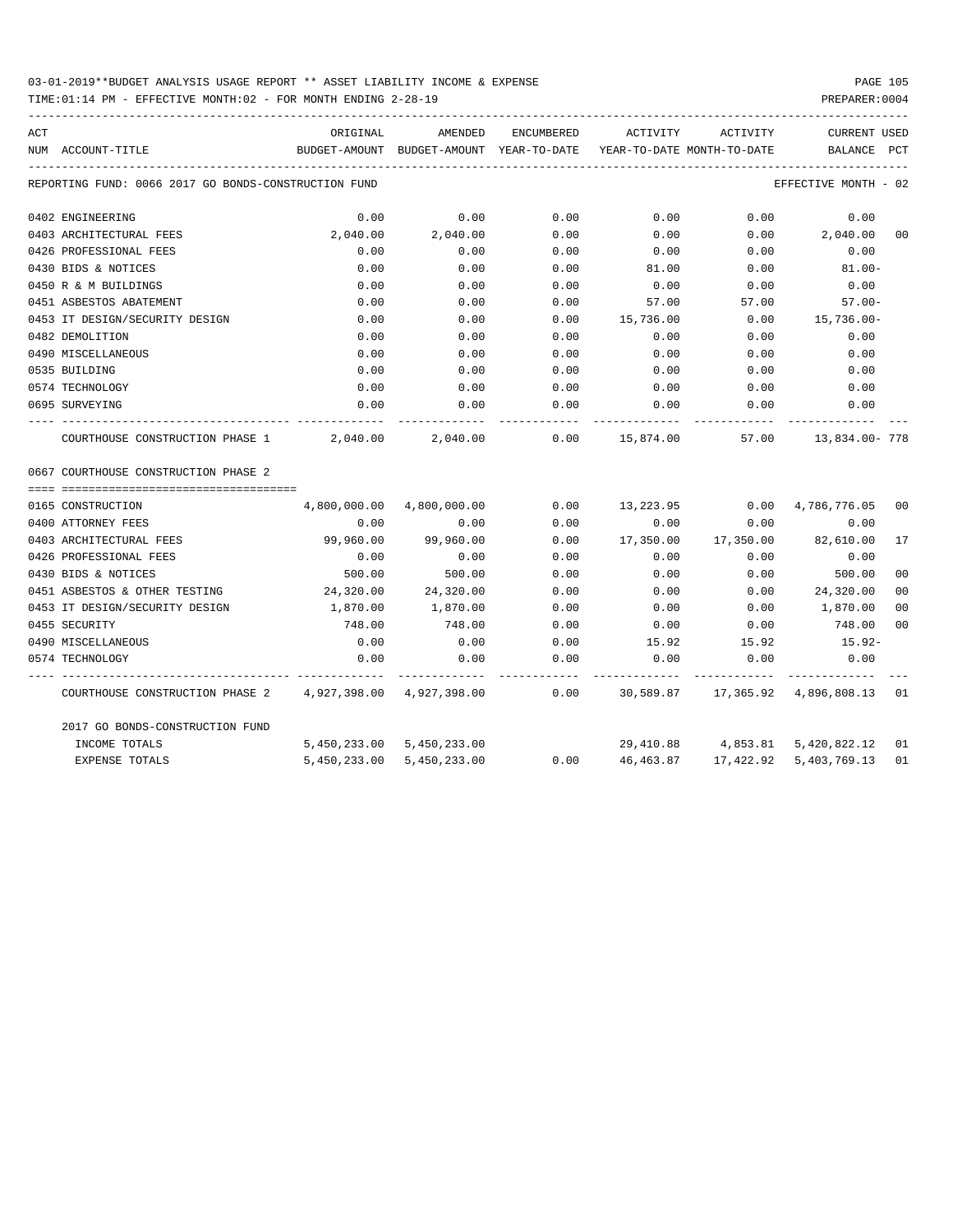| 03-01-2019**BUDGET ANALYSIS USAGE REPORT ** ASSET LIABILITY INCOME & EXPENSE<br>PAGE 106<br>TIME: 01:14 PM - EFFECTIVE MONTH: 02 - FOR MONTH ENDING 2-28-19<br>PREPARER: 0004 |                                                          |           |                                                     |                      |                                        |                                |                                    |                |  |  |  |
|-------------------------------------------------------------------------------------------------------------------------------------------------------------------------------|----------------------------------------------------------|-----------|-----------------------------------------------------|----------------------|----------------------------------------|--------------------------------|------------------------------------|----------------|--|--|--|
| ACT                                                                                                                                                                           | NUM ACCOUNT-TITLE                                        | ORIGINAL  | AMENDED<br>BUDGET-AMOUNT BUDGET-AMOUNT YEAR-TO-DATE | ENCUMBERED           | ACTIVITY<br>YEAR-TO-DATE MONTH-TO-DATE | ACTIVITY                       | <b>CURRENT USED</b><br>BALANCE PCT |                |  |  |  |
|                                                                                                                                                                               | REPORTING FUND: 0067 F.C. DETENTION CENTER ANNUAL PAYMEN |           |                                                     |                      |                                        |                                | EFFECTIVE MONTH - 02               |                |  |  |  |
| 0103 CASH                                                                                                                                                                     |                                                          |           |                                                     |                      |                                        |                                |                                    |                |  |  |  |
|                                                                                                                                                                               | 0100 ANNUAL PAYMENT-COMBINED FUND CKING                  |           |                                                     |                      | 0.00                                   | 0.00                           | $5,815.95-$                        |                |  |  |  |
|                                                                                                                                                                               | CASH                                                     |           |                                                     |                      | 0.00                                   | 0.00                           | $5,815.95-$                        |                |  |  |  |
|                                                                                                                                                                               | 0200 SYSTEM ADDED LIABILITY DEPARTMENT                   |           |                                                     |                      |                                        |                                |                                    |                |  |  |  |
|                                                                                                                                                                               | 0910 SYSTEM ADDED LIABILITY LINE-ITEM                    |           |                                                     |                      | 0.00                                   | 0.00                           | 0.00                               |                |  |  |  |
|                                                                                                                                                                               | SYSTEM ADDED LIABILITY DEPARTMENT                        |           |                                                     |                      | 0.00                                   | 0.00                           | 0.00                               |                |  |  |  |
|                                                                                                                                                                               | 0271 EQUITY ACCOUNT                                      |           |                                                     |                      |                                        |                                |                                    |                |  |  |  |
|                                                                                                                                                                               | 0200 EQUITY ACCOUNT                                      |           |                                                     |                      | 0.00                                   |                                | $0.00$ 5,815.95-                   |                |  |  |  |
|                                                                                                                                                                               | EQUITY ACCOUNT                                           |           |                                                     |                      | 0.00                                   | 0.00                           | $5,815.95-$                        |                |  |  |  |
| 0300 CASH                                                                                                                                                                     |                                                          |           |                                                     |                      |                                        |                                |                                    |                |  |  |  |
|                                                                                                                                                                               | 0110 UNENCUMBERED FUND BALANCE                           | 0.00      | 0.00                                                |                      | 0.00                                   | 0.00                           | 0.00                               |                |  |  |  |
|                                                                                                                                                                               | CASH                                                     | 0.00      | 0.00                                                | 0.00                 | 0.00                                   | 0.00                           | 0.00                               |                |  |  |  |
|                                                                                                                                                                               | 0319 ANNUAL PAYMENT INCOME                               |           |                                                     |                      |                                        |                                |                                    |                |  |  |  |
|                                                                                                                                                                               | 0551 ANNUAL PAYMENT<br>-------------------- ------       | 10,000.00 | 10,000.00                                           | -------------------- | 0.00                                   | 0.00                           | 10,000.00                          | 00             |  |  |  |
|                                                                                                                                                                               | ANNUAL PAYMENT INCOME                                    | 10,000.00 | 10,000.00                                           | 0.00                 | 0.00                                   | 0.00                           | 10,000.00                          | 0 <sub>0</sub> |  |  |  |
|                                                                                                                                                                               | 0560 F.C. SHERIFF ANNUAL PAYMENT                         |           |                                                     |                      |                                        |                                |                                    |                |  |  |  |
|                                                                                                                                                                               | 0428 TRAINING & TUITION                                  |           | 10,000.00    10,000.00    0.00                      |                      |                                        | $0.00$ $0.00$ $10,000.00$ $00$ |                                    |                |  |  |  |
|                                                                                                                                                                               | 0580 INVESTIGATIVE EQUIPMENT                             | 0.00      | 0.00                                                | 0.00                 | 0.00                                   | 0.00                           | 0.00                               |                |  |  |  |
|                                                                                                                                                                               | F.C. SHERIFF ANNUAL PAYMENT                              | 10,000.00 | 10,000.00                                           | 0.00                 | 0.00                                   | 0.00                           | 10,000.00                          | 0 <sub>0</sub> |  |  |  |
|                                                                                                                                                                               | F.C. DETENTION CENTER ANNUAL PAYME                       |           |                                                     |                      |                                        |                                |                                    |                |  |  |  |
|                                                                                                                                                                               | INCOME TOTALS                                            | 10,000.00 | 10,000.00                                           |                      | 0.00                                   | 0.00                           | 10,000.00                          | 0 <sub>0</sub> |  |  |  |
|                                                                                                                                                                               | EXPENSE TOTALS                                           | 10,000.00 | 10,000.00                                           | 0.00                 | 0.00                                   | 0.00                           | 10,000.00                          | 0 <sub>0</sub> |  |  |  |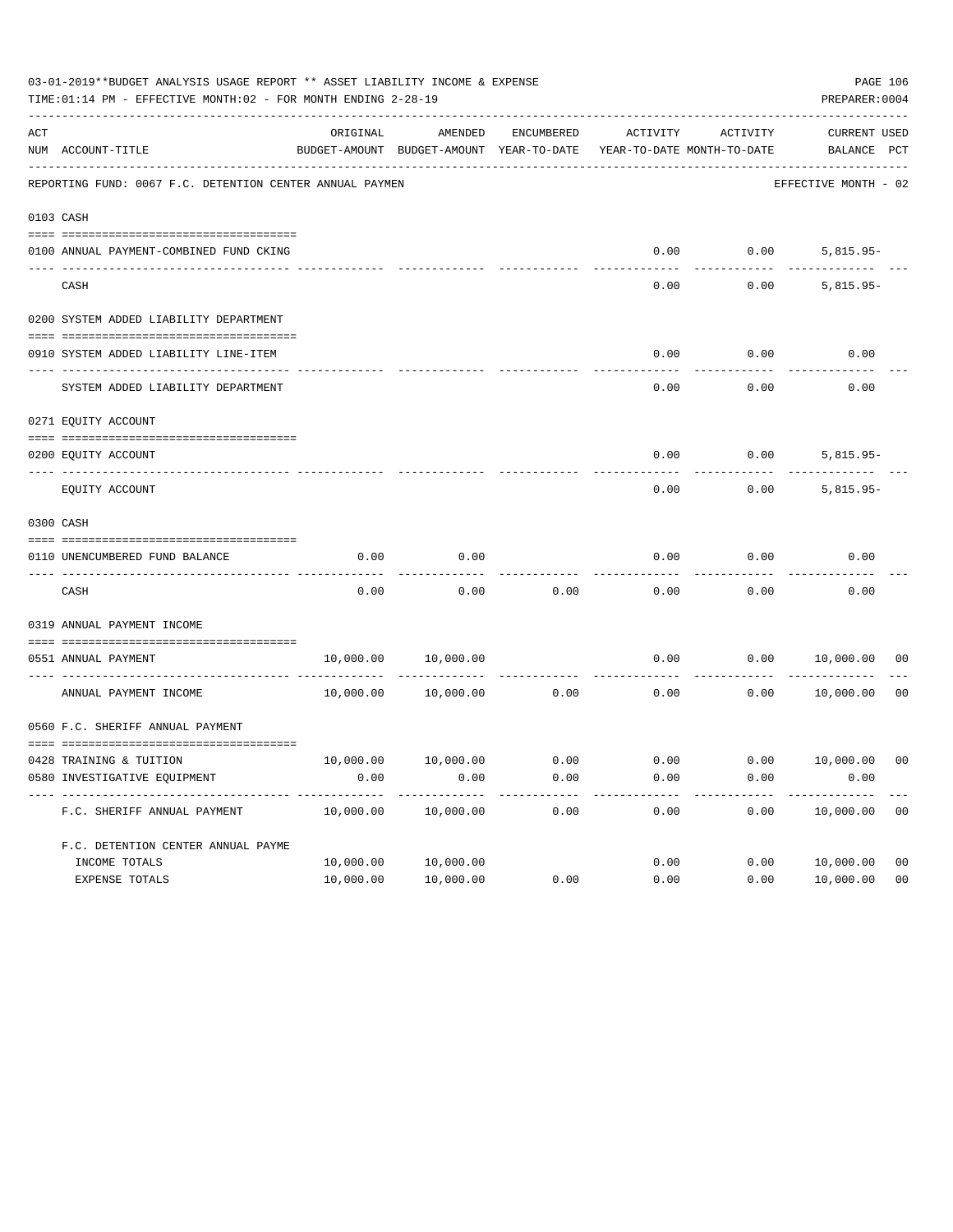| 03-01-2019**BUDGET ANALYSIS USAGE REPORT ** ASSET LIABILITY INCOME & EXPENSE<br>PAGE 107<br>TIME: 01:14 PM - EFFECTIVE MONTH: 02 - FOR MONTH ENDING 2-28-19<br>PREPARER: 0004 |                                                      |          |                                                     |            |                                        |              |                                        |  |  |  |
|-------------------------------------------------------------------------------------------------------------------------------------------------------------------------------|------------------------------------------------------|----------|-----------------------------------------------------|------------|----------------------------------------|--------------|----------------------------------------|--|--|--|
| ACT                                                                                                                                                                           | NUM ACCOUNT-TITLE                                    | ORIGINAL | AMENDED<br>BUDGET-AMOUNT BUDGET-AMOUNT YEAR-TO-DATE | ENCUMBERED | ACTIVITY<br>YEAR-TO-DATE MONTH-TO-DATE | ACTIVITY     | <b>CURRENT USED</b><br>BALANCE PCT     |  |  |  |
|                                                                                                                                                                               | REPORTING FUND: 0068 2018 GO BONDS-CONSTRUCTION FUND |          |                                                     |            |                                        |              | EFFECTIVE MONTH - 02                   |  |  |  |
|                                                                                                                                                                               | 0103 CASH                                            |          |                                                     |            |                                        |              |                                        |  |  |  |
|                                                                                                                                                                               |                                                      |          |                                                     |            |                                        |              |                                        |  |  |  |
|                                                                                                                                                                               | 0100 GO BONDS CONST.2018-COMB.FUNDS CHE              |          |                                                     |            |                                        |              | $0.00 \quad 6,250,000.00 - 0.00$       |  |  |  |
|                                                                                                                                                                               | 0168 BUSINESS MONEY FUND ACCOUNT                     |          |                                                     |            |                                        |              | 6,250,000.00 6,250,000.00 6,250,000.00 |  |  |  |
|                                                                                                                                                                               | 0175 TEXPOOL                                         |          |                                                     |            | ---------                              | $0.00$ 0.00  | 0.00                                   |  |  |  |
|                                                                                                                                                                               | CASH                                                 |          |                                                     |            |                                        | -----------  | 6,250,000.00   0.00   6,250,000.00     |  |  |  |
|                                                                                                                                                                               | 0200 LIABILITY ACCOUNT                               |          |                                                     |            |                                        |              |                                        |  |  |  |
|                                                                                                                                                                               | 0910 SYSTEM ADDED LIABILITY LINE -ITEM               |          |                                                     |            | 0.00                                   | 0.00         | 0.00                                   |  |  |  |
|                                                                                                                                                                               | LIABILITY ACCOUNT                                    |          |                                                     |            | 0.00                                   | 0.00         | 0.00                                   |  |  |  |
|                                                                                                                                                                               | 0231 2018 GO BONDS PAYABLE                           |          |                                                     |            |                                        |              |                                        |  |  |  |
|                                                                                                                                                                               | 0200 2018 GO BONDS PAYABLE                           |          |                                                     |            |                                        | ------------ | 6,250,000.00   0.00   6,250,000.00     |  |  |  |
|                                                                                                                                                                               | 2018 GO BONDS PAYABLE                                |          |                                                     |            |                                        |              | 6,250,000.00   0.00   6,250,000.00     |  |  |  |
|                                                                                                                                                                               | 0271 EQUITY ACCOUNT                                  |          |                                                     |            |                                        |              |                                        |  |  |  |
|                                                                                                                                                                               | 0200 EQUITY ACCOUNT                                  |          |                                                     |            | 0.00                                   | 0.00         | 0.00                                   |  |  |  |
|                                                                                                                                                                               | EQUITY ACCOUNT                                       |          |                                                     |            | 0.00                                   | 0.00         | 0.00                                   |  |  |  |
|                                                                                                                                                                               | 0300 CASH                                            |          |                                                     |            |                                        |              |                                        |  |  |  |
|                                                                                                                                                                               | 0168 BEGINNING CASH BALANCE                          | 0.00     | 0.00                                                |            | 0.00                                   | 0.00         | 0.00                                   |  |  |  |
|                                                                                                                                                                               | CASH                                                 | 0.00     | 0.00                                                | 0.00       | 0.00                                   | 0.00         | 0.00                                   |  |  |  |
|                                                                                                                                                                               | 0360 INTEREST EARNINGS                               |          |                                                     |            |                                        |              |                                        |  |  |  |
|                                                                                                                                                                               | 0100 INTEREST EARNING LEGEND BANK                    | 0.00     | 0.00                                                |            | 0.00                                   | 0.00         | 0.00                                   |  |  |  |
|                                                                                                                                                                               | 0168 INTEREST EARNINGS BUSINESS MONEY F              | 0.00     | 0.00                                                |            | 0.00                                   | 0.00         | 0.00                                   |  |  |  |
|                                                                                                                                                                               | INTEREST EARNINGS                                    | 0.00     | 0.00                                                | 0.00       | 0.00                                   | 0.00         | 0.00                                   |  |  |  |
|                                                                                                                                                                               | 0370 MISCELLANEOUS                                   |          |                                                     |            |                                        |              |                                        |  |  |  |
|                                                                                                                                                                               | 0130 REFUNDS & MISCELLANEOUS                         | 0.00     | 0.00                                                |            | 0.00                                   | 0.00         | 0.00                                   |  |  |  |
|                                                                                                                                                                               | MISCELLANEOUS                                        | 0.00     | 0.00                                                | 0.00       | 0.00                                   | 0.00         | 0.00                                   |  |  |  |
|                                                                                                                                                                               | 0509 CONTINGENCY                                     |          |                                                     |            |                                        |              |                                        |  |  |  |
|                                                                                                                                                                               |                                                      |          |                                                     |            |                                        |              |                                        |  |  |  |
|                                                                                                                                                                               | 0475 CONTINGENCY                                     | 0.00     | 0.00                                                | 0.00       | 0.00                                   | 0.00         | 0.00                                   |  |  |  |
|                                                                                                                                                                               | CONTINGENCY                                          | 0.00     | 0.00                                                | 0.00       | 0.00                                   | 0.00         | 0.00                                   |  |  |  |
|                                                                                                                                                                               | 0668 COURTHOUSE CONSTRUCTION PHASE 2                 |          |                                                     |            |                                        |              |                                        |  |  |  |
|                                                                                                                                                                               | 0165 CONSTRUCTION                                    | 0.00     | 0.00                                                | 0.00       | 0.00                                   | 0.00         | 0.00                                   |  |  |  |
|                                                                                                                                                                               | 0400 ATTORNEY FEES                                   | 0.00     | 0.00                                                | 0.00       | 0.00                                   | 0.00         | 0.00                                   |  |  |  |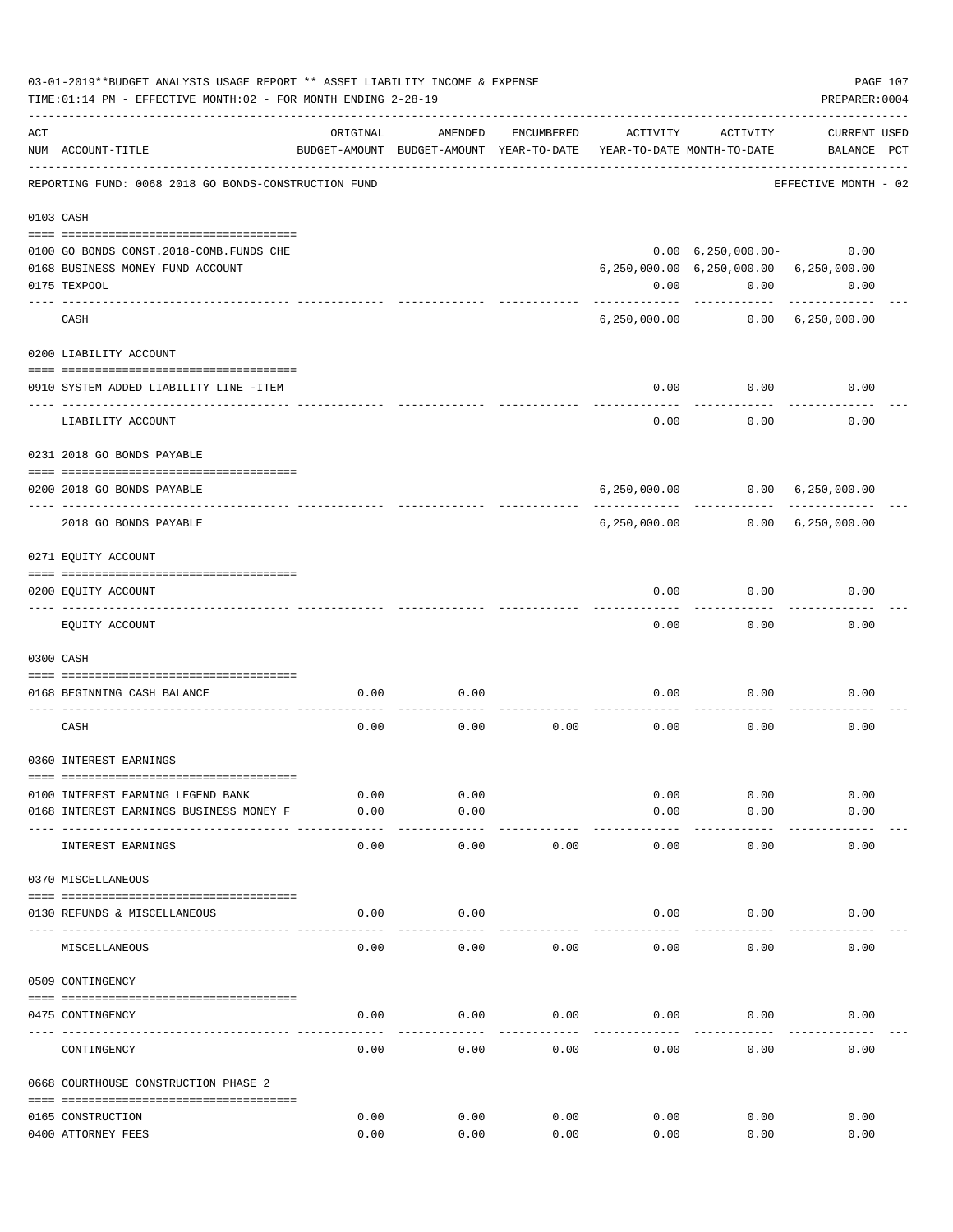TIME:01:14 PM - EFFECTIVE MONTH:02 - FOR MONTH ENDING 2-28-19 PREPARER:0004

| ACT                                                  | ORIGINAL                    | AMENDED | <b>ENCUMBERED</b> | ACTIVITY                   | ACTIVITY | <b>CURRENT USED</b>          |
|------------------------------------------------------|-----------------------------|---------|-------------------|----------------------------|----------|------------------------------|
| ACCOUNT-TITLE<br>NUM                                 | BUDGET-AMOUNT BUDGET-AMOUNT |         | YEAR-TO-DATE      | YEAR-TO-DATE MONTH-TO-DATE |          | <b>PCT</b><br><b>BALANCE</b> |
|                                                      |                             |         |                   |                            |          |                              |
| REPORTING FUND: 0068 2018 GO BONDS-CONSTRUCTION FUND |                             |         |                   |                            |          | EFFECTIVE MONTH - 02         |
|                                                      |                             |         |                   |                            |          |                              |
| 0402 ENGINEERING                                     | 0.00                        | 0.00    | 0.00              | 0.00                       | 0.00     | 0.00                         |
| 0403 ARCHITECTURAL FEES                              | 0.00                        | 0.00    | 0.00              | 0.00                       | 0.00     | 0.00                         |
| 0426 PROFESSIONAL FEES                               | 0.00                        | 0.00    | 0.00              | 0.00                       | 0.00     | 0.00                         |
| 0430 BIDS & NOTICES                                  | 0.00                        | 0.00    | 0.00              | 0.00                       | 0.00     | 0.00                         |
| 0450 R & M BUILDINGS                                 | 0.00                        | 0.00    | 0.00              | 0.00                       | 0.00     | 0.00                         |
| 0490 MISCELLANEOUS                                   | 0.00                        | 0.00    | 0.00              | 0.00                       | 0.00     | 0.00                         |
| 0535 BUILDING                                        | 0.00                        | 0.00    | 0.00              | 0.00                       | 0.00     | 0.00                         |
| 0695 SURVEYING                                       | 0.00                        | 0.00    | 0.00              | 0.00                       | 0.00     | 0.00                         |
|                                                      |                             |         |                   |                            |          |                              |
| COURTHOUSE CONSTRUCTION PHASE 2                      | 0.00                        | 0.00    | 0.00              | 0.00                       | 0.00     | 0.00                         |
| 2018 GO BONDS-CONSTRUCTION FUND                      |                             |         |                   |                            |          |                              |
| INCOME TOTALS                                        | 0.00                        | 0.00    |                   | 0.00                       | 0.00     | 0.00                         |
| <b>EXPENSE TOTALS</b>                                | 0.00                        | 0.00    | 0.00              | 0.00                       | 0.00     | 0.00                         |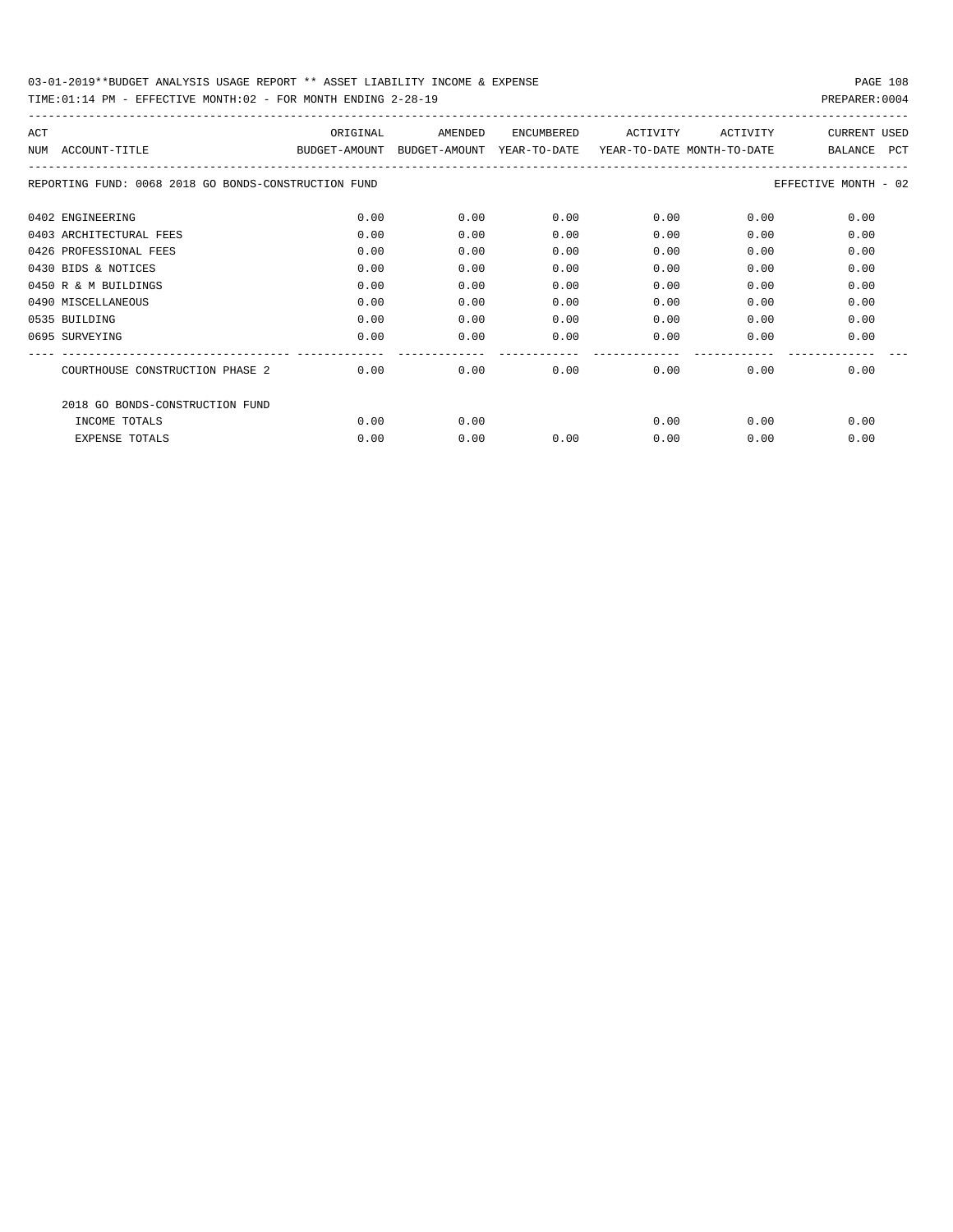|     | 03-01-2019**BUDGET ANALYSIS USAGE REPORT ** ASSET LIABILITY INCOME & EXPENSE<br>TIME: 01:14 PM - EFFECTIVE MONTH: 02 - FOR MONTH ENDING 2-28-19 |          |                      |            |                                                                                 |                 | PAGE 109<br>PREPARER: 0004         |
|-----|-------------------------------------------------------------------------------------------------------------------------------------------------|----------|----------------------|------------|---------------------------------------------------------------------------------|-----------------|------------------------------------|
| ACT | NUM ACCOUNT-TITLE                                                                                                                               | ORIGINAL | AMENDED              | ENCUMBERED | ACTIVITY<br>BUDGET-AMOUNT BUDGET-AMOUNT YEAR-TO-DATE YEAR-TO-DATE MONTH-TO-DATE | ACTIVITY        | <b>CURRENT USED</b><br>BALANCE PCT |
|     | REPORTING FUND: 0070 RIGHT OF WAY FUND                                                                                                          |          |                      |            |                                                                                 |                 | EFFECTIVE MONTH - 02               |
|     | 0102 A/P CLEARING                                                                                                                               |          |                      |            |                                                                                 |                 |                                    |
|     | 0100 A/P CLEARING                                                                                                                               |          |                      |            | 0.00                                                                            | 0.00            | 0.00                               |
|     | ---- --------<br>A/P CLEARING                                                                                                                   |          |                      |            | 0.00                                                                            | 0.00            | 0.00                               |
|     | 0103 CASH                                                                                                                                       |          |                      |            |                                                                                 |                 |                                    |
|     | 0100 RIGHT OF WAY-COMBINED FUND CHECKIN                                                                                                         |          |                      |            |                                                                                 | $122.22 - 3.01$ | 16,060.44                          |
|     | 0170 RIGHT OF WAY CASH ACCT.                                                                                                                    |          |                      |            | 0.00                                                                            | 0.00            | 0.00                               |
|     | 0175 TEXPOOL                                                                                                                                    |          |                      |            | 894.95                                                                          | 167.73          | 82,819.77                          |
|     | CASH                                                                                                                                            |          |                      |            | 772.73                                                                          | 170.74          | 98,880.21                          |
|     | 0133 ADVANCE TO FUND                                                                                                                            |          |                      |            |                                                                                 |                 |                                    |
|     | 0010 ADVANCE TO GENERAL                                                                                                                         |          |                      |            | 0.00                                                                            | 0.00            | 0.00                               |
|     | 0021 ADVANCE TO R&B #1                                                                                                                          |          |                      |            | 0.00                                                                            | 0.00            | 0.00                               |
|     | 0022 ADVANCE TO R&B #2                                                                                                                          |          |                      |            | 0.00                                                                            | 0.00            | 0.00                               |
|     | ADVANCE TO FUND                                                                                                                                 |          |                      |            | 0.00                                                                            | 0.00            | 0.00                               |
|     | 0200 LIABILITY ACCOUNT                                                                                                                          |          |                      |            |                                                                                 |                 |                                    |
|     |                                                                                                                                                 |          |                      |            |                                                                                 |                 |                                    |
|     | 0900 SYSTEM ADDED LIABILITY LINE-ITEM<br>0910 SYSTEM ADDED LIABILITY LINE-ITEM                                                                  |          |                      |            | 0.00<br>0.00                                                                    | 0.00<br>0.00    | 0.00<br>0.00                       |
|     |                                                                                                                                                 |          |                      |            |                                                                                 |                 |                                    |
|     | LIABILITY ACCOUNT                                                                                                                               |          |                      |            | 0.00                                                                            | 0.00            | 0.00                               |
|     | 0271 EQUITY ACCOUNT                                                                                                                             |          |                      |            |                                                                                 |                 |                                    |
|     |                                                                                                                                                 |          |                      |            |                                                                                 |                 |                                    |
|     | 0200 EQUITY ACCOUNT                                                                                                                             |          |                      |            | 0.00                                                                            |                 | $0.00$ 98,107.48                   |
|     | EQUITY ACCOUNT                                                                                                                                  |          |                      |            | 0.00                                                                            |                 | $0.00$ 98,107.48                   |
|     | 0360 INTEREST EARNINGS                                                                                                                          |          |                      |            |                                                                                 |                 |                                    |
|     | 0100 INTEREST EARNINGS                                                                                                                          | 0.00     | 0.00<br>------------ |            | .                                                                               | ------------    | $772.73$ 170.74 772.73+            |
|     | INTEREST EARNINGS                                                                                                                               | 0.00     | 0.00                 | 0.00       | 772.73                                                                          | 170.74          | $772.73+$                          |
|     | 0622 RIGHT OF WAY                                                                                                                               |          |                      |            |                                                                                 |                 |                                    |
|     | 0399 CLAIM SETTLEMENTS                                                                                                                          | 0.00     | 0.00                 | 0.00       | 0.00                                                                            | 0.00            | 0.00                               |
|     | 0426 APPRAISAL FEES                                                                                                                             | 0.00     | 0.00                 | 0.00       | 0.00                                                                            | 0.00            | 0.00                               |
|     | 0429 RELOCATING UTILITIES                                                                                                                       | 0.00     | 0.00                 | 0.00       | 0.00                                                                            | 0.00            | 0.00                               |
|     | 0449 CONTRACT EXPENSES FOR FM87 R.O.W.                                                                                                          | 0.00     | 0.00                 | 0.00       | 0.00                                                                            | 0.00            | 0.00                               |
|     | RIGHT OF WAY                                                                                                                                    | 0.00     | 0.00                 | 0.00       | 0.00                                                                            | 0.00            | 0.00                               |
|     | 0629 RIGHT OF WAY                                                                                                                               |          |                      |            |                                                                                 |                 |                                    |
|     | 0500 RIGHT OF WAY PUR HWY #82                                                                                                                   | 0.00     | 0.00                 | 0.00       | 0.00                                                                            | 0.00            | 0.00                               |
|     | 0501 RIGHT OF WAY PURCHASE FM #87                                                                                                               | 0.00     | 0.00                 | 0.00       | 0.00                                                                            | 0.00            | 0.00                               |
|     | 0502 RIGHT OF WAY PURCHASE HWY #121                                                                                                             | 0.00     | 0.00                 | 0.00       | 0.00                                                                            | 0.00            | 0.00                               |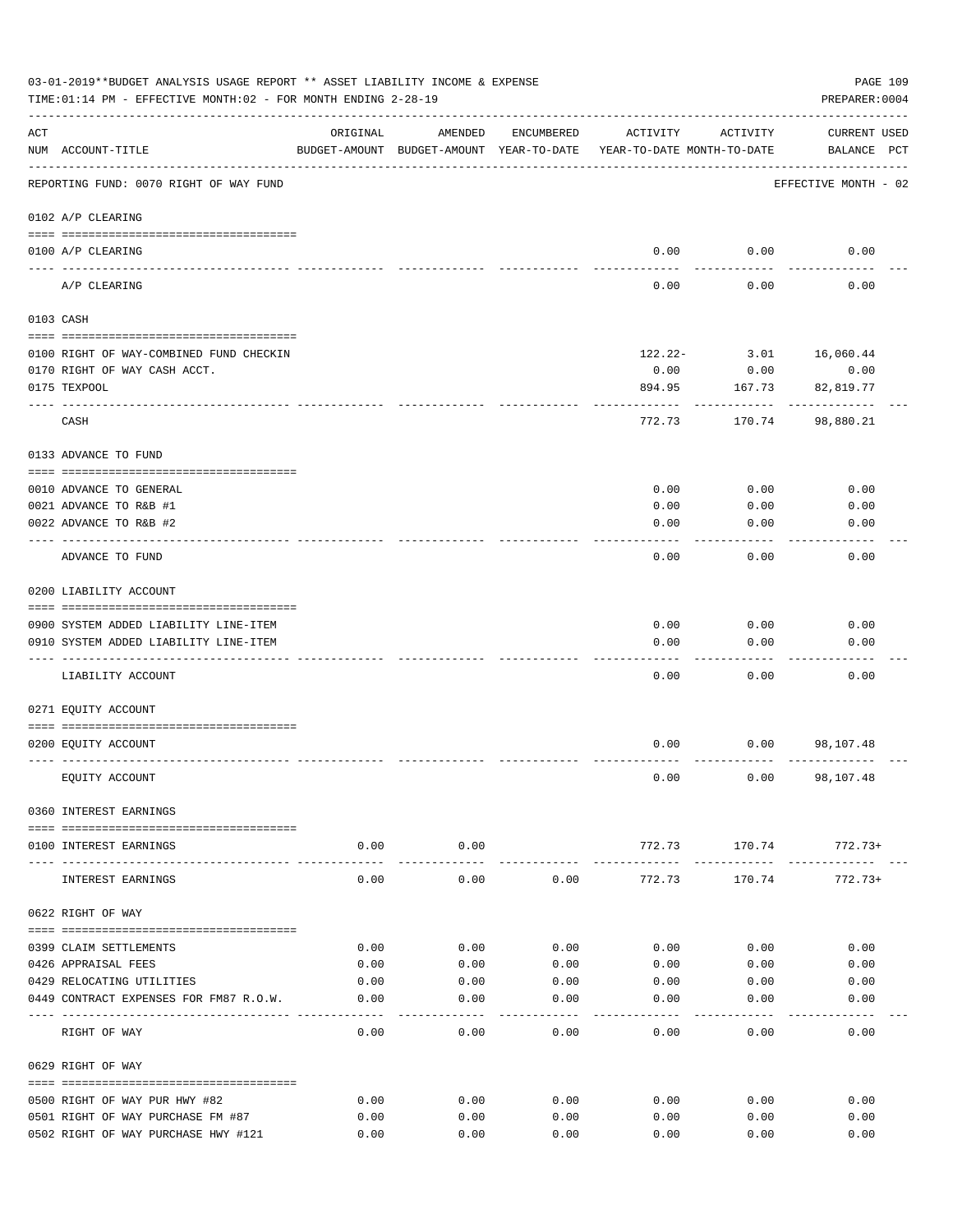| 03-01-2019**BUDGET ANALYSIS USAGE REPORT ** ASSET LIABILITY INCOME & EXPENSE             |          |         |            |                                    |               | PAGE 110             |
|------------------------------------------------------------------------------------------|----------|---------|------------|------------------------------------|---------------|----------------------|
| TIME: 01:14 PM - EFFECTIVE MONTH: 02 - FOR MONTH ENDING 2-28-19                          |          |         |            |                                    |               | PREPARER: 0004       |
| ACT                                                                                      | ORIGINAL | AMENDED | ENCUMBERED | ACTIVITY                           | ACTIVITY      | <b>CURRENT USED</b>  |
| NUM ACCOUNT-TITLE<br>BUDGET-AMOUNT BUDGET-AMOUNT YEAR-TO-DATE YEAR-TO-DATE MONTH-TO-DATE |          |         |            |                                    |               | BALANCE PCT          |
| REPORTING FUND: 0070 RIGHT OF WAY FUND                                                   |          |         |            |                                    |               | EFFECTIVE MONTH - 02 |
| 0503 RIGHT OF WAY PURCHASE HWY. 78                                                       | 0.00     | 0.00    |            | $0.00$ $0.00$ $0.00$ $0.00$ $0.00$ |               |                      |
| RIGHT OF WAY                                                                             | 0.00     | 0.00    | 0.00       |                                    | 0.00          | 0.00<br>0.00         |
| 0999 ACCOUNTS PAYABLE                                                                    |          |         |            |                                    |               |                      |
| =================================<br>0100 A/P CLEARING ACCOUNT                           |          |         |            |                                    | $0.00$ 0.00   | 0.00                 |
| ACCOUNTS PAYABLE                                                                         |          |         |            | 0.00                               |               | 0.00<br>0.00         |
| RIGHT OF WAY FUND                                                                        |          |         |            |                                    |               |                      |
| INCOME TOTALS                                                                            | 0.00     | 0.00    |            |                                    | 772.73 170.74 | $772.73+$            |
| <b>EXPENSE TOTALS</b>                                                                    | 0.00     | 0.00    | 0.00       | 0.00                               | 0.00          | 0.00                 |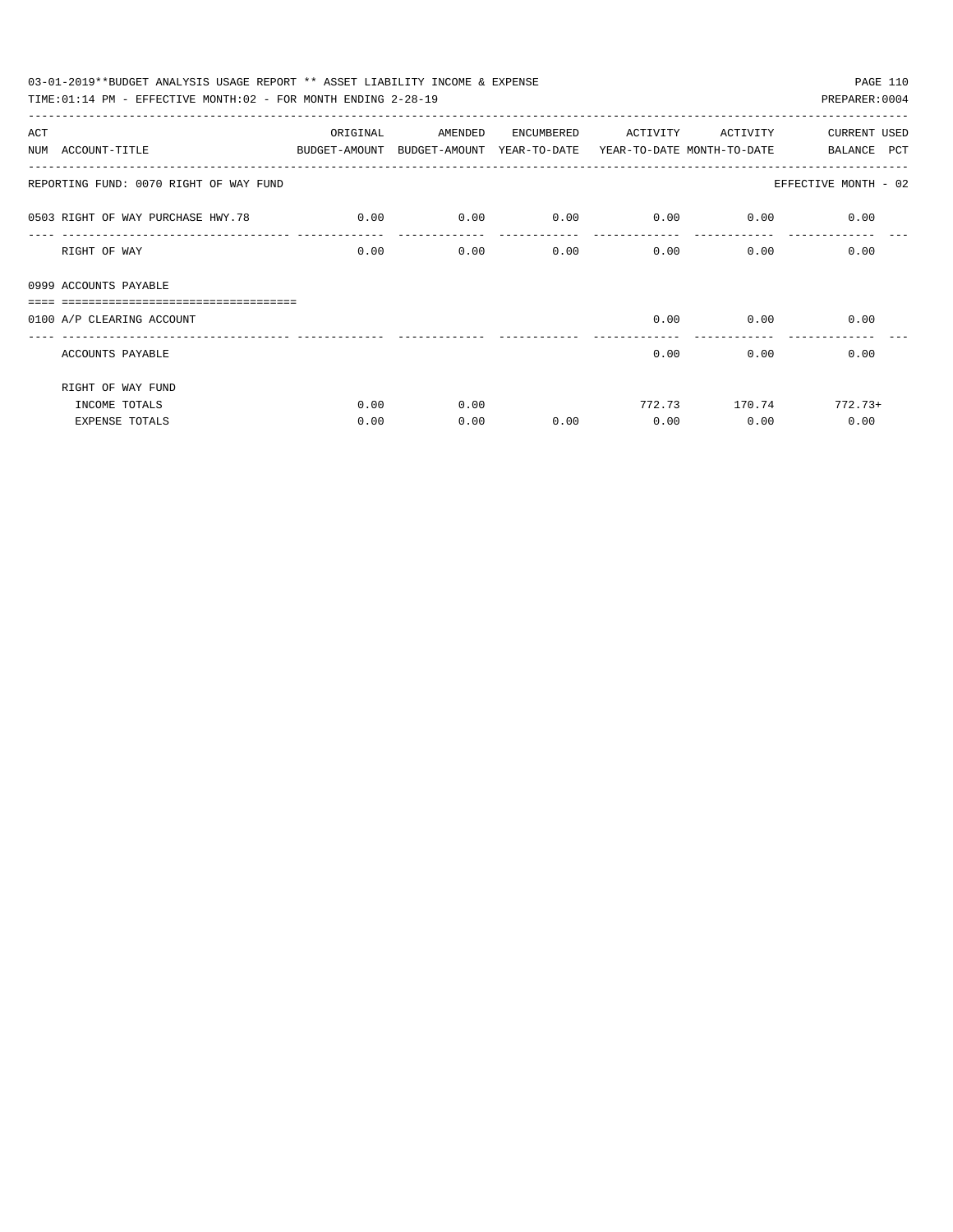|           | 03-01-2019**BUDGET ANALYSIS USAGE REPORT ** ASSET LIABILITY INCOME & EXPENSE<br>TIME:01:14 PM - EFFECTIVE MONTH:02 - FOR MONTH ENDING 2-28-19 |          |                                                     |            |          |                                        | PAGE 111<br>PREPARER: 0004         |
|-----------|-----------------------------------------------------------------------------------------------------------------------------------------------|----------|-----------------------------------------------------|------------|----------|----------------------------------------|------------------------------------|
| ACT       | NUM ACCOUNT-TITLE                                                                                                                             | ORIGINAL | AMENDED<br>BUDGET-AMOUNT BUDGET-AMOUNT YEAR-TO-DATE | ENCUMBERED | ACTIVITY | ACTIVITY<br>YEAR-TO-DATE MONTH-TO-DATE | <b>CURRENT USED</b><br>BALANCE PCT |
|           | REPORTING FUND: 0071 INVESTIGATOR CRIMES AGAINST WOMEN                                                                                        |          |                                                     |            |          |                                        | EFFECTIVE MONTH - 02               |
|           | 0100 PAYROLL                                                                                                                                  |          |                                                     |            |          |                                        |                                    |
|           | 0100 PAYROLL                                                                                                                                  |          |                                                     |            | 0.00     | 0.00                                   | 0.00                               |
| ---- ---- | PAYROLL                                                                                                                                       |          |                                                     |            | 0.00     | 0.00                                   | 0.00                               |
|           | 0103 CASH                                                                                                                                     |          |                                                     |            |          |                                        |                                    |
|           | 0100 INV. CRIMES AGAINST WOMEN-COMB. FUND                                                                                                     |          |                                                     |            | 0.00     | 0.00                                   | 0.00                               |
|           | CASH                                                                                                                                          |          |                                                     |            | 0.00     | 0.00                                   | 0.00                               |
|           | 0120 RECEIVABLES                                                                                                                              |          |                                                     |            |          |                                        |                                    |
|           | 0312 DUE FROM OTHER GOVERNMENTS                                                                                                               |          |                                                     |            | 0.00     | 0.00                                   | 0.00                               |
|           | RECEIVABLES                                                                                                                                   |          |                                                     |            | 0.00     | 0.00                                   | 0.00                               |
|           | 0200 SYSTEM ADDED LIABILITY DEPARTMENT                                                                                                        |          |                                                     |            |          |                                        |                                    |
|           | 0910 SYSTEM ADDED LIABILITY LINE-ITEM                                                                                                         |          |                                                     |            | 0.00     | 0.00                                   | 0.00                               |
|           | SYSTEM ADDED LIABILITY DEPARTMENT                                                                                                             |          |                                                     |            | 0.00     | 0.00                                   | 0.00                               |
|           | 0271 EQUITY ACCOUNT                                                                                                                           |          |                                                     |            |          |                                        |                                    |
|           | 0200 EQUITY ACCOUNT                                                                                                                           |          |                                                     |            | 0.00     | 0.00                                   | 0.00                               |
|           | EQUITY ACCOUNT                                                                                                                                |          |                                                     |            | 0.00     | 0.00                                   | 0.00                               |
|           | 0330 GRANT INCOME                                                                                                                             |          |                                                     |            |          |                                        |                                    |
|           | 0475 INVESTIGATOR CRIMES AGAINST WOMEN                                                                                                        | 0.00     | 0.00                                                |            | 0.00     | 0.00                                   | 0.00                               |
|           | GRANT INCOME                                                                                                                                  | 0.00     | 0.00                                                | 0.00       | 0.00     | 0.00                                   | 0.00                               |
|           | 0475 INVESTIGATOR CRIMES AGAINST WOMEN                                                                                                        |          |                                                     |            |          |                                        |                                    |
|           | 0108 SALARY                                                                                                                                   | 0.00     | 0.00                                                | 0.00       | 0.00     | 0.00                                   | 0.00                               |
|           | 0201 SOCIAL SECURITY TAXES                                                                                                                    | 0.00     | 0.00                                                | 0.00       | 0.00     | 0.00                                   | 0.00                               |
|           | 0202 GROUP HEALTH INSURANCE                                                                                                                   | 0.00     | 0.00                                                | 0.00       | 0.00     | 0.00                                   | 0.00                               |
|           | 0203 RETIREMENT                                                                                                                               | 0.00     | 0.00                                                | 0.00       | 0.00     | 0.00                                   | 0.00                               |
|           | 0204 WORKERS COMPENSATION                                                                                                                     | 0.00     | 0.00                                                | 0.00       | 0.00     | 0.00                                   | 0.00                               |
|           | 0205 MEDICARE TAX                                                                                                                             | 0.00     | 0.00                                                | 0.00       | 0.00     | 0.00                                   | 0.00                               |
|           | INVESTIGATOR CRIMES AGAINST WOMEN                                                                                                             | 0.00     | 0.00                                                | 0.00       | 0.00     | 0.00                                   | 0.00                               |
|           | INVESTIGATOR CRIMES AGAINST WOMEN                                                                                                             |          |                                                     |            |          |                                        |                                    |
|           | INCOME TOTALS                                                                                                                                 | 0.00     | 0.00                                                |            | 0.00     | 0.00                                   | 0.00                               |
|           | EXPENSE TOTALS                                                                                                                                | 0.00     | 0.00                                                | 0.00       | 0.00     | 0.00                                   | 0.00                               |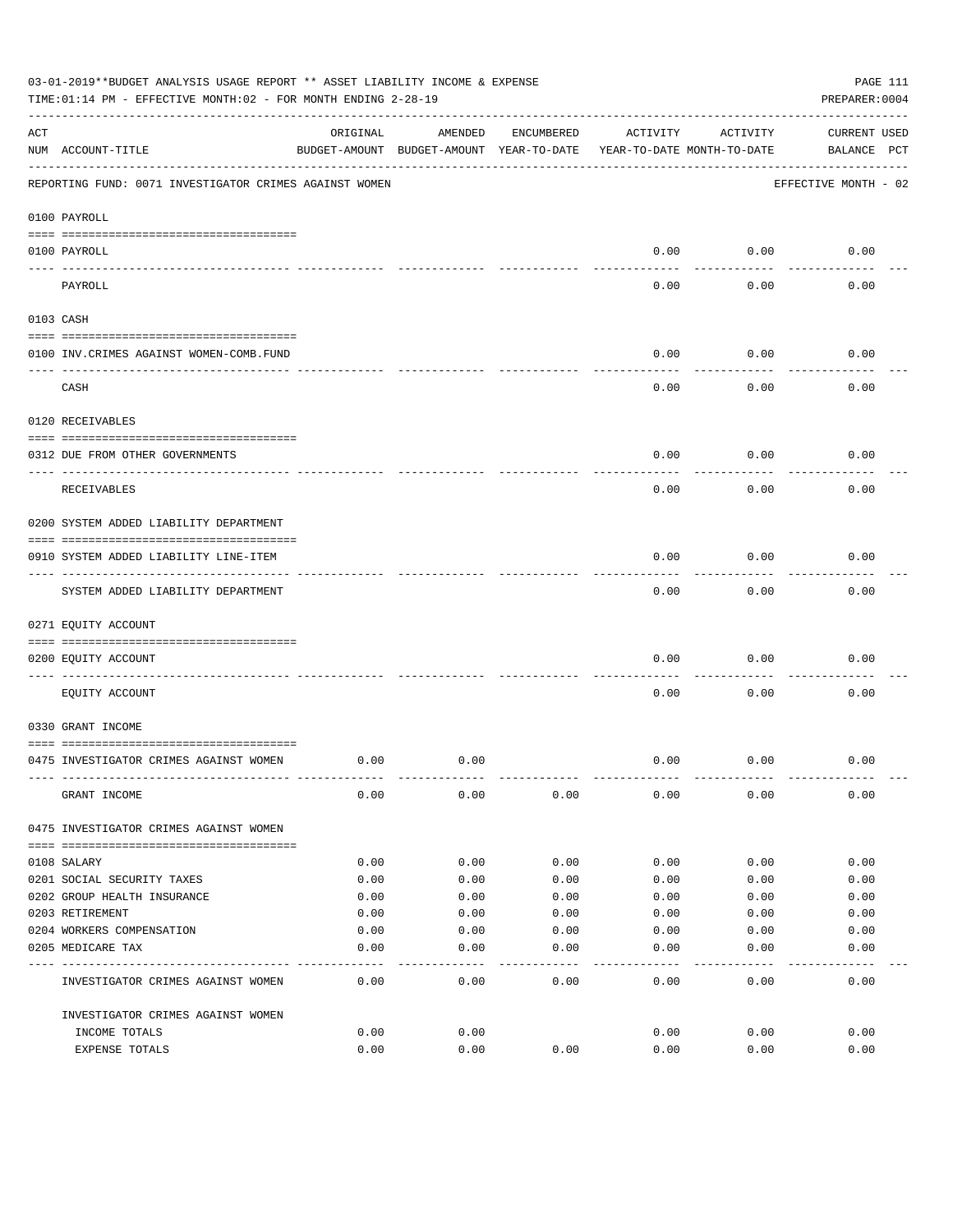|           | 03-01-2019**BUDGET ANALYSIS USAGE REPORT ** ASSET LIABILITY INCOME & EXPENSE<br>TIME: 01:14 PM - EFFECTIVE MONTH: 02 - FOR MONTH ENDING 2-28-19 |          |                                                     |            |          |                                        | PAGE 112<br>PREPARER: 0004         |
|-----------|-------------------------------------------------------------------------------------------------------------------------------------------------|----------|-----------------------------------------------------|------------|----------|----------------------------------------|------------------------------------|
| ACT       | NUM ACCOUNT-TITLE                                                                                                                               | ORIGINAL | AMENDED<br>BUDGET-AMOUNT BUDGET-AMOUNT YEAR-TO-DATE | ENCUMBERED | ACTIVITY | ACTIVITY<br>YEAR-TO-DATE MONTH-TO-DATE | <b>CURRENT USED</b><br>BALANCE PCT |
|           | REPORTING FUND: 0072 INVESTIGATOR CRIMES AGAINST CHILDRE                                                                                        |          |                                                     |            |          |                                        | EFFECTIVE MONTH - 02               |
|           | 0100 PAYROLL                                                                                                                                    |          |                                                     |            |          |                                        |                                    |
|           | 0100 PAYROLL                                                                                                                                    |          |                                                     |            | 0.00     | 0.00                                   | 0.00                               |
| ---- ---- | PAYROLL                                                                                                                                         |          |                                                     |            | 0.00     | 0.00                                   | 0.00                               |
|           | 0103 CASH                                                                                                                                       |          |                                                     |            |          |                                        |                                    |
|           | 0100 INV. CRIMES AGAINST CHILDREN-COMB.F                                                                                                        |          |                                                     |            | 3,297.94 | 0.00                                   | 0.00                               |
|           | CASH                                                                                                                                            |          |                                                     |            | 3,297.94 | 0.00                                   | 0.00                               |
|           | 0120 RECEIVABLES                                                                                                                                |          |                                                     |            |          |                                        |                                    |
|           | 0312 DUE FROM OTHER GOVERNMENTS                                                                                                                 |          |                                                     |            | 0.00     | 0.00                                   | 0.00                               |
|           | RECEIVABLES                                                                                                                                     |          |                                                     |            | 0.00     | 0.00                                   | 0.00                               |
|           | 0200 SYSTEM ADDED LIABILITY DEPARTMENT                                                                                                          |          |                                                     |            |          |                                        |                                    |
|           | 0910 SYSTEM ADDEND LIABILITY LINE-ITEM                                                                                                          |          |                                                     |            | 0.00     | 0.00                                   | 0.00                               |
|           | SYSTEM ADDED LIABILITY DEPARTMENT                                                                                                               |          |                                                     |            | 0.00     | 0.00                                   | 0.00                               |
|           | 0271 EQUITY ACCOUNT                                                                                                                             |          |                                                     |            |          |                                        |                                    |
|           | 0200 EQUITY ACCOUNT                                                                                                                             |          |                                                     |            | 0.00     | 0.00                                   | 3,297.94-                          |
|           | EOUITY ACCOUNT                                                                                                                                  |          |                                                     |            | 0.00     | 0.00                                   | $3,297.94-$                        |
|           | 0330 GRANT INCOME                                                                                                                               |          |                                                     |            |          |                                        |                                    |
|           | 0560 INVESTIGATOR CRIMES AGAINST CHILDR                                                                                                         | 0.00     | 0.00                                                |            | 3,297.94 | 0.00                                   | 3,297.94+                          |
|           | GRANT INCOME                                                                                                                                    | 0.00     | 0.00                                                | 0.00       | 3,297.94 | 0.00                                   | $3,297.94+$                        |
|           | 0560 INVESTIGATOR CRIMES AGAINST CHILDR                                                                                                         |          |                                                     |            |          |                                        |                                    |
|           | 0108 SALARY                                                                                                                                     | 0.00     | 0.00                                                | 0.00       | 0.00     | 0.00                                   | 0.00                               |
|           | 0201 SOCIAL SECURITY TAXES                                                                                                                      | 0.00     | 0.00                                                | 0.00       | 0.00     | 0.00                                   | 0.00                               |
|           | 0202 GROUP HEALTH INSURANCE                                                                                                                     | 0.00     | 0.00                                                | 0.00       | 0.00     | 0.00                                   | 0.00                               |
|           | 0203 RETIREMENT                                                                                                                                 | 0.00     | 0.00                                                | 0.00       | 0.00     | 0.00                                   | 0.00                               |
|           | 0204 WORKERS COMPENSATION                                                                                                                       | 0.00     | 0.00                                                | 0.00       | 0.00     | 0.00                                   | 0.00                               |
|           | 0205 MEDICARE TAX                                                                                                                               | 0.00     | 0.00                                                | 0.00       | 0.00     | 0.00                                   | 0.00                               |
|           | INVESTIGATOR CRIMES AGAINST CHILDR                                                                                                              | 0.00     | 0.00                                                | 0.00       | 0.00     | 0.00                                   | 0.00                               |
|           | INVESTIGATOR CRIMES AGAINST CHILDR                                                                                                              |          |                                                     |            |          |                                        |                                    |
|           | INCOME TOTALS                                                                                                                                   | 0.00     | 0.00                                                |            | 3,297.94 | 0.00                                   | $3,297.94+$                        |
|           | EXPENSE TOTALS                                                                                                                                  | 0.00     | 0.00                                                | 0.00       | 0.00     | 0.00                                   | 0.00                               |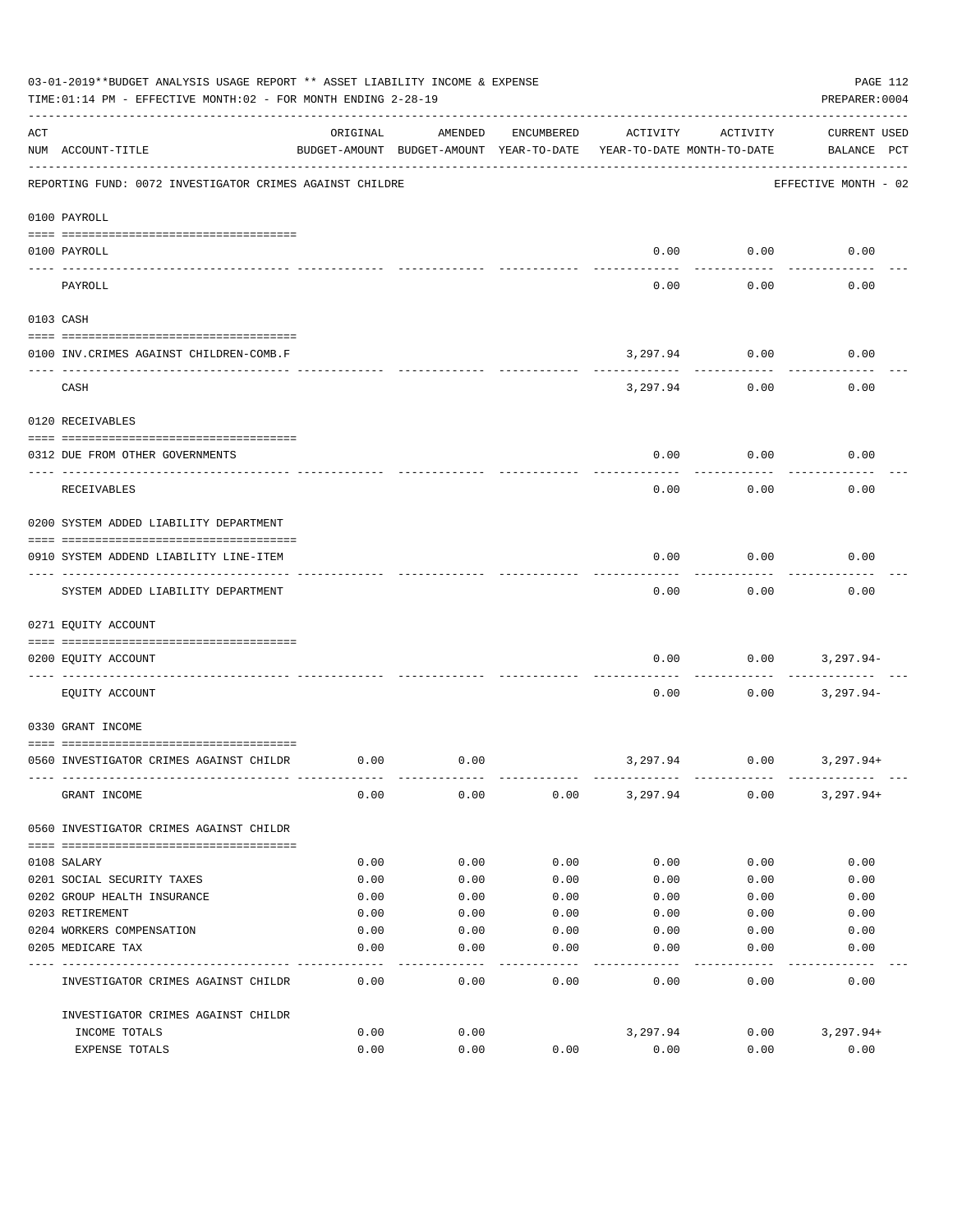|             | 03-01-2019**BUDGET ANALYSIS USAGE REPORT ** ASSET LIABILITY INCOME & EXPENSE<br>TIME:01:14 PM - EFFECTIVE MONTH:02 - FOR MONTH ENDING 2-28-19 |          |                                          |            |                            |                        | PAGE 113<br>PREPARER: 0004 |
|-------------|-----------------------------------------------------------------------------------------------------------------------------------------------|----------|------------------------------------------|------------|----------------------------|------------------------|----------------------------|
| ACT         |                                                                                                                                               | ORIGINAL | AMENDED                                  | ENCUMBERED | ACTIVITY                   | ACTIVITY               | CURRENT USED               |
| $- - - - -$ | NUM ACCOUNT-TITLE                                                                                                                             |          | BUDGET-AMOUNT BUDGET-AMOUNT YEAR-TO-DATE |            | YEAR-TO-DATE MONTH-TO-DATE |                        | BALANCE PCT                |
|             | REPORTING FUND: 0080 VETERANS COURT PROGRAM                                                                                                   |          |                                          |            |                            |                        | EFFECTIVE MONTH - 02       |
|             | 0103 CASH                                                                                                                                     |          |                                          |            |                            |                        |                            |
|             | 0180 CASH-VETERANS COURT PROGRAM                                                                                                              |          |                                          |            |                            | $0.00$ $0.00$ $250.00$ |                            |
|             | CASH                                                                                                                                          |          |                                          |            | 0.00                       | 0.00                   | 250.00                     |
|             | 0200 LIABILITY ACCOUNT                                                                                                                        |          |                                          |            |                            |                        |                            |
|             | 0910 SYSTEM ADDED LIABILITY LINE-ITEM                                                                                                         |          |                                          |            | 0.00                       | 0.00                   | 0.00                       |
|             | LIABILITY ACCOUNT                                                                                                                             |          |                                          |            | 0.00                       | 0.00                   | 0.00                       |
|             | 0271 EQUITY ACCOUNT                                                                                                                           |          |                                          |            |                            |                        |                            |
|             | 0200 EQUITY ACCOUNT                                                                                                                           |          |                                          |            | 0.00                       |                        | $0.00$ 250.00              |
|             | EQUITY ACCOUNT                                                                                                                                |          |                                          |            | 0.00                       | 0.00                   | 250.00                     |
|             | 0300 CASH                                                                                                                                     |          |                                          |            |                            |                        |                            |
|             | 0180 BEGINNING CASH BALANCE                                                                                                                   | 0.00     | 0.00                                     |            | 0.00                       | 0.00                   | 0.00                       |
|             | CASH                                                                                                                                          | 0.00     | 0.00                                     | 0.00       | 0.00                       | 0.00                   | 0.00                       |
|             | 0370 VETERANS COURT INCOME                                                                                                                    |          |                                          |            |                            |                        |                            |
|             | 0130 MISCELLANEOUS                                                                                                                            | 0.00     | 0.00                                     |            | 0.00                       | 0.00                   | 0.00                       |
|             | 0180 PROGRAM FEES                                                                                                                             | 0.00     | 0.00                                     |            | 0.00                       | 0.00                   | 0.00                       |
|             | VETERANS COURT INCOME                                                                                                                         | 0.00     | 0.00                                     | 0.00       | ---------<br>0.00          | -------<br>0.00        | 0.00                       |
|             | 0570 VETERANS COURT EXPENSE                                                                                                                   |          |                                          |            |                            |                        |                            |
|             | 0490 MISCELLANEOUS                                                                                                                            | 0.00     | 0.00                                     | 0.00       | 0.00                       | 0.00                   | 0.00                       |
|             | VETERANS COURT EXPENSE                                                                                                                        | 0.00     | 0.00                                     | 0.00       | 0.00                       | 0.00                   | 0.00                       |
|             | VETERANS COURT PROGRAM                                                                                                                        |          |                                          |            |                            |                        |                            |
|             | INCOME TOTALS                                                                                                                                 | 0.00     | 0.00                                     |            | 0.00                       | 0.00                   | 0.00                       |
|             | EXPENSE TOTALS                                                                                                                                | 0.00     | 0.00                                     | 0.00       | 0.00                       | 0.00                   | 0.00                       |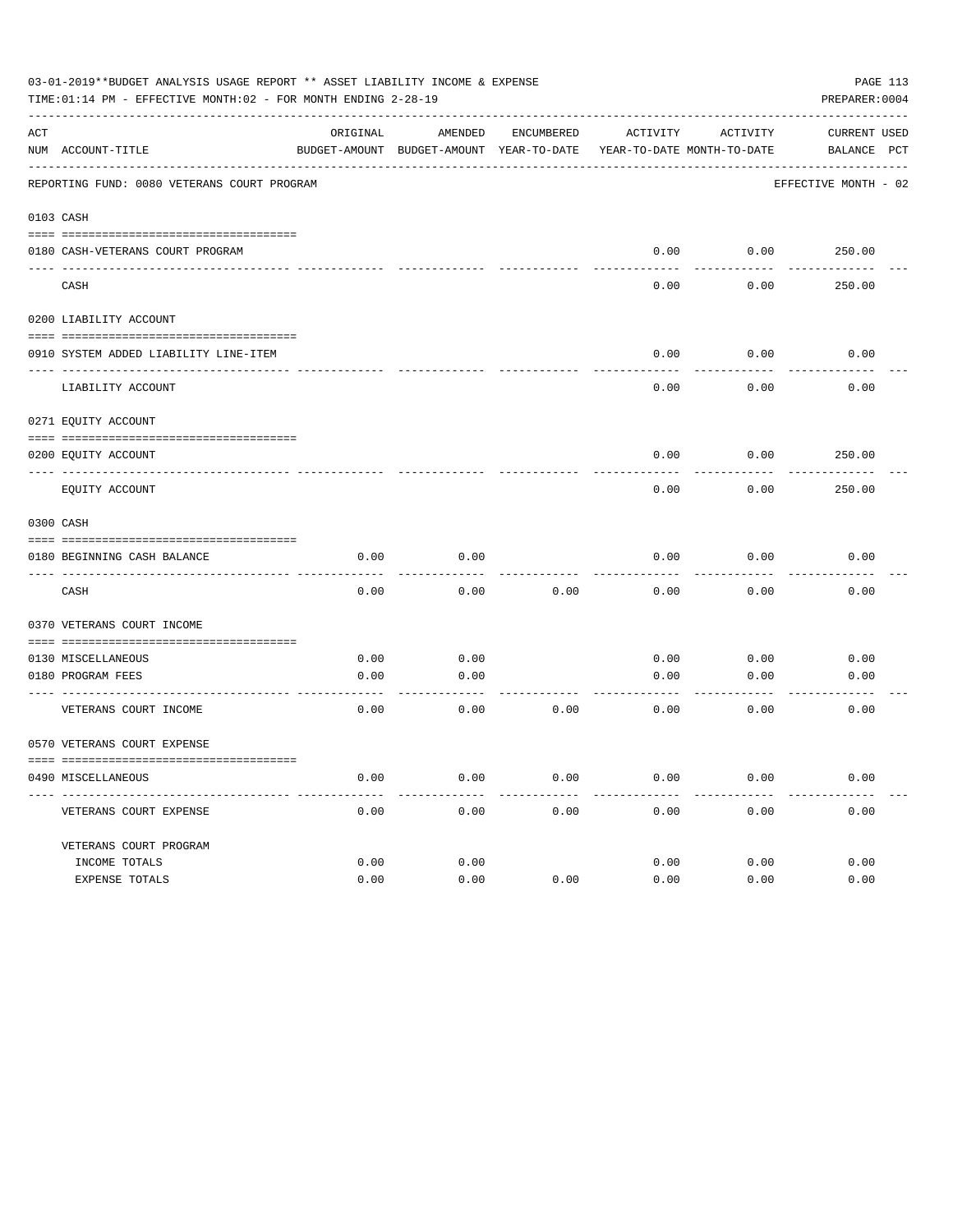|     | 03-01-2019**BUDGET ANALYSIS USAGE REPORT ** ASSET LIABILITY INCOME & EXPENSE<br>TIME: 01:14 PM - EFFECTIVE MONTH: 02 - FOR MONTH ENDING 2-28-19 |                                                      |                       |            |                                                                           |                    | PREPARER: 0004                   | PAGE 114       |
|-----|-------------------------------------------------------------------------------------------------------------------------------------------------|------------------------------------------------------|-----------------------|------------|---------------------------------------------------------------------------|--------------------|----------------------------------|----------------|
| ACT | NUM ACCOUNT-TITLE                                                                                                                               | ORIGINAL<br>BUDGET-AMOUNT BUDGET-AMOUNT YEAR-TO-DATE | AMENDED               | ENCUMBERED | ACTIVITY<br>YEAR-TO-DATE MONTH-TO-DATE                                    | ACTIVITY           | CURRENT USED<br>BALANCE PCT      |                |
|     | REPORTING FUND: 0081 LAKE ROAD IMPACT FUND                                                                                                      |                                                      |                       |            |                                                                           |                    | EFFECTIVE MONTH - 02             |                |
|     | 0103 CASH                                                                                                                                       |                                                      |                       |            |                                                                           |                    |                                  |                |
|     | 0100 LAKE-COMBINED FUNDS CHECKING                                                                                                               |                                                      |                       |            |                                                                           |                    | $30,992.00 - 0.00$ 4,021.21      |                |
|     | CASH                                                                                                                                            |                                                      |                       |            |                                                                           | $30,992.00 - 0.00$ | 4,021.21                         |                |
|     | 0200 SYSTEM ADDED LIABILITY DEPT.                                                                                                               |                                                      |                       |            |                                                                           |                    |                                  |                |
|     | 0910 SYSTEM ADDED LIABILITY LINE ITEM                                                                                                           |                                                      |                       |            |                                                                           |                    | $30,992.00 - 0.00$ 30,992.00-    |                |
|     | SYSTEM ADDED LIABILITY DEPT.                                                                                                                    |                                                      |                       |            |                                                                           |                    | $30,992.00 - 0.00$ $30,992.00 -$ |                |
|     | 0271 EQUITY ACCOUNT                                                                                                                             |                                                      |                       |            |                                                                           |                    |                                  |                |
|     | 0200 EQUITY ACCOUNT                                                                                                                             |                                                      |                       |            |                                                                           |                    | $0.00$ $0.00$ $35,013.21$        |                |
|     | EQUITY ACCOUNT                                                                                                                                  |                                                      |                       |            | 0.00                                                                      | 0.00               | 35,013.21                        |                |
|     | 0300 CASH                                                                                                                                       |                                                      |                       |            |                                                                           |                    |                                  |                |
|     | 0110 UNENCUMBERED FUND BALANCE                                                                                                                  | $100,000.00$ $100,000.00$                            |                       |            | 0.00                                                                      |                    | $0.00$ $100,000.00$ 00           |                |
|     | CASH                                                                                                                                            |                                                      | 100,000.00 100,000.00 | 0.00       | 0.00                                                                      |                    | 0.00 100,000.00                  | 0 <sub>0</sub> |
|     | 0318 NORTH TEX MUNICIPAL WATER DIST                                                                                                             |                                                      |                       |            |                                                                           |                    |                                  |                |
|     | 0181 YEAR 1 PAYMENT<br>--------------------------- ----------                                                                                   | 0.00                                                 | 0.00                  |            | 0.00                                                                      |                    | $0.00$ 0.00                      |                |
|     | NORTH TEX MUNICIPAL WATER DIST                                                                                                                  | 0.00                                                 | 0.00                  | 0.00       | 0.00                                                                      | 0.00               | 0.00                             |                |
|     | 0590 MISCELLANEOUS                                                                                                                              |                                                      |                       |            |                                                                           |                    |                                  |                |
|     | 0490 MISCELLANEOUS                                                                                                                              |                                                      |                       |            | $100,000.00$ $100,000.00$ $0.00$ $0.00$ $0.00$ $0.00$ $0.00$ $100,000.00$ |                    |                                  | 00             |
|     | 0576 LUCAS CHEST COMPRESSION SYSTEM                                                                                                             | 0.00                                                 | 0.00                  | 0.00       | 0.00                                                                      | 0.00               | 0.00                             |                |
|     | 0579 WEAPONS/TASERS                                                                                                                             | 0.00                                                 | 0.00                  | 0.00       | 0.00                                                                      | 0.00               | 0.00                             |                |
|     | MISCELLANEOUS                                                                                                                                   | 100,000.00                                           | 100,000.00            | 0.00       | 0.00                                                                      | 0.00               | 100,000.00                       | 0 <sub>0</sub> |
|     | LAKE ROAD IMPACT FUND                                                                                                                           |                                                      |                       |            |                                                                           |                    |                                  |                |
|     | INCOME TOTALS                                                                                                                                   | 100,000.00                                           | 100,000.00            |            | 0.00                                                                      | 0.00               | 100,000.00                       | 0 <sub>0</sub> |
|     | EXPENSE TOTALS                                                                                                                                  | 100,000.00                                           | 100,000.00            | 0.00       | 0.00                                                                      | 0.00               | 100,000.00                       | 0 <sub>0</sub> |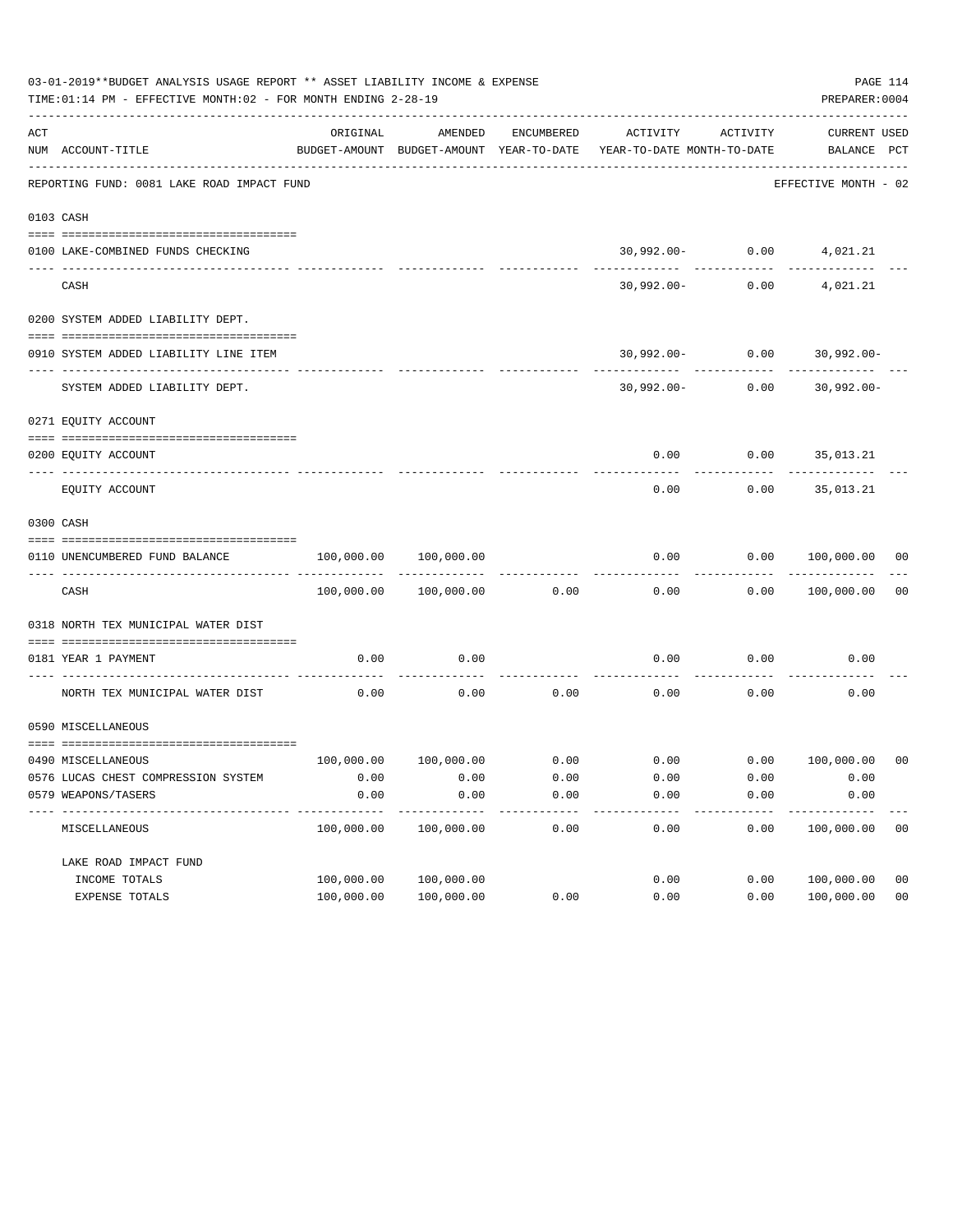|     | 03-01-2019**BUDGET ANALYSIS USAGE REPORT ** ASSET LIABILITY INCOME & EXPENSE<br>PAGE 115<br>TIME: 01:14 PM - EFFECTIVE MONTH: 02 - FOR MONTH ENDING 2-28-19<br>PREPARER: 0004 |            |                                                     |                      |                      |                                           |                                    |                |  |  |  |
|-----|-------------------------------------------------------------------------------------------------------------------------------------------------------------------------------|------------|-----------------------------------------------------|----------------------|----------------------|-------------------------------------------|------------------------------------|----------------|--|--|--|
| ACT | NUM ACCOUNT-TITLE                                                                                                                                                             | ORIGINAL   | AMENDED<br>BUDGET-AMOUNT BUDGET-AMOUNT YEAR-TO-DATE | ENCUMBERED           | ACTIVITY             | ACTIVITY<br>YEAR-TO-DATE MONTH-TO-DATE    | <b>CURRENT USED</b><br>BALANCE PCT |                |  |  |  |
|     | REPORTING FUND: 0082 LAKE ROAD IMPACT FUND PCT.3                                                                                                                              |            |                                                     |                      |                      |                                           | EFFECTIVE MONTH - 02               |                |  |  |  |
|     | 0103 CASH                                                                                                                                                                     |            |                                                     |                      |                      |                                           |                                    |                |  |  |  |
|     | 0100 LAKE PCT 3-COMBINED FUNDS CKING                                                                                                                                          |            |                                                     |                      |                      | $0.00$ $0.00$ $484,263.00$                |                                    |                |  |  |  |
|     | CASH                                                                                                                                                                          |            |                                                     |                      | 0.00                 | 0.00                                      | 484,263.00                         |                |  |  |  |
|     | 0200 SYSTEM ADDED LIABILITY DEPT.                                                                                                                                             |            |                                                     |                      |                      |                                           |                                    |                |  |  |  |
|     | 0910 SYSTEM ADDED LIABILITY LINE ITEM                                                                                                                                         |            |                                                     |                      | 0.00                 | 0.00                                      | 0.00                               |                |  |  |  |
|     | SYSTEM ADDED LIABILITY DEPT.                                                                                                                                                  |            |                                                     |                      | 0.00                 | . <u>.</u><br>0.00                        | 0.00                               |                |  |  |  |
|     | 0271 EQUITY ACCOUNT                                                                                                                                                           |            |                                                     |                      |                      |                                           |                                    |                |  |  |  |
|     | 0200 EQUITY ACCOUNT                                                                                                                                                           |            |                                                     |                      | 0.00                 |                                           | $0.00$ $484,263.00$                |                |  |  |  |
|     | EQUITY ACCOUNT                                                                                                                                                                |            |                                                     |                      | 0.00                 | 0.00                                      | 484,263.00                         |                |  |  |  |
|     | 0300 CASH                                                                                                                                                                     |            |                                                     |                      |                      |                                           |                                    |                |  |  |  |
|     | 0123 UNENCUMBERED FUND BALANCE                                                                                                                                                | 484,263.00 | 484,263.00                                          |                      | 0.00                 | 0.00                                      | 484,263.00                         | 00             |  |  |  |
|     | CASH                                                                                                                                                                          | 484,263.00 | 484,263.00                                          | 0.00                 | 0.00                 | 0.00                                      | 484,263.00                         | 0 <sub>0</sub> |  |  |  |
|     | 0318 NORTH TEX MUNICIPAL WATER DIST                                                                                                                                           |            |                                                     |                      |                      |                                           |                                    |                |  |  |  |
|     | 0182 YEAR 1 PAYMENT                                                                                                                                                           | 0.00       | 0.00                                                |                      | 0.00                 | 0.00                                      | 0.00                               |                |  |  |  |
|     | NORTH TEX MUNICIPAL WATER DIST                                                                                                                                                | 0.00       | 0.00                                                | 0.00                 | 0.00                 | 0.00                                      | 0.00                               |                |  |  |  |
|     | 0623 ROAD & BRIDGE #3 LAKE ROAD EXPENSE                                                                                                                                       |            |                                                     |                      |                      |                                           |                                    |                |  |  |  |
|     | 0341 R & B MAT. ROCK & GRAVEL                                                                                                                                                 | 0.00       |                                                     |                      |                      | $0.00$ $0.00$ $0.00$ $0.00$ $0.00$ $0.00$ | 0.00                               |                |  |  |  |
|     | 0344 R & B MAT. ASPHALT/ROAD OIL                                                                                                                                              | 0.00       | 0.00                                                | 0.00                 | 0.00                 | 0.00                                      | 0.00                               |                |  |  |  |
|     | 0490 MISCELLANEOUS                                                                                                                                                            | 484,263.00 | 484,263.00<br>--------------                        | 0.00<br>------------ | 0.00<br>------------ | 0.00<br>------------                      | 484,263.00<br>--------------       | 0 <sub>0</sub> |  |  |  |
|     | ROAD & BRIDGE #3 LAKE ROAD EXPENSE                                                                                                                                            | 484,263.00 | 484,263.00                                          | 0.00                 | 0.00                 | 0.00                                      | 484,263.00                         | 0 <sub>0</sub> |  |  |  |
|     | LAKE ROAD IMPACT FUND PCT.3                                                                                                                                                   |            |                                                     |                      |                      |                                           |                                    |                |  |  |  |
|     | INCOME TOTALS                                                                                                                                                                 | 484,263.00 | 484,263.00                                          |                      | 0.00                 | 0.00                                      | 484,263.00                         | 0 <sub>0</sub> |  |  |  |
|     | EXPENSE TOTALS                                                                                                                                                                | 484,263.00 | 484,263.00                                          | 0.00                 | 0.00                 | 0.00                                      | 484,263.00                         | 0 <sub>0</sub> |  |  |  |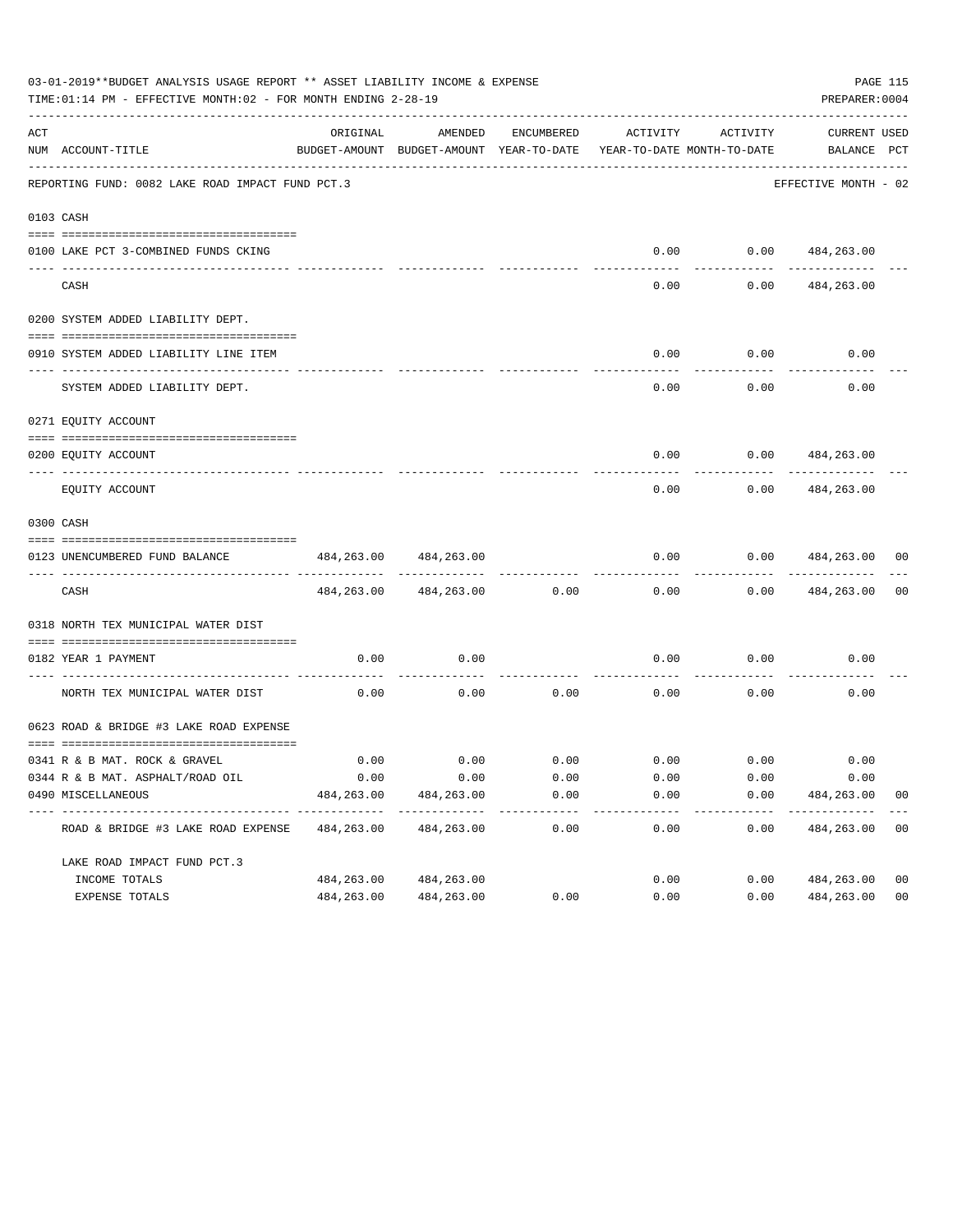|     | 03-01-2019**BUDGET ANALYSIS USAGE REPORT ** ASSET LIABILITY INCOME & EXPENSE<br>TIME: 01:14 PM - EFFECTIVE MONTH: 02 - FOR MONTH ENDING 2-28-19 |            |                          |                     |                                                                                 |                                    | PREPARER: 0004              | PAGE 116                |
|-----|-------------------------------------------------------------------------------------------------------------------------------------------------|------------|--------------------------|---------------------|---------------------------------------------------------------------------------|------------------------------------|-----------------------------|-------------------------|
| ACT | NUM ACCOUNT-TITLE                                                                                                                               | ORIGINAL   | AMENDED                  | ENCUMBERED          | ACTIVITY<br>BUDGET-AMOUNT BUDGET-AMOUNT YEAR-TO-DATE YEAR-TO-DATE MONTH-TO-DATE | ACTIVITY                           | CURRENT USED<br>BALANCE PCT |                         |
|     | REPORTING FUND: 0083 LAKE ROAD IMPACT FUND PCT.4                                                                                                |            |                          |                     |                                                                                 |                                    | EFFECTIVE MONTH - 02        |                         |
|     | 0103 CASH                                                                                                                                       |            |                          |                     |                                                                                 |                                    |                             |                         |
|     |                                                                                                                                                 |            |                          |                     |                                                                                 |                                    |                             |                         |
|     | 0100 LAKE PCT 4-COMBINED FUNDS CKING                                                                                                            |            |                          |                     |                                                                                 | 17,734.83- 8,948.61- 369,265.17    |                             |                         |
|     | CASH                                                                                                                                            |            |                          |                     |                                                                                 | 17, 734.83- 8, 948.61- 369, 265.17 |                             |                         |
|     | 0200 SYSTEM ADDED LIABILITY DEPT.                                                                                                               |            |                          |                     |                                                                                 |                                    |                             |                         |
|     | 0910 SYSTEM ADDED LIABILITY LINE ITEM                                                                                                           |            |                          |                     | 0.00                                                                            | 0.00                               | 0.00                        |                         |
|     | SYSTEM ADDED LIABILITY DEPT.                                                                                                                    |            |                          |                     | 0.00                                                                            | 0.00                               | 0.00                        |                         |
|     | 0271 EQUITY ACCOUNT                                                                                                                             |            |                          |                     |                                                                                 |                                    |                             |                         |
|     | 0200 EQUITY ACCOUNT                                                                                                                             |            |                          |                     |                                                                                 | $0.00$ $0.00$ $387,000.00$         |                             |                         |
|     | EQUITY ACCOUNT                                                                                                                                  |            |                          |                     | 0.00                                                                            | 0.00                               | 387,000.00                  |                         |
|     | 0300 CASH                                                                                                                                       |            |                          |                     |                                                                                 |                                    |                             |                         |
|     |                                                                                                                                                 |            |                          |                     |                                                                                 |                                    |                             |                         |
|     | 0124 UNENCUMBERED FUND BALANCE                                                                                                                  | 387,000.00 | 387,000.00               |                     | 0.00                                                                            | 0.00                               | 387,000.00                  | 00                      |
|     | CASH                                                                                                                                            |            | 387,000.00 387,000.00    | 0.00                | 0.00                                                                            |                                    | $0.00$ 387,000.00           | 0 <sub>0</sub>          |
|     | 0318 NORTH TEXAS MUNICIPAL WATER DIST                                                                                                           |            |                          |                     |                                                                                 |                                    |                             |                         |
|     |                                                                                                                                                 |            |                          |                     |                                                                                 |                                    |                             |                         |
|     | 0183 YEAR 1 PAYMENT                                                                                                                             | 0.00       | 0.00                     |                     | 0.00                                                                            | 0.00                               | 0.00                        |                         |
|     | NORTH TEXAS MUNICIPAL WATER DIST                                                                                                                | 0.00       | 0.00                     |                     | $0.00$ 0.00                                                                     | 0.00                               | 0.00                        |                         |
|     | 0624 ROAD & BRIDGE #4 LAKE ROAD EXPENSE                                                                                                         |            |                          |                     |                                                                                 |                                    |                             |                         |
|     |                                                                                                                                                 |            |                          |                     |                                                                                 |                                    |                             |                         |
|     | 0341 R & B MAT. ROCK & GRAVEL                                                                                                                   |            |                          |                     | $30,000.00$ $30,000.00$ $0.00$ $17,734.83$ $8,948.61$ $12,265.17$               |                                    |                             | 59                      |
|     | 0344 R & B MAT. ASPHALT/ROAD OIL                                                                                                                | 20,000.00  | 20,000.00                | 0.00                | 0.00                                                                            | 0.00                               | 20,000.00                   | 00                      |
|     | 0490 MISCELLANEOUS                                                                                                                              | 287,000.00 | 287,000.00               | 0.00                | 0.00                                                                            | 0.00                               | 287,000.00                  | 0 <sub>0</sub>          |
|     | 0571 PURCHASE OF MACH./EQUIP.                                                                                                                   | 50,000.00  | 50,000.00<br>----------- | 0.00<br>----------- | 0.00<br>----------                                                              | 0.00                               | 50,000.00<br>-----------    | 0 <sub>0</sub><br>$---$ |
|     | ROAD & BRIDGE #4 LAKE ROAD EXPENSE                                                                                                              | 387,000.00 | 387,000.00               | 0.00                | 17,734.83                                                                       | 8,948.61                           | 369,265.17                  | 05                      |
|     | LAKE ROAD IMPACT FUND PCT. 4                                                                                                                    |            |                          |                     |                                                                                 |                                    |                             |                         |
|     | INCOME TOTALS                                                                                                                                   | 387,000.00 | 387,000.00               |                     | 0.00                                                                            | 0.00                               | 387,000.00                  | 0 <sub>0</sub>          |
|     | EXPENSE TOTALS                                                                                                                                  | 387,000.00 | 387,000.00               | 0.00                | 17,734.83                                                                       | 8,948.61                           | 369,265.17                  | 05                      |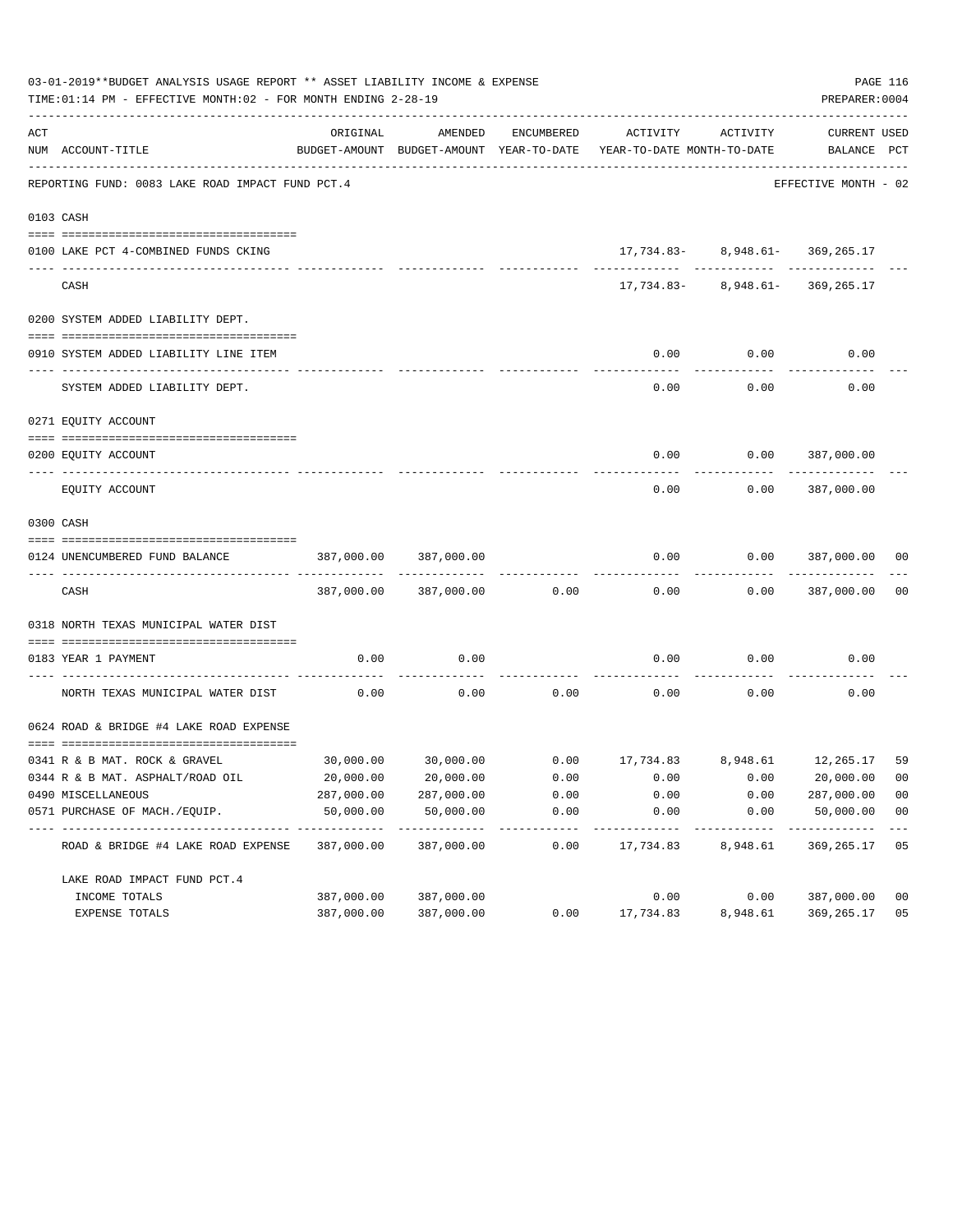|     | 03-01-2019**BUDGET ANALYSIS USAGE REPORT ** ASSET LIABILITY INCOME & EXPENSE<br>TIME:01:14 PM - EFFECTIVE MONTH:02 - FOR MONTH ENDING 2-28-19 |              |                                                     |              |                                        |              | PAGE 117<br>PREPARER: 0004         |
|-----|-----------------------------------------------------------------------------------------------------------------------------------------------|--------------|-----------------------------------------------------|--------------|----------------------------------------|--------------|------------------------------------|
| ACT | NUM ACCOUNT-TITLE                                                                                                                             | ORIGINAL     | AMENDED<br>BUDGET-AMOUNT BUDGET-AMOUNT YEAR-TO-DATE | ENCUMBERED   | ACTIVITY<br>YEAR-TO-DATE MONTH-TO-DATE | ACTIVITY     | <b>CURRENT USED</b><br>BALANCE PCT |
|     | REPORTING FUND: 0084 BOIS D'ARC LAKE RESERVOIR                                                                                                |              |                                                     |              |                                        |              | EFFECTIVE MONTH - 02               |
|     | 0103 CASH                                                                                                                                     |              |                                                     |              |                                        |              |                                    |
|     | 0100 BOIS D'ARC-COMBINED FUNDS CHECKING                                                                                                       |              |                                                     |              | 0.00                                   | 0.00         | 0.00                               |
|     | CASH                                                                                                                                          |              |                                                     |              | 0.00                                   | 0.00         | 0.00                               |
|     | 0200 SYSTEM ADDED LIABILITY DEPT.                                                                                                             |              |                                                     |              |                                        |              |                                    |
|     | 0910 SYSTEM ADDED LIABILITY LINE ITEM                                                                                                         |              |                                                     |              | 0.00                                   | 0.00         | 0.00                               |
|     | SYSTEM ADDED LIABILITY DEPT.                                                                                                                  |              |                                                     |              | 0.00                                   | 0.00         | 0.00                               |
|     | 0271 EQUITY ACCOUNT                                                                                                                           |              |                                                     |              |                                        |              |                                    |
|     | 0200 EQUITY ACCOUNT                                                                                                                           |              |                                                     |              | 0.00                                   | 0.00         | 0.00                               |
|     | EQUITY ACCOUNT                                                                                                                                |              |                                                     |              | 0.00                                   | 0.00         | 0.00                               |
|     | 0300 CASH                                                                                                                                     |              |                                                     |              |                                        |              |                                    |
|     | 0110 UNENCUMBERED FUND BALANCE                                                                                                                | 0.00         | 0.00                                                |              | 0.00                                   | 0.00         | 0.00                               |
|     | CASH                                                                                                                                          | 0.00         | 0.00                                                | 0.00         | 0.00                                   | 0.00         | 0.00                               |
|     | 0318 NORTH TEXAS MUNICIPAL WATER DIST                                                                                                         |              |                                                     |              |                                        |              |                                    |
|     | 0184 PERSONNEL INCOME YEAR 1                                                                                                                  | 0.00         | 0.00                                                |              | 0.00                                   | 0.00         | 0.00                               |
|     | 0185 EMERGENCY RADIO IMP.INC.YEAR 1                                                                                                           | 0.00         | 0.00                                                |              | 0.00                                   | 0.00         | 0.00                               |
|     | 0186 VEHICLE OR SPEC EQUIP INC YEAR 1                                                                                                         | 0.00         | 0.00                                                |              | 0.00                                   | 0.00         | 0.00                               |
|     | NORTH TEXAS MUNICIPAL WATER DIST                                                                                                              | 0.00         | 0.00                                                | 0.00         | 0.00                                   | 0.00         | 0.00                               |
|     | 0560 BOIS D'ARC LAKE EXPENSES                                                                                                                 |              |                                                     |              |                                        |              |                                    |
|     |                                                                                                                                               |              |                                                     |              |                                        |              |                                    |
|     | 0104 SALARIES DEPUTIES                                                                                                                        | 0.00         | 0.00                                                | 0.00         | 0.00                                   | 0.00         | 0.00                               |
|     | 0201 SOCIAL SECURITY TAXES                                                                                                                    | 0.00         | 0.00                                                | 0.00         | 0.00                                   | 0.00         | 0.00                               |
|     | 0202 GROUP HEALTH INSURANCE                                                                                                                   | 0.00         | 0.00                                                | 0.00         | 0.00                                   | 0.00         | 0.00                               |
|     | 0203 RETIREMENT<br>0204 WORKERS' COMPENSATION                                                                                                 | 0.00<br>0.00 | 0.00<br>0.00                                        | 0.00         | 0.00                                   | 0.00<br>0.00 | 0.00<br>0.00                       |
|     | 0205 MEDICARE TAX                                                                                                                             | 0.00         | 0.00                                                | 0.00<br>0.00 | 0.00<br>0.00                           | 0.00         | 0.00                               |
|     | 0206 UNEMPLOYMENT EXPENSE                                                                                                                     | 0.00         | 0.00                                                | 0.00         | 0.00                                   | 0.00         | 0.00                               |
|     | 0250 EMPLOYEE PHYSICALS                                                                                                                       | 0.00         | 0.00                                                | 0.00         | 0.00                                   | 0.00         | 0.00                               |
|     | 0320 WEAPONS SUPPLIES                                                                                                                         | 0.00         | 0.00                                                | 0.00         | 0.00                                   | 0.00         | 0.00                               |
|     | 0321 PATROL SUPPLIES                                                                                                                          | 0.00         | 0.00                                                | 0.00         | 0.00                                   | 0.00         | 0.00                               |
|     | 0395 UNIFORMS/OTHER                                                                                                                           | 0.00         | 0.00                                                | 0.00         | 0.00                                   | 0.00         | 0.00                               |
|     | 0421 CELL PHONE                                                                                                                               | 0.00         | 0.00                                                | 0.00         | 0.00                                   | 0.00         | 0.00                               |
|     | 0422 R & M RADIO                                                                                                                              | 0.00         | 0.00                                                | 0.00         | 0.00                                   | 0.00         | 0.00                               |
|     | 0427 TRAVEL AND TRAINING                                                                                                                      | 0.00         | 0.00                                                | 0.00         | 0.00                                   | 0.00         | 0.00                               |
|     | 0452 R & M EQUIPMENT                                                                                                                          | 0.00         | 0.00                                                | 0.00         | 0.00                                   | 0.00         | 0.00                               |
|     | 0453 TYLER/CAD MAINTENANCE                                                                                                                    | 0.00         | 0.00                                                | 0.00         | 0.00                                   | 0.00         | 0.00                               |
|     | 0454 R & M AUTO, BOATS, ATV                                                                                                                   | 0.00         | 0.00                                                | 0.00         | 0.00                                   | 0.00         | 0.00                               |
|     | 0487 AUTO & OTHER EQUIPMENT INSURANCE                                                                                                         | 0.00         | 0.00                                                | 0.00         | 0.00                                   | 0.00         | 0.00                               |
|     | 0488 LAW ENFORCEMENT INSURANCE                                                                                                                | 0.00         | 0.00                                                | 0.00         | 0.00                                   | 0.00         | 0.00                               |
|     | 0573 EMERGENCY RADIO IMPROVEMENTS                                                                                                             | 0.00         | 0.00                                                | 0.00         | 0.00                                   | 0.00         | 0.00                               |
|     | 0574 TECHNOLOGY                                                                                                                               | 0.00         | 0.00                                                | 0.00         | 0.00                                   | 0.00         | 0.00                               |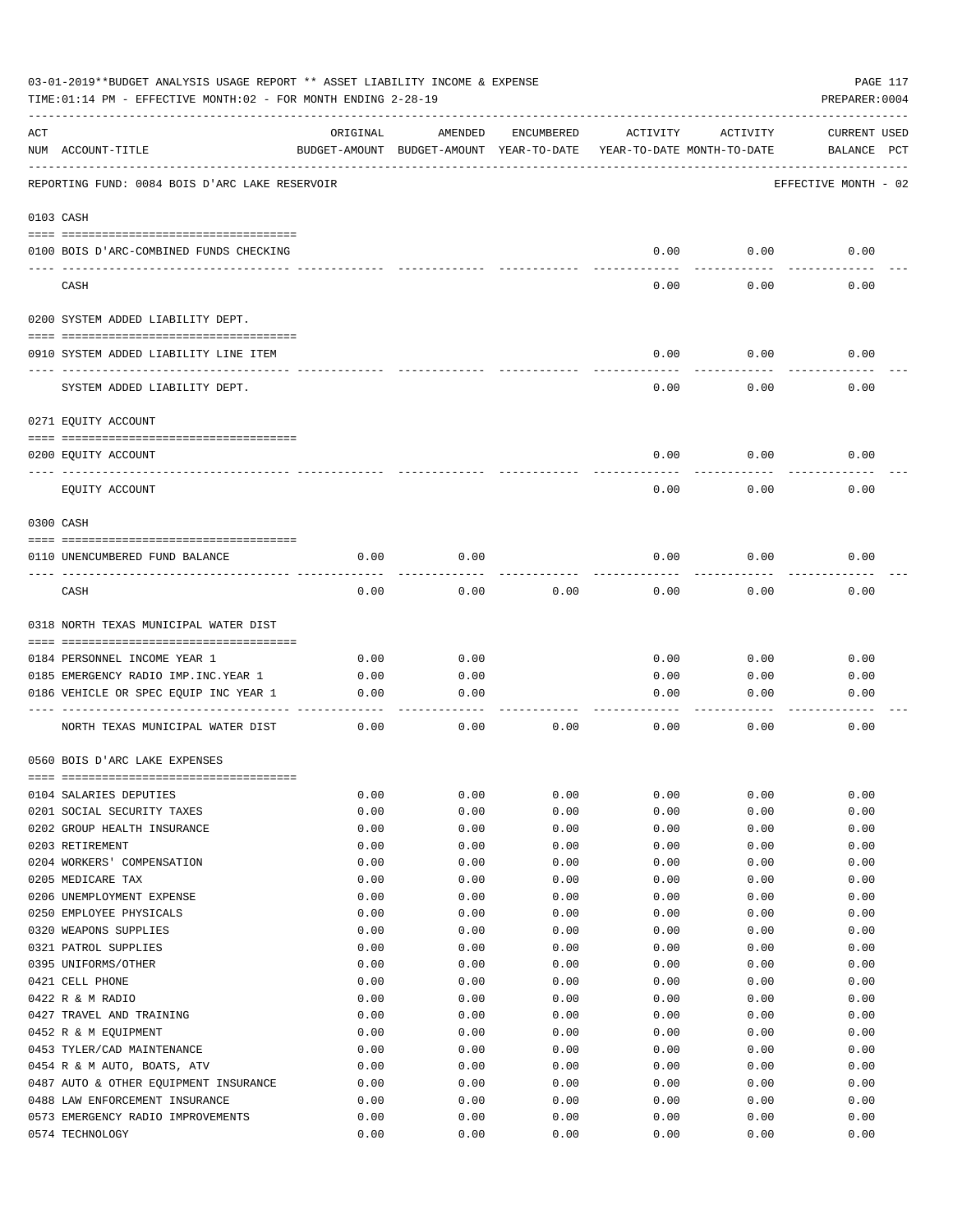03-01-2019\*\*BUDGET ANALYSIS USAGE REPORT \*\* ASSET LIABILITY INCOME & EXPENSE PAGE 118 TIME:01:14 PM - EFFECTIVE MONTH:02 - FOR MONTH ENDING 2-28-19 PREPARER:0004

| ACT |                                                | ORIGINAL      | AMENDED       | ENCUMBERED   | ACTIVITY | ACTIVITY                   | CURRENT USED          |  |
|-----|------------------------------------------------|---------------|---------------|--------------|----------|----------------------------|-----------------------|--|
| NUM | ACCOUNT-TITLE                                  | BUDGET-AMOUNT | BUDGET-AMOUNT | YEAR-TO-DATE |          | YEAR-TO-DATE MONTH-TO-DATE | BALANCE<br><b>PCT</b> |  |
|     |                                                |               |               |              |          |                            |                       |  |
|     | REPORTING FUND: 0084 BOIS D'ARC LAKE RESERVOIR |               |               |              |          |                            | EFFECTIVE MONTH - 02  |  |
|     |                                                |               |               |              |          |                            |                       |  |
|     | 0575 PURCHASE AUTOS, BOATS, ATV'S              | 0.00          | 0.00          | 0.00         | 0.00     | 0.00                       | 0.00                  |  |
|     | 0579 WEAPONS                                   | 0.00          | 0.00          | 0.00         | 0.00     | 0.00                       | 0.00                  |  |
|     |                                                |               |               |              |          |                            |                       |  |
|     | BOIS D'ARC LAKE EXPENSES                       | 0.00          | 0.00          | 0.00         | 0.00     | 0.00                       | 0.00                  |  |
|     | BOIS D'ARC LAKE RESERVOIR                      |               |               |              |          |                            |                       |  |
|     | INCOME TOTALS                                  | 0.00          | 0.00          |              | 0.00     | 0.00                       | 0.00                  |  |
|     | <b>EXPENSE TOTALS</b>                          | 0.00          | 0.00          | 0.00         | 0.00     | 0.00                       | 0.00                  |  |
|     |                                                |               |               |              |          |                            |                       |  |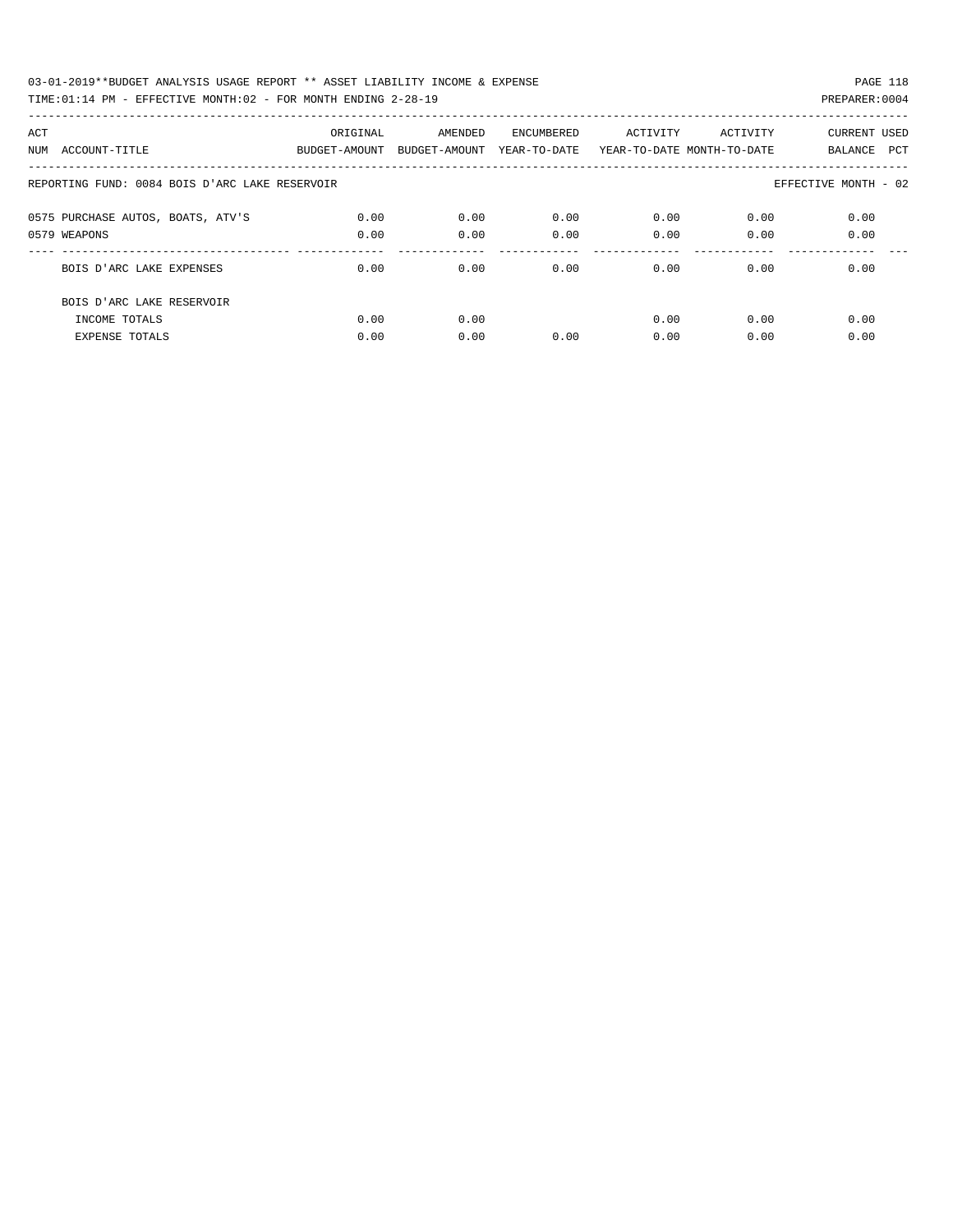|     | 03-01-2019**BUDGET ANALYSIS USAGE REPORT ** ASSET LIABILITY INCOME & EXPENSE<br>PAGE 119<br>TIME: 01:14 PM - EFFECTIVE MONTH: 02 - FOR MONTH ENDING 2-28-19<br>PREPARER: 0004 |          |                                                     |            |                                        |                       |                                    |  |  |  |  |
|-----|-------------------------------------------------------------------------------------------------------------------------------------------------------------------------------|----------|-----------------------------------------------------|------------|----------------------------------------|-----------------------|------------------------------------|--|--|--|--|
| ACT | NUM ACCOUNT-TITLE                                                                                                                                                             | ORIGINAL | AMENDED<br>BUDGET-AMOUNT BUDGET-AMOUNT YEAR-TO-DATE | ENCUMBERED | ACTIVITY<br>YEAR-TO-DATE MONTH-TO-DATE | ACTIVITY              | <b>CURRENT USED</b><br>BALANCE PCT |  |  |  |  |
|     | REPORTING FUND: 0087 JUVENILE PROBATION                                                                                                                                       |          |                                                     |            |                                        |                       | EFFECTIVE MONTH - 02               |  |  |  |  |
|     | 0103 CASH                                                                                                                                                                     |          |                                                     |            |                                        |                       |                                    |  |  |  |  |
|     | 0187 CASH-JUVENILE PROBATION                                                                                                                                                  |          |                                                     |            | 280.96                                 |                       | 46.76 2,712.53<br>---------        |  |  |  |  |
|     | CASH                                                                                                                                                                          |          |                                                     |            | 280.96                                 | ------------<br>46.76 | 2,712.53                           |  |  |  |  |
|     | 0200 SYSTEM ADDED LIABILITY DEPARTMENT                                                                                                                                        |          |                                                     |            |                                        |                       |                                    |  |  |  |  |
|     | 0910 SYSTEM ADDED LIABILITY LINE-ITEM                                                                                                                                         |          |                                                     |            | 0.00                                   | 0.00                  | 0.00                               |  |  |  |  |
|     | SYSTEM ADDED LIABILITY DEPARTMENT                                                                                                                                             |          |                                                     |            | 0.00                                   | 0.00                  | 0.00                               |  |  |  |  |
|     | 0202 ACCOUNTS PAYABLE                                                                                                                                                         |          |                                                     |            |                                        |                       |                                    |  |  |  |  |
|     | 0319 A/P RESTITUTION-JUVENILE PROBATION                                                                                                                                       |          |                                                     |            | 0.00                                   | 0.00                  | 0.00                               |  |  |  |  |
|     | ACCOUNTS PAYABLE                                                                                                                                                              |          |                                                     |            | 0.00                                   | 0.00                  | 0.00                               |  |  |  |  |
|     | 0271 EQUITY                                                                                                                                                                   |          |                                                     |            |                                        |                       |                                    |  |  |  |  |
|     | 0200 EQUITY ACCOUNT                                                                                                                                                           |          |                                                     |            | 0.00                                   | 0.00                  | 2,431.57                           |  |  |  |  |
|     | EQUITY                                                                                                                                                                        |          |                                                     |            | 0.00                                   | 0.00                  | 2,431.57                           |  |  |  |  |
|     | 0340 FEES OF OFFICE                                                                                                                                                           |          |                                                     |            |                                        |                       |                                    |  |  |  |  |
|     | 0575 JUVENILE PROBATION FEES                                                                                                                                                  | 0.00     | 0.00                                                |            | 565.75                                 | 70.75                 | $565.75+$                          |  |  |  |  |
|     | 0576 JUVENILE PROBATION RESTITUTION                                                                                                                                           | 0.00     | 0.00                                                |            | 623.50                                 | 44.25                 | $623.50+$                          |  |  |  |  |
|     | 0577 JUVENILE PROBATION COURT COSTS                                                                                                                                           | 0.00     | 0.00                                                |            | 90.00                                  | 0.00                  | $90.00+$                           |  |  |  |  |
|     | 0578 FEES RECEIVED FOR OTHER COUNTIES                                                                                                                                         | 0.00     | 0.00                                                |            | 0.00                                   | 0.00                  | 0.00                               |  |  |  |  |
|     | FEES OF OFFICE                                                                                                                                                                | 0.00     | 0.00                                                | 0.00       | 1,279.25                               | 115.00                | $1,279.25+$                        |  |  |  |  |
|     | 0575 JUVENILE PROBATION                                                                                                                                                       |          |                                                     |            |                                        |                       |                                    |  |  |  |  |
|     | 0310 OFFICE SUPP./MISC.                                                                                                                                                       | 0.00     | 0.00                                                | 0.00       | 329.04                                 | 23.24                 | $329.04-$                          |  |  |  |  |
|     | 0319 RESTITUTION                                                                                                                                                              | 0.00     | 0.00                                                | 0.00       | 579.25                                 | 45.00                 | $579.25 -$                         |  |  |  |  |
|     | 0320 COURT COSTS                                                                                                                                                              | 0.00     | 0.00                                                | 0.00       | 90.00                                  | 0.00                  | $90.00 -$                          |  |  |  |  |
|     | 0321 REIMBURSEMENT OF FEES FOR OTHER CO                                                                                                                                       | 0.00     | 0.00                                                | 0.00       | 0.00                                   | 0.00                  | 0.00                               |  |  |  |  |
|     | 0353 COMPUTER EXPENSE                                                                                                                                                         | 0.00     | 0.00                                                | 0.00       | 0.00                                   | 0.00                  | 0.00                               |  |  |  |  |
|     | 0416 STRUCTURAL FAMILY THERAPY                                                                                                                                                | 0.00     | 0.00                                                | 0.00       | 0.00                                   | 0.00                  | 0.00                               |  |  |  |  |
|     | 0427 TRAVEL AND TRAINING                                                                                                                                                      | 0.00     | 0.00                                                | 0.00       | 0.00                                   | 0.00                  | 0.00                               |  |  |  |  |
|     | JUVENILE PROBATION                                                                                                                                                            | 0.00     | 0.00                                                | 0.00       | 998.29                                 | 68.24                 | $998.29 -$                         |  |  |  |  |
|     | JUVENILE PROBATION                                                                                                                                                            |          |                                                     |            |                                        |                       |                                    |  |  |  |  |
|     | INCOME TOTALS                                                                                                                                                                 | 0.00     | 0.00                                                |            | 1,279.25                               | 115.00                | $1,279.25+$                        |  |  |  |  |
|     | EXPENSE TOTALS                                                                                                                                                                | 0.00     | 0.00                                                | 0.00       | 998.29                                 | 68.24                 | $998.29 -$                         |  |  |  |  |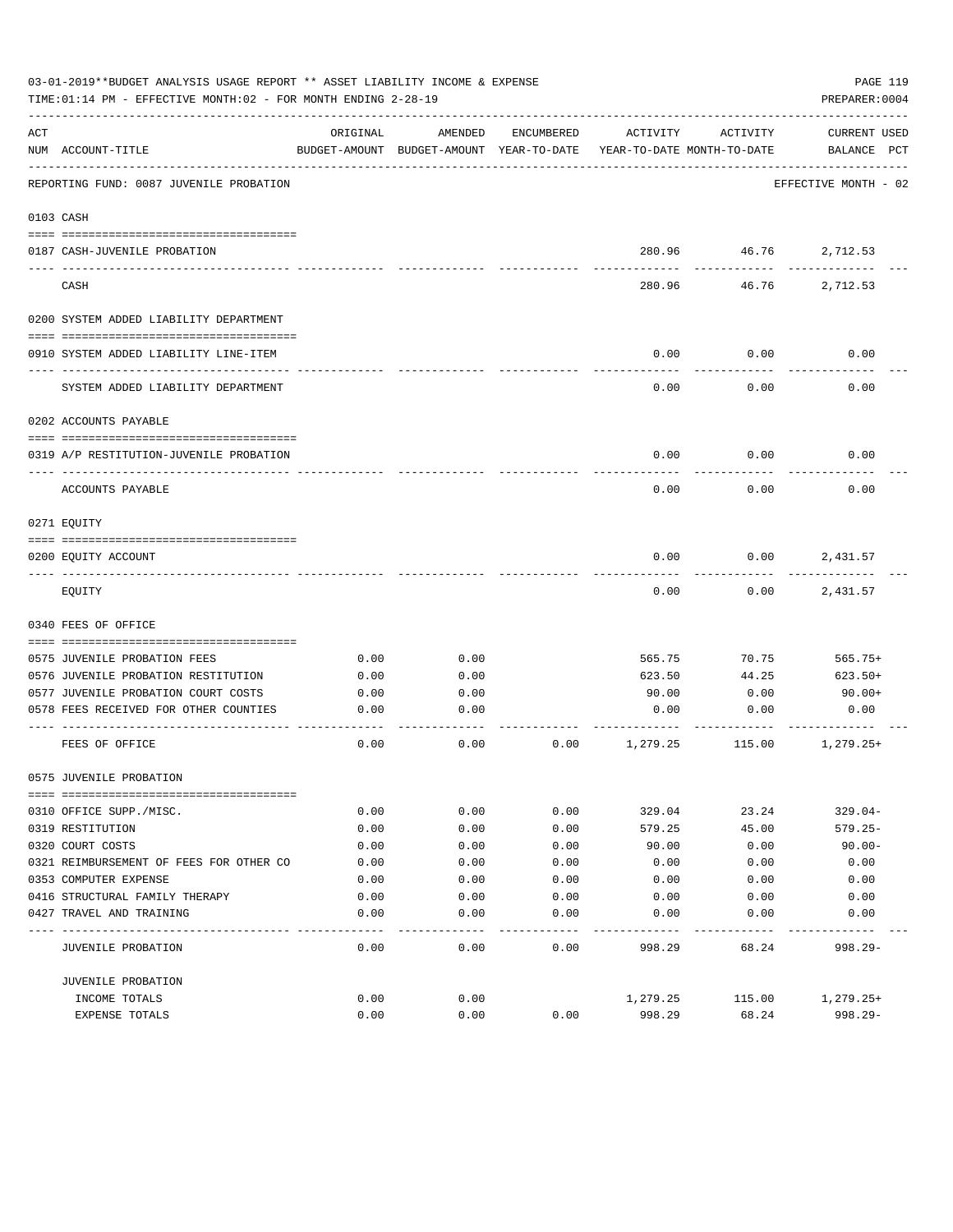| 03-01-2019**BUDGET ANALYSIS USAGE REPORT ** ASSET LIABILITY INCOME & EXPENSE<br>TIME:01:14 PM - EFFECTIVE MONTH:02 - FOR MONTH ENDING 2-28-19 |                                                          |          |                                          |            |              |                            | PAGE 120<br>PREPARER: 0004 |
|-----------------------------------------------------------------------------------------------------------------------------------------------|----------------------------------------------------------|----------|------------------------------------------|------------|--------------|----------------------------|----------------------------|
| ACT                                                                                                                                           |                                                          | ORIGINAL | AMENDED                                  | ENCUMBERED | ACTIVITY     | ACTIVITY                   | CURRENT USED               |
|                                                                                                                                               | NUM ACCOUNT-TITLE                                        |          | BUDGET-AMOUNT BUDGET-AMOUNT YEAR-TO-DATE |            |              | YEAR-TO-DATE MONTH-TO-DATE | BALANCE PCT                |
|                                                                                                                                               | REPORTING FUND: 0088 IHC NEEDS/OR OTHER RELATED HEALTHCA |          |                                          |            |              |                            | EFFECTIVE MONTH - 02       |
|                                                                                                                                               | 0103 CASH                                                |          |                                          |            |              |                            |                            |
|                                                                                                                                               |                                                          |          |                                          |            |              |                            |                            |
|                                                                                                                                               | 0100 IHC - COMBINED FUNDS CHECKING                       |          |                                          |            | 0.00         | 0.00                       | 0.00                       |
|                                                                                                                                               | CASH                                                     |          |                                          |            | 0.00         | 0.00                       | 0.00                       |
|                                                                                                                                               | 0271 EQUITY ACCOUNT                                      |          |                                          |            |              |                            |                            |
|                                                                                                                                               | 0200 EQUITY ACCOUNT                                      |          |                                          |            | 0.00         | 0.00                       | 0.00                       |
|                                                                                                                                               | ______________________________<br>EQUITY ACCOUNT         |          |                                          |            | 0.00         | 0.00                       | 0.00                       |
|                                                                                                                                               | 0367 HOSPITAL AUTHORITY - IHC                            |          |                                          |            |              |                            |                            |
|                                                                                                                                               |                                                          |          |                                          |            |              |                            |                            |
|                                                                                                                                               | 0100 HOSPITAL QUARTERLY PAYMENT                          | 0.00     | 0.00                                     |            | 0.00         | 0.00                       | 0.00                       |
|                                                                                                                                               | HOSPITAL AUTHORITY - IHC                                 | 0.00     | 0.00                                     | 0.00       | 0.00         | 0.00                       | 0.00                       |
|                                                                                                                                               | 0645 INDIGENT CARE                                       |          |                                          |            |              |                            |                            |
|                                                                                                                                               |                                                          |          |                                          |            |              |                            |                            |
|                                                                                                                                               | 0409 DIABETIC SUPPLIES                                   | 0.00     | 0.00                                     | 0.00       | 0.00         | 0.00                       | 0.00                       |
|                                                                                                                                               | 0410 CERT. REG. NURSE ANES.                              | 0.00     | 0.00                                     | 0.00       | 0.00         | 0.00                       | 0.00                       |
|                                                                                                                                               | 0411 PHYSICIAN, NON-EMERGENCY                            | 0.00     | 0.00                                     | 0.00       | 0.00         | 0.00                       | 0.00                       |
|                                                                                                                                               | 0412 PRESCRIPTIONS, DRUGS                                | 0.00     | 0.00                                     | 0.00       | 0.00         | 0.00                       | 0.00                       |
|                                                                                                                                               | 0413 HOSPITAL, INPATIENT                                 | 0.00     | 0.00                                     | 0.00       | 0.00         | 0.00                       | 0.00                       |
|                                                                                                                                               | 0414 HOSPITAL, OUTPATIENT                                | 0.00     | 0.00                                     | 0.00       | 0.00         | 0.00                       | 0.00                       |
|                                                                                                                                               | 0415 LABORATORY/X-RAY                                    | 0.00     | 0.00                                     | 0.00       | 0.00         | 0.00                       | 0.00                       |
|                                                                                                                                               | 0418 FED. OUALIFIED HEALTH CENTER                        | 0.00     | 0.00                                     | 0.00       | 0.00         | 0.00                       | 0.00                       |
|                                                                                                                                               | 0420 RURAL HEALTH CLINIC                                 | 0.00     | 0.00                                     | 0.00       | 0.00         | 0.00                       | 0.00                       |
|                                                                                                                                               | 0422 AMBULATORY SURGICAL CENTER                          | 0.00     | 0.00                                     | 0.00       | 0.00         | 0.00                       | 0.00                       |
|                                                                                                                                               | 0423 MEDICAL EQUIP. PURCHASE                             | 0.00     | 0.00                                     | 0.00       | 0.00         | 0.00                       | 0.00                       |
|                                                                                                                                               | INDIGENT CARE                                            | 0.00     | 0.00                                     | 0.00       | ----<br>0.00 | ----<br>0.00               | -----<br>0.00              |
|                                                                                                                                               | IHC NEEDS/OR OTHER RELATED HEALTHC                       |          |                                          |            |              |                            |                            |
|                                                                                                                                               | INCOME TOTALS                                            | 0.00     | 0.00                                     |            | 0.00         | 0.00                       | 0.00                       |
|                                                                                                                                               | <b>EXPENSE TOTALS</b>                                    | 0.00     | 0.00                                     | 0.00       | 0.00         | 0.00                       | 0.00                       |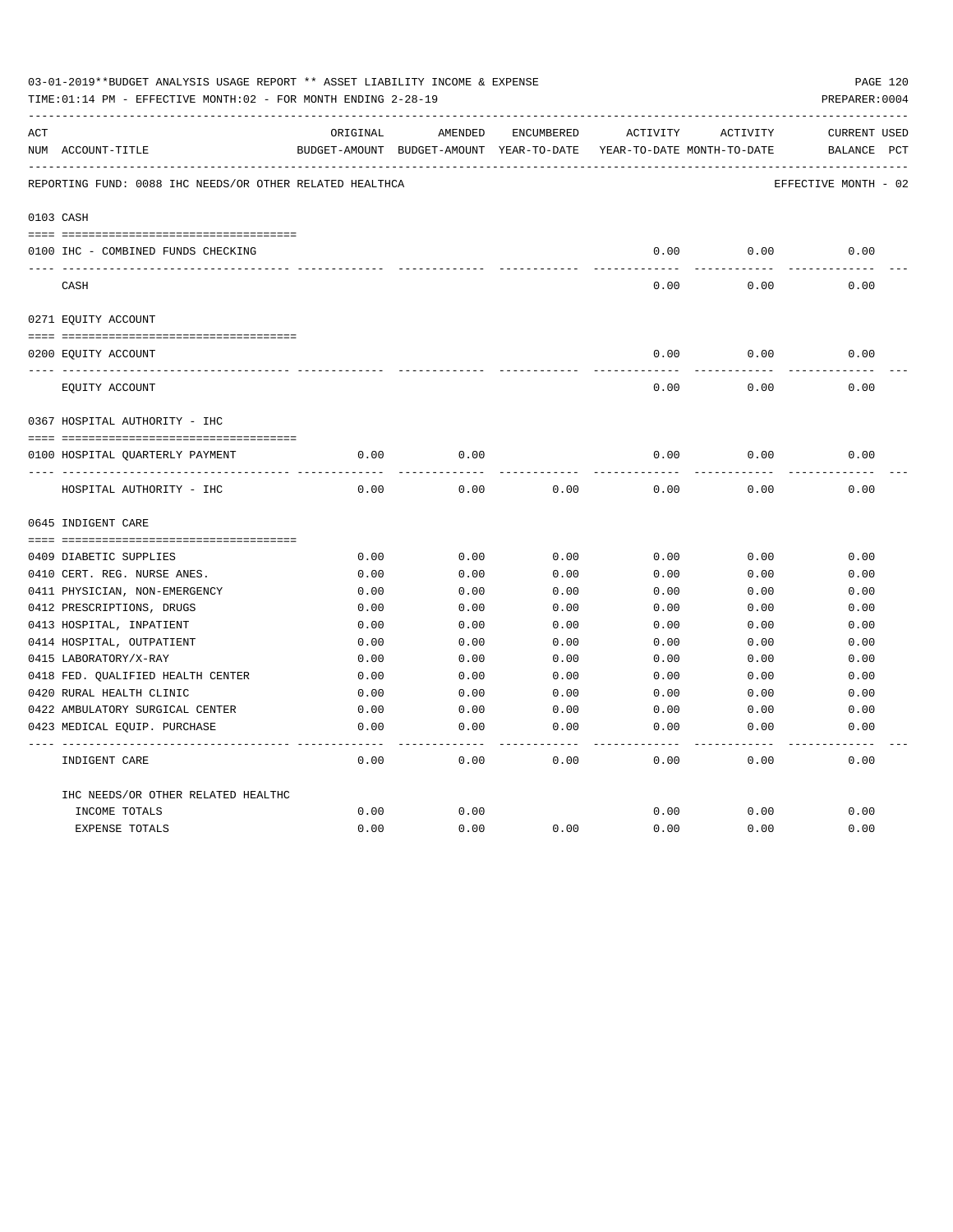|     | 03-01-2019**BUDGET ANALYSIS USAGE REPORT ** ASSET LIABILITY INCOME & EXPENSE<br>TIME: 01:14 PM - EFFECTIVE MONTH: 02 - FOR MONTH ENDING 2-28-19 |                           |                                                     |            |                                        |                                     | PAGE 121<br>PREPARER: 0004         |    |
|-----|-------------------------------------------------------------------------------------------------------------------------------------------------|---------------------------|-----------------------------------------------------|------------|----------------------------------------|-------------------------------------|------------------------------------|----|
| ACT | NUM ACCOUNT-TITLE                                                                                                                               | ORIGINAL                  | AMENDED<br>BUDGET-AMOUNT BUDGET-AMOUNT YEAR-TO-DATE | ENCUMBERED | ACTIVITY<br>YEAR-TO-DATE MONTH-TO-DATE | ACTIVITY                            | <b>CURRENT USED</b><br>BALANCE PCT |    |
|     | REPORTING FUND: 0089 TEXAS JUVENILE JUSTICE DEPT.                                                                                               |                           |                                                     |            |                                        |                                     | EFFECTIVE MONTH - 02               |    |
|     | 0100 PAYROLL                                                                                                                                    |                           |                                                     |            |                                        |                                     |                                    |    |
|     | 0100 PAYROLL                                                                                                                                    |                           |                                                     |            | 0.00                                   | 0.00                                | 0.00                               |    |
|     | PAYROLL                                                                                                                                         |                           |                                                     |            | 0.00                                   | 0.00                                | 0.00                               |    |
|     | 0103 CASH                                                                                                                                       |                           |                                                     |            |                                        |                                     |                                    |    |
|     | 0689 CASH-STRUCTURAL FAM.THER.GRANT OOG                                                                                                         |                           |                                                     |            | $25,000.00-$                           | 25,000.00-                          | $25,000.00-$                       |    |
|     | 0988 CASH-LOCAL FUNDS CARRIED FORWARD                                                                                                           |                           |                                                     |            | 16,147.45                              | 5,011.30-                           | 45,139.28                          |    |
|     | 0992 CASH-INTEREST INCOME                                                                                                                       |                           |                                                     |            | 76.59                                  | 18.32                               | 13,144.07                          |    |
|     | 0993 CASH-BASIC PROBATION SUPERVISION                                                                                                           |                           |                                                     |            | 24,494.88                              | 1,039.91                            | 16,503.95                          |    |
|     | 0994 CASH-COMMUNITY PROGRAMS                                                                                                                    |                           |                                                     |            | 13,130.17                              | 505.60                              | 6,923.87                           |    |
|     | 0995 CASH-LOCAL FUNDING FY 2019                                                                                                                 |                           |                                                     |            | 64,751.72                              | 37,981.85-                          | 88,745.39                          |    |
|     | 0996 CASH-PRE/POST ADJUDICATION                                                                                                                 |                           |                                                     |            | 1,338.18                               | 51.28                               | 705.06                             |    |
|     | 0997 CASH-COMMITMENT DIVERSION                                                                                                                  |                           |                                                     |            | 1,629.40                               | 61.82                               | 858.72                             |    |
|     | 0998 CASH-MENTAL HEALTH SERVICES                                                                                                                |                           |                                                     |            | 2,245.42                               | 548.58-                             | 1,840.58                           |    |
|     | 0999 CASH-REGIONALS DIVERSIONS ALTERNAT                                                                                                         |                           |                                                     |            |                                        | $1,666.00 - 1,548.00$               | 1,666.00-                          |    |
|     | CASH                                                                                                                                            |                           |                                                     |            |                                        | 97, 147.81 65, 316.80 - 147, 194.92 |                                    |    |
|     | 0220 DEFERRED REVENUE                                                                                                                           |                           |                                                     |            |                                        |                                     |                                    |    |
|     |                                                                                                                                                 |                           |                                                     |            |                                        |                                     |                                    |    |
|     | 0189 DEFERRED REVENUE                                                                                                                           |                           |                                                     |            | 0.00                                   | 0.00                                | 0.00                               |    |
|     | DEFERRED REVENUE                                                                                                                                |                           |                                                     |            | 0.00                                   | 0.00                                | 0.00                               |    |
|     | 0271 EQUITY ACCOUNT                                                                                                                             |                           |                                                     |            |                                        |                                     |                                    |    |
|     | 0200 EQUITY ACCOUNT                                                                                                                             |                           |                                                     |            | 0.00                                   | 0.00                                | 50,047.11                          |    |
|     |                                                                                                                                                 |                           |                                                     |            |                                        |                                     |                                    |    |
|     | EQUITY ACCOUNT                                                                                                                                  |                           |                                                     |            | 0.00                                   | 0.00                                | 50,047.11                          |    |
|     | 0300 CASH                                                                                                                                       |                           |                                                     |            |                                        |                                     |                                    |    |
|     |                                                                                                                                                 |                           |                                                     |            |                                        |                                     |                                    |    |
|     | 0110 UNENCUMBERED FUND BALANCE                                                                                                                  | 0.00                      | 0.00                                                |            | 0.00                                   | 0.00                                | 0.00                               |    |
|     | CASH                                                                                                                                            | 0.00                      | 0.00                                                | 0.00       | 0.00                                   | 0.00                                | 0.00                               |    |
|     | 0330 GRANTS                                                                                                                                     |                           |                                                     |            |                                        |                                     |                                    |    |
|     | 0908 STRUCTURAL FAM. THER. GRANT OOG                                                                                                            | 0.00                      | 0.00                                                |            | 0.00                                   | 0.00                                | 0.00                               |    |
|     | 0915 BASIC PROBATION SUPERVISION                                                                                                                | 120,983.00                | 120,983.00                                          |            | 70,573.00                              | 10,081.00                           | 50,410.00                          | 58 |
|     | 0916 COMMUNITY PROGRAMS                                                                                                                         | 80,500.00                 | 80,500.00                                           |            | 46,958.00                              | 6,708.00                            | 33,542.00                          | 58 |
|     | 0917 PRE/POST ADJUDICATION                                                                                                                      | 8,210.00                  | 8,210.00                                            |            | 4,789.00                               | 684.00                              | 3,421.00                           | 58 |
|     | 0918 COMMITMENT DIVERSION                                                                                                                       | 9,995.00                  | 9,995.00                                            |            | 5,830.00                               | 832.00                              | 4,165.00                           | 58 |
|     | 0919 MENTAL HEALTH SERVICES                                                                                                                     | 15,312.00                 | 15,312.00                                           |            | 8,932.00                               | 1,276.00                            | 6,380.00                           | 58 |
|     | 0920 REGIONAL DIVERSIONS ALTERNATIVES                                                                                                           | 0.00                      | 18,572.00                                           |            | 10,834.00                              | 1,548.00                            | 7,738.00                           | 58 |
|     | GRANTS                                                                                                                                          | ___________<br>235,000.00 | -----------<br>253,572.00                           | 0.00       | 147,916.00                             | .<br>21,129.00                      | -----------<br>105,656.00          | 58 |
|     | 0360 INTEREST INCOME                                                                                                                            |                           |                                                     |            |                                        |                                     |                                    |    |
|     |                                                                                                                                                 |                           |                                                     |            |                                        |                                     |                                    |    |
|     | 0189 INTEREST INCOME                                                                                                                            | 0.00                      | 0.00                                                |            |                                        | 76.59 18.32                         | $76.59+$                           |    |
|     |                                                                                                                                                 |                           |                                                     |            |                                        |                                     |                                    |    |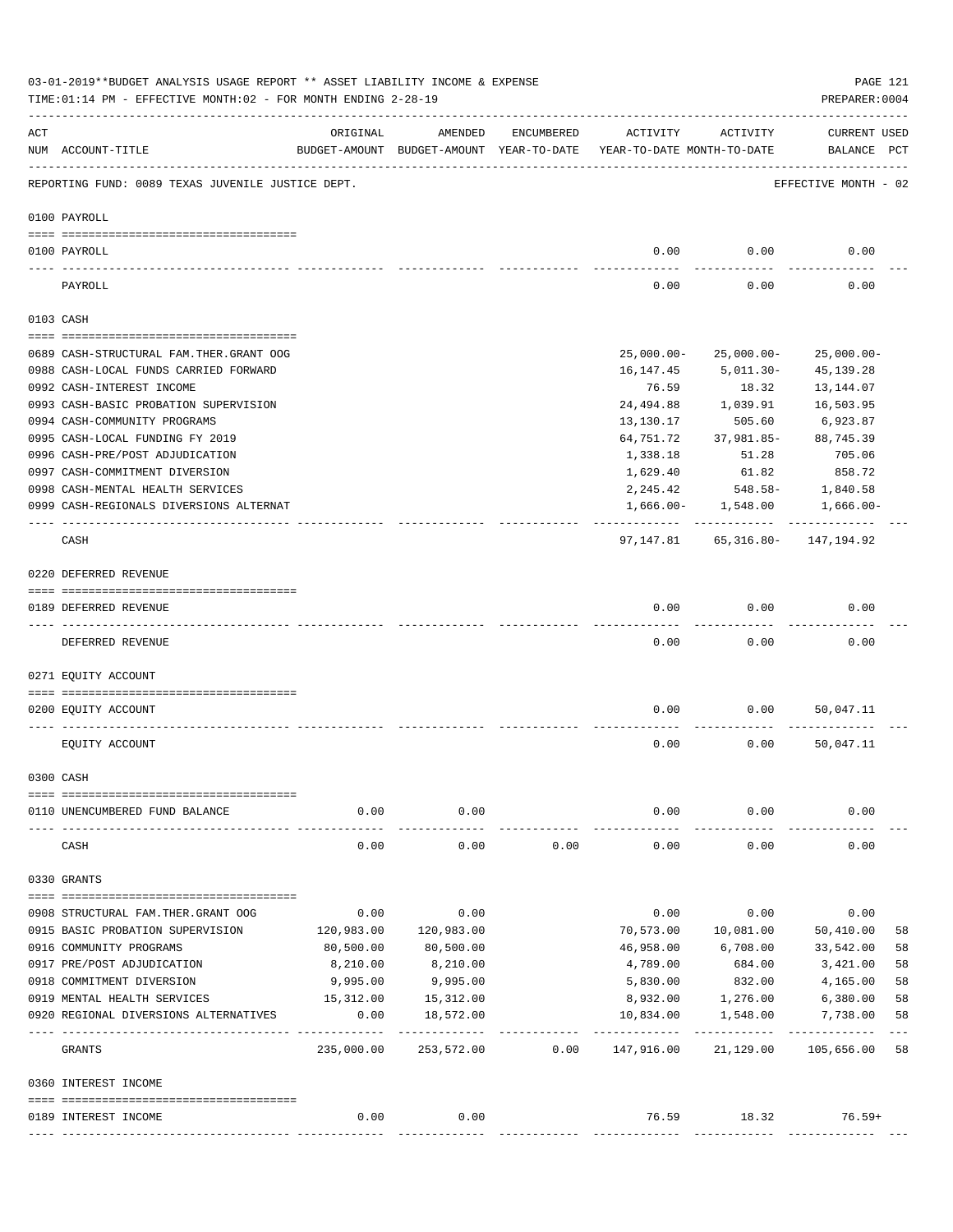| 03-01-2019**BUDGET ANALYSIS USAGE REPORT ** ASSET LIABILITY INCOME & EXPENSE |  |  |  | PAGE 122 |  |
|------------------------------------------------------------------------------|--|--|--|----------|--|
|                                                                              |  |  |  |          |  |

TIME:01:14 PM - EFFECTIVE MONTH:02 - FOR MONTH ENDING 2-28-19 PREPARER:0004

| ACT |                                                                  | ORIGINAL                                 | AMENDED               | ENCUMBERED    | ACTIVITY                   | ACTIVITY                                        | <b>CURRENT USED</b>   |          |
|-----|------------------------------------------------------------------|------------------------------------------|-----------------------|---------------|----------------------------|-------------------------------------------------|-----------------------|----------|
|     | NUM ACCOUNT-TITLE                                                | BUDGET-AMOUNT BUDGET-AMOUNT YEAR-TO-DATE |                       |               | YEAR-TO-DATE MONTH-TO-DATE |                                                 | BALANCE               | PCT      |
|     | REPORTING FUND: 0089 TEXAS JUVENILE JUSTICE DEPT.                |                                          |                       |               |                            |                                                 | EFFECTIVE MONTH - 02  |          |
|     | INTEREST INCOME                                                  | 0.00                                     | 0.00                  | 0.00          | 76.59                      | 18.32                                           | $76.59+$              |          |
|     | 0370 MISCELLANEOUS                                               |                                          |                       |               |                            |                                                 |                       |          |
|     |                                                                  |                                          |                       |               |                            |                                                 |                       |          |
|     | 0130 REFUNDS & MISCELLANEOUS                                     | 0.00                                     | 0.00                  |               | 60.00                      | 20.00                                           | $60.00+$              |          |
|     | 0995 LOCAL FUNDING                                               | 160,000.00                               | 160,000.00            |               | 160,000.00                 | 0.00                                            | 0.00 100              |          |
|     | MISCELLANEOUS                                                    | 160,000.00                               | 160,000.00            | 0.00          | 160,060.00                 | 20.00                                           | $60.00 + 100$         |          |
|     | 0581 STRUCTURAL FAMILY THERAPY OOG                               |                                          |                       |               |                            |                                                 |                       |          |
|     | 0416 STRUCTURAL FAMILY THERAPY                                   | 0.00                                     | 0.00                  | 0.00          | 25,000.00                  | 25,000.00                                       | $25,000.00-$          |          |
|     | STRUCTURAL FAMILY THERAPY OOG                                    | 0.00                                     | 0.00                  | 0.00          | 25,000.00                  | 25,000.00                                       | $25,000.00 -$         |          |
|     | 0588 INTEREST INCOME EXPENSE                                     |                                          |                       |               |                            |                                                 |                       |          |
|     |                                                                  |                                          |                       |               |                            |                                                 |                       |          |
|     | 0103 SALARY COMM.CORR.OFFICERS                                   | 0.00                                     | 0.00                  | 0.00          | 0.00                       | 0.00                                            | 0.00<br>0.00          |          |
|     | 0201 SOCIAL SECURITY TAX<br>0202 GROUP HEALTH INSURANCE          | 0.00<br>0.00                             | 0.00<br>0.00          | 0.00<br>0.00  | 0.00<br>0.00               | 0.00<br>0.00                                    | 0.00                  |          |
|     | 0203 RETIREMENT                                                  | 0.00                                     | 0.00                  | 0.00          | 0.00                       | 0.00                                            | 0.00                  |          |
|     | 0204 WORKERS COMPENSATION                                        | 0.00                                     | 0.00                  | 0.00          | 0.00                       | 0.00                                            | 0.00                  |          |
|     | 0205 MEDICARE TAX                                                | 0.00                                     | 0.00                  | 0.00          | 0.00                       | 0.00                                            | 0.00                  |          |
|     | 0310 OFFICE SUPPLIES                                             | 0.00                                     | 0.00                  | 0.00          | 0.00                       | 0.00                                            | 0.00                  |          |
|     | 0574 COMPUTER EQUIPMENT                                          | 0.00                                     | 0.00                  | 0.00          | 0.00                       | 0.00                                            | 0.00                  |          |
|     | INTEREST INCOME EXPENSE                                          | 0.00                                     | 0.00                  | 0.00          | 0.00                       | 0.00                                            | 0.00                  |          |
|     |                                                                  |                                          |                       |               |                            |                                                 |                       |          |
|     | 0589 REGIONAL DIVERSIONS ALTERNATIVES                            |                                          |                       |               |                            |                                                 |                       |          |
|     | 0416 STRUCTURAL FAMILY THERAPY                                   | 0.00                                     |                       |               |                            | $18,572.00$ $0.00$ $12,500.00$ $0.00$           | 6,072.00              | 67       |
|     | 0469 UNEXPENDED FUNDS                                            | 0.00                                     | 0.00                  | 0.00          | 0.00                       | 0.00                                            | 0.00                  |          |
|     | REGIONAL DIVERSIONS ALTERNATIVES                                 | 0.00                                     | 18,572.00             | 0.00          | 12,500.00                  | 0.00                                            | 6.072.00              | 67       |
|     | 0590 BASIC PROBATION SUPERVISION                                 |                                          |                       |               |                            |                                                 |                       |          |
|     |                                                                  |                                          |                       |               |                            |                                                 |                       |          |
|     | 0102 SALARY APPOINTED OFFICIAL<br>0103 SALARY COMM.CORR.OFFICERS |                                          | 32, 143.01 32, 143.01 | 0.00          | 13,598.97<br>16,252.94     | 2,472.54<br>2,955.08                            | 18,544.04             | 42<br>42 |
|     | 0201 SOCIAL SECURITY TAX                                         | 38,416.11<br>4,374.66                    | 38,416.11<br>4,374.66 | 0.00<br>0.00  | 1,804.81                   | 327.54                                          | 22,163.17<br>2,569.85 | 41       |
|     | 0202 GROUP HEALTH INSURANCE                                      | 15,791.33                                | 15,791.33             | 0.00          | 6,578.10                   | 1,315.62                                        | 9,213.23              | 42       |
|     | 0203 RETIREMENT                                                  | 8,071.96                                 | 8,071.96              | 0.00          | 3,422.43                   |                                                 | 619.18 4,649.53       | 42       |
|     | 0204 WORKERS COMPENSATION                                        | 987.82                                   | 987.82                | 0.00          | 279.38                     | 0.00                                            | 708.44                | 28       |
|     | 0205 MEDICARE TAX                                                | 1,023.11                                 | 1,023.11              | 0.00          | 422.19                     | 76.62                                           | 600.92                | 41       |
|     | 0310 OPERATING/TRAVEL EXPENSES                                   | 20,175.00                                | 20,175.00             | 0.00          | 3,719.30                   | 1,274.51                                        | 16,455.70             | 18       |
|     | 0469 UNEXPENDED FUNDS                                            | 0.00                                     | 0.00                  | 0.00          | 0.00                       | 0.00                                            | 0.00                  |          |
|     | BASIC PROBATION SUPERVISION 120,983.00 120,983.00 0.00           |                                          | --------------        | ------------- | -------------              | ------------<br>46,078.12 9,041.09 74,904.88 38 | --------------        | $- - -$  |
|     | 0591 COMMUNITY PROGRAMS                                          |                                          |                       |               |                            |                                                 |                       |          |
|     |                                                                  |                                          |                       |               |                            |                                                 |                       |          |
|     | 0102 SALARY APPOINTED OFFICIAL                                   | 25,667.72                                | 25,667.72             | 0.00          | 10,859.42                  | 1,974.44                                        | 14,808.30             | 42       |
|     | 0103 SALARY COMM.CORR.OFFICERS                                   | 30,677.10                                | 30,677.10             | 0.00          |                            | 12,978.79 2,359.78                              | 17,698.31             | 42       |
|     | 0201 SOCIAL SECURITY TAX                                         | 3,492.68                                 | 3,492.68              | 0.00          | 1,441.59                   | 261.62                                          | 2,051.09              | 41       |
|     | 0202 GROUP HEALTH INSURANCE                                      | 12,610.83                                | 12,610.83             | 0.00          | 5,254.20                   | 1,050.84                                        | 7,356.63              | 42       |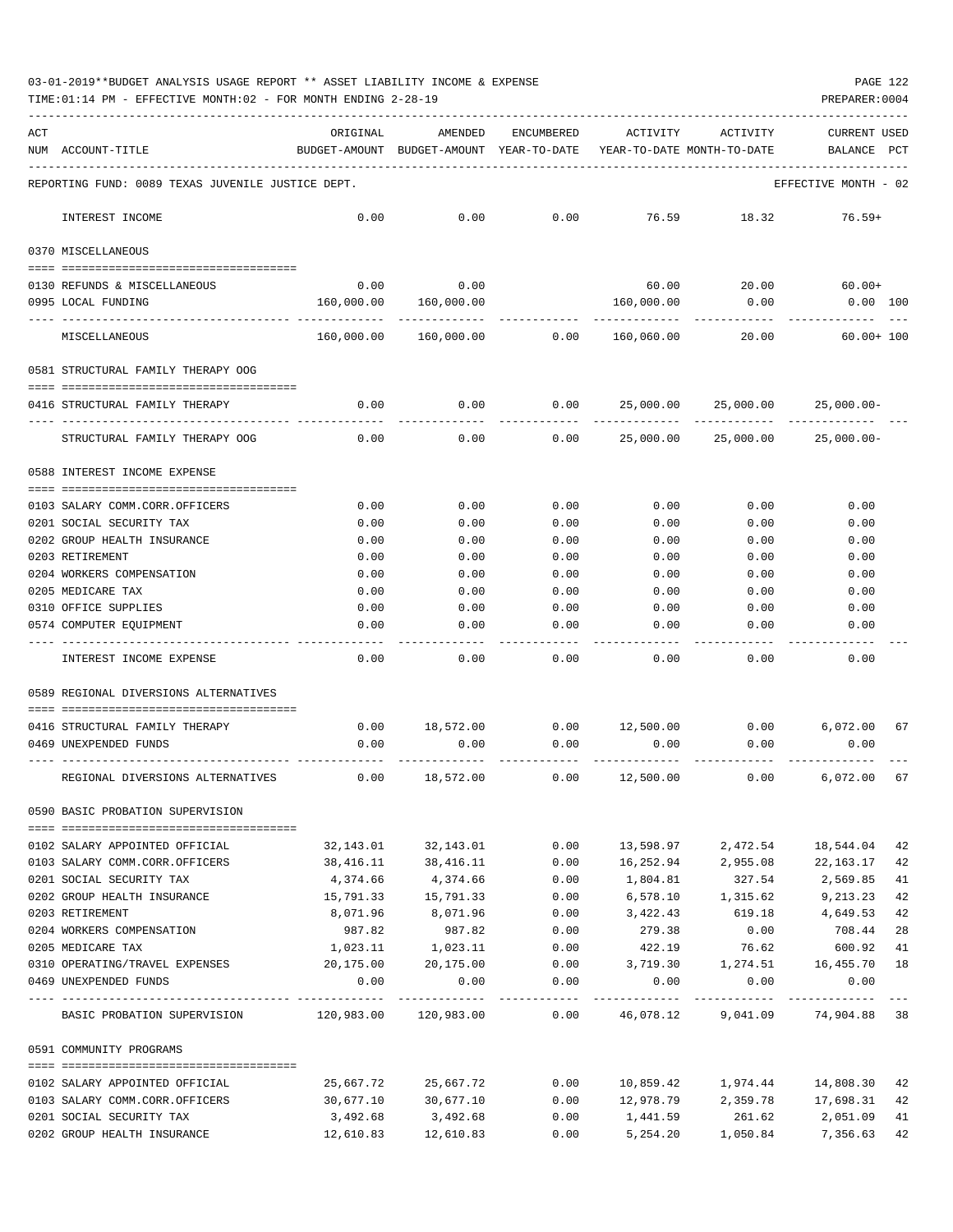TIME:01:14 PM - EFFECTIVE MONTH:02 - FOR MONTH ENDING 2-28-19 PREPARER:0004

| ACT<br>NUM ACCOUNT-TITLE                          | ORIGINAL<br>BUDGET-AMOUNT | AMENDED<br>BUDGET-AMOUNT YEAR-TO-DATE | ENCUMBERED   | ACTIVITY     | ACTIVITY<br>YEAR-TO-DATE MONTH-TO-DATE | CURRENT USED<br>BALANCE | PCT |
|---------------------------------------------------|---------------------------|---------------------------------------|--------------|--------------|----------------------------------------|-------------------------|-----|
| REPORTING FUND: 0089 TEXAS JUVENILE JUSTICE DEPT. |                           |                                       |              |              |                                        | EFFECTIVE MONTH - 02    |     |
| 0203 RETIREMENT                                   | 6,445.85                  | 6,445.85                              | 0.00         | 2,733.51     | 494.52 3,712.34                        |                         | 42  |
| 0204 WORKERS COMPENSATION                         | 788.82                    | 788.82                                | 0.00         | 223.10       | 0.00                                   | 565.72                  | 28  |
| 0205 MEDICARE TAX                                 | 817.00                    | 817.00                                | 0.00         | 337.22       | 61.20                                  | 479.78                  | 41  |
| 0469 UNEXPENDED FUNDS                             | 0.00                      | 0.00                                  | 0.00         | 0.00         | 0.00                                   | 0.00                    |     |
| COMMUNITY PROGRAMS                                |                           | 80,500.00 80,500.00                   | 0.00         |              | 33,827.83 6,202.40                     | 46,672.17               | 42  |
| 0592 PRE/POST ADJUDICATION FACILITIES             |                           |                                       |              |              |                                        |                         |     |
|                                                   |                           |                                       |              |              |                                        |                         |     |
| 0102 SALARY APPOINTED OFFICIAL                    | 2,617.79                  | 2,617.79                              | 0.00         | 1,107.48     | 201.36                                 | 1,510.31                | 42  |
| 0103 SALARY COMM.CORR.OFFICERS                    | 3,128.68                  | 3,128.68                              | 0.00         | 1,323.63     | 240.66                                 | 1,805.05                | 42  |
| 0201 SOCIAL SECURITY TAX                          | 356.28                    | 356.28                                | 0.00         | 147.13       | 26.70                                  | 209.15                  | 41  |
| 0202 GROUP HEALTH INSURANCE                       | 1,286.08                  | 1,286.08                              | 0.00         | 536.40       | 107.28                                 | 749.68                  | 42  |
| 0203 RETIREMENT                                   | 657.40                    | 657.40                                | 0.00         | 279.04       | 50.48                                  | 378.36                  | 42  |
| 0204 WORKERS COMPENSATION                         | 80.45                     | 80.45                                 | 0.00         | 22.75        | 0.00                                   | 57.70                   | 28  |
| 0205 MEDICARE TAX                                 | 83.32                     | 83.32                                 | 0.00         | 34.39        | 6.24                                   | 48.93                   | 41  |
| 0408 DETENTION<br>0469 UNEXPENDED FUNDS           | 0.00<br>0.00              | 0.00<br>0.00                          | 0.00<br>0.00 | 0.00<br>0.00 | 0.00<br>0.00                           | 0.00<br>0.00            |     |
|                                                   |                           |                                       |              |              |                                        |                         |     |
| PRE/POST ADJUDICATION FACILITIES                  | 8,210.00                  | 8,210.00                              | 0.00         |              | 3,450.82 632.72                        | 4,759.18                | 42  |
| 0593 COMMITMENT DIVERSION                         |                           |                                       |              |              |                                        |                         |     |
|                                                   |                           |                                       |              |              |                                        |                         |     |
| 0102 SALARY APPOINTED OFFICIAL                    | 3,186.94                  | 3,186.94                              | 0.00         | 1,348.27     | 245.14                                 | 1,838.67                | 42  |
| 0103 SALARY COMM.CORR.OFFICERS                    | 3,808.92                  | 3,808.92                              | 0.00         | 1,611.50     | 293.00                                 | 2,197.42                | 42  |
| 0201 SOCIAL SECURITY TAX                          | 433.73                    | 433.73                                | 0.00         | 179.19       | 32.52                                  | 254.54                  | 41  |
| 0202 GROUP HEALTH INSURANCE                       | 1,565.70                  | 1,565.70                              | 0.00         | 652.50       | 130.50                                 | 913.20                  | 42  |
| 0203 RETIREMENT                                   | 800.33                    | 800.33                                | 0.00         | 339.56       | 61.42                                  | 460.77                  | 42  |
| 0204 WORKERS COMPENSATION                         | 97.94                     | 97.94                                 | 0.00         | 27.70        | 0.00                                   | 70.24                   | 28  |
| 0205 MEDICARE TAX                                 | 101.44                    | 101.44                                | 0.00         | 41.88        | 7.60                                   | 59.56                   | 41  |
| 0415 RESIDENTIAL PLACEMENT                        | 0.00                      | 0.00                                  | 0.00         | 0.00         | 0.00                                   | 0.00                    |     |
| 0469 UNEXPENDED FUNDS                             | 0.00                      | 0.00                                  | 0.00         | 0.00         | 0.00                                   | 0.00                    |     |
| COMMITMENT DIVERSION                              | 9,995.00                  | 9,995.00                              | 0.00         | 4,200.60     | 770.18                                 | 5,794.40                | 42  |
| 0594 MENTAL HEALTH SERVICES                       |                           |                                       |              |              |                                        |                         |     |
| 0102 SALARY APPOINTED OFFICIAL                    | 1,673.98                  | 1,673.98                              | 0.00         | 708.18       | 128.76                                 | 965.80                  | 42  |
| 0103 SALARY COMM.CORR.OFFICERS                    | 2,000.68                  | 2,000.68                              | 0.00         | 846.45       | 153.90                                 | 1,154.23                | 42  |
| 0201 SOCIAL SECURITY TAX                          | 227.83                    | 227.83                                | 0.00         | 94.12        | 17.08                                  | 133.71                  | 41  |
| 0202 GROUP HEALTH INSURANCE                       | 822.41                    | 822.41                                | 0.00         | 342.90       | 68.58                                  | 479.51                  | 42  |
| 0203 RETIREMENT                                   | 420.38                    | 420.38                                | 0.00         | 178.34       | 32.26                                  | 242.04                  | 42  |
| 0204 WORKERS COMPENSATION                         | 51.44                     | 51.44                                 | 0.00         | 14.55        | 0.00                                   | 36.89                   | 28  |
| 0205 MEDICARE TAX                                 | 53.28                     | 53.28                                 | 0.00         | 22.04        | 4.00                                   | 31.24                   | 41  |
| 0413 PSYCHOLOGICAL                                | 5,550.00                  | 5,550.00                              | 0.00         | 1,075.00     | 0.00                                   | 4,475.00                | 19  |
| 0414 COUNSELING                                   | 4,512.00                  | 4,512.00                              | 0.00         | 3,405.00     | 1,420.00                               | 1,107.00                | 75  |
| 0415 RESIDENTIAL PLACEMENT                        | 0.00                      | 0.00                                  | 0.00         | 0.00         | 0.00                                   | 0.00                    |     |
| 0469 UNEXPENDED FUNDS                             | 0.00                      | 0.00                                  | 0.00         | 0.00         | 0.00                                   | 0.00                    |     |
| MENTAL HEALTH SERVICES                            | 15,312.00                 | 15,312.00                             | 0.00         | ----------   | ------------<br>6,686.58 1,824.58      | 8,625.42 44             |     |
| 0994 LOCAL FUNDS CARRIED FORWARD                  |                           |                                       |              |              |                                        |                         |     |
| 0415 RESIDENTIAL PLACEMENT                        | 0.00                      | 0.00                                  | 0.00         | 8,339.90     | 5,031.30 8,339.90-                     |                         |     |

0488 LAW ENFORCEMENT INSURANCE 0.00 0.00 0.00 723.00 0.00 723.00-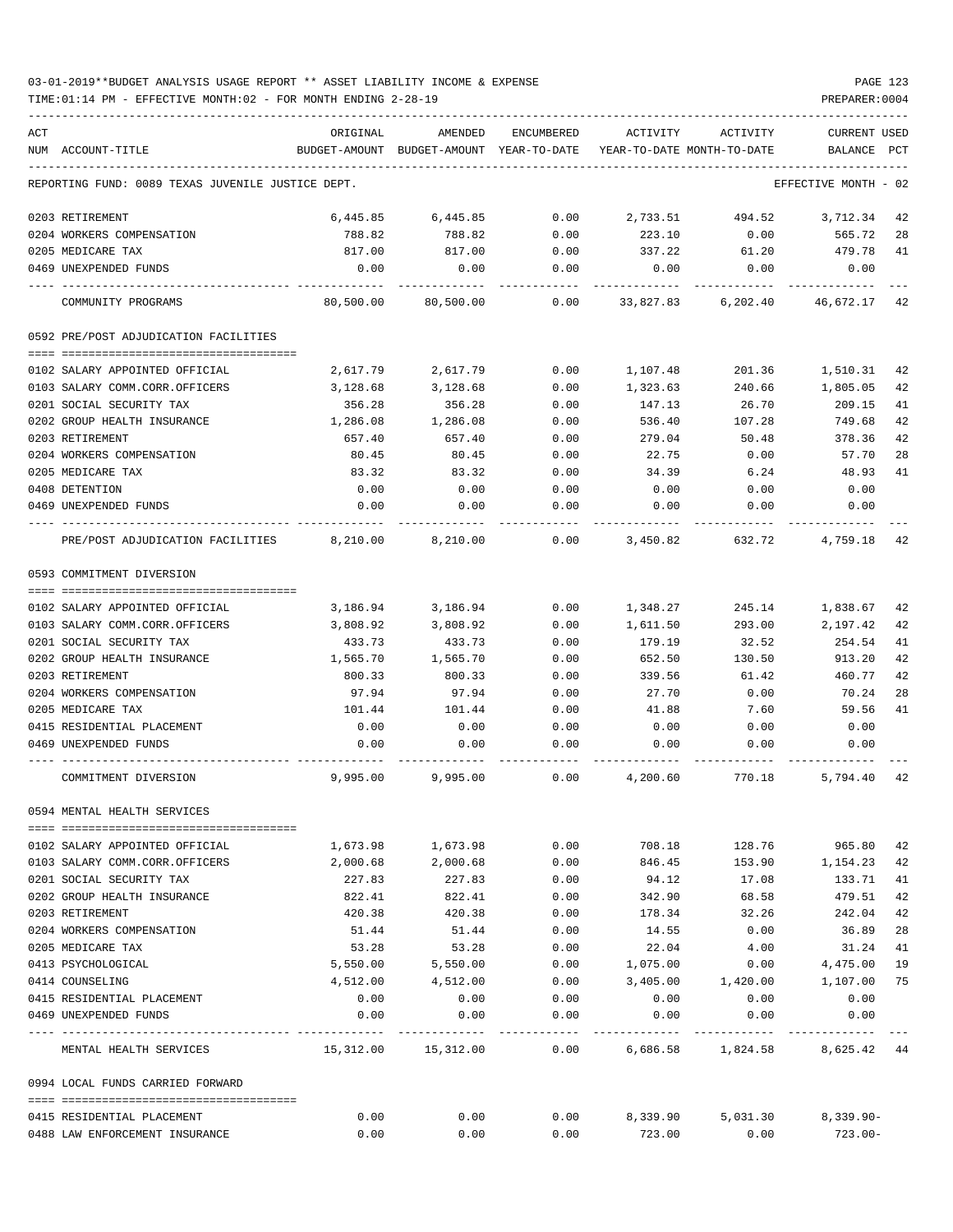TIME:01:14 PM - EFFECTIVE MONTH:02 - FOR MONTH ENDING 2-28-19 PREPARER:0004

| ACT |                                                   | ORIGINAL                                                              | AMENDED                                                                     |      |                  | ENCUMBERED ACTIVITY ACTIVITY       | CURRENT USED         |     |
|-----|---------------------------------------------------|-----------------------------------------------------------------------|-----------------------------------------------------------------------------|------|------------------|------------------------------------|----------------------|-----|
|     | NUM ACCOUNT-TITLE                                 |                                                                       | BUDGET-AMOUNT BUDGET-AMOUNT YEAR-TO-DATE YEAR-TO-DATE MONTH-TO-DATE BALANCE |      |                  |                                    |                      | PCT |
|     | REPORTING FUND: 0089 TEXAS JUVENILE JUSTICE DEPT. |                                                                       |                                                                             |      |                  |                                    | EFFECTIVE MONTH - 02 |     |
|     | LOCAL FUNDS CARRIED FORWARD                       | $0.00$ $0.00$ $0.00$ $0.00$ $0.00$ $0.00$ $0.00$ $0.01.30$ $0.062.90$ |                                                                             |      |                  |                                    |                      |     |
|     | 0995 LOCAL FUNDING                                |                                                                       |                                                                             |      |                  |                                    |                      |     |
|     |                                                   |                                                                       |                                                                             |      |                  |                                    |                      |     |
|     | 0102 SALARY APPOINTED OFFICIAL                    |                                                                       | 4,782.81 4,782.81                                                           |      |                  | $0.00$ 2,023.45 367.90             | 2,759.36             | 42  |
|     | 0103 SALARY COMM.CORR.OFFICERS                    | 5,716.23                                                              | 5,716.23                                                                    | 0.00 | 2,418.35         | 439.70                             | 3,297.88             | 42  |
|     | 0105 OFFICE MANAGER                               | 0.00                                                                  | 0.00                                                                        | 0.00 | 0.00             | 0.00                               | 0.00                 |     |
|     | 0201 SOCIAL SECURITY TAX                          | 650.92                                                                | 650.92                                                                      | 0.00 | 268.79           | 48.78                              | 382.13               | 41  |
|     | 0202 GROUP HEALTH INSURANCE                       | 2,349.72                                                              | 2,349.72                                                                    | 0.00 | 979.80           | 195.96                             | 1,369.92             | 42  |
|     | 0203 RETIREMENT                                   | 1,201.09                                                              | 1,201.09                                                                    | 0.00 | 509.69           | 92.20                              | 691.40               | 42  |
|     | 0204 WORKERS COMPENSATION                         | 146.99                                                                | 146.99                                                                      | 0.00 | 41.57            | 0.00                               | 105.42               | 28  |
|     | 0205 MEDICARE TAX                                 | 152.24                                                                | 152.24                                                                      | 0.00 | 62.82            | 11.40                              | 89.42                | 41  |
|     | 0401 AUDIT EXPENSE                                | 3,000.00                                                              | 3,000.00                                                                    | 0.00 | 0.00             |                                    | $0.00$ 3,000.00      | 00  |
|     | 0405 DETENTION OPERATING COST FY19                | 132,000.00                                                            | 132,000.00                                                                  | 0.00 | 53,793.46        |                                    | 36,825.91 78,206.54  | 41  |
|     | 0406 DETENTION OPERATING COST FY18                | 0.00                                                                  | 0.00                                                                        | 0.00 | 0.00             | 0.00                               | 0.00                 |     |
|     | 0407 DETENTION OPERATING COST FY17                | 0.00                                                                  | 0.00                                                                        | 0.00 | 0.00             | 0.00                               | 0.00                 |     |
|     | 0414 COUNSELING                                   | 0.00                                                                  | 0.00                                                                        | 0.00 | 0.00             | 0.00                               | 0.00                 |     |
|     | 0415 RESIDENTIAL PLACEMENT                        | 10,000.00    10,000.00                                                |                                                                             | 0.00 | $10,000.00$ 0.00 |                                    | 0.00 100             |     |
|     | 0416 STRUCTURAL FAMILY THERAPY                    | 0.00                                                                  | 0.00                                                                        | 0.00 |                  | $0.00$ 0.00                        | 0.00                 |     |
|     | 0427 TRAVEL AND TRAINING                          | 0.00                                                                  | 0.00                                                                        | 0.00 |                  | $0.00$ $0.00$ $0.00$ $0.00$        |                      |     |
|     | 0453 COMPUTER SOFTWARE                            | 0.00                                                                  | 0.00                                                                        | 0.00 |                  | $0.00$ 0.00                        | 0.00                 |     |
|     | LOCAL FUNDING                                     |                                                                       | $160,000.00$ $160,000.00$ 0.00 70,097.93 37,981.85 89,902.07 44             |      |                  |                                    |                      |     |
|     | TEXAS JUVENILE JUSTICE DEPT.                      |                                                                       |                                                                             |      |                  |                                    |                      |     |
|     | INCOME TOTALS                                     |                                                                       | 395,000.00 413,572.00                                                       |      |                  | 308,052.59 21,167.32 105,519.41 74 |                      |     |
|     | <b>EXPENSE TOTALS</b>                             |                                                                       | 395,000.00 413,572.00                                                       | 0.00 |                  | 210,904.78 86,484.12               | 202,667.22           | 51  |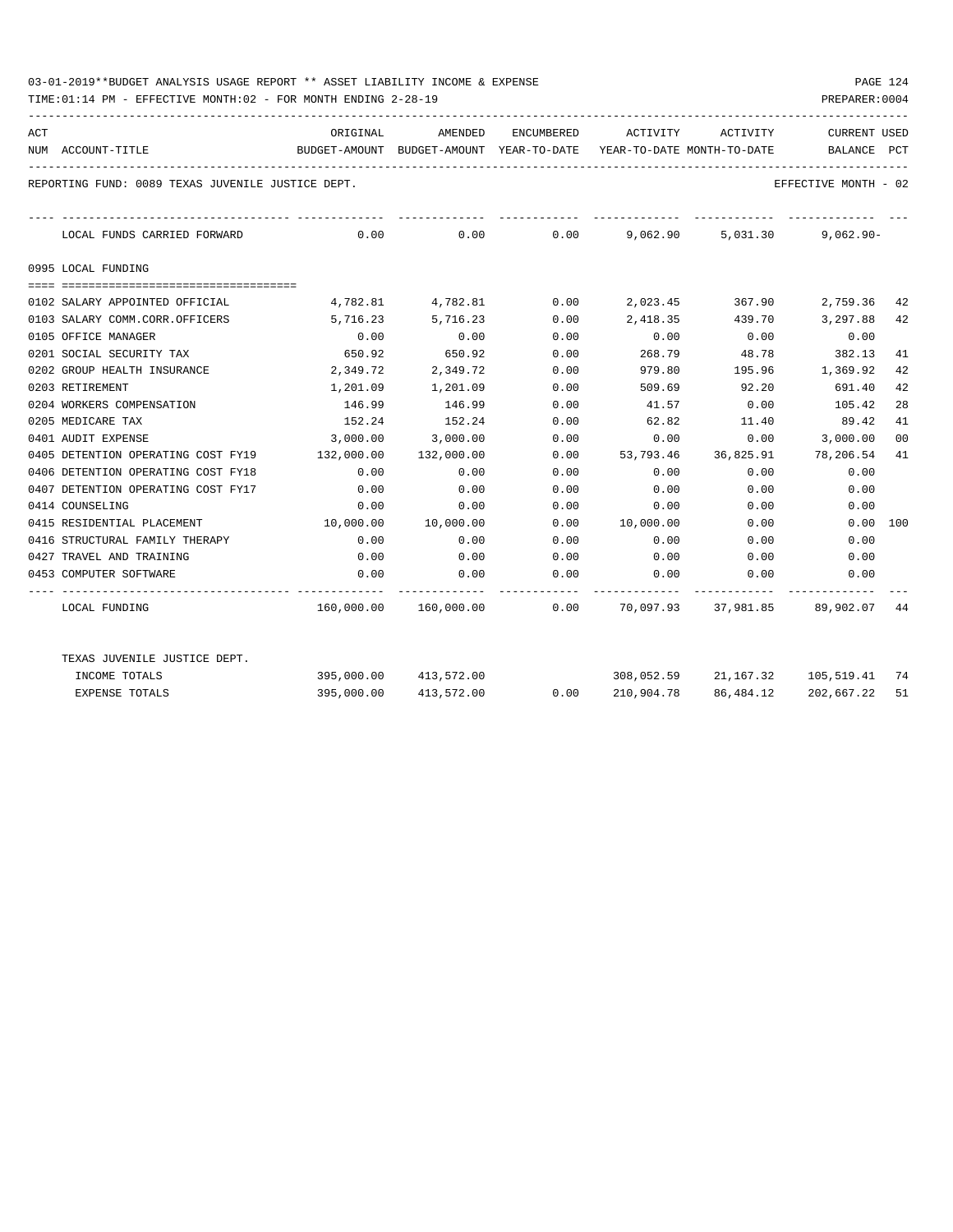|                | 03-01-2019**BUDGET ANALYSIS USAGE REPORT ** ASSET LIABILITY INCOME & EXPENSE<br>TIME: 01:14 PM - EFFECTIVE MONTH: 02 - FOR MONTH ENDING 2-28-19 |                |                                                     |              |                                        |                                  | PAGE 125<br>PREPARER: 0004         |                |
|----------------|-------------------------------------------------------------------------------------------------------------------------------------------------|----------------|-----------------------------------------------------|--------------|----------------------------------------|----------------------------------|------------------------------------|----------------|
| $\mathtt{ACT}$ | NUM ACCOUNT-TITLE                                                                                                                               | ORIGINAL       | AMENDED<br>BUDGET-AMOUNT BUDGET-AMOUNT YEAR-TO-DATE | ENCUMBERED   | ACTIVITY<br>YEAR-TO-DATE MONTH-TO-DATE | ACTIVITY                         | <b>CURRENT USED</b><br>BALANCE PCT |                |
|                | REPORTING FUND: 0092 STATZER FUND                                                                                                               |                |                                                     |              |                                        |                                  | EFFECTIVE MONTH - 02               |                |
|                | 0103 CASH                                                                                                                                       |                |                                                     |              |                                        |                                  |                                    |                |
|                | 0100 STATZER-COMBINED FUNDS CHECKING<br>0175 TEXPOOL                                                                                            |                |                                                     |              | 436.52                                 | $62.02 - 0.82$ 4,547.59<br>81.82 | 40,397.32                          |                |
|                | CASH                                                                                                                                            |                |                                                     |              | 374.50                                 | 82.64                            | 44,944.91                          |                |
|                | 0200 SYSTEM ADDED LIABILITY DEPARTMENT                                                                                                          |                |                                                     |              |                                        |                                  |                                    |                |
|                | 0900 SYSTEM ADDED LIABILITY LINE-ITEM                                                                                                           |                |                                                     |              | 0.00                                   | 0.00                             | 0.00                               |                |
|                | 0910 SYSTEM ADDED LIABILITY LINE-ITEM                                                                                                           |                |                                                     |              | 0.00                                   | 0.00                             | 0.00                               |                |
|                | SYSTEM ADDED LIABILITY DEPARTMENT                                                                                                               |                |                                                     |              | 0.00                                   | 0.00                             | 0.00                               |                |
|                | 0271 EQUITY ACCOUNT                                                                                                                             |                |                                                     |              |                                        |                                  |                                    |                |
|                | 0200 EQUITY ACCOUNT                                                                                                                             |                |                                                     |              | 0.00                                   | 0.00                             | 44,570.41                          |                |
|                | EQUITY ACCOUNT                                                                                                                                  |                |                                                     |              | 0.00                                   | 0.00                             | 44,570.41                          |                |
|                | 0360 INTEREST EARNINGS                                                                                                                          |                |                                                     |              |                                        |                                  |                                    |                |
|                | 0100 INTEREST EARNINGS                                                                                                                          | 50.00          | 50.00                                               |              | 374.50                                 | 82.64                            | 324.50+ 749                        |                |
|                | 0350 GOV. COMMODITY PROG. ASCS                                                                                                                  | 0.00           | 0.00                                                |              | 0.00                                   | 0.00                             | 0.00                               |                |
|                | INTEREST EARNINGS                                                                                                                               | 50.00          | 50.00                                               | 0.00         | 374.50                                 | 82.64                            | 324.50+ 749                        |                |
|                | 0370 RENT                                                                                                                                       |                |                                                     |              |                                        |                                  |                                    |                |
|                |                                                                                                                                                 |                |                                                     |              |                                        |                                  | 560.00 00                          |                |
|                | 0100 RENT<br>0130 REFUNDS & MISCELLANEOUS                                                                                                       | 560.00<br>0.00 | 560.00<br>0.00                                      |              | 0.00<br>0.00                           | 0.00<br>0.00                     | 0.00                               |                |
|                | RENT                                                                                                                                            | 560.00         | 560.00                                              | 0.00         | 0.00                                   | 0.00                             | 560.00                             | 0 <sub>0</sub> |
|                | 0700 STATZER FARM                                                                                                                               |                |                                                     |              |                                        |                                  |                                    |                |
|                | 0310 OFFICE SUPPLIES                                                                                                                            | 0.00           | 0.00                                                | 0.00         | 0.00                                   | 0.00                             | 0.00                               |                |
|                | 0430 BIDS AND NOTICES                                                                                                                           | 110.00         | 110.00                                              | 0.00         | 0.00                                   | 0.00                             | 110.00                             | 0 <sub>0</sub> |
|                | 0484 APPRAISALS                                                                                                                                 | 0.00           | 0.00                                                | 0.00         | 0.00                                   | 0.00                             | 0.00                               |                |
|                | 0490 LITERACY COUNCIL DONATION                                                                                                                  | 500.00         | 500.00                                              | 0.00<br>---- | 0.00                                   | 0.00                             | 500.00                             | 00             |
|                | STATZER FARM                                                                                                                                    | 610.00         | 610.00                                              | 0.00         | 0.00                                   | 0.00                             | 610.00                             | 0 <sub>0</sub> |
|                | 0999 ACCOUNTS PAYABLE                                                                                                                           |                |                                                     |              |                                        |                                  |                                    |                |
|                | 0100 A/P CLEARING ACCOUNT                                                                                                                       |                |                                                     |              | 0.00                                   | 0.00                             | 0.00                               |                |
|                | ACCOUNTS PAYABLE                                                                                                                                |                |                                                     |              | 0.00                                   | 0.00                             | 0.00                               |                |
|                | STATZER FUND                                                                                                                                    |                |                                                     |              |                                        |                                  |                                    |                |
|                | INCOME TOTALS                                                                                                                                   | 610.00         | 610.00                                              |              | 374.50                                 | 82.64                            | 235.50                             | 61             |
|                | EXPENSE TOTALS                                                                                                                                  | 610.00         | 610.00                                              | 0.00         | 0.00                                   | 0.00                             | 610.00                             | 0 <sub>0</sub> |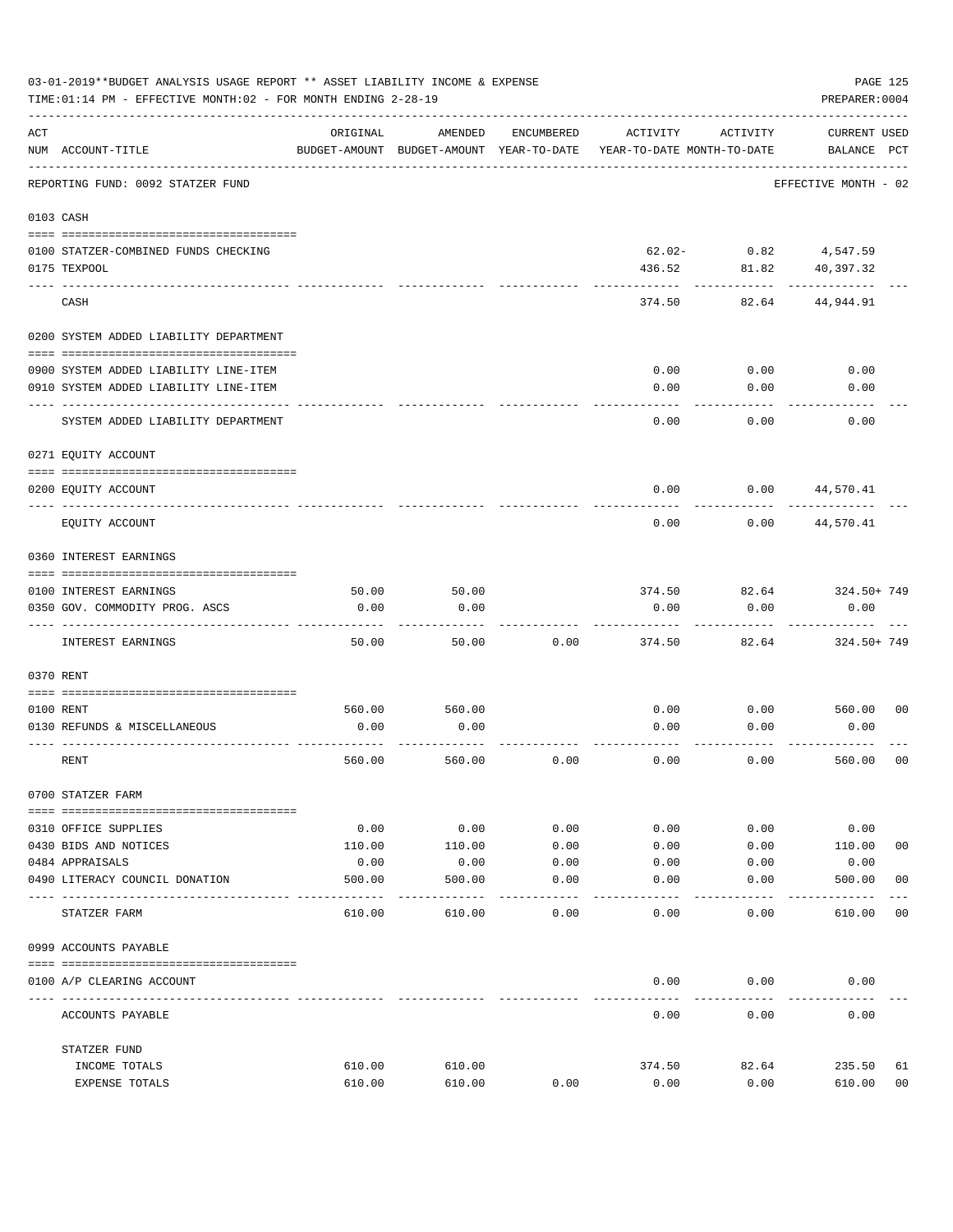|     | 03-01-2019**BUDGET ANALYSIS USAGE REPORT ** ASSET LIABILITY INCOME & EXPENSE<br>TIME: 01:14 PM - EFFECTIVE MONTH: 02 - FOR MONTH ENDING 2-28-19 |          |                                          |            |                            |                  | PAGE 126<br>PREPARER: 0004 |  |
|-----|-------------------------------------------------------------------------------------------------------------------------------------------------|----------|------------------------------------------|------------|----------------------------|------------------|----------------------------|--|
| ACT |                                                                                                                                                 | ORIGINAL | AMENDED                                  | ENCUMBERED | ACTIVITY                   | ACTIVITY         | <b>CURRENT USED</b>        |  |
|     | NUM ACCOUNT-TITLE                                                                                                                               |          | BUDGET-AMOUNT BUDGET-AMOUNT YEAR-TO-DATE |            | YEAR-TO-DATE MONTH-TO-DATE |                  | BALANCE PCT                |  |
|     | REPORTING FUND: 0093 TX. COMM. DEVELOPMENT PGM                                                                                                  |          |                                          |            |                            |                  | EFFECTIVE MONTH - 02       |  |
|     | 0103 CASH                                                                                                                                       |          |                                          |            |                            |                  |                            |  |
|     |                                                                                                                                                 |          |                                          |            |                            |                  |                            |  |
|     | 0909 CASH- #713169 RANDOLPH                                                                                                                     |          |                                          |            | 0.00                       | ---------        | $0.00$ 100.00              |  |
|     | CASH                                                                                                                                            |          |                                          |            | 0.00                       | 0.00             | 100.00                     |  |
|     | 0120 RECEIVABLES                                                                                                                                |          |                                          |            |                            |                  |                            |  |
|     |                                                                                                                                                 |          |                                          |            |                            |                  |                            |  |
|     | 0312 DUE FROM OTHER GOVERNMENT                                                                                                                  |          |                                          |            | 0.00                       | 0.00<br>-------- | 0.00                       |  |
|     | RECEIVABLES                                                                                                                                     |          |                                          |            | 0.00                       | 0.00             | 0.00                       |  |
|     | 0200 LIABILITY ACCOUNT                                                                                                                          |          |                                          |            |                            |                  |                            |  |
|     | 0910 SYSTEM ADDED LIABILITY                                                                                                                     |          |                                          |            | 0.00                       | 0.00             | 0.00                       |  |
|     | LIABILITY ACCOUNT                                                                                                                               |          |                                          |            | 0.00                       | 0.00             | 0.00                       |  |
|     | 0271 EQUITY ACCOUNT                                                                                                                             |          |                                          |            |                            |                  |                            |  |
|     | 0200 EQUITY ACCOUNT                                                                                                                             |          |                                          |            | 0.00                       | 0.00             | 100.00                     |  |
|     | EQUITY ACCOUNT                                                                                                                                  |          |                                          |            | 0.00                       | 0.00             | 100.00                     |  |
|     | 0330 GRANT INCOME                                                                                                                               |          |                                          |            |                            |                  |                            |  |
|     |                                                                                                                                                 |          |                                          |            |                            |                  |                            |  |
|     | 0909 GRANT #713169 RANDOLPH<br>---------------------- -----                                                                                     | 0.00     | 0.00                                     |            | 0.00                       | 0.00             | 0.00                       |  |
|     | GRANT INCOME                                                                                                                                    | 0.00     | 0.00                                     | 0.00       | 0.00                       | 0.00             | 0.00                       |  |
|     | 0370 REFUNDS & MISCELLANEOUS                                                                                                                    |          |                                          |            |                            |                  |                            |  |
|     |                                                                                                                                                 |          |                                          |            |                            |                  |                            |  |
|     | 0130 REFUNDS & MISCELLANEOUS                                                                                                                    | 0.00     | 0.00                                     |            | 0.00                       | 0.00             | 0.00                       |  |
|     | REFUNDS & MISCELLANEOUS                                                                                                                         | 0.00     | 0.00                                     | 0.00       | 0.00                       | 0.00             | 0.00                       |  |
|     | 0909 GRANT #713169 RANDOLPH                                                                                                                     |          |                                          |            |                            |                  |                            |  |
|     |                                                                                                                                                 |          |                                          |            |                            |                  |                            |  |
|     | 0414 GRANT ADMINISTRATION                                                                                                                       | 0.00     | 0.00                                     | 0.00       | 0.00                       | 0.00             | 0.00                       |  |
|     | 0415 CONSTRUCTION EXPENSE                                                                                                                       | 0.00     | 0.00                                     | 0.00       | 0.00                       | 0.00             | 0.00                       |  |
|     | 0416 ENGINEERING                                                                                                                                | 0.00     | 0.00                                     | 0.00       | 0.00                       | 0.00             | 0.00                       |  |
|     | GRANT #713169 RANDOLPH                                                                                                                          | 0.00     | 0.00                                     | 0.00       | 0.00                       | 0.00             | 0.00                       |  |
|     | TX. COMM. DEVELOPMENT PGM                                                                                                                       |          |                                          |            |                            |                  |                            |  |
|     | INCOME TOTALS                                                                                                                                   | 0.00     | 0.00                                     |            | 0.00                       | 0.00             | 0.00                       |  |
|     | EXPENSE TOTALS                                                                                                                                  | 0.00     | 0.00                                     | 0.00       | 0.00                       | 0.00             | 0.00                       |  |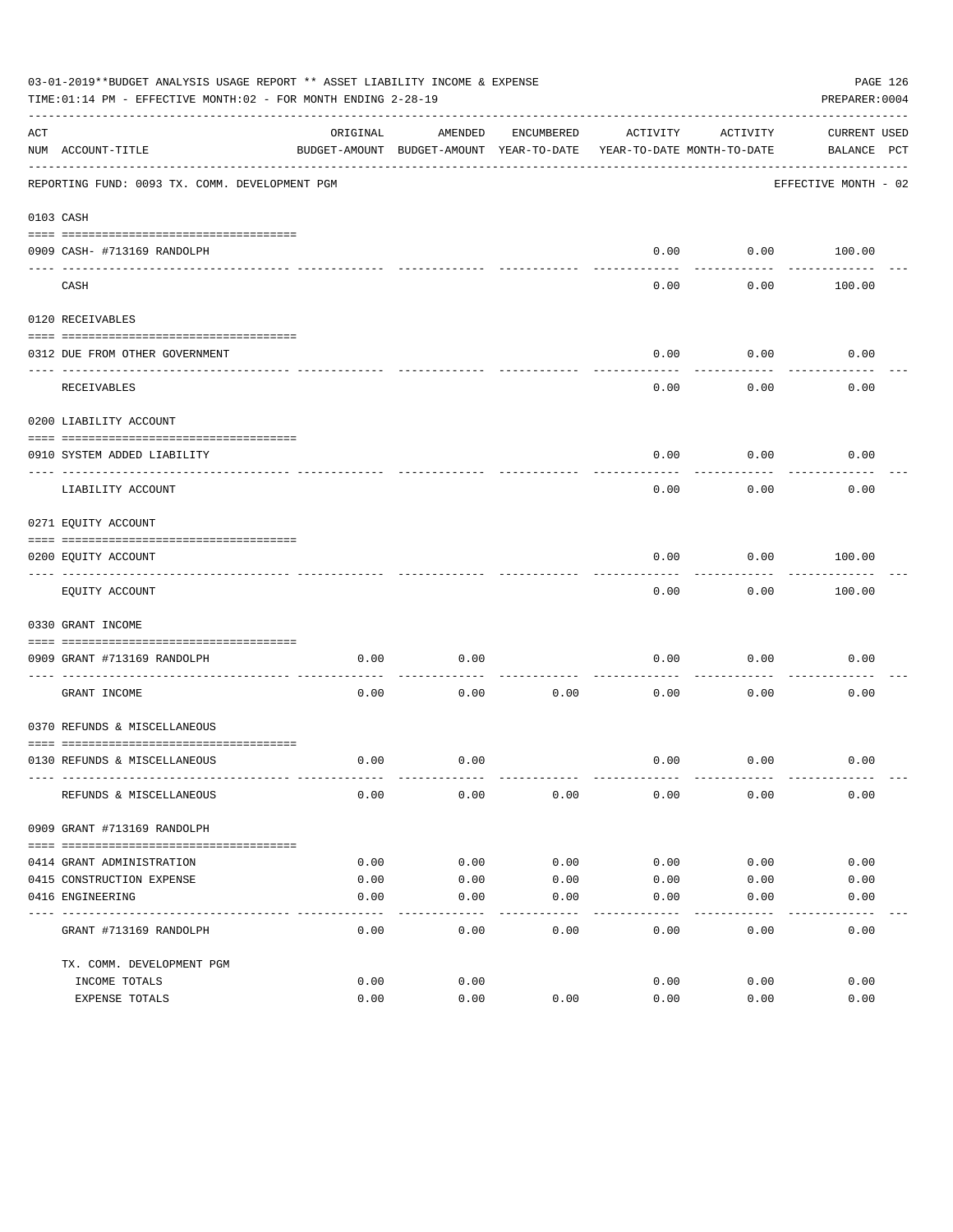| 03-01-2019**BUDGET ANALYSIS USAGE REPORT ** ASSET LIABILITY INCOME & EXPENSE<br>PAGE 127<br>PREPARER: 0004<br>TIME: 01:14 PM - EFFECTIVE MONTH: 02 - FOR MONTH ENDING 2-28-19 |                                        |          |         |            |                                                                                 |                             |                             |
|-------------------------------------------------------------------------------------------------------------------------------------------------------------------------------|----------------------------------------|----------|---------|------------|---------------------------------------------------------------------------------|-----------------------------|-----------------------------|
| ACT                                                                                                                                                                           | NUM ACCOUNT-TITLE                      | ORIGINAL | AMENDED | ENCUMBERED | ACTIVITY<br>BUDGET-AMOUNT BUDGET-AMOUNT YEAR-TO-DATE YEAR-TO-DATE MONTH-TO-DATE | ACTIVITY                    | CURRENT USED<br>BALANCE PCT |
|                                                                                                                                                                               | REPORTING FUND: 0095 PAYROLL           |          |         |            |                                                                                 |                             | EFFECTIVE MONTH - 02        |
|                                                                                                                                                                               | 0100 PAYROLL CLEARING ACCOUNT          |          |         |            |                                                                                 |                             |                             |
|                                                                                                                                                                               | 0100 PAYROLL CASH                      |          |         |            |                                                                                 | 2,074.81 2,075.81 2,099.17  |                             |
|                                                                                                                                                                               | PAYROLL CLEARING ACCOUNT               |          |         |            |                                                                                 | 2,074.81 2,075.81 2,099.17  |                             |
|                                                                                                                                                                               | 0200 SYSTEM ADDED LIABILITY DEPARTMENT |          |         |            |                                                                                 |                             |                             |
|                                                                                                                                                                               | 0910 SYSTEM ADDED LIABILITY LINE-ITEM  |          |         |            | 0.00                                                                            | 0.00<br>.                   | 0.00                        |
|                                                                                                                                                                               | SYSTEM ADDED LIABILITY DEPARTMENT      |          |         |            | 0.00                                                                            | 0.00                        | 0.00                        |
|                                                                                                                                                                               | 0271 EQUITY ACCOUNT                    |          |         |            |                                                                                 |                             |                             |
|                                                                                                                                                                               | 0200 DEPOSITS                          |          |         |            | 0.00                                                                            | 0.00                        | 24.36                       |
|                                                                                                                                                                               |                                        |          |         |            |                                                                                 |                             |                             |
|                                                                                                                                                                               | EQUITY ACCOUNT                         |          |         |            | 0.00                                                                            | 0.00                        | 24.36                       |
|                                                                                                                                                                               | 0360 INTEREST EARNINGS                 |          |         |            |                                                                                 |                             |                             |
|                                                                                                                                                                               |                                        |          |         |            |                                                                                 |                             |                             |
|                                                                                                                                                                               | 0100 INTEREST EARNINGS                 | 0.00     | 0.00    |            | 0.00                                                                            | 0.00                        | 0.00                        |
|                                                                                                                                                                               | INTEREST EARNINGS                      | 0.00     | 0.00    | 0.00       | 0.00                                                                            | 0.00                        | 0.00                        |
|                                                                                                                                                                               | 0370 MISCELLANEOUS                     |          |         |            |                                                                                 |                             |                             |
|                                                                                                                                                                               |                                        |          |         |            |                                                                                 |                             |                             |
|                                                                                                                                                                               | 0125 AFLAC FSA CLEARING                | 0.00     | 0.00    |            |                                                                                 | $0.00$ 0.00                 | 0.00                        |
|                                                                                                                                                                               | 0130 REFUNDS & MISCELLANEOUS           | 0.00     | 0.00    |            | 2,074.81                                                                        | 2,075.81                    | $2,074.81+$                 |
|                                                                                                                                                                               | MISCELLANEOUS                          | 0.00     | 0.00    | 0.00       | 2,074.81                                                                        | 2,075.81                    | 2,074.81+                   |
|                                                                                                                                                                               | PAYROLL                                |          |         |            |                                                                                 |                             |                             |
|                                                                                                                                                                               | INCOME TOTALS                          | 0.00     | 0.00    |            |                                                                                 | 2,074.81 2,075.81 2,074.81+ |                             |
|                                                                                                                                                                               | <b>EXPENSE TOTALS</b>                  | 0.00     | 0.00    | 0.00       | 0.00                                                                            | 0.00                        | 0.00                        |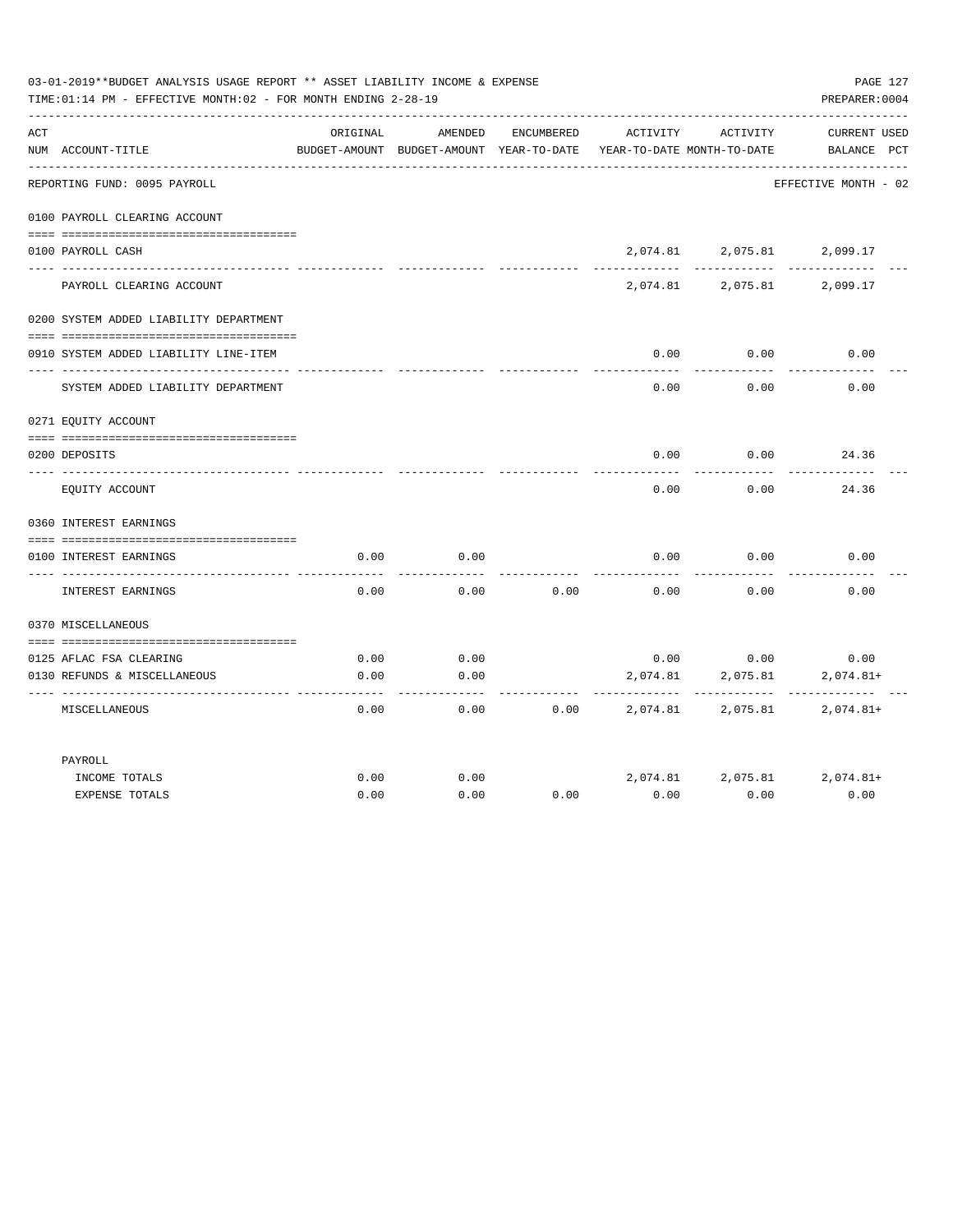|     | 03-01-2019**BUDGET ANALYSIS USAGE REPORT ** ASSET LIABILITY INCOME & EXPENSE<br>TIME: 01:14 PM - EFFECTIVE MONTH: 02 - FOR MONTH ENDING 2-28-19 |          |         |            |                                                                     |           | PAGE 128<br>PREPARER: 0004                  |
|-----|-------------------------------------------------------------------------------------------------------------------------------------------------|----------|---------|------------|---------------------------------------------------------------------|-----------|---------------------------------------------|
| ACT |                                                                                                                                                 | ORIGINAL | AMENDED | ENCUMBERED | ACTIVITY                                                            | ACTIVITY  | <b>CURRENT USED</b>                         |
|     | NUM ACCOUNT-TITLE                                                                                                                               |          |         |            | BUDGET-AMOUNT BUDGET-AMOUNT YEAR-TO-DATE YEAR-TO-DATE MONTH-TO-DATE |           | BALANCE PCT                                 |
|     | REPORTING FUND: 0098 CAPITAL ASSETS                                                                                                             |          |         |            |                                                                     |           | EFFECTIVE MONTH - 02                        |
|     | 0160 CAPITAL ASSETS                                                                                                                             |          |         |            |                                                                     |           |                                             |
|     |                                                                                                                                                 |          |         |            | 0.00                                                                |           | $0.00$ $341,561.30$                         |
|     | 0100 LAND<br>0200 BUILDINGS                                                                                                                     |          |         |            | 0.00                                                                | 0.00      | 4,737,000.00                                |
|     | 0201 ACCUM.DEPRECIATION-BUILDINGS                                                                                                               |          |         |            | 0.00                                                                | 0.00      | $3,376,677.74-$                             |
|     | 0210 AUTOMOBILES AND TRUCKS                                                                                                                     |          |         |            | 0.00                                                                | 0.00      | 2,013,774.80                                |
|     | 0211 ACCUM.DEPR.AUTOS AND TRUCKS                                                                                                                |          |         |            | 0.00                                                                | 0.00      | 1,436,261.71-                               |
|     | 0215 COMPUTER EQUIPMENT                                                                                                                         |          |         |            | 0.00                                                                | 0.00      | 647,940.20                                  |
|     | 0216 ACCUM.DEPR.-COMPUTER EQUIPMENT                                                                                                             |          |         |            | 0.00                                                                | 0.00      | 647,940.20-                                 |
|     | 0220 OFFICE EQUIPMENT                                                                                                                           |          |         |            | 0.00                                                                | 0.00      | 99,653.24                                   |
|     | 0221 ACCUM. DEPR. - OFFICE EQUIPMENT                                                                                                            |          |         |            | 0.00                                                                | 0.00      | 99,653.24-                                  |
|     | 0225 RADIO EQUIPMENT                                                                                                                            |          |         |            | 0.00                                                                | 0.00      | 213, 359.45                                 |
|     | 0226 ACCUM.DEPR.-RADIO EQUIPMENT                                                                                                                |          |         |            | 0.00                                                                | 0.00      | 201,161.84-                                 |
|     | 0227 SECURITY EQUIPMENT                                                                                                                         |          |         |            | 0.00                                                                | 0.00      | 5,578.00                                    |
|     | 0228 ACCUM.DEP. - SECURITY EQUIPMENT                                                                                                            |          |         |            | 0.00                                                                | 0.00      | 464.83-                                     |
|     | 0230 ROADS                                                                                                                                      |          |         |            | 0.00                                                                | 0.00      | 17,817,815.13                               |
|     | 0231 ACCUM. DEPRECIATION-ROADS                                                                                                                  |          |         |            | 0.00                                                                | 0.00      | 14,344,578.06-                              |
|     | 0235 BRIDGES                                                                                                                                    |          |         |            | 0.00                                                                |           | 0.00 10,687,643.03                          |
|     | 0236 ACCUM. DEPRECIATION-BRIDGES                                                                                                                |          |         |            | 0.00                                                                |           | $0.00 \quad 4,936,832.54$ -                 |
|     | 0300 ROAD EQUIPMENT                                                                                                                             |          |         |            | 0.00                                                                |           | $0.00 \quad 3,376,053.43$                   |
|     | 0301 ACCUM.DEPRECIATION-ROAD EQUIPMENT                                                                                                          |          |         |            | 0.00                                                                |           | $0.00 \quad 2.684.312.76 -$                 |
|     | CAPITAL ASSETS                                                                                                                                  |          |         |            | 0.00                                                                | --------- | -------------<br>$0.00 \quad 12,212,495.66$ |
|     | 0271 EQUITY ACCOUNT                                                                                                                             |          |         |            |                                                                     |           |                                             |
|     |                                                                                                                                                 |          |         |            |                                                                     |           |                                             |
|     | 0200 EQUITY ACCOUNT                                                                                                                             |          |         |            | 0.00                                                                |           | $0.00 \quad 12,212,495.66 -$                |
|     | EQUITY ACCOUNT                                                                                                                                  |          |         |            | 0.00                                                                |           | $0.00 \quad 12,212,495.66-$                 |
|     | CAPITAL ASSETS                                                                                                                                  |          |         |            |                                                                     |           |                                             |
|     | INCOME TOTALS                                                                                                                                   | 0.00     | 0.00    |            | 0.00                                                                | 0.00      | 0.00                                        |
|     | <b>EXPENSE TOTALS</b>                                                                                                                           | 0.00     | 0.00    | 0.00       | 0.00                                                                | 0.00      | 0.00                                        |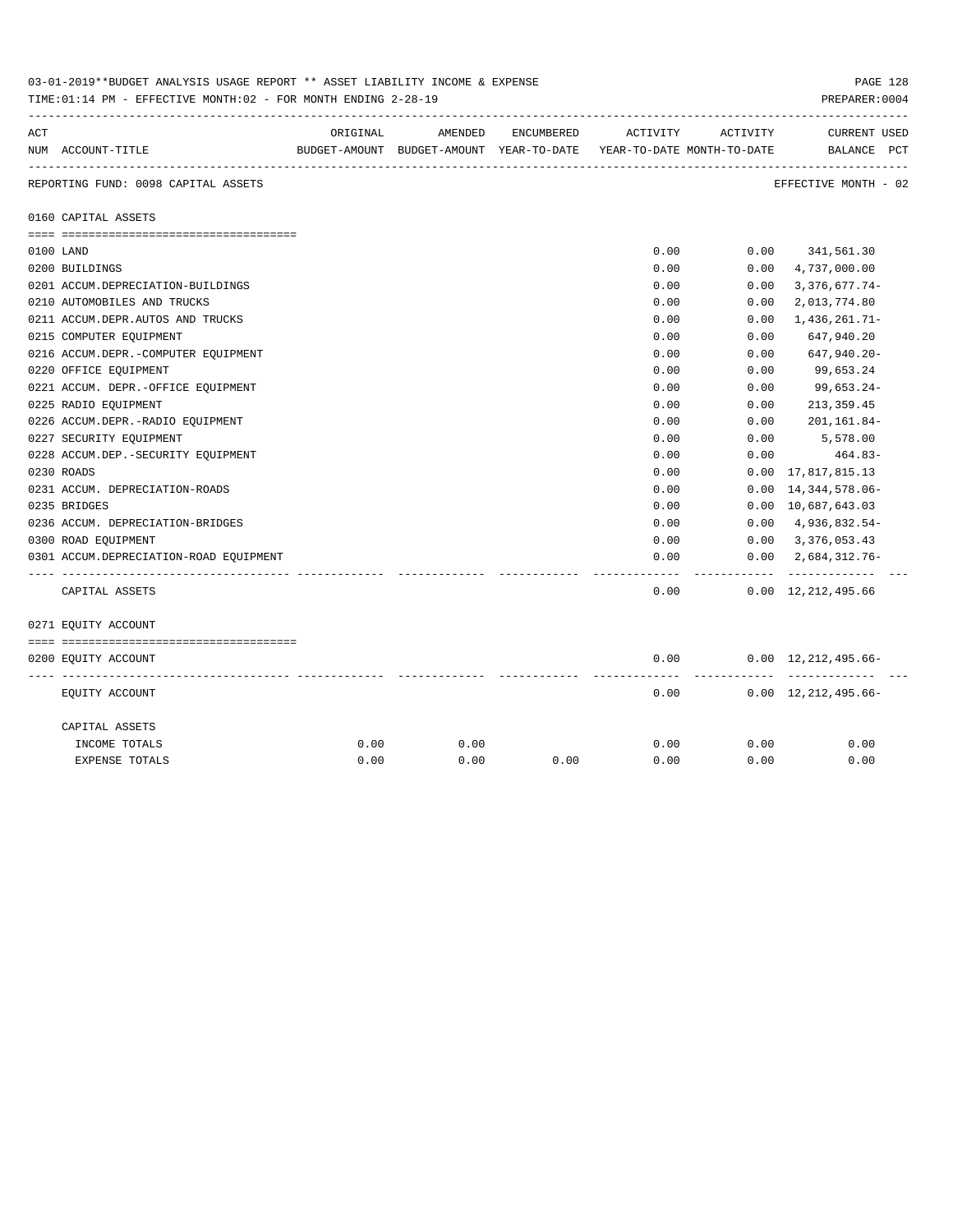| ACT |                                        | ORIGINAL | AMENDED                                  | ENCUMBERED | ACTIVITY                   | ACTIVITY | <b>CURRENT USED</b>       |  |
|-----|----------------------------------------|----------|------------------------------------------|------------|----------------------------|----------|---------------------------|--|
|     | NUM ACCOUNT-TITLE                      |          | BUDGET-AMOUNT BUDGET-AMOUNT YEAR-TO-DATE |            | YEAR-TO-DATE MONTH-TO-DATE |          | BALANCE PCT               |  |
|     | REPORTING FUND: 0099 GOVERNMENTAL DEBT |          |                                          |            |                            |          | EFFECTIVE MONTH - 02      |  |
|     | 0170 DEFERRED PENSION OUTFLOW          |          |                                          |            |                            |          |                           |  |
|     | 0200 DEFERRED PENSION OUTFLOW          |          |                                          |            | 0.00                       |          | $0.00 \quad 1,805,395.00$ |  |
|     |                                        |          |                                          |            |                            |          |                           |  |
|     | DEFERRED PENSION OUTFLOW               |          |                                          |            | 0.00                       |          | $0.00 \quad 1,805,395.00$ |  |
|     | 0200 GOVERNMENTAL DEBT                 |          |                                          |            |                            |          |                           |  |
|     |                                        |          |                                          |            |                            |          |                           |  |
|     | 0240 ACCRUED INTEREST                  |          |                                          |            | 0.00                       | 0.00     | 109,948.00                |  |
|     | 0250 GENERAL OBLIGATION BOND           |          |                                          |            | 0.00                       | 0.00     | 6,090,000.00              |  |
|     | 0251 GOB-CURRENT PORTION               |          |                                          |            | 0.00                       | 0.00     | 60,000.00                 |  |
|     | 0255 BOND DISCOUNT CURRENT             |          |                                          |            | 0.00                       | 0.00     | $2,699.60-$               |  |
|     | 0256 BOND DISCOUNT                     |          |                                          |            | 0.00                       | 0.00     | $63,440.69-$              |  |
|     | 0257 BOND PREMIUM CURRENT              |          |                                          |            | 0.00                       | 0.00     | 10,976.99                 |  |
|     | 0258 BOND PREMIUM                      |          |                                          |            | 0.00                       | 0.00     | 257,959.36                |  |
|     | 0275 NOTES PAYABLE                     |          |                                          |            | 0.00                       | 0.00     | 0.00                      |  |
|     | 0277 NOTE #16240648-SHERIFF            |          |                                          |            | 0.00                       | 0.00     | 0.00                      |  |
|     | 0278 NOTE #16308936-SHERIFF            |          |                                          |            | 0.00                       | 0.00     | 0.00                      |  |
|     | 0279 NOTE #16291000-R&B#3              |          |                                          |            | 0.00                       | 0.00     | 0.00                      |  |
|     | 0280 NOTE #16295968-R&B#3              |          |                                          |            | 0.00                       | 0.00     | 0.00                      |  |
|     | 0281 ODYSSEY #16235752-GENERAL         |          |                                          |            | 0.00                       | 0.00     | 0.00                      |  |
|     | 0310 CAPITAL LEASE-CURRENT PORTION     |          |                                          |            | 0.00                       | 0.00     | 89,024.03                 |  |
|     | 0350 ACCRUED COMPENSATION              |          |                                          |            | 0.00                       | 0.00     | 179,813.42                |  |
|     | 0400 NET PENSION LIABILITY             |          |                                          |            | 0.00                       | 0.00     | 2,174,592.00              |  |
|     | 0450 DEFERRED PENSION IN FLOW          |          |                                          |            | 0.00                       | 0.00     | 204,393.00<br>----------- |  |
|     | GOVERNMENTAL DEBT                      |          |                                          |            | 0.00                       | 0.00     | 9,110,566.51              |  |
|     | 0271 EOUITY                            |          |                                          |            |                            |          |                           |  |
|     | 0200 EQUITY ACCOUNT                    |          |                                          |            | 0.00                       |          | $0.00$ 7, 305, 171.51-    |  |
|     | EQUITY                                 |          |                                          |            | 0.00                       | 0.00     | 7,305,171.51-             |  |
|     | GOVERNMENTAL DEBT                      |          |                                          |            |                            |          |                           |  |
|     | INCOME TOTALS                          | 0.00     | 0.00                                     |            | 0.00                       | 0.00     | 0.00                      |  |
|     | <b>EXPENSE TOTALS</b>                  | 0.00     | 0.00                                     | 0.00       | 0.00                       | 0.00     | 0.00                      |  |